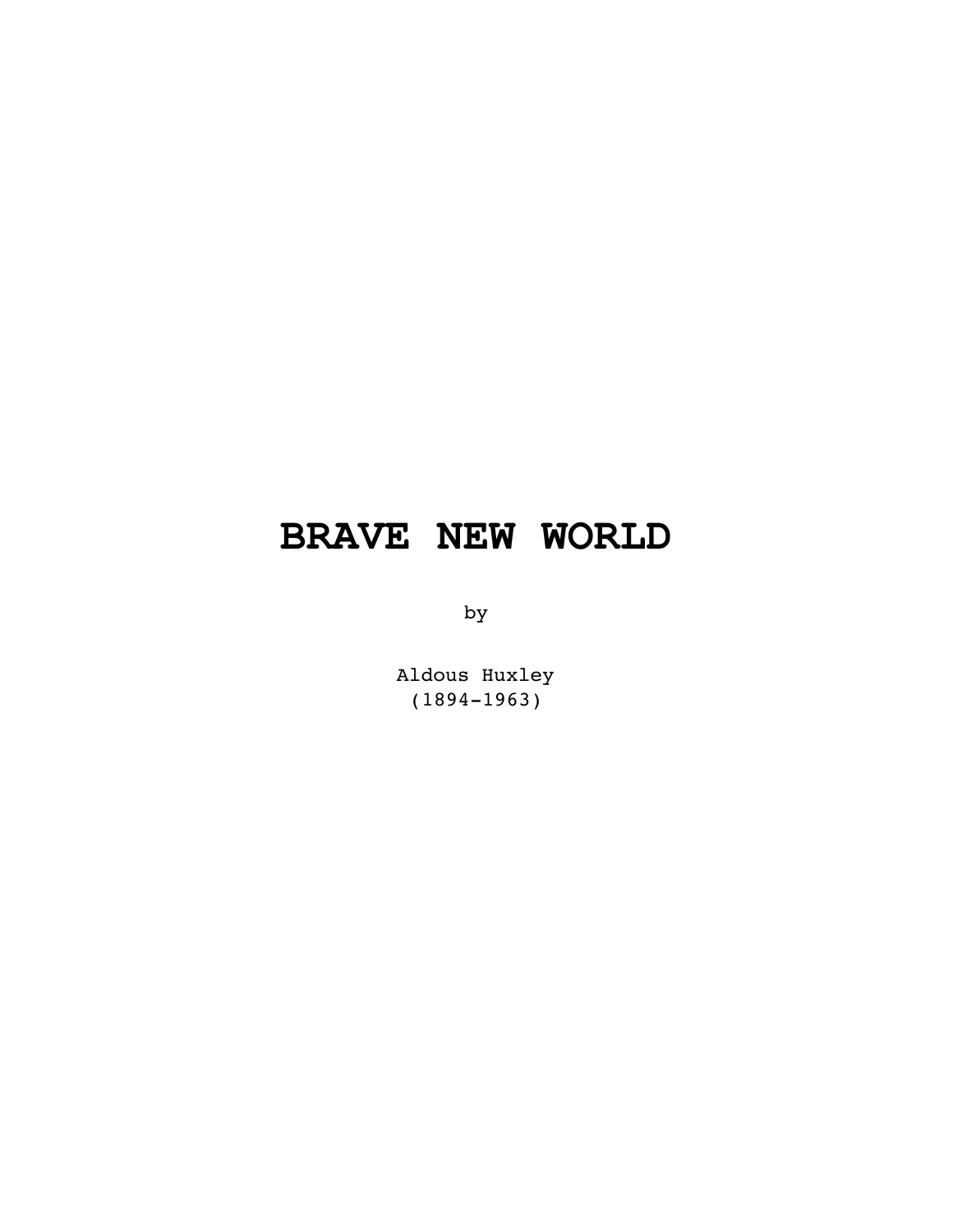# **Chapter One**

A SQUAT grey building of only thirty-four stories. Over the main entrance the words, CENTRAL LONDON HATCHERY AND CONDITIONING CENTRE, and, in a shield, the World State's motto, COMMUNITY, IDEN-TITY, STABILITY.

The enormous room on the ground floor faced towards the north. Cold for all the summer beyond the panes, for all the tropical heat of the room itself, a harsh thin light glared through the windows, hungrily seeking some draped lay figure, some pallid shape of academic gooseflesh, but finding only the glass and nickel and bleakly shining porcelain of a laboratory. Wintriness responded to wintriness. The overalls of the workers were white, their hands gloved with a pale corpsecoloured rubber. The light was frozen, dead, a ghost. Only from the yellow barrels of the microscopes did it borrow a certain rich and living substance, lying along the polished tubes like butter, streak after luscious streak in long recession down the work tables.

"And this," said the Director opening the door, "is the Fertilizing Room."

Bent over their instruments, three hundred Fertilizers were plunged, as the Director of Hatcheries and Conditioning entered the room, in the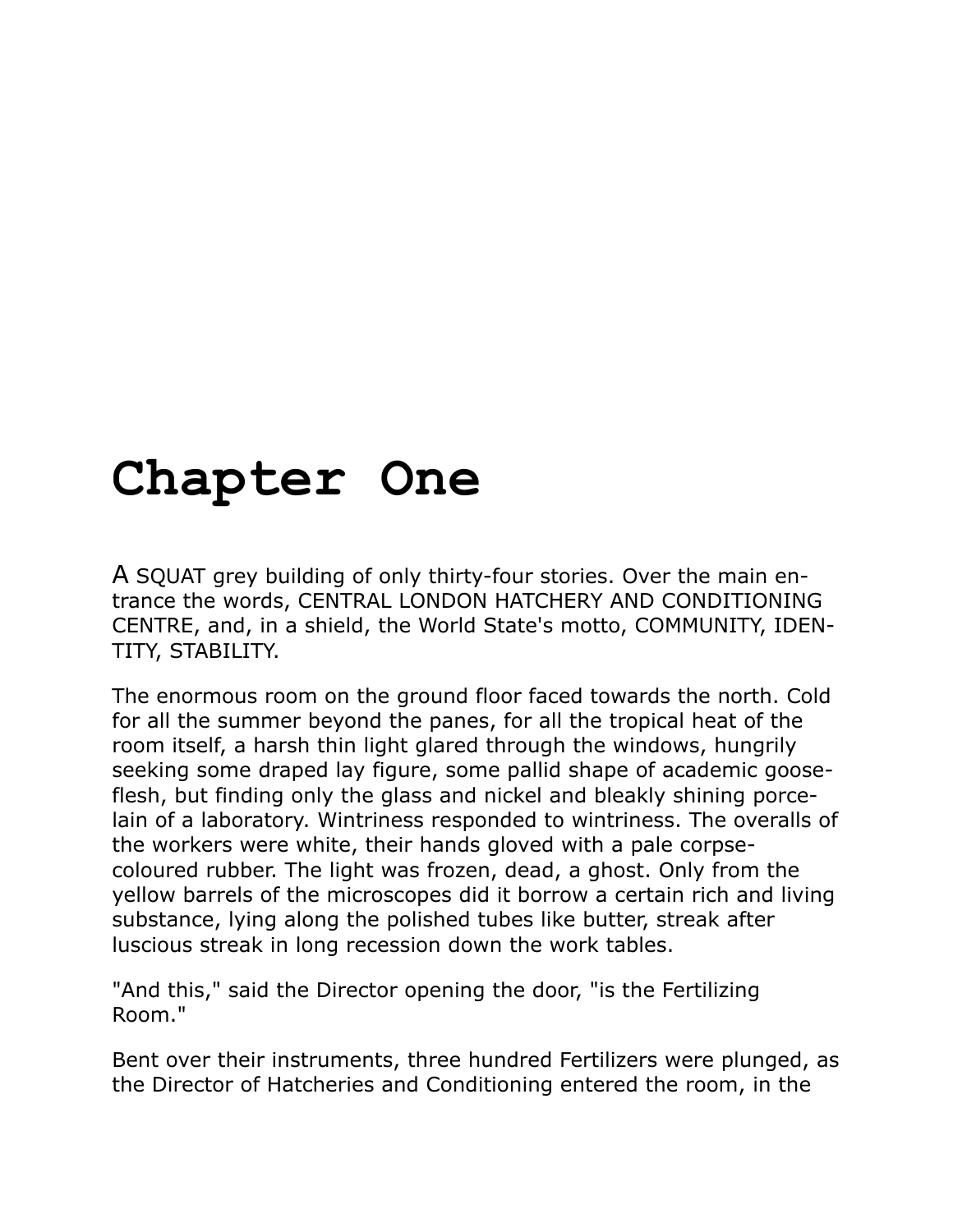scarcely breathing silence, the absent-minded, soliloquizing hum or whistle, of absorbed concentration. A troop of newly arrived students, very young, pink and callow, followed nervously, rather abjectly, at the Director's heels. Each of them carried a notebook, in which, whenever the great man spoke, he desperately scribbled. Straight from the horse's mouth. It was a rare privilege. The D. H. C. for Central London always made a point of personally conducting his new students round the various departments.

"Just to give you a general idea," he would explain to them. For of course some sort of general idea they must have, if they were to do their work intelligently–though as little of one, if they were to be good and happy members of society, as possible. For particulars, as every one knows, make for virtue and happiness; generalities are intellectually necessary evils. Not philosophers but fret-sawyers and stamp collectors compose the backbone of society.

"To-morrow," he would add, smiling at them with a slightly menacing geniality, "you'll be settling down to serious work. You won't have time for generalities. Meanwhile …"

Meanwhile, it was a privilege. Straight from the horse's mouth into the notebook. The boys scribbled like mad.

Tall and rather thin but upright, the Director advanced into the room. He had a long chin and big rather prominent teeth, just covered, when he was not talking, by his full, floridly curved lips. Old, young? Thirty? Fifty? Fifty-five? It was hard to say. And anyhow the question didn't arise; in this year of stability, A. F. 632, it didn't occur to you to ask it.

"I shall begin at the beginning," said the D.H.C. and the more zealous students recorded his intention in their notebooks: *Begin at the beginning*. "These," he waved his hand, "are the incubators." And opening an insulated door he showed them racks upon racks of numbered testtubes. "The week's supply of ova. Kept," he explained, "at blood heat; whereas the male gametes," and here he opened another door, "they have to be kept at thirty-five instead of thirty-seven. Full blood heat sterilizes." Rams wrapped in theremogene beget no lambs.

Still leaning against the incubators he gave them, while the pencils scurried illegibly across the pages, a brief description of the modern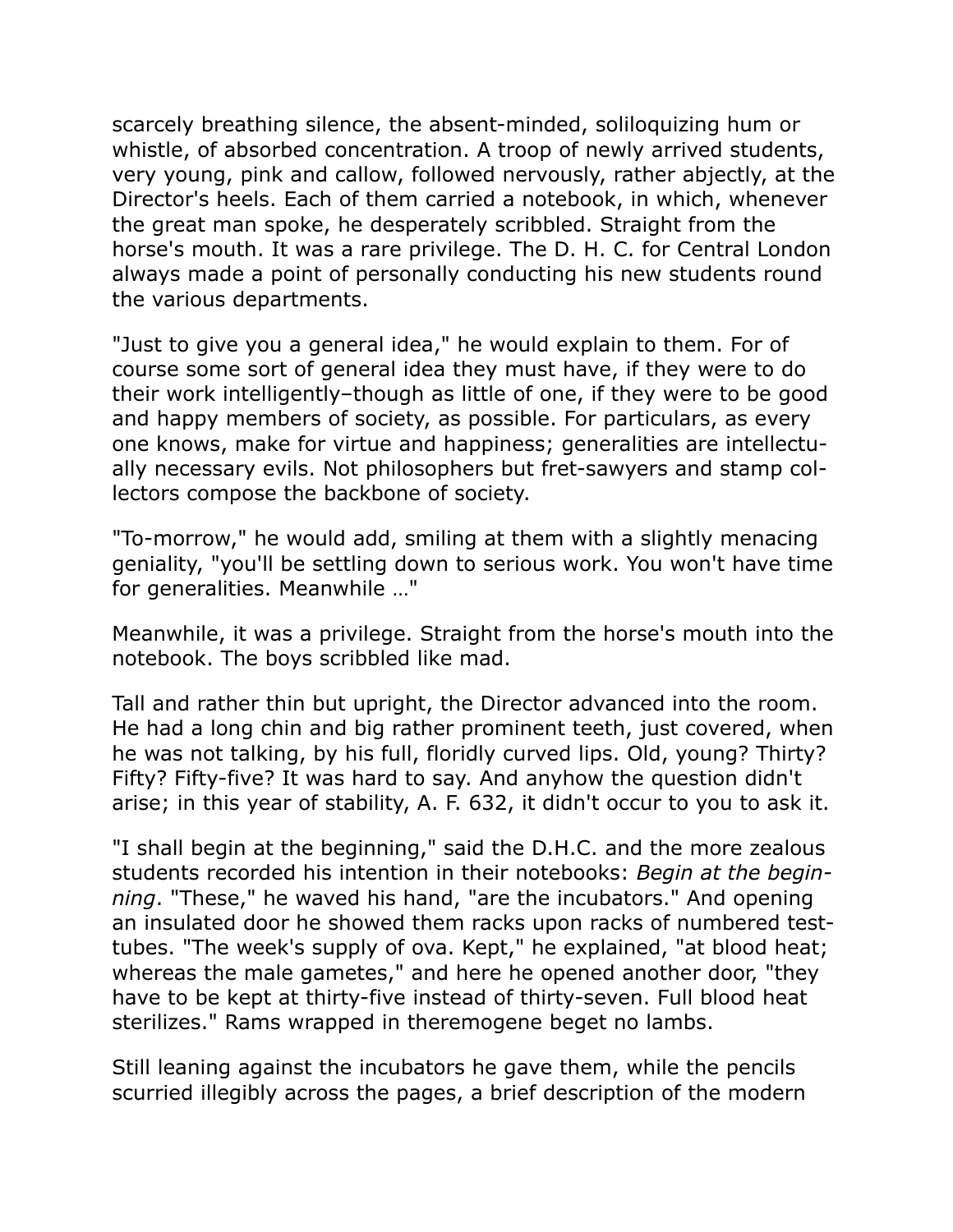fertilizing process; spoke first, of course, of its surgical introduction–"the operation undergone voluntarily for the good of Society, not to mention the fact that it carries a bonus amounting to six months' salary"; continued with some account of the technique for preserving the excised ovary alive and actively developing; passed on to a consideration of optimum temperature, salinity, viscosity; referred to the liquor in which the detached and ripened eggs were kept; and, leading his charges to the work tables, actually showed them how this liquor was drawn off from the test-tubes; how it was let out drop by drop onto the specially warmed slides of the microscopes; how the eggs which it contained were inspected for abnormalities, counted and transferred to a porous receptacle; how (and he now took them to watch the operation) this receptacle was immersed in a warm bouillon containing free-swimming spermatozoa–at a minimum concentration of one hundred thousand per cubic centimetre, he insisted; and how, after ten minutes, the container was lifted out of the liquor and its contents re-examined; how, if any of the eggs remained unfertilized, it was again immersed, and, if necessary, yet again; how the fertilized ova went back to the incubators; where the Alphas and Betas remained until definitely bottled; while the Gammas, Deltas and Epsilons were brought out again, after only thirty-six hours, to undergo Bokanovsky's Process.

"Bokanovsky's Process," repeated the Director, and the students underlined the words in their little notebooks.

One egg, one embryo, one adult-normality. But a bokanovskified egg will bud, will proliferate, will divide. From eight to ninety-six buds, and every bud will grow into a perfectly formed embryo, and every embryo into a full-sized adult. Making ninety-six human beings grow where only one grew before. Progress.

"Essentially," the D.H.C. concluded, "bokanovskification consists of a series of arrests of development. We check the normal growth and, paradoxically enough, the egg responds by budding."

*Responds by budding*. The pencils were busy.

He pointed. On a very slowly moving band a rack-full of test-tubes was entering a large metal box, another, rack-full was emerging. Machinery faintly purred. It took eight minutes for the tubes to go through, he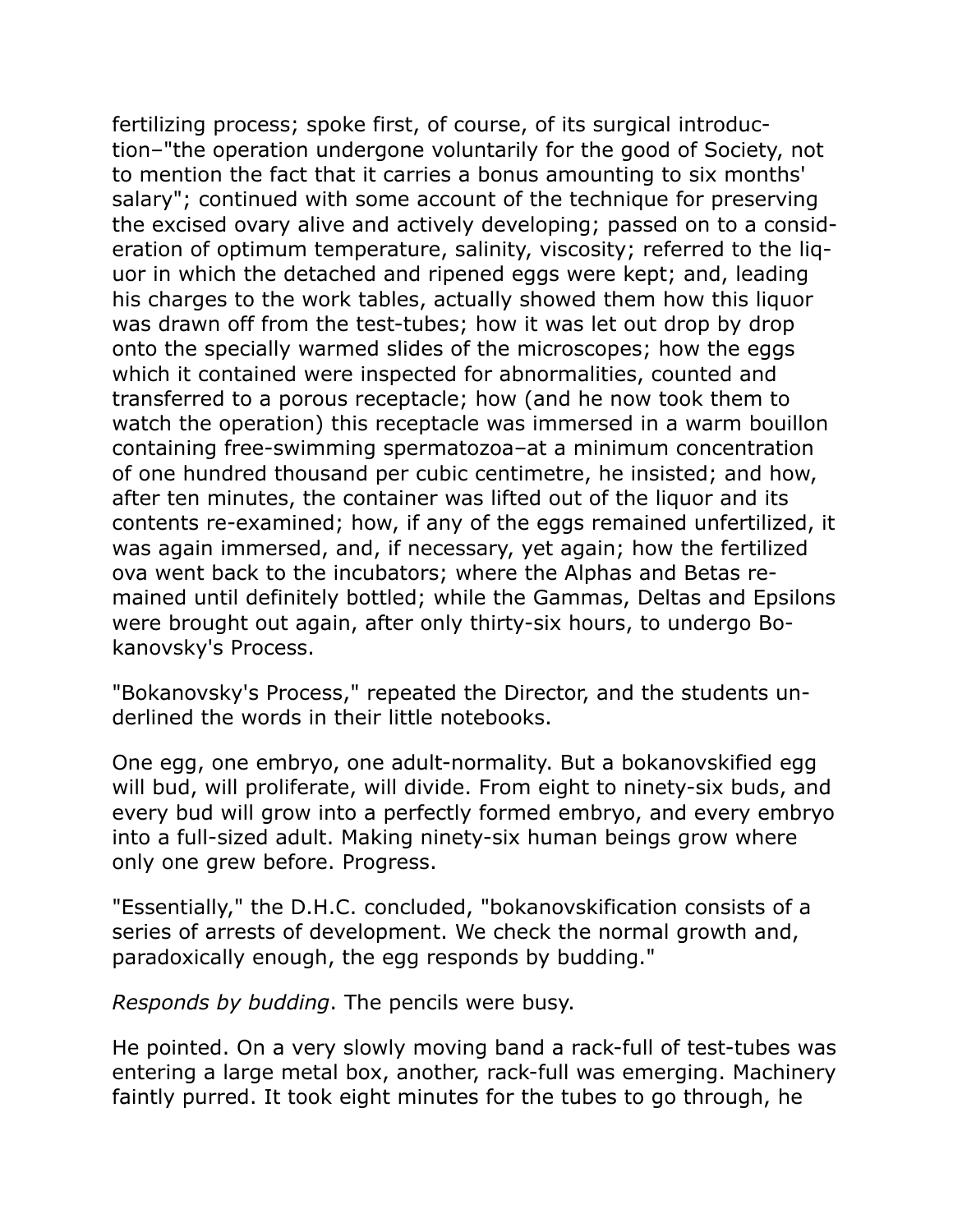told them. Eight minutes of hard X-rays being about as much as an egg can stand. A few died; of the rest, the least susceptible divided into two; most put out four buds; some eight; all were returned to the incubators, where the buds began to develop; then, after two days, were suddenly chilled, chilled and checked. Two, four, eight, the buds in their turn budded; and having budded were dosed almost to death with alcohol; consequently burgeoned again and having budded–bud out of bud out of bud–were thereafter–further arrest being generally fatal–left to develop in peace. By which time the original egg was in a fair way to becoming anything from eight to ninety-six embryos– a prodigious improvement, you will agree, on nature. Identical twins–but not in piddling twos and threes as in the old viviparous days, when an egg would sometimes accidentally divide; actually by dozens, by scores at a time.

"Scores," the Director repeated and flung out his arms, as though he were distributing largesse. "Scores."

But one of the students was fool enough to ask where the advantage lay.

"My good boy!" The Director wheeled sharply round on him. "Can't you see? Can't you see?" He raised a hand; his expression was solemn. "Bokanovsky's Process is one of the major instruments of social stability!"

#### *Major instruments of social stability*.

Standard men and women; in uniform batches. The whole of a small factory staffed with the products of a single bokanovskified egg.

"Ninety-six identical twins working ninety-six identical machines!" The voice was almost tremulous with enthusiasm. "You really know where you are. For the first time in history." He quoted the planetary motto. "Community, Identity, Stability." Grand words. "If we could bokanovskify indefinitely the whole problem would be solved."

Solved by standard Gammas, unvarying Deltas, uniform Epsilons. Millions of identical twins. The principle of mass production at last applied to biology.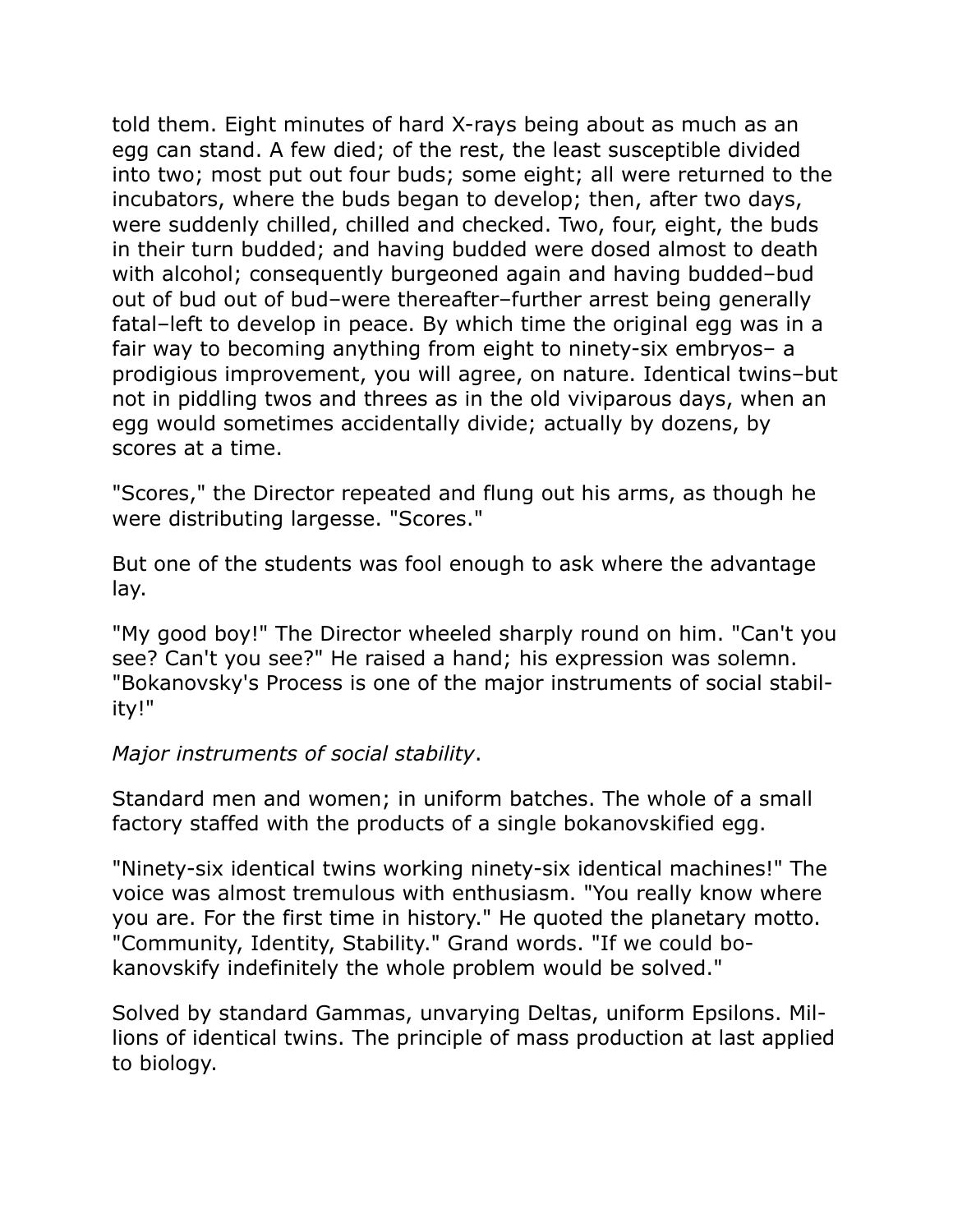"But, alas," the Director shook his head, "we *can't* bokanovskify indefinitely."

Ninety-six seemed to be the limit; seventy-two a good average. From the same ovary and with gametes of the same male to manufacture as many batches of identical twins as possible–that was the best (sadly a second best) that they could do. And even that was difficult.

"For in nature it takes thirty years for two hundred eggs to reach maturity. But our business is to stabilize the population at this moment, here and now. Dribbling out twins over a quarter of a century–what would be the use of that?"

Obviously, no use at all. But Podsnap's Technique had immensely accelerated the process of ripening. They could make sure of at least a hundred and fifty mature eggs within two years. Fertilize and bokanovskify–in other words, multiply by seventy-two–and you get an average of nearly eleven thousand brothers and sisters in a hundred and fifty batches of identical twins, all within two years of the same age.

"And in exceptional cases we can make one ovary yield us over fifteen thousand adult individuals."

Beckoning to a fair-haired, ruddy young man who happened to be passing at the moment. "Mr. Foster," he called. The ruddy young man approached. "Can you tell us the record for a single ovary, Mr. Foster?"

"Sixteen thousand and twelve in this Centre," Mr. Foster replied without hesitation. He spoke very quickly, had a vivacious blue eye, and took an evident pleasure in quoting figures. "Sixteen thousand and twelve; in one hundred and eighty-nine batches of identicals. But of course they've done much better," he rattled on, "in some of the tropical Centres. Singapore has often produced over sixteen thousand five hundred; and Mombasa has actually touched the seventeen thousand mark. But then they have unfair advantages. You should see the way a negro ovary responds to pituitary! It's quite astonishing, when you're used to working with European material. Still," he added, with a laugh (but the light of combat was in his eyes and the lift of his chin was challenging), "still, we mean to beat them if we can. I'm working on a wonderful Delta-Minus ovary at this moment. Only just eighteen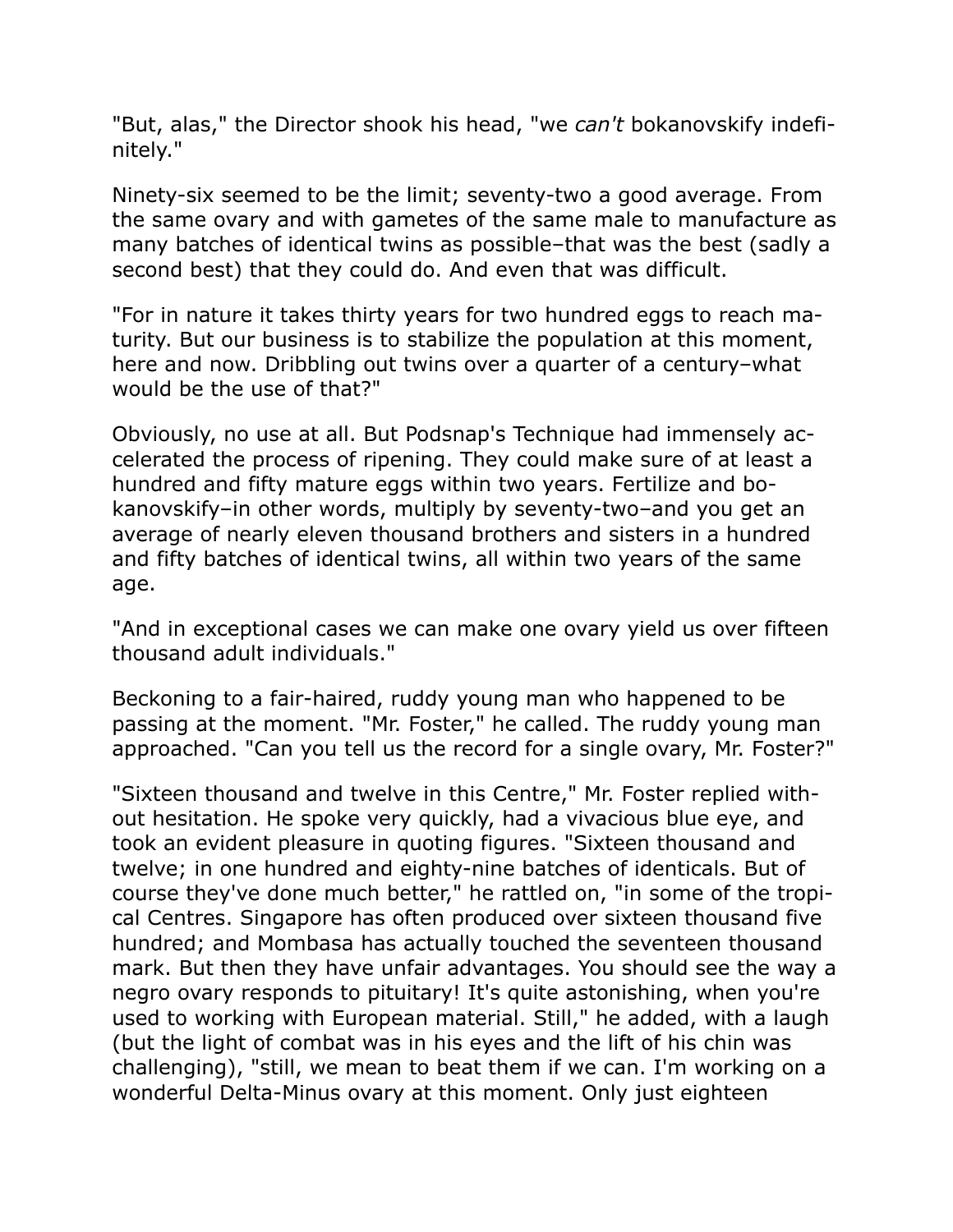months old. Over twelve thousand seven hundred children already, either decanted or in embryo. And still going strong. We'll beat them yet."

"That's the spirit I like!" cried the Director, and clapped Mr. Foster on the shoulder. "Come along with us, and give these boys the benefit of your expert knowledge."

Mr. Foster smiled modestly. "With pleasure." They went.

In the Bottling Room all was harmonious bustle and ordered activity. Flaps of fresh sow's peritoneum ready cut to the proper size came shooting up in little lifts from the Organ Store in the sub-basement. Whizz and then, click! the lift-hatches hew open; the bottle-liner had only to reach out a hand, take the flap, insert, smooth-down, and before the lined bottle had had time to travel out of reach along the endless band, whizz, click! another flap of peritoneum had shot up from the depths, ready to be slipped into yet another bottle, the next of that slow interminable procession on the band.

Next to the Liners stood the Matriculators. The procession advanced; one by one the eggs were transferred from their test-tubes to the larger containers; deftly the peritoneal lining was slit, the morula dropped into place, the saline solution poured in … and already the bottle had passed, and it was the turn of the labellers. Heredity, date of fertilization, membership of Bokanovsky Group–details were transferred from test-tube to bottle. No longer anonymous, but named, identified, the procession marched slowly on; on through an opening in the wall, slowly on into the Social Predestination Room.

"Eighty-eight cubic metres of card-index," said Mr. Foster with relish, as they entered.

"Containing *all* the relevant information," added the Director.

"Brought up to date every morning."

"And co-ordinated every afternoon."

"On the basis of which they make their calculations."

"So many individuals, of such and such quality," said Mr. Foster.

"Distributed in such and such quantities."

"The optimum Decanting Rate at any given moment."

"Unforeseen wastages promptly made good."

"Promptly," repeated Mr. Foster. "If you knew the amount of overtime I had to put in after the last Japanese earthquake!" He laughed goodhumouredly and shook his head.

"The Predestinators send in their figures to the Fertilizers."

"Who give them the embryos they ask for."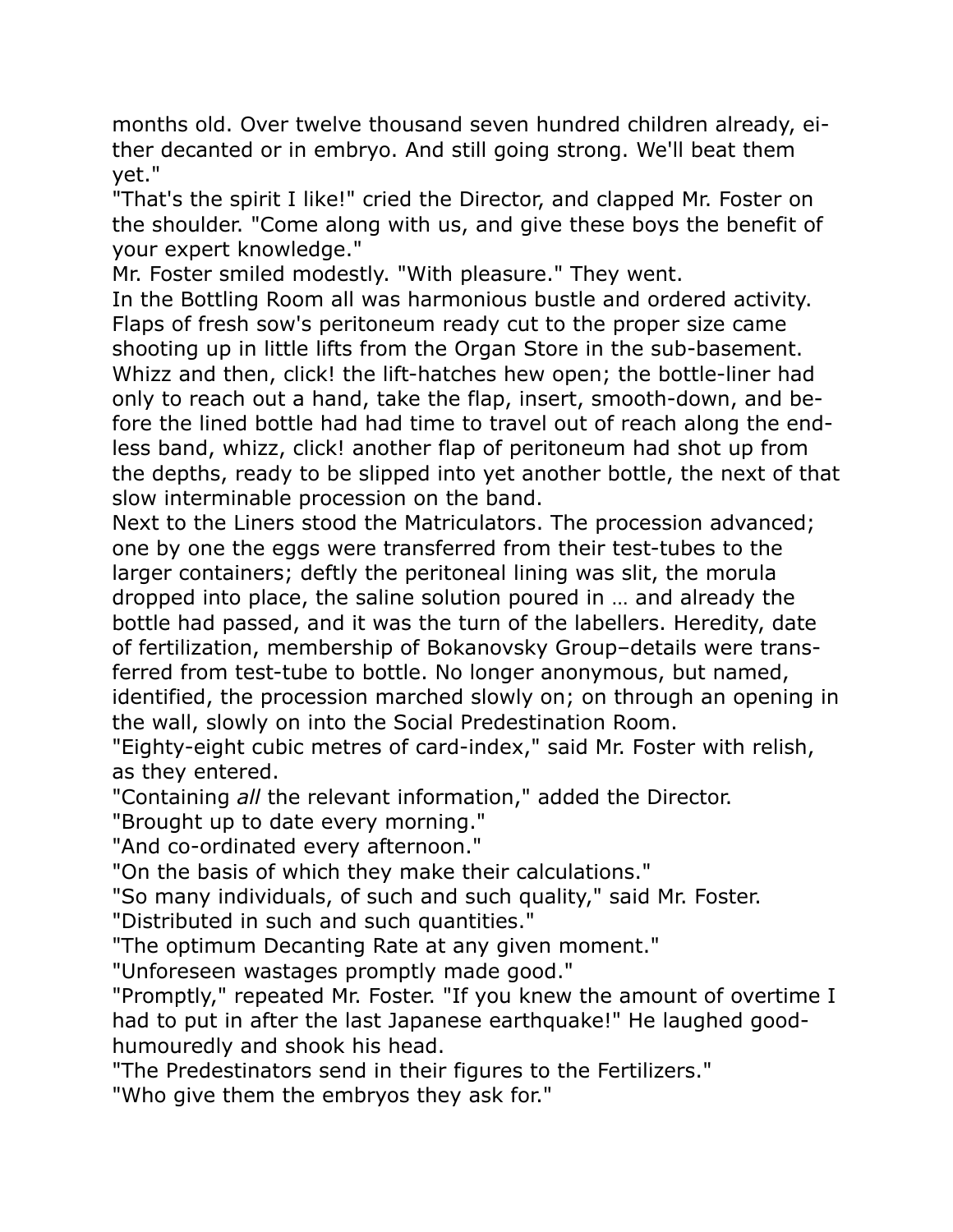"And the bottles come in here to be predestined in detail."

"After which they are sent down to the Embryo Store."

"Where we now proceed ourselves."

And opening a door Mr. Foster led the way down a staircase into the basement.

The temperature was still tropical. They descended into a thickening twilight. Two doors and a passage with a double turn insured the cellar against any possible infiltration of the day.

"Embryos are like photograph film," said Mr. Foster waggishly, as he pushed open the second door. "They can only stand red light."

And in effect the sultry darkness into which the students now followed him was visible and crimson, like the darkness of closed eyes on a summer's afternoon. The bulging flanks of row on receding row and tier above tier of bottles glinted with innumerable rubies, and among the rubies moved the dim red spectres of men and women with purple eyes and all the symptoms of lupus. The hum and rattle of machinery faintly stirred the air.

"Give them a few figures, Mr. Foster," said the Director, who was tired of talking.

Mr. Foster was only too happy to give them a few figures.

Two hundred and twenty metres long, two hundred wide, ten high. He pointed upwards. Like chickens drinking, the students lifted their eyes towards the distant ceiling.

Three tiers of racks: ground floor level, first gallery, second gallery. The spidery steel-work of gallery above gallery faded away in all directions into the dark. Near them three red ghosts were busily unloading demijohns from a moving staircase.

The escalator from the Social Predestination Room.

Each bottle could be placed on one of fifteen racks, each rack, though you couldn't see it, was a conveyor traveling at the rate of thirty-three and a third centimetres an hour. Two hundred and sixty-seven days at eight metres a day. Two thousand one hundred and thirty-six metres in all. One circuit of the cellar at ground level, one on the first gallery, half on the second, and on the two hundred and sixty-seventh morning, daylight in the Decanting Room. Independent existence–so called. "But in the interval," Mr. Foster concluded, "we've managed to do a lot to them. Oh, a very great deal." His laugh was knowing and triumphant.

"That's the spirit I like," said the Director once more. "Let's walk around. You tell them everything, Mr. Foster."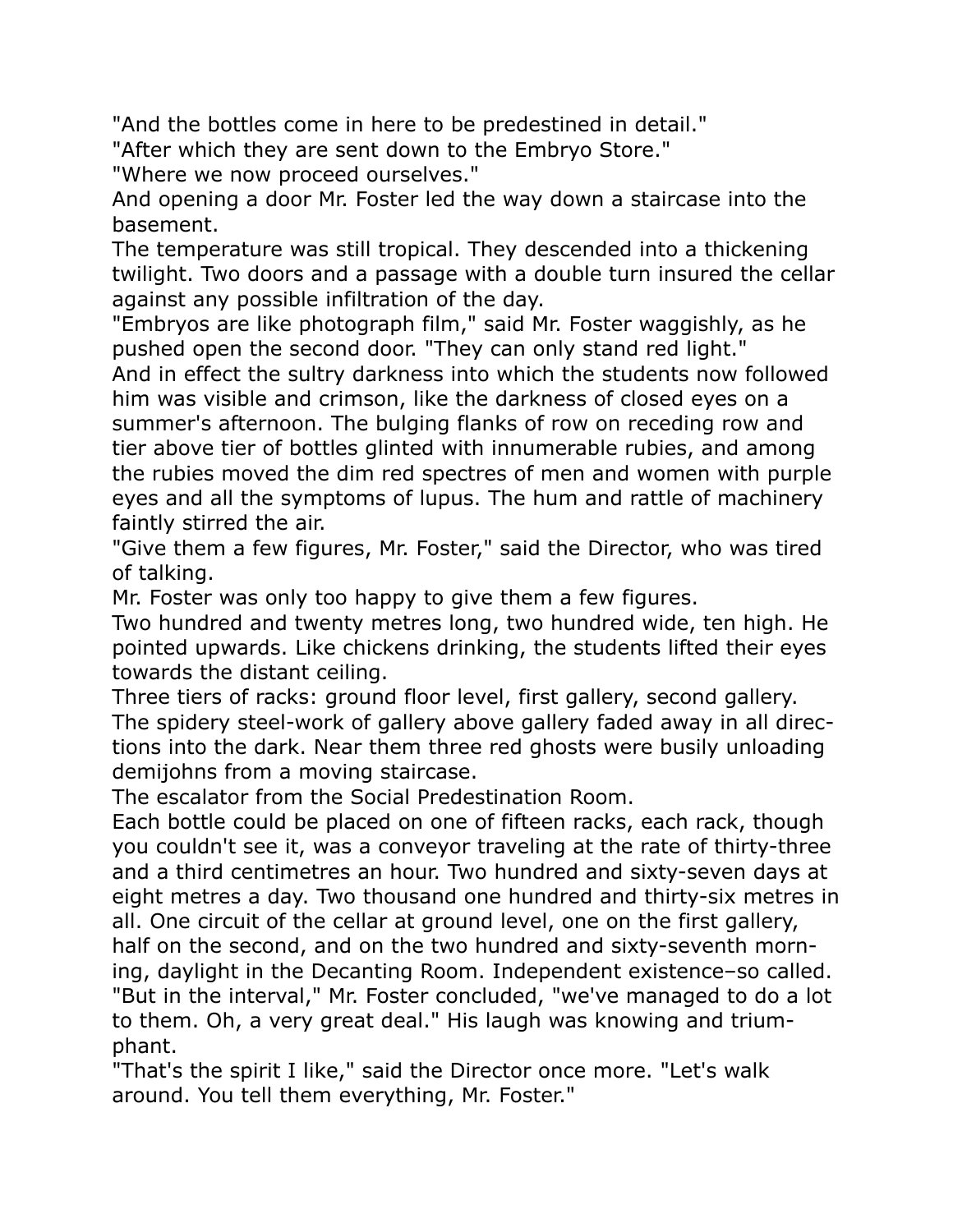Mr. Foster duly told them.

Told them of the growing embryo on its bed of peritoneum. Made them taste the rich blood surrogate on which it fed. Explained why it had to be stimulated with placentin and thyroxin. Told them of the *corpus luteum* extract. Showed them the jets through which at every twelfth metre from zero to 2040 it was automatically injected. Spoke of those gradually increasing doses of pituitary administered during the final ninety-six metres of their course. Described the artificial maternal circulation installed in every bottle at Metre 112; showed them the reservoir of blood-surrogate, the centrifugal pump that kept the liquid moving over the placenta and drove it through the synthetic lung and waste product filter. Referred to the embryo's troublesome tendency to anæmia, to the massive doses of hog's stomach extract and foetal foal's liver with which, in consequence, it had to be supplied. Showed them the simple mechanism by means of which, during the last two metres out of every eight, all the embryos were simultaneously shaken into familiarity with movement. Hinted at the gravity of the so-called "trauma of decanting," and enumerated the precautions taken to minimize, by a suitable training of the bottled embryo, that dangerous shock. Told them of the test for sex carried out in the neighborhood of Metre 200. Explained the system of labelling–a T for the males, a circle for the females and for those who were destined to become freemartins a question mark, black on a white ground. "For of course," said Mr. Foster, "in the vast majority of cases, fertility is merely a nuisance. One fertile ovary in twelve hundred–that would really be quite sufficient for our purposes. But we want to have a good choice. And of course one must always have an enormous margin of safety. So we allow as many as thirty per cent of the female embryos to develop normally. The others get a dose of male sex-hormone every twenty-four metres for the rest of the course. Result: they're decanted as freemartins–structurally quite normal (except," he had to admit, "that they do have the slightest tendency to grow beards), but sterile. Guaranteed sterile. Which brings us at last," continued Mr. Foster, "out of the realm of mere slavish imitation of nature into the much more interesting world of human invention."

He rubbed his hands. For of course, they didn't content themselves with merely hatching out embryos: any cow could do that.

"We also predestine and condition. We decant our babies as socialized human beings, as Alphas or Epsilons, as future sewage workers or fu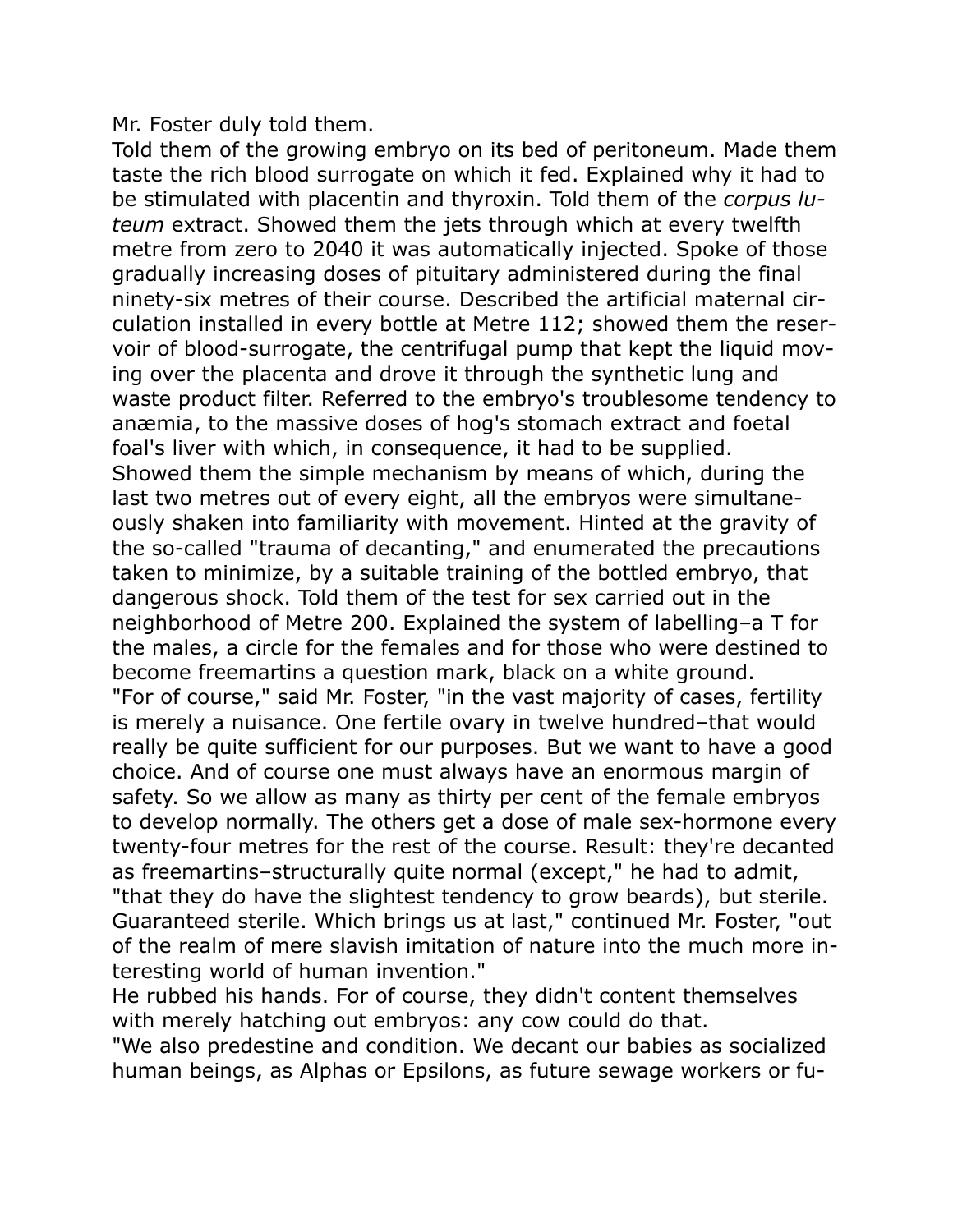ture …" He was going to say "future World controllers," but correcting himself, said "future Directors of Hatcheries," instead.

The D.H.C. acknowledged the compliment with a smile.

They were passing Metre 320 on Rack 11. A young Beta-Minus mechanic was busy with screw-driver and spanner on the blood-surrogate pump of a passing bottle. The hum of the electric motor deepened by fractions of a tone as he turned the nuts. Down, down … A final twist, a glance at the revolution counter, and he was done. He moved two paces down the line and began the same process on the next pump. "Reducing the number of revolutions per minute," Mr. Foster explained. "The surrogate goes round slower; therefore passes through the lung at longer intervals; therefore gives the embryo less oxygen. Nothing like oxygen-shortage for keeping an embryo below par." Again he rubbed his hands.

"But why do you want to keep the embryo below par?" asked an ingenuous student.

"Ass!" said the Director, breaking a long silence. "Hasn't it occurred to you that an Epsilon embryo must have an Epsilon environment as well as an Epsilon heredity?"

It evidently hadn't occurred to him. He was covered with confusion. "The lower the caste," said Mr. Foster, "the shorter the oxygen." The first organ affected was the brain. After that the skeleton. At seventy per cent of normal oxygen you got dwarfs. At less than seventy eyeless monsters.

"Who are no use at all," concluded Mr. Foster.

Whereas (his voice became confidential and eager), if they could discover a technique for shortening the period of maturation what a triumph, what a benefaction to Society!

"Consider the horse."

They considered it.

Mature at six; the elephant at ten. While at thirteen a man is not yet sexually mature; and is only full-grown at twenty. Hence, of course, that fruit of delayed development, the human intelligence.

"But in Epsilons," said Mr. Foster very justly, "we don't need human intelligence."

Didn't need and didn't get it. But though the Epsilon mind was mature at ten, the Epsilon body was not fit to work till eighteen. Long years of superfluous and wasted immaturity. If the physical development could be speeded up till it was as quick, say, as a cow's, what an enormous saving to the Community!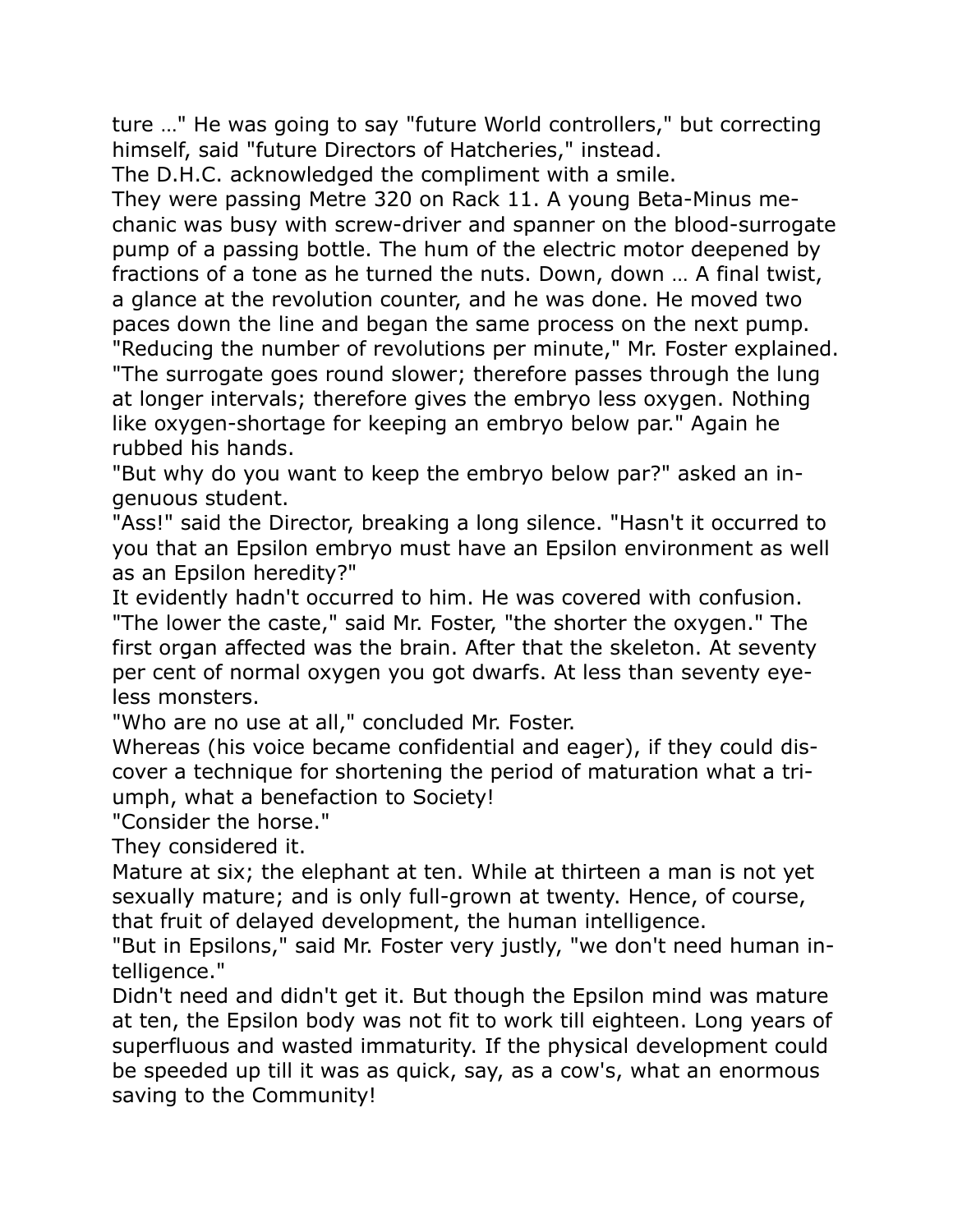"Enormous!" murmured the students. Mr. Foster's enthusiasm was infectious.

He became rather technical; spoke of the abnormal endocrine coordination which made men grow so slowly; postulated a germinal mutation to account for it. Could the effects of this germinal mutation be undone? Could the individual Epsilon embryo be made a revert, by a suitable technique, to the normality of dogs and cows? That was the problem. And it was all but solved.

Pilkington, at Mombasa, had produced individuals who were sexually mature at four and full-grown at six and a half. A scientific triumph. But socially useless. Six-year-old men and women were too stupid to do even Epsilon work. And the process was an all-or-nothing one; either you failed to modify at all, or else you modified the whole way. They were still trying to find the ideal compromise between adults of twenty and adults of six. So far without success. Mr. Foster sighed and shook his head.

Their wanderings through the crimson twilight had brought them to the neighborhood of Metre 170 on Rack 9. From this point onwards Rack 9 was enclosed and the bottle performed the remainder of their journey in a kind of tunnel, interrupted here and there by openings two or three metres wide.

"Heat conditioning," said Mr. Foster.

Hot tunnels alternated with cool tunnels. Coolness was wedded to discomfort in the form of hard X-rays. By the time they were decanted the embryos had a horror of cold. They were predestined to emigrate to the tropics, to be miner and acetate silk spinners and steel workers. Later on their minds would be made to endorse the judgment of their bodies. "We condition them to thrive on heat," concluded Mr. Foster. "Our colleagues upstairs will teach them to love it."

"And that," put in the Director sententiously, "that is the secret of happiness and virtue–liking what you've got to do. All conditioning aims at that: making people like their unescapable social destiny."

In a gap between two tunnels, a nurse was delicately probing with a long fine syringe into the gelatinous contents of a passing bottle. The students and their guides stood watching her for a few moments in silence.

"Well, Lenina," said Mr. Foster, when at last she withdrew the syringe and straightened herself up.

The girl turned with a start. One could see that, for all the lupus and the purple eyes, she was uncommonly pretty.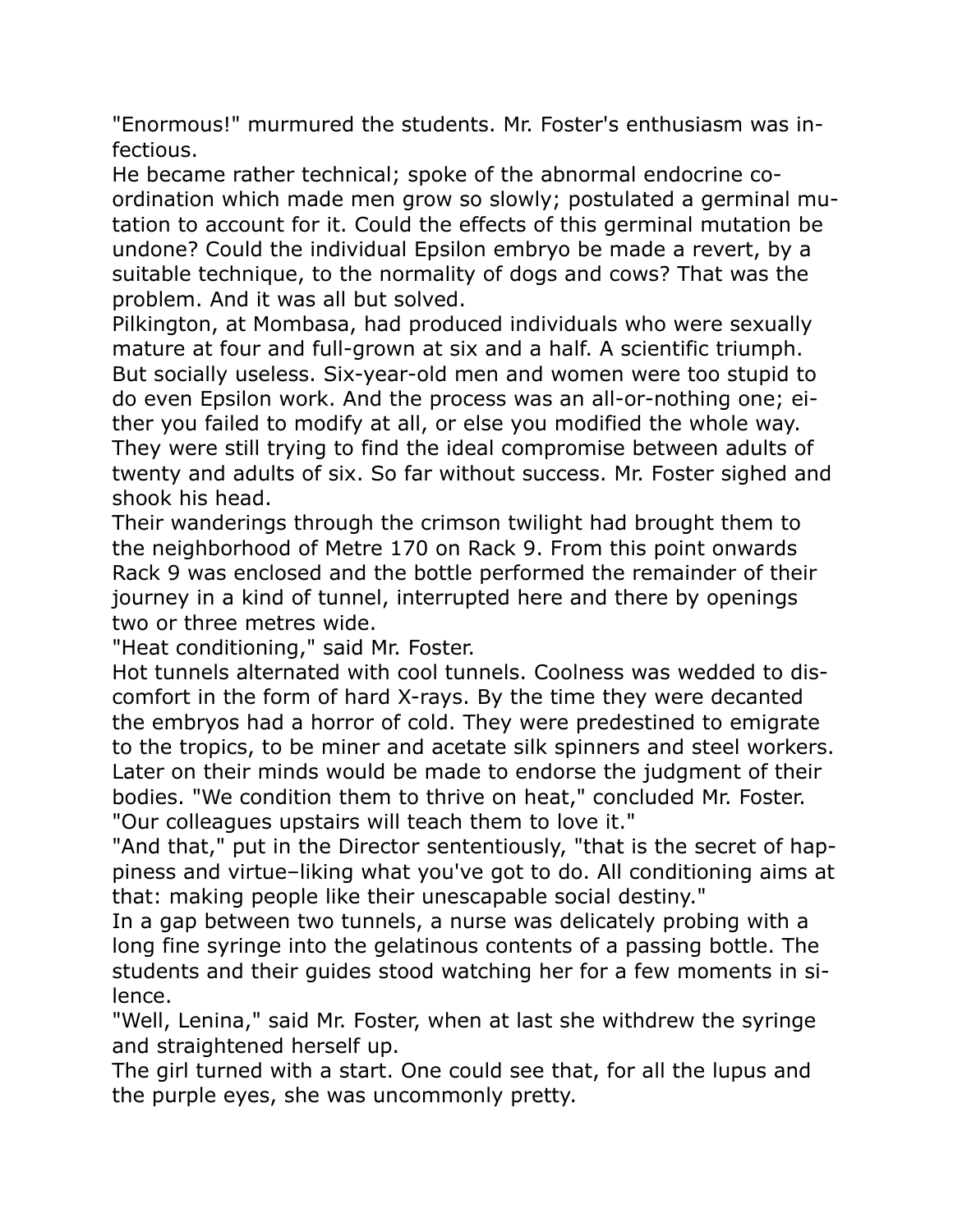"Henry!" Her smile flashed redly at him–a row of coral teeth.

"Charming, charming," murmured the Director and, giving her two or three little pats, received in exchange a rather deferential smile for himself.

"What are you giving them?" asked Mr. Foster, making his tone very professional.

"Oh, the usual typhoid and sleeping sickness."

"Tropical workers start being inoculated at Metre 150," Mr. Foster explained to the students. "The embryos still have gills. We immunize the fish against the future man's diseases." Then, turning back to Lenina, "Ten to five on the roof this afternoon," he said, "as usual."

"Charming," said the Director once more, and, with a final pat, moved away after the others.

On Rack 10 rows of next generation's chemical workers were being trained in the toleration of lead, caustic soda, tar, chlorine. The first of a batch of two hundred and fifty embryonic rocket-plane engineers was just passing the eleven hundred metre mark on Rack 3. A special mechanism kept their containers in constant rotation. "To improve their sense of balance," Mr. Foster explained. "Doing repairs on the outside of a rocket in mid-air is a ticklish job. We slacken off the circulation when they're right way up, so that they're half starved, and double the flow of surrogate when they're upside down. They learn to associate topsy-turvydom with well-being; in fact, they're only truly happy when they're standing on their heads.

"And now," Mr. Foster went on, "I'd like to show you some very interesting conditioning for Alpha Plus Intellectuals. We have a big batch of them on Rack 5. First Gallery level," he called to two boys who had started to go down to the ground floor.

"They're round about Metre 900," he explained. "You can't really do any useful intellectual conditioning till the foetuses have lost their tails. Follow me."

But the Director had looked at his watch. "Ten to three," he said. "No time for the intellectual embryos, I'm afraid. We must go up to the Nurseries before the children have finished their afternoon sleep." Mr. Foster was disappointed. "At least one glance at the Decanting Room," he pleaded.

"Very well then." The Director smiled indulgently. "Just one glance."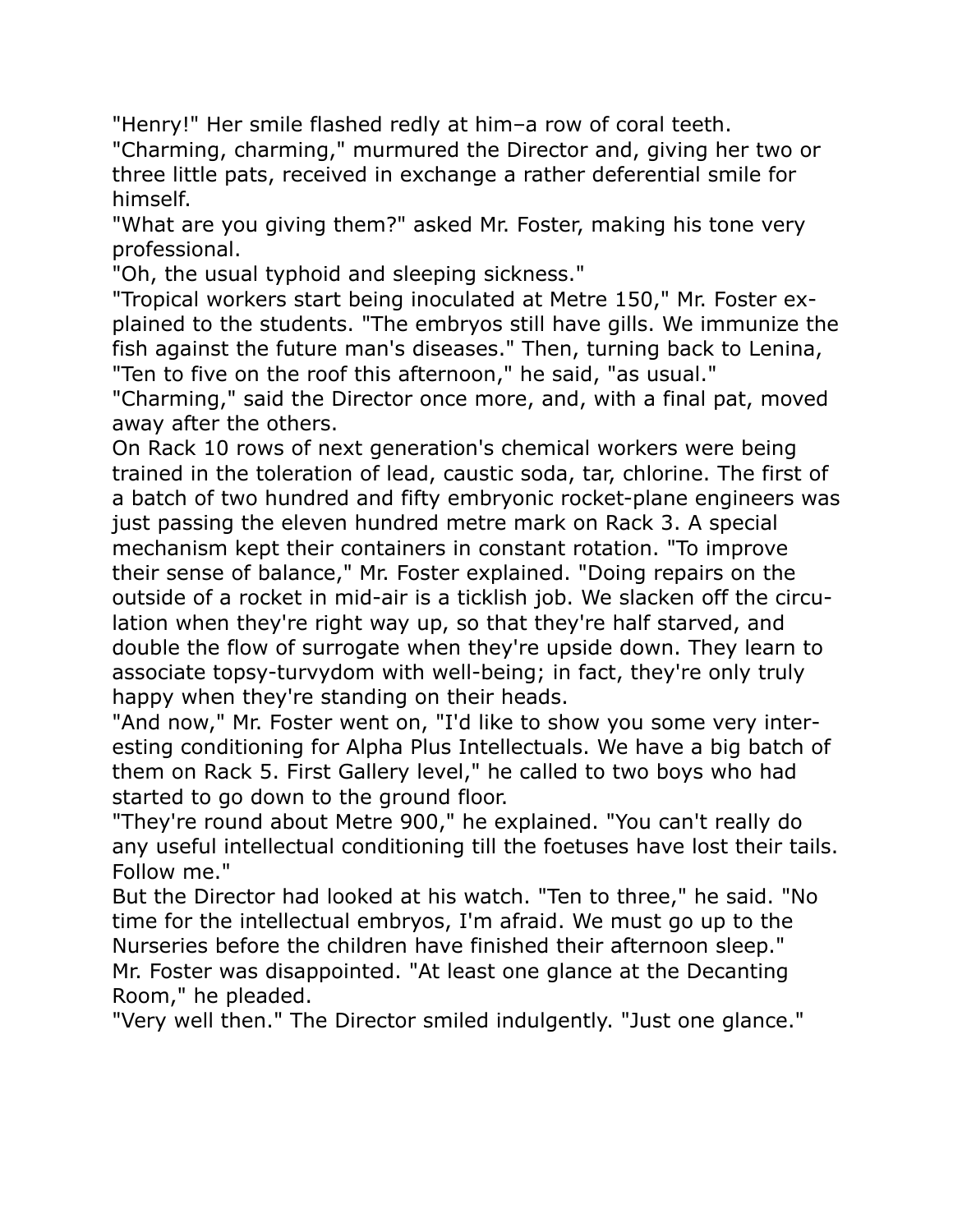## **Chapter Two**

MR. FOSTER was left in the Decanting Room. The D.H.C. and his students stepped into the nearest lift and were carried up to the fifth floor.

INFANT NURSERIES. NEO-PAVLOVIAN CONDITIONING ROOMS, announced the notice board.

The Director opened a door. They were in a large bare room, very bright and sunny; for the whole of the southern wall was a single window. Half a dozen nurses, trousered and jacketed in the regulation white viscose-linen uniform, their hair aseptically hidden under white caps, were engaged in setting out bowls of roses in a long row across the floor. Big bowls, packed tight with blossom. Thousands of petals, ripe-blown and silkily smooth, like the cheeks of innumerable little cherubs, but of cherubs, in that bright light, not exclusively pink and Aryan, but also luminously Chinese, also Mexican, also apoplectic with too much blowing of celestial trumpets, also pale as death, pale with the posthumous whiteness of marble.

The nurses stiffened to attention as the D.H.C. came in.

"Set out the books," he said curtly.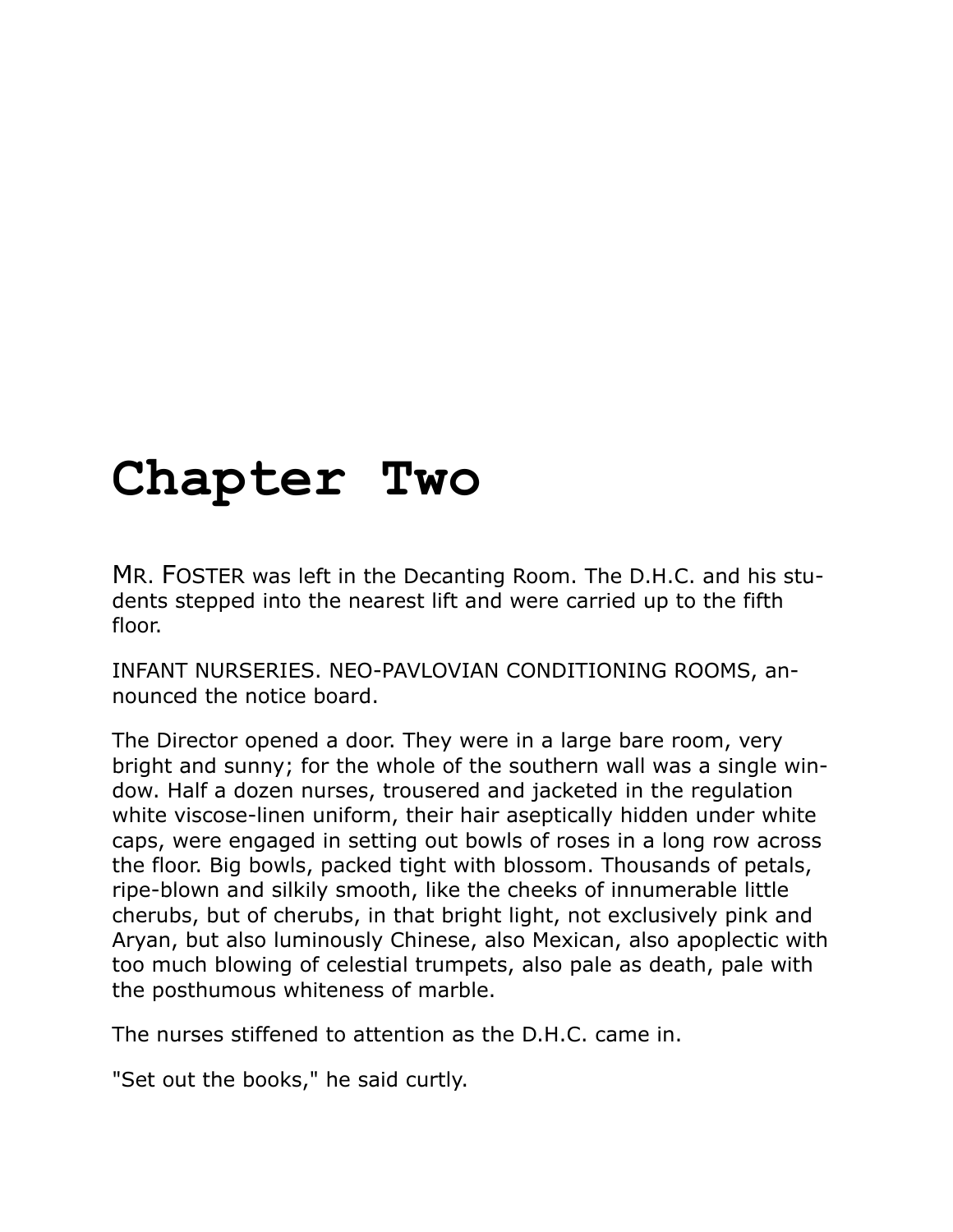In silence the nurses obeyed his command. Between the rose bowls the books were duly set out–a row of nursery quartos opened invitingly each at some gaily coloured image of beast or fish or bird.

"Now bring in the children."

They hurried out of the room and returned in a minute or two, each pushing a kind of tall dumb-waiter laden, on all its four wire-netted shelves, with eight-month-old babies, all exactly alike (a Bokanovsky Group, it was evident) and all (since their caste was Delta) dressed in khaki.

"Put them down on the floor."

The infants were unloaded.

"Now turn them so that they can see the flowers and books."

Turned, the babies at once fell silent, then began to crawl towards those clusters of sleek colours, those shapes so gay and brilliant on the white pages. As they approached, the sun came out of a momentary eclipse behind a cloud. The roses flamed up as though with a sudden passion from within; a new and profound significance seemed to suffuse the shining pages of the books. From the ranks of the crawling babies came little squeals of excitement, gurgles and twitterings of pleasure.

The Director rubbed his hands. "Excellent!" he said. "It might almost have been done on purpose."

The swiftest crawlers were already at their goal. Small hands reached out uncertainly, touched, grasped, unpetaling the transfigured roses, crumpling the illuminated pages of the books. The Director waited until all were happily busy. Then, "Watch carefully," he said. And, lifting his hand, he gave the signal.

The Head Nurse, who was standing by a switchboard at the other end of the room, pressed down a little lever.

There was a violent explosion. Shriller and ever shriller, a siren shrieked. Alarm bells maddeningly sounded.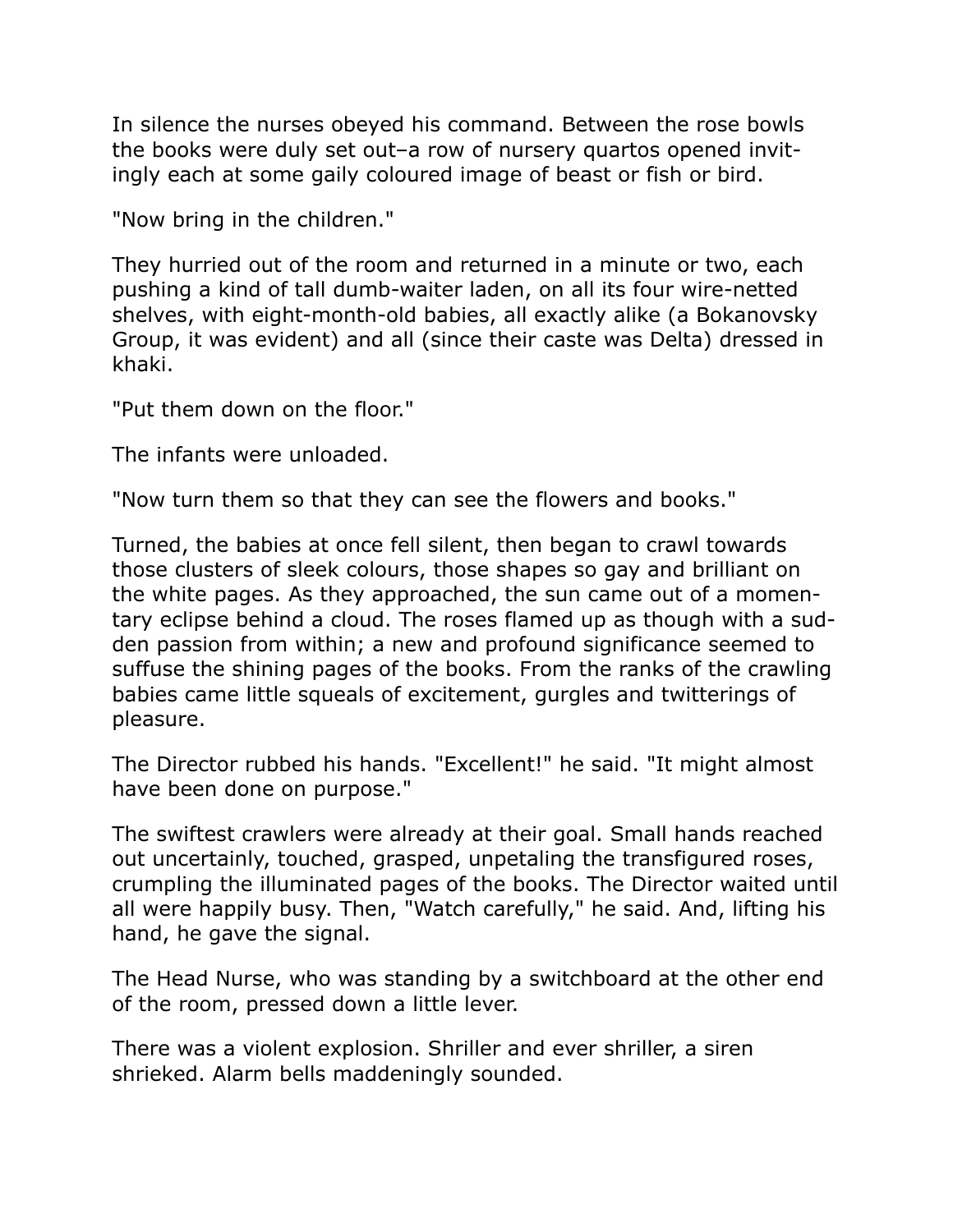The children started, screamed; their faces were distorted with terror.

"And now," the Director shouted (for the noise was deafening), "now we proceed to rub in the lesson with a mild electric shock."

He waved his hand again, and the Head Nurse pressed a second lever. The screaming of the babies suddenly changed its tone. There was something desperate, almost insane, about the sharp spasmodic yelps to which they now gave utterance. Their little bodies twitched and stiffened; their limbs moved jerkily as if to the tug of unseen wires.

"We can electrify that whole strip of floor," bawled the Director in explanation. "But that's enough," he signalled to the nurse.

The explosions ceased, the bells stopped ringing, the shriek of the siren died down from tone to tone into silence. The stiffly twitching bodies relaxed, and what had become the sob and yelp of infant maniacs broadened out once more into a normal howl of ordinary terror.

"Offer them the flowers and the books again."

The nurses obeyed; but at the approach of the roses, at the mere sight of those gaily-coloured images of pussy and cock-a-doodle-doo and baa-baa black sheep, the infants shrank away in horror, the volume of their howling suddenly increased.

"Observe," said the Director triumphantly, "observe."

Books and loud noises, flowers and electric shocks–already in the infant mind these couples were compromisingly linked; and after two hundred repetitions of the same or a similar lesson would be wedded indissolubly. What man has joined, nature is powerless to put asunder.

"They'll grow up with what the psychologists used to call an 'instinctive' hatred of books and flowers. Reflexes unalterably conditioned. They'll be safe from books and botany all their lives." The Director turned to his nurses. "Take them away again."

Still yelling, the khaki babies were loaded on to their dumb-waiters and wheeled out, leaving behind them the smell of sour milk and a most welcome silence.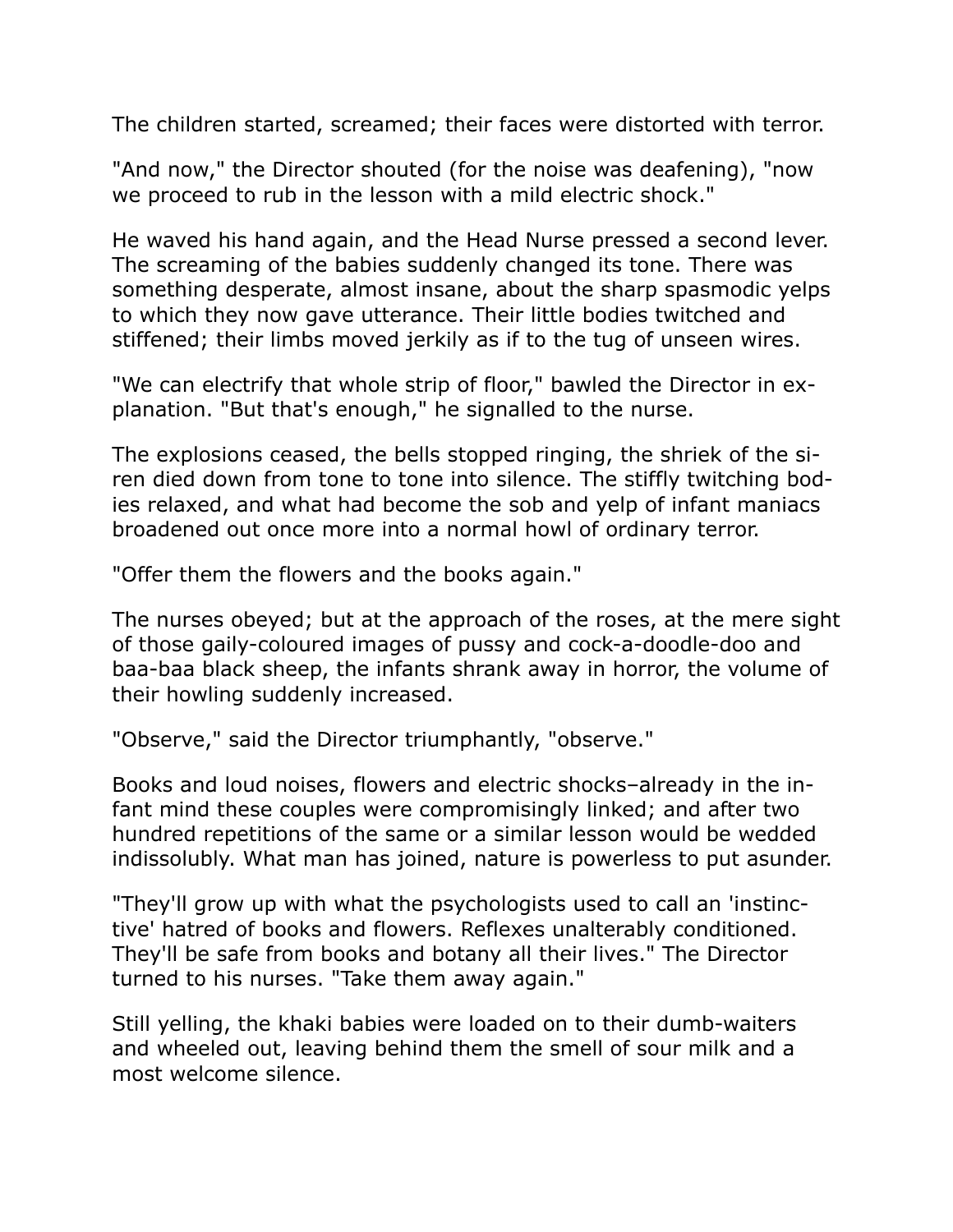One of the students held up his hand; and though he could see quite well why you couldn't have lower-cast people wasting the Community's time over books, and that there was always the risk of their reading something which might undesirably decondition one of their reflexes, yet … well, he couldn't understand about the flowers. Why go to the trouble of making it psychologically impossible for Deltas to like flowers?

Patiently the D.H.C. explained. If the children were made to scream at the sight of a rose, that was on grounds of high economic policy. Not so very long ago (a century or thereabouts), Gammas, Deltas, even Epsilons, had been conditioned to like flowers–flowers in particular and wild nature in general. The idea was to make them want to be going out into the country at every available opportunity, and so compel them to consume transport.

"And didn't they consume transport?" asked the student.

"Quite a lot," the D.H.C. replied. "But nothing else."

Primroses and landscapes, he pointed out, have one grave defect: they are gratuitous. A love of nature keeps no factories busy. It was decided to abolish the love of nature, at any rate among the lower classes; to abolish the love of nature, but *not* the tendency to consume transport. For of course it was essential that they should keep on going to the country, even though they hated it. The problem was to find an economically sounder reason for consuming transport than a mere affection for primroses and landscapes. It was duly found.

"We condition the masses to hate the country," concluded the Director. "But simultaneously we condition them to love all country sports. At the same time, we see to it that all country sports shall entail the use of elaborate apparatus. So that they consume manufactured articles as well as transport. Hence those electric shocks."

"I see," said the student, and was silent, lost in admiration.

There was a silence; then, clearing his throat, "Once upon a time," the Director began, "while our Ford was still on earth, there was a little boy called Reuben Rabinovitch. Reuben was the child of Polishspeaking parents."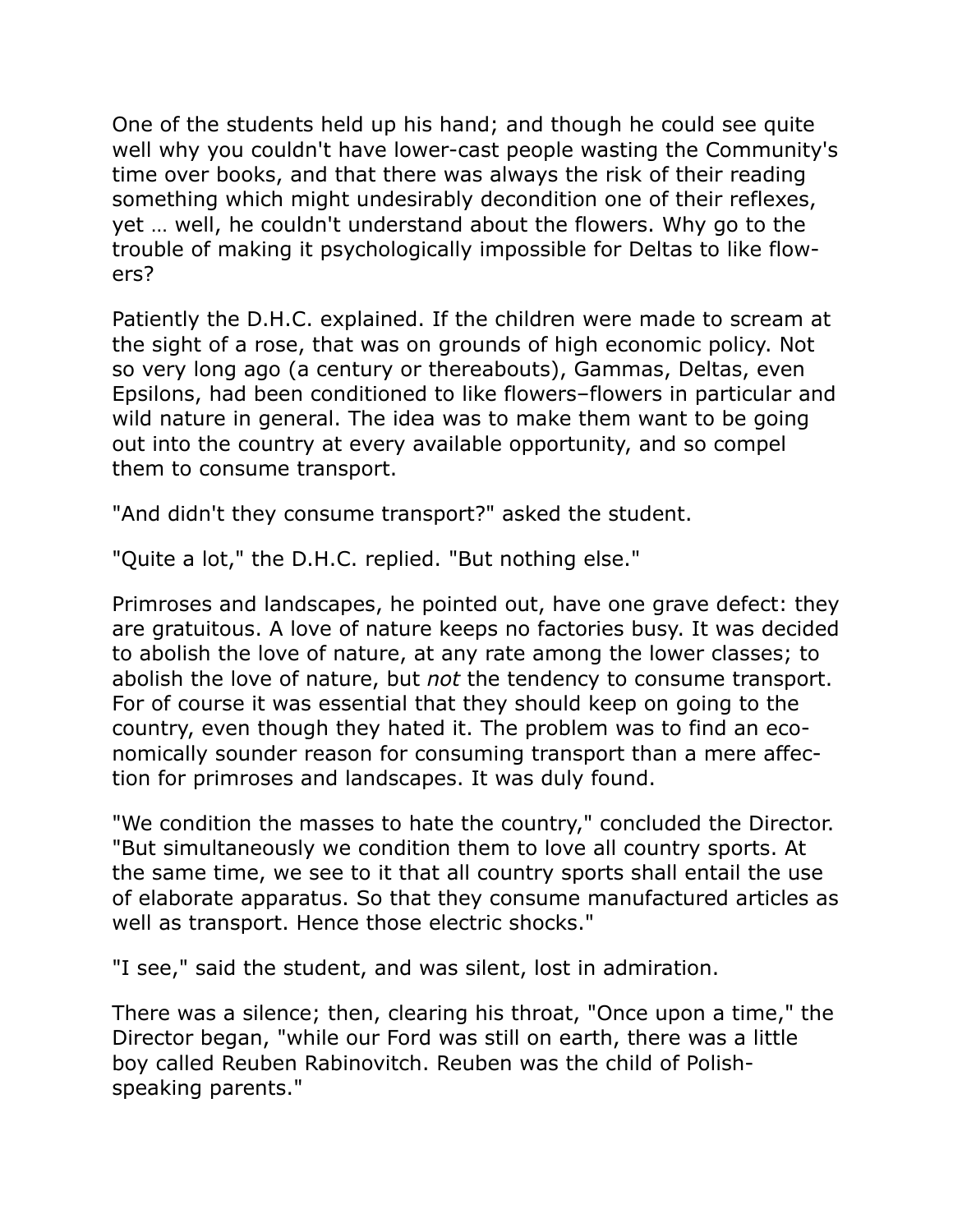The Director interrupted himself. "You know what Polish is, I suppose?"

"A dead language."

"Like French and German," added another student, officiously showing off his learning.

"And 'parent'?" questioned the D.H.C.

There was an uneasy silence. Several of the boys blushed. They had not yet learned to draw the significant but often very fine distinction between smut and pure science. One, at last, had the courage to raise a hand.

"Human beings used to be …" he hesitated; the blood rushed to his cheeks. "Well, they used to be viviparous."

"Quite right." The Director nodded approvingly.

"And when the babies were decanted …"

"'Born,'" came the correction.

"Well, then they were the parents–I mean, not the babies, of course; the other ones." The poor boy was overwhelmed with confusion.

"In brief," the Director summed up, "the parents were the father and the mother." The smut that was really science fell with a crash into the boys' eye-avoiding silence. "Mother," he repeated loudly rubbing in the science; and, leaning back in his chair, "These," he said gravely, "are unpleasant facts; I know it. But then most historical facts are unpleasant."

He returned to Little Reuben–to Little Reuben, in whose room, one evening, by an oversight, his father and mother (crash, crash!) happened to leave the radio turned on.

("For you must remember that in those days of gross viviparous reproduction, children were always brought up by their parents and not in State Conditioning Centres.")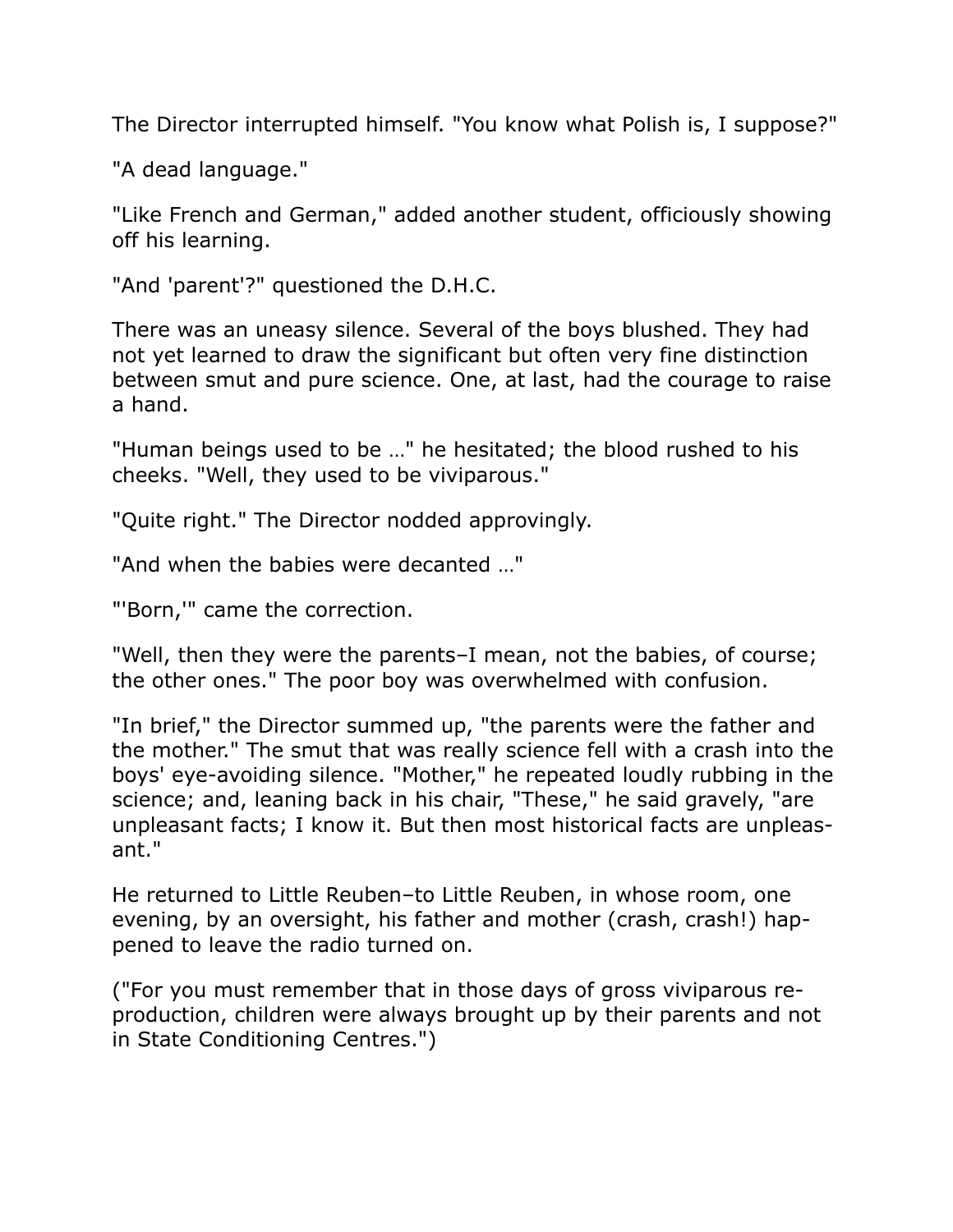While the child was asleep, a broadcast programme from London suddenly started to come through; and the next morning, to the astonishment of his crash and crash (the more daring of the boys ventured to grin at one another), Little Reuben woke up repeating word for word a long lecture by that curious old writer ("one of the very few whose works have been permitted to come down to us"), George Bernard Shaw, who was speaking, according to a well-authenticated tradition, about his own genius. To Little Reuben's wink and snigger, this lecture was, of course, perfectly incomprehensible and, imagining that their child had suddenly gone mad, they sent for a doctor. He, fortunately, understood English, recognized the discourse as that which Shaw had broadcasted the previous evening, realized the significance of what had happened, and sent a letter to the medical press about it.

"The principle of sleep-teaching, or hypnopædia, had been discovered." The D.H.C. made an impressive pause.

The principle had been discovered; but many, many years were to elapse before that principle was usefully applied.

"The case of Little Reuben occurred only twenty-three years after Our Ford's first T-Model was put on the market." (Here the Director made a sign of the T on his stomach and all the students reverently followed suit.) "And yet …"

Furiously the students scribbled. "*Hypnopædia, first used officially in A.F. 214. Why not before? Two reasons. (a) …*"

"These early experimenters," the D.H.C. was saying, "were on the wrong track. They thought that hypnopædia could be made an instrument of intellectual education …"

(A small boy asleep on his right side, the right arm stuck out, the right hand hanging limp over the edge of the bed. Through a round grating in the side of a box a voice speaks softly.

"The Nile is the longest river in Africa and the second in length of all the rivers of the globe. Although falling short of the length of the Mississippi-Missouri, the Nile is at the head of all rivers as regards the length of its basin, which extends through 35 degrees of latitude …"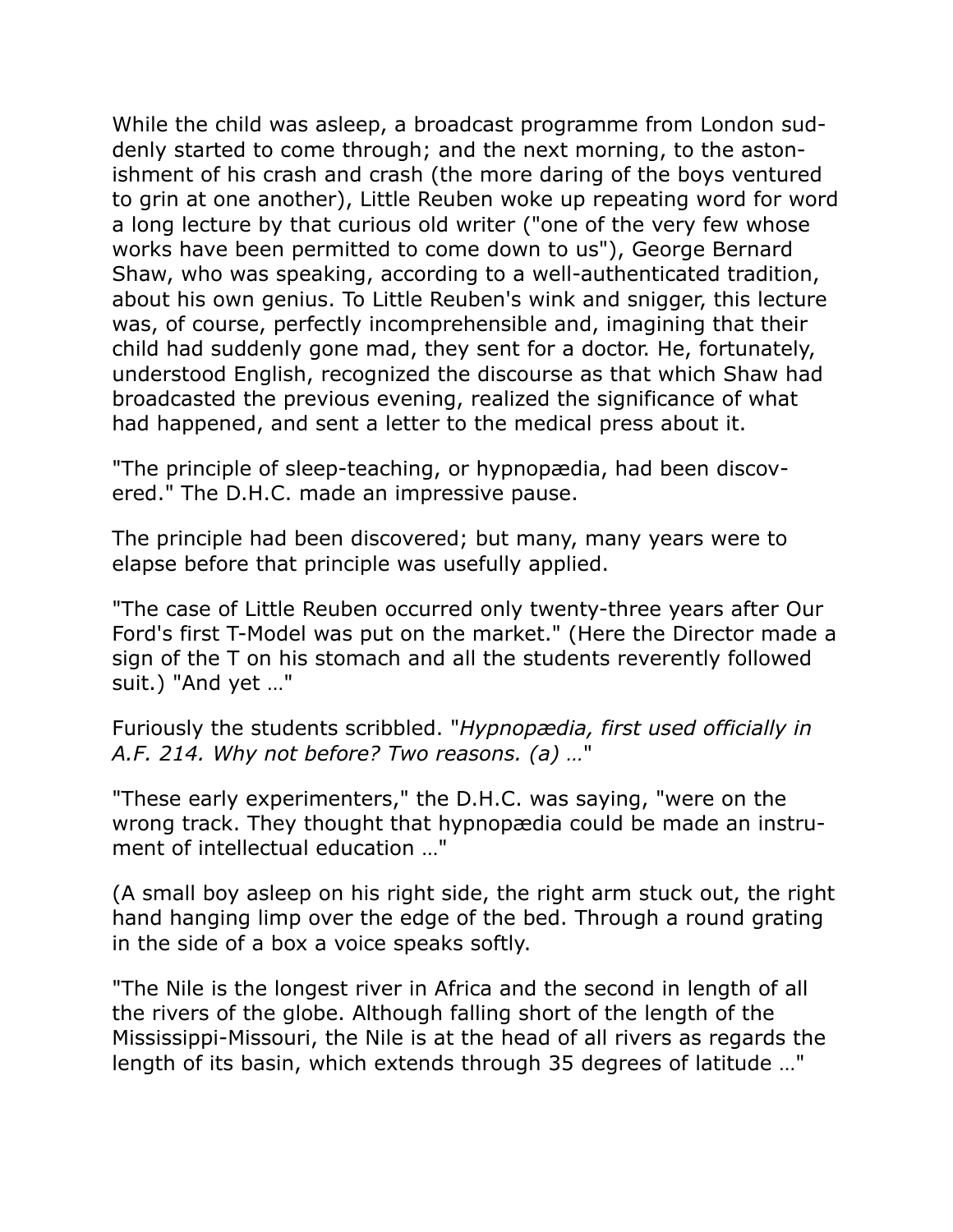At breakfast the next morning, "Tommy," some one says, "do you know which is the longest river in Africa?" A shaking of the head. "But don't you remember something that begins: The Nile is the …"

"The - Nile - is - the - longest - river - in - Africa - and - the - second in - length - of - all - the - rivers - of - the - globe …" The words come rushing out. "Although - falling - short - of …"

"Well now, which is the longest river in Africa?"

The eyes are blank. "I don't know."

"But the Nile, Tommy."

"The - Nile - is - the - longest - river - in - Africa - and - second …"

"Then which river is the longest, Tommy?"

Tommy burst into tears. "I don't know," he howls.)

That howl, the Director made it plain, discouraged the earliest investigators. The experiments were abandoned. No further attempt was made to teach children the length of the Nile in their sleep. Quite rightly. You can't learn a science unless you know what it's all about.

"Whereas, if they'd only started on *moral* education," said the Director, leading the way towards the door. The students followed him, desperately scribbling as they walked and all the way up in the lift. "Moral education, which ought never, in any circumstances, to be rational."

"Silence, silence," whispered a loud speaker as they stepped out at the fourteenth floor, and "Silence, silence," the trumpet mouths indefatigably repeated at intervals down every corridor. The students and even the Director himself rose automatically to the tips of their toes. They were Alphas, of course, but even Alphas have been well conditioned. "Silence, silence." All the air of the fourteenth floor was sibilant with the categorical imperative.

Fifty yards of tiptoeing brought them to a door which the Director cautiously opened. They stepped over the threshold into the twilight of a shuttered dormitory. Eighty cots stood in a row against the wall. There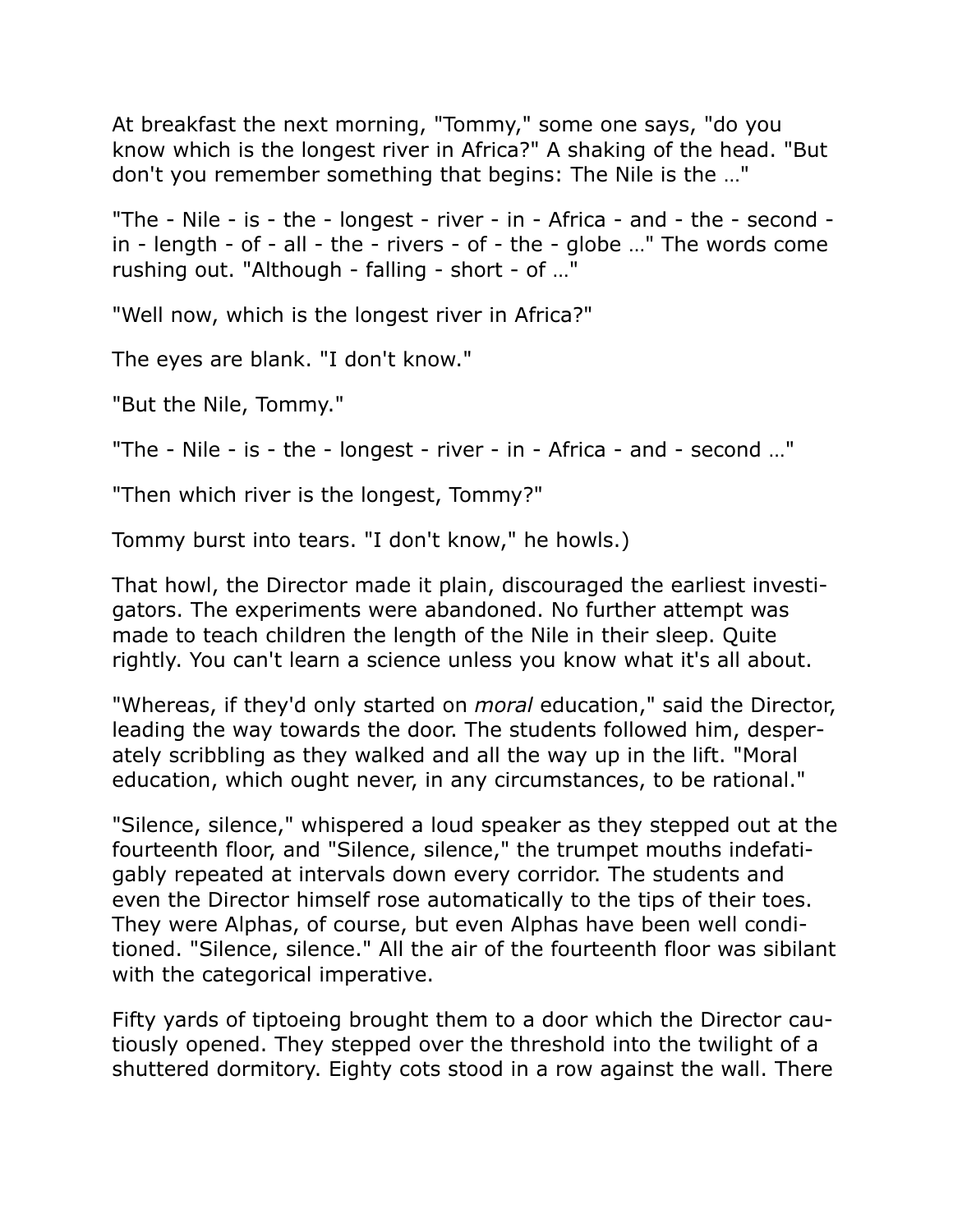was a sound of light regular breathing and a continuous murmur, as of very faint voices remotely whispering.

A nurse rose as they entered and came to attention before the Director.

"What's the lesson this afternoon?" he asked.

"We had Elementary Sex for the first forty minutes," she answered. "But now it's switched over to Elementary Class Consciousness."

The Director walked slowly down the long line of cots. Rosy and relaxed with sleep, eighty little boys and girls lay softly breathing. There was a whisper under every pillow. The D.H.C. halted and, bending over one of the little beds, listened attentively.

"Elementary Class Consciousness, did you say? Let's have it repeated a little louder by the trumpet."

At the end of the room a loud speaker projected from the wall. The Director walked up to it and pressed a switch.

"… all wear green," said a soft but very distinct voice, beginning in the middle of a sentence, "and Delta Children wear khaki. Oh no, I don't want to play with Delta children. And Epsilons are still worse. They're too stupid to be able to read or write. Besides they wear black, which is such a beastly colour. I'm *so* glad I'm a Beta."

There was a pause; then the voice began again.

"Alpha children wear grey They work much harder than we do, because they're so frightfully clever. I'm really awfuly glad I'm a Beta, because I don't work so hard. And then we are much better than the Gammas and Deltas. Gammas are stupid. They all wear green, and Delta children wear khaki. Oh no, I *don't* want to play with Delta children. And Epsilons are still worse. They're too stupid to be able …"

The Director pushed back the switch. The voice was silent. Only its thin ghost continued to mutter from beneath the eighty pillows.

"They'll have that repeated forty or fifty times more before they wake; then again on Thursday, and again on Saturday. A hundred and twenty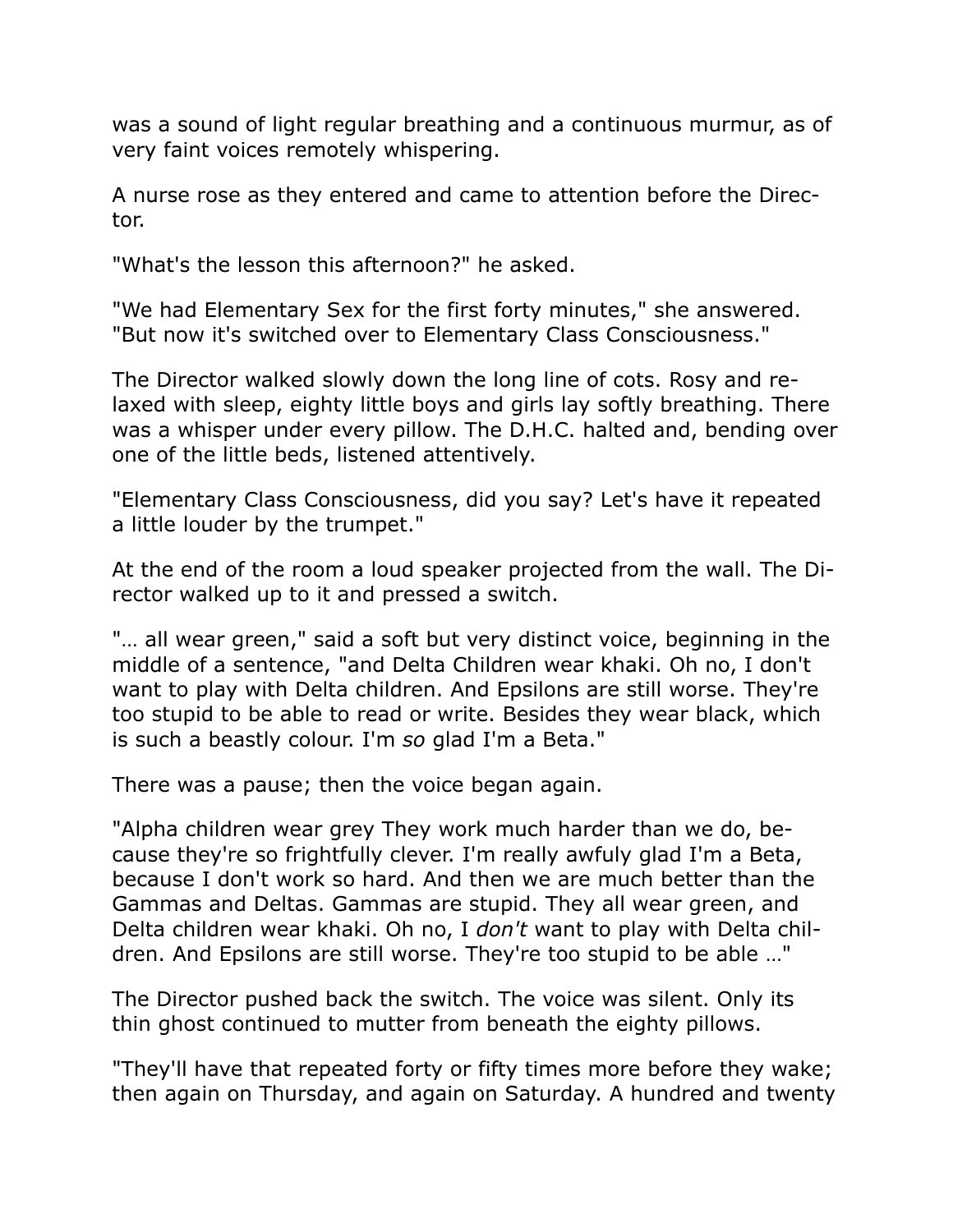times three times a week for thirty months. After which they go on to a more advanced lesson."

Roses and electric shocks, the khaki of Deltas and a whiff of asafœtida–wedded indissolubly before the child can speak. But wordless conditioning is crude and wholesale; cannot bring home the finer distinctions, cannot inculcate the more complex courses of behaviour. For that there must be words, but words without reason. In brief, hypnopædia.

"The greatest moralizing and socializing force of all time."

The students took it down in their little books. Straight from the horse's mouth.

Once more the Director touched the switch.

"… so frightfully clever," the soft, insinuating, indefatigable voice was saying, "I'm really awfully glad I'm a Beta, because …"

Not so much like drops of water, though water, it is true, can wear holes in the hardest granite; rather, drops of liquid sealing-wax, drops that adhere, incrust, incorporate themselves with what they fall on, till finally the rock is all one scarlet blob.

"Till at last the child's mind *is* these suggestions, and the sum of the suggestions *is* the child's mind. And not the child's mind only. The adult's mind too–all his life long. The mind that judges and desires and decides–made up of these suggestions. But all these suggestions are *our* suggestions!" The Director almost shouted in his triumph. "Suggestions from the State." He banged the nearest table. "It therefore follows …"

A noise made him turn round.

"Oh, Ford!" he said in another tone, "I've gone and woken the children."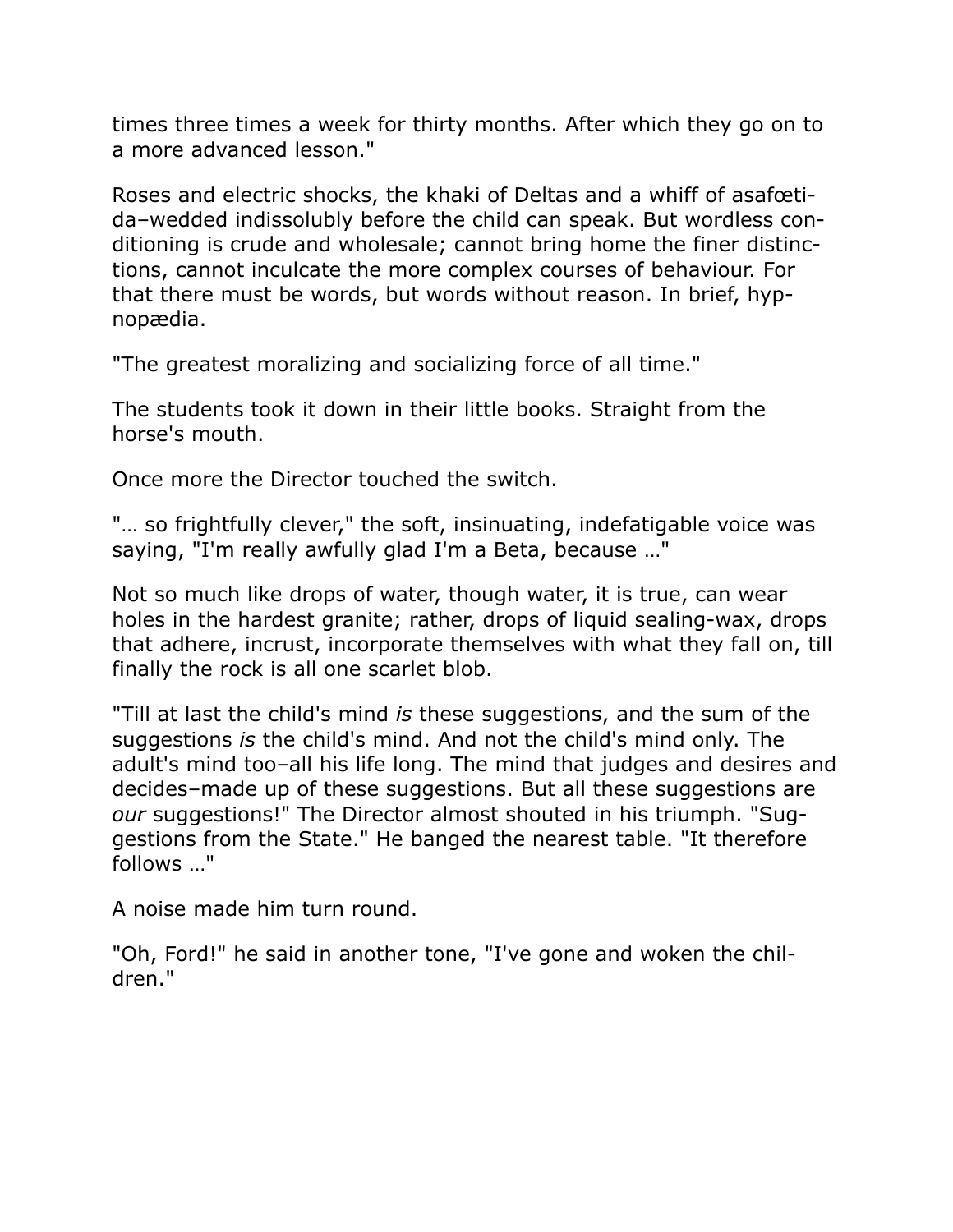# **Chapter Three**

OUTSIDE, in the garden, it was playtime. Naked in the warm June sunshine, six or seven hundred little boys and girls were running with shrill yells over the lawns, or playing ball games, or squatting silently in twos and threes among the flowering shrubs. The roses were in bloom, two nightingales soliloquized in the boskage, a cuckoo was just going out of tune among the lime trees. The air was drowsy with the murmur of bees and helicopters.

The Director and his students stood for a short time watching a game of Centrifugal Bumble-puppy. Twenty children were grouped in a circle round a chrome steel tower. A ball thrown up so as to land on the platform at the top of the tower rolled down into the interior, fell on a rapidly revolving disk, was hurled through one or other of the numerous apertures pierced in the cylindrical casing, and had to be caught.

"Strange," mused the Director, as they turned away, "strange to think that even in Our Ford's day most games were played without more apparatus than a ball or two and a few sticks and perhaps a bit of netting. imagine the folly of allowing people to play elaborate games which do nothing whatever to increase consumption. It's madness. Nowadays the Controllers won't approve of any new game unless it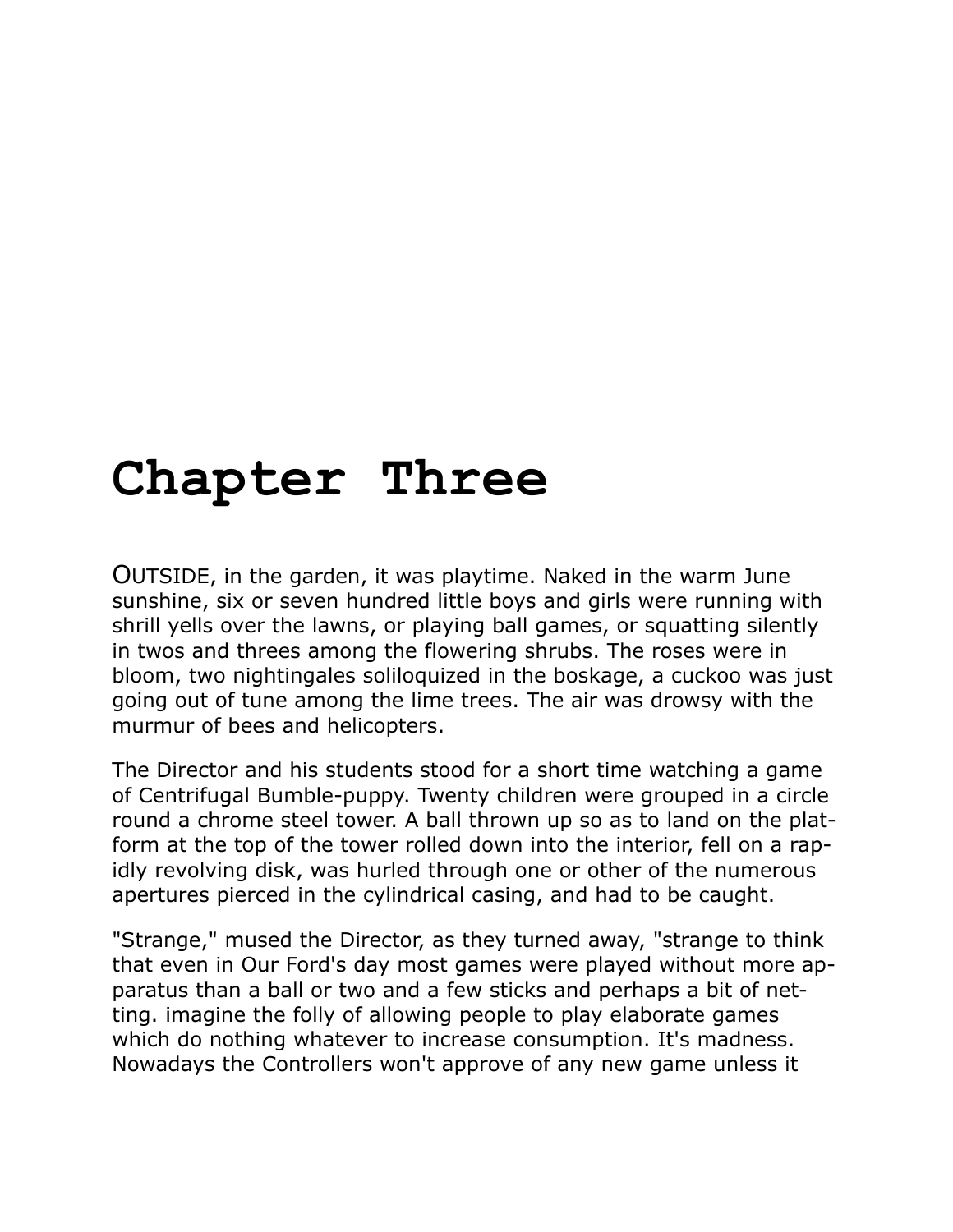can be shown that it requires at least as much apparatus as the most complicated of existing games." He interrupted himself.

"That's a charming little group," he said, pointing.

In a little grassy bay between tall clumps of Mediterranean heather, two children, a little boy of about seven and a little girl who might have been a year older, were playing, very gravely and with all the focussed attention of scientists intent on a labour of discovery, a rudimentary sexual game.

"Charming, charming!" the D.H.C. repeated sentimentally.

"Charming," the boys politely agreed. But their smile was rather patronizing. They had put aside similar childish amusements too recently to be able to watch them now without a touch of contempt. Charming? but it was just a pair of kids fooling about; that was all. Just kids.

"I always think," the Director was continuing in the same rather maudlin tone, when he was interrupted by a loud boo-hooing.

From a neighbouring shrubbery emerged a nurse, leading by the hand a small boy, who howled as he went. An anxious-looking little girl trotted at her heels.

"What's the matter?" asked the Director.

The nurse shrugged her shoulders. "Nothing much," she answered. "It's just that this little boy seems rather reluctant to join in the ordinary erotic play. I'd noticed it once or twice before. And now again today. He started yelling just now …"

"Honestly," put in the anxious-looking little girl, "I didn't mean to hurt him or anything. Honestly."

"Of course you didn't, dear," said the nurse reassuringly. "And so," she went on, turning back to the Director, "I'm taking him in to see the Assistant Superintendent of Psychology. Just to see if anything's at all abnormal."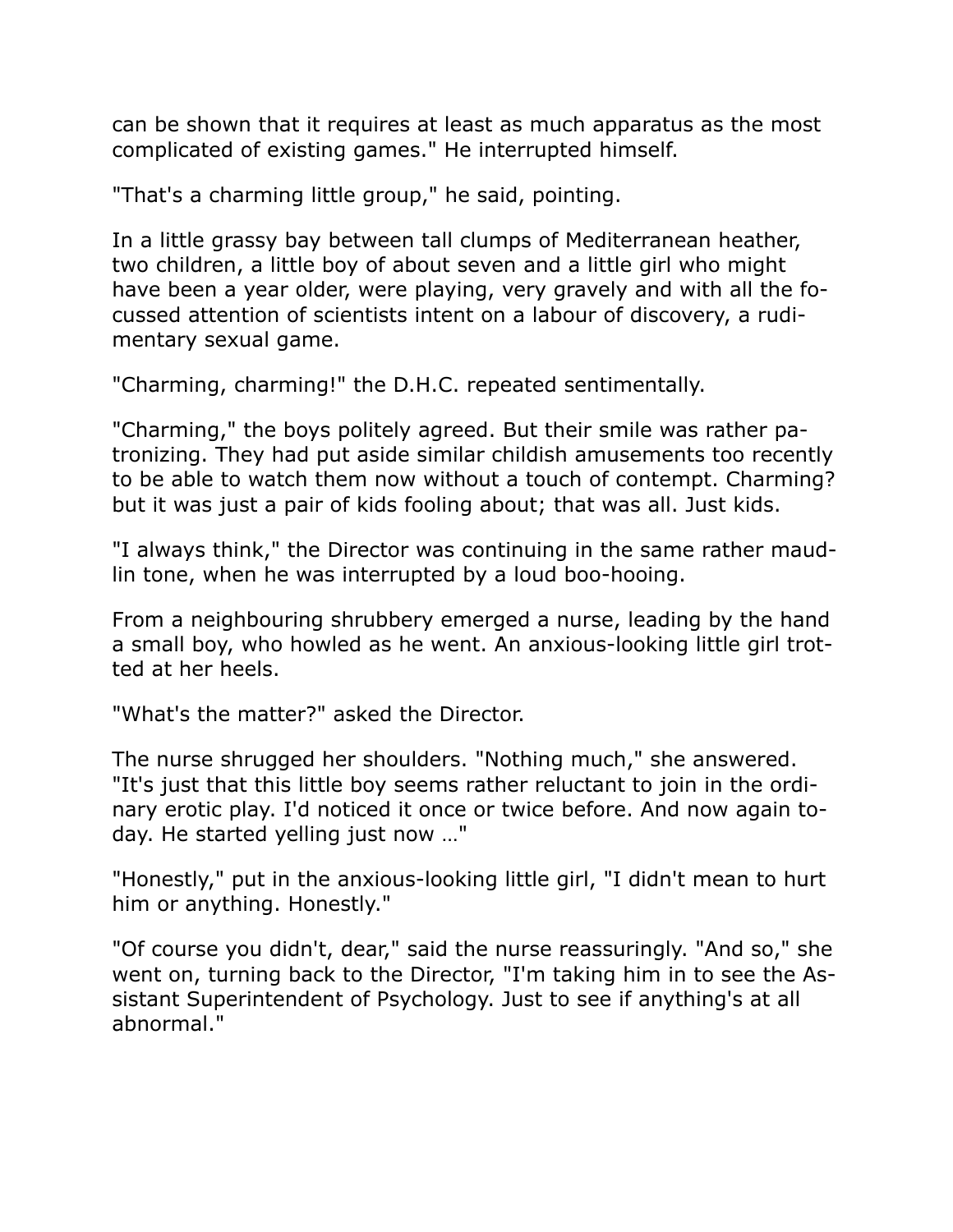"Quite right," said the Director. "Take him in. You stay here, little girl," he added, as the nurse moved away with her still howling charge. "What's your name?"

"Polly Trotsky."

"And a very good name too," said the Director. "Run away now and see if you can find some other little boy to play with."

The child scampered off into the bushes and was lost to sight.

"Exquisite little creature!" said the Director, looking after her. Then, turning to his students, "What I'm going to tell you now," he said, "may sound incredible. But then, when you're not accustomed to history, most facts about the past *do* sound incredible."

He let out the amazing truth. For a very long period before the time of Our Ford, and even for some generations afterwards, erotic play between children had been regarded as abnormal (there was a roar of laughter); and not only abnormal, actually immoral (no!): and had therefore been rigorously suppressed.

A look of astonished incredulity appeared on the faces of his listeners. Poor little kids not allowed to amuse themselves? They could not believe it.

"Even adolescents," the D.H.C. was saying, "even adolescents like yourselves …"

"Not possible!"

"Barring a little surreptitious auto-erotism and homosexuality–absolutely nothing."

*"Nothing?"*

"In most cases, till they were over twenty years old."

"Twenty years old?" echoed the students in a chorus of loud disbelief.

"Twenty," the Director repeated. "I told you that you'd find it incredible."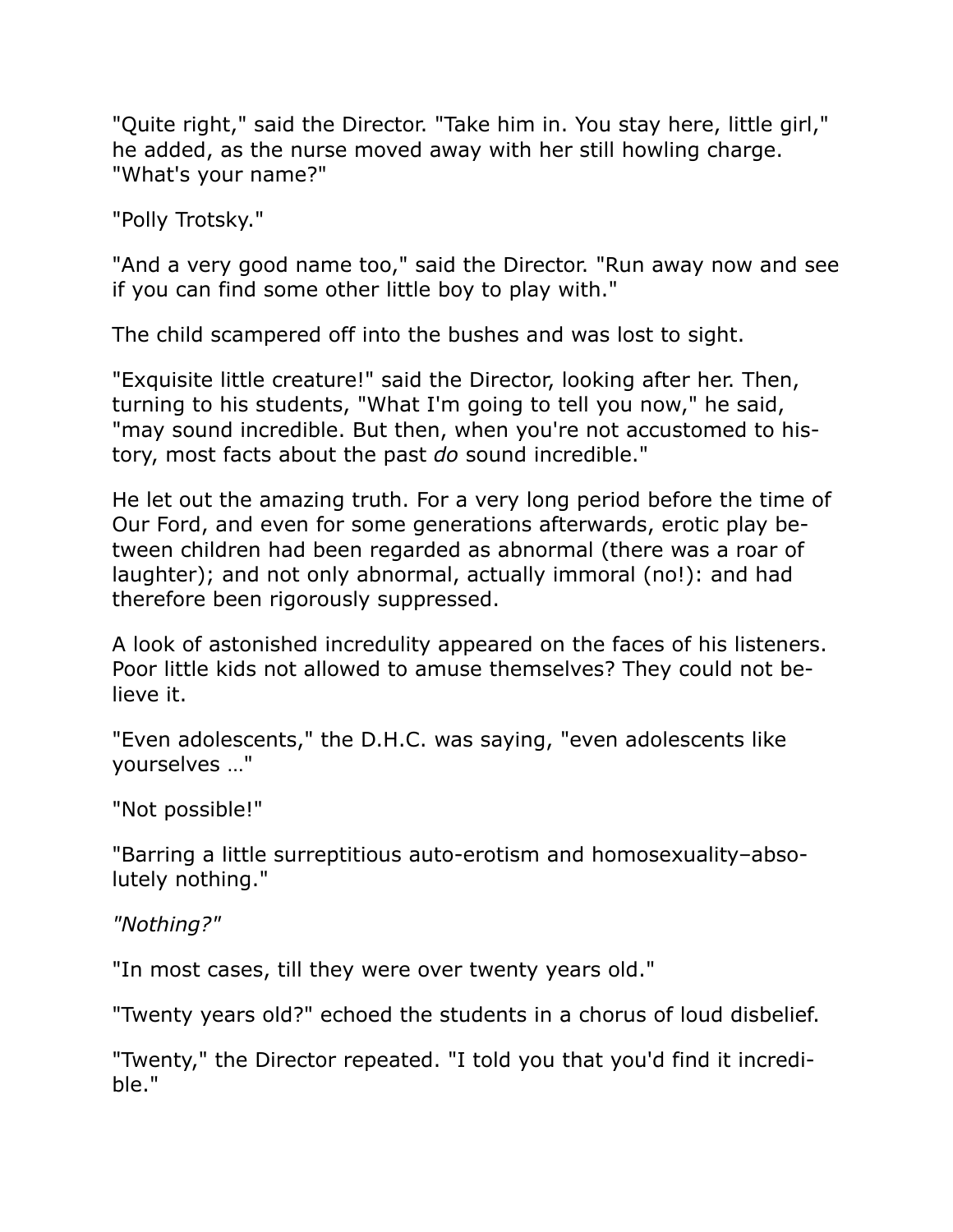"But what happened?" they asked. "What were the results?"

"The results were terrible." A deep resonant voice broke startlingly into the dialogue.

They looked around. On the fringe of the little group stood a stranger– a man of middle height, black-haired, with a hooked nose, full red lips, eyes very piercing and dark. "Terrible," he repeated.

The D.H.C. had at that moment sat down on one of the steel and rubber benches conveniently scattered through the gardens; but at the sight of the stranger, he sprang to his feet and darted forward, his hand outstretched, smiling with all his teeth, effusive.

"Controller! What an unexpected pleasure! Boys, what are you thinking of? This is the Controller; this is his fordship, Mustapha Mond."

In the four thousand rooms of the Centre the four thousand electric clocks simultaneously struck four. Discarnate voices called from the trumpet mouths.

"Main Day-shift off duty. Second Day-shift take over. Main Day-shift off …"

In the lift, on their way up to the changing rooms, Henry Foster and the Assistant Director of Predestination rather pointedly turned their backs on Bernard Marx from the Psychology Bureau: averted themselves from that unsavoury reputation.

The faint hum and rattle of machinery still stirred the crimson air in the Embryo Store. Shifts might come and go, one lupus-coloured face give place to another; majestically and for ever the conveyors crept forward with their load of future men and women.

Lenina Crowne walked briskly towards the door.

His fordship Mustapha Mond! The eyes of the saluting students almost popped out of their heads. Mustapha Mond! The Resident Controller for Western Europe! One of the Ten World Controllers. One of the Ten … and he sat down on the bench with the D.H.C., he was going to stay, to stay, yes, and actually talk to them … straight from the horse's mouth. Straight from the mouth of Ford himself.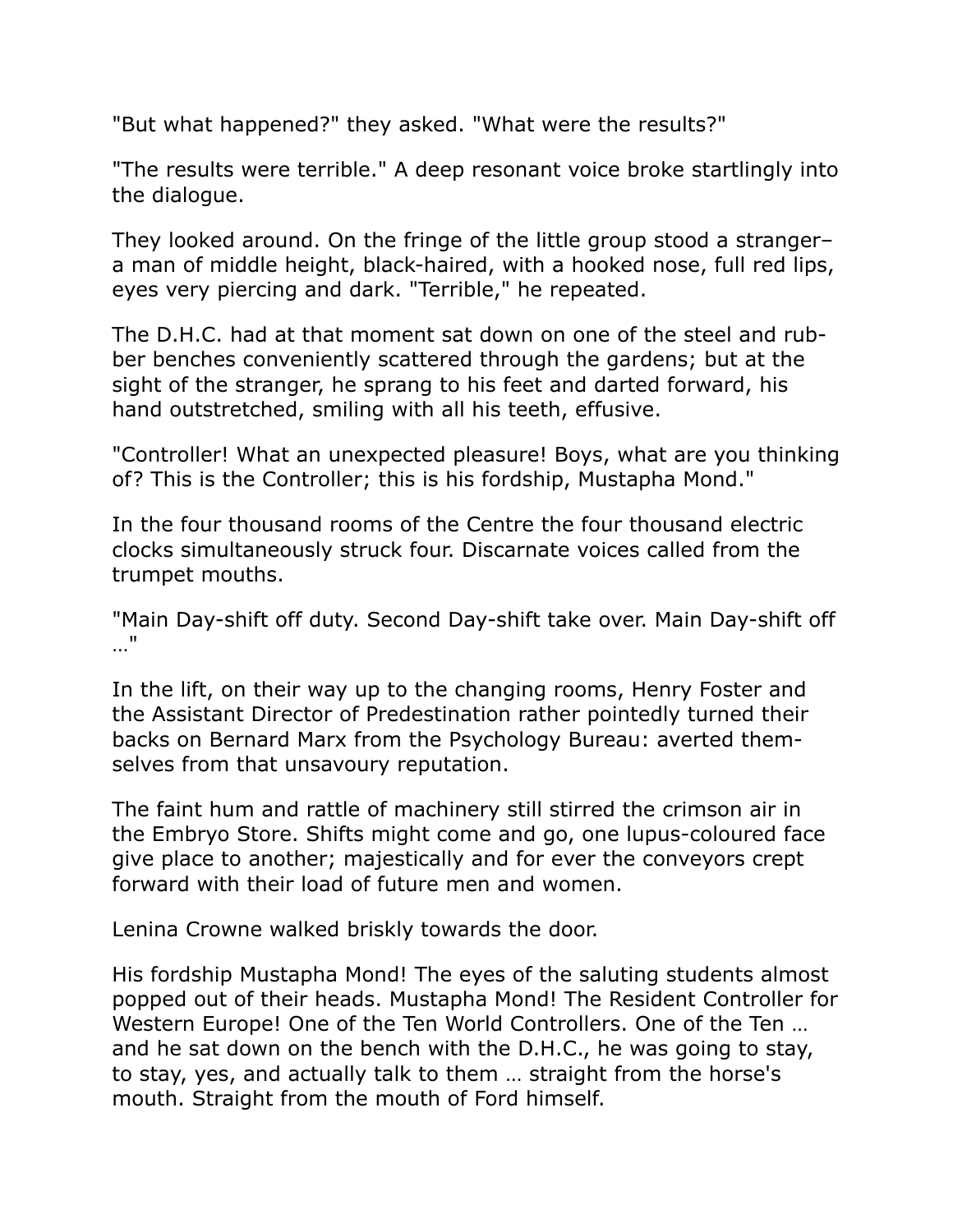Two shrimp-brown children emerged from a neighbouring shrubbery, stared at them for a moment with large, astonished eyes, then returned to their amusements among the leaves.

"You all remember," said the Controller, in his strong deep voice, "you all remember, I suppose, that beautiful and inspired saying of Our Ford's: History is bunk. History," he repeated slowly, "is bunk."

He waved his hand; and it was as though, with an invisible feather wisk, he had brushed away a little dust, and the dust was Harappa, was Ur of the Chaldees; some spider-webs, and they were Thebes and Babylon and Cnossos and Mycenae. Whisk. Whisk–and where was Odysseus, where was Job, where were Jupiter and Gotama and Jesus? Whisk–and those specks of antique dirt called Athens and Rome, Jerusalem and the Middle Kingdom–all were gone. Whisk–the place where Italy had been was empty. Whisk, the cathedrals; whisk, whisk, King Lear and the Thoughts of Pascal. Whisk, Passion; whisk, Requiem; whisk, Symphony; whisk …

"Going to the Feelies this evening, Henry?" enquired the Assistant Predestinator. "I hear the new one at the Alhambra is first-rate. There's a love scene on a bearskin rug; they say it's marvellous. Every hair of the bear reproduced. The most amazing tactual effects."

"That's why you're taught no history," the Controller was saying. "But now the time has come …"

The D.H.C. looked at him nervously. There were those strange rumours of old forbidden books hidden in a safe in the Controller's study. Bibles, poetry–Ford knew what.

Mustapha Mond intercepted his anxious glance and the corners of his red lips twitched ironically.

"It's all right, Director," he said in a tone of faint derision, "I won't corrupt them."

The D.H.C. was overwhelmed with confusion.

Those who feel themselves despised do well to look despising. The smile on Bernard Marx's face was contemptuous. Every hair on the bear indeed!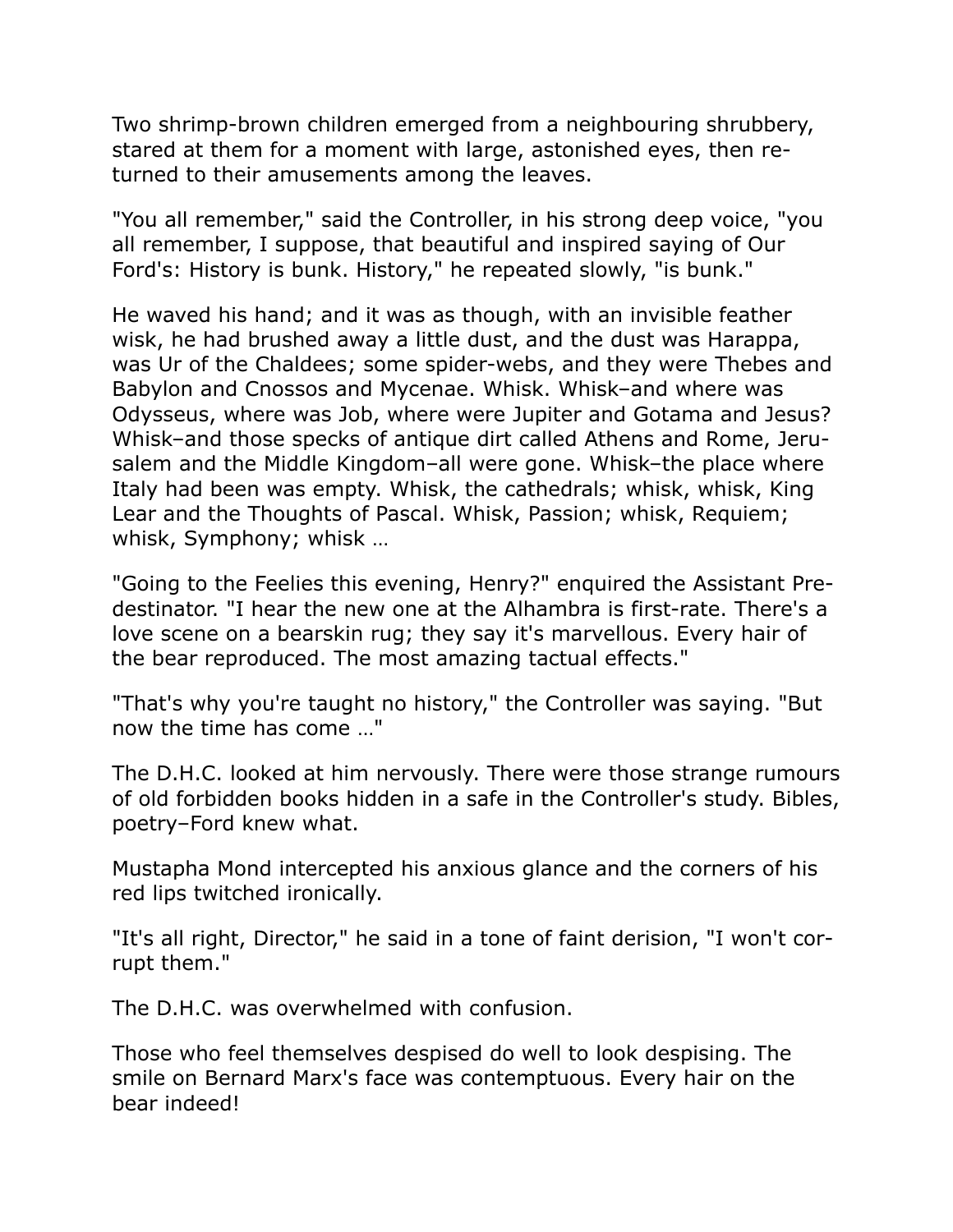"I shall make a point of going," said Henry Foster.

Mustapha Mond leaned forward, shook a finger at them. "Just try to realize it," he said, and his voice sent a strange thrill quivering along their diaphragms. "Try to realize what it was like to have a viviparous mother."

That smutty word again. But none of them dreamed, this time, of smiling.

"Try to imagine what 'living with one's family' meant."

They tried; but obviously without the smallest success.

"And do you know what a 'home' was?"

They shook their heads.

From her dim crimson cellar Lenina Crowne shot up seventeen stories, turned to the right as she stepped out of the lift, walked down a long corridor and, opening the door marked GIRLS' DRESSING-ROOM, plunged into a deafening chaos of arms and bosoms and underclothing. Torrents of hot water were splashing into or gurgling out of a hundred baths. Rumbling and hissing, eighty vibro-vacuum massage machines were simultaneously kneading and sucking the firm and sunburnt flesh of eighty superb female specimens. Every one was talking at the top of her voice. A Synthetic Music machine was warbling out a super-cornet solo.

"Hullo, Fanny," said Lenina to the young woman who had the pegs and locker next to hers.

Fanny worked in the Bottling Room, and her surname was also Crowne. But as the two thousand million inhabitants of the plant had only ten thousand names between them, the coincidence was not particularly surprising.

Lenina pulled at her zippers-downwards on the jacket, downwards with a double-handed gesture at the two that held trousers, downwards again to loosen her undergarment. Still wearing her shoes and stockings, she walked off towards the bathrooms.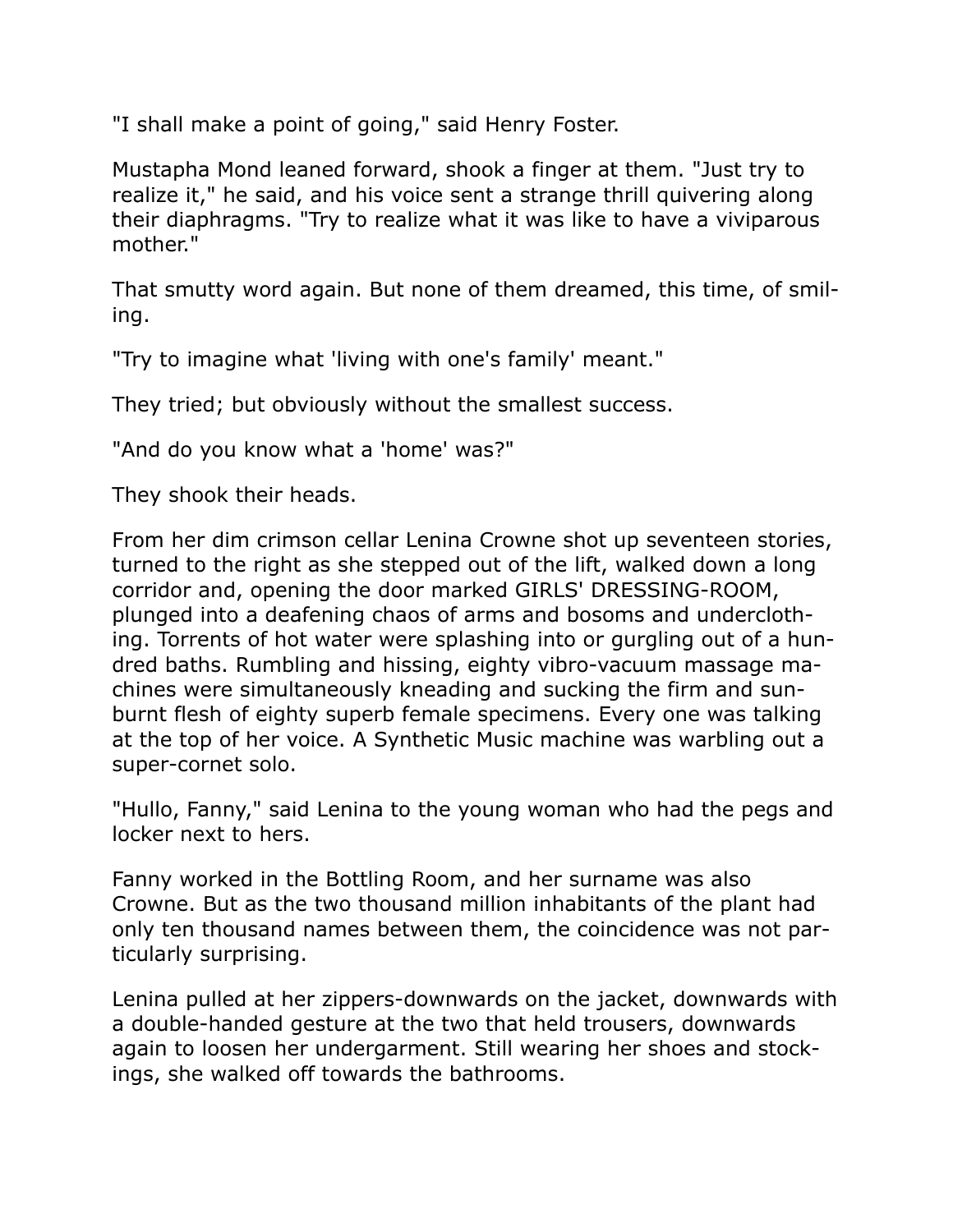Home, home–a few small rooms, stiflingly over-inhabited by a man, by a periodically teeming woman, by a rabble of boys and girls of all ages. No air, no space; an understerilized prison; darkness, disease, and smells.

(The Controller's evocation was so vivid that one of the boys, more sensitive than the rest, turned pale at the mere description and was on the point of being sick.)

Lenina got out of the bath, toweled herself dry, took hold of a long flexible tube plugged into the wall, presented the nozzle to her breast, as though she meant to commit suicide, pressed down the trigger. A blast of warmed air dusted her with the finest talcum powder. Eight different scents and eau-de-Cologne were laid on in little taps over the wash-basin. She turned on the third from the left, dabbed herself with chypre and, carrying her shoes and stockings in her hand, went out to see if one of the vibro-vacuum machines were free.

And home was as squalid psychically as physically. Psychically, it was a rabbit hole, a midden, hot with the frictions of tightly packed life, reeking with emotion. What suffocating intimacies, what dangerous, insane, obscene relationships between the members of the family group! Maniacally, the mother brooded over her children (*her* children) … brooded over them like a cat over its kittens; but a cat that could talk, a cat that could say, "My baby, my baby," over and over again. "My baby, and oh, oh, at my breast, the little hands, the hunger, and that unspeakable agonizing pleasure! Till at last my baby sleeps, my baby sleeps with a bubble of white milk at the corner of his mouth. My little baby sleeps …"

"Yes," said Mustapha Mond, nodding his head, "you may well shudder."

"Who are you going out with to-night?" Lenina asked, returning from the vibro-vac like a pearl illuminated from within, pinkly glowing.

"Nobody."

Lenina raised her eyebrows in astonishment.

"I've been feeling rather out of sorts lately," Fanny explained. "Dr. Wells advised me to have a Pregnancy Substitute."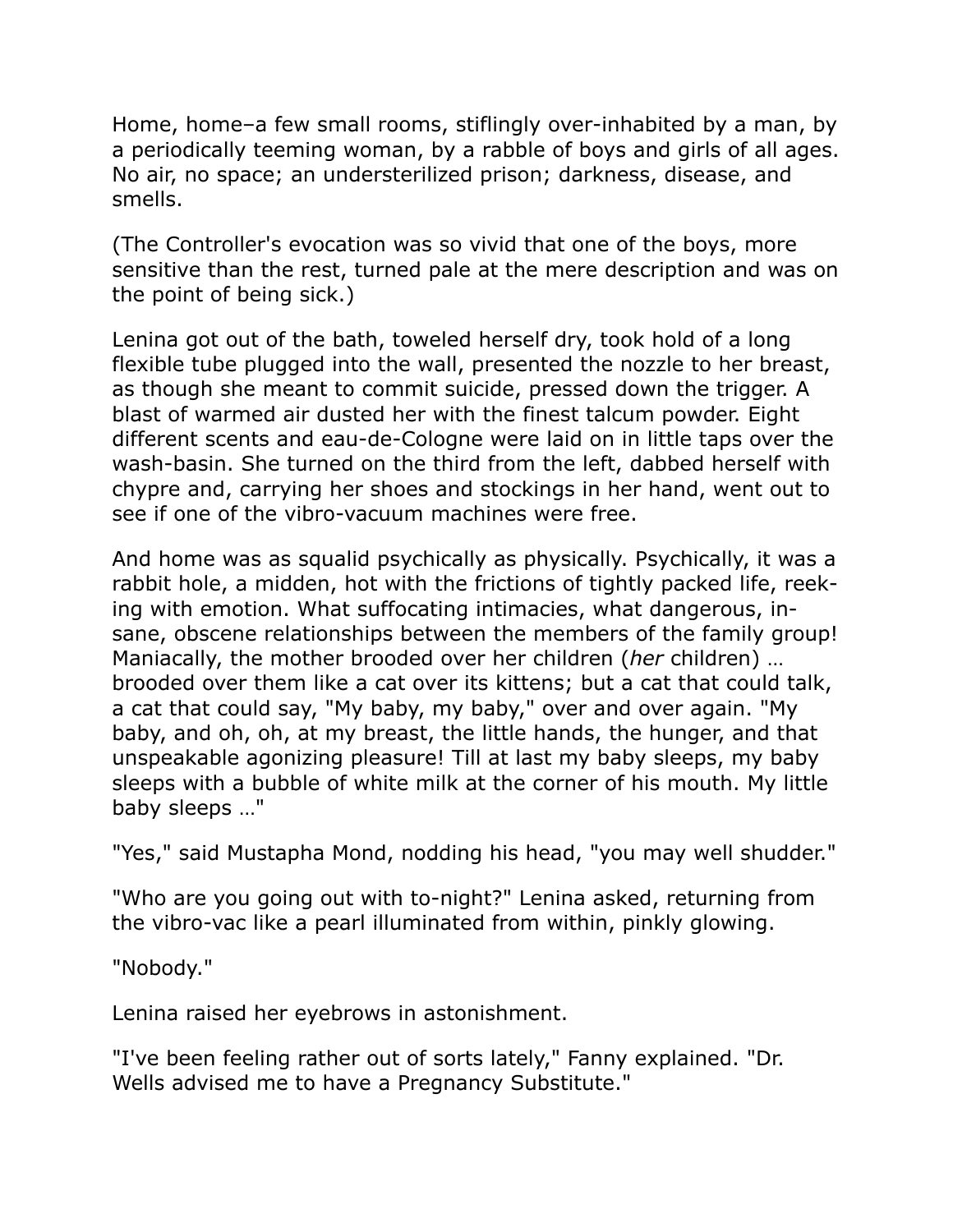"But, my dear, you're only nineteen. The first Pregnancy Substitute isn't compulsory till twenty-one."

"I know, dear. But some people are better if they begin earlier. Dr. Wells told me that brunettes with wide pelvises, like me, ought to have their first Pregnancy Substitute at seventeen. So I'm really two years late, not two years early." She opened the door of her locker and pointed to the row of boxes and labelled phials on the upper shelf.

"SYRUP OF CORPUS LUTEUM," Lenina read the names aloud. "OVARIN, GUARANTEED FRESH: NOT TO BE USED AFTER AUGUST 1ST, A.F. 632. MAMMARY GLAND EXTRACT: TO BE TAKEN THREE TIMES DAILY, BE-FORE MEALS, WITH A LITTLE WATER. PLACENTIN: 5cc TO BE IN-JECTED INTRAVENALLY EVERY THIRD DAY … Ugh!" Lenina shuddered. "How I loathe intravenals, don't you?"

"Yes. But when they do one good …" Fanny was a particularly sensible girl.

Our Ford–or Our Freud, as, for some inscrutable reason, he chose to call himself whenever he spoke of psychological matters–Our Freud had been the first to reveal the appalling dangers of family life. The world was full of fathers–was therefore full of misery; full of mothers–therefore of every kind of perversion from sadism to chastity; full of brothers, sisters, uncles, aunts–full of madness and suicide.

"And yet, among the savages of Samoa, in certain islands off the coast of New Guinea …"

The tropical sunshine lay like warm honey on the naked bodies of children tumbling promiscuously among the hibiscus blossoms. Home was in any one of twenty palm-thatched houses. In the Trobriands conception was the work of ancestral ghosts; nobody had ever heard of a father.

"Extremes," said the Controller, "meet. For the good reason that they were made to meet."

"Dr. Wells says that a three months' Pregnancy Substitute now will make all the difference to my health for the next three or four years."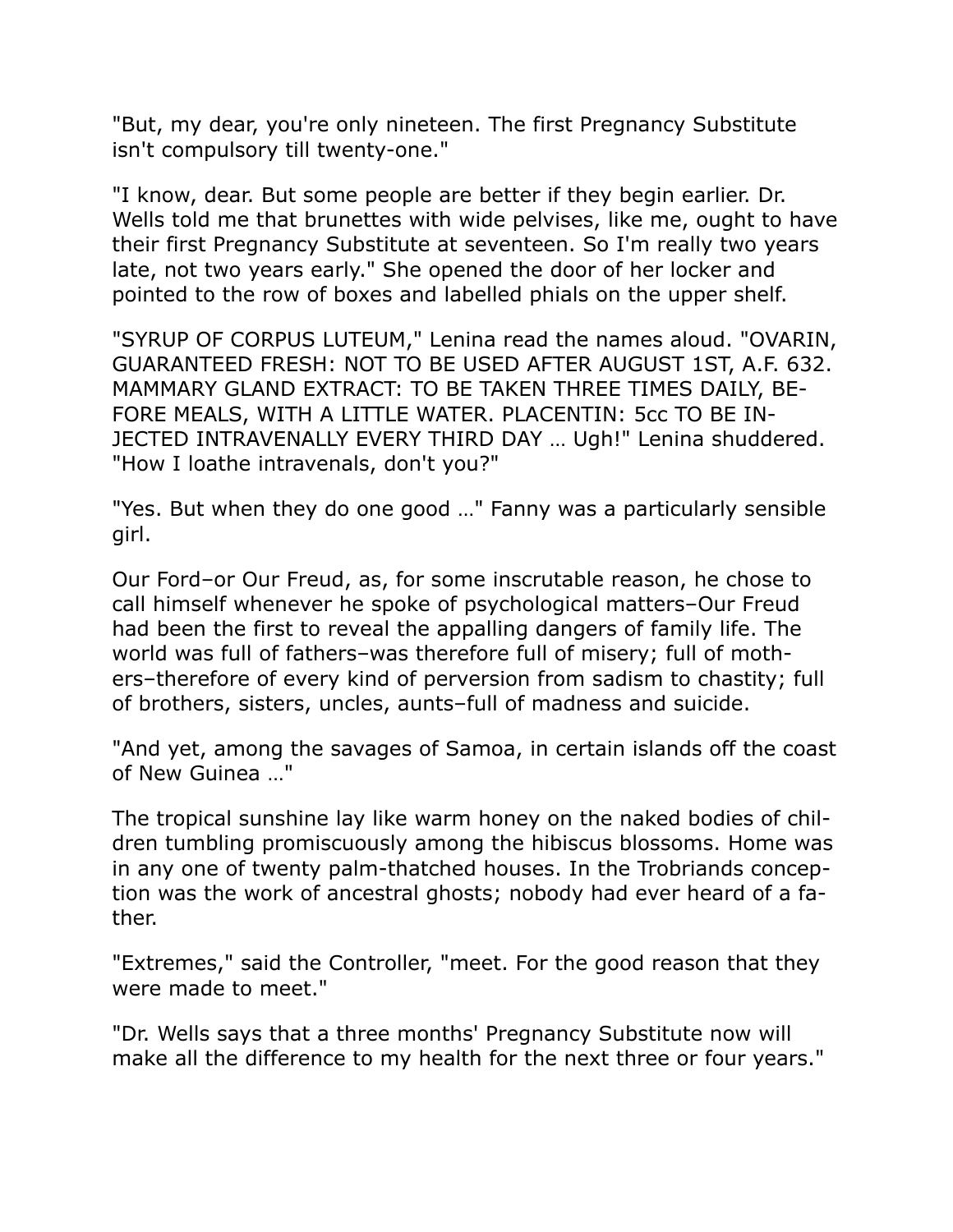"Well, I hope he's right," said Lenina. "But, Fanny, do you really mean to say that for the next three months you're not supposed to …"

"Oh no, dear. Only for a week or two, that's all. I shall spend the evening at the Club playing Musical Bridge. I suppose you're going out?"

Lenina nodded.

"Who with?"

"Henry Foster."

"Again?" Fanny's kind, rather moon-like face took on an incongruous expression of pained and disapproving astonishment. "Do you mean to tell me you're *still* going out with Henry Foster?"

Mothers and fathers, brothers and sisters. But there were also husbands, wives, lovers. There were also monogamy and romance.

"Though you probably don't know what those are," said Mustapha Mond.

They shook their heads.

Family, monogamy, romance. Everywhere exclusiveness, a narrow channelling of impulse and energy.

"But every one belongs to every one else," he concluded, citing the hypnopædic proverb.

The students nodded, emphatically agreeing with a statement which upwards of sixty-two thousand repetitions in the dark had made them accept, not merely as true, but as axiomatic, self-evident, utterly indisputable.

"But after all," Lenina was protesting, "it's only about four months now since I've been having Henry."

"Only four months! I like that. And what's more," Fanny went on, pointing an accusing finger, "there's been nobody else except Henry all that time. Has there?"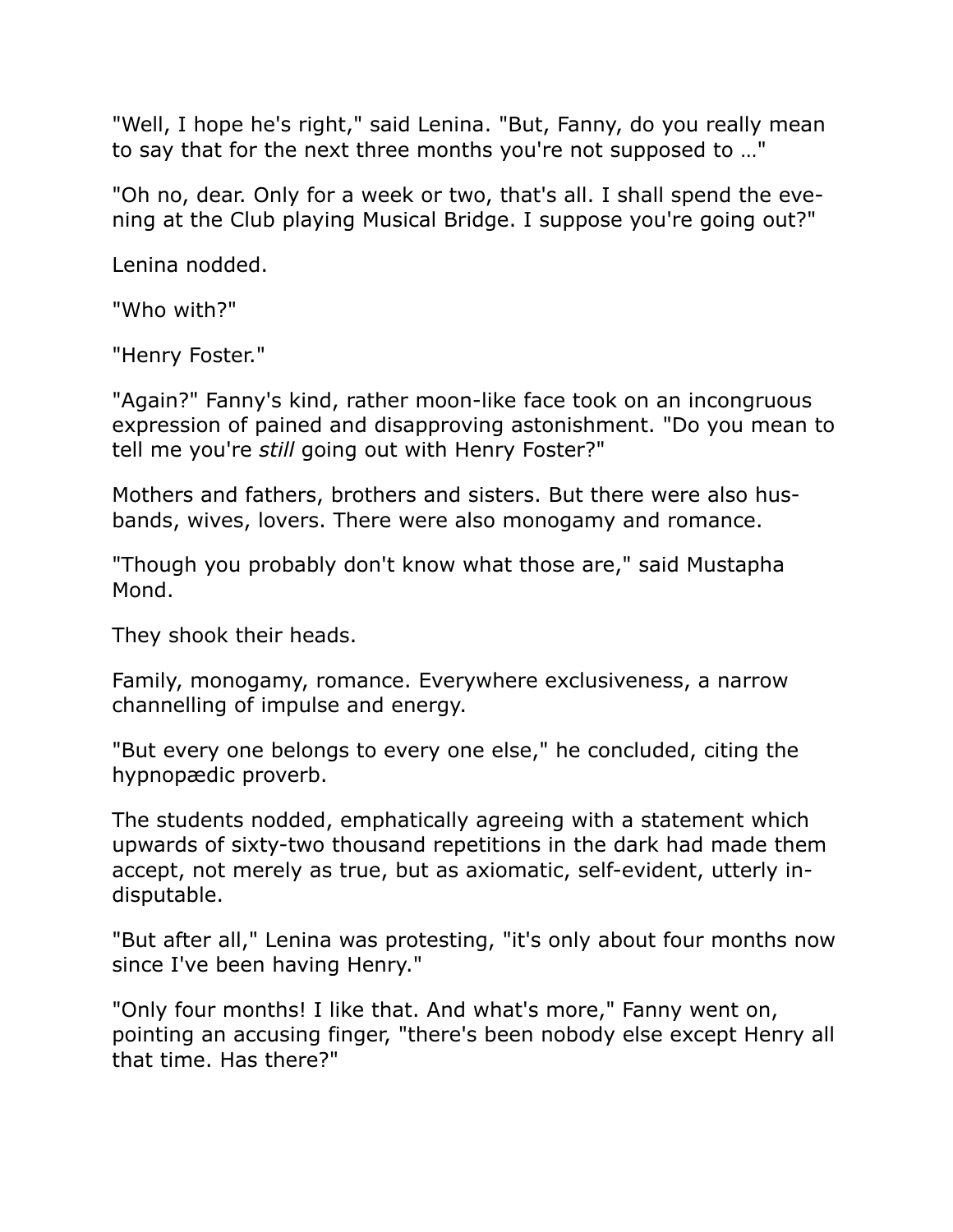Lenina blushed scarlet; but her eyes, the tone of her voice remained defiant. "No, there hasn't been any one else," she answered almost truculently. "And I jolly well don't see why there should have been."

"Oh, she jolly well doesn't see why there should have been," Fanny repeated, as though to an invisible listener behind Lenina's left shoulder. Then, with a sudden change of tone, "But seriously," she said, "I really do think you ought to be careful. It's such horribly bad form to go on and on like this with one man. At forty, or thirty-five, it wouldn't be so bad. But at *your* age, Lenina! No, it really won't do. And you know how strongly the D.H.C. objects to anything intense or long-drawn. Four months of Henry Foster, without having another man–why, he'd be furious if he knew …"

"Think of water under pressure in a pipe." They thought of it. "I pierce it once," said the Controller. "What a jet!"

He pierced it twenty times. There were twenty piddling little fountains.

"My baby. My baby …!"

"Mother!" The madness is infectious.

"My love, my one and only, precious, precious …"

Mother, monogamy, romance. High spurts the fountain; fierce and foamy the wild jet. The urge has but a single outlet. My love, my baby. No wonder these poor pre-moderns were mad and wicked and miserable. Their world didn't allow them to take things easily, didn't allow them to be sane, virtuous, happy. What with mothers and lovers, what with the prohibitions they were not conditioned to obey, what with the temptations and the lonely remorses, what with all the diseases and the endless isolating pain, what with the uncertainties and the poverty–they were forced to feel strongly. And feeling strongly (and strongly, what was more, in solitude, in hopelessly individual isolation), how could they be stable?

"Of course there's no need to give him up. Have somebody else from time to time, that's all. He has other girls, doesn't he?"

Lenina admitted it.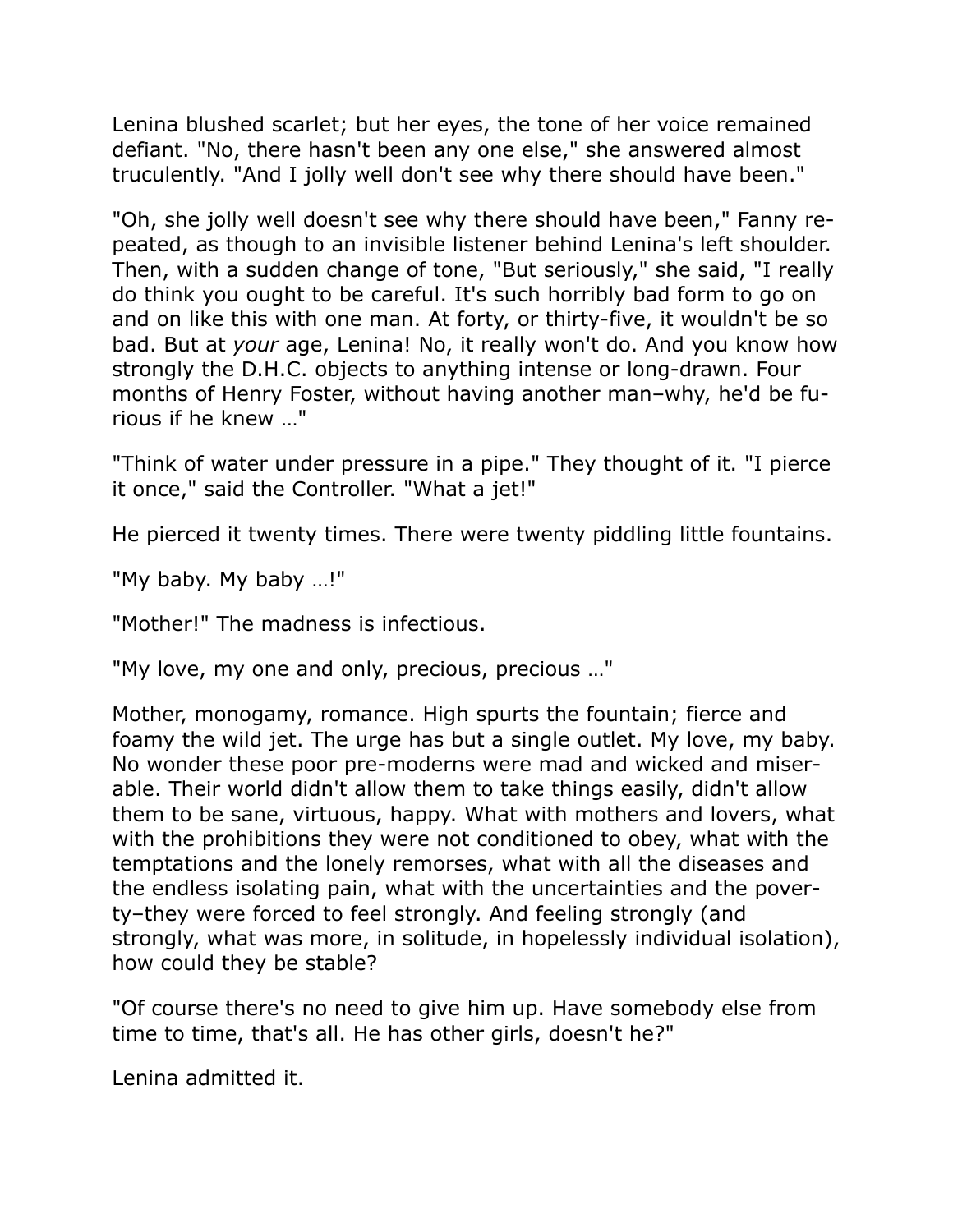"Of course he does. Trust Henry Foster to be the perfect gentleman–always correct. And then there's the Director to think of. You know what a stickler …"

Nodding, "He patted me on the behind this afternoon," said Lenina.

"There, you see!" Fanny was triumphant. "That shows what *he* stands for. The strictest conventionality."

"Stability," said the Controller, "stability. No civilization without social stability. No social stability without individual stability." His voice was a trumpet. Listening they felt larger, warmer.

The machine turns, turns and must keep on turning–for ever. It is death if it stands still. A thousand millions scrabbled the crust of the earth. The wheels began to turn. In a hundred and fifty years there were two thousand millions. Stop all the wheels. In a hundred and fifty weeks there are once more only a thousand millions; a thousand thousand thousand men and women have starved to death.

Wheels must turn steadily, but cannot turn untended. There must be men to tend them, men as steady as the wheels upon their axles, sane men, obedient men, stable in contentment.

Crying: My baby, my mother, my only, only love groaning: My sin, my terrible God; screaming with pain, muttering with fever, bemoaning old age and poverty–how can they tend the wheels? And if they cannot tend the wheels … The corpses of a thousand thousand thousand men and women would be hard to bury or burn.

"And after all," Fanny's tone was coaxing, "it's not as though there were anything painful or disagreeable about having one or two men besides Henry. And seeing that you *ought* to be a little more promiscuous …"

"Stability," insisted the Controller, "stability. The primal and the ultimate need. Stability. Hence all this."

With a wave of his hand he indicated the gardens, the huge building of the Conditioning Centre, the naked children furtive in the undergrowth or running across the lawns.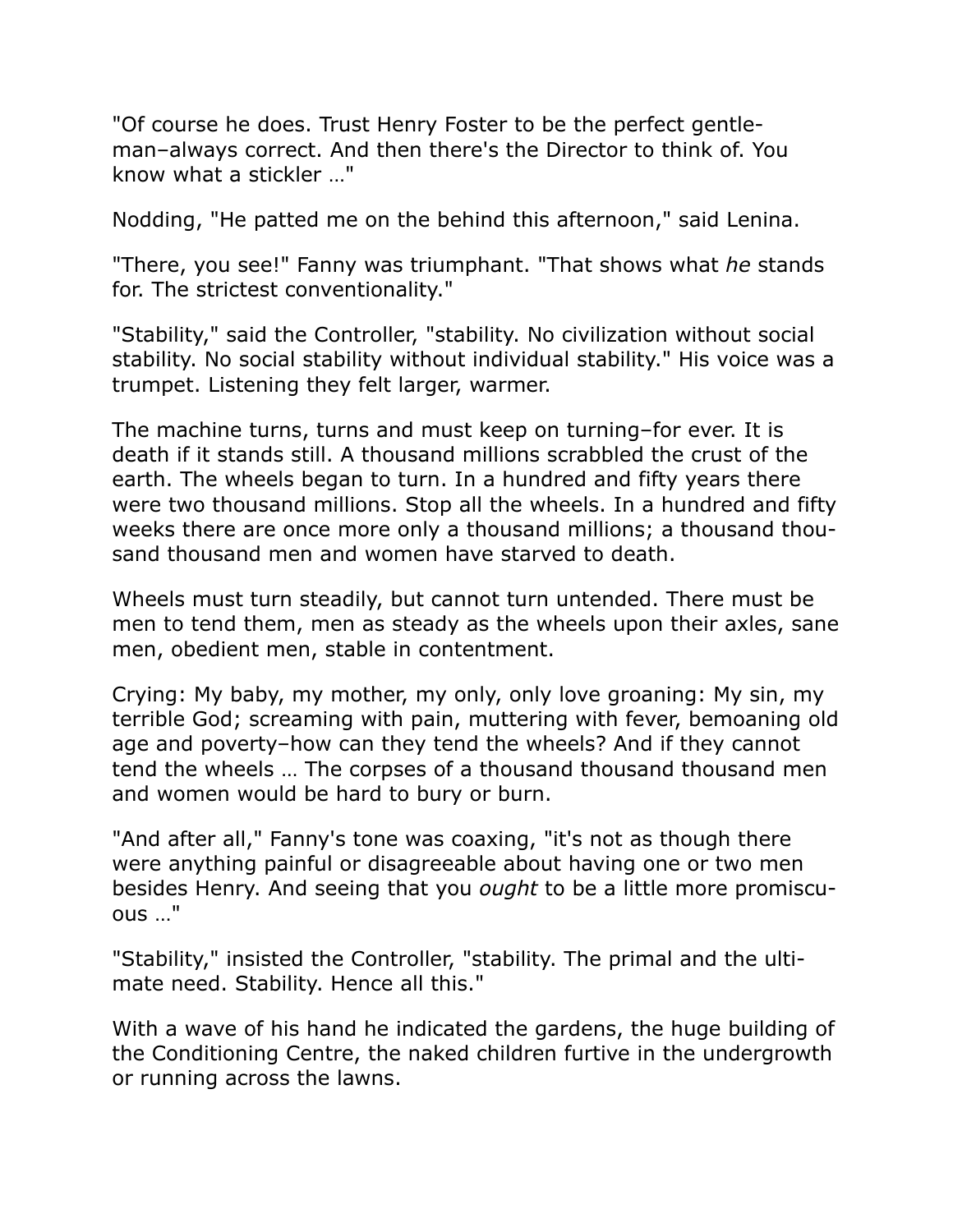Lenina shook her head. "Somehow," she mused, "I hadn't been feeling very keen on promiscuity lately. There are times when one doesn't. Haven't you found that too, Fanny?"

Fanny nodded her sympathy and understanding. "But one's got to make the effort," she said, sententiously, "one's got to play the game. After all, every one belongs to every one else."

"Yes, every one belongs to every one else," Lenina repeated slowly and, sighing, was silent for a moment; then, taking Fanny's hand, gave it a little squeeze. "You're quite right, Fanny. As usual. I'll make the effort."

Impulse arrested spills over, and the flood is feeling, the flood is passion, the flood is even madness: it depends on the force of the current, the height and strength of the barrier. The unchecked stream flows smoothly down its appointed channels into a calm well-being. (The embryo is hungry; day in, day out, the blood-surrogate pump unceasingly turns its eight hundred revolutions a minute. The decanted infant howls; at once a nurse appears with a bottle of external secretion. Feeling lurks in that interval of time between desire and its consummation. Shorten that interval, break down all those old unnecessary barriers.

"Fortunate boys!" said the Controller. "No pains have been spared to make your lives emotionally easy–to preserve you, so far as that is possible, from having emotions at all."

"Ford's in his flivver," murmured the D.H.C. "All's well with the world."

"Lenina Crowne?" said Henry Foster, echoing the Assistant Predestinator's question as he zipped up his trousers. "Oh, she's a splendid girl. Wonderfully pneumatic. I'm surprised you haven't had her."

"I can't think how it is I haven't," said the Assistant Predestinator. "I certainly will. At the first opportunity."

From his place on the opposite side of the changing-room aisle, Bernard Marx overheard what they were saying and turned pale.

"And to tell the truth," said Lenina, "I'm beginning to get just a tiny bit bored with nothing but Henry every day." She pulled on her left stock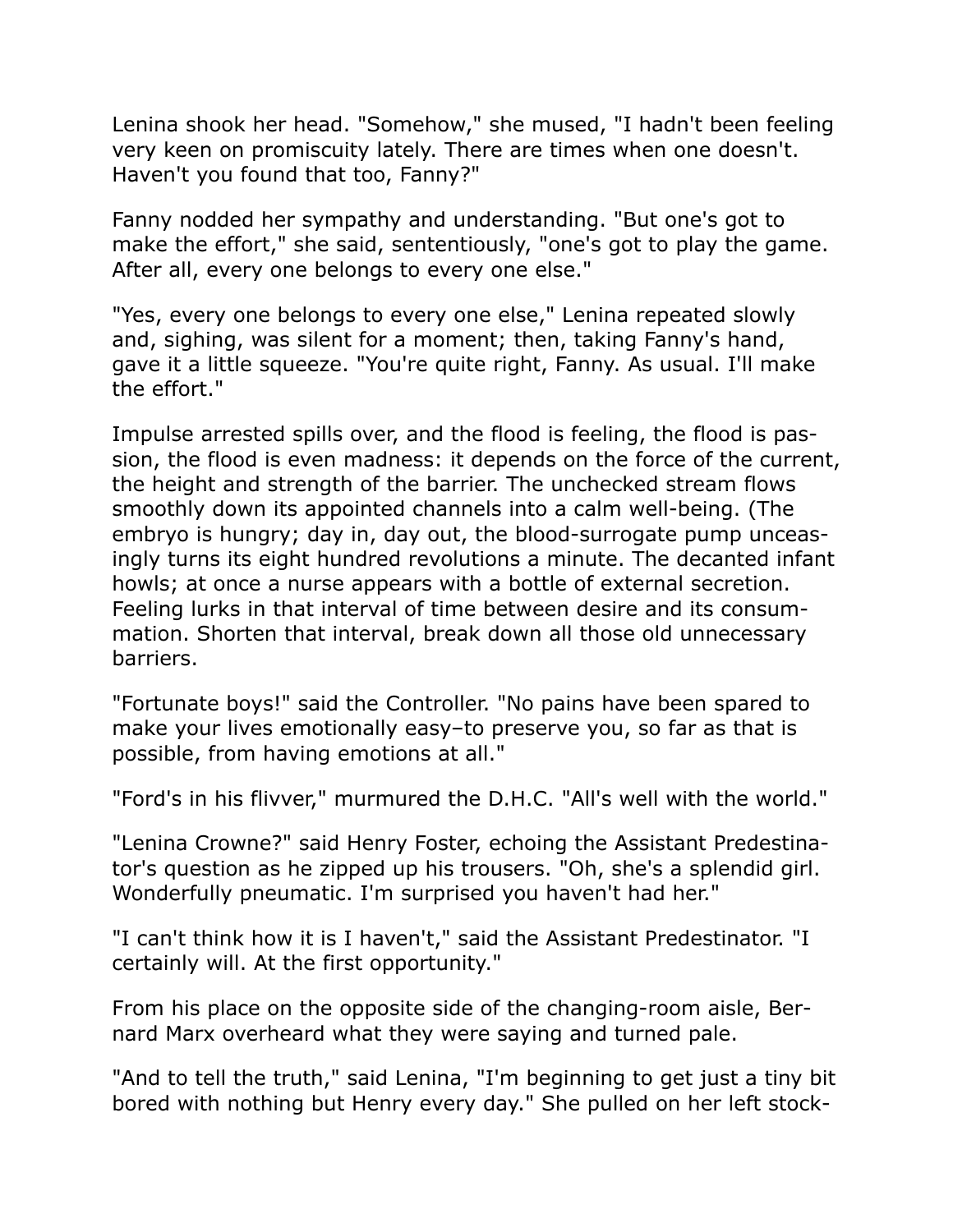ing. "Do you know Bernard Marx?" she asked in a tone whose excessive casualness was evidently forced.

Fanny looked startled. "You don't mean to say …?"

"Why not? Bernard's an Alpha Plus. Besides, he asked me to go to one of the Savage Reservations with him. I've always wanted to see a Savage Reservation."

"But his reputation?"

"What do I care about his reputation?"

"They say he doesn't like Obstacle Golf."

"They say, they say," mocked Lenina.

"And then he spends most of his time by himself–alone." There was horror in Fanny's voice.

"Well, he won't be alone when he's with me. And anyhow, why are people so beastly to him? I think he's rather sweet." She smiled to herself; how absurdly shy he had been! Frightened almost–as though she were a World Controller and he a Gamma-Minus machine minder.

"Consider your own lives," said Mustapha Mond. "Has any of you ever encountered an insurmountable obstacle?"

The question was answered by a negative silence.

"Has any of you been compelled to live through a long time-interval between the consciousness of a desire and its fufilment?"

"Well," began one of the boys, and hesitated.

"Speak up," said the D.H.C. "Don't keep his fordship waiting."

"I once had to wait nearly four weeks before a girl I wanted would let me have her."

"And you felt a strong emotion in consequence?"

"Horrible!"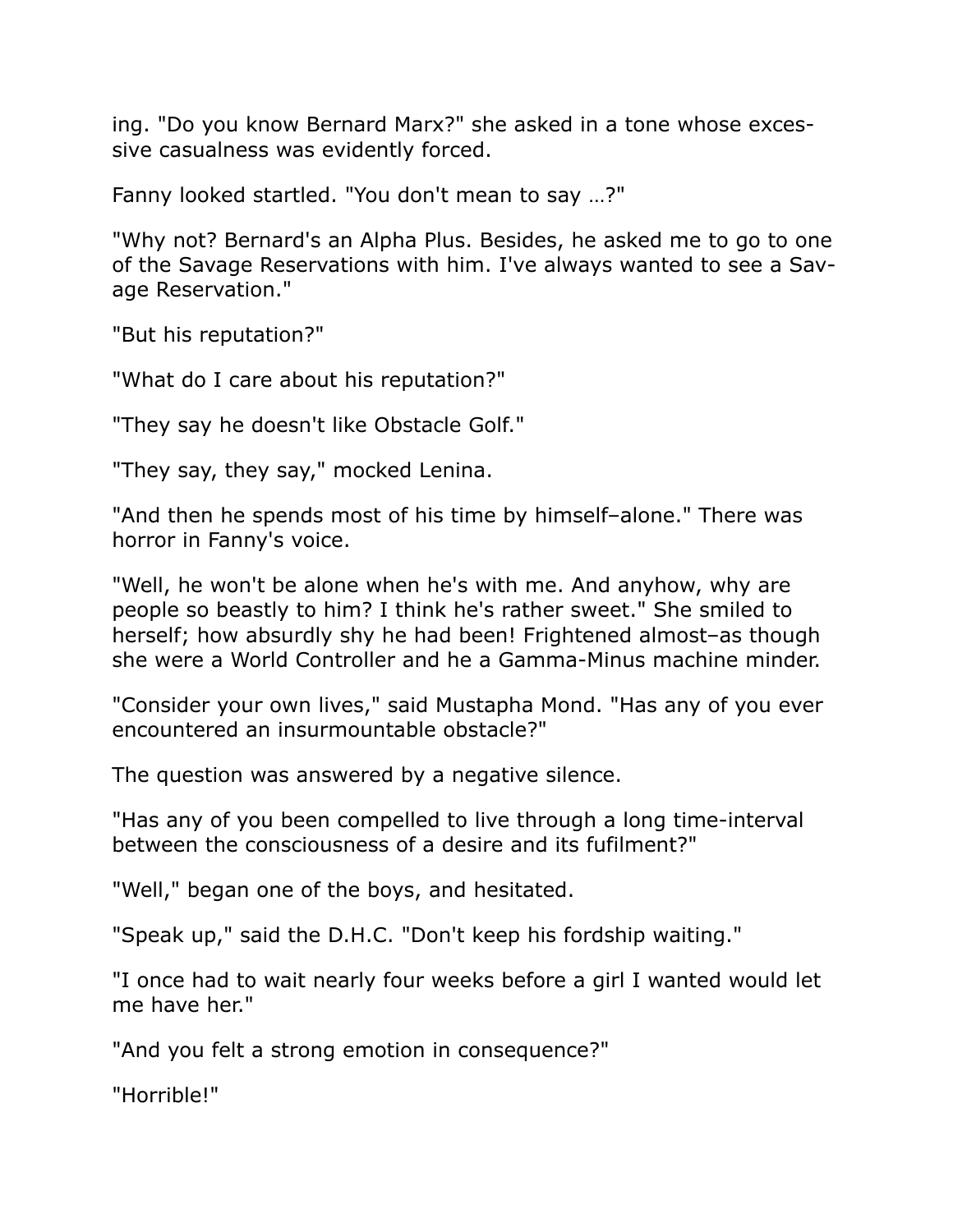"Horrible; precisely," said the Controller. "Our ancestors were so stupid and short-sighted that when the first reformers came along and offered to deliver them from those horrible emotions, they wouldn't have anything to do with them."

"Talking about her as though she were a bit of meat." Bernard ground his teeth. "Have her here, have her there." Like mutton. Degrading her to so much mutton. She said she'd think it over, she said she'd give me an answer this week. Oh, Ford, Ford, Ford." He would have liked to go up to them and hit them in the face–hard, again and again.

"Yes, I really do advise you to try her," Henry Foster was saying.

"Take Ectogenesis. Pfitzner and Kawaguchi had got the whole technique worked out. But would the Governments look at it? No. There was something called Christianity. Women were forced to go on being viviparous."

"He's so ugly!" said Fanny.

"But I rather like his looks."

"And then so *small*." Fanny made a grimace; smallness was so horribly and typically low-caste.

"I think that's rather sweet," said Lenina. "One feels one would like to pet him. You know. Like a cat."

Fanny was shocked. "They say somebody made a mistake when he was still in the bottle–thought he was a Gamma and put alcohol into his blood-surrogate. That's why he's so stunted."

"What nonsense!" Lenina was indignant.

"Sleep teaching was actually prohibited in England. There was something called liberalism. Parliament, if you know what that was, passed a law against it. The records survive. Speeches about liberty of the subject. Liberty to be inefficient and miserable. Freedom to be a round peg in a square hole."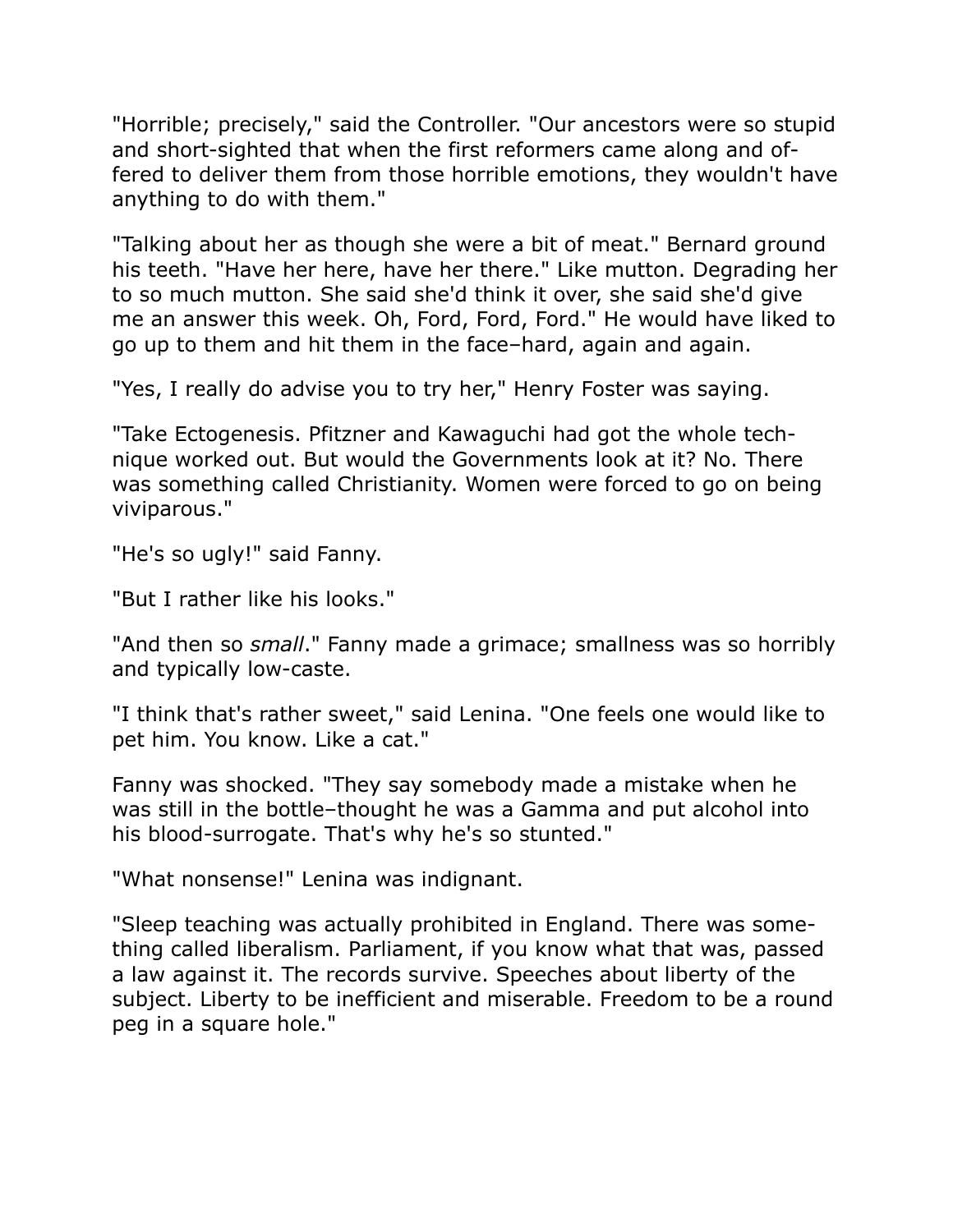"But, my dear chap, you're welcome, I assure you. You're welcome." Henry Foster patted the Assistant Predestinator on the shoulder. "Every one belongs to every one else, after all."

One hundred repetitions three nights a week for four years, thought Bernard Marx, who was a specialist on hypnopædia. Sixty-two thousand four hundred repetitions make one truth. Idiots!

"Or the Caste System. Constantly proposed, constantly rejected. There was something called democracy. As though men were more than physico-chemically equal."

"Well, all I can say is that I'm going to accept his invitation."

Bernard hated them, hated them. But they were two, they were large, they were strong.

"The Nine Years' War began in A.F. 141."

"Not even if it *were* true about the alcohol in his blood-surrogate."

"Phosgene, chloropicrin, ethyl iodoacetate, diphenylcyanarsine, trichlormethyl, chloroformate, dichlorethyl sulphide. Not to mention hydrocyanic acid."

"Which I simply don't believe," Lenina concluded.

"The noise of fourteen thousand aeroplanes advancing in open order. But in the Kurfurstendamm and the Eighth Arrondissement, the explosion of the anthrax bombs is hardly louder than the popping of a paper bag."

"Because I *do* want to see a Savage Reservation."

 $Ch_3C_6H_2(NO_2)_3+Hg(CNO)_2=$  well, what? An enormous hole in the ground, a pile of masonry, some bits of flesh and mucus, a foot, with the boot still on it, flying through the air and landing, flop, in the middle of the geraniums–the scarlet ones; such a splendid show that summer!

"You're hopeless, Lenina, I give you up."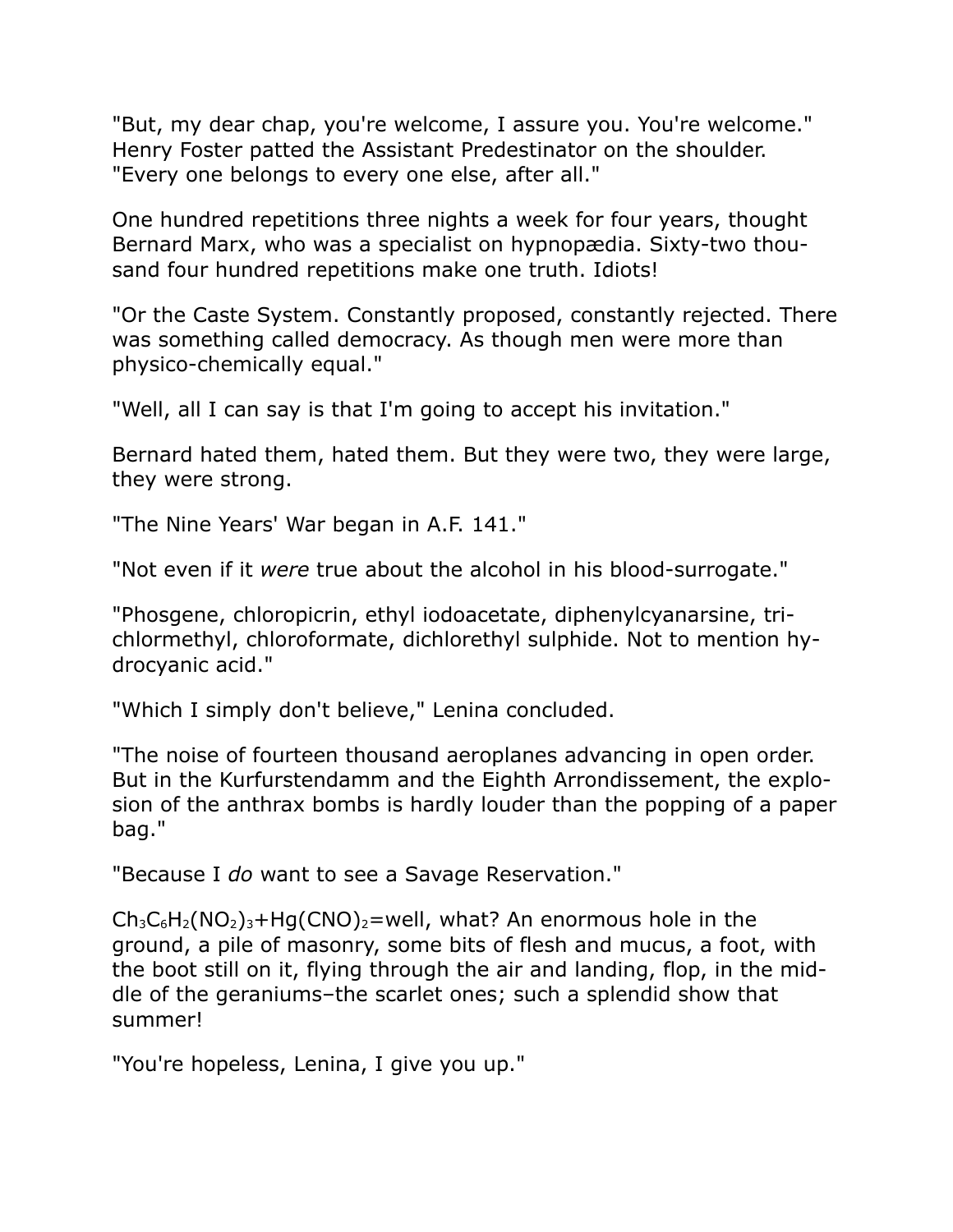"The Russian technique for infecting water supplies was particularly ingenious."

Back turned to back, Fanny and Lenina continued their changing in silence.

"The Nine Years' War, the great Economic Collapse. There was a choice between World Control and destruction. Between stability and …"

"Fanny Crowne's a nice girl too," said the Assistant Predestinator.

In the nurseries, the Elementary Class Consciousness lesson was over, the voices were adapting future demand to future industrial supply. "I do love flying," they whispered, "I do love flying, I do love having new clothes, I do love …"

"Liberalism, of course, was dead of anthrax, but all the same you couldn't do things by force."

"Not nearly so pneumatic as Lenina. Oh, not nearly."

"But old clothes are beastly," continued the untiring whisper. "We always throw away old clothes. Ending is better than mending, ending is better than mending, ending is better …"

"Government's an affair of sitting, not hitting. You rule with the brains and the buttocks, never with the fists. For example, there was the conscription of consumption."

"There, I'm ready," said Lenina, but Fanny remained speechless and averted. "Let's make peace, Fanny darling."

"Every man, woman and child compelled to consume so much a year. In the interests of industry. The sole result …"

"Ending is better than mending. The more stitches, the less riches; the more stitches …"

"One of these days," said Fanny, with dismal emphasis, "you'll get into trouble."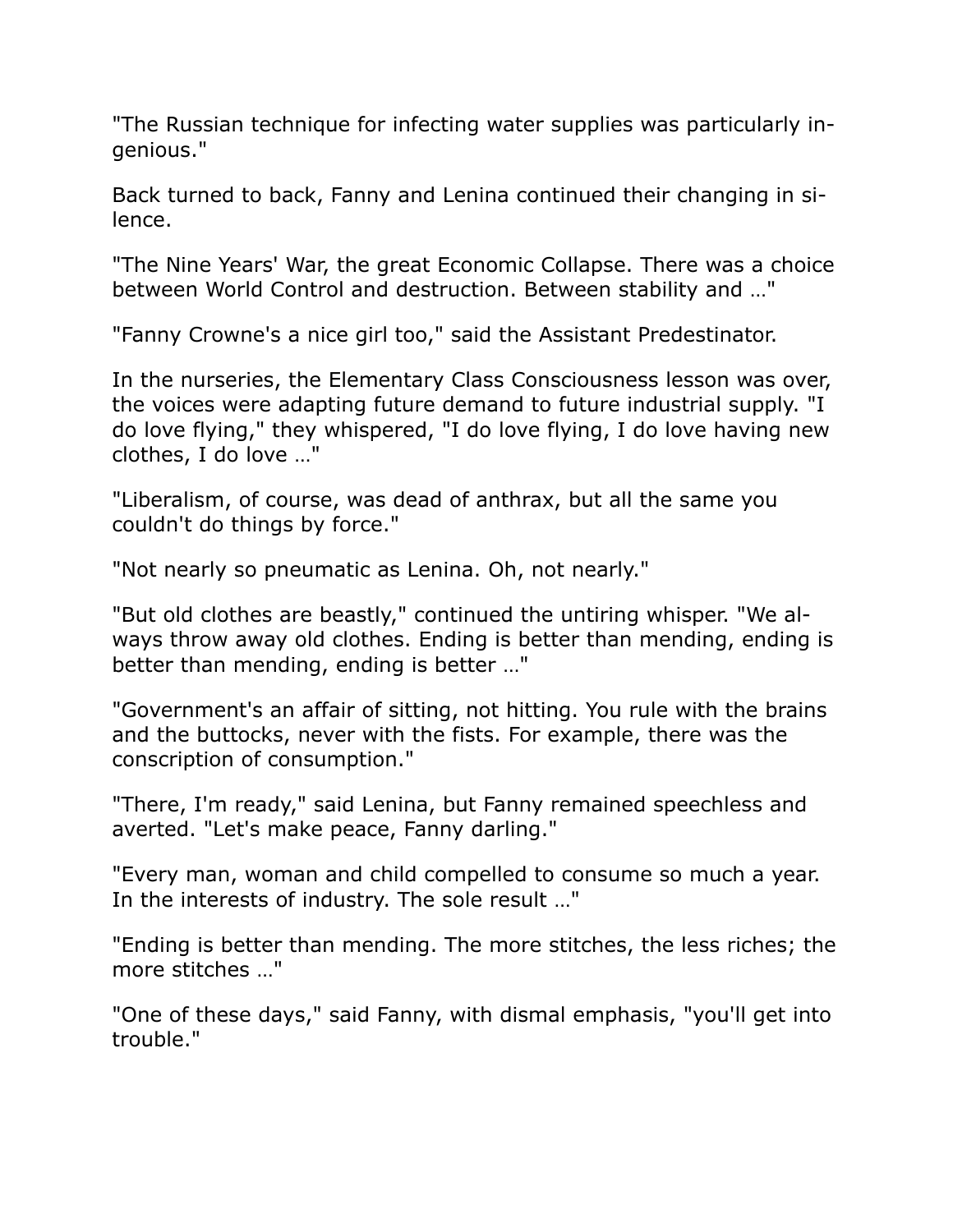"Conscientious objection on an enormous scale. Anything not to consume. Back to nature."

"I do love flying. I do love flying."

"Back to culture. Yes, actually to culture. You can't consume much if you sit still and read books."

"Do I look all right?" Lenina asked. Her jacket was made of bottle green acetate cloth with green viscose fur; at the cuffs and collar.

"Eight hundred Simple Lifers were mowed down by machine guns at Golders Green."

"Ending is better than mending, ending is better than mending."

Green corduroy shorts and white viscose-woollen stockings turned down below the knee.

"Then came the famous British Museum Massacre. Two thousand culture fans gassed with dichlorethyl sulphide."

A green-and-white jockey cap shaded Lenina's eyes; her shoes were bright green and highly polished.

"In the end," said Mustapha Mond, "the Controllers realized that force was no good. The slower but infinitely surer methods of ectogenesis, neo-Pavlovian conditioning and hypnopædia …"

And round her waist she wore a silver-mounted green moroccosurrogate cartridge belt, bulging (for Lenina was not a freemartin) with the regulation supply of contraceptives.

"The discoveries of Pfitzner and Kawaguchi were at last made use of. An intensive propaganda against viviparous reproduction …"

"Perfect!" cried Fanny enthusiastically. She could never resist Lenina's charm for long. "And what a perfectly *sweet* Malthusian belt!"

"Accompanied by a campaign against the Past; by the closing of museums, the blowing up of historical monuments (luckily most of them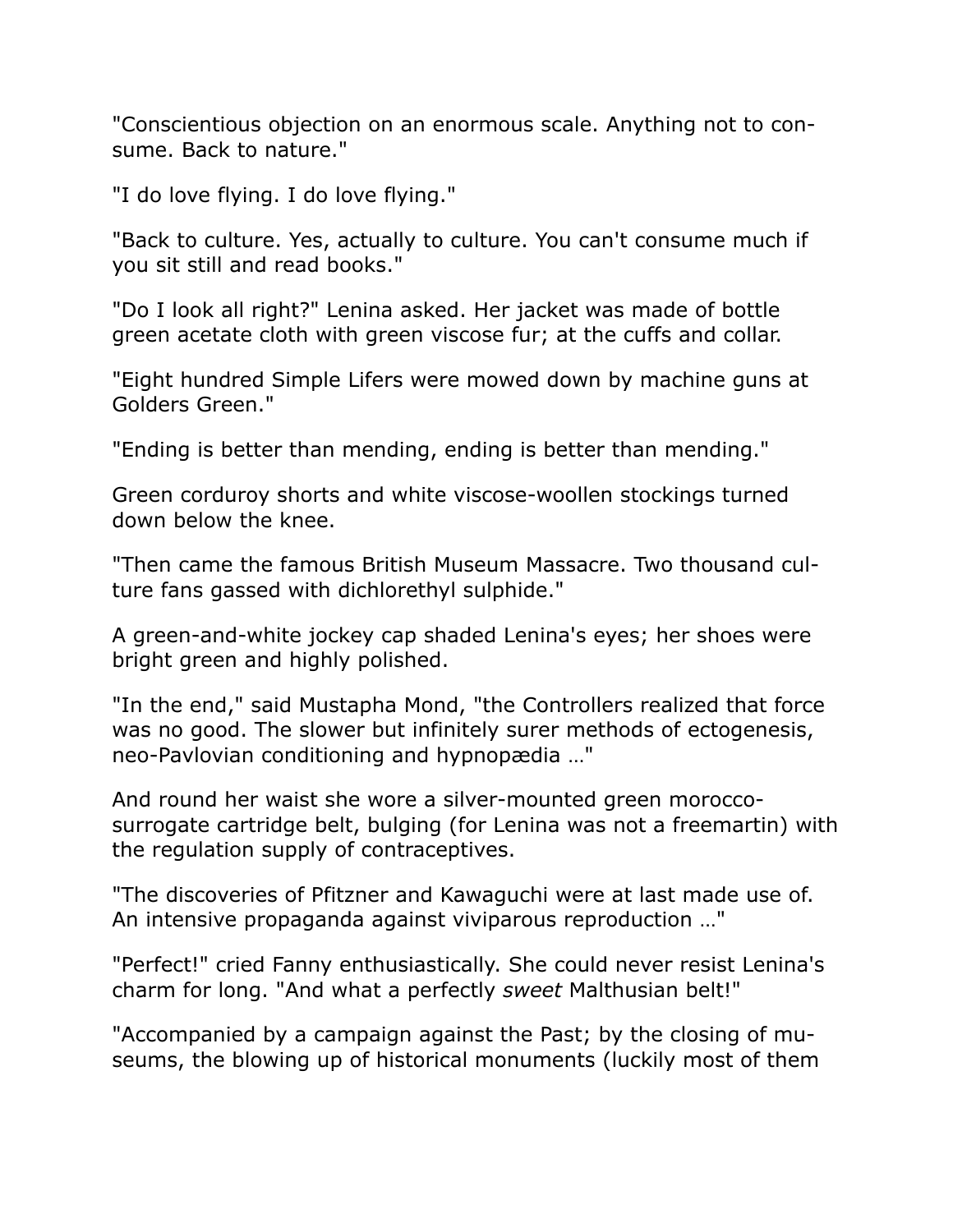had already been destroyed during the Nine Years' War); by the suppression of all books published before A.F. 15O.''

"I simply must get one like it," said Fanny.

"There were some things called the pyramids, for example.

"My old black-patent bandolier …"

"And a man called Shakespeare. You've never heard of them of course."

"It's an absolute disgrace–that bandolier of mine."

"Such are the advantages of a really scientific education."

"The more stitches the less riches; the more stitches the less …"

"The introduction of Our Ford's first T-Model …"

"I've had it nearly three months."

"Chosen as the opening date of the new era."

"Ending is better than mending; ending is better …"

"There was a thing, as I've said before, called Christianity."

"Ending is better than mending."

"The ethics and philosophy of under-consumption …"

"I love new clothes, I love new clothes, I love …"

"So essential when there was under-production; but in an age of machines and the fixation of nitrogen–positively a crime against society."

"Henry Foster gave it me."

"All crosses had their tops cut and became T's. There was also a thing called God."

"It's real morocco-surrogate."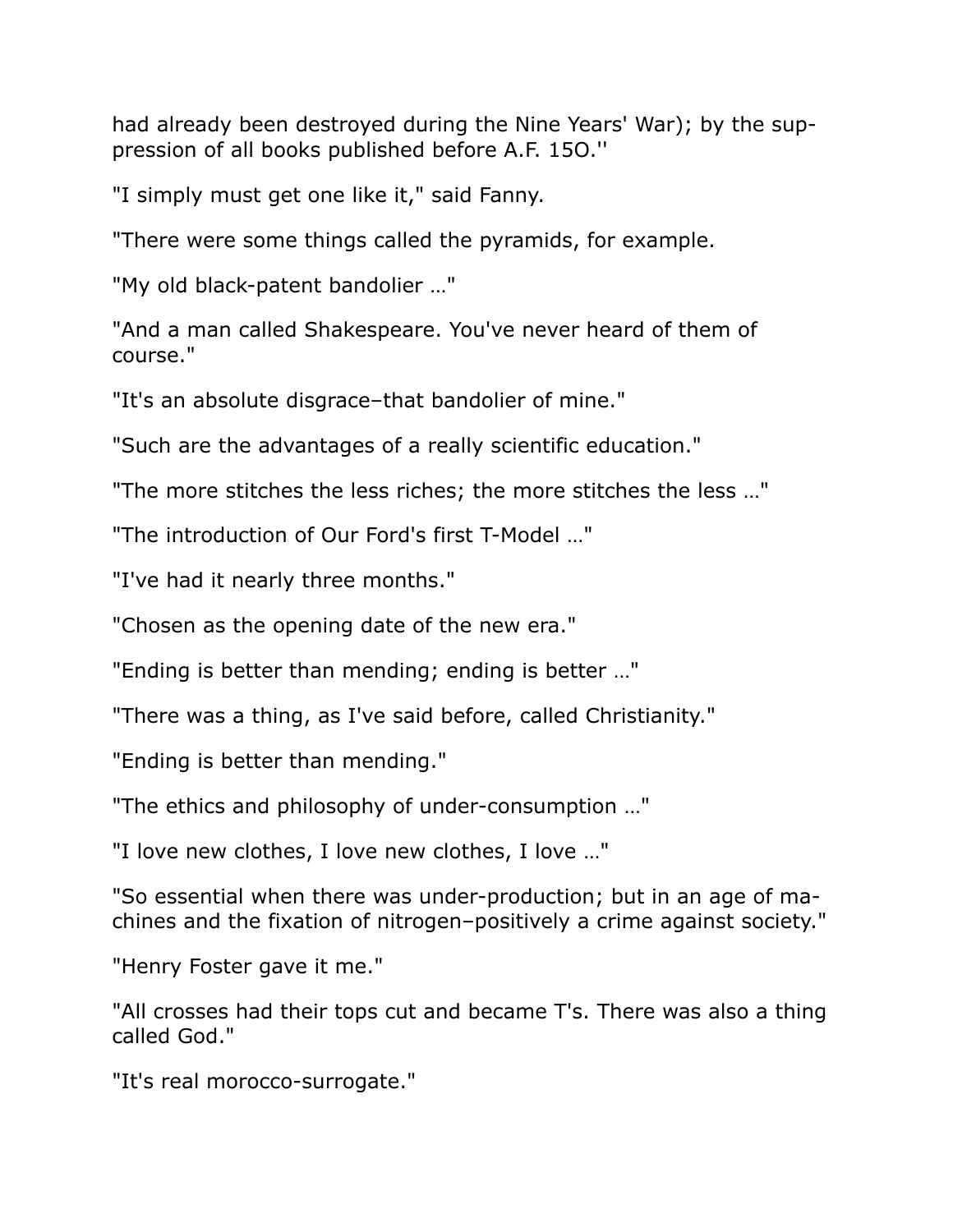"We have the World State now. And Ford's Day celebrations, and Community Sings, and Solidarity Services."

"Ford, how I hate them!" Bernard Marx was thinking.

"There was a thing called Heaven; but all the same they used to drink enormous quantities of alcohol."

"Like meat, like so much meat."

"There was a thing called the soul and a thing called immortality."

"Do ask Henry where he got it."

"But they used to take morphia and cocaine."

"And what makes it worse, she thinks of herself as meat."

"Two thousand pharmacologists and bio-chemists were subsidized in A.P. 178."

"He does look glum," said the Assistant Predestinator, pointing at Bernard Marx.

"Six years later it was being produced commercially. The perfect drug."

"Let's bait him."

"Euphoric, narcotic, pleasantly hallucinant."

"Glum, Marx, glum." The clap on the shoulder made him start, look up. It was that brute Henry Foster. "What you need is a gramme of *soma*."

"All the advantages of Christianity and alcohol; none of their defects."

"Ford, I should like to kill him!" But all he did was to say, "No, thank you," and fend off the proffered tube of tablets.

"Take a holiday from reality whenever you like, and come back without so much as a headache or a mythology."

"Take it," insisted Henry Foster, "take it."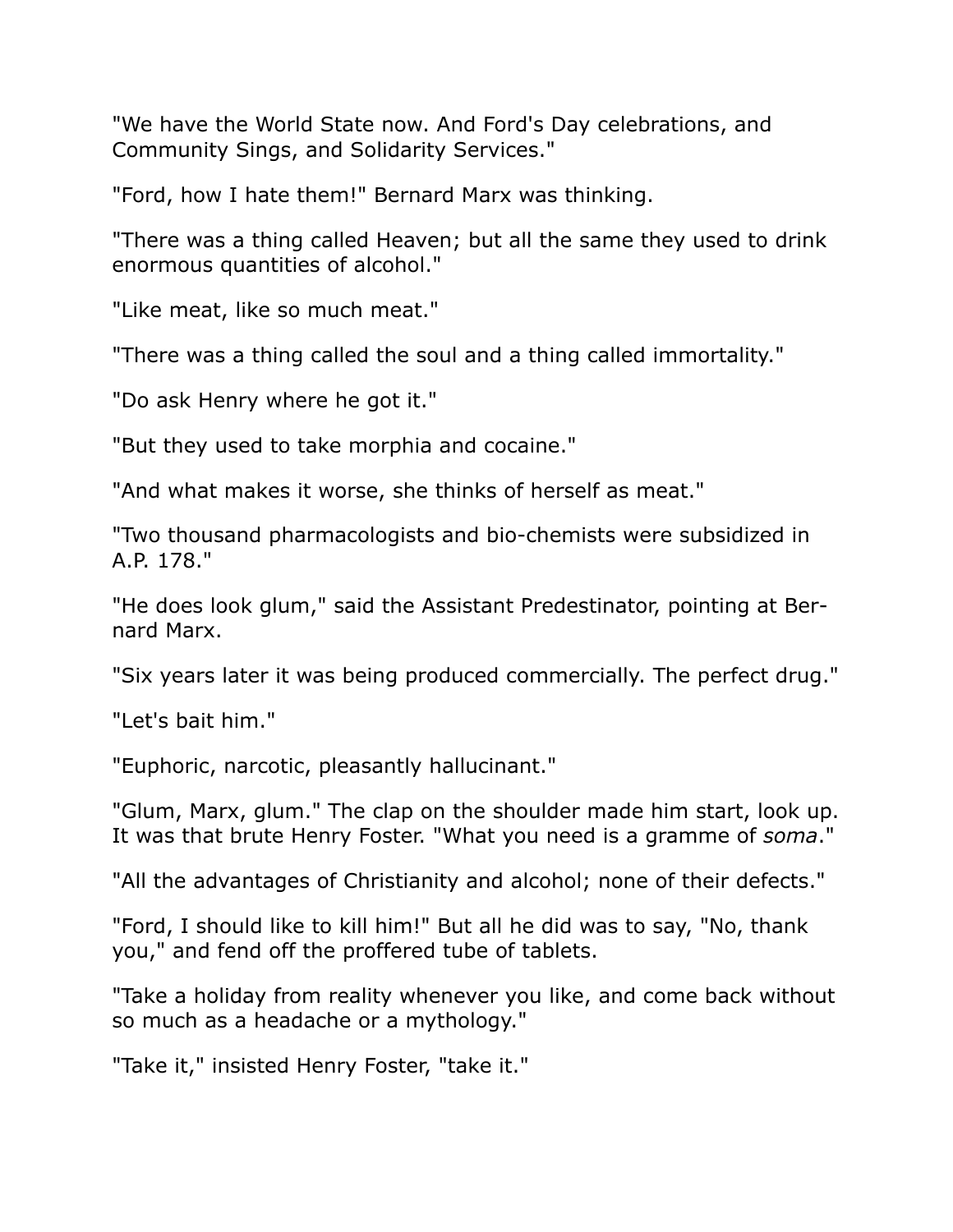"Stability was practically assured."

"One cubic centimetre cures ten gloomy sentiments," said the Assistant Predestinator citing a piece of homely hypnopædic wisdom.

"It only remained to conquer old age."

"Damn you, damn you!" shouted Bernard Marx.

"Hoity-toity."

"Gonadal hormones, transfusion of young blood, magnesium salts …"

"And do remember that a gramme is better than a damn." They went out, laughing.

"All the physiological stigmata of old age have been abolished. And along with them, of course …"

"Don't forget to ask him about that Malthusian belt," said Fanny.

"Along with them all the old man's mental peculiarities. Characters remain constant throughout a whole lifetime."

"… two rounds of Obstacle Golf to get through before dark. I must fly."

"Work, play–at sixty our powers and tastes are what they were at seventeen. Old men in the bad old days used to renounce, retire, take to religion, spend their time reading, thinking–*thinking!*"

"Idiots, swine!" Bernard Marx was saying to himself, as he walked down the corridor to the lift.

"Now–such is progress–the old men work, the old men copulate, the old men have no time, no leisure from pleasure, not a moment to sit down and think–or if ever by some unlucky chance such a crevice of time should yawn in the solid substance of their distractions, there is always *soma*, delicious *soma*, half a gramme for a half-holiday, a gramme for a week-end, two grammes for a trip to the gorgeous East, three for a dark eternity on the moon; returning whence they find themselves on the other side of the crevice, safe on the solid ground of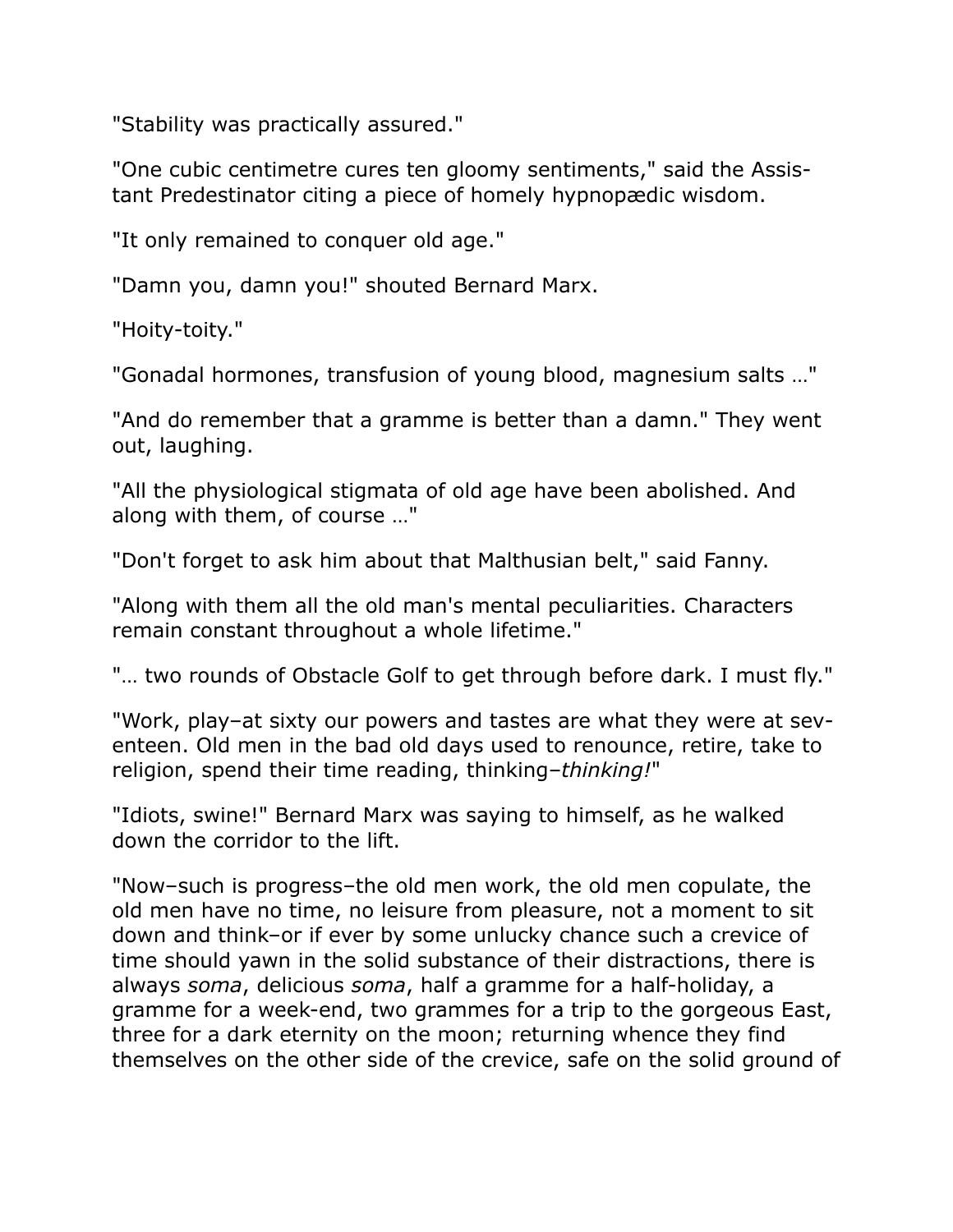daily labour and distraction, scampering from feely to feely, from girl to pneumatic girl, from Electromagnetic Golf course to …"

"Go away, little girl," shouted the D.H.C. angrily. "Go away, little boy! Can't you see that his fordship's busy? Go and do your erotic play somewhere else."

"Suffer little children," said the Controller.

Slowly, majestically, with a faint humming of machinery, the Conveyors moved forward, thirty-three centimters an hour. In the red darkness glinted innumerable rubies.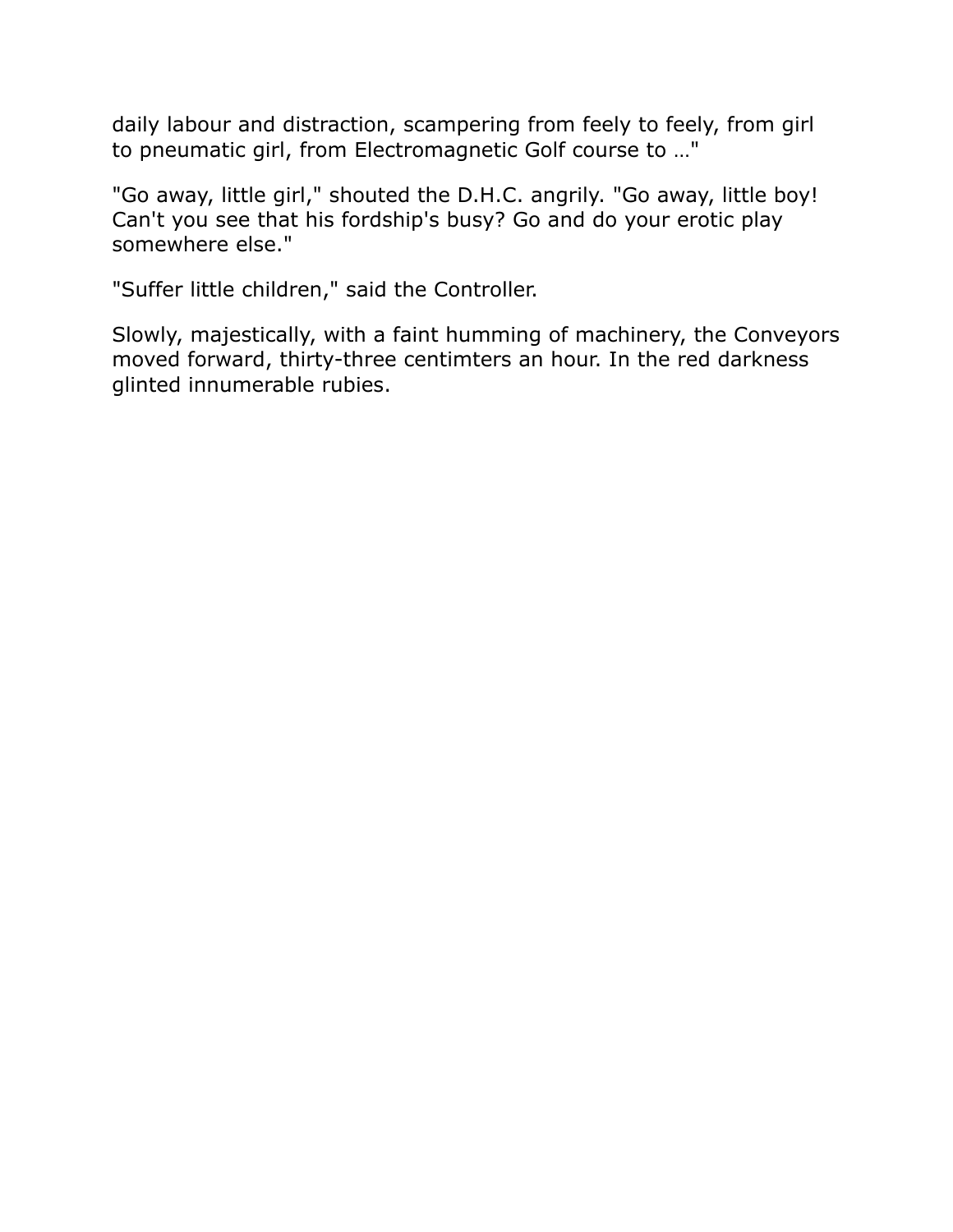# **Chapter Four**

THE LIFT was crowded with men from the Alpha Changing Rooms, and Lenina's entry wars greeted by many friendly nods and smiles. She was a popular girl and, at one time or another, had spent a night with almost all of them.

They were dear boys, she thought, as she returned their salutations. Charming boys! Still, she did wish that George Edzel's ears weren't quite so big (perhaps he'd been given just a spot too much parathyroid at Metre 328?). And looking at Benito Hoover, she couldn't help remembering that he was really *too* hairy when he took his clothes off.

Turning, with eyes a little saddened by the recollection, of Benito's curly blackness, she saw in a corner the small thin body, the melancholy face of Bernard Marx.

"Bernard!" she stepped up to him. "I was looking for you." Her voice rang clear above the hum of the mounting lift. The others looked round curiously. "I wanted to talk to you about our New Mexico plan." Out of the tail of her eye she could see Benito Hoover gaping with astonishment. The gape annoyed her. "Surprised I shouldn't be begging to go with *him* again!" she said to herself. Then aloud, and more warmly than ever, "I'd simply *love* to come with you for a week in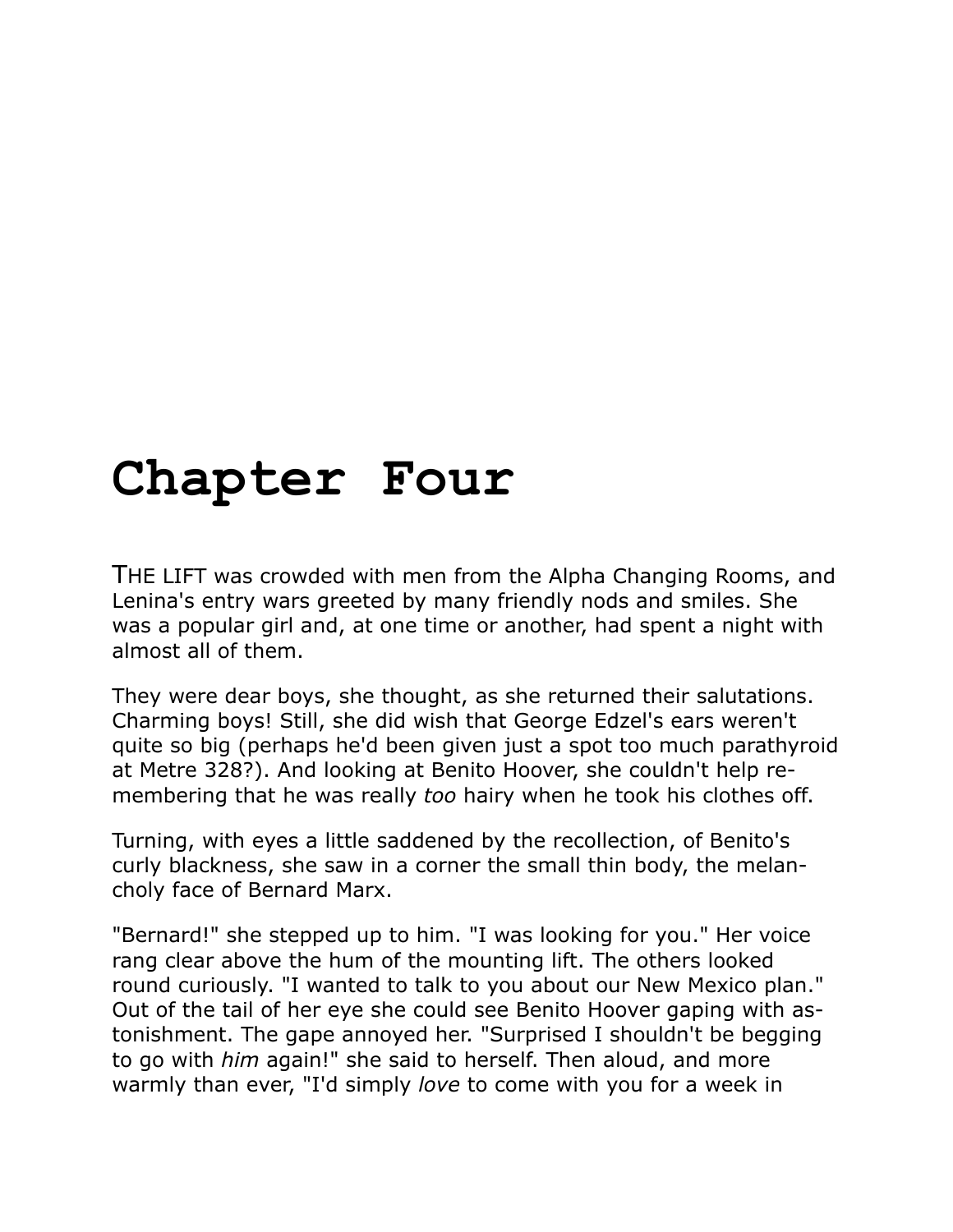July," she went on. (Anyhow, she was publicly proving her unfaithfulness to Henry. Fanny ought to be pleased, even though it was Bernard.) "That is," Lenina gave him her most deliciously significant smile, "if you still want to have me."

Bernard's pale face flushed. "What on earth for?" she wondered, astonished, but at the same time touched by this strange tribute to her power.

"Hadn't we better talk about it somewhere else?" he stammered, looking horribly uncomfortable.

"As though I'd been saying something shocking," thought Lenina. "He couldn't look more upset if I'd made a dirty joke–asked him who his mother was, or something like that."

"I mean, with all these people about …" He was choked with confusion.

Lenina's laugh was frank and wholly unmalicious. "How funny you are!" she said; and she quite genuinely did think him funny. "You'll give me at least a week's warning, won't you," she went on in another tone. "I suppose we take the Blue Pacific Rocket? Does it start from the Charing-T Tower? Or is it from Hampstead?"

Before Bernard could answer, the lift came to a standstill.

"Roof!" called a creaking voice.

The liftman was a small simian creature, dressed in the black tunic of an Epsilon-Minus Semi-Moron.

"Roof!"

He flung open the gates. The warm glory of afternoon sunlight made him start and blink his eyes. "Oh, roof!" he repeated in a voice of rapture. He was as though suddenly and joyfully awakened from a dark annihilating stupor. "Roof!"

He smiled up with a kind of doggily expectant adoration into the faces of his passengers. Talking and laughing together, they stepped out into the light. The liftman looked after them.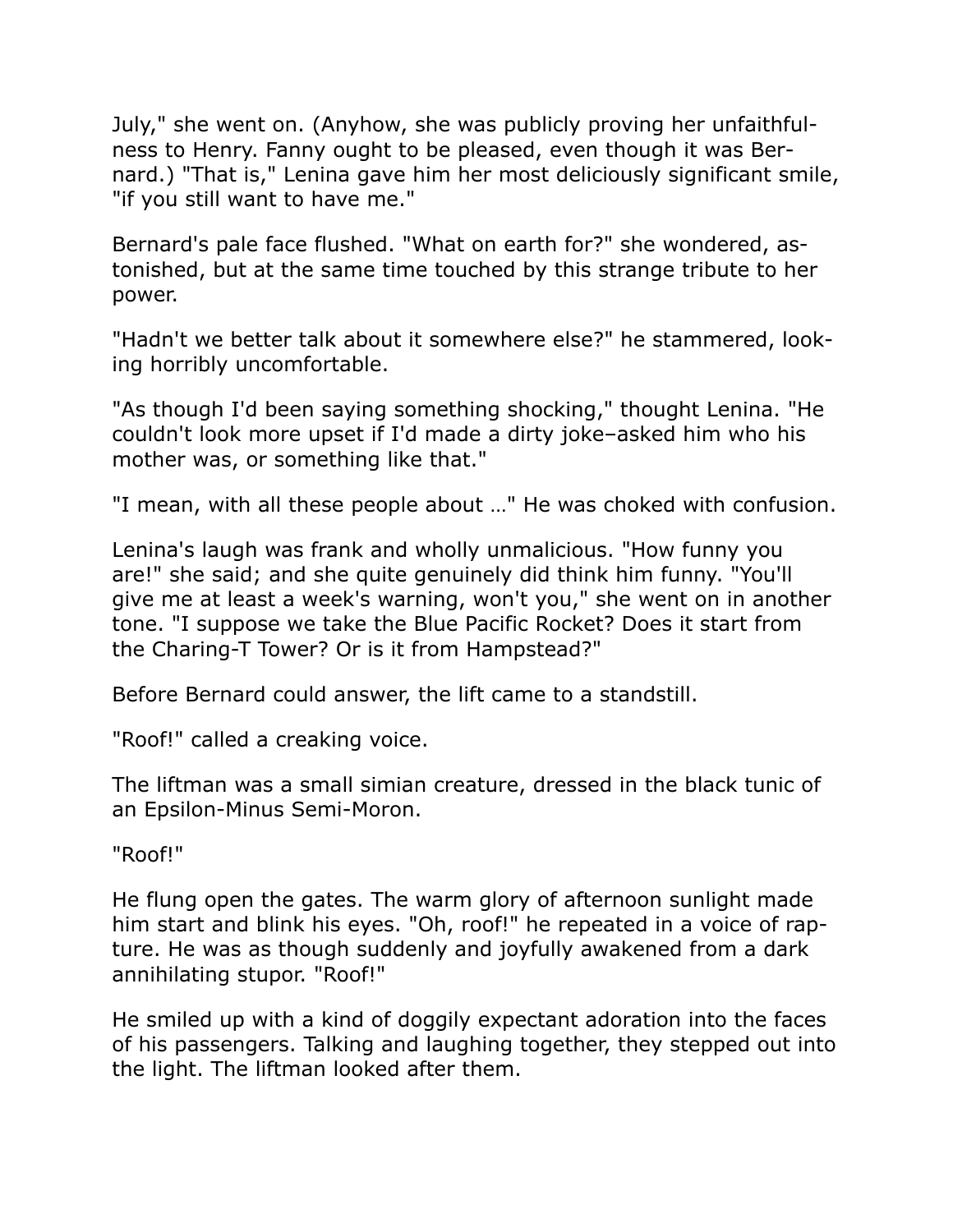"Roof?" he said once more, questioningly.

Then a bell rang, and from the ceiling of the lift a loud speaker began, very softly and yet very imperiously, to issue its commands.

"Go down," it said, "go down. Floor Eighteen. Go down, go down. Floor Eighteen. Go down, go …"

The liftman slammed the gates, touched a button and instantly dropped back into the droning twilight of the well, the twilight of his own habitual stupor.

It was warm and bright on the roof. The summer afternoon was drowsy with the hum of passing helicopters; and the deeper drone of the rocket-planes hastening, invisible, through the bright sky five or six miles overhead was like a caress on the soft air. Bernard Marx drew a deep breath. He looked up into the sky and round the blue horizon and finally down into Lenina's face.

"Isn't it beautiful!" His voice trembled a little.

She smiled at him with an expression of the most sympathetic understanding. "Simply perfect for Obstacle Golf," she answered rapturously. "And now I must fly, Bernard. Henry gets cross if I keep him waiting. Let me know in good time about the date." And waving her hand she ran away across the wide flat roof towards the hangars. Bernard stood watching the retreating twinkle of the white stockings, the sunburnt knees vivaciously bending and unbending again, again, and the softer rolling of those well-fitted corduroy shorts beneath the bottle green jacket. His face wore an expression of pain.

"I should say she was pretty," said a loud and cheery voice just behind him.

Bernard started and looked around. The chubby red face of Benito Hoover was beaming down at him–beaming with manifest cordiality. Benito was notoriously good-natured. People said of him that he could have got through life without ever touching *soma*. The malice and bad tempers from which other people had to take holidays never afflicted him. Reality for Benito was always sunny.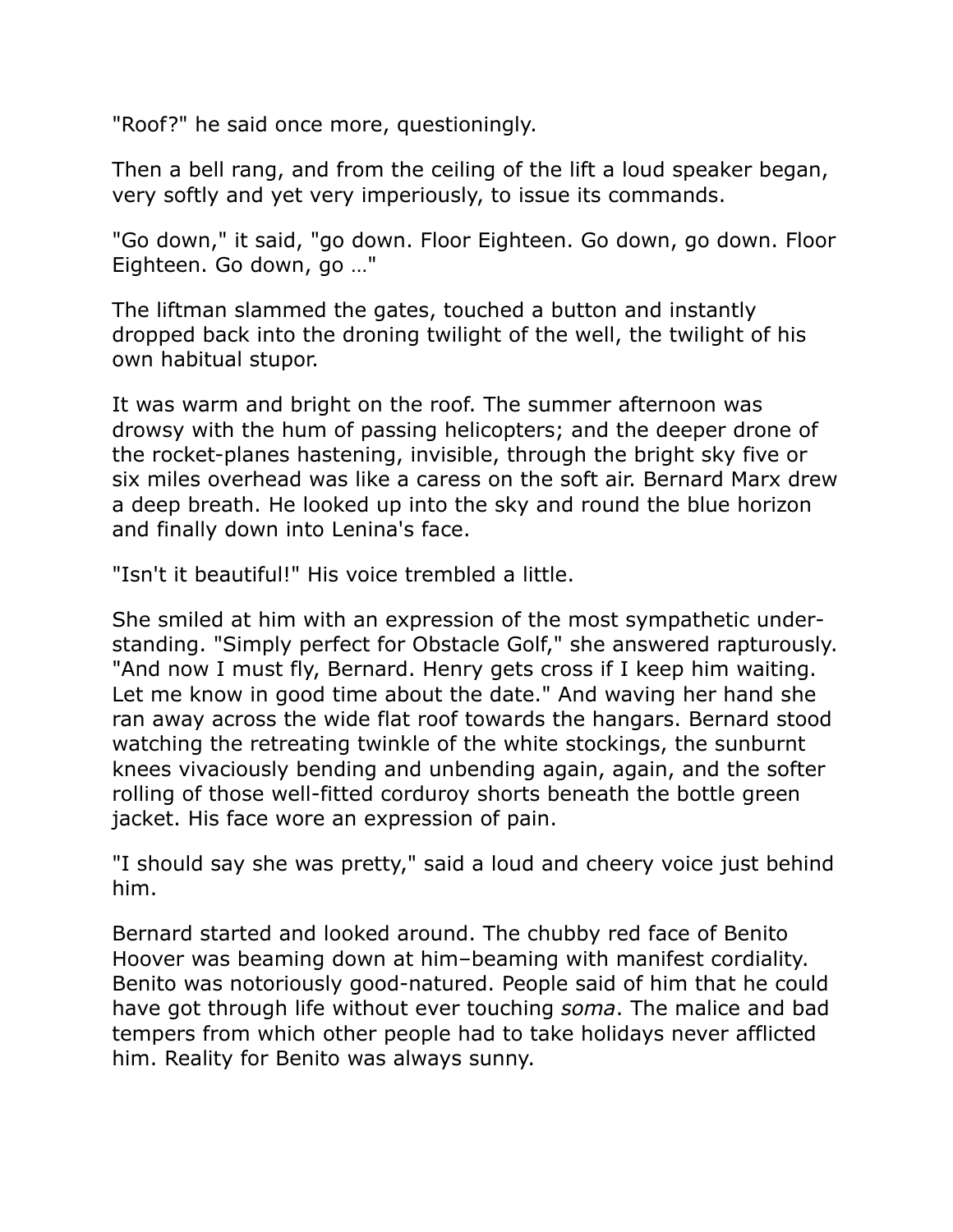"Pneumatic too. And how!" Then, in another tone: "But, I say," he went on, "you do look glum! What you need is a gramme of *soma*." Diving into his right-hand trouser-pocket, Benito produced a phial. "One cubic centimetre cures ten gloomy … But, I say!"

Bernard had suddenly turned and rushed away.

Benito stared after him. "What can be the matter with the fellow?" he wondered, and, shaking his head, decided that the story about the alcohol having been put into the poor chap's blood-surrogate must be true. "Touched his brain, I suppose."

He put away the *soma* bottle, and taking out a packet of sex-hormone chewing-gum, stuffed a plug into his cheek and walked slowly away towards the hangars, ruminating.

Henry Foster had had his machine wheeled out of its lock-up and, when Lenina arrived, was already seated in the cockpit, waiting.

"Four minutes late," was all his comment, as she climbed in beside him. He started the engines and threw the helicopter screws into gear. The machine shot vertically into the air. Henry accelerated; the humming of the propeller shrilled from hornet to wasp, from wasp to mosquito; the speedometer showed that they were rising at the best part of two kilometres a minute. London diminished beneath them. The huge table-topped buildings were no more, in a few seconds, than a bed of geometrical mushrooms sprouting from the green of park and garden. In the midst of them, thin-stalked, a taller, slenderer fungus, the Charing-T Tower lifted towards the sky a disk of shining concrete.

Like the vague torsos of fabulous athletes, huge fleshy clouds lolled on the blue air above their heads. Out of one of them suddenly dropped a small scarlet insect, buzzing as it fell.

"There's the Red Rocket," said Henry, "just come in from New York." Looking at his watch. "Seven minutes behind time," he added, and shook his head. "These Atlantic services–they're really scandalously unpunctual."

He took his foot off the accelerator. The humming of the screws overhead dropped an octave and a half, back through wasp and hornet to bumble bee, to cockchafer, to stag-beetle. The upward rush of the ma-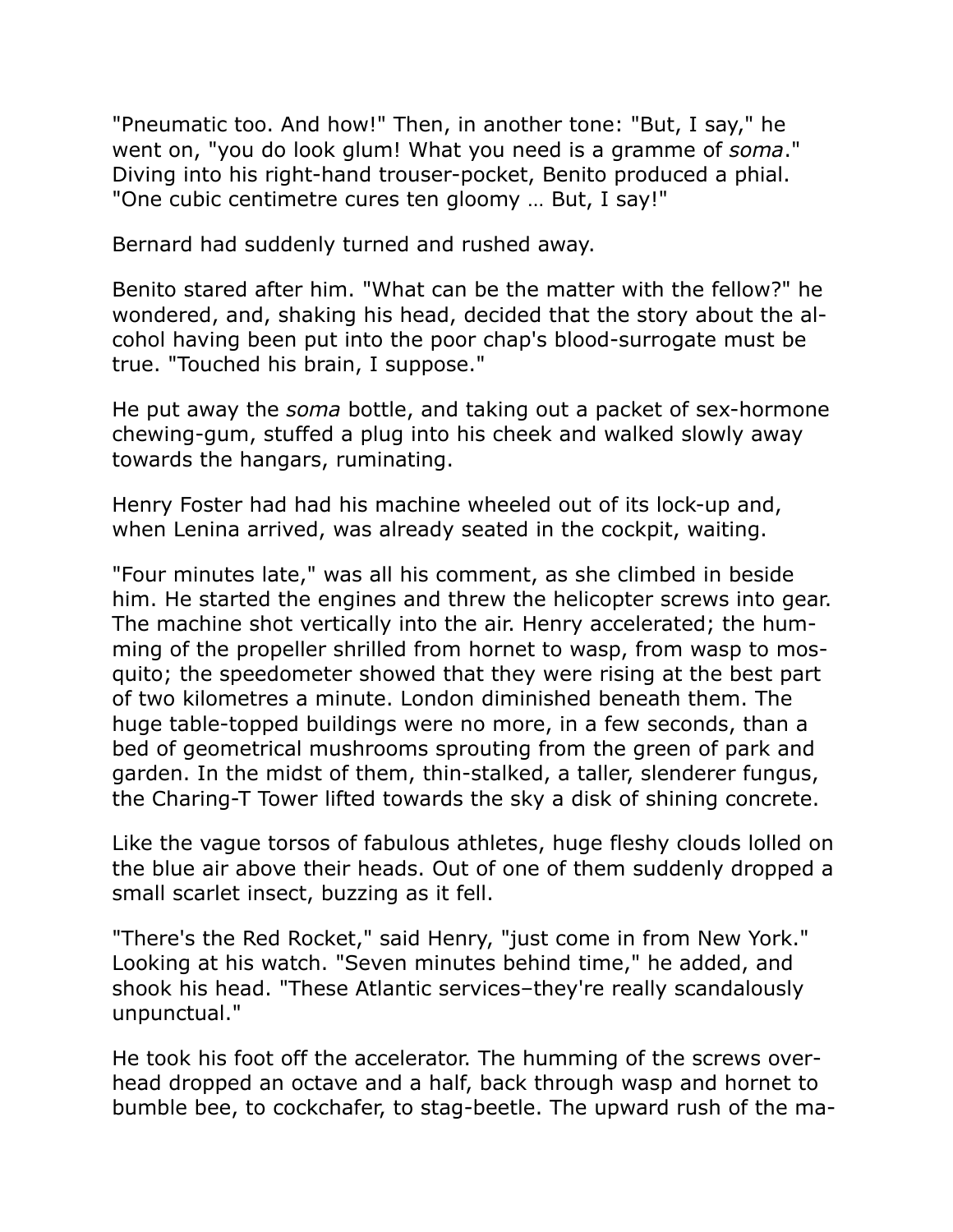chine slackened off; a moment later they were hanging motionless in the air. Henry pushed at a lever; there was a click. Slowly at first, then faster and faster, till it was a circular mist before their eyes, the propeller in front of them began to revolve. The wind of a horizontal speed whistled ever more shrilly in the stays. Henry kept his eye on the revolution-counter; when the needle touched the twelve hundred mark, he threw the helicopter screws out of gear. The machine had enough forward momentum to be able to fly on its planes.

Lenina looked down through the window in the floor between her feet. They were flying over the six kilometre zone of park-land that separated Central London from its first ring of satellite suburbs. The green was maggoty with fore-shortened life. Forests of Centrifugal Bumblepuppy towers gleamed between the trees. Near Shepherd's Bush two thousand Beta-Minus mixed doubles were playing Riemann-surface tennis. A double row of Escalator Fives Courts lined the main road from Notting Hill to Willesden. In the Ealing stadium a Delta gymnastic display and community sing was in progress.

"What a hideous colour khaki is," remarked Lenina, voicing the hypnopædic prejudices of her caste.

The buildings of the Hounslow Feely Studio covered seven and a half hectares. Near them a black and khaki army of labourers was busy revitrifying the surface of the Great West Road. One of the huge travelling crucibles was being tapped as they flew over. The molten stone poured out in a stream of dazzling incandescence across the road, the asbestos rollers came and went; at the tail of an insulated watering cart the steam rose in white clouds.

At Brentford the Television Corporation's factory was like a small town.

"They must be changing the shift," said Lenina.

Like aphides and ants, the leaf-green Gamma girls, the black Semi-Morons swarmed round the entrances, or stood in queues to take their places in the monorail tram-cars. Mulberry-coloured Beta-Minuses came and went among the crowd. The roof of the main building was alive with the alighting and departure of helicopters.

"My word," said Lenina, "I'm glad I'm not a Gamma."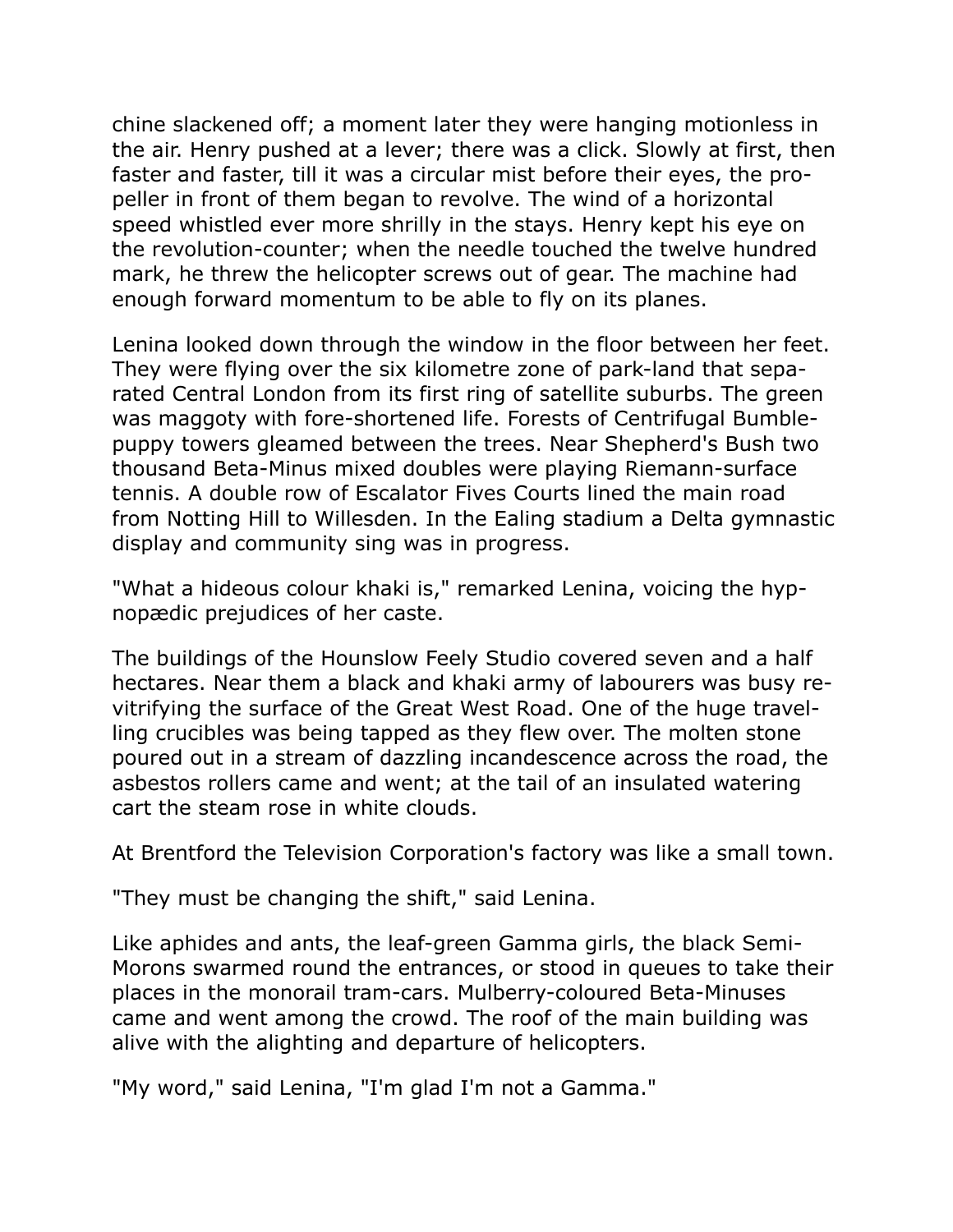Ten minutes later they were at Stoke Poges and had started their first round of Obstacle Golf.

#### **§ 2**

WITH eyes for the most part downcast and, if ever they lighted on a fellow creature, at once and furtively averted, Bernard hastened across the roof. He was like a man pursued, but pursued by enemies he does not wish to see, lest they should seem more hostile even than he had supposed, and he himself be made to feel guiltier and even more helplessly alone.

"That horrible Benito Hoover!" And yet the man had meant well enough. Which only made it, in a way, much worse. Those who meant well behaved in the same way as those who meant badly. Even Lenina was making him suffer. He remembered those weeks of timid indecision, during which he had looked and longed and despaired of ever having the courage to ask her. Dared he face the risk of being humiliated by a contemptuous refusal? But if she were to say yes, what rapture! Well, now she had said it and he was still wretched–wretched that she should have thought it such a perfect afternoon for Obstacle Golf, that she should have trotted away to join Henry Foster, that she should have found him funny for not wanting to talk of their most private affairs in public. Wretched, in a word, because she had behaved as any healthy and virtuous English girl ought to behave and not in some other, abnormal, extraordinary way.

He opened the door of his lock-up and called to a lounging couple of Delta-Minus attendants to come and push his machine out on to the roof. The hangars were staffed by a single Bokanovsky Group, and the men were twins, identically small, black and hideous. Bernard gave his orders in the sharp, rather arrogant and even offensive tone of one who does not feel himself too secure in his superiority. To have dealings with members of the lower castes was always, for Bernard, a most distressing experience. For whatever the cause (and the current gossip about the alcohol in his blood-surrogate may very likely–for accidents will happen–have been true) Bernard's physique as hardly better than that of the average Gamma. He stood eight centimetres short of the standard Alpha height and was slender in proportion. Contact with members of he lower castes always reminded him painfully of this physical inadequacy. "I am I, and wish I wasn't"; his self-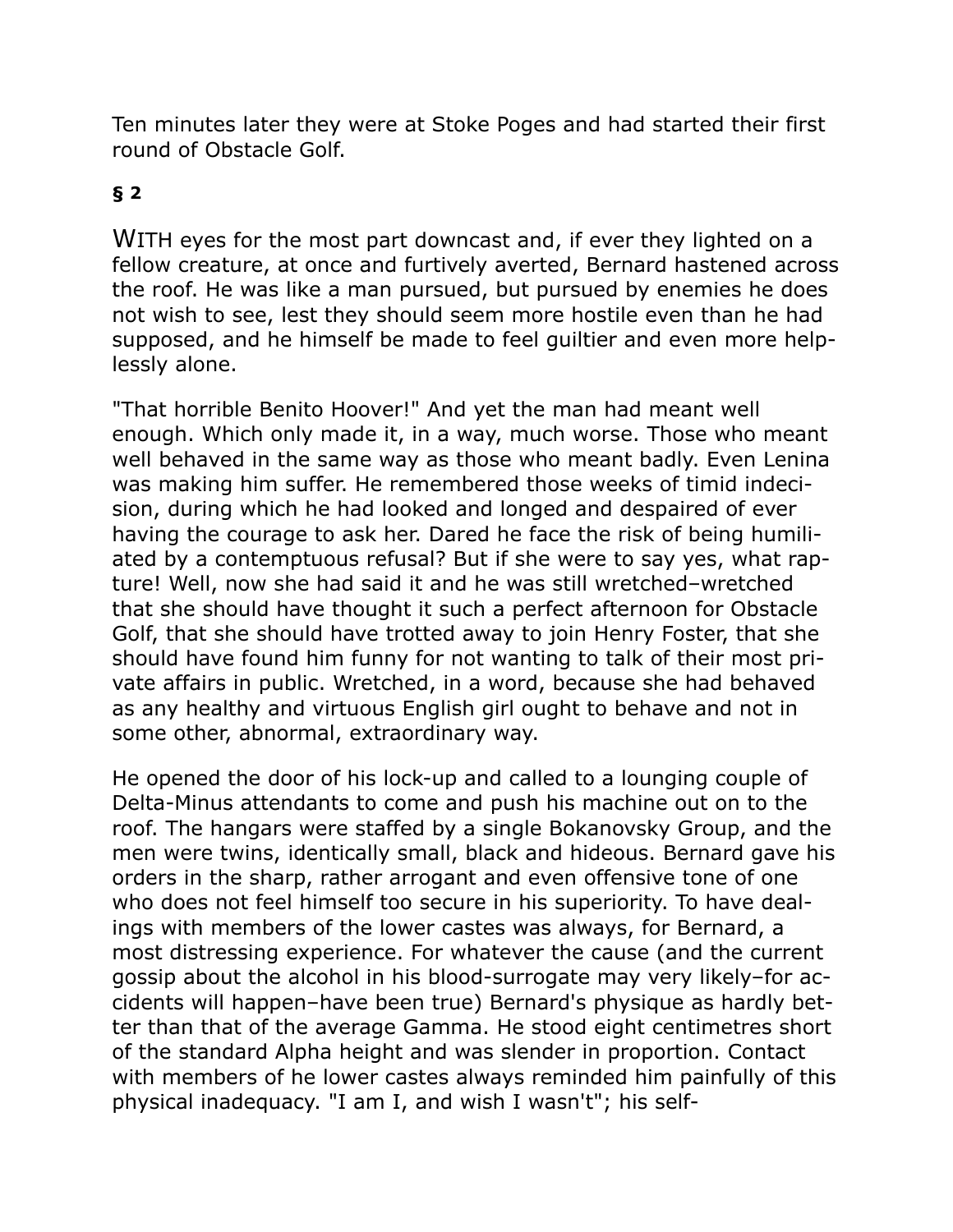consciousness was acute and stressing. Each time he found himself looking on the level, instead of downward, into a Delta's face, he felt humiliated. Would the creature treat him with the respect due to his caste? The question haunted him. Not without reason. For Gammas, Deltas and Epsilons had been to some extent conditioned to associate corporeal mass with social superiority. Indeed, a faint hypnopædic prejudice in favour of size was universal. Hence the laughter of the women to whom he made proposals, the practical joking of his equals among the men. The mockery made him feel an outsider; and feeling an outsider he behaved like one, which increased the prejudice against him and intensified the contempt and hostility aroused by his physical defects. Which in turn increased his sense of being alien and alone. A chronic fear of being slighted made him avoid his equals, made him stand, where his inferiors were concerned, self-consciously on his dignity. How bitterly he envied men like Henry Foster and Benito Hoover! Men who never had to shout at an Epsilon to get an order obeyed; men who took their position for granted; men who moved through the caste system as a fish through water–so utterly at home as to be unaware either of themselves or of the beneficent and comfortable element in which they had their being.

Slackly, it seemed to him, and with reluctance, the twin attendants wheeled his plane out on the roof.

"Hurry up!" said Bernard irritably. One of them glanced at him. Was that a kind of bestial derision that he detected in those blank grey eyes? "Hurry up!" he shouted more loudly, and there was an ugly rasp in his voice.

He climbed into the plane and, a minute later, was flying southwards, towards the river.

The various Bureaux of Propaganda and the College of Emotional Engineering were housed in a single sixty-story building in Fleet Street. In the basement and on the low floors were the presses and offices of the three great London newspapers–*The Hourly Radio*, an upper-caste sheet, the pale green *Gamma Gazette*, and, on khaki paper and in words exclusively of one syllable, *The Delta Mirror*. Then came the Bureaux of Propaganda by Television, by Feeling Picture, and by Synthetic Voice and Music respectively–twenty-two floors of them. Above were the search laboratories and the padded rooms in which Sound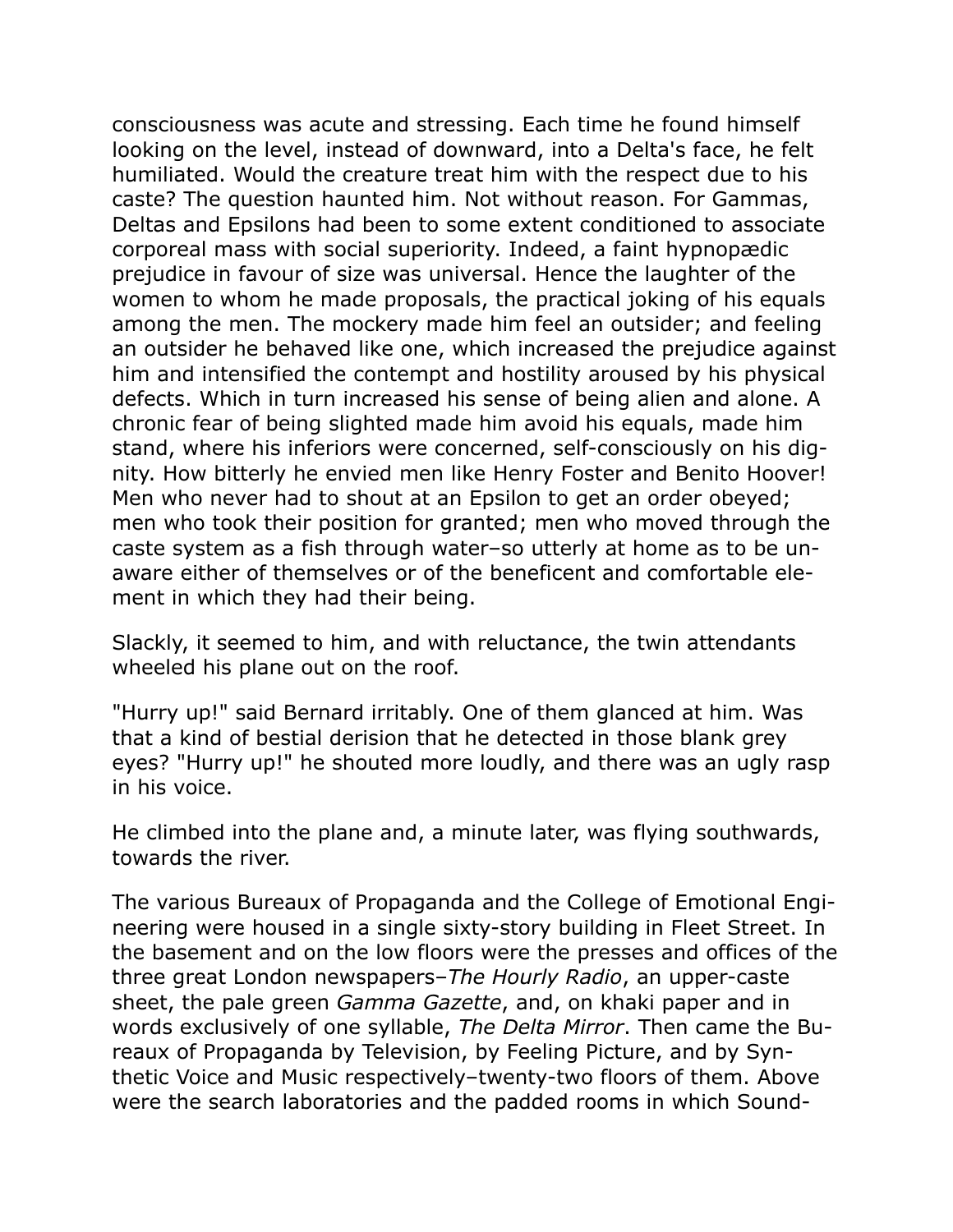Track Writers and Synthetic Composers did the delicate work. The top eighteen floors were occupied the College of Emotional Engineering.

Bernard landed on the roof of Propaganda House and stepped out.

"Ring down to Mr. Helmholtz Watson," he ordered the Gamma-Plus porter, "and tell him that Mr. Bernard Marx is waiting for him on the roof."

He sat down and lit a cigarette.

Helmholtz Watson was writing when the message came down.

"Tell him I'm coming at once," he said and hung up the receiver. Then, turning to his secretary, "I'll leave you to put my things away," he went on in the same official and impersonal tone; and, ignoring her lustrous smile, got up and walked briskly to the door.

He was a powerfully built man, deep-chested, broad-shouldered, massive, and yet quick in his movements, springy and agile. The round strong pillar of his neck supported a beautifully shaped head. His hair was dark and curly, his features strongly marked. In a forcible emphatic way, he was handsome and looked, as his secretary was never tired of repeating, every centimetre an Alpha Plus. By profession he was a lecturer at the College of Emotional Engineering (Department of Writing) and the intervals of his educational activities, a working Emotional Engineer. He wrote regularly for *The Hourly Radio*, composed feely scenarios, and had the happiest knack for slogans and hypnopædic rhymes.

"Able," was the verdict of his superiors. "Perhaps, (and they would shake their heads, would significantly lower their voices) "a little *too* able."

Yes, a little too able; they were right. A mental excess had produced in Helmholtz Watson effects very similar to those which, in Bernard Marx, were the result of a physical defect. Too little bone and brawn had isolated Bernard from his fellow men, and the sense of this apartness, being, by all the current standards, a mental excess, became in its turn a cause of wider separation. That which had made Helmholtz so uncomfortably aware of being himself and all alone was too much ability. What the two men shared was the knowledge that they were indi-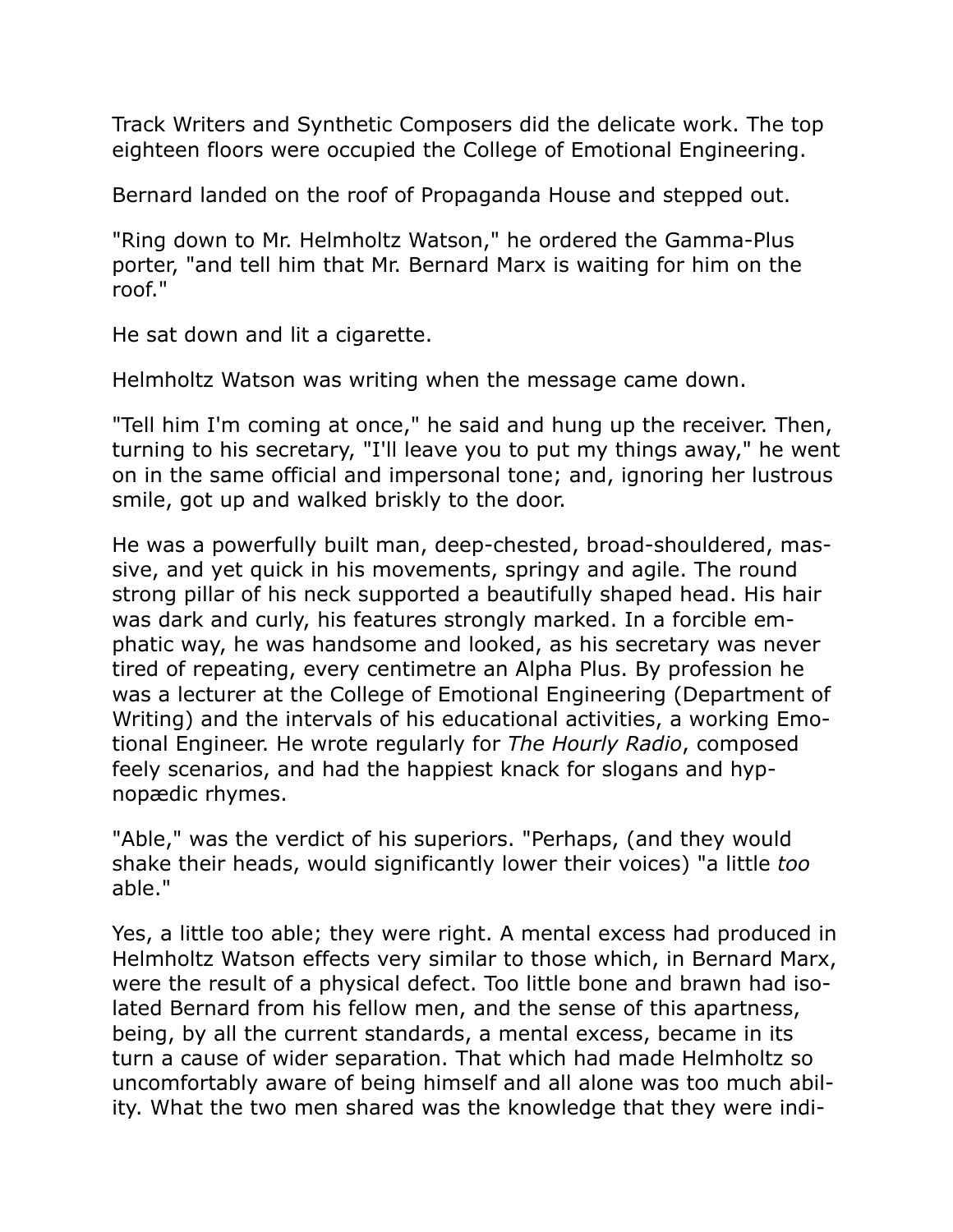viduals. But whereas the physically defective Bernard had suffered all his life from the consciousness of being separate, it was only quite recently that, grown aware of his mental excess, Helmholtz Watson had also become aware of his difference from the people who surrounded him. This Escalator-Squash champion, this indefatigable lover (it was said that he had had six hundred and forty different girls in under four years), this admirable committee man and best mixer had realized quite suddenly that sport, women, communal activities were only, so far as he was concerned, second bests. Really, and at the bottom, he was interested in something else. But in what? In what? That was the problem which Bernard had come to discuss with him–or rather, since it was always Helmholtz who did all the talking, to listen to his friend discussing, yet once more.

Three charming girls from the Bureau of Propaganda by Synthetic Voice waylaid him as he stepped out of the lift.

"Oh, Helmholtz, darling, *do* come and have a picnic supper with us on Exmoor." They clung round him imploringly.

He shook his head, he pushed his way through them. "No, no."

"We're not inviting any other man."

But Helmholtz remained unshaken even by this delightful promise. "No," he repeated, "I'm busy." And he held resolutely on his course. The girls trailed after him. It was not till he had actually climbed into Bernard's plane and slammed the door that they gave up pursuit. Not without reproaches.

"These women!" he said, as the machine rose into the air. "These women!" And he shook his head, he frowned. "Too awful," Bernard hypocritically agreed, wishing, as he spoke the words, that he could have as many girls as Helmholtz did, and with as little trouble. He was seized with a sudden urgent need to boast. "I'm taking Lenina Crowne to New Mexico with me," he said in a tone as casual as he could make it.

"Are you?" said Helmholtz, with a total absence of interest. Then after a little pause, "This last week or two," he went on, "I've been cutting all my committees and all my girls. You can't imagine what a hullaba-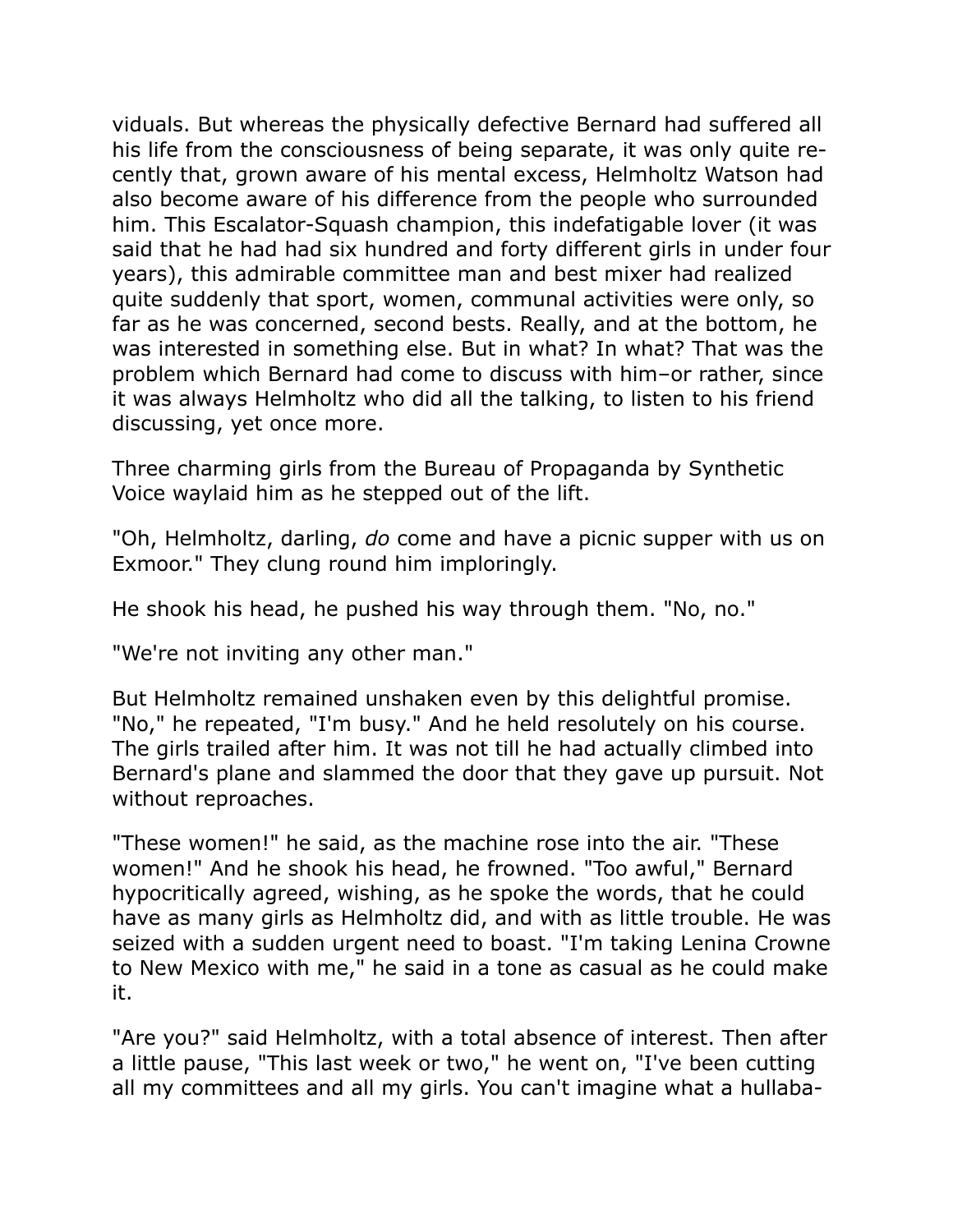loo they've been making about it at the College. Still, it's been worth it, I think. The effects …" He hesitated. "Well, they're odd, they're very odd."

A physical shortcoming could produce a kind of mental excess. The process, it seemed, was reversible. Mental excess could produce, for its own purposes, the voluntary blindness and deafness of deliberate solitude, the artificial impotence of asceticism.

The rest of the short flight was accomplished in silence. When they had arrived and were comfortably stretched out on the pneumatic sofas in Bernard's room, Helmholtz began again.

Speaking very slowly, "Did you ever feel," he asked, "as though you had something inside you that was only waiting for you to give it a chance to come out? Some sort of extra power that you aren't using–you know, like all the water that goes down the falls instead of through the turbines?" He looked at Bernard questioningly.

"You mean all the emotions one might be feeling if things were different?"

Helmholtz shook his head. "Not quite. I'm thinking of a queer feeling I sometimes get, a feeling that I've got something important to say and the power to say it–only I don't know what it is, and I can't make any use of the power. If there was some different way of writing … Or else something else to write about …" He was silent; then, "You see," he went on at last, "I'm pretty good at inventing phrases–you know, the sort of words that suddenly make you jump, almost as though you'd sat on a pin, they seem so new and exciting even though they're about something hypnopædically obvious. But that doesn't seem enough. It's not enough for the phrases to be good; what you make with them ought to be good too."

"But your things are good, Helmholtz."

"Oh, as far as they go." Helmholtz shrugged his shoulders. "But they go such a little way. They aren't important enough, somehow. I feel I could do something much more important. Yes, and more intense, more violent. But what? What is there more important to say? And how can one be violent about the sort of things one's expected to write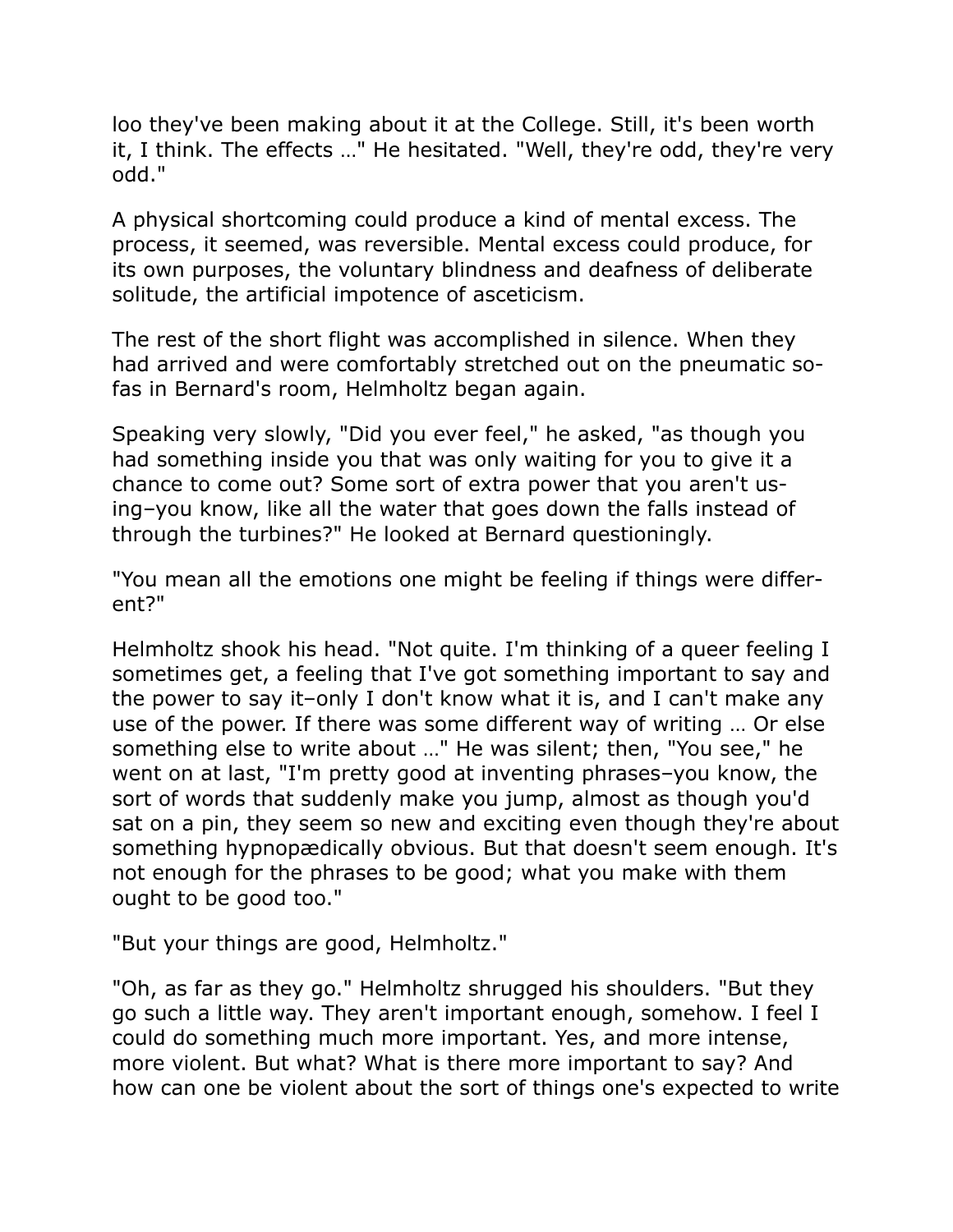about? Words can be like X-rays, if you use them properly–they'll go through anything. You read and you're pierced. That's one of the things I try to teach my students–how to write piercingly. But what on earth's the good of being pierced by an article about a Community Sing, or the latest improvement in scent organs? Besides, can you make words really piercing–you know, like the very hardest Xrays–when you're writing about that sort of thing? Can you say something about nothing? That's what it finally boils down to. I try and I try …"

"Hush!" said Bernard suddenly, and lifted a warning finger; they listened. "I believe there's somebody at the door," he whispered.

Helmholtz got up, tiptoed across the room, and with a sharp quick movement flung the door wide open. There was, of course, nobody there.

"I'm sorry," said Bernard, feeling and looking uncomfortably foolish. "I suppose I've got things on my nerves a bit. When people are suspicious with you, you start being suspicious with them."

He passed his hand across his eyes, he sighed, his voice became plaintive. He was justifying himself. "If you knew what I'd had to put up with recently," he said almost tearfully–and the uprush of his self-pity was like a fountain suddenly released. "If you only knew!"

Helmholtz Watson listened with a certain sense of discomfort. "Poor little Bernard!" he said to himself. But at the same time he felt rather ashamed for his friend. He wished Bernard would show a little more pride.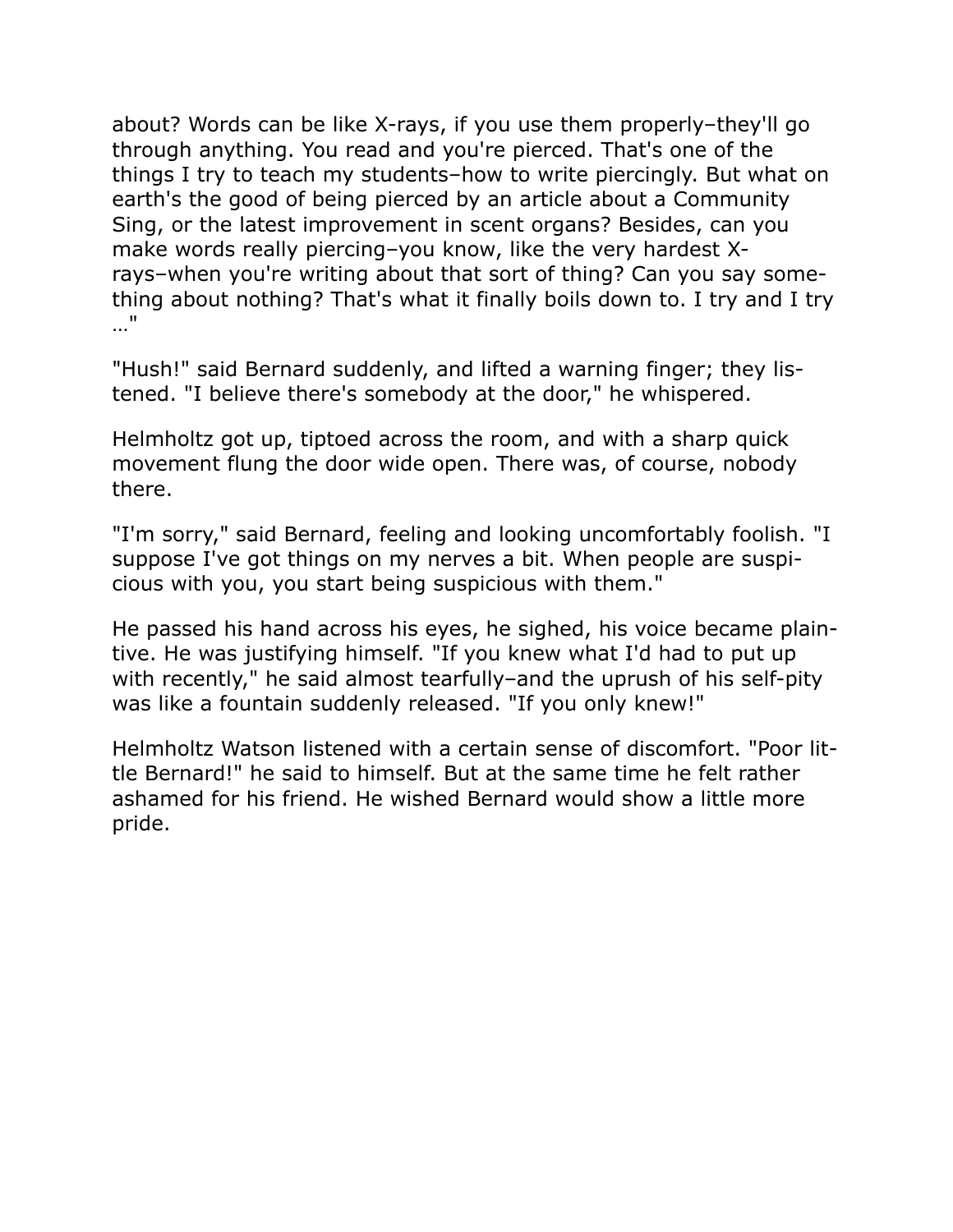## **Chapter Five**

BY EIGHT O'CLOCK the light was failing. The loud speaker in the tower of the Stoke Poges Club House began, in a more than human tenor, to announce the closing of the courses. Lenina and Henry abandoned their game and walked back towards the Club. From the grounds of the Internal and External Secretion Trust came the lowing of those thousands of cattle which provided, with their hormones and their milk, the raw materials for the great factory at Farnham Royal.

An incessant buzzing of helicopters filled the twilight. Every two and a half minutes a bell and the screech of whistles announced the departure of one of the light monorail trains which carried the lower caste golfers back from their separate course to the metropolis.

Lenina and Henry climbed into their machine and started off. At eight hundred feet Henry slowed down the helicopter screws, and they hung for a minute or two poised above the fading landscape. The forest of Burnham Beeches stretched like a great pool of darkness towards the bright shore of the western sky. Crimson at the horizon, the last of the sunset faded, through orange, upwards into yellow and a pale watery green. Northwards, beyond and above the trees, the Internal and External Secretions factory glared with a fierce electric brilliance from every window of its twenty stories. Beneath them lay the buildings of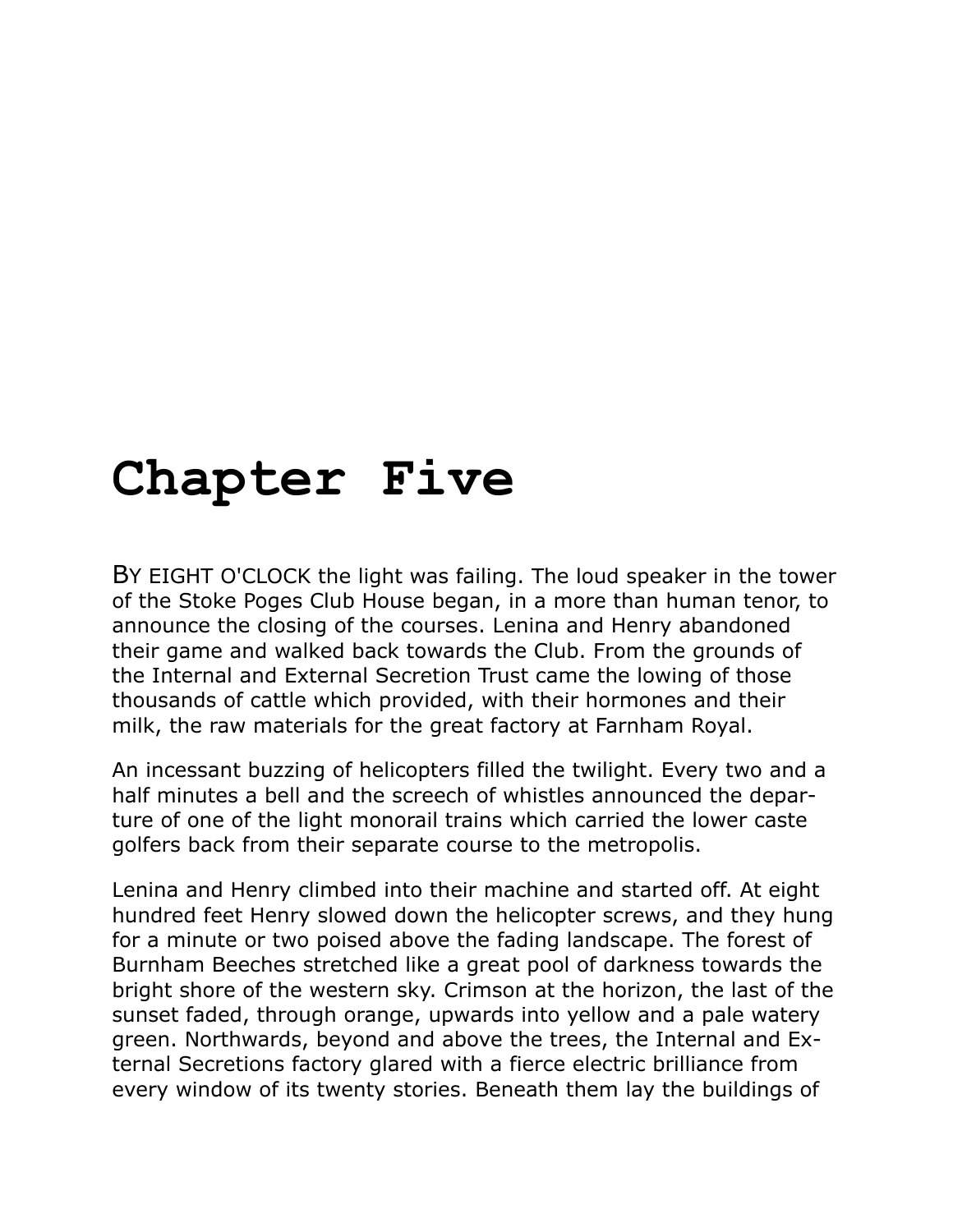the Golf Club–the huge Lower Caste barracks and, on the other side of a dividing wall, the smaller houses reserved for Alpha and Beta members. The approaches to the monorail station were black with the antlike pullulation of lower-caste activity. From under the glass vault a lighted train shot out into the open. Following its southeasterly course across the dark plain their eyes were drawn to the majestic buildings of the Slough Crematorium. For the safety of night-flying planes, its four tall chimneys were flood-lighted and tipped with crimson danger signals. It was a landmark.

"Why do the smoke-stacks have those things like balconies around them?" enquired Lenina.

"Phosphorus recovery," explained Henry telegraphically. "On their way up the chimney the gases go through four separate treatments.  $P_2O_5$ used to go right out of circulation every time they cremated some one. Now they recover over ninety-eight per cent of it. More than a kilo and a half per adult corpse. Which makes the best part of four hundred tons of phosphorus every year from England alone." Henry spoke with a happy pride, rejoicing whole-heartedly in the achievement, as though it had been his own. "Fine to think we can go on being socially useful even after we're dead. Making plants grow."

Lenina, meanwhile, had turned her eyes away and was looking perpendicularly downwards at the monorail station. "Fine," she agreed. "But queer that Alphas and Betas won't make any more plants grow than those nasty little Gammas and Deltas and Epsilons down there."

"All men are physico-chemically equal," said Henry sententiously. "Besides, even Epsilons perform indispensable services."

"Even an Epsilon …" Lenina suddenly remembered an occasion when, as a little girl at school, she had woken up in the middle of the night and become aware, for the first time, of the whispering that had haunted all her sleeps. She saw again the beam of moonlight, the row of small white beds; heard once more the soft, soft voice that said (the words were there, unforgotten, unforgettable after so many night-long repetitions): "Every one works for every one else. We can't do without any one. Even Epsilons are useful. We couldn't do without Epsilons. Every one works for every one else. We can't do without any one …" Lenina remembered her first shock of fear and surprise; her specula-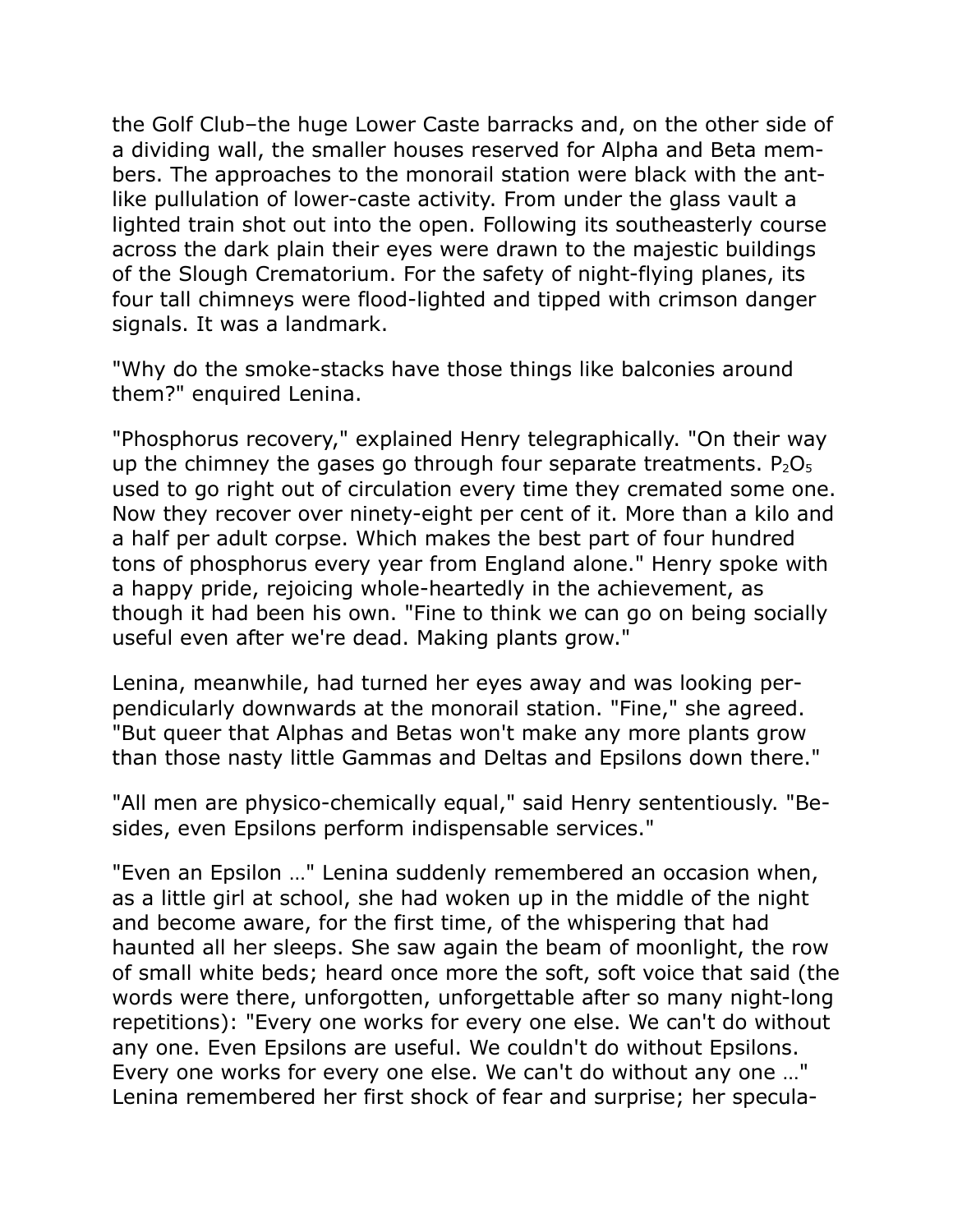tions through half a wakeful hour; and then, under the influence of those endless repetitions, the gradual soothing of her mind, the soothing, the smoothing, the stealthy creeping of sleep. …

"I suppose Epsilons don't really mind being Epsilons," she said aloud.

"Of course they don't. How can they? They don't know what it's like being anything else. We'd mind, of course. But then we've been differently conditioned. Besides, we start with a different heredity."

"I'm glad I'm not an Epsilon," said Lenina, with conviction.

"And if you were an Epsilon," said Henry, "your conditioning would have made you no less thankful that you weren't a Beta or an Alpha." He put his forward propeller into gear and headed the machine towards London. Behind them, in the west, the crimson and orange were almost faded; a dark bank of cloud had crept into the zenith. As they flew over the crematorium, the plane shot upwards on the column of hot air rising from the chimneys, only to fall as suddenly when it passed into the descending chill beyond.

"What a marvellous switchback!" Lenina laughed delightedly.

But Henry's tone was almost, for a moment, melancholy. "Do you know what that switchback was?" he said. "It was some human being finally and definitely disappearing. Going up in a squirt of hot gas. It would be curious to know who it was–a man or a woman, an Alpha or an Epsilon. …" He sighed. Then, in a resolutely cheerful voice, "Anyhow," he concluded, "there's one thing we can be certain of; whoever he may have been, he was happy when he was alive. Everybody's happy now."

"Yes, everybody's happy now," echoed Lenina. They had heard the words repeated a hundred and fifty times every night for twelve years.

Landing on the roof of Henry's forty-story apartment house in Westminster, they went straight down to the dining-hall. There, in a loud and cheerful company, they ate an excellent meal. *Soma* was served with the coffee. Lenina took two half-gramme tablets and Henry three. At twenty past nine they walked across the street to the newly opened Westminster Abbey Cabaret. It was a night almost without clouds, moonless and starry; but of this on the whole depressing fact Lenina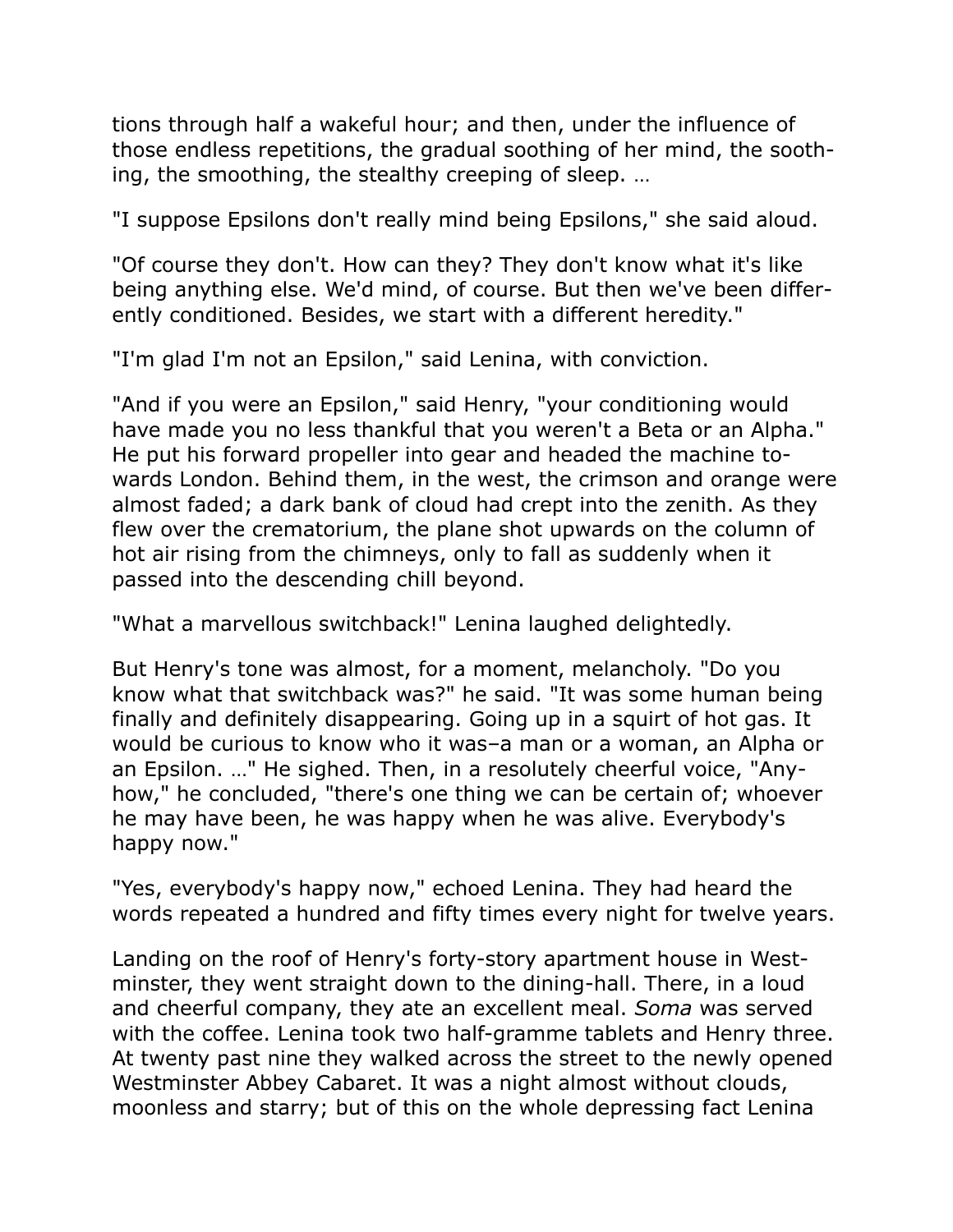and Henry were fortunately unaware. The electric sky-signs effectively shut off the outer darkness. "CALVIN STOPES AND HIS SIXTEEN SEXOPHONISTS." From the façade of the new Abbey the giant letters invitingly glared. "LONDON'S FINEST SCENT AND COLOUR ORGAN. ALL THE LATEST SYNTHETIC MUSIC."

They entered. The air seemed hot and somehow breathless with the scent of ambergris and sandalwood. On the domed ceiling of the hall, the colour organ had momentarily painted a tropical sunset. The Sixteen Sexophonists were playing an old favourite: "There ain't no Bottle in all the world like that dear little Bottle of mine." Four hundred couples were five-stepping round the polished floor. Lenina and Henry were soon the four hundred and first. The saxophones wailed like melodious cats under the moon, moaned in the alto and tenor registers as though the little death were upon them. Rich with a wealth of harmonics, their tremulous chorus mounted towards a climax, louder and ever louder–until at last, with a wave of his hand, the conductor let loose the final shattering note of ether-music and blew the sixteen merely human blowers clean out of existence. Thunder in A flat major. And then, in all but silence, in all but darkness, there followed a gradual deturgescence, a *diminuendo* sliding gradually, through quarter tones, down, down to a faintly whispered dominant chord that lingered on (while the five-four rhythms still pulsed below) charging the darkened seconds with an intense expectancy. And at last expectancy was fulfilled. There was a sudden explosive sunrise, and simultaneously, the Sixteen burst into song:

*"Bottle of mine, it's you I've always wanted!*

*Bottle of mine, why was I ever decanted?*

 *Skies are blue inside of you, The weather's always fine;*

*For*

*There ain't no Bottle in all the world Like that dear little Bottle of mine."*

Five-stepping with the other four hundred round and round Westminster Abbey, Lenina and Henry were yet dancing in another world–the warm, the richly coloured, the infinitely friendly world of *soma*-holiday. How kind, how good-looking, how delightfully amusing every one was! "Bottle of mine, it's you I've always wanted …" But Lenina and Henry had what they wanted … They were inside, here and now-safely inside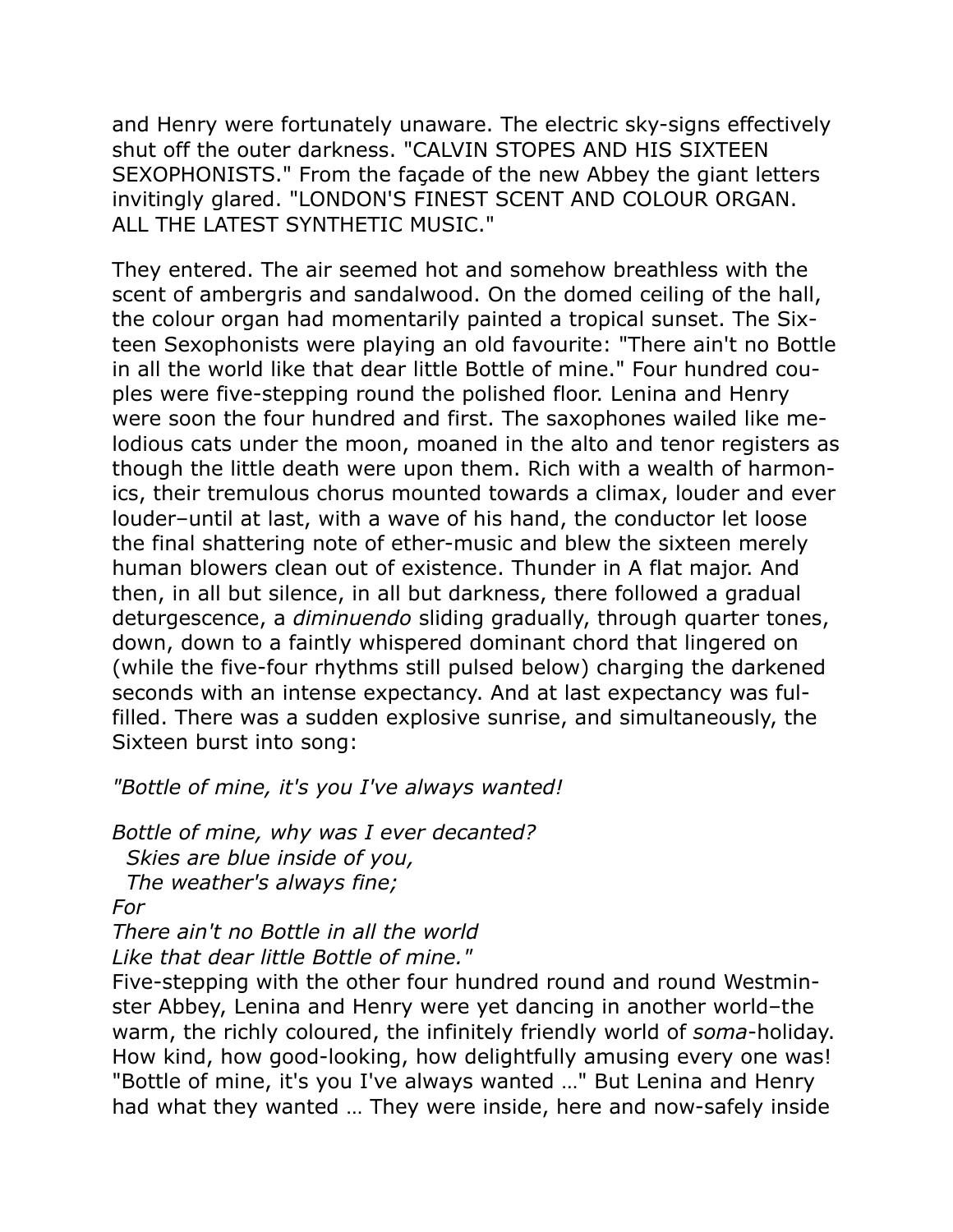with the fine weather, the perennially blue sky. And when, exhausted, the Sixteen had laid by their saxophones and the Synthetic Music apparatus was producing the very latest in slow Malthusian Blues, they might have been twin embryos gently rocking together on the waves of a bottled ocean of blood-surrogate.

"Good-night, dear friends. Good-night, dear friends." The loud speakers veiled their commands in a genial and musical politeness. "Goodnight, dear friends …"

Obediently, with all the others, Lenina and Henry left the building. The depressing stars had travelled quite some way across the heavens. But though the separating screen of the sky-signs had now to a great extent dissolved, the two young people still retained their happy ignorance of the night.

Swallowing half an hour before closing time, that second dose of *soma* had raised a quite impenetrable wall between the actual universe and their minds. Bottled, they crossed the street; bottled, they took the lift up to Henry's room on the twenty-eighth floor. And yet, bottled as she was, and in spite of that second gramme of *soma*, Lenina did not forget to take all the contraceptive precautions prescribed by the regulations. Years of intensive hypnopædia and, from twelve to seventeen, Malthusian drill three times a week had made the taking of these precautions almost as automatic and inevitable as blinking.

"Oh, and that reminds me," she said, as she came back from the bathroom, "Fanny Crowne wants to know where you found that lovely green morocco-surrogate cartridge belt you gave me."

#### **§ 2**

ALTERNATE Thursdays were Bernard's Solidarity Service days. After an early dinner at the Aphroditzeum (to which Helrnholtz had recently been elected under Rule Two) he took leave of his friend and, hailing a taxi on the roof told the man to fly to the Fordson Community Singery. The machine rose a couple of hundred metres, then headed eastwards, and as it turned, there before Bernard's eyes, gigantically beautiful, was the Singery. Flood-lighted, its three hundred and twenty metres of white Carrara-surrogate gleamed with a snowy incandescence over Ludgate Hill; at each of the four corners of its helicopter platform an immense T shone crimson against the night, and from the mouths of twenty-four vast golden trumpets rumbled a solemn synthetic music.

"Damn, I'm late," Bernard said to himself as he first caught sight of Big Henry, the Singery clock. And sure enough, as he was paying off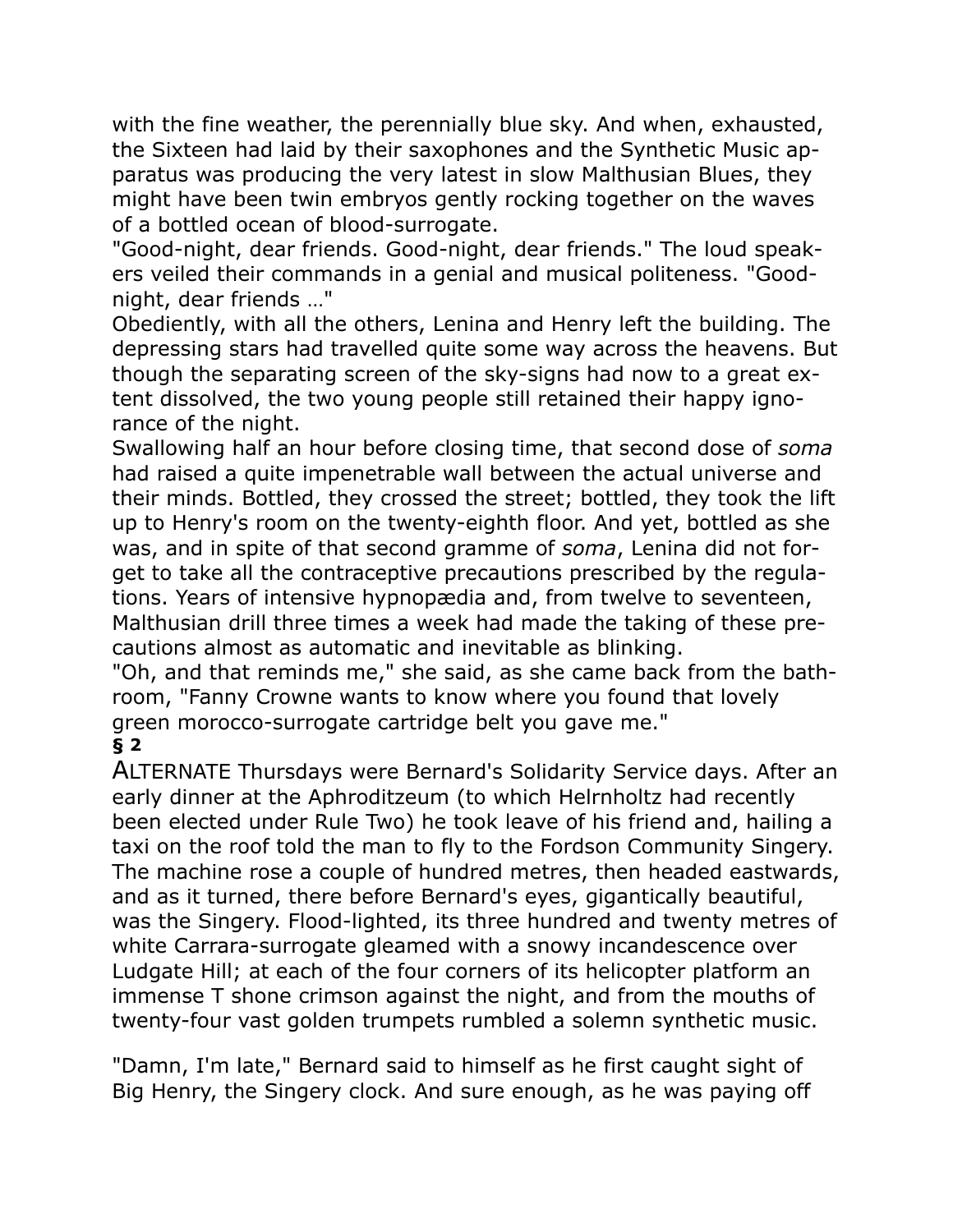his cab, Big Henry sounded the hour. "Ford," sang out an immense bass voice from all the golden trumpets. "Ford, Ford, Ford …" Nine times. Bernard ran for the lift.

The great auditorium for Ford's Day celebrations and other massed Community Sings was at the bottom of the building. Above it, a hundred to each floor, were the seven thousand rooms used by Solidarity Groups for their fortnight services. Bernard dropped down to floor thirty-three, hurried along the corridor, stood hesitating for a moment outside Room 3210, then, having wound himself up, opened the door and walked in.

Thank Ford! he was not the last. Three chairs of the twelve arranged round the circular table were still unoccupied. He slipped into the nearest of them as inconspicuously as he could and prepared to frown at the yet later comers whenever they should arrive.

Turning towards him, "What were you playing this afternoon?" the girl on his left enquired. "Obstacle, or Electro-magnetic?"

Bernard looked at her (Ford! it was Morgana Rothschild) and blushingly had to admit that he had been playing neither. Morgana stared at him with astonishment. There was an awkward silence.

Then pointedly she turned away and addressed herself to the more sporting man on her left.

"A good beginning for a Solidarity Service," thought Bernard miserably, and foresaw for himself yet another failure to achieve atonement. If only he had given himself time to look around instead of scuttling for the nearest chair! He could have sat between Fifi Bradlaugh and Joanna Diesel. Instead of which he had gone and blindly planted himself next to Morgana. *Morgana!* Ford! Those black eyebrows of hers–that eyebrow, rather–for they met above the nose. Ford! And on his right was Clara Deterding. True, Clara's eyebrows didn't meet. But she was really *too* pneumatic. Whereas Fifi and Joanna were absolutely right. Plump, blonde, not too large … And it was that great lout, Tom Kawaguchi, who now took the seat between them.

The last arrival was Sarojini Engels.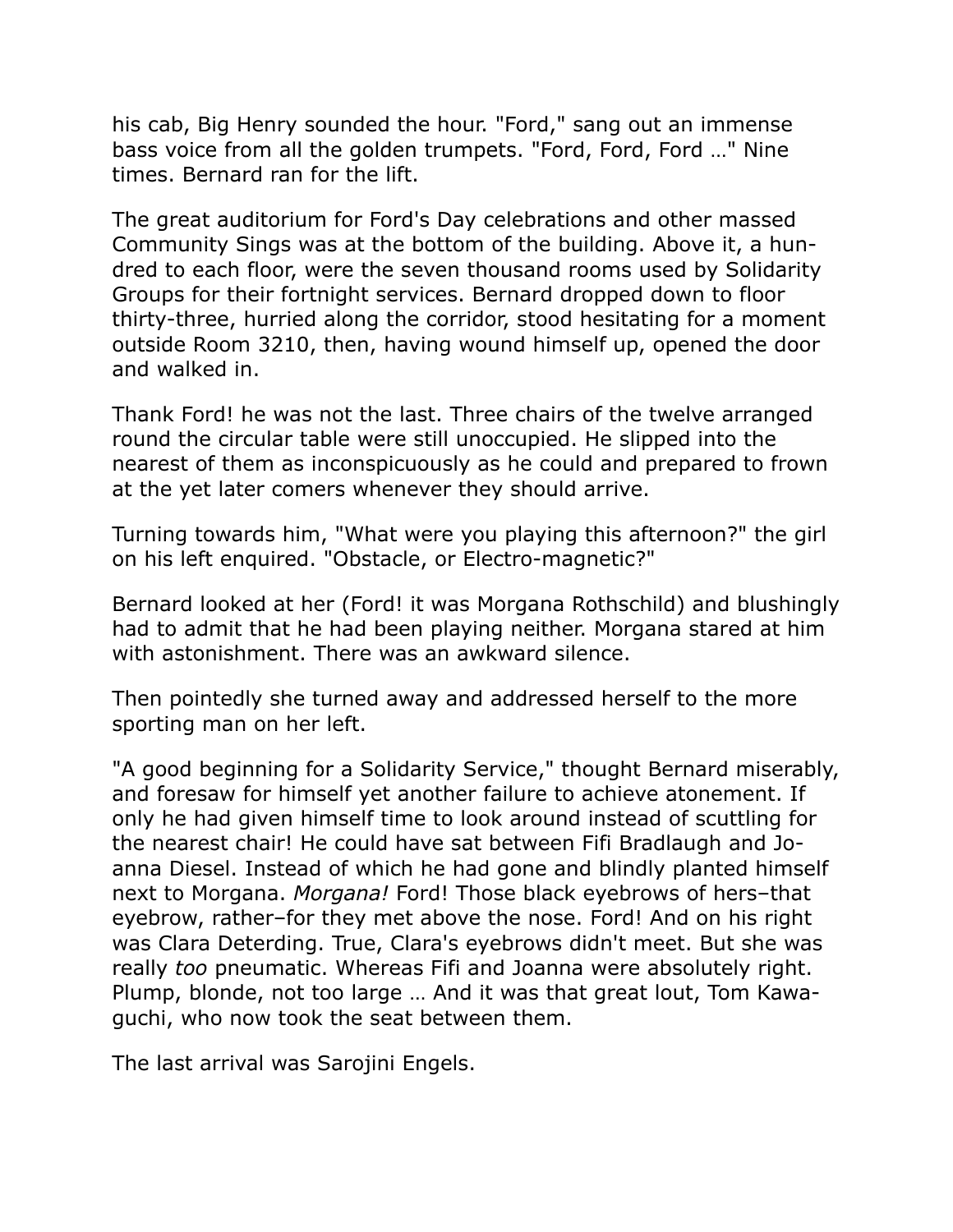"You're late," said the President of the Group severely. "Don't let it happen again."

Sarojini apologized and slid into her place between Jim Bokanovsky and Herbert Bakunin. The group was now complete, the solidarity circle perfect and without flaw. Man, woman, man, in a ring of endless alternation round the table. Twelve of them ready to be made one, waiting to come together, to be fused, to lose their twelve separate identities in a larger being.

The President stood up, made the sign of the T and, switching on the synthetic music, let loose the soft indefatigable beating of drums and a choir of instruments–near-wind and super-string–that plangently repeated and repeated the brief and unescapably haunting melody of the first Solidarity Hymn. Again, again–and it was not the ear that heard the pulsing rhythm, it was the midriff; the wail and clang of those recurring harmonies haunted, not the mind, but the yearning bowels of compassion.

The President made another sign of the T and sat down. The service had begun. The dedicated *soma* tablets were placed in the centre of the table. The loving cup of strawberry ice-cream *soma* was passed from hand to hand and, with the formula, "I drink to my annihilation," twelve times quaffed. Then to the accompaniment of the synthetic orchestra the First Solidarity Hymn was sung.

*"Ford, we are twelve; oh, make us one,*

 *Like drops within the Social River, Oh, make us now together run*

 *As swiftly as thy shining Flivver."*

Twelve yearning stanzas. And then the loving cup was passed a second time. "I drink to the Greater Being" was now the formula. All drank. Tirelessly the music played. The drums beat. The crying and clashing of the harmonies were an obsession in the melted bowels. The Second Solidarity Hymn was sung.

*"Come, Greater Being, Social Friend, Annihilating Twelve-in-One! We long to die, for when we end, Our larger life has but begun."*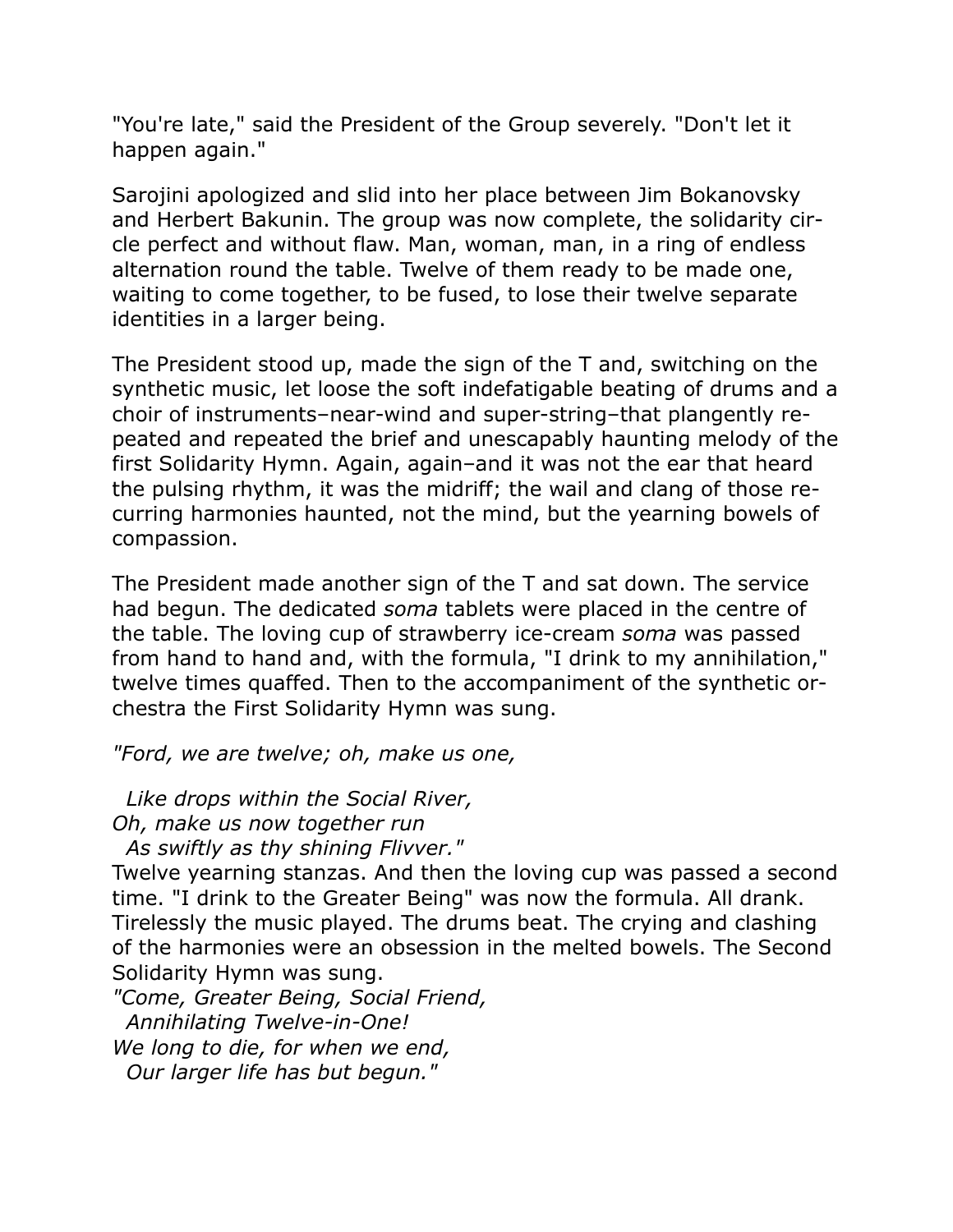Again twelve stanzas. By this time the *soma* had begun to work. Eyes shone, cheeks were flushed, the inner light of universal benevolence broke out on every face in happy, friendly smiles. Even Bernard felt himself a little melted. When Morgana Rothschild turned and beamed at him, he did his best to beam back. But the eyebrow, that black twoin-one–alas, it was still there; he couldn't ignore it, couldn't, however hard he tried. The melting hadn't gone far enough. Perhaps if he had been sitting between Fifi and Joanna … For the third time the loving cup went round; "I drink to the imminence of His Coming," said Morgana Rothschild, whose turn it happened to be to initiate the circular rite. Her tone was loud, exultant. She drank and passed the cup to Bernard. "I drink to the imminence of His Coming," he repeated, with a sincere attempt to feel that the coming was imminent; but the eyebrow continued to haunt him, and the Coming, so far as he was concerned, was horribly remote. He drank and handed the cup to Clara Deterding. "It'll be a failure again," he said to himself. "I know it will." But he went on doing his best to beam.

The loving cup had made its circuit. Lifting his hand, the President gave a signal; the chorus broke out into the third Solidarity Hymn. *"Feel how the Greater Being comes!*

 *Rejoice and, in rejoicings, die! Melt in the music of the drums!*

 *For I am you and you are I."*

As verse succeeded verse the voices thrilled with an ever intenser excitement. The sense of the Coming's imminence was like an electric tension in the air. The President switched off the music and, with the final note of the final stanza, there was absolute silence–the silence of stretched expectancy, quivering and creeping with a galvanic life. The President reached out his hand; and suddenly a Voice, a deep strong Voice, more musical than any merely human voice, richer, warmer, more vibrant with love and yearning and compassion, a wonderful, mysterious, supernatural Voice spoke from above their heads. Very slowly, "Oh, Ford, Ford, Ford," it said diminishingly and on a descending scale. A sensation of warmth radiated thrillingly out from the solar plexus to every extremity of the bodies of those who listened; tears came into their eyes; their hearts, their bowels seemed to move within them, as though with an independent life. "Ford!" they were melting, "Ford!" dissolved, dissolved. Then, in another tone, suddenly, startlingly. "Listen!" trumpeted the voice. "Listen!" They listened. After a pause, sunk to a whisper, but a whisper, somehow, more penetrating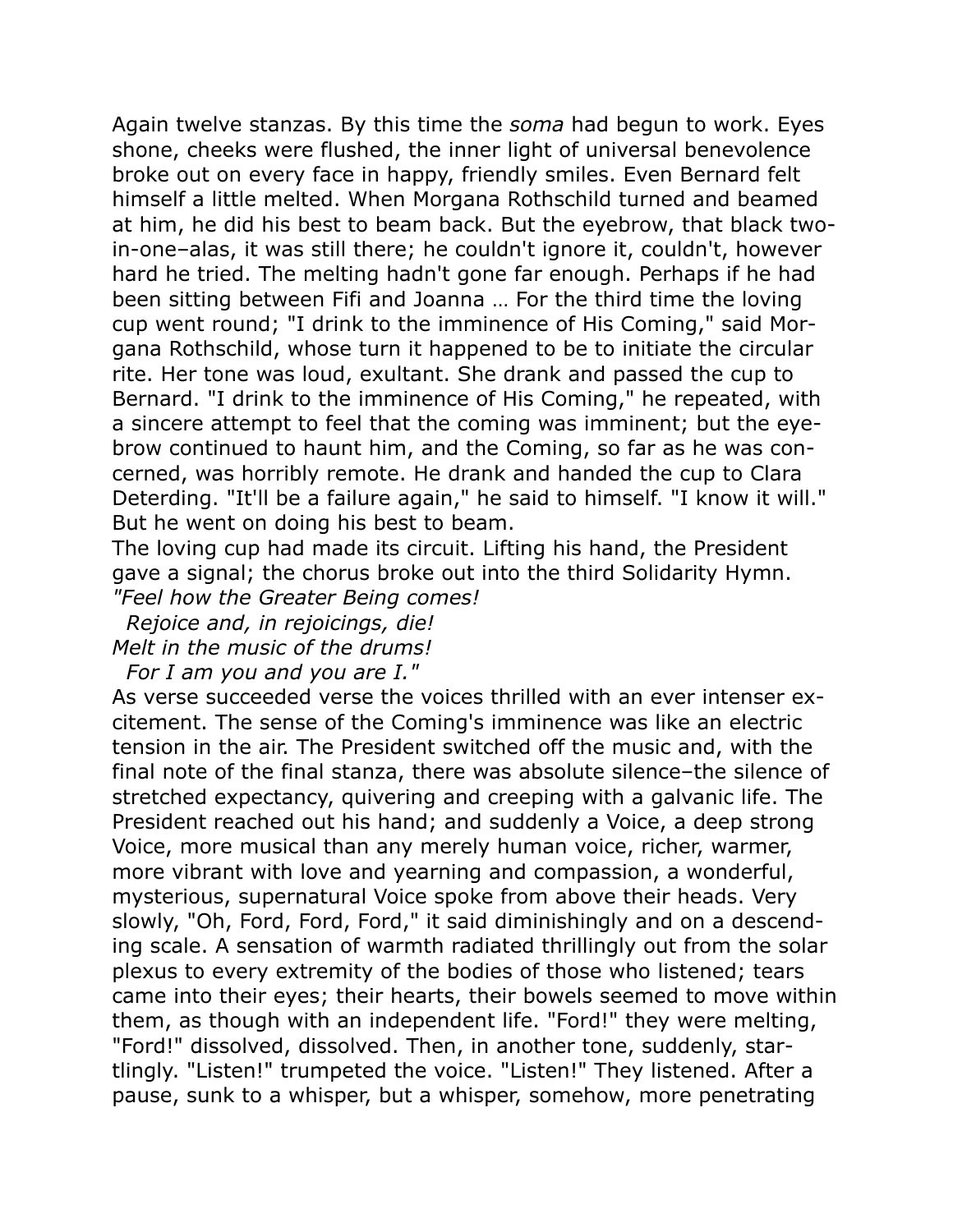than the loudest cry. "The feet of the Greater Being," it went on, and repeated the words: "The feet of the Greater Being." The whisper almost expired. "The feet of the Greater Being are on the stairs." And once more there was silence; and the expectancy, momentarily relaxed, was stretched again, tauter, tauter, almost to the tearing point. The feet of the Greater Being–oh, they heard them, they heard them, coming softly down the stairs, coming nearer and nearer down the invisible stairs. The feet of the Greater Being. And suddenly the tearing point was reached. Her eyes staring, her lips parted. Morgana Rothschild sprang to her feet.

"I hear him," she cried. "I hear him."

"He's coming," shouted Sarojini Engels.

"Yes, he's coming, I hear him." Fifi Bradlaugh and Tom Kawaguchi rose simultaneously to their feet.

"Oh, oh, oh!" Joanna inarticulately testified.

"He's coming!" yelled Jim Bokanovsky.

The President leaned forward and, with a touch, released a delirium of cymbals and blown brass, a fever of tom-tomming.

"Oh, he's coming!" screamed Clara Deterding. "Aie!" and it was as though she were having her throat cut.

Feeling that it was time for him to do something, Bernard also jumped up and shouted: "I hear him; He's coming." But it wasn't true. He heard nothing and, for him, nobody was coming. Nobody–in spite of the music, in spite of the mounting excitement. But he waved his arms, he shouted with the best of them; and when the others began to jig and stamp and shuffle, he also jigged and shuffled.

Round they went, a circular procession of dancers, each with hands on the hips of the dancer preceding, round and round, shouting in unison, stamping to the rhythm of the music with their feet, beating it, beating it out with hands on the buttocks in front; twelve pairs of hands beating as one; as one, twelve buttocks slabbily resounding. Twelve as one, twelve as one. "I hear Him, I hear Him coming." The music quickened; faster beat the feet, faster, faster fell the rhythmic hands. And all at once a great synthetic bass boomed out the words which announced the approaching atonement and final consummation of solidarity, the coming of the Twelve-in-One, the incarnation of the Greater Being. "Orgy-porgy," it sang, while the tom-toms continued to beat their feverish tattoo:

*"Orgy-porgy, Ford and fun, Kiss the girls and make them One.*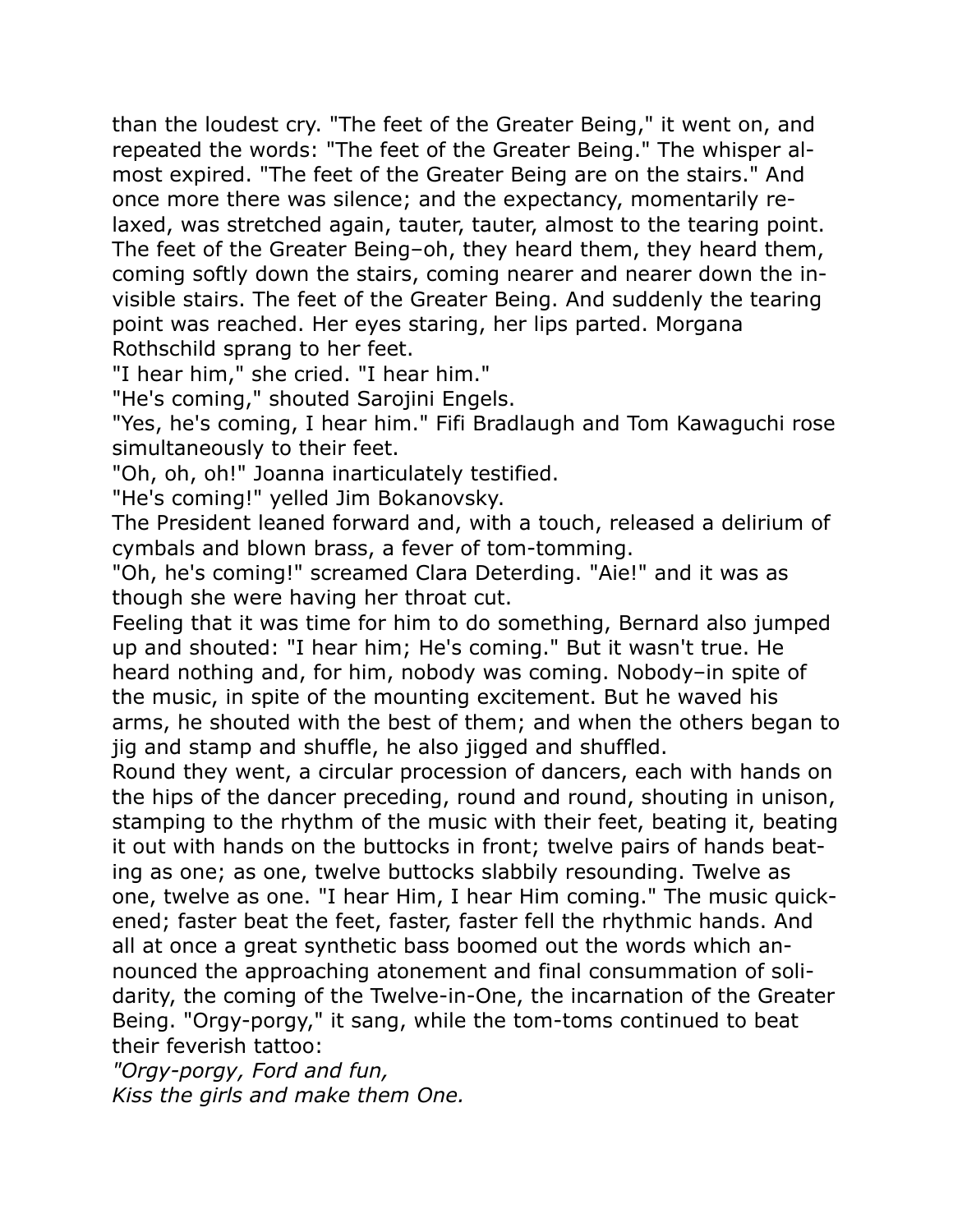*Boys at 0ne with girls at peace; Orgy-porgy gives release."*

"Orgy-porgy," the dancers caught up the liturgical refrain, "Orgy-porgy, Ford and fun, kiss the girls …" And as they sang, the lights began slowly to fade–to fade and at the same time to grow warmer, richer, redder, until at last they were dancing in the crimson twilight of an Embryo Store. "Orgy-porgy …" In their blood-coloured and foetal darkness the dancers continued for a while to circulate, to beat and beat out the indefatigable rhythm. "Orgy-porgy …" Then the circle wavered, broke, fell in partial disintegration on the ring of couches which surrounded–circle enclosing circle–the table and its planetary chairs. "Orgy-porgy …" Tenderly the deep Voice crooned and cooed; in the red twilight it was as though some enormous negro dove were hovering benevolently over the now prone or supine dancers.

They were standing on the roof; Big Henry had just sung eleven. The night was calm and warm.

"Wasn't it wonderful?" said Fifi Bradlaugh. "Wasn't it simply wonderful?" She looked at Bernard with an expression of rapture, but of rapture in which there was no trace of agitation or excitement–for to be excited is still to be unsatisfied. Hers was the calm ecstasy of achieved consummation, the peace, not of mere vacant satiety and nothingness, but of balanced life, of energies at rest and in equilibrium. A rich and living peace. For the Solidarity Service had given as well as taken, drawn off only to replenish. She was full, she was made perfect, she was still more than merely herself. "Didn't you think it was wonderful?" she insisted, looking into Bernard's face with those supernaturally shining eyes.

"Yes, I thought it was wonderful," he lied and looked away; the sight of her transfigured face was at once an accusation and an ironical reminder of his own separateness. He was as miserably isolated now as he had been when the service began–more isolated by reason of his unreplenished emptiness, his dead satiety. Separate and unatoned, while the others were being fused into the Greater Being; alone even in Morgana's embrace–much more alone, indeed, more hopelessly himself than he had ever been in his life before. He had emerged from that crimson twilight into the common electric glare with a selfconsciousness intensified to the pitch of agony. He was utterly miserable, and perhaps (her shining eyes accused him), perhaps it was his own fault. "Quite wonderful," he repeated; but the only thing he could think of was Morgana's eyebrow.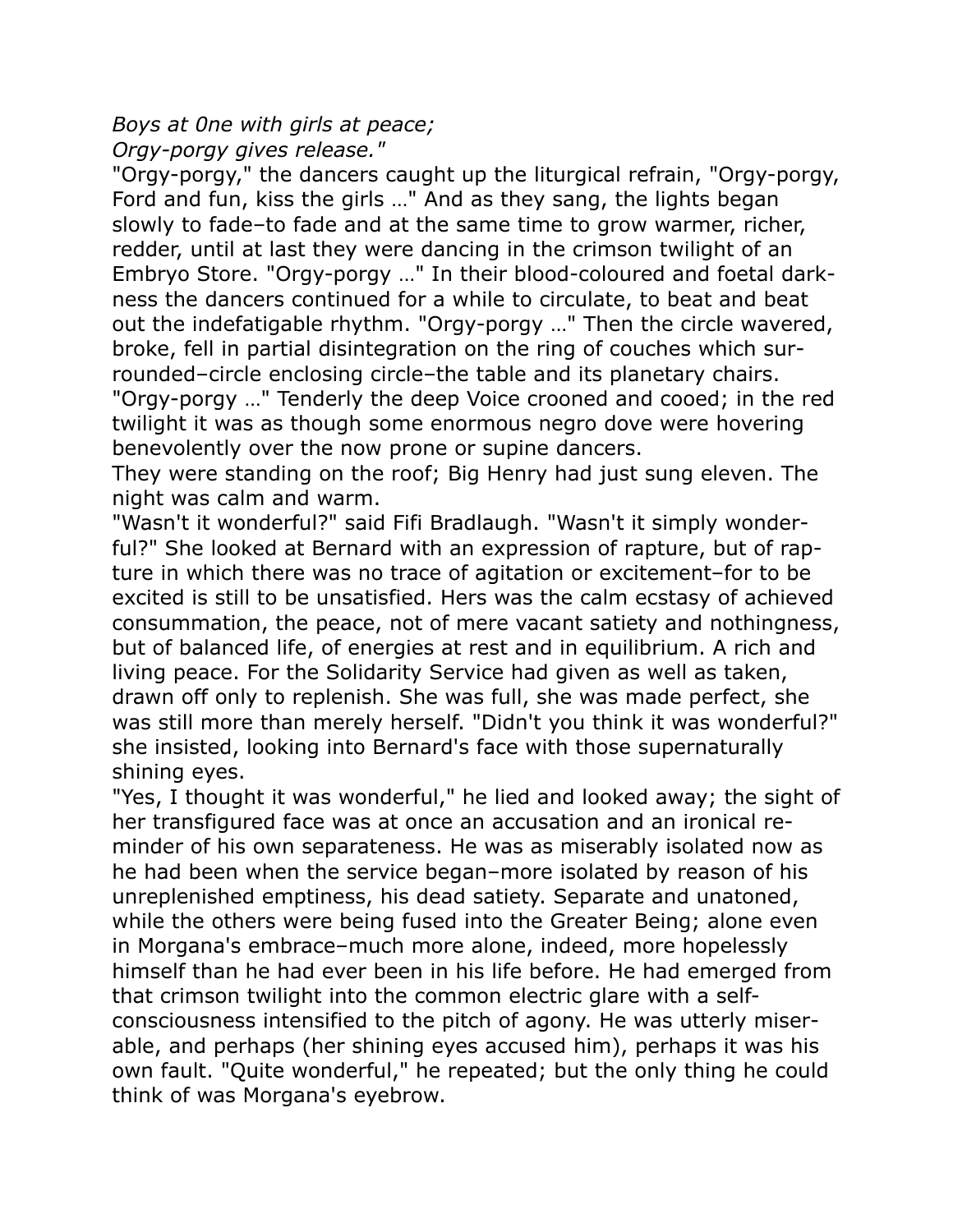### **Chapter Six**

ODD, ODD, *odd*, was Lenina's verdict on Bernard Marx. So odd, indeed, that in the course of the succeeding weeks she had wondered more than once whether she shouldn't change her mind about the New Mexico holiday, and go instead to the North Pole with Benito Hoover. The trouble was that she knew the North Pole, had been there with George Edzel only last summer, and what was more, found it pretty grim. Nothing to do, and the hotel too hopelessly old-fashioned–no television laid on in the bedrooms, no scent organ, only the most putrid synthetic music, and not more than twenty-five Escalator-Squash Courts for over two hundred guests. No, decidedly she couldn't face the North Pole again. Added to which, she had only been to America once before. And even then, how inadequately! A cheap week-end in New York–had it been with Jean-Jacques Habibullah or Bokanovsky Jones? She couldn't remember. Anyhow, it was of absolutely no importance. The prospect of flying West again, and for a whole week, was very inviting. Moreover, for at least three days of that week they would be in the Savage Reservation. Not more than half a dozen people in the whole Centre had ever been inside a Savage Reservation. As an Alpha-Plus psychologist, Bernard was one of the few men she knew entitled to a permit. For Lenina, the opportunity was unique. And yet, so unique also was Bernard's oddness that she had hesitated to take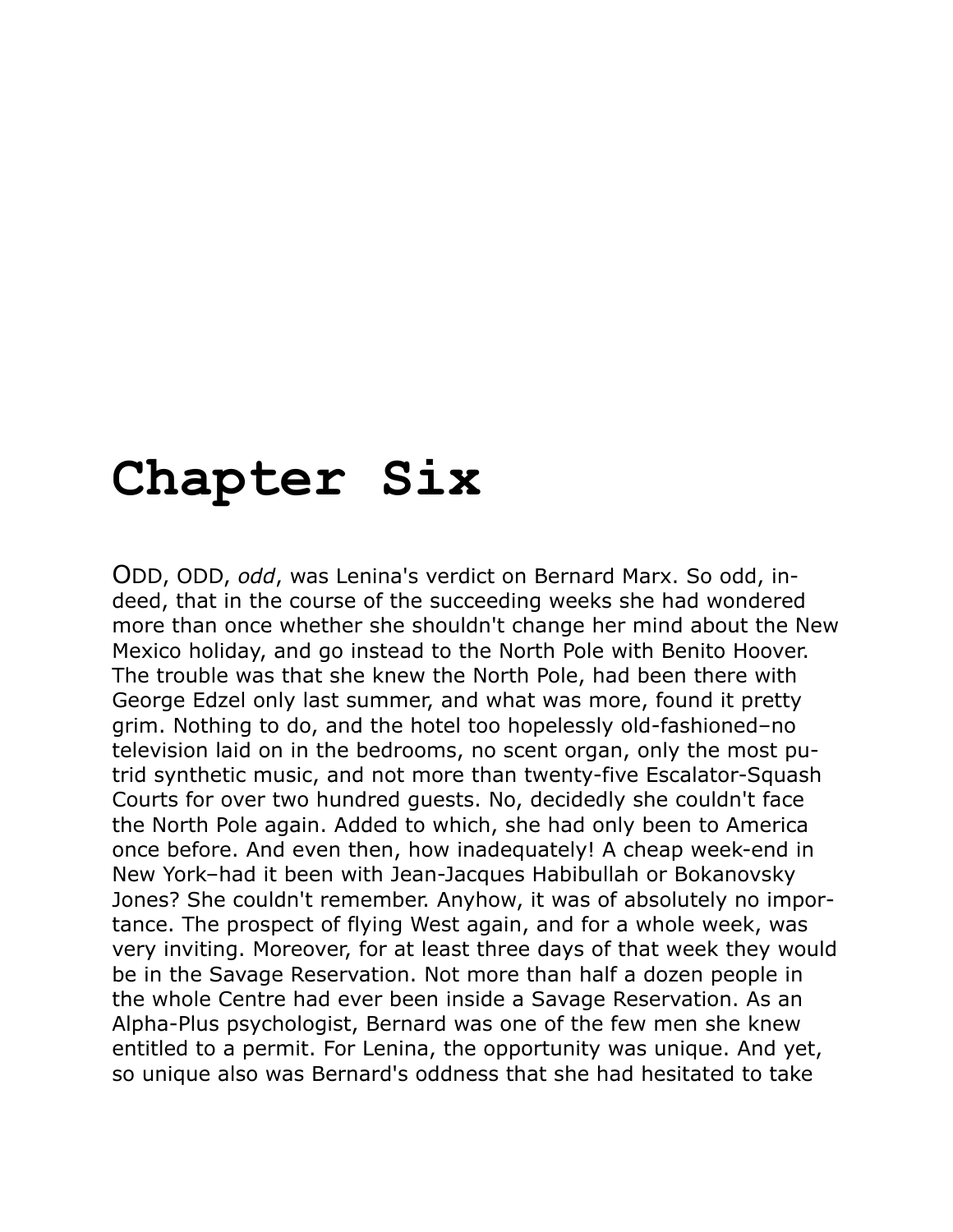it, had actually thought of risking the Pole again with funny old Benito. At least Benito was normal. Whereas Bernard …

"Alcohol in his blood-surrogate," was Fanny's explanation of every eccentricity. But Henry, with whom, one evening when they were in bed together, Lenina had rather anxiously discussed her new lover, Henry had compared poor Bernard to a rhinoceros.

"You can't teach a rhinoceros tricks," he had explained in his brief and vigorous style. "Some men are almost rhinoceroses; they don't respond properly to conditioning. Poor Devils! Bernard's one of them. Luckily for him, he's pretty good at his job. Otherwise the Director would never have kept him. However," he added consolingly, "I think he's pretty harmless."

Pretty harmless, perhaps; but also pretty disquieting. That mania, to start with, for doing things in private. Which meant, in practice, not doing anything at all. For what was there that one *could* do in private. (Apart, of course, from going to bed: but one couldn't do that all the time.) Yes, what *was* there? Precious little. The first afternoon they went out together was particularly fine. Lenina had suggested a swim at Toquay Country Club followed by dinner at the Oxford Union. But Bernard thought there would be too much of a crowd. Then what about a round of Electro-magnetic Golf at St. Andrew's? But again, no: Bernard considered that Electro-magnetic Golf was a waste of time.

"Then what's time for?" asked Lenina in some astonishment.

Apparently, for going walks in the Lake District; for that was what he now proposed. Land on the top of Skiddaw and walk for a couple of hours in the heather. "Alone with you, Lenina."

"But, Bernard, we shall be alone all night."

Bernard blushed and looked away. "I meant, alone for talking," he mumbled.

"Talking? But what about?" Walking and talking–that seemed a very odd way of spending an afternoon.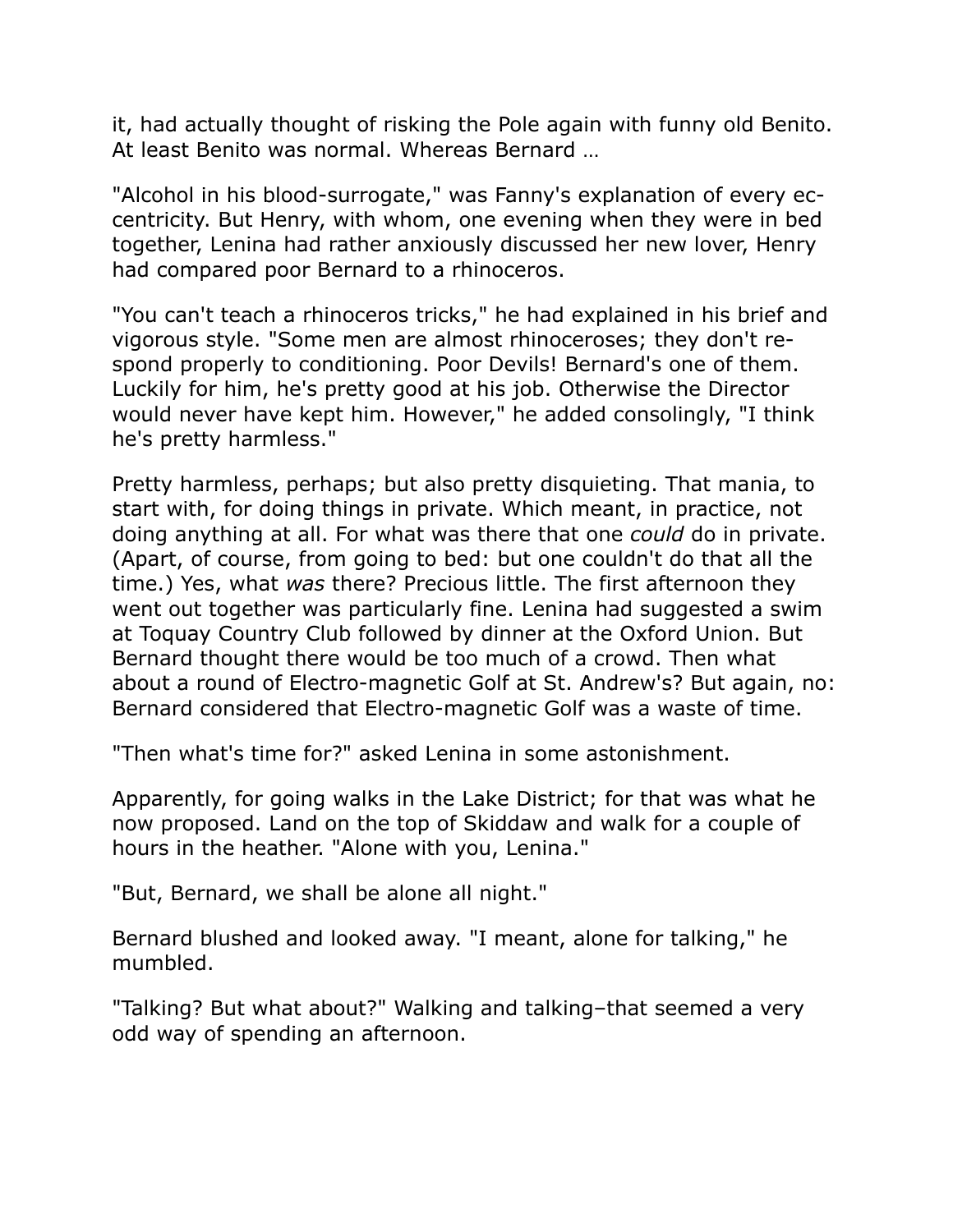In the end she persuaded him, much against his will, to fly over to Amsterdam to see the Semi-Demi-Finals of the Women's Heavyweight Wrestling Championship.

"In a crowd," he grumbled. "As usual." He remained obstinately gloomy the whole afternoon; wouldn't talk to Lenina's friends (of whom they met dozens in the ice-cream *soma* bar between the wrestling bouts); and in spite of his misery absolutely refused to take the half-gramme raspberry sundae which she pressed upon him. "I'd rather be myself," he said. "Myself and nasty. Not somebody else, however jolly."

"A gramme in time saves nine," said Lenina, producing a bright treasure of sleep-taught wisdom. Bernard pushed away the proffered glass impatiently.

"Now don't lose your temper," she said. "Remember one cubic centimetre cures ten gloomy sentiments."

"Oh, for Ford's sake, be quiet!" he shouted.

Lenina shrugged her shoulders. "A gramme is always better than a damn," she concluded with dignity, and drank the sundae herself.

On their way back across the Channel, Bernard insisted on stopping his propeller and hovering on his helicopter screws within a hundred feet of the waves. The weather had taken a change for the worse; a southwesterly wind had sprung up, the sky was cloudy.

"Look," he commanded.

"But it's horrible," said Lenina, shrinking back from the window. She was appalled by the rushing emptiness of the night, by the black foam-flecked water heaving beneath them, by the pale face of the moon, so haggard and distracted among the hastening clouds. "Let's turn on the radio. Quick!" She reached for the dialling knob on the dash-board and turned it at random.

"... skies are blue inside of you," sang sixteen tremoloing falsettos, "the weather's always …"

Then a hiccough and silence. Bernard had switched off the current.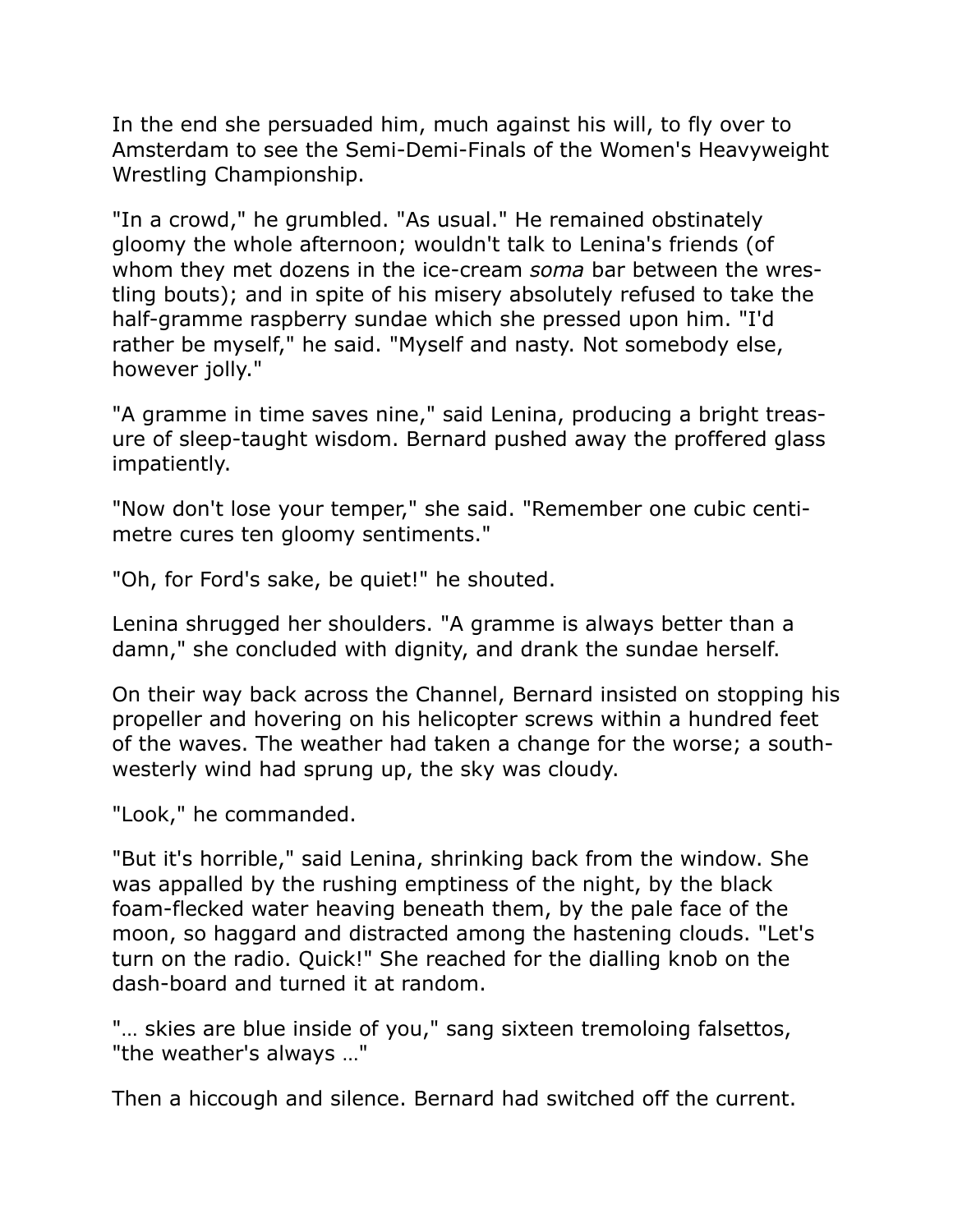"I want to look at the sea in peace," he said. "One can't even look with that beastly noise going on."

"But it's lovely. And I don't want to look."

"But I do," he insisted. "It makes me feel as though …" he hesitated, searching for words with which to express himself, "as though I were more *me*, if you see what I mean. More on my own, not so completely a part of something else. Not just a cell in the social body. Doesn't it make you feel like that, Lenina?"

But Lenina was crying. "It's horrible, it's horrible," she kept repeating. "And how can you talk like that about not wanting to be a part of the social body? After all, every one works for every one else. We can't do without any one. Even Epsilons …"

"Yes, I know," said Bernard derisively. "'Even Epsilons are useful'! So am I. And I damned well wish I weren't!"

Lenina was shocked by his blasphemy. "Bernard!" She protested in a voice of amazed distress. "How can you?"

In a different key, "How can I?" he repeated meditatively. "No, the real problem is: How is it that I can't, or rather–because, after all, I know quite well why I can't–what would it be like if I could, if I were free– not enslaved by my conditioning."

"But, Bernard, you're saying the most awful things."

"Don't you wish you were free, Lenina?"

"I don't know what you mean. I am free. Free to have the most wonderful time. Everybody's happy nowadays."

He laughed, "Yes, 'Everybody's happy nowadays.' We begin giving the children that at five. But wouldn't you like to be free to be happy in some other way, Lenina? In your own way, for example; not in everybody else's way."

"I don't know what you mean," she repeated. Then, turning to him, "Oh, do let's go back, Bernard," she besought; "I do so hate it here."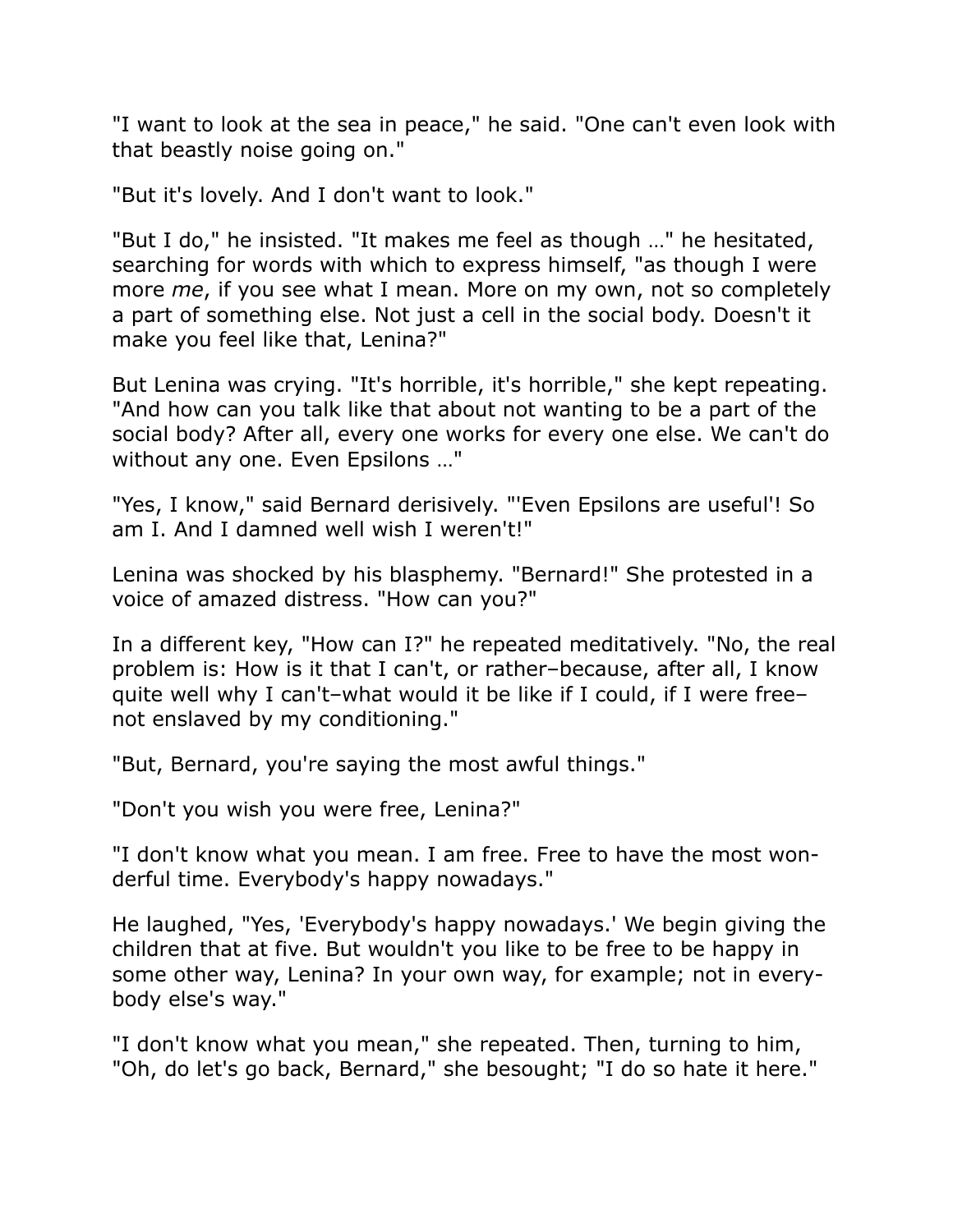"Don't you like being with me?"

"But of course, Bernard. It's this horrible place."

"I thought we'd be more … more *together* here–with nothing but the sea and moon. More together than in that crowd, or even in my rooms. Don't you understand that?"

"I don't understand anything," she said with decision, determined to preserve her incomprehension intact. "Nothing. Least of all," she continued in another tone "why you don't take *soma* when you have these dreadful ideas of yours. You'd forget all about them. And instead of feeling miserable, you'd be jolly. *So* jolly," she repeated and smiled, for all the puzzled anxiety in her eyes, with what was meant to be an inviting and voluptuous cajolery.

He looked at her in silence, his face unresponsive and very grave– looked at her intently. After a few seconds Lenina's eyes flinched away; she uttered a nervous little laugh, tried to think of something to say and couldn't. The silence prolonged itself.

When Bernard spoke at last, it was in a small tired voice. "All right then," he said, "we'll go back." And stepping hard on the accelerator, he sent the machine rocketing up into the sky. At four thousand he started his propeller. They flew in silence for a minute or two. Then, suddenly, Bernard began to laugh. Rather oddly, Lenina thought, but still, it was laughter.

"Feeling better?" she ventured to ask.

For answer, he lifted one hand from the controls and, slipping his arm around her, began to fondle her breasts.

"Thank Ford," she said to herself, "he's all right again."

Half an hour later they were back in his rooms. Bernard swallowed four tablets of *soma* at a gulp, turned on the radio and television and began to undress.

"Well," Lenina enquired, with significant archness when they met next afternoon on the roof, "did you think it was fun yesterday?"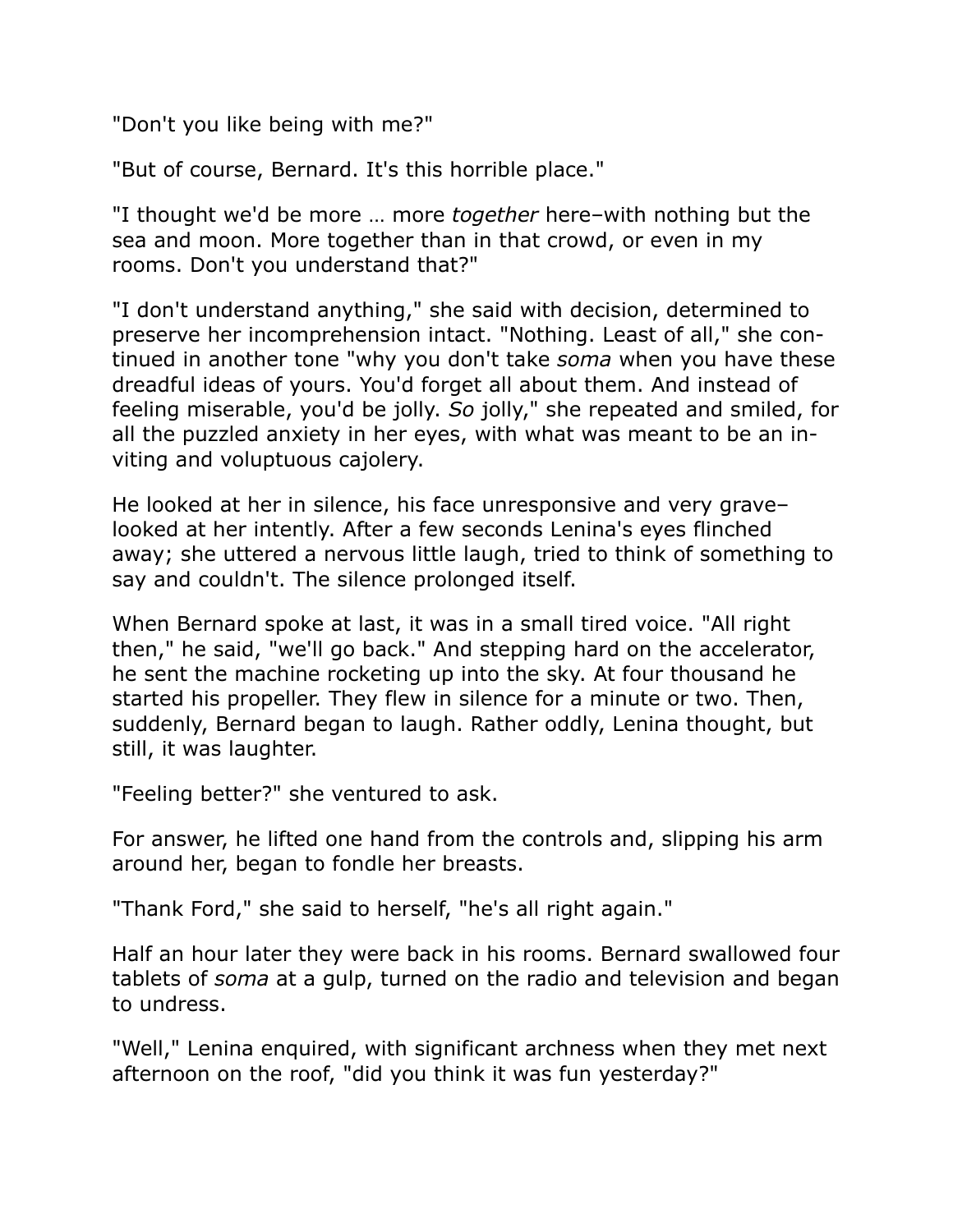Bernard nodded. They climbed into the plane. A little jolt, and they were off.

"Every one says I'm awfully pneumatic," said Lenina reflectively, patting her own legs.

"Awfully." But there was an expression of pain in Bernard's eyes. "Like meat," he was thinking.

She looked up with a certain anxiety. "But you don't think I'm *too* plump, do you?"

He shook his head. Like so much meat.

"You think I'm all right." Another nod. "In every way?"

"Perfect," he said aloud. And inwardly. "She thinks of herself that way. She doesn't mind being meat."

Lenina smiled triumphantly. But her satisfaction was premature.

"All the same," he went on, after a little pause, "I still rather wish it had all ended differently."

"Differently?" Were there other endings?

"I didn't want it to end with our going to bed," he specified.

Lenina was astonished.

"Not at once, not the first day."

"But then what …?"

He began to talk a lot of incomprehensible and dangerous nonsense. Lenina did her best to stop the ears of her mind; but every now and then a phrase would insist on becoming audible. "… to try the effect of arresting my impulses," she heard him say. The words seemed to touch a spring in her mind.

"Never put off till to-morrow the fun you can have to-day," she said gravely.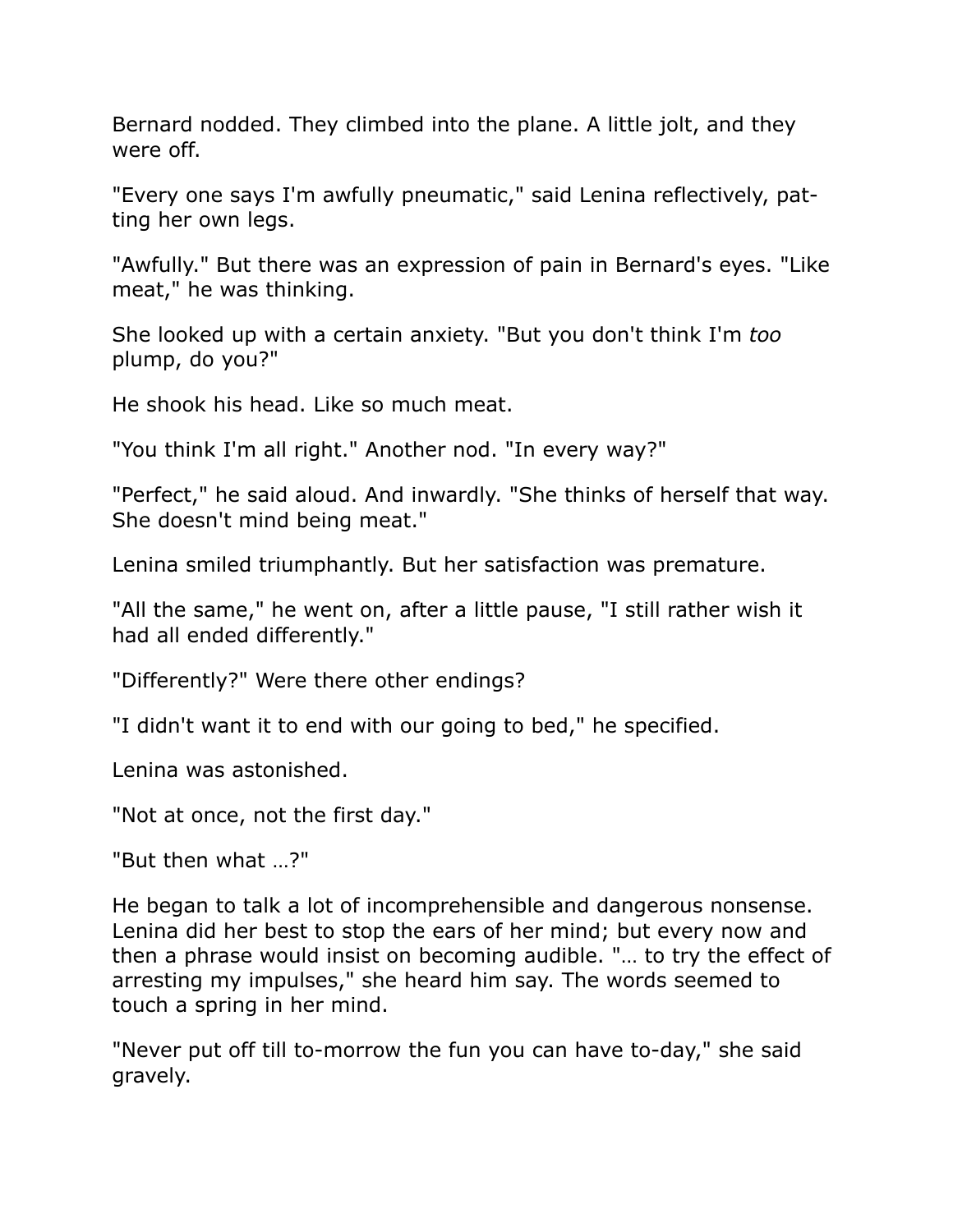"Two hundred repetitions, twice a week from fourteen to sixteen and a half," was all his comment. The mad bad talk rambled on. "I want to know what passion is," she heard him saying. "I want to feel something strongly."

"When the individual feels, the community reels," Lenina pronounced.

"Well, why shouldn't it reel a bit?"

"Bernard!"

But Bernard remained unabashed.

"Adults intellectually and during working hours," he went on. "Infants where feeling and desire are concerned."

"Our Ford loved infants."

Ignoring the interruption. "It suddenly struck me the other day," continued Bernard, "that it might be possible to be an adult all the time."

"I don't understand." Lenina's tone was firm.

"I know you don't. And that's why we went to bed together yesterday–like infants–instead of being adults and waiting."

"But it was fun," Lenina insisted. "Wasn't it?"

"Oh, the greatest fun," he answered, but in a voice so mournful, with an expression so profoundly miserable, that Lenina felt all her triumph suddenly evaporate. Perhaps he had found her too plump, after all.

"I told you so," was all that Fanny said, when Lenina came and made her confidences. "It's the alcohol they put in his surrogate."

"All the same," Lenina insisted. "I do like him. He has such awfully nice hands. And the way he moves his shoulders–that's very attractive." She sighed. "But I wish he weren't so odd."

### **§ 2**

HALTING for a moment outside the door of the Director's room, Bernard drew a deep breath and squared his shoulders, bracing himself to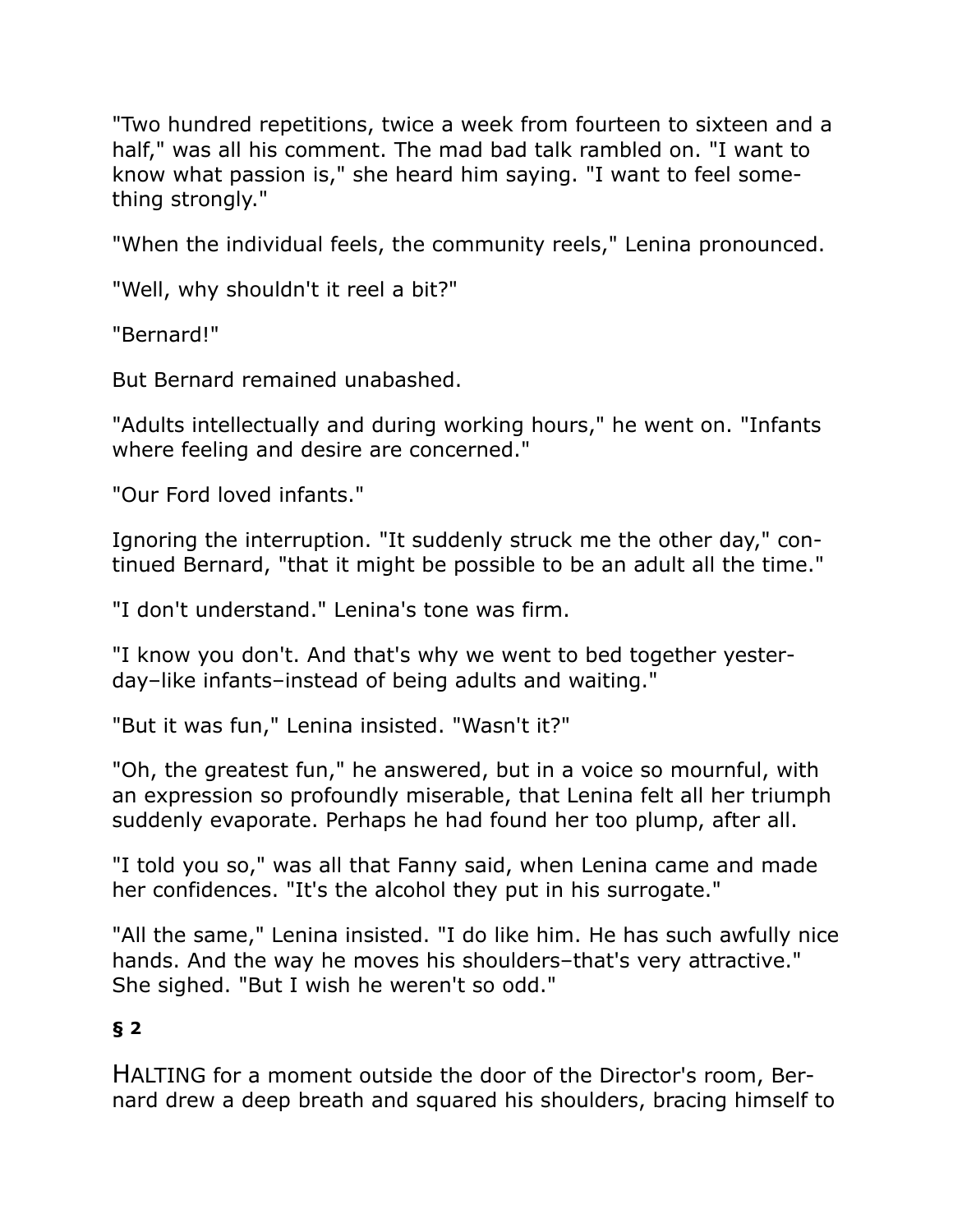meet the dislike and disapproval which he was certain of finding within. He knocked and entered.

"A permit for you to initial, Director," he said as airily as possible, and laid the paper on the writing-table.

The Director glanced at him sourly. But the stamp of the World Controller's Office was at the head of the paper and the signature of Mustapha Mond, bold and black, across the bottom. Everything was perfectly in order. The director had no choice. He pencilled his initials–two small pale letters abject at the feet of Mustapha Mond–and was about to return the paper without a word of comment or genial Ford-speed, when his eye was caught by something written in the body of the permit.

"For the New Mexican Reservation?" he said, and his tone, the face he lifted to Bernard, expressed a kind of agitated astonishment.

Surprised by his surprise, Bernard nodded. There was a silence.

The Director leaned back in his chair, frowning. "How long ago was it?" he said, speaking more to himself than to Bernard. "Twenty years, I suppose. Nearer twenty-five. I must have been your age …" He sighed and shook his head.

Bernard felt extremely uncomfortable. A man so conventional, so scrupulously correct as the Director–and to commit so gross a solecism! lt made him want to hide his face, to run out of the room. Not that he himself saw anything intrinsically objectionable in people talking about the remote past; that was one of those hypnopædic prejudices he had (so he imagined) completely got rid of. What made him feel shy was the knowledge that the Director disapproved–disapproved and yet had been betrayed into doing the forbidden thing. Under what inward compulsion? Through his discomfort Bernard eagerly listened.

"I had the same idea as you," the Director was saying. "Wanted to have a look at the savages. Got a permit for New Mexico and went there for my summer holiday. With the girl I was having at the moment. She was a Beta-Minus, and I think" (he shut his eyes), "I think she had yellow hair. Anyhow she was pneumatic, particularly pneumatic; I remember that. Well, we went there, and we looked at the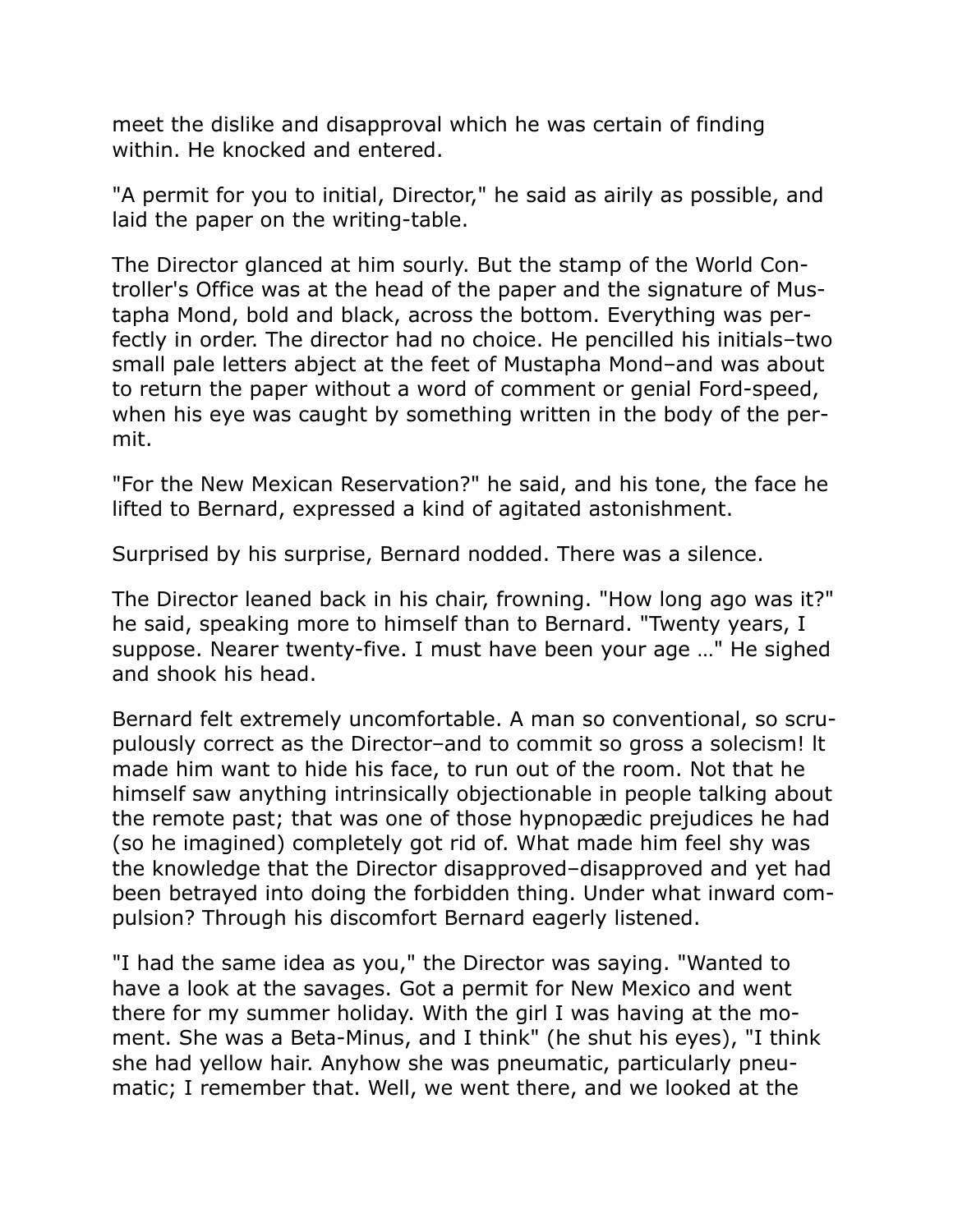savages, and we rode about on horses and all that. And then–it was almost the last day of my leave–then … well, she got lost. We'd gone riding up one of those revolting mountains, and it was horribly hot and oppressive, and after lunch we went to sleep. Or at least I did. She must have gone for a walk, alone. At any rate, when I woke up, she wasn't there. And the most frightful thunderstorm I've ever seen was just bursting on us. And it poured and roared and flashed; and the horses broke loose and ran away; and I fell down, trying to catch them, and hurt my knee, so that I could hardly walk. Still, I searched and I shouted and I searched. But there was no sign of her. Then I thought she must have gone back to the rest-house by herself. So I crawled down into the valley by the way we had come. My knee was agonizingly painful, and I'd lost my *soma*. It took me hours. I didn't get back to the rest-house till after midnight. And she wasn't there; she wasn't there," the Director repeated. There was a silence. "Well," he resumed at last, "the next day there was a search. But we couldn't find her. She must have fallen into a gully somewhere; or been eaten by a mountain lion. Ford knows. Anyhow it was horrible. It upset me very much at the time. More than it ought to have done, I dare say. Because, after all, it's the sort of accident that might have happened to any one; and, of course, the social body persists although the component cells may change." But this sleep-taught consolation did not seem to be very effective. Shaking his head, "I actually dream about it sometimes," the Director went on in a low voice. "Dream of being woken up by that peal of thunder and finding her gone; dream of searching and searching for her under the trees." He lapsed into the silence of reminiscence.

"You must have had a terrible shock," said Bernard, almost enviously.

At the sound of his voice the Director started into a guilty realization of where he was; shot a glance at Bernard, and averting his eyes, blushed darkly; looked at him again with sudden suspicion and, angrily on his dignity, "Don't imagine," he said, "that I'd had any indecorous relation with the girl. Nothing emotional, nothing long-drawn. It was all perfectly healthy and normal." He handed Bernard the permit. "I really don't know why I bored you with this trivial anecdote." Furious with himself for having given away a discreditable secret, he vented his rage on Bernard. The look in his eyes was now frankly malignant. "And I should like to take this opportunity, Mr. Marx," he went on, "of saying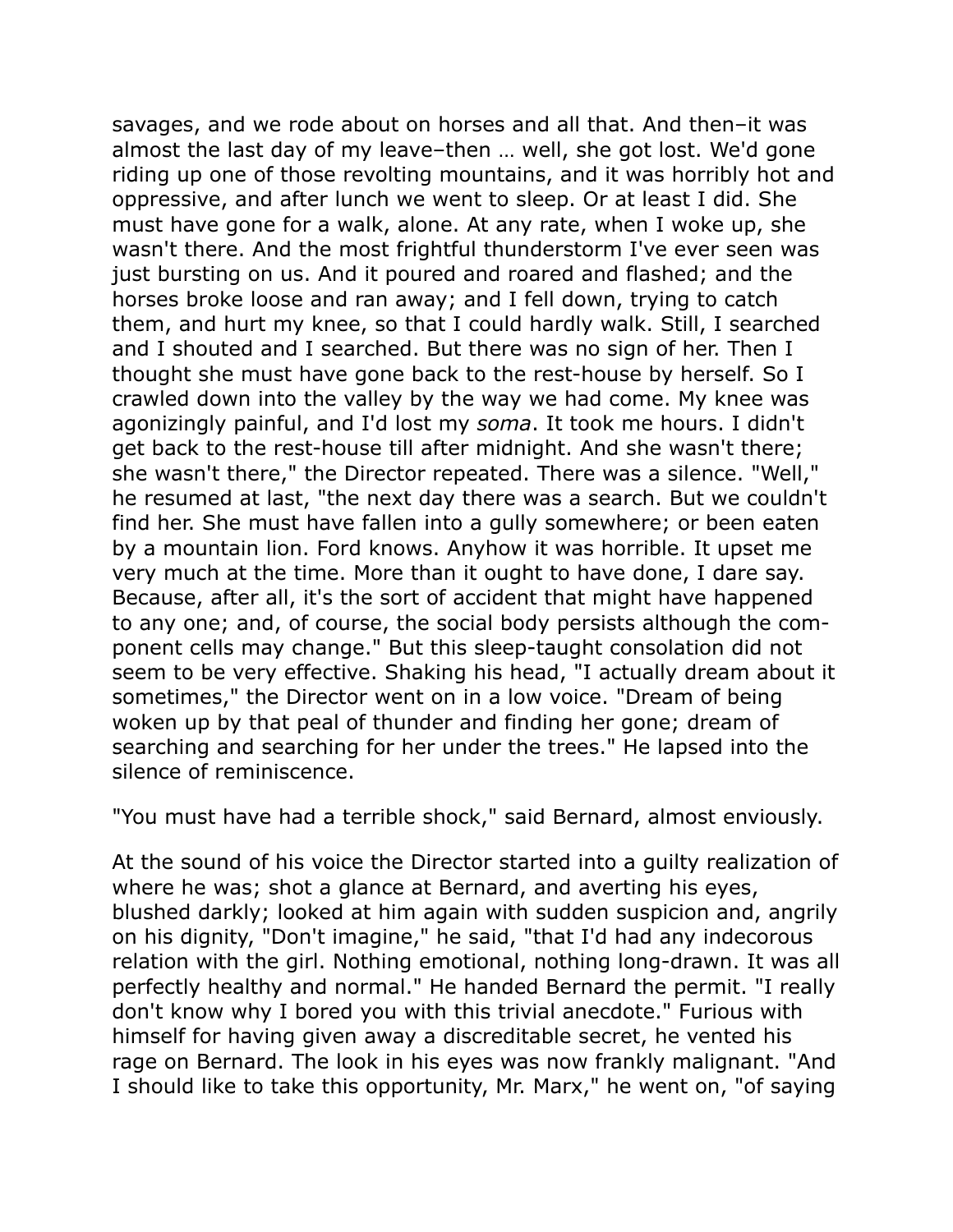that I'm not at all pleased with the reports I receive of your behaviour outside working hours. You may say that this is not my business. But it is. I have the good name of the Centre to think of. My workers must be above suspicion, particularly those of the highest castes. Alphas are so conditioned that they do not *have* to be infantile in their emotional behaviour. But that is all the more reason for their making a special effort to conform. lt is their duty to be infantile, even against their inclination. And so, Mr. Marx, I give you fair warning." The Director's voice vibrated with an indignation that had now become wholly righteous and impersonal–was the expression of the disapproval of Society itself. "If ever I hear again of any lapse from a proper standard of infantile decorum, I shall ask for your transference to a Sub-Centre–preferably to Iceland. Good morning." And swivelling round in his chair, he picked up his pen and began to write.

"That'll teach him," he said to himself. But he was mistaken. For Bernard left the room with a swagger, exulting, as he banged the door behind him, in the thought that he stood alone, embattled against the order of things; elated by the intoxicating consciousness of his individual significance and importance. Even the thought of persecution left him undismayed, was rather tonic than depressing. He felt strong enough to meet and overcome affliction, strong enough to face even Iceland. And this confidence was the greater for his not for a moment really believing that he would be called upon to face anything at all. People simply weren't transferred for things like that. Iceland was just a threat. A most stimulating and life-giving threat. Walking along the corridor, he actually whistled.

Heroic was the account he gave that evening of his interview with the D.H.C. "Whereupon," it concluded, "I simply told him to go to the Bottomless Past and marched out of the room. And that was that." He looked at Helmholtz Watson expectantly, awaiting his due reward of sympathy, encouragement, admiration. But no word came. Helmholtz sat silent, staring at the floor.

He liked Bernard; he was grateful to him for being the only man of his acquaintance with whom he could talk about the subjects he felt to be important. Nevertheless, there were things in Bernard which he hated. This boasting, for example. And the outbursts of an abject self-pity with which it alternated. And his deplorable habit of being bold after the event, and full, in absence, of the most extraordinary presence of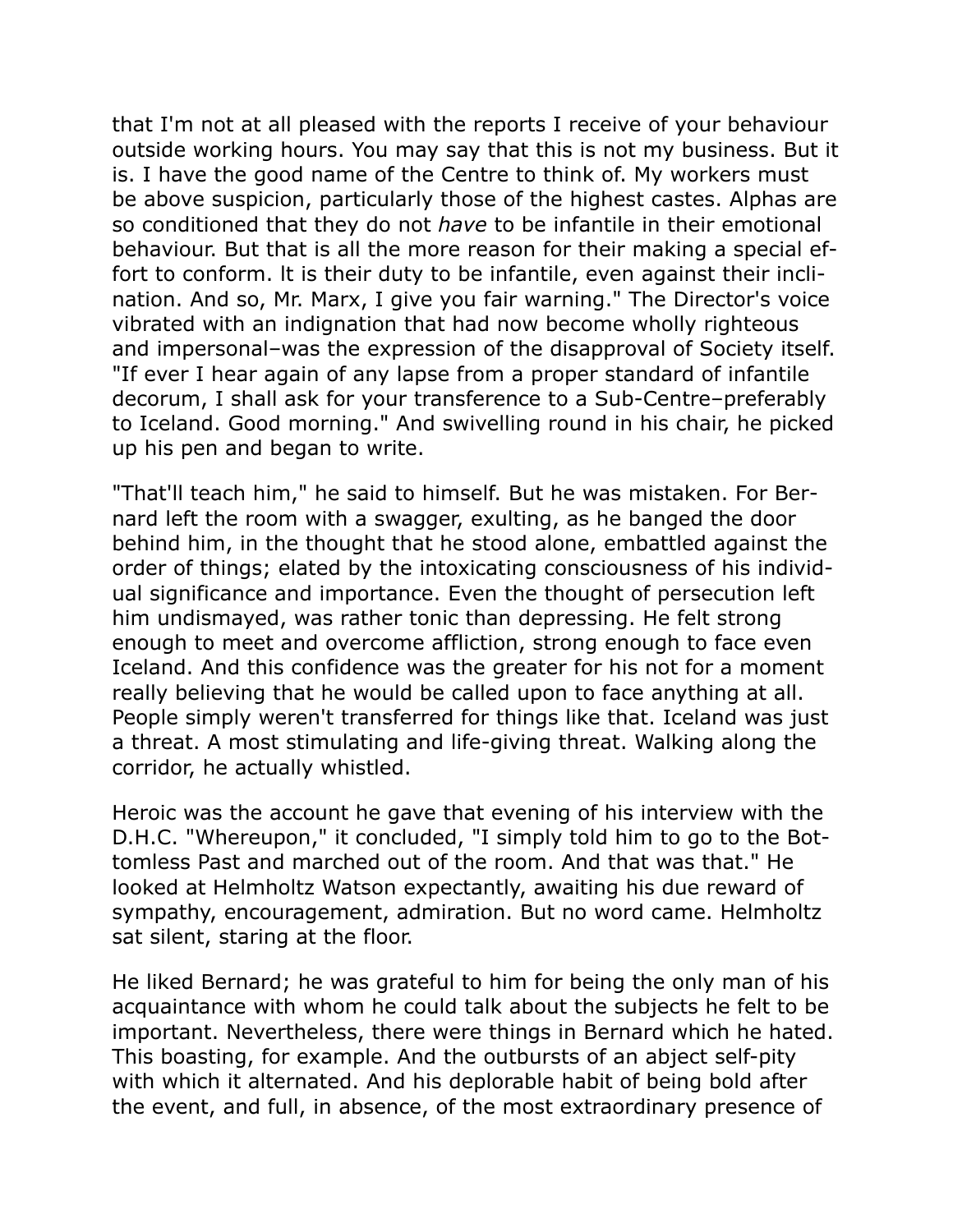mind. He hated these things–just because he liked Bernard. The seconds passed. Helmholtz continued to stare at the floor. And suddenly Bernard blushed and turned away.

## **§ 3**

THE journey was quite uneventful. The Blue Pacific Rocket was two and a half minutes early at New Orleans, lost four minutes in a tornado over Texas, but flew into a favourable air current at Longitude 95 West, and was able to land at Santa Fé less than forty seconds behind schedule time.

"Forty seconds on a six and a half hour flight. Not so bad," Lenina conceded.

They slept that night at Santa Fé. The hotel was excellent–incomparably better, for example, than that horrible Aurora Bora Palace in which Lenina had suffered so much the previous summer. Liquid air, television, vibro-vacuum massage, radio, boiling caffeine solution, hot contraceptives, and eight different kinds of scent were laid on in every bedroom. The synthetic music plant was working as they entered the hall and left nothing to be desired. A notice in the lift announced that there were sixty Escalator-Squash-Racket Courts in the hotel, and that Obstacle and Electro-magnetic Golf could both be played in the park.

"But it sounds simply too lovely," cried Lenina. "I almost wish we could stay here. Sixty Escalator-Squash Courts …"

"There won't be any in the Reservation," Bernard warned her. "And no scent, no television, no hot water even. If you feel you can't stand it, stay here till I come back."

Lenina was quite offended. "Of course I can stand it. I only said it was lovely here because … well, because progress *is* lovely, isn't it?"

"Five hundred repetitions once a week from thirteen to seventeen," said Bernard wearily, as though to himself.

"What did you say?"

"I said that progress was lovely. That's why you mustn't come to the Reservation unless you really want to."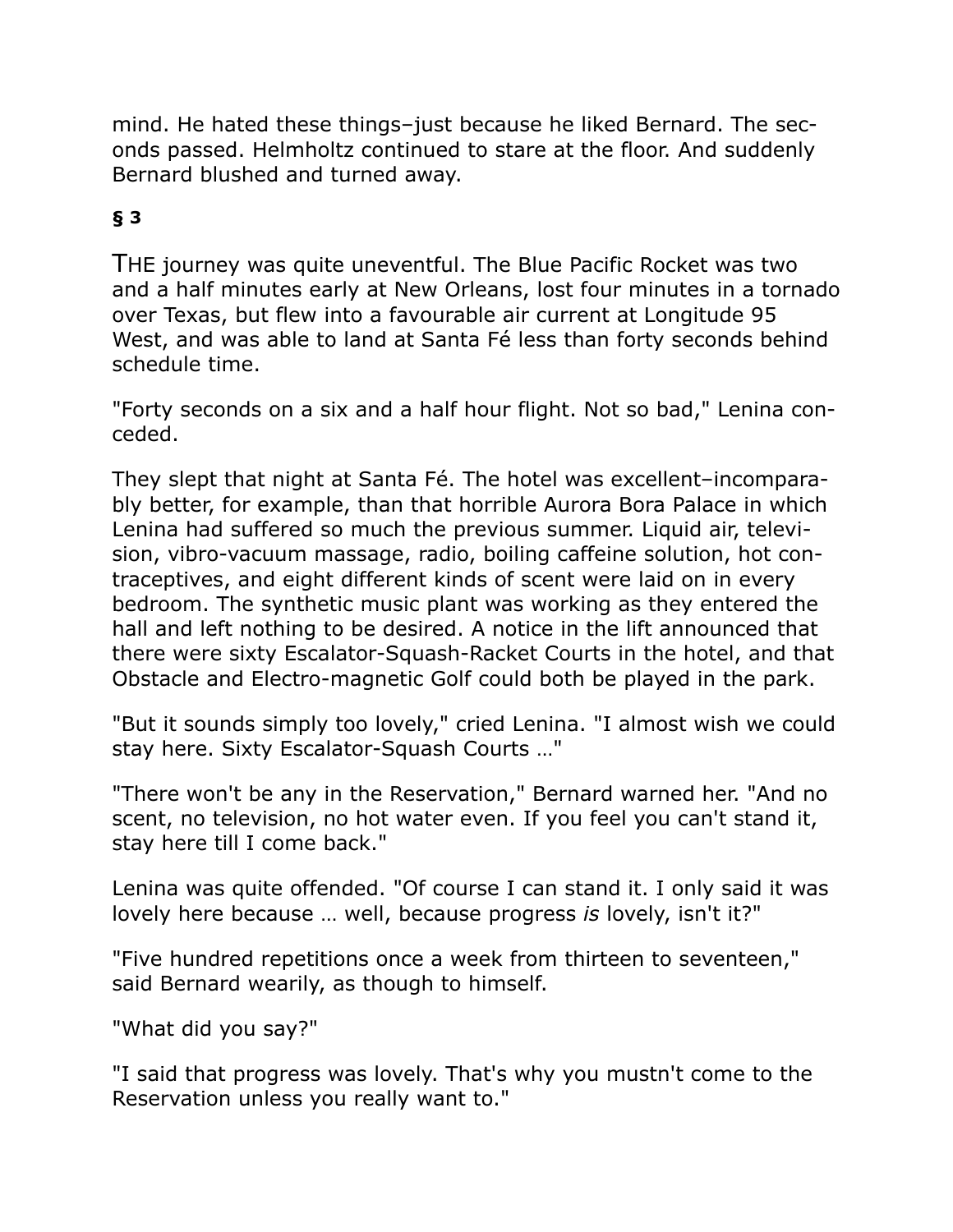"But I do want to."

"Very well, then," said Bernard; and it was almost a threat.

Their permit required the signature of the Warden of the Reservation, at whose office next morning they duly presented themselves. An Epsilon-Plus negro porter took in Bernard's card, and they were admitted almost immediately.

The Warden was a blond and brachycephalic Alpha-Minus, short, red, moon-faced, and broad-shouldered, with a loud booming voice, very well adapted to the utterance of hypnopædic wisdom. He was a mine of irrelevant information and unasked-for good advice. Once started, he went on and on–boomingly.

"… five hundred and sixty thousand square kilometres, divided into four distinct Sub-Reservations, each surrounded by a high-tension wire fence."

At this moment, and for no apparent reason, Bernard suddenly remembered that he had left the Eau de Cologne tap in his bathroom wide open and running.

"… supplied with current from the Grand Canyon hydro-electric station."

"Cost me a fortune by the time I get back." With his mind's eye, Bernard saw the needle on the scent meter creeping round and round, antlike, indefatigable. "Quickly telephone to Helmholtz Watson."

"… upwards of five thousand kilometres of fencing at sixty thousand volts."

"You don't say so," said Lenina politely, not knowing in the least what the Warden had said, but taking her cue from his dramatic pause. When the Warden started booming, she had inconspicuously swallowed half a gramme of *soma*, with the result that she could now sit, serenely not listening, thinking of nothing at all, but with her large blue eyes fixed on the Warden's face in an expression of rapt attention.

"To touch the fence is instant death," pronounced the Warden solemnly. "There is no escape from a Savage Reservation."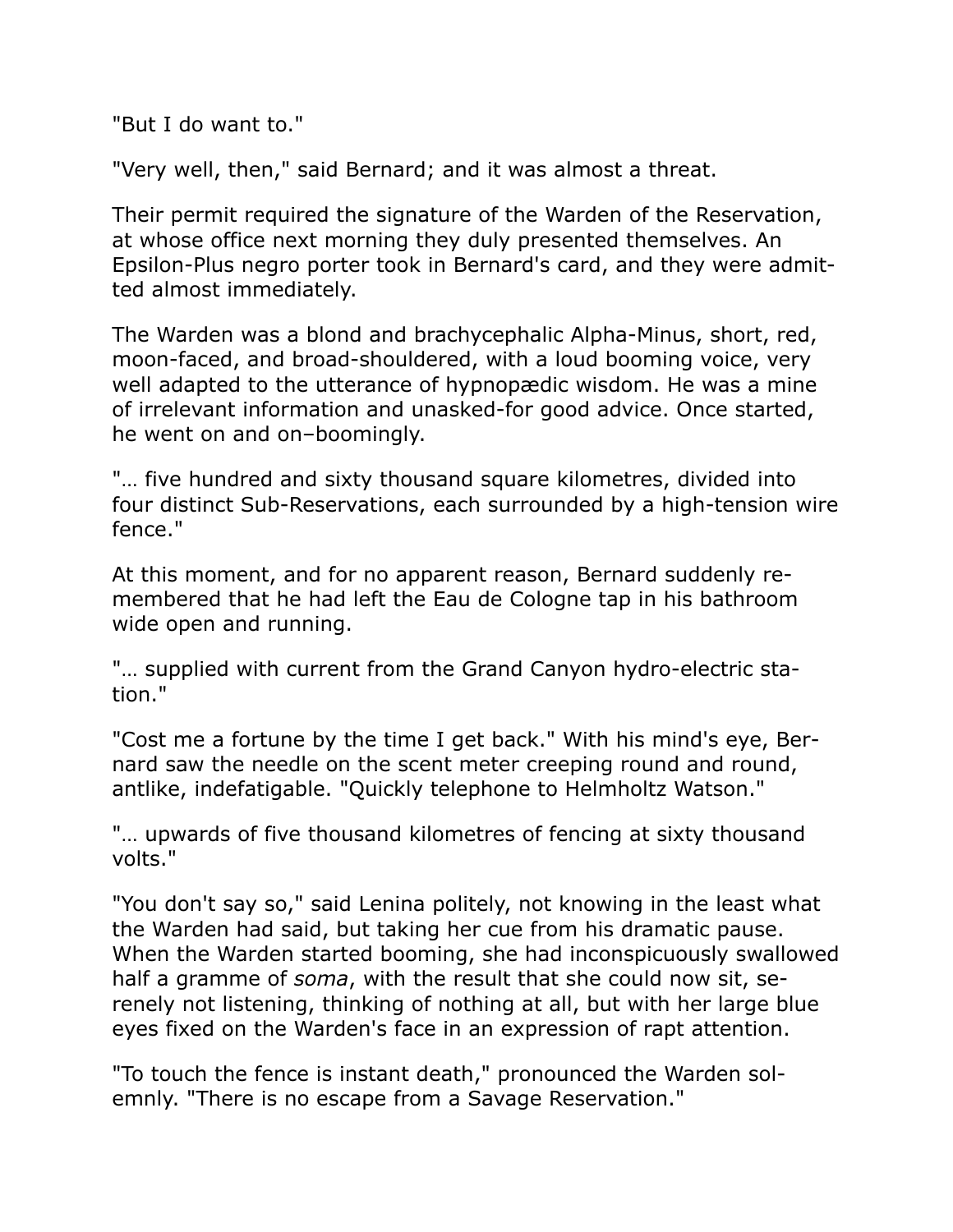The word "escape" was suggestive. "Perhaps," said Bernard, half rising, "we ought to think of going." The little black needle was scurrying, an insect, nibbling through time, eating into his money.

"No escape," repeated the Warden, waving him back into his chair; and as the permit was not yet countersigned Bernard had no choice but to obey. "Those who are born in the Reservation–and remember, my dear young lady," he added, leering obscenely at Lenina, and speaking in an improper whisper, "remember that, in the Reservation, children still *are* born, yes, actually born, revolting as that may seem …" (He hoped that this reference to a shameful subject would make Lenina blush; but she only smiled with simulated intelligence and said, "You don't say so!" Disappointed, the Warden began again. ) "Those, I repeat who are born in the Reservation are destined to die there."

Destined to die … A decilitre of Eau de Cologne every minute. Six litres an hour. "Perhaps," Bernard tried again, "we ought …"

Leaning forward, the Warden tapped the table with his forefinger. "You ask me how many people live in the Reservation. And I reply"–triumphantly–"I reply that we do not know. We can only guess."

"You don't say so."

"My dear young lady, I do say so."

Six times twenty-four–no, it would be nearer six times thirty-six. Bernard was pale and trembling with impatience. But inexorably the booming continued.

"… about sixty thousand Indians and half-breeds … absolute savages … our inspectors occasionally visit … otherwise, no communication whatever with the civilized world … still preserve their repulsive habits and customs … marriage, if you know what that is, my dear young lady; families … no conditioning … monstrous superstitions … Christianity and totemism and ancestor worship … extinct languages, such as Zuñi and Spanish and Athapascan … pumas, porcupines and other ferocious animals … infectious diseases … priests … venomous lizards …"

"You don't say so?"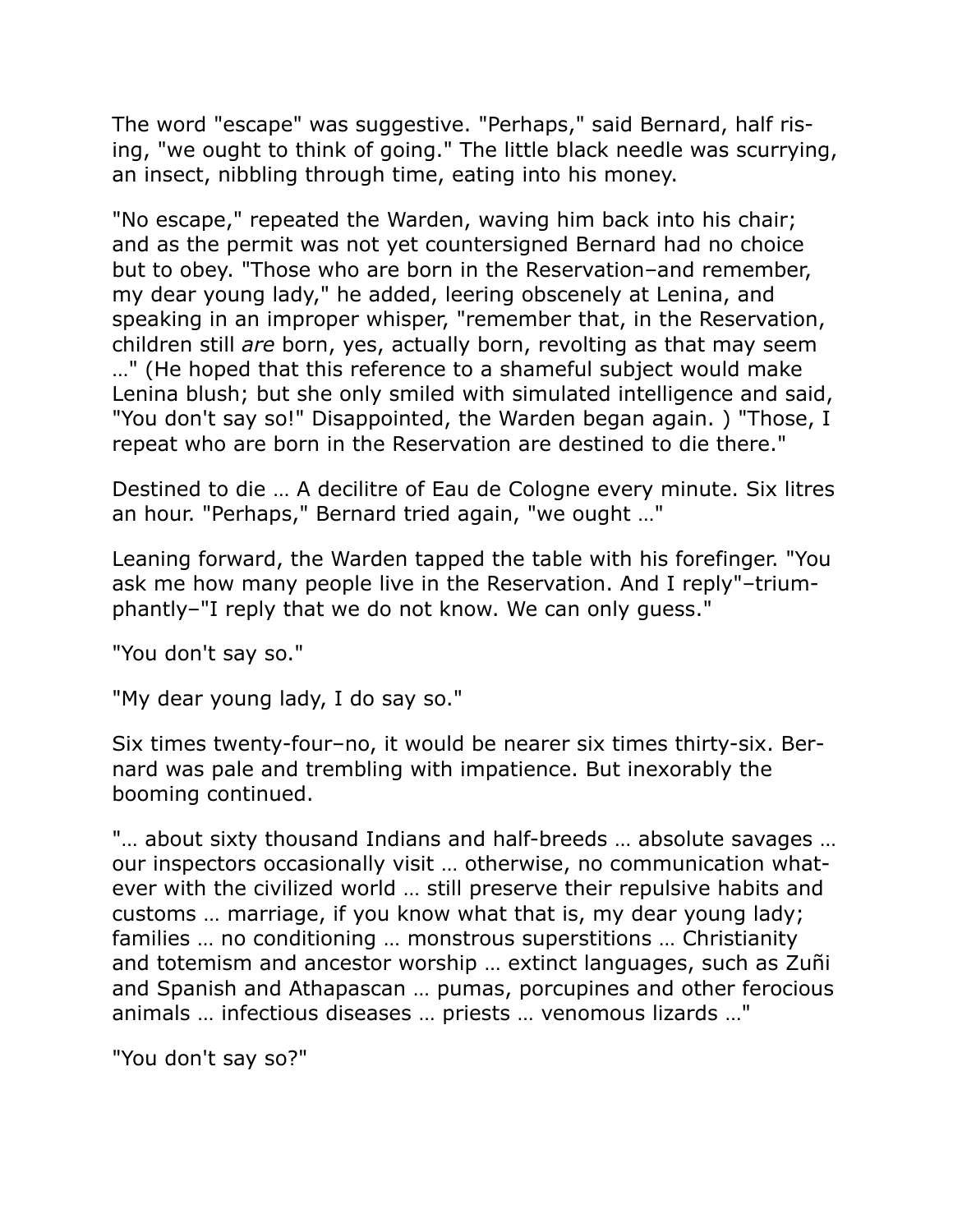They got away at last. Bernard dashed to the telephone. Quick, quick; but it took him nearly three minutes to get on to Helmholtz Watson. "We might be among the savages already," he complained. "Damned incompetence!"

"Have a gramme," suggested Lenina.

He refused, preferring his anger. And at last, thank Ford, he was through and, yes, it was Helmholtz; Helmholtz, to whom he explained what had happened, and who promised to go round at once, at once, and turn off the tap, yes, at once, but took this opportunity to tell him what the D.H.C. had said, in public, yesterday evening …

"What? He's looking out for some one to take my place?" Bernard's voice was agonized. "So it's actually decided? Did he mention Iceland? You say he did? Ford! Iceland …" He hung up the receiver and turned back to Lenina. His face was pale, his expression utterly dejected.

"What's the matter?" she asked.

"The matter?" He dropped heavily into a chair. "I'm going to be sent to Iceland."

Often in the past he had wondered what it would be like to be subjected (*soma*-less and with nothing but his own inward resources to rely on) to some great trial, some pain, some persecution; he had even longed for affliction. As recently as a week ago, in the Director's office, he had imagined himself courageously resisting, stoically accepting suffering without a word. The Director's threats had actually elated him, made him feel larger than life. But that, as he now realized, was because he had not taken the threats quite seriously, he had not believed that, when it came to the point, the D.H.C. would ever do anything. Now that it looked as though the threats were really to be fulfilled, Bernard was appalled. Of that imagined stoicism, that theoretical courage, not a trace was left.

He raged against himself–what a fool!–against the Director–how unfair not to give him that other chance, that other chance which, he now had no doubt at all, he had always intended to take. And Iceland, Iceland …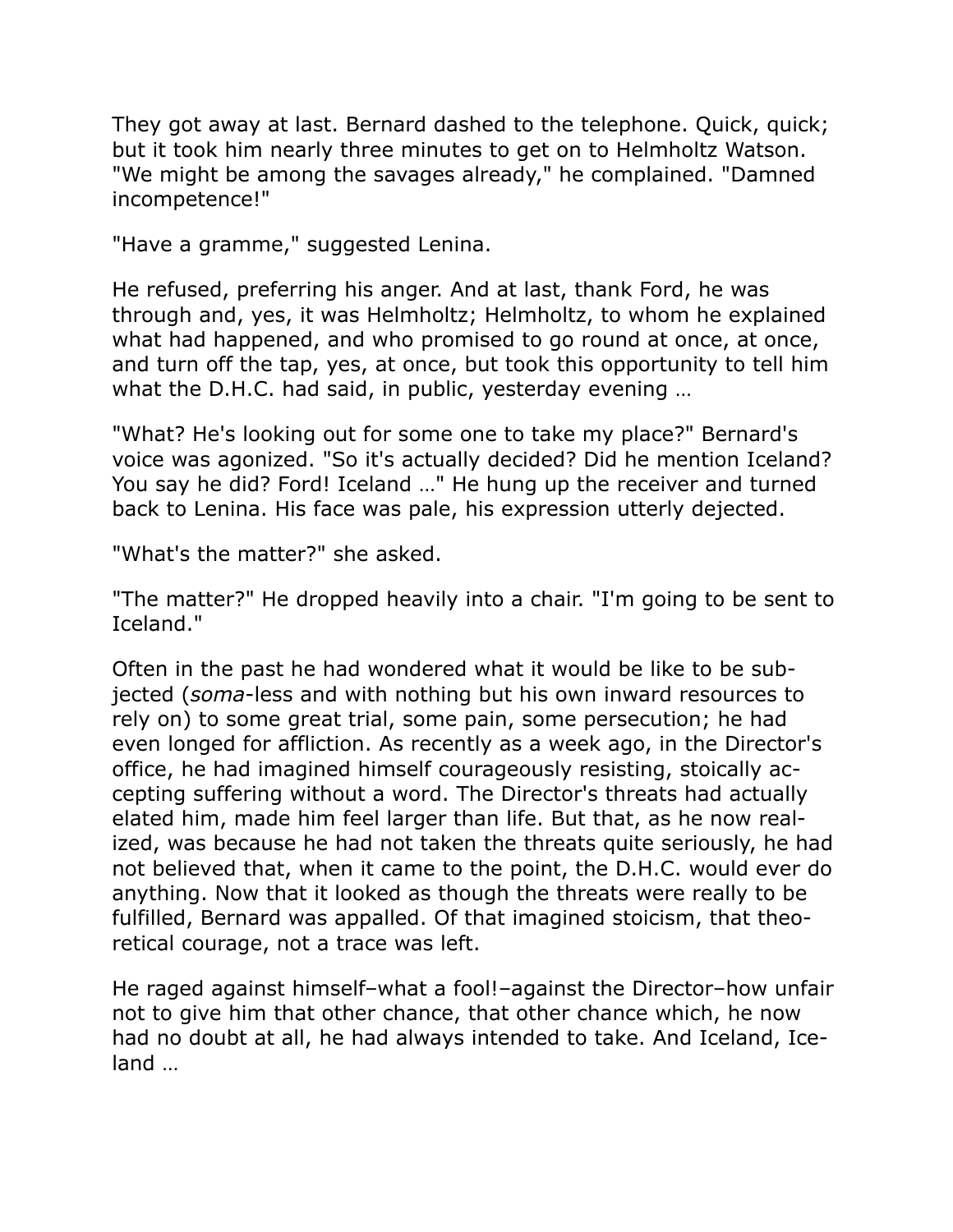Lenina shook her head. "Was and will make me ill," she quoted, "I take a gramme and only am."

In the end she persuaded him to swallow four tablets of *soma*. Five minutes later roots and fruits were abolished; the flower of the present rosily blossomed. A message from the porter announced that, at the Warden's orders, a Reservation Guard had come round with a plane and was waiting on the roof of the hotel. They went up at once. An octoroon in Gamma-green uniform saluted and proceeded to recite the morning's programme.

A bird's-eye view of ten or a dozen of the principal pueblos, then a landing for lunch in the valley of Malpais. The rest-house was comfortable there, and up at the pueblo the savages would probably be celebrating their summer festival. It would be the best place to spend the night.

They took their seats in the plane and set off. Ten minutes later they were crossing the frontier that separated civilization from savagery. Uphill and down, across the deserts of salt or sand, through forests, into the violet depth of canyons, over crag and peak and table-topped mesa, the fence marched on and on, irresistibly the straight line, the geometrical symbol of triumphant human purpose. And at its foot, here and there, a mosaic of white bones, a still unrotted carcase dark on the tawny ground marked the place where deer or steer, puma or porcupine or coyote, or the greedy turkey buzzards drawn down by the whiff of carrion and fulminated as though by a poetic justice, had come too close to the destroying wires.

"They never learn," said the green-uniformed pilot, pointing down at the skeletons on the ground below them. "And they never will learn," he added and laughed, as though he had somehow scored a personal triumph over the electrocuted animals.

Bernard also laughed; after two grammes of *soma* the joke seemed, for some reason, good. Laughed and then, almost immediately, dropped off to sleep, and sleeping was carried over Taos and Tesuque; over Nambe and Picuris and Pojoaque, over Sia and Cochiti, over Laguna and Acoma and the Enchanted Mesa, over Zuñi and Cibola and Ojo Caliente, and woke at last to find the machine standing on the ground, Lenina carrying the suit-cases into a small square house, and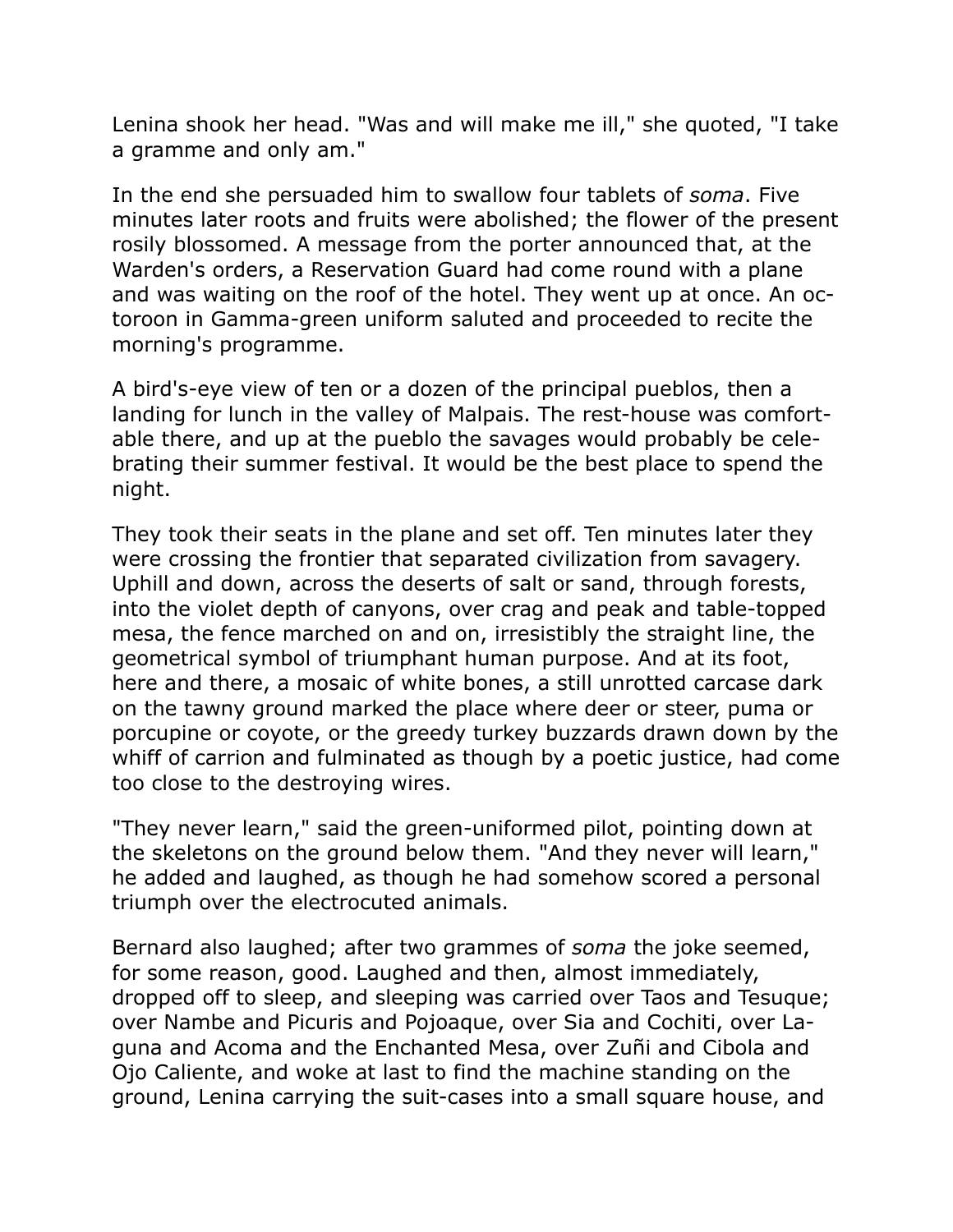the Gamma-green octoroon talking incomprehensibly with a young Indian.

"Malpais," explained the pilot, as Bernard stepped out. "This is the rest-house. And there's a dance this afternoon at the pueblo. He'll take you there." He pointed to the sullen young savage. "Funny, I expect." He grinned. "Everything they do is funny." And with that he climbed into the plane and started up the engines. "Back to-morrow. And remember," he added reassuringly to Lenina, "they're perfectly tame; savages won't do you any harm. They've got enough experience of gas bombs to know that they mustn't play any tricks." Still laughing, he threw the helicopter screws into gear, accelerated, and was gone.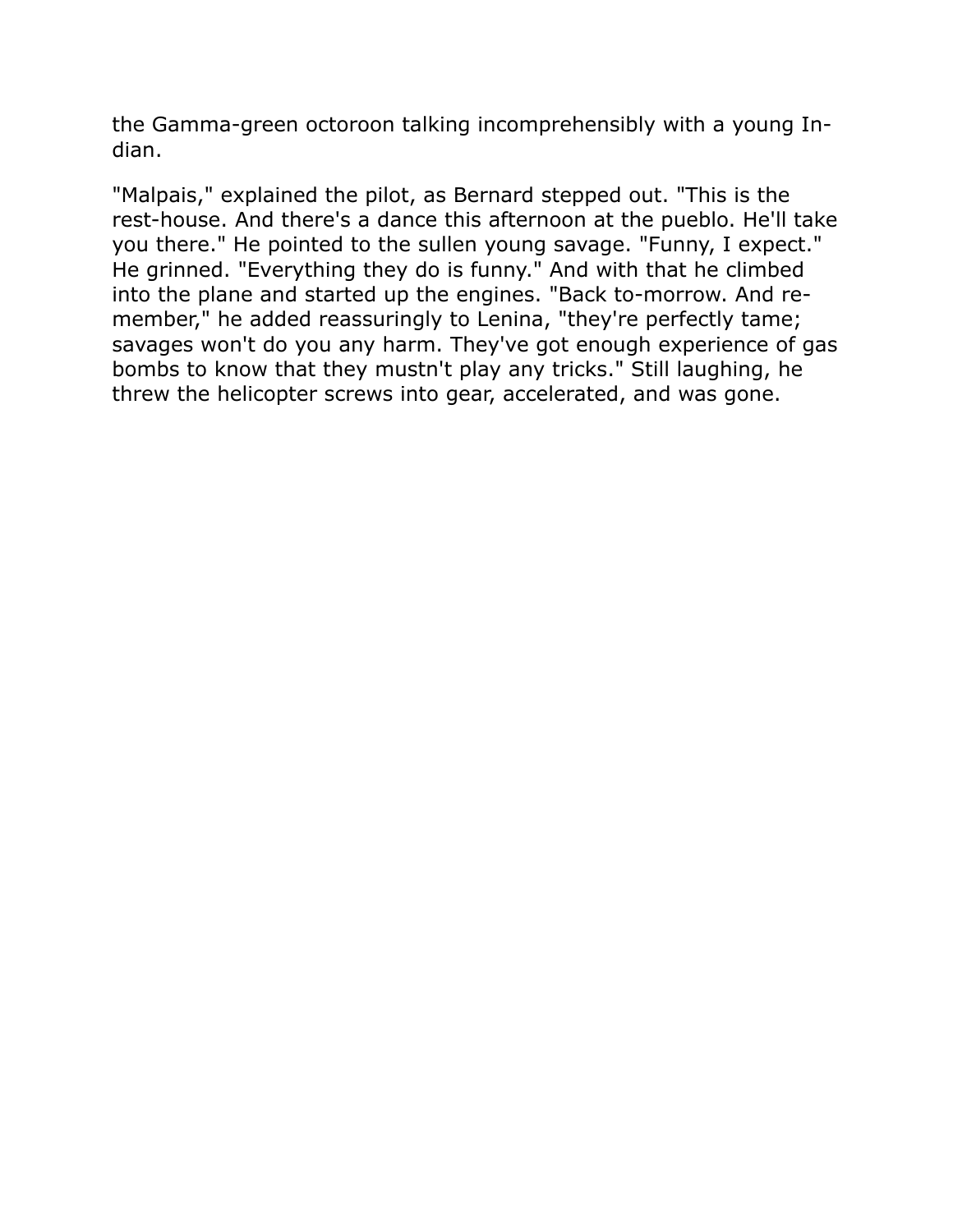## **Chapter Seven**

THE MESA was like a ship becalmed in a strait of lion-coloured dust. The channel wound between precipitous banks, and slanting from one wall to the other across the valley ran a streak of green-the river and its fields. On the prow of that stone ship in the centre of the strait, and seemingly a part of it, a shaped and geometrical outcrop of the naked rock, stood the pueblo of Malpais. Block above block, each story smaller than the one below, the tall houses rose like stepped and amputated pyramids into the blue sky. At their feet lay a straggle of low buildings, a criss-cross of walls; and on three sides the precipices fell sheer into the plain. A few columns of smoke mounted perpendicularly into the windless air and were lost.

"Queer," said Lenina. "Very queer." It was her ordinary word of condemnation. "I don't like it. And I don't like that man." She pointed to the Indian guide who had been appointed to take them up to the pueblo. Her feeling was evidently reciprocated; the very back of the man, as he walked along before them, was hostile, sullenly contemptuous.

"Besides," she lowered her voice, "he smells."

Bernard did not attempt to deny it. They walked on.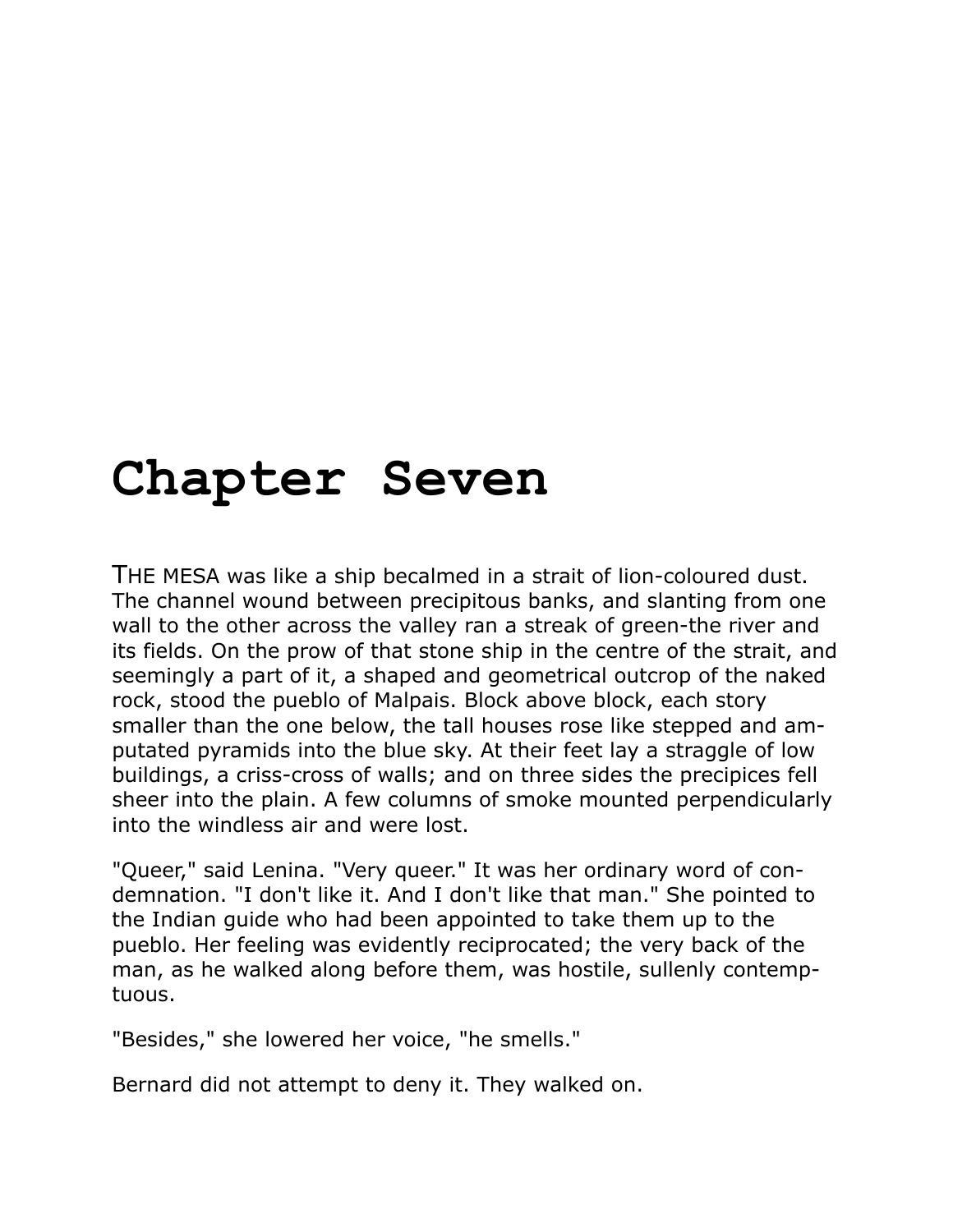Suddenly it was as though the whole air had come alive and were pulsing, pulsing with the indefatigable movement of blood. Up there, in Malpais, the drums were being beaten. Their feet fell in with the rhythm of that mysterious heart; they quickened their pace. Their path led them to the foot of the precipice. The sides of the great mesa ship towered over them, three hundred feet to the gunwale.

"I wish we could have brought the plane," said Lenina, looking up resentfully at the blank impending rock-face. "I hate walking. And you feel so small when you're on the ground at the bottom of a hill."

They walked along for some way in the shadow of the mesa, rounded a projection, and there, in a water-worn ravine, was the way up the companion ladder. They climbed. It was a very steep path that zigzagged from side to side of the gully. Sometimes the pulsing of the drums was all but inaudible, at others they seemed to be beating only just round the corner.

When they were half-way up, an eagle flew past so close to them that the wind of his wings blew chill on their faces. In a crevice of the rock lay a pile of bones. It was all oppressively queer, and the Indian smelt stronger and stronger. They emerged at last from the ravine into the full sunlight. The top of the mesa was a flat deck of stone.

"Like the Charing-T Tower," was Lenina's comment. But she was not allowed to enjoy her discovery of this reassuring resemblance for long. A padding of soft feet made them turn round. Naked from throat to navel, their dark brown bodies painted with white lines ("like asphalt tennis courts," Lenina was later to explain), their faces inhuman with daubings of scarlet, black and ochre, two Indians came running along the path. Their black hair was braided with fox fur and red flannel. Cloaks of turkey feathers fluttered from their shoulders; huge feather diadems exploded gaudily round their heads. With every step they took came the clink and rattle of their silver bracelets, their heavy necklaces of bone and turquoise beads. They came on without a word, running quietly in their deerskin moccasins. One of them was holding a feather brush; the other carried, in either hand, what looked at a distance like three or four pieces of thick rope. One of the ropes writhed uneasily, and suddenly Lenina saw that they were snakes.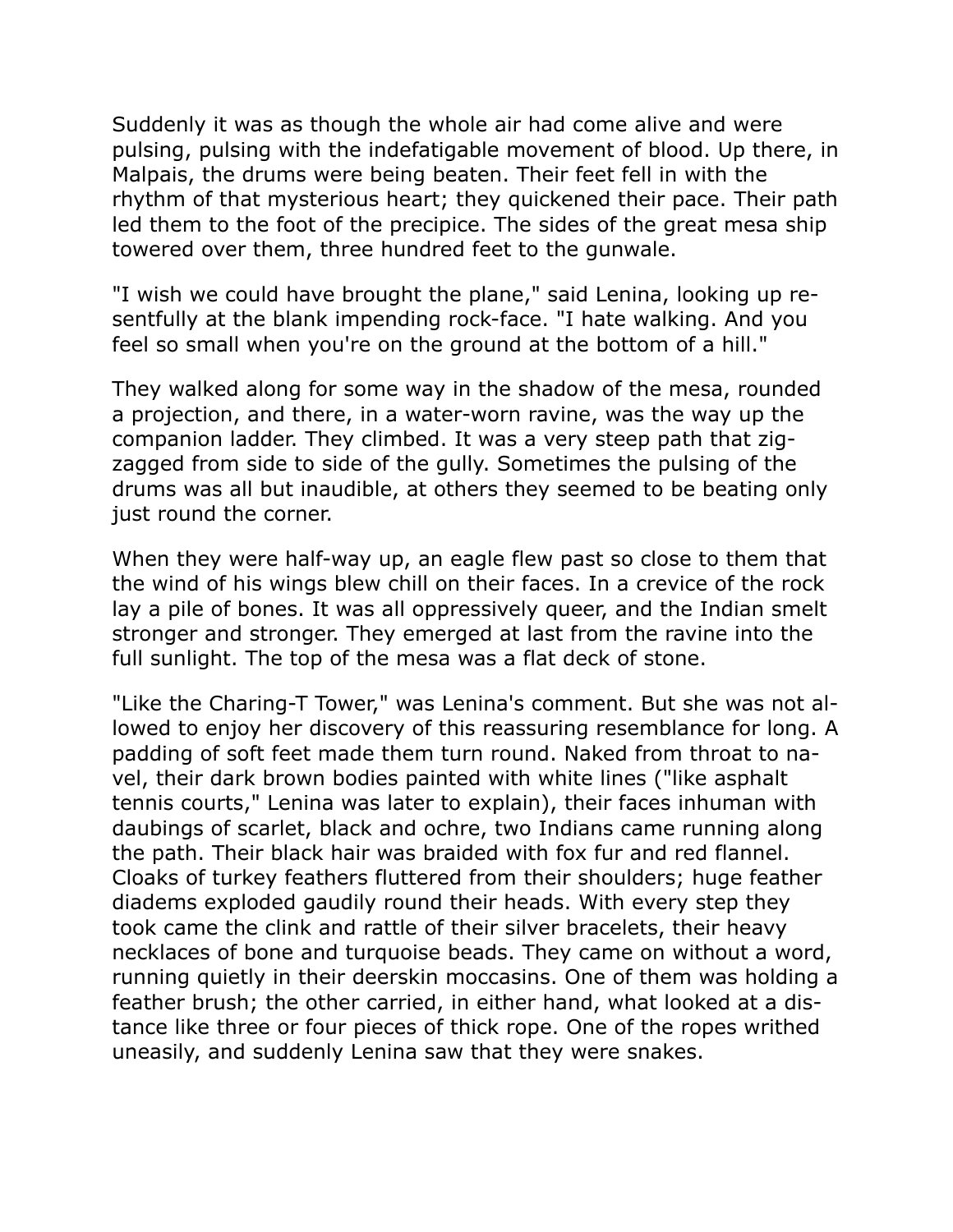The men came nearer and nearer; their dark eyes looked at her, but without giving any sign of recognition, any smallest sign that they had seen her or were aware of her existence. The writhing snake hung limp again with the rest. The men passed.

"I don't like it," said Lenina. "I don't like it."

She liked even less what awaited her at the entrance to the pueblo, where their guide had left them while he went inside for instructions. The dirt, to start with, the piles of rubbish, the dust, the dogs, the flies. Her face wrinkled up into a grimace of disgust. She held her handkerchief to her nose.

"But how can they live like this?" she broke out in a voice of indignant incredulity. (It wasn't possible.)

Bernard shrugged his shoulders philosophically. "Anyhow," he said, "they've been doing it for the last five or six thousand years. So I suppose they must be used to it by now."

"But cleanliness is next to fordliness," she insisted.

"Yes, and civilization is sterilization," Bernard went on, concluding on a tone of irony the second hypnopædic lesson in elementary hygiene. "But these people have never heard of Our Ford, and they aren't civilized. So there's no point in …"

"Oh!" She gripped his arm. "Look."

An almost naked Indian was very slowly climbing down the ladder from the first-floor terrace of a neighboring house–rung after rung, with the tremulous caution of extreme old age. His face was profoundly wrinkled and black, like a mask of obsidian. The toothless mouth had fallen in. At the corners of the lips, and on each side of the chin, a few long bristles gleamed almost white against the dark skin. The long unbraided hair hung down in grey wisps round his face. His body was bent and emaciated to the bone, almost fleshless. Very slowly he came down, pausing at each rung before he ventured another step.

"What's the matter with him?" whispered Lenina. Her eyes were wide with horror and amazement.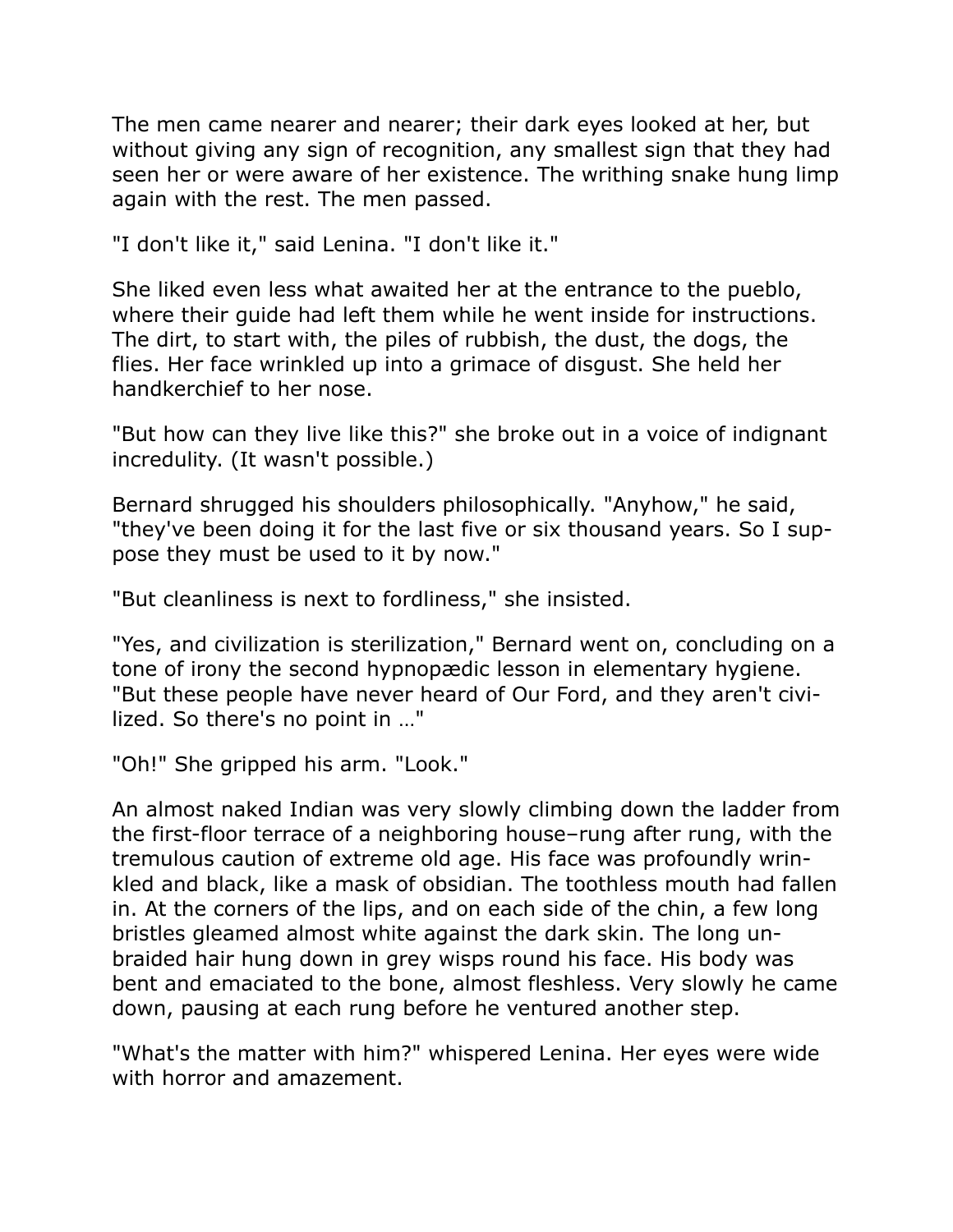"He's old, that's all," Bernard answered as carelessly as he could. He too was startled; but he made an effort to seem unmoved.

"Old?" she repeated. "But the Director's old; lots of people are old; they're not like that."

"That's because we don't allow them to be like that. We preserve them from diseases. We keep their internal secretions artificially balanced at a youthful equilibrium. We don't permit their magnesium-calcium ratio to fall below what it was at thirty. We give them transfusion of young blood. We keep their metabolism permanently stimulated. So, of course, they don't look like that. Partly," he added, "because most of them die long before they reach this old creature's age. Youth almost unimpaired till sixty, and then, crack! the end."

But Lenina was not listening. She was watching the old man. Slowly, slowly he came down. His feet touched the ground. He turned. In their deep-sunken orbits his eyes were still extraordinarily bright. They looked at her for a long moment expressionlessly, without surprise, as though she had not been there at all. Then slowly, with bent back the old man hobbled past them and was gone.

"But it's terrible," Lenina whispered. "It's awful. We ought not to have come here." She felt in her pocket for her *soma*–only to discover that, by some unprecedented oversight, she had left the bottle down at the rest-house. Bernard's pockets were also empty.

Lenina was left to face the horrors of Malpais unaided. They came crowding in on her thick and fast. The spectacle of two young women giving breast to their babies made her blush and turn away her face. She had never seen anything so indecent in her life. And what made it worse was that, instead of tactfully ignoring it, Bernard proceeded to make open comments on this revoltingly viviparous scene. Ashamed, now that the effects of the *soma* had worn off, of the weakness he had displayed that morning in the hotel, he went out of his way to show himself strong and unorthodox.

"What a wonderfully intimate relationship," he said, deliberately outrageous. "And what an intensity of feeling it must generate! I often think one may have missed something in not having had a mother. And per-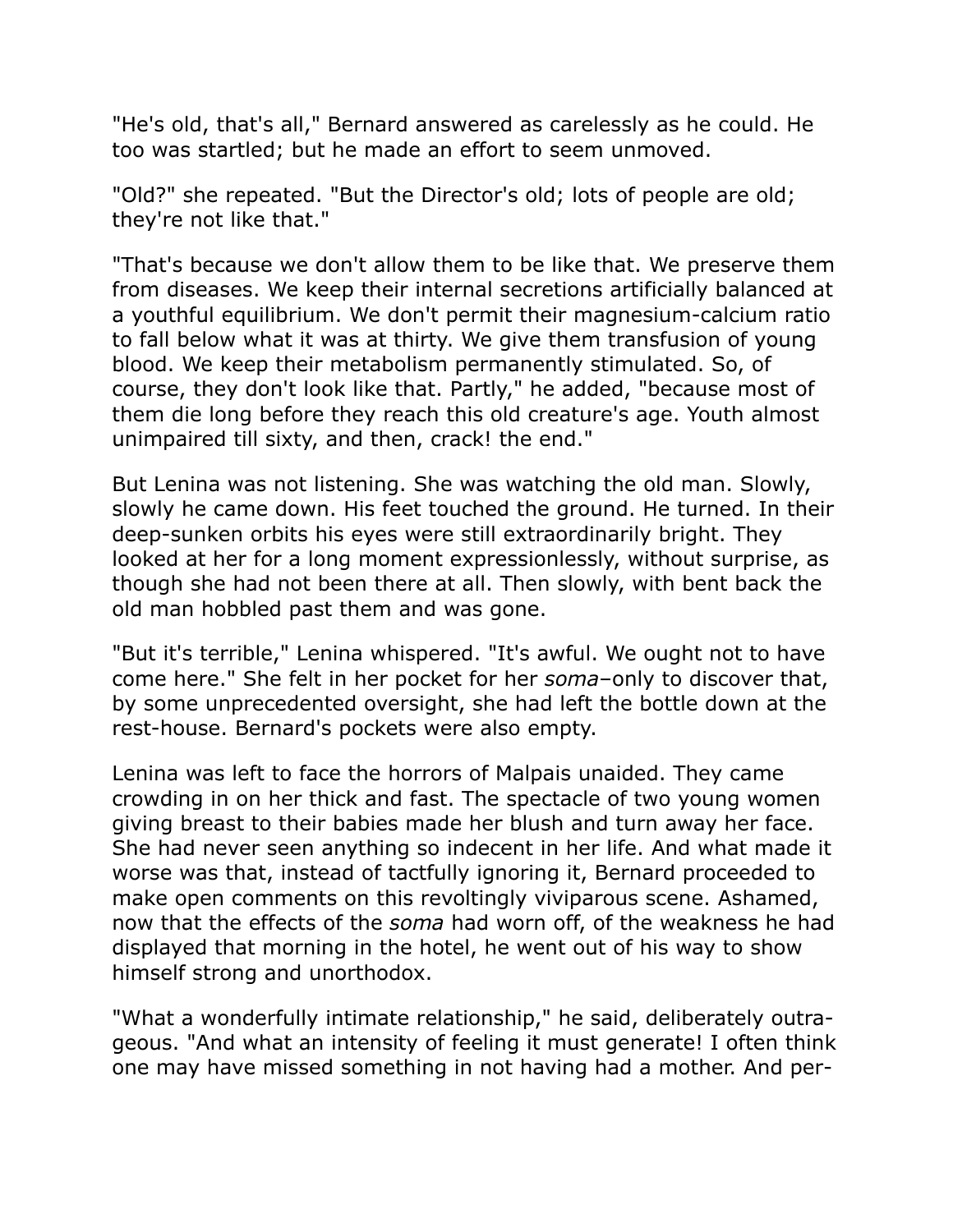haps you've missed something in not being a mother, Lenina. Imagine yourself sitting there with a little baby of your own. …"

"Bernard! How can you?" The passage of an old woman with ophthalmia and a disease of the skin distracted her from her indignation.

"Let's go away," she begged. "I don't like it."

But at this moment their guide came back and, beckoning them to follow, led the way down the narrow street between the houses. They rounded a corner. A dead dog was lying on a rubbish heap; a woman with a goitre was looking for lice in the hair of a small girl. Their guide halted at the foot of a ladder, raised his hand perpendicularly, then darted it horizontally forward. They did what he mutely commanded–climbed the ladder and walked through the doorway, to which it gave access, into a long narrow room, rather dark and smelling of smoke and cooked grease and long-worn, long-unwashed clothes. At the further end of the room was another doorway, through which came a shaft of sunlight and the noise, very loud and close, of the drums.

They stepped across the threshold and found themselves on a wide terrace. Below them, shut in by the tall houses, was the village square, crowded with Indians. Bright blankets, and feathers in black hair, and the glint of turquoise, and dark skins shining with heat. Lenina put her handkerchief to her nose again. In the open space at the centre of the square were two circular platforms of masonry and trampled clay–the roofs, it was evident, of underground chambers; for in the centre of each platform was an open hatchway, with a ladder emerging from the lower darkness. A sound of subterranean flute playing came up and was almost lost in the steady remorseless persistence of the drums.

Lenina liked the drums. Shutting her eyes she abandoned herself to their soft repeated thunder, allowed it to invade her consciousness more and more completely, till at last there was nothing left in the world but that one deep pulse of sound. It reminded her reassuringly of the synthetic noises made at Solidarity Services and Ford's Day celebrations. "Orgy-porgy," she whispered to herself. These drums beat out just the same rhythms.

There was a sudden startling burst of singing–hundreds of male voices crying out fiercely in harsh metallic unison. A few long notes and si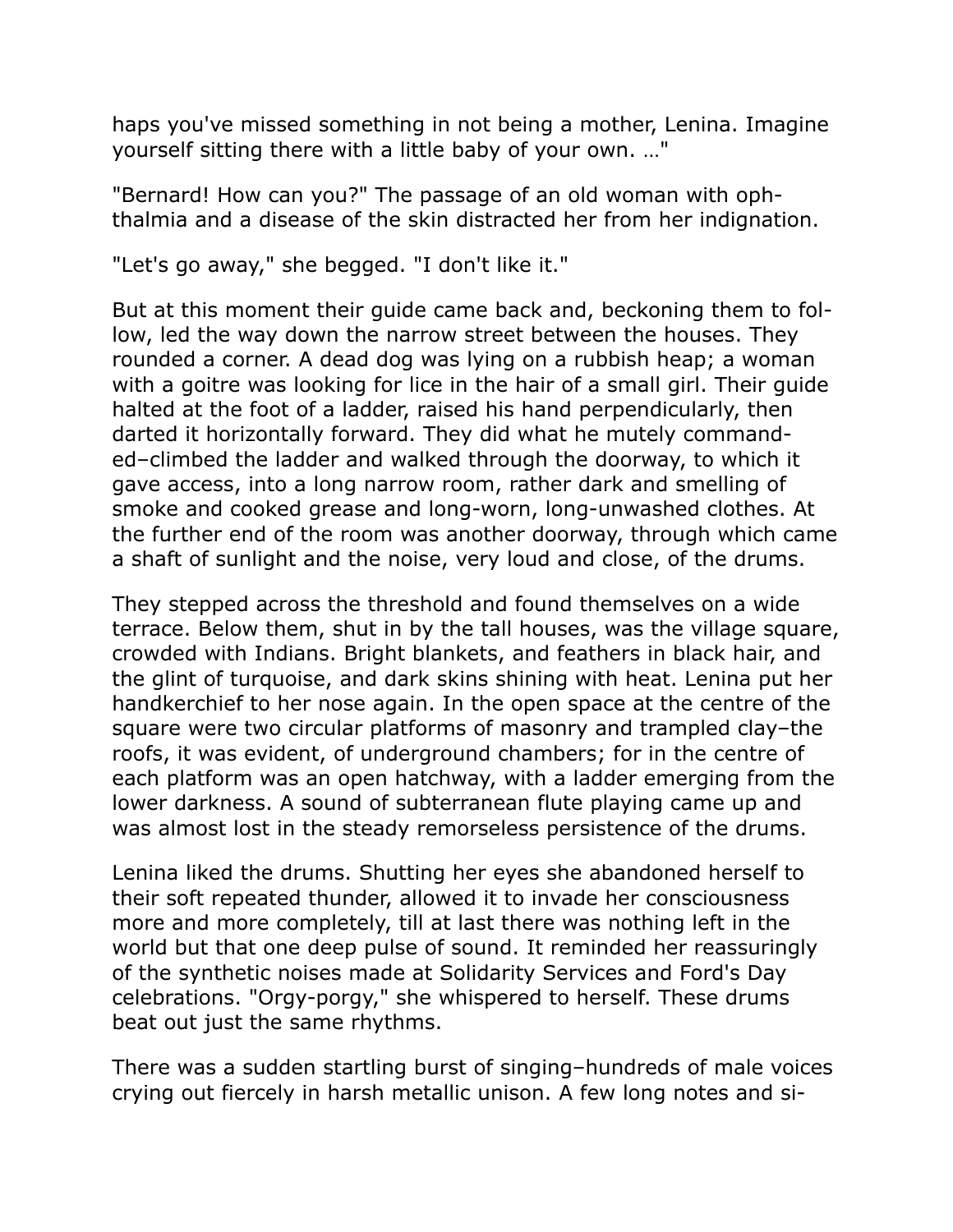lence, the thunderous silence of the drums; then shrill, in a neighing treble, the women's answer. Then again the drums; and once more the men's deep savage affirmation of their manhood.

Queer–yes. The place was queer, so was the music, so were the clothes and the goitres and the skin diseases and the old people. But the performance itself–there seemed to be nothing specially queer about that.

"It reminds me of a lower-caste Community Sing," she told Bernard.

But a little later it was reminding her a good deal less of that innocuous function. For suddenly there had swarmed up from those round chambers underground a ghastly troop of monsters. Hideously masked or painted out of all semblance of humanity, they had tramped out a strange limping dance round the square; round and again round, singing as they went, round and round–each time a little faster; and the drums had changed and quickened their rhythm, so that it became like the pulsing of fever in the ears; and the crowd had begun to sing with the dancers, louder and louder; and first one woman had shrieked, and then another and another, as though they were being killed; and then suddenly the leader of the dancers broke out of the line, ran to a big wooden chest which was standing at one end of the square, raised the lid and pulled out a pair of black snakes. A great yell went up from the crowd, and all the other dancers ran towards him with outstretched hands. He tossed the snakes to the first-comers, then dipped back into the chest for more. More and more, black snakes and brown and mottled-he flung them out. And then the dance began again on a different rhythm. Round and round they went with their snakes, snakily, with a soft undulating movement at the knees and hips. Round and round. Then the leader gave a signal, and one after another, all the snakes were flung down in the middle of the square; an old man came up from underground and sprinkled them with corn meal, and from the other hatchway came a woman and sprinkled them with water from a black jar. Then the old man lifted his hand and, startlingly, terrifyingly, there was absolute silence. The drums stopped beating, life seemed to have come to an end. The old man pointed towards the two hatchways that gave entrance to the lower world. And slowly, raised by invisible hands from below, there emerged from the one a painted image of an eagle, from the other that of a man, naked, and nailed to a cross. They hung there, seemingly self-sustained, as though watching. The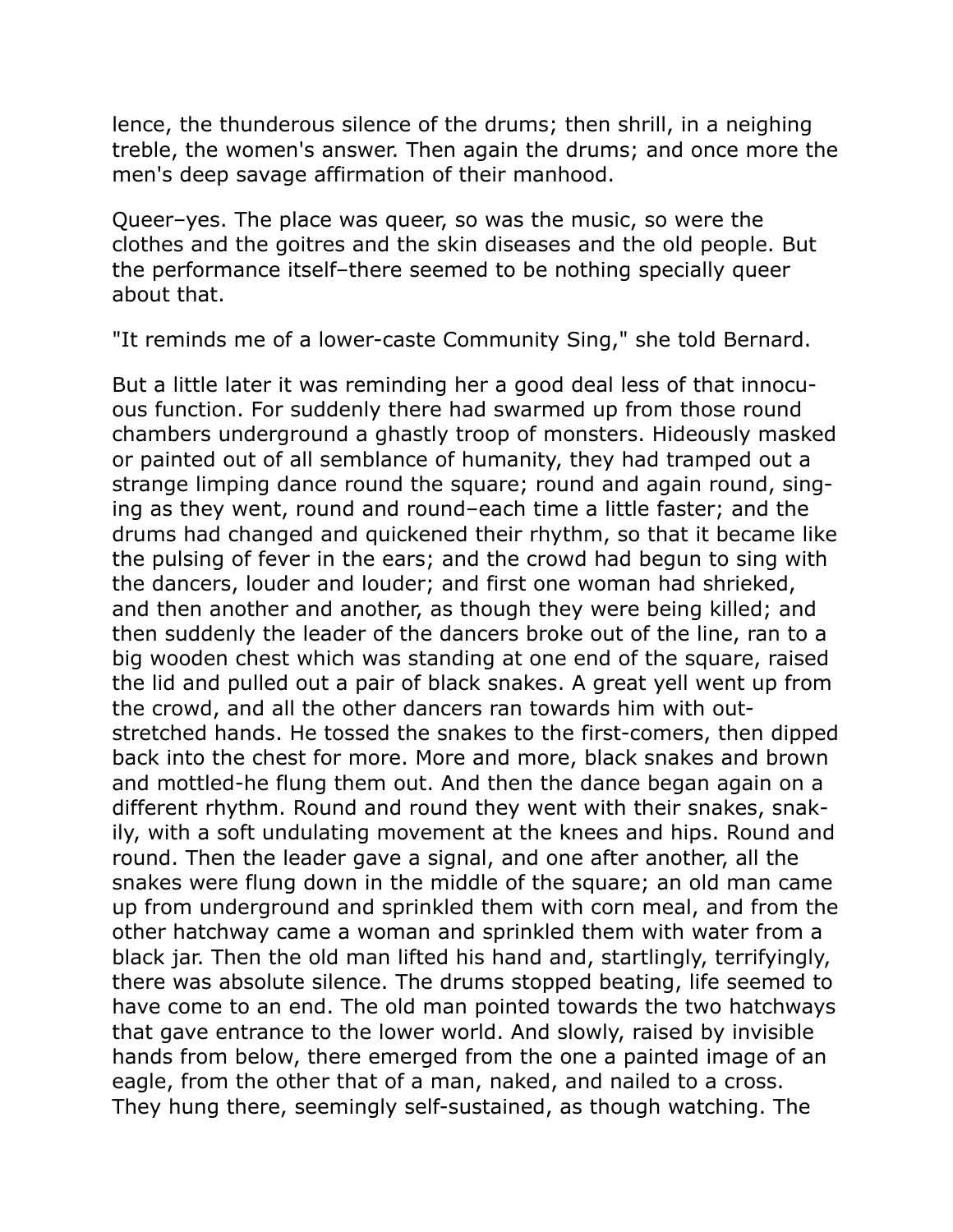old man clapped his hands. Naked but for a white cotton breech-cloth, a boy of about eighteen stepped out of the crowd and stood before him, his hands crossed over his chest, his head bowed. The old man made the sign of the cross over him and turned away. Slowly, the boy began to walk round the writhing heap of snakes. He had completed the first circuit and was half-way through the second when, from among the dancers, a tall man wearing the mask of a coyote and holding in his hand a whip of plaited leather, advanced towards him. The boy moved on as though unaware of the other's existence. The coyoteman raised his whip, there was a long moment of expectancy, then a swift movement, the whistle of the lash and its loud flat-sounding impact on the flesh. The boy's body quivered; but he made no sound, he walked on at the same slow, steady pace. The coyote struck again, again; and at every blow at first a gasp, and then a deep groan went up from the crowd. The boy walked. Twice, thrice, four times round he went. The blood was streaming. Five times round, six times round. Suddenly Lenina covered her face shish her hands and began to sob. "Oh, stop them, stop them!" she implored. But the whip fell and fell inexorably. Seven times round. Then all at once the boy staggered and, still without a sound, pitched forward on to his face. Bending over him, the old man touched his back with a long white feather, held it up for a moment, crimson, for the people to see then shook it thrice over the snakes. A few drops fell, and suddenly the drums broke out again into a panic of hurrying notes; there was a great shout. The dancers rushed forward, picked up the snakes and ran out of the square. Men, women, children, all the crowd ran after them. A minute later the square was empty, only the boy remained, prone where he had fallen, quite still. Three old women came out of one of the houses, and with some difficulty lifted him and carried him in. The eagle and the man on the cross kept guard for a little while over the empty pueblo; then, as though they had seen enough, sank slowly down through their hatchways, out of sight, into the nether world.

Lenina was still sobbing. "Too awful," she kept repeating, and all Bernard's consolations were in vain. "Too awful! That blood!" She shuddered. "Oh, I wish I had my *soma*."

There was the sound of feet in the inner room. Lenina did not move, but sat with her face in her hands, unseeing, apart. Only Bernard turned round.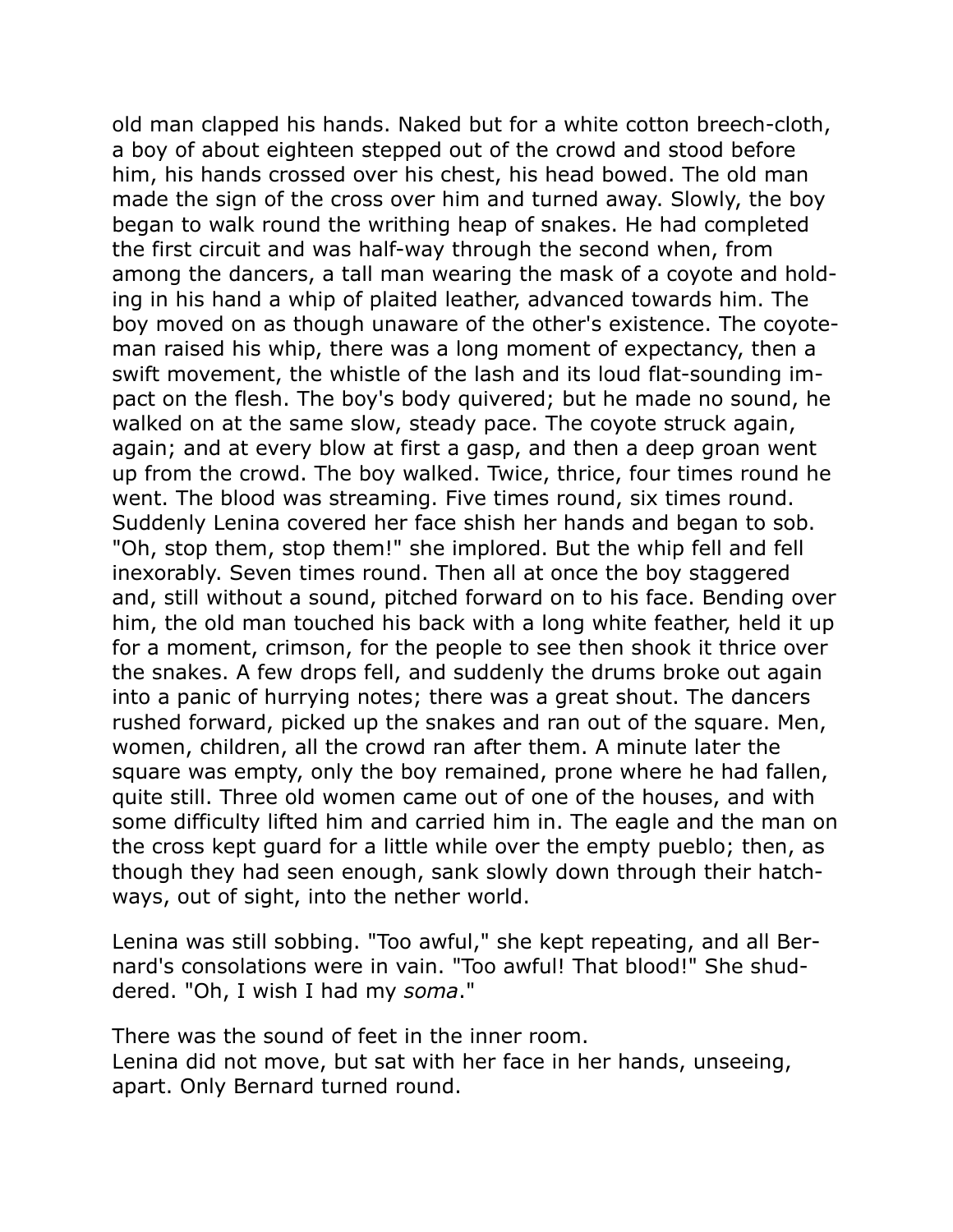The dress of the young man who now stepped out on to the terrace was Indian; but his plaited hair was straw-coloured, his eyes a pale blue, and his skin a white skin, bronzed.

"Hullo. Good-morrow," said the stranger, in faultless but peculiar English. "You're civilized, aren't you? You come from the Other Place, outside the Reservation?"

"Who on earth … ?" Bernard began in astonishment.

The young man sighed and shook his head. "A most unhappy gentleman." And, pointing to the bloodstains in the centre of the square, "Do you see that damned spot?" he asked in a voice that trembled with emotion.

"A gramme is better than a damn," said Lenina mechanically from behind her hands. "I wish I had my *soma*!"

"*I* ought to have been there," the young man went on. "Why wouldn't they let me be the sacrifice? I'd have gone round ten times–twelve, fifteen. Palowhtiwa only got as far as seven. They could have had twice as much blood from me. The multitudinous seas incarnadine." He flung out his arms in a lavish gesture; then, despairingly, let them fall again. "But they wouldn't let me. They disliked me for my complexion. It's always been like that. Always." Tears stood in the young man's eyes; he was ashamed and turned away.

Astonishment made Lenina forget the deprivation of *soma*. She uncovered her face and, for the first time, looked at the stranger. "Do you mean to say that you *wanted* to be hit with that whip?"

Still averted from her, the young man made a sign of affirmation. "For the sake of the pueblo–to make the rain come and the corn grow. And to please Pookong and Jesus. And then to show that I can bear pain without crying out. Yes," and his voice suddenly took on a new resonance, he turned with a proud squaring of the shoulders, a proud, defiant lifting of the chin "to show that I'm a man … Oh!" He gave a gasp and was silent, gaping. He had seen, for the first time in his life, the face of a girl whose cheeks were not the colour of chocolate or dogskin, whose hair was auburn and permanently waved, and whose expression (amazing novelty!) was one of benevolent interest. Lenina was smiling at him; such a nice-looking boy, she was thinking, and a really beautiful body. The blood rushed up into the young man's face; he dropped his eyes, raised them again for a moment only to find her still smiling at him, and was so much overcome that he had to turn away and pretend to be looking very hard at something on the other side of the square.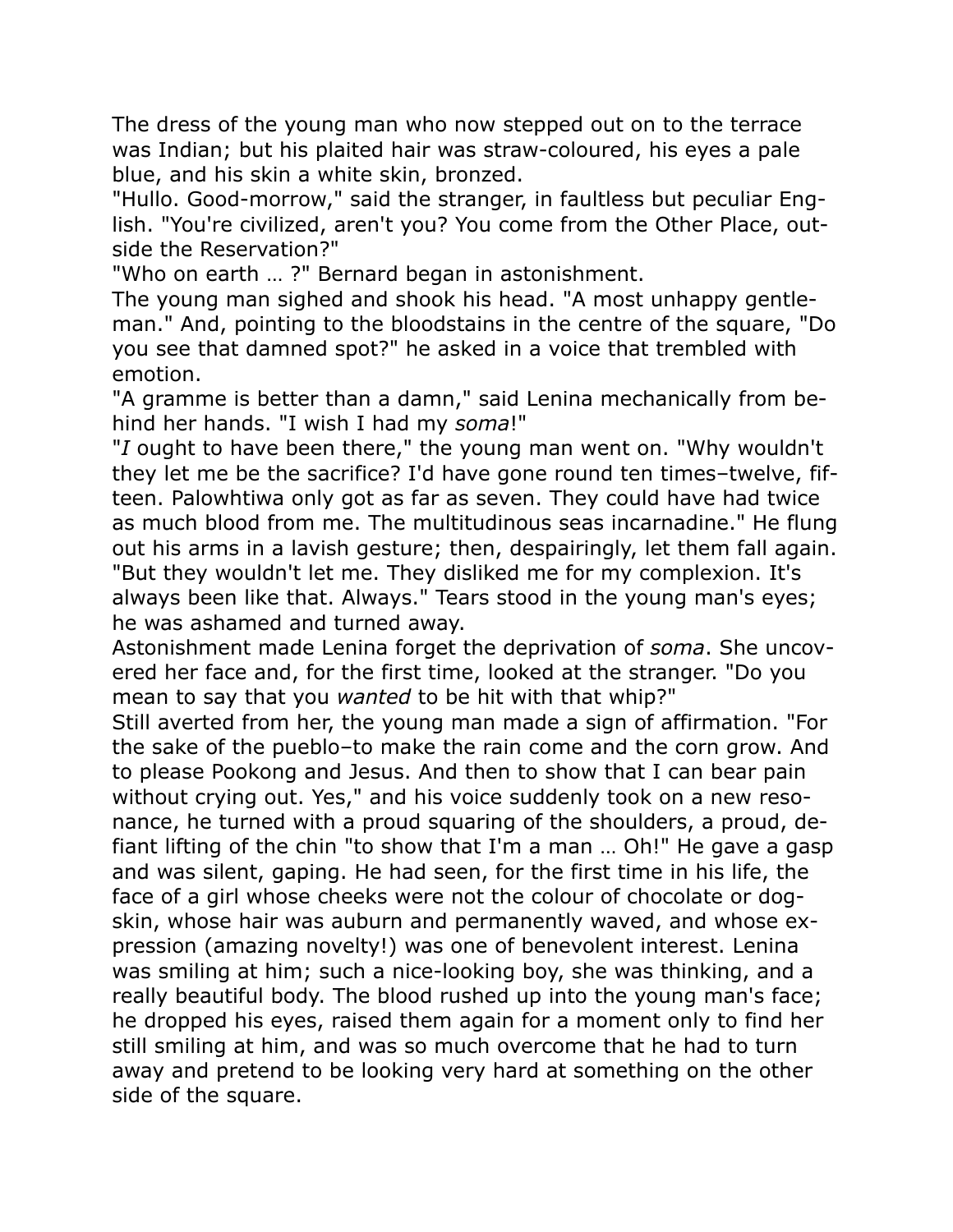Bernard's questions made a diversion. Who? How? When? From where? Keeping his eyes fixed on Bernard's face (for so passionately did he long to see Lenina smiling that he simply dared not look at her), the young man tried to explain himself. Linda and he–Linda was his mother (the word made Lenina look uncomfortable)–were strangers in the Reservation. Linda had come from the Other Place long ago, before he was born, with a man who was his father. (Bernard pricked up his ears.) She had gone walking alone in those mountains over there to the North, had fallen down a steep place and hurt her head. ("Go on, go on," said Bernard excitedly.) Some hunters from Malpais had found her and brought her to the pueblo. As for the man who was his father, Linda had never seen him again. His name was Tomakin. (Yes, "Thomas" was the D.H.C.'s first name.) He must have flown away, back to the Other Place, away without her–a bad, unkind, unnatural man. "And so I was born in Malpais," he concluded. "In Malpais." And he shook his head.

The squalor of that little house on the outskirts of the pueblo! A space of dust and rubbish separated it from the village. Two faminestricken dogs were nosing obscenely in the garbage at its door. Inside, when they entered, the twilight stank and was loud with flies. "Linda!" the young man called.

From the inner room a rather hoarse female voice said, "Coming." They waited. In bowls on the floor were the remains of a meal, perhaps of several meals.

The door opened. A very stout blonde squaw stepped across the threshold and stood looking at the strangers staring incredulously, her mouth open. Lenina noticed with disgust that two of the front teeth were missing. And the colour of the ones that remained … She shuddered. It was worse than the old man. So fat. And all the lines in her face, the flabbiness, the wrinkles. And the sagging cheeks, with those purplish blotches. And the red veins on her nose, the bloodshot eyes. And that neck–that neck; and the blanket she wore over her head– ragged and filthy. And under the brown sack-shaped tunic those enormous breasts, the bulge of the stomach, the hips. Oh, much worse than the old man, much worse! And suddenly the creature burst out in a torrent of speech, rushed at her with outstretched arms and–Ford! Ford! it was too revolting, in another moment she'd be sick–pressed her against the bulge, the bosom, and began to kiss her. Ford! to *kiss*, slobberingly, and smelt too horrible, obviously never had a bath, and simply reeked of that beastly stuff that was put into Delta and Epsilon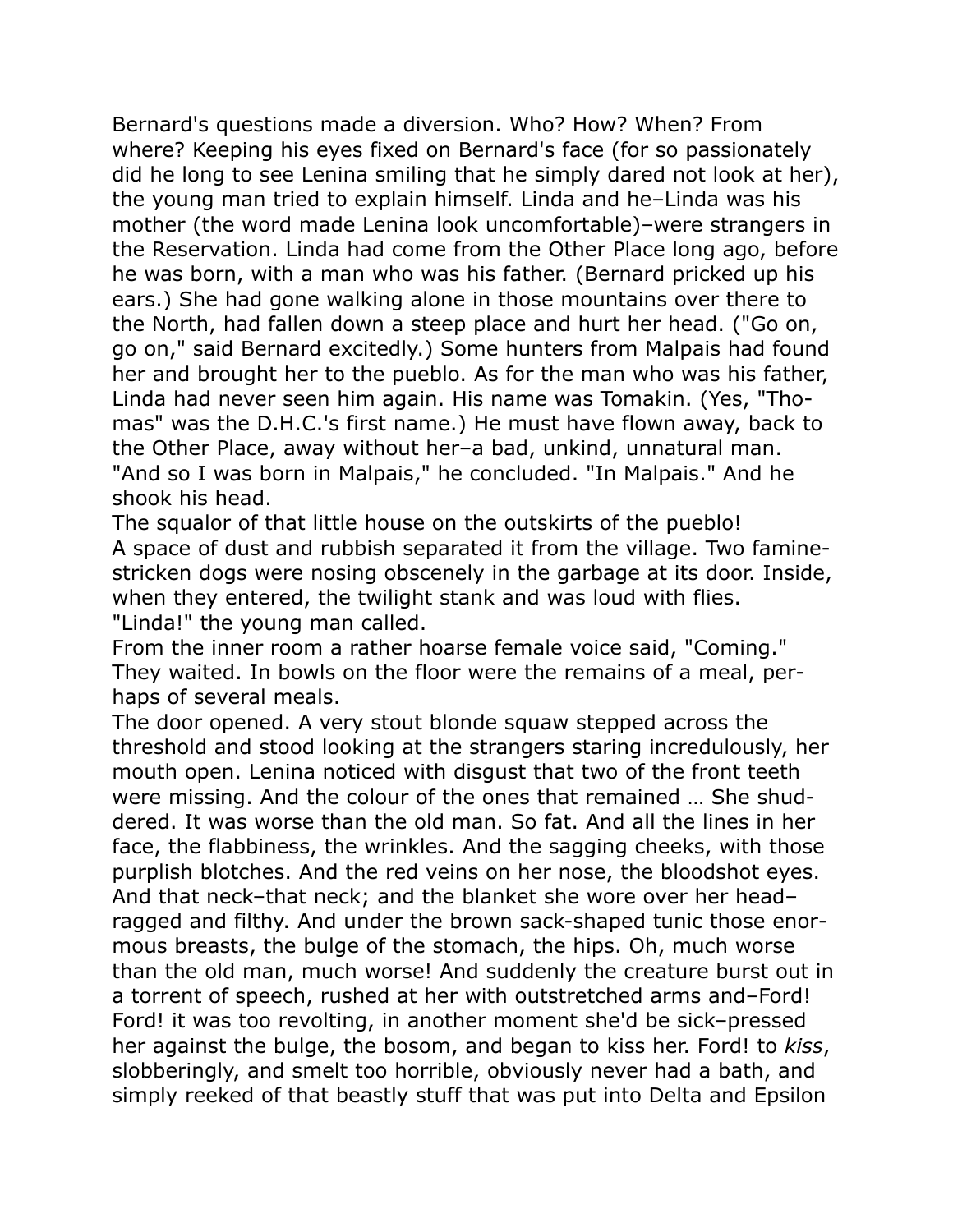bottles (no, it wasn't true about Bernard), positively stank of alcohol. She broke away as quickly as she could.

A blubbered and distorted face confronted her; the creature was crying.

"Oh, my dear, my dear." The torrent of words flowed sobbingly. "If you knew how glad–after all these years! A civilized face. Yes, and civilized clothes. Because I thought I should never see a piece of real acetate silk again." She fingered the sleeve of Lenina's shirt. The nails were black. "And those adorable viscose velveteen shorts! Do you know, dear, I've still got my old clothes, the ones I came in, put away in a box. I'll show them you afterwards. Though, of course, the acetate has all gone into holes. But such a lovely white bandolier–though I must say your green morocco is even lovelier. Not that it did *me* much good, that bandolier." Her tears began to flow again. "I suppose John told you. What I had to suffer–and not a gramme of *soma* to be had. Only a drink of *mescal* every now and then, when Popé used to bring it. Popé is a boy I used to know. But it makes you feel so bad afterwards. the *mescal* does, and you're sick with the *peyotl*; besides it always made that awful feeling of being ashamed much worse the next day. And I was so ashamed. Just think of it: me, a Beta–having a baby: put yourself in my place." (The mere suggestion made Lenina shudder.) "Though it wasn't my fault, I swear; because I still don't know how it happened, seeing that I did all the Malthusian Drill–you know, by numbers, One, two, three, four, always, I swear it; but all the same it happened, and of course there wasn't anything like an Abortion Centre here. Is it still down in Chelsea, by the way?" she asked. Lenina nodded. "And still floodlighted on Tuesdays and Fridays?" Lenina nodded again. "That lovely pink glass tower!" Poor Linda lifted her face and with closed eyes ecstatically contemplated the bright remembered image. "And the river at night," she whispered. Great tears oozed slowly out from behind her tight-shut eyelids. "And flying back in the evening from Stoke Poges. And then a hot bath and vibro-vacuum massage … But there." She drew a deep breath, shook her head, opened her eyes again, sniffed once or twice, then blew her nose on her fingers and wiped them on the skirt of her tunic. "Oh, I'm so sorry," she said in response to Lenina's involuntary grimace of disgust. "I oughtn't to have done that. I'm sorry. But what are you to do when there aren't any handkerchiefs? I remember how it used to upset me, all that dirt, and nothing being aseptic. I had an awful cut on my head when they first brought me here. You can't imagine what they used to put on it. Filth,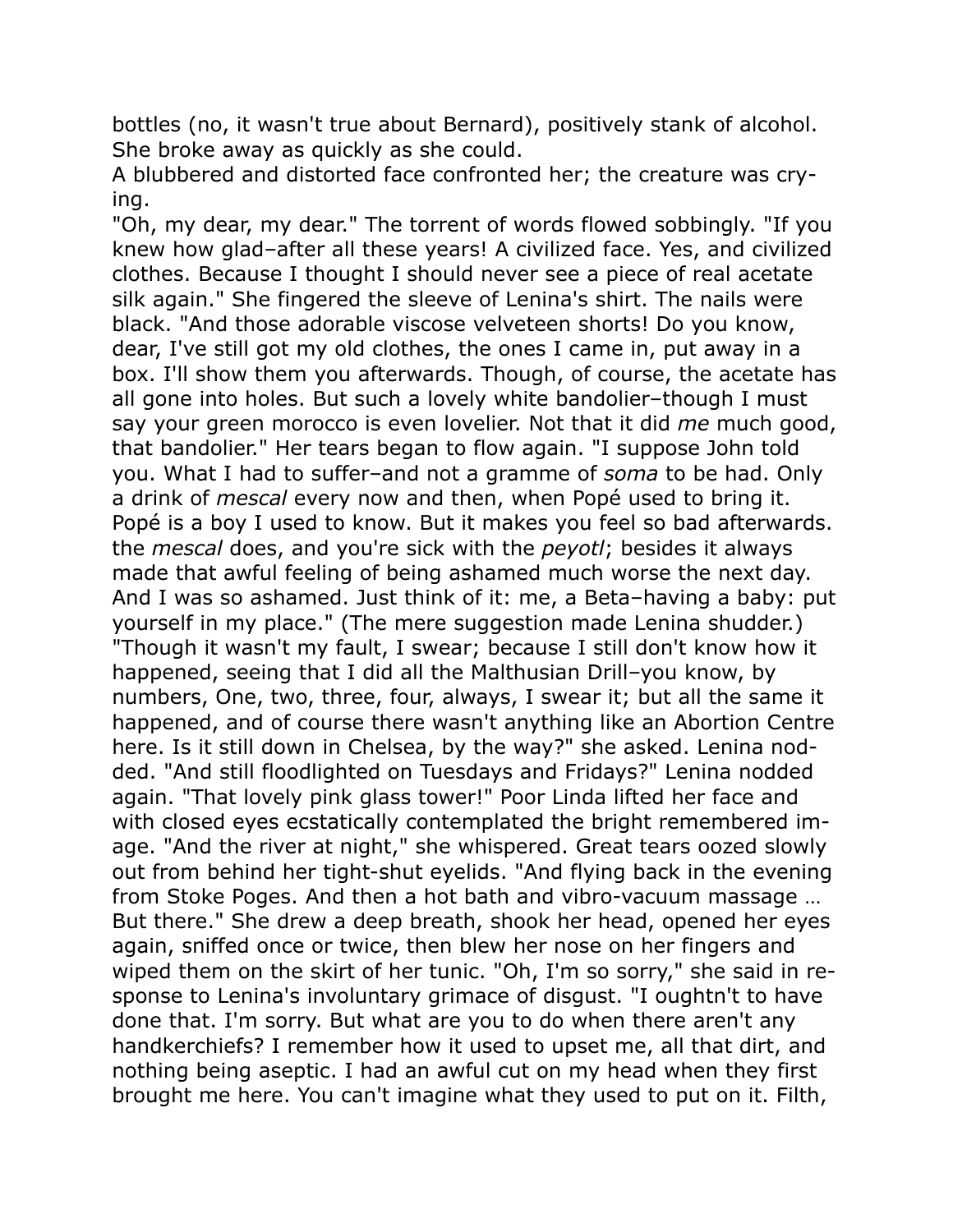just filth. 'Civilization is Sterilization,' I used to say t them. And 'Streptocock-Gee to Banbury-T, to see a fine bathroom and W.C.' as though they were children. But of course they didn't understand. How should they? And in the end I suppose I got used to it. And anyhow, how *can* you keep things clean when there isn't hot water laid on? And look at these clothes. This beastly wool isn't like acetate. It lasts and lasts. And you're supposed to mend it if it gets torn. But I'm a Beta; I worked in the Fertilizing Room; nobody ever taught me to do anything like that. It wasn't my business. Besides, it never used to be right to mend clothes. Throw them away when they've got holes in them and buy new. 'The more stitches, the less riches.' Isn't that right? Mending's anti-social. But it's all different here. It's like living with lunatics. Everything they do is mad." She looked round; saw John and Bernard had left them and were walking up and down in the dust and garbage outside the house; but, none the less confidentially lowering her voice, and leaning, while Lenina stiffened and shrank, so close that the blown reek of embryo-poison stirred the hair on her cheek. "For instance," she hoarsely whispered, "take the way they have one another here. Mad, I tell you, absolutely mad. Everybody belongs to every one else–don't they? don't they?" she insisted, tugging at Lenina's sleeve. Lenina nodded her averted head, let out the breath she had been holding and managed to draw another one, relatively untainted. "Well, here," the other went on, "nobody's supposed to belong to more than one person. And if you have people in the ordinary way, the others think you're wicked and anti-social. They hate and despise you. Once a lot of women came and made a scene because their men came to see me. Well, why not? And then they rushed at me … No, it was too awful. I can't tell you about it." Linda covered her face with her hands and shuddered. "They're so hateful, the women here. Mad, mad and cruel. And of course they don't know anything about Malthusian Drill, or bottles, or decanting, or anything of that sort. So they're having children all the time–like dogs. It's too revolting. And to think that I … Oh, Ford, Ford, Ford! And yet John *was* a great comfort to me. I don't know what I should have done without him. Even though he did get so upset whenever a man … Quite as a tiny boy, even. Once (but that was when he was bigger) he tried to kill poor Waihusiwa–or was it Popé?– just because I used to have them sometimes. Because I never could make him understand that that was what civilized people ought to do. Being mad's infectious I believe. Anyhow, John seems to have caught it from the Indians. Because, of course, he was with them a lot. Even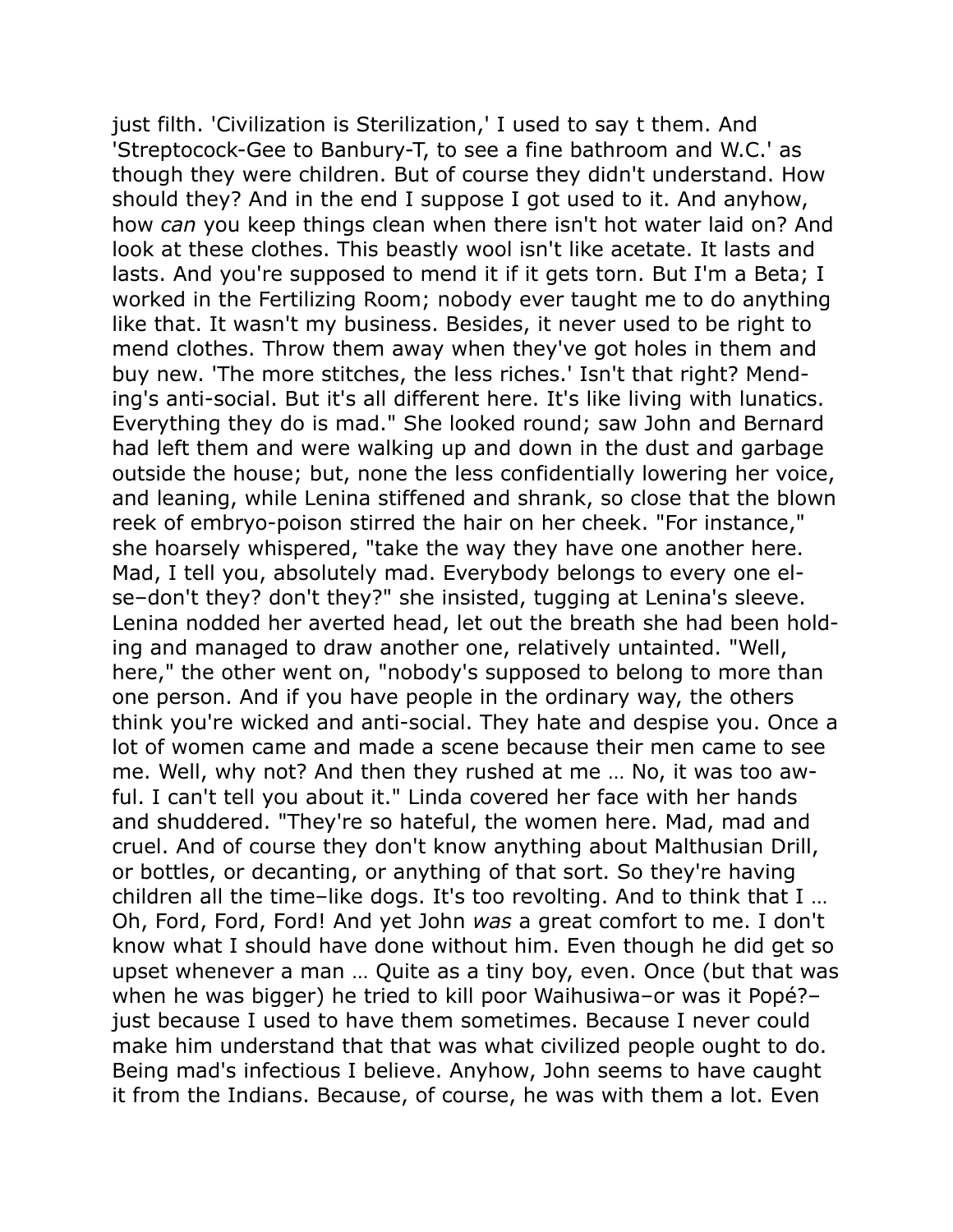though they always were so beastly to him and wouldn't let him do all the things the other boys did. Which was a good thing in a way, because it made it easier for me to condition him a little. Though you've no idea how difficult that is. There's so much one doesn't know; it wasn't my business to know. I mean, when a child asks you how a helicopter works or who made the world–well, what are you to answer if you're a Beta and have always worked in the Fertilizing Room? What *are* you to answer?"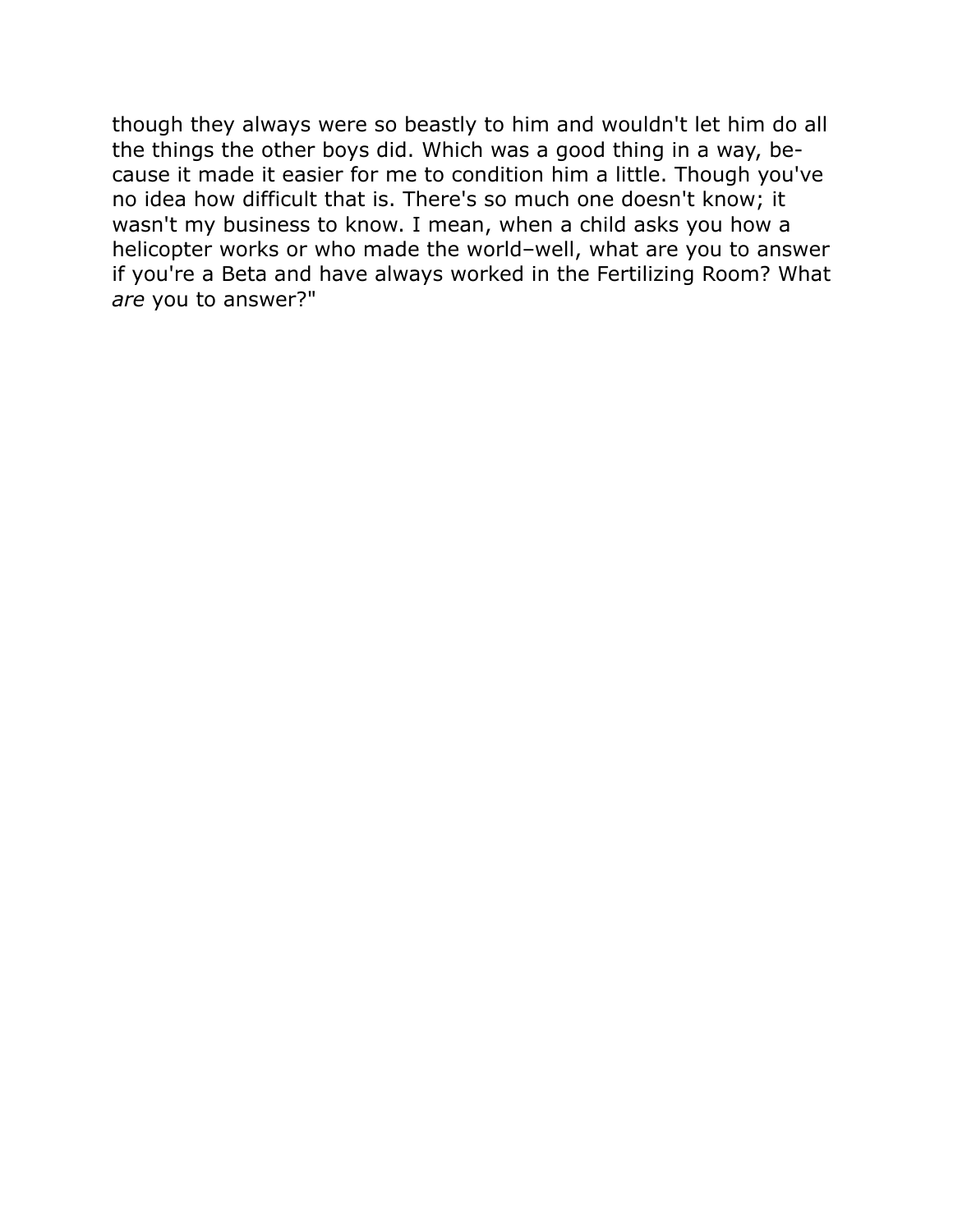## **Chapter Eight**

OUTSIDE, in the dust and among the garbage (there were four dogs now), Bernard and John were walking slowly up and down.

"So hard for me to realize," Bernard was saying, "to reconstruct. As though we were living on different planets, in different centuries. A mother, and all this dirt, and gods, and old age, and disease …" He shook his head. "It's almost inconceivable. I shall never understand, unless you explain."

"Explain what?"

"This." He indicated the pueblo. "That." And it was the little house outside the village. "Everything. All your life."

"But what is there to say?"

"From the beginning. As far back as you can remember."

"As far back as I can remember." John frowned. There was a long silence.

It was very hot. They had eaten a lot of tortillas and sweet corn. Linda said, "Come and lie down, Baby." They lay down together in the big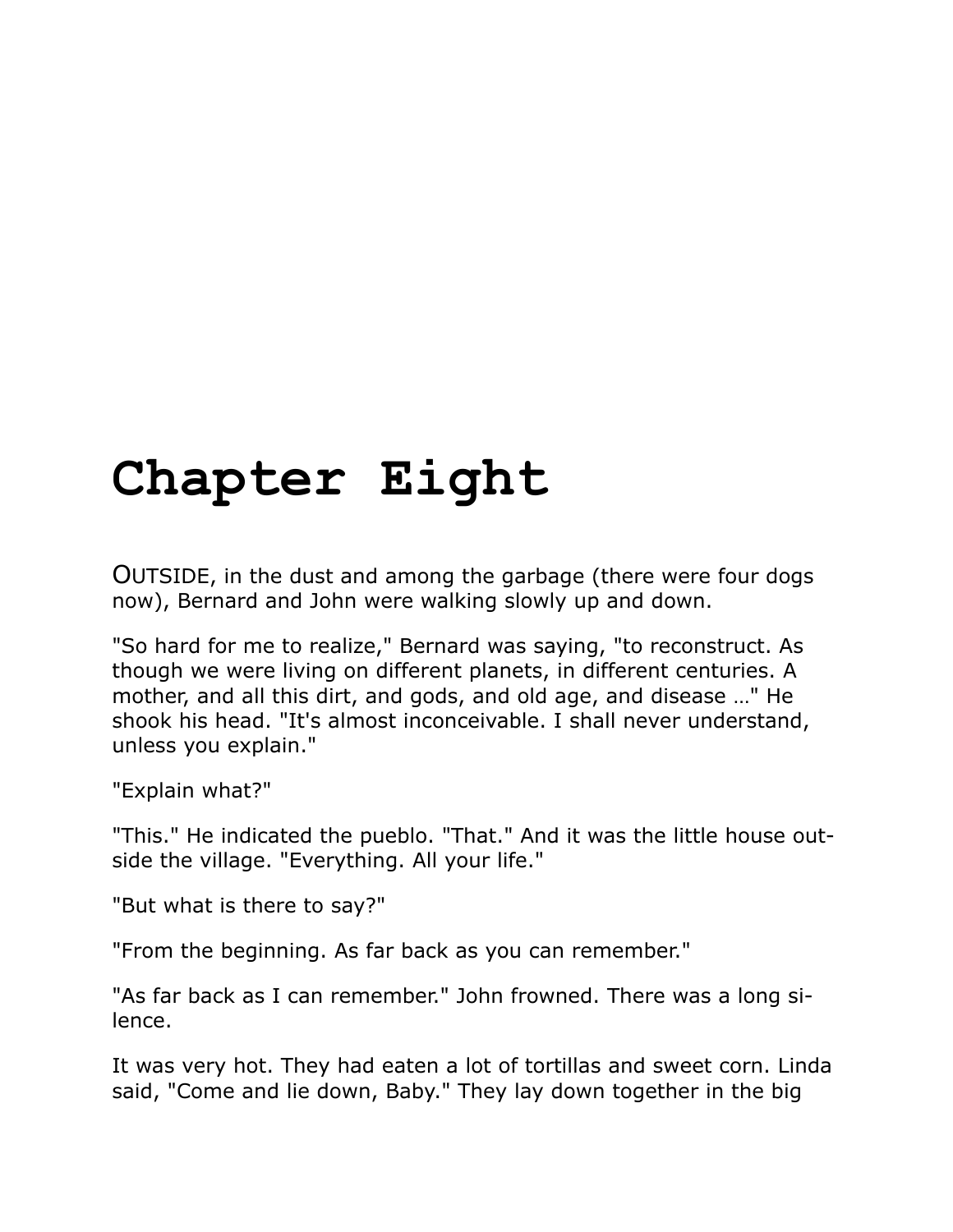bed. "Sing," and Linda sang. Sang "Streptocock-Gee to Banbury-T" and "Bye Baby Banting, soon you'll need decanting." Her voice got fainter and fainter …

There was a loud noise, and he woke with a start. A man was saying something to Linda, and Linda was laughing. She had pulled the blanket up to her chin, but the man pulled it down again. His hair was like two black ropes, and round his arm was a lovely silver bracelet with blue stones in it. He liked the bracelet; but all the same, he was frightened; he hid his face against Linda's body. Linda put her hand on him and he felt safer. In those other words he did not understand so well, she said to the man, "Not with John here." The man looked at him, then again at Linda, and said a few words in a soft voice. Linda said, "No." But the man bent over the bed towards him and his face was huge, terrible; the black ropes of hair touched the blanket. "No," Linda said again, and he felt her hand squeezing him more tightly. "No, no!" But the man took hold of one of his arms, and it hurt. He screamed. The man put up his other hand and lifted him up. Linda was still holding him, still saying, "No, no." The man said something short and angry, and suddenly her hands were gone. "Linda, Linda." He kicked and wriggled; but the man carried him across to the door, opened it, put him down on the floor in the middle of the other room, and went away, shutting the door behind him. He got up, he ran to the door. Standing on tiptoe he could just reach the big wooden latch. He lifted it and pushed; but the door wouldn't open. "Linda," he shouted. She didn't answer.

He remembered a huge room, rather dark; and there were big wooden things with strings fastened to them, and lots of women standing round them–making blankets, Linda said. Linda told him to sit in the corner with the other children, while she went and helped the women. He played with the little boys for a long time. Suddenly people started talking very loud, and there were the women pushing Linda away, and Linda was crying. She went to the door and he ran after her. He asked her why they were angry. "Because I broke something," she said. And then she got angry too. "How should I know how to do their beastly weaving?" she said. "Beastly savages." He asked her what savages were. When they got back to their house, Popé was waiting at the door, and he came in with them. He had a big gourd full of stuff that looked like water; only it wasn't water, but something with a bad smell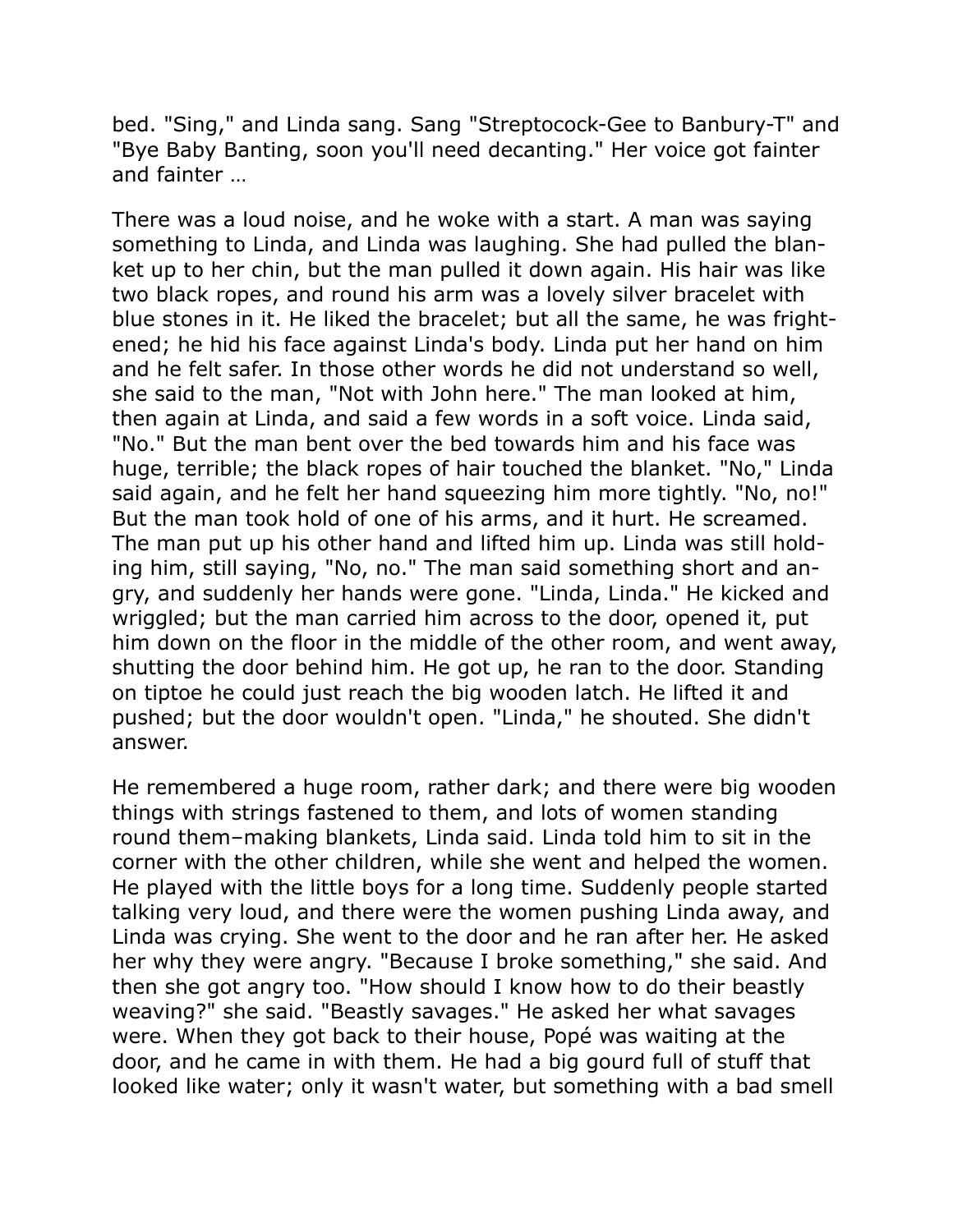that burnt your mouth and made you cough. Linda drank some and Popé drank some, and then Linda laughed a lot and talked very loud; and then she and Popé went into the other room. When Popé went away, he went into the room. Linda was in bed and so fast asleep that he couldn't wake her.

Popé used to come often. He said the stuff in the gourd was called *mescal*; but Linda said it ought to be called *soma*; only it made you feel ill afterwards. He hated Popé. He hated them all–all the men who came to see Linda. One afternoon, when he had been playing with the other children–it was cold, he remembered, and there was snow on the mountains–he came back to the house and heard angry voices in the bedroom. They were women's voices, and they said words he didn't understand, but he knew they were dreadful words. Then suddenly, crash! something was upset; he heard people moving about quickly, and there was another crash and then a noise like hitting a mule, only not so bony; then Linda screamed. "Oh, don't, don't, don't!" she said. He ran in. There were three women in dark blankets. Linda was on the bed. One of the women was holding her wrists. Another was lying across her legs, so that she couldn't kick. The third was hitting her with a whip. Once, twice, three times; and each time Linda screamed. Crying, he tugged at the fringe of the woman's blanket. "Please, please." With her free hand she held him away. The whip came down again, and again Linda screamed. He caught hold of the woman's enormous brown hand between his own and bit it with all his might. She cried out, wrenched her hand free, and gave him such a push that he fell down. While he was lying on the ground she hit him three times with the whip. It hurt more than anything he had ever felt–like fire. The whip whistled again, fell. But this time it was Linda who screamed.

"But why did they want to hurt you, Linda?'' he asked that night. He was crying, because the red marks of the whip on his back still hurt so terribly. But he was also crying because people were so beastly and unfair, and because he was only a little boy and couldn't do anything against them. Linda was crying too. She was grown up, but she wasn't big enough to fight against three of them. It wasn't fair for her either. "Why did they want to hurt you, Linda?"

"I don't know. How should I know?" It was difficult to hear what she said, because she was lying on her stomach and her face was in the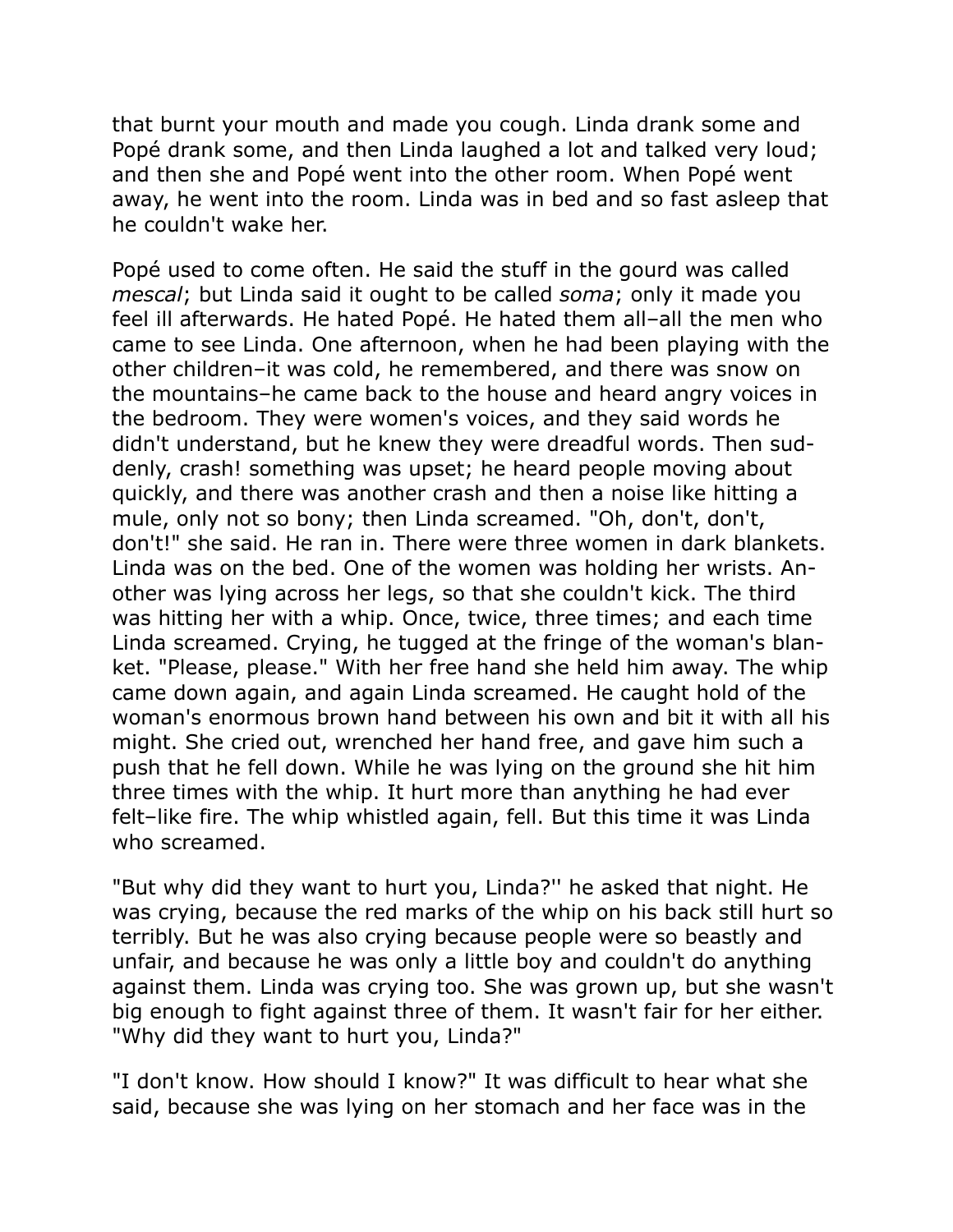pillow. "They say those men are *their* men," she went on; and she did not seem to be talking to him at all; she seemed to be talking with some one inside herself. A long talk which she didn't understand; and in the end she started crying louder than ever.

"Oh, don't cry, Linda. Don't cry."

He pressed himself against her. He put his arm round her neck. Linda cried out. "Oh, be careful. My shoulder! Oh!" and she pushed him away, hard. His head banged against the wall. "Little idiot!" she shouted; and then, suddenly, she began to slap him. Slap, slap …

"Linda," he cried out. "Oh, mother, don't!"

"I'm not your mother. I won't be your mother."

"But, Linda … Oh!" She slapped him on the cheek.

"Turned into a savage," she shouted. "Having young ones like an animal … If it hadn't been for you, I might have gone to the Inspector, I might have got away. But not with a baby. That would have been too shameful."

He saw that she was going to hit him again, and lifted his arm to guard his face. "Oh, don't, Linda, please don't."

"Little beast!" She pulled down his arm; his face was uncovered.

"Don't, Linda." He shut his eyes, expecting the blow.

But she didn't hit him. After a little time, he opened his eyes again and saw that she was looking at him. He tried to smile at her. Suddenly she put her arms round him and kissed him again and again.

Sometimes, for several days, Linda didn't get up at all. She lay in bed and was sad. Or else she drank the stuff that Popé brought and laughed a great deal and went to sleep. Sometimes she was sick. Often she forgot to wash him, and there was nothing to eat except cold tortillas. He remembered the first time she found those little animals in his hair, how she screamed and screamed.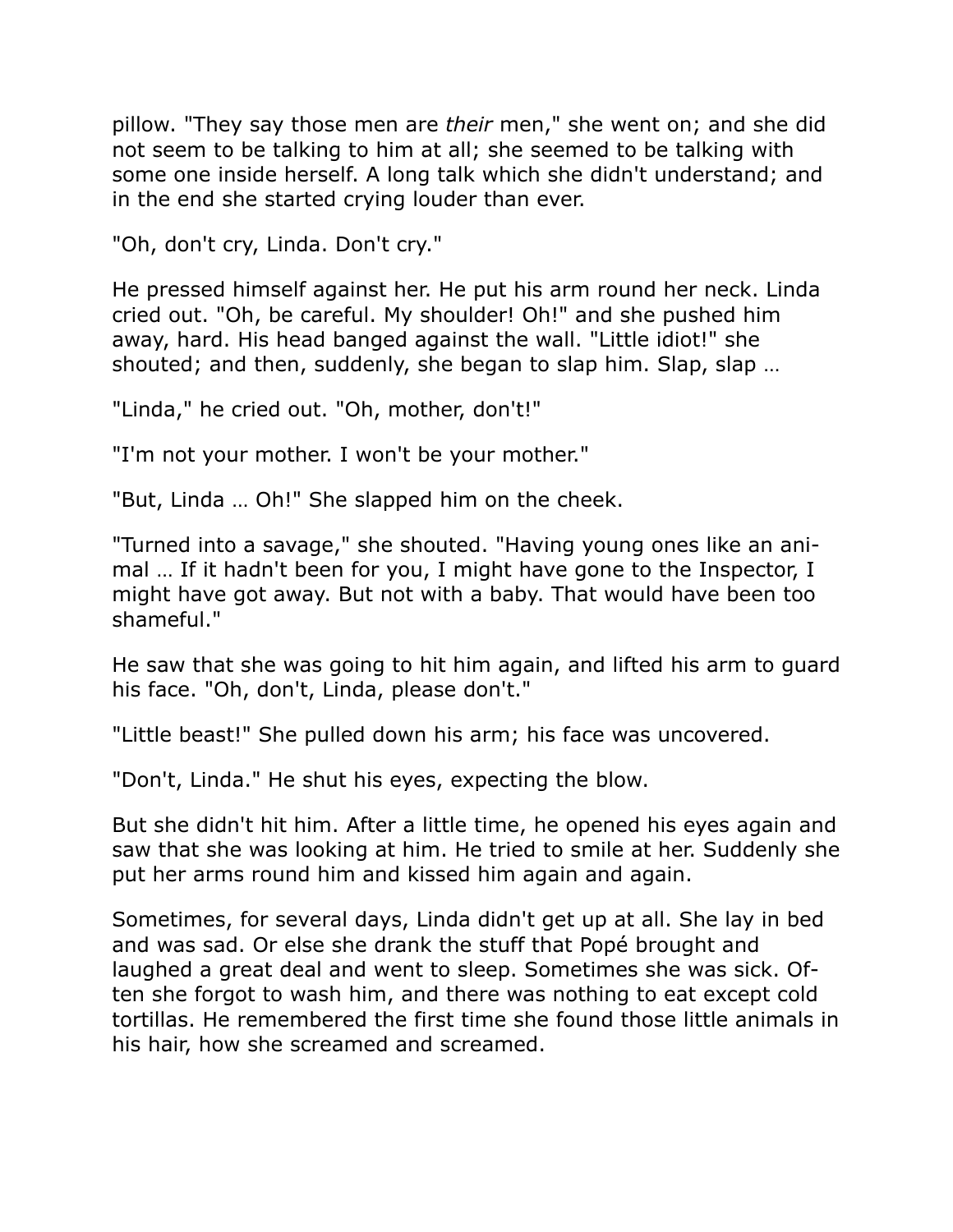The happiest times were when she told him about the Other Place. "And you really can go flying, whenever you like?"

"Whenever you like." And she would tell him about the lovely music that came out of a box, and all the nice games you could play, and the delicious things to eat and drink, and the light that came when you pressed a little thing in the wall, and the pictures that you could hear and feel and smell, as well as see, and another box for making nice smells, and the pink and green and blue and silver houses as high as mountains, and everybody happy and no one ever sad or angry, and every one belonging to every one else, and the boxes where you could see and hear what was happening at the other side of the world, and babies in lovely clean bottles–everything so clean, and no nasty smells, no dirt at all–and people never lonely, but living together and being so jolly and happy, like the summer dances here in Malpais, but much happier, and the happiness being there every day, every day. … He listened by the hour. And sometimes, when he and the other children were tired with too much playing, one of the old men of the pueblo would talk to them, in those other words, of the great Transformer of the World, and of the long fight between Right Hand and Left Hand, between Wet and Dry; of Awonawilona, who made a great fog by thinking in the night, and then made the whole world out of the fog; of Earth Mother and Sky Father; of Ahaiyuta and Marsailema, the twins of War and Chance; of Jesus and Pookong; of Mary and Etsanatlehi, the woman who makes herself young again; of the Black Stone at Laguna and the Great Eagle and Our Lady of Acoma. Strange stories, all the more wonderful to him for being told in the other words and so not fully understood. Lying in bed, he would think of Heaven and London and Our Lady of Acoma and the rows and rows of babies in clean bottles and Jesus flying up and Linda flying up and the great Director of World Hatcheries and Awonawilona.

Lots of men came to see Linda. The boys began to point their fingers at him. In the strange other words they said that Linda was bad; they called her names he did not understand, but that he knew were bad names. One day they sang a song about her, again and again. He threw stones at them. They threw back; a sharp stone cut his cheek. The blood wouldn't stop; he was covered with blood.

Linda taught him to read. With a piece of charcoal she drew pictures on the wall–an animal sitting down, a baby inside a bottle; then she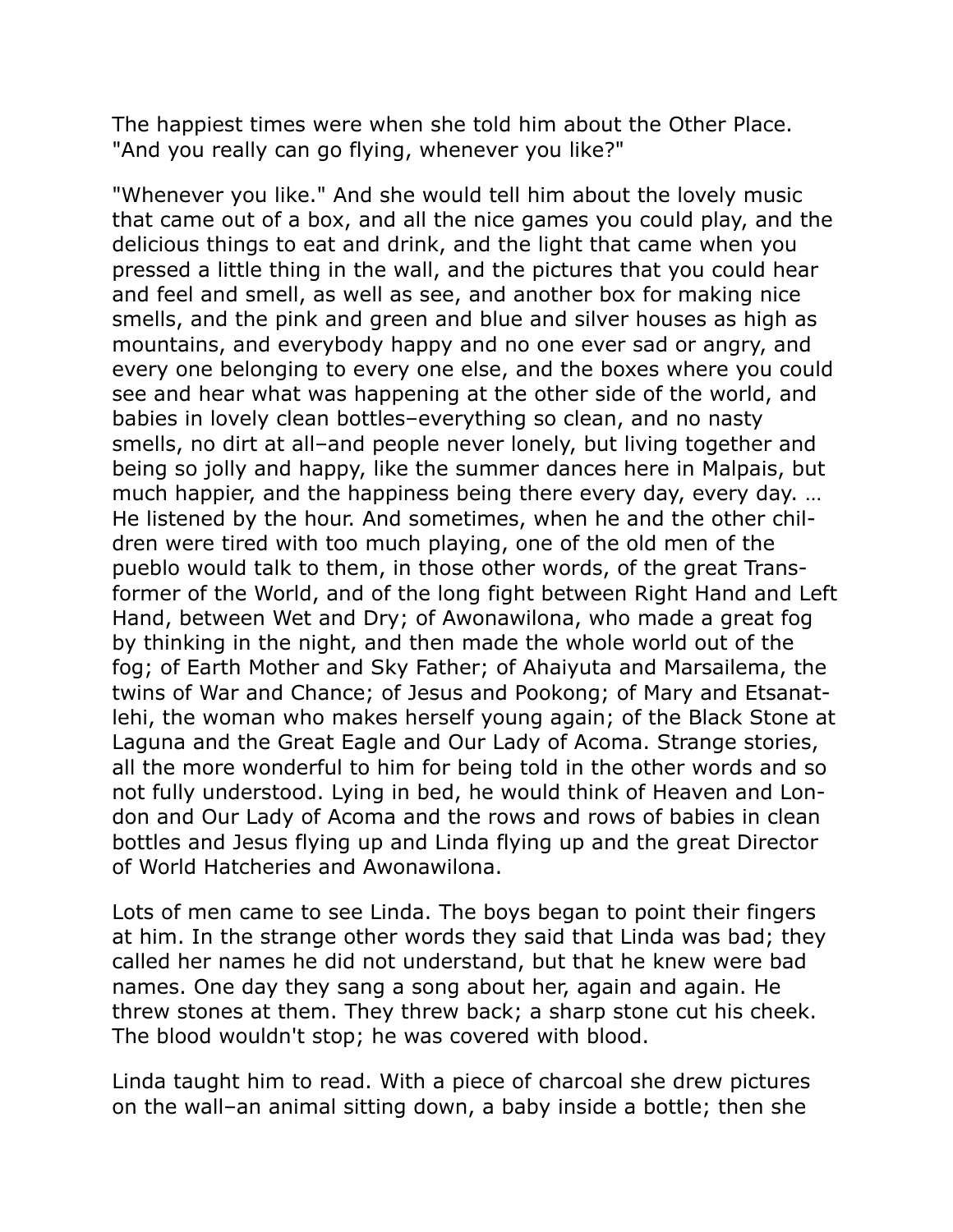wrote letters. THE CAT IS ON THE MAT. THE TOT IS IN THE POT. He learned quickly and easily. When he knew how to read all the words she wrote on the wall, Linda opened her big wooden box and pulled out from under those funny little red trousers she never wore a thin little book. He had often seen it before. "When you're bigger," she had said, "you can read it." Well, now he was big enough. He was proud. "I'm afraid you won't find it very exciting," she said. "But it's the only thing I have." She sighed. "If only you could see the lovely reading machines we used to have in London!" He began reading. *The Chemical and Bacteriological Conditioning of the Embryo*. *Practical Instructions for Beta Embryo-Store Workers*. It took him a quarter of an hour to read the title alone. He threw the book on the floor. "Beastly, beastly book!" he said, and began to cry.

The boys still sang their horrible song about Linda. Sometimes, too, they laughed at him for being so ragged. When he tore his clothes, Linda did not know how to mend them. In the Other Place, she told him, people threw away clothes with holes in them and got new ones. "Rags, rags!" the boys used to shout at him. "But I can read," he said to himself, "and they can't. They don't even know what reading is." It was fairly easy, if he thought hard enough about the reading, to pretend that he didn't mind when they made fun of him. He asked Linda to give him the book again.

The more the boys pointed and sang, the harder he read. Soon he could read all the words quite well. Even the longest. But what did they mean? He asked Linda; but even when she could answer it didn't seem to make it very clear, And generally she couldn't answer at all.

"What are chemicals?" he would ask.

"Oh, stuff like magnesium salts, and alcohol for keeping the Deltas and Epsilons small and backward, and calcium carbonate for bones, and all that sort of thing."

"But how do you make chemicals, Linda? Where do they come from?"

"Well, I don't know. You get them out of bottles. And when the bottles are empty, you send up to the Chemical Store for more. It's the Chemical Store people who make them, I suppose. Or else they send to the factory for them. I don't know. I never did any chemistry. My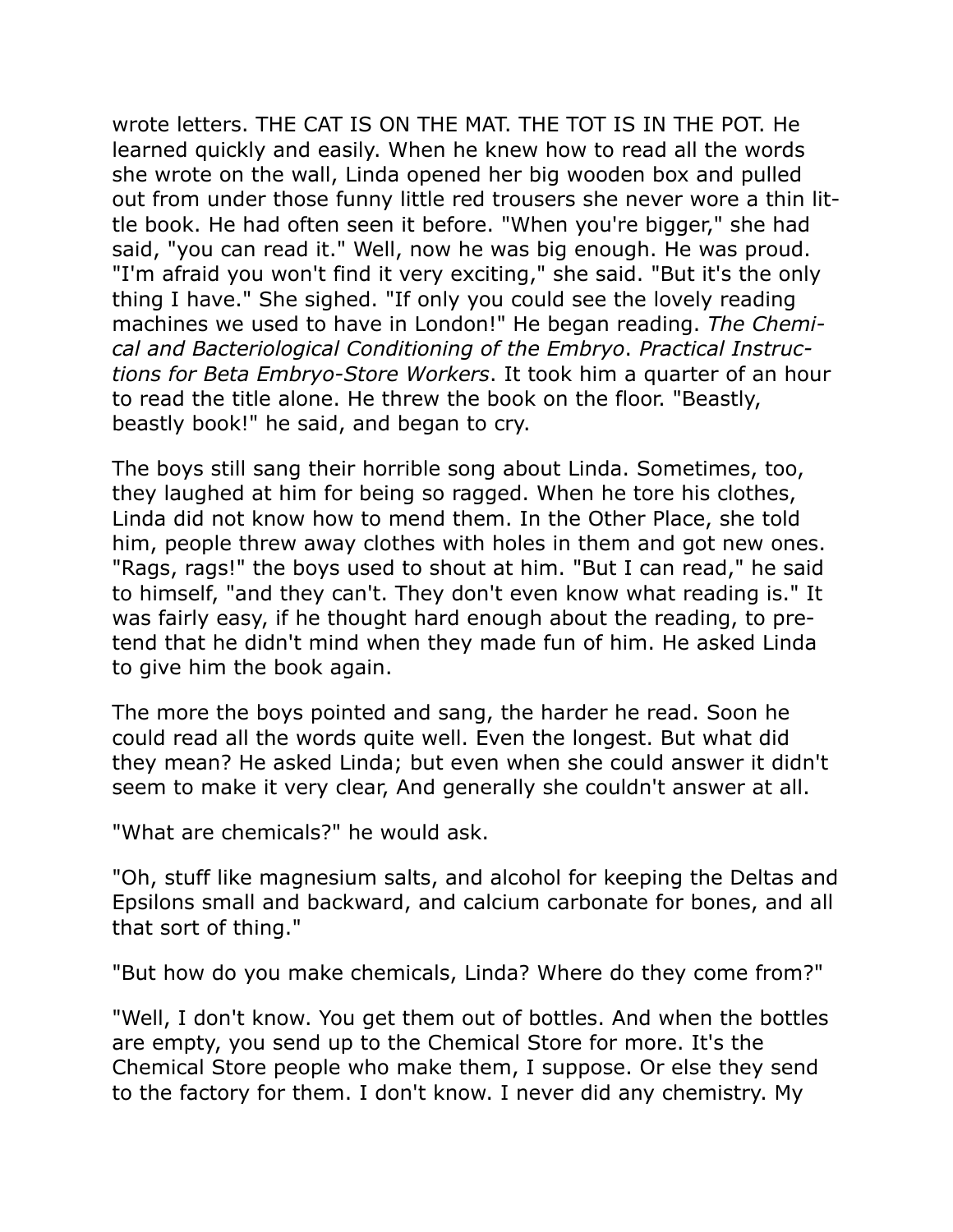job was always with the embryos. It was the same with everything else he asked about. Linda never seemed to know. The old men of the pueblo had much more definite answers.

"The seed of men and all creatures, the seed of the sun and the seed of earth and the seed of the sky–Awonawilona made them all out of the Fog of Increase. Now the world has four wombs; and he laid the seeds in the lowest of the four wombs. And gradually the seeds began to grow …"

One day (John calculated later that it must have been soon after his twelfth birthday) he came home and found a book that he had never seen before lying on the floor in the bedroom. It was a thick book and looked very old. The binding had been eaten by mice; some of its pages were loose and crumpled. He picked it up, looked at the titlepage: the book was called *The Complete Works of William Shakespeare*.

Linda was lying on the bed, sipping that horrible stinking *mescal* out of a cup. "Popé brought it," she said. Her voice was thick and hoarse like somebody else's voice. "It was lying in one of the chests of the Antelope Kiva. It's supposed to have been there for hundreds of years. I expect it's true, because I looked at it, and it seemed to be full of nonsense. Uncivilized. Still, it'll be good enough for you to practice your reading on." She took a last sip, set the cup down on the floor beside the bed, turned over on her side, hiccoughed once or twice and went to sleep.

He opened the book at random.

*Nay, but to live*

*In the rank sweat of an enseamed bed, Stew'd in corruption, honeying and making love Over the nasty sty …*

The strange words rolled through his mind; rumbled, like talking thunder; like the drums at the summer dances, if the drums could have spoken; like the men singing the Corn Song, beautiful, beautiful, so that you cried; like old Mitsima saying magic over his feathers and his carved sticks and his bits of bone and stone–kiathla tsilu silokwe silokwe silokwe. Kiai silu silu, tsithl–but better than Mitsima's magic, be-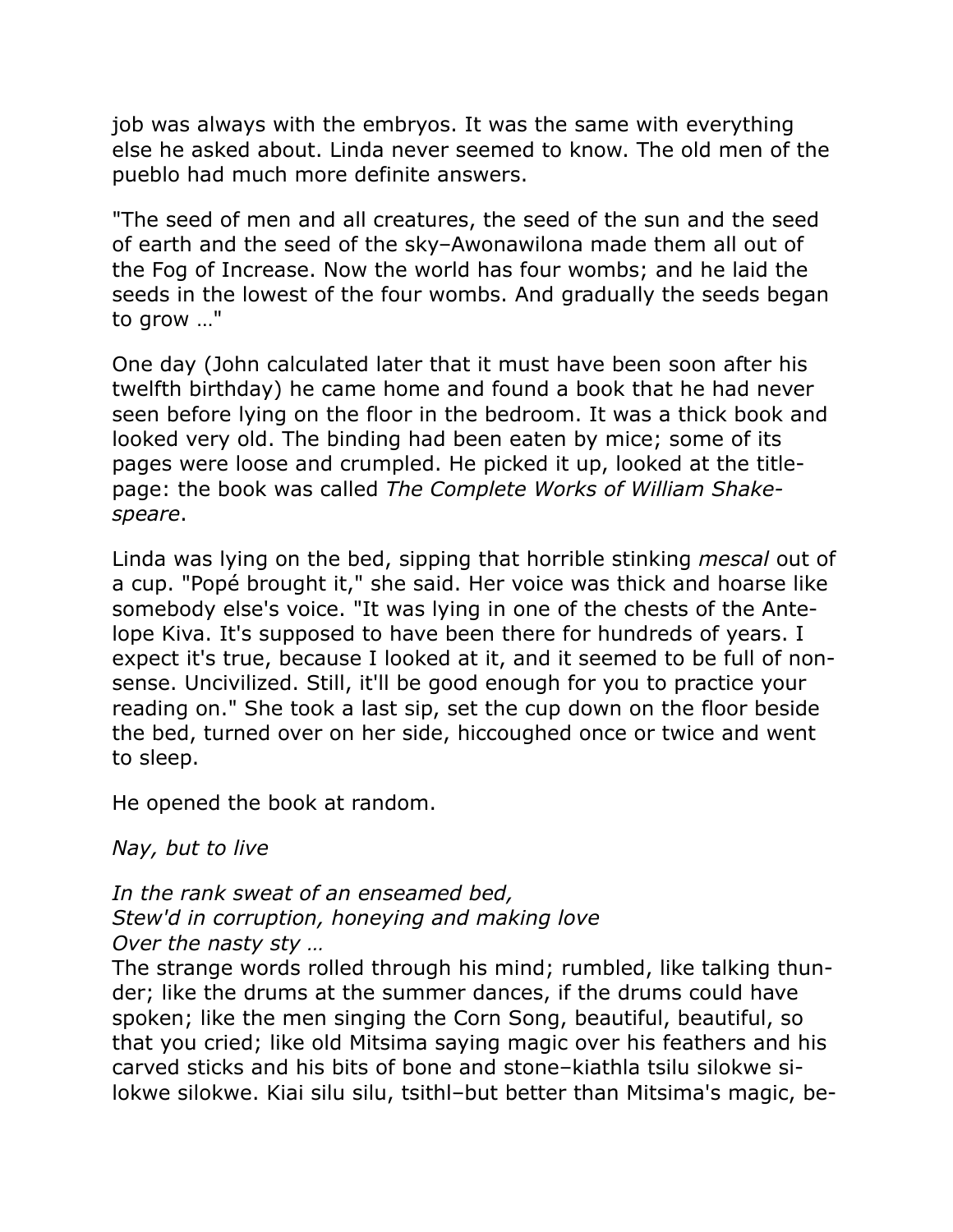cause it meant more, because it talked to him, talked wonderfully and only half-understandably, a terrible beautiful magic, about Linda; about Linda lying there snoring, with the empty cup on the floor beside the bed; about Linda and Popé, Linda and Popé.

He hated Popé more and more. A man can smile and smile and be a villain. Remorseless, treacherous, lecherous, kindless villain. What did the words exactly mean? He only half knew. But their magic was strong and went on rumbling in his head, and somehow it was as though he had never really hated Popé before; never really hated him because he had never been able to say how much he hated him. But now he had these words, these words like drums and singing and magic. These words and the strange, strange story out of which they were taken (he couldn't make head or tail of it, but it was wonderful, wonderful all the same)–they gave him a reason for hating Popé; and they made his hatred more real; they even made Popé himself more real.

One day, when he came in from playing, the door of the inner room was open, and he saw them lying together on the bed, asleep–white Linda and Popé almost black beside her, with one arm under her shoulders and the other dark hand on her breast, and one of the plaits of his long hair lying across her throat, like a black snake trying to strangle her. Popé's gourd and a cup were standing on the floor near the bed. Linda was snoring.

His heart seemed to have disappeared and left a hole. He was empty. Empty, and cold, and rather sick, and giddy. He leaned against the wall to steady himself. Remorseless, treacherous, lecherous … Like drums, like the men singing for the corn, like magic, the words repeated and repeated themselves in his head. From being cold he was suddenly hot. His cheeks burnt with the rush of blood, the room swam and darkened before his eyes. He ground his teeth. "I'll kill him, I'll kill him, I'll kill him," he kept saying. And suddenly there were more words.

*When he is drunk asleep, or in his rage*

*Or in the incestuous pleasure of his bed …*

The magic was on his side, the magic explained and gave orders. He stepped back in the outer room. "When he is drunk asleep …" The knife for the meat was lying on the floor near the fireplace. He picked it up and tiptoed to the door again. "When he is drunk asleep, drunk asleep …" He ran across the room and stabbed–oh, the blood!–stabbed again, as Popé heaved out of his sleep, lifted his hand to stab once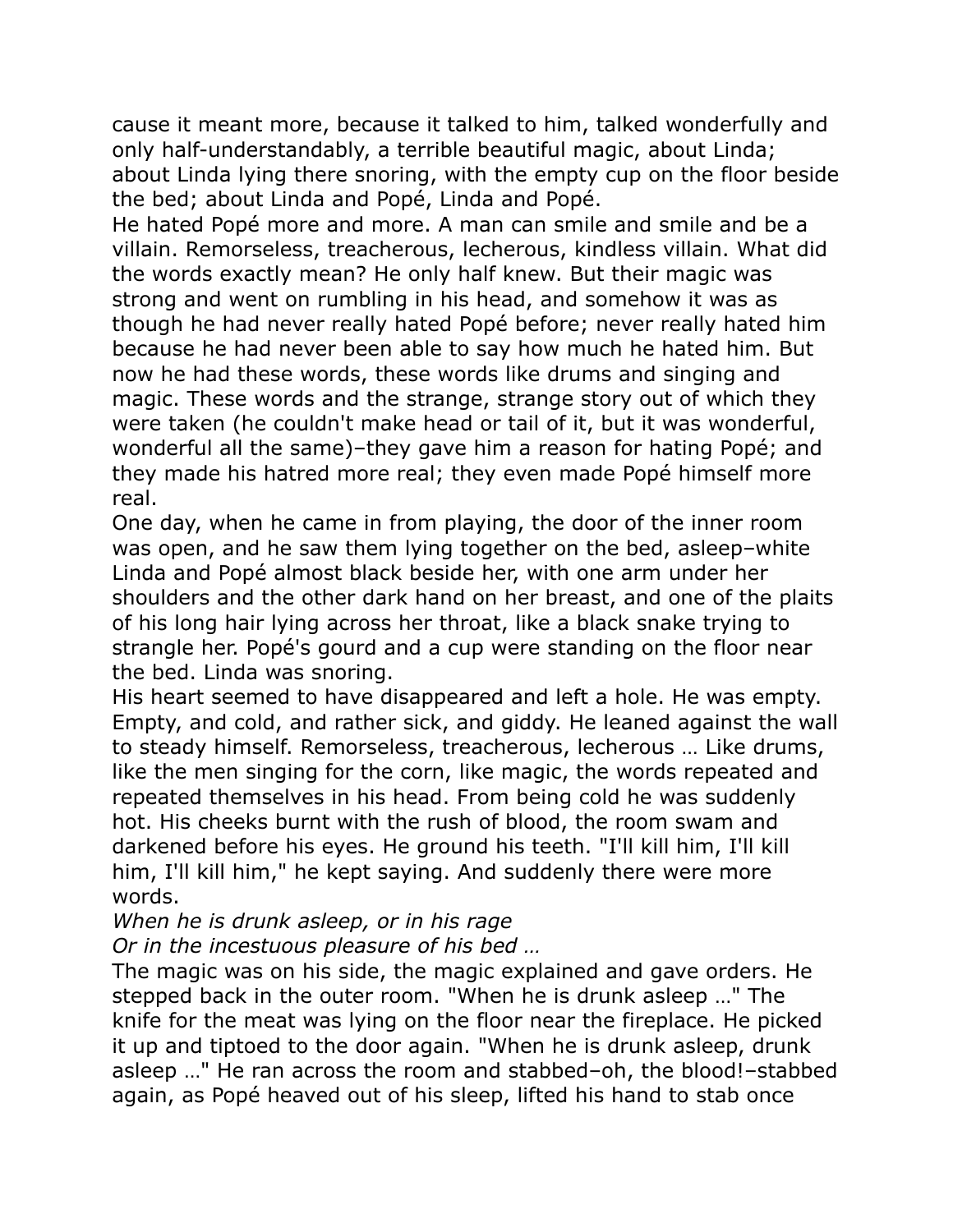more, but found his wrist caught, held and–oh, oh!–twisted. He couldn't move, he was trapped, and there were Popé's small black eyes, very close, staring into his own. He looked away. There were two cuts on Popé's left shoulder. "Oh, look at the blood!" Linda was crying. "Look at the blood!" She had never been able to bear the sight of blood. Popé lifted his other hand–to strike him, he thought. He stiffened to receive the blow. But the hand only took him under the chin and turned his face, so that he had to look again into Popé's eyes. For a long time, for hours and hours. And suddenly–he couldn't help it–he began to cry. Popé burst out laughing. "Go," he said, in the other Indian words. "Go, my brave Ahaiyuta." He ran out into the other room to hide his tears.

"You are fifteen," said old Mitsima, in the Indian words. "Now I may teach you to work the clay."

Squatting by the river, they worked together.

"First of all," said Mitsima, taking a lump of the wetted clay between his hands, "we make a little moon." The old man squeezed the lump into a disk, then bent up the edges, the moon became a shallow cup. Slowly and unskilfully he imitated the old man's delicate gestures. "A moon, a cup, and now a snake." Mitsima rolled out another piece of clay into a long flexible cylinder, trooped it into a circle and pressed it on to the rim of the cup. "Then another snake. And another. And another." Round by round, Mitsima built up the sides of the pot; it was narrow, it bulged, it narrowed again towards the neck. Mitsima squeezed and patted, stroked and scraped; and there at last it stood, in shape the familiar water pot of Malpais, but creamy white instead of black, and still soft to the touch. The crooked parody of Mitsima's, his own stood beside it. Looking at the two pots, he had to laugh. "But the next one will be better," he said, and began to moisten another piece of clay.

To fashion, to give form, to feel his fingers gaining in skill and power–this gave him an extraordinary pleasure. "A, B, C, Vitamin D," he sang to himself as he worked. "The fat's in the liver, the cod's in the sea." And Mitsima also sang–a song about killing a bear. They worked all day, and all day he was filled with an intense, absorbing happiness. "Next winter," said old Mitsima, "I will teach you to make the bow." He stood for a long time outside the house, and at last the ceremonies within were finished. The door opened; they came out. Kothlu came first, his right hand out-stretched and tightly closed, as though over some precious jewel. Her clenched hand similarly outstretched,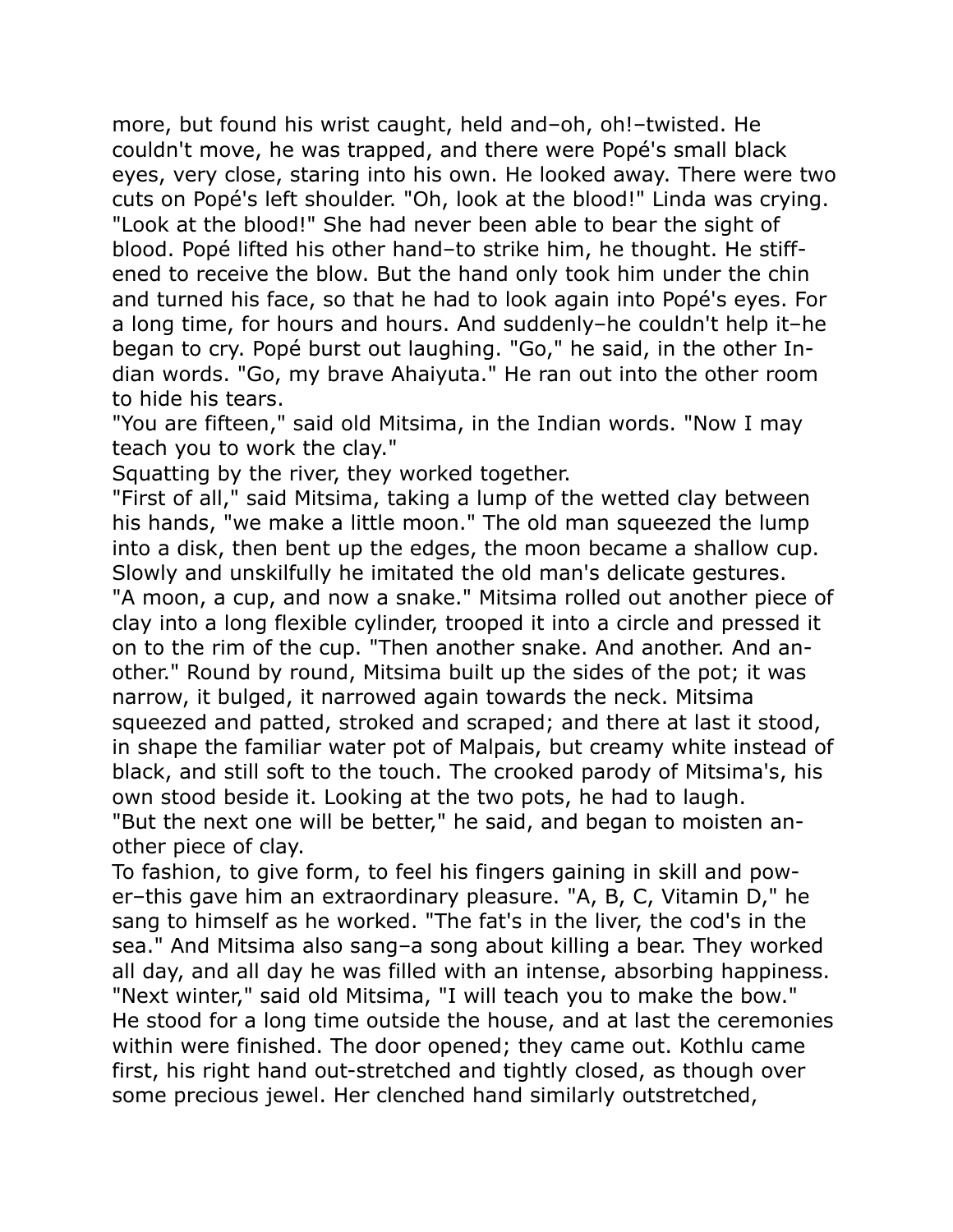Kiakimé followed. They walked in silence, and in silence, behind them, came the brothers and sisters and cousins and all the troop of old people.

They walked out of the pueblo, across the mesa. At the edge of the cliff they halted, facing the early morning sun. Kothlu opened his hand. A pinch of corn meal lay white on the palm; he breathed on it, murmured a few words, then threw it, a handful of white dust, towards the sun. Kiakimé did the same. Then Khakimé's father stepped forward, and holding up a feathered prayer stick, made a long prayer, then threw the stick after the corn meal.

"It is finished," said old Mitsima in a loud voice. "They are married." "Well," said Linda, as they turned away, "all I can say is, it does seem a lot of fuss to make about so little. In civilized countries, when a boy wants to have a girl, he just … But where *are* you going, John?" He paid no attention to her calling, but ran on, away, away, anywhere to be by himself.

It is finished Old Mitsima's words repeated themselves in his mind. Finished, finished … In silence and from a long way off, but violently, desperately, hopelessly, he had loved Kiakimé. And now it was finished. He was sixteen.

At the full moon, in the Antelope Kiva, secrets would be told, secrets would be done and borne. They would go down, boys, into the kiva and come out again, men. The boys were all afraid and at the same time impatient. And at last it was the day. The sun went down, the moon rose. He went with the others. Men were standing, dark, at the entrance to the kiva; the ladder went down into the red lighted depths. Already the leading boys had begun to climb down. Suddenly, one of the men stepped forward, caught him by the arm, and pulled him out of the ranks. He broke free and dodged back into his place among the others. This time the man struck him, pulled his hair. "Not for you, white-hair!" "Not for the son of the she-dog," said one of the other men. The boys laughed. "Go!" And as he still hovered on the fringes of the group, "Go!" the men shouted again. One of them bent down, took a stone, threw it. "Go, go, go!" There was a shower of stones. Bleeding, he ran away into the darkness. From the red-lit kiva came the noise of singing. The last of the boys had climbed down the ladder. He was all alone.

All alone, outside the pueblo, on the bare plain of the mesa. The rock was like bleached bones in the moonlight. Down in the valley, the coyotes were howling at the moon. The bruises hurt him, the cuts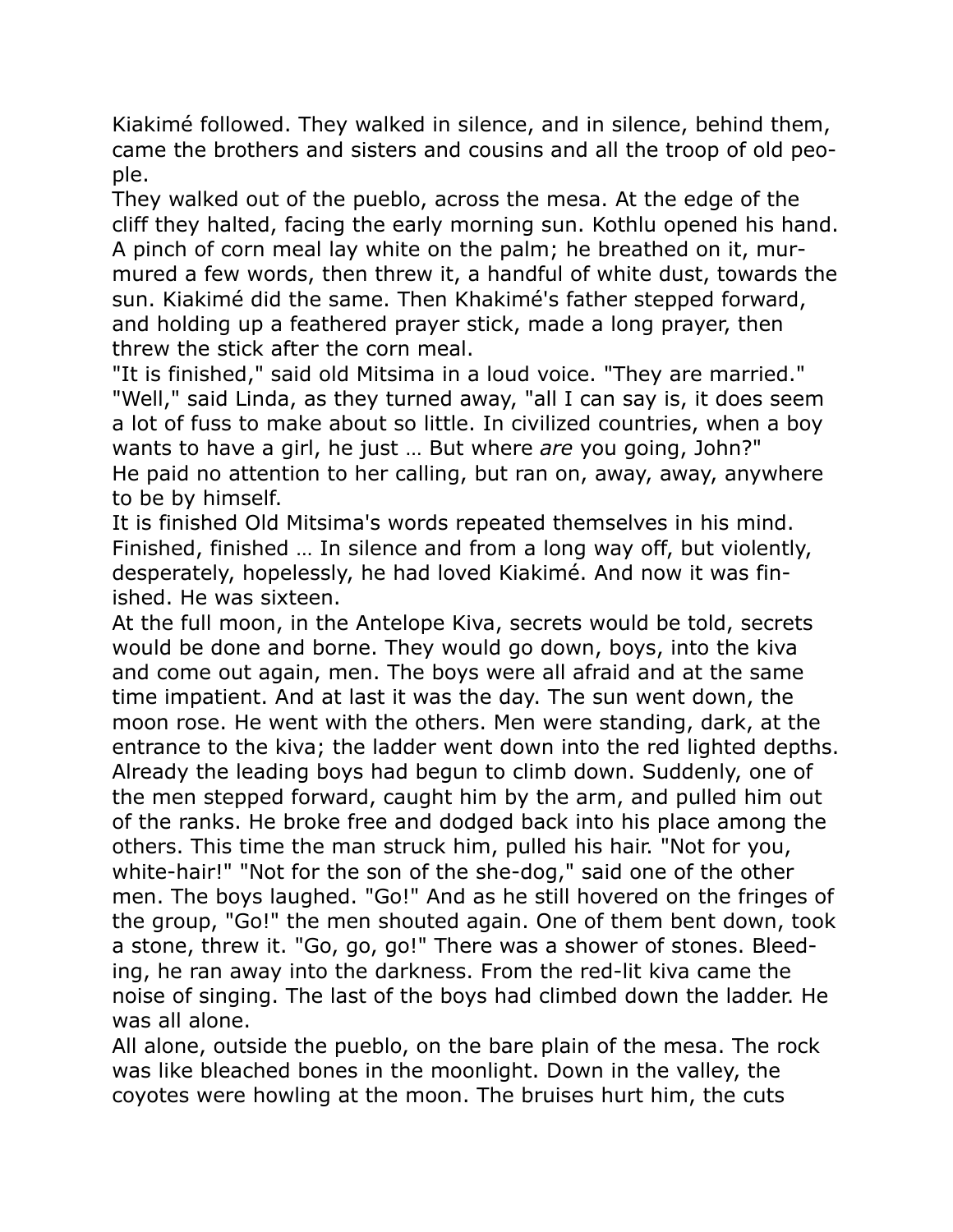were still bleeding; but it was not for pain that he sobbed; it was because he was all alone, because he had been driven out, alone, into this skeleton world of rocks and moonlight. At the edge of the precipice he sat down. The moon was behind him; he looked down into the black shadow of the mesa, into the black shadow of death. He had only to take one step, one little jump. … He held out his right hand in the moonlight. From the cut on his wrist the blood was still oozing. Every few seconds a drop fell, dark, almost colourless in the dead light. Drop, drop, drop. To-morrow and to-morrow and to-morrow … He had discovered Time and Death and God.

"Alone, always alone," the young man was saying.

The words awoke a plaintive echo in Bernard's mind. Alone, alone … "So am I," he said, on a gush of confidingness. "Terribly alone."

"Are you?" John looked surprised. "I thought that in the Other Place … I mean, Linda always said that nobody was ever alone there."

Bernard blushed uncomfortably. "You see," he said, mumbling and with averted eyes, "I'm rather different from most people, I suppose. If one happens to be decanted different …"

"Yes, that's just it." The young man nodded. "If one's different, one's bound to be lonely. They're beastly to one. Do you know, they shut me out of absolutely everything? When the other boys were sent out to spend the night on the mountains–you know, when you have to dream which your sacred animal is–they wouldn't let me go with the others; they wouldn't tell me any of the secrets. I did it by myself, though," he added. "Didn't eat anything for five days and then went out one night alone into those mountains there." He pointed.

Patronizingly, Bernard smiled. "And did you dream of anything?" he asked.

The other nodded. "But I mustn't tell you what." He was silent for a little; then, in a low voice, "Once," he went on, "I did something that none of the others did: I stood against a rock in the middle of the day, in summer, with my arms out, like Jesus on the Cross." "What on earth for?"

"I wanted to know what it was like being crucified. Hanging there in the sun …"

"But why?"

"Why? Well …" He hesitated. "Because I felt I ought to. If Jesus could stand it. And then, if one has done something wrong … Besides, I was unhappy; that was another reason."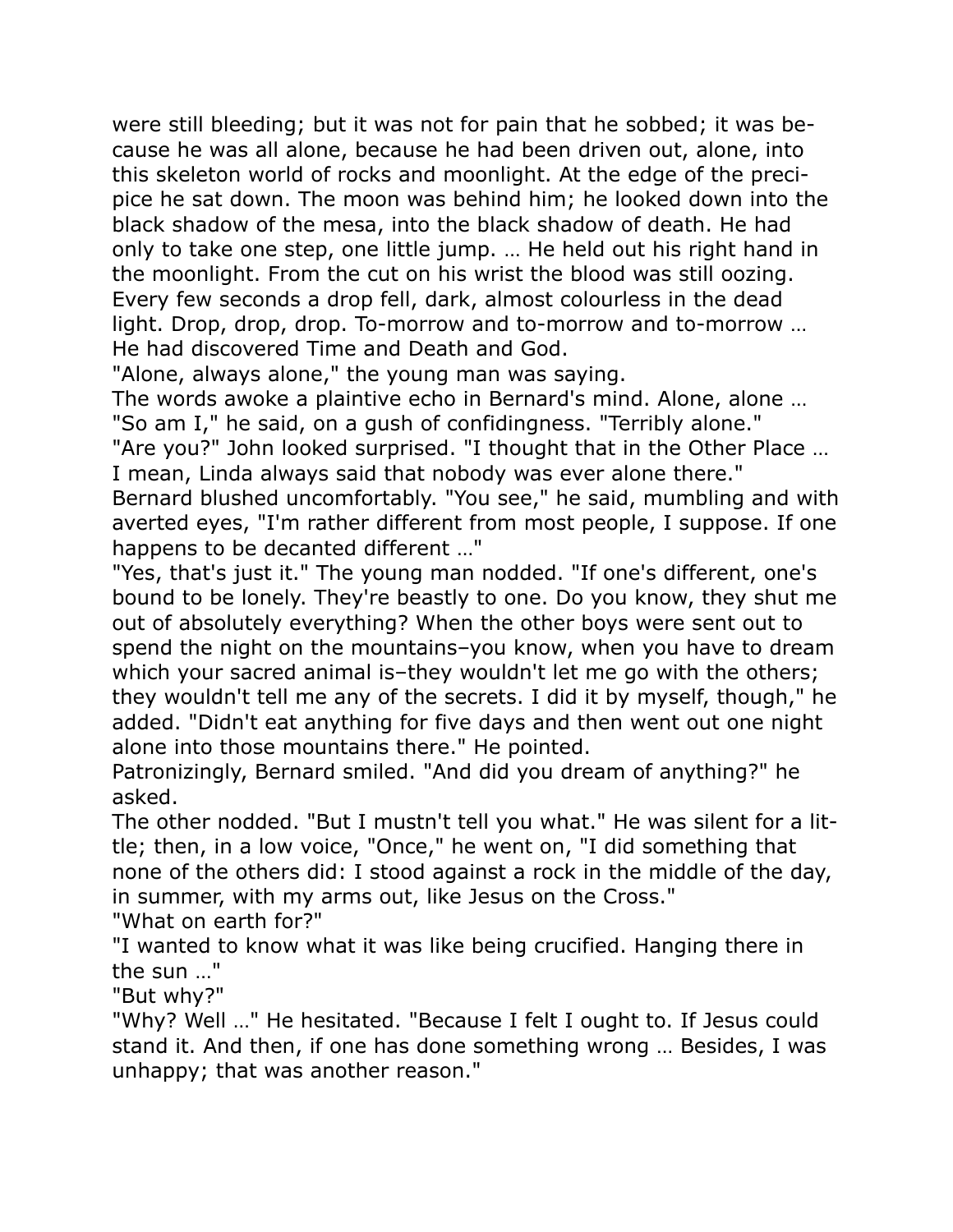"It seems a funny way of curing your unhappiness," said Bernard. But on second thoughts he decided that there was, after all, some sense in it. Better than taking *soma* …

"I fainted after a time," said the young man. "Fell down on my face. Do you see the mark where I cut myself?" He lifted the thick yellow hair from his forehead. The scar showed, pale and puckered, on his right temple.

Bernard looked, and then quickly, with a little shudder, averted his eyes. His conditioning had made him not so much pitiful as profoundly squeamish. The mere suggestion of illness or wounds was to him not only horrifying, but even repulsive and rather disgusting. Like dirt, or deformity, or old age. Hastily he changed the subject.

"I wonder if you'd like to come back to London with us?" he asked, making the first move in a campaign whose strategy he had been secretly elaborating ever since, in the little house, he had realized who the "father" of this young savage must be. "Would you like that?"

The young man's face lit up. "Do you really mean it?"

"Of course; if I can get permission, that is."

"Linda too?"

"Well …" He hesitated doubtfully. That revolting creature! No, it was impossible. Unless, unless … It suddenly occurred to Bernard that her very revoltingness might prove an enormous asset. "But of course!" he cried, making up for his first hesitations with an excess of noisy cordiality.

The young man drew a deep breath. "To think it should be coming true–what I've dreamt of all my life. Do you remember what Miranda says?"

"Who's Miranda?"

But the young man had evidently not heard the question. "O wonder!" he was saying; and his eyes shone, his face was brightly flushed. "How many goodly creatures are there here! How beauteous mankind is!" The flush suddenly deepened; he was thinking of Lenina, of an angel in bottle-green viscose, lustrous with youth and skin food, plump, benevolently smiling. His voice faltered. "O brave new world," he began, then-suddenly interrupted himself; the blood had left his cheeks; he was as pale as paper.

"Are you married to her?" he asked.

"Am I what?"

"Married. You know–for ever. They say 'for ever' in the Indian words; it can't be broken."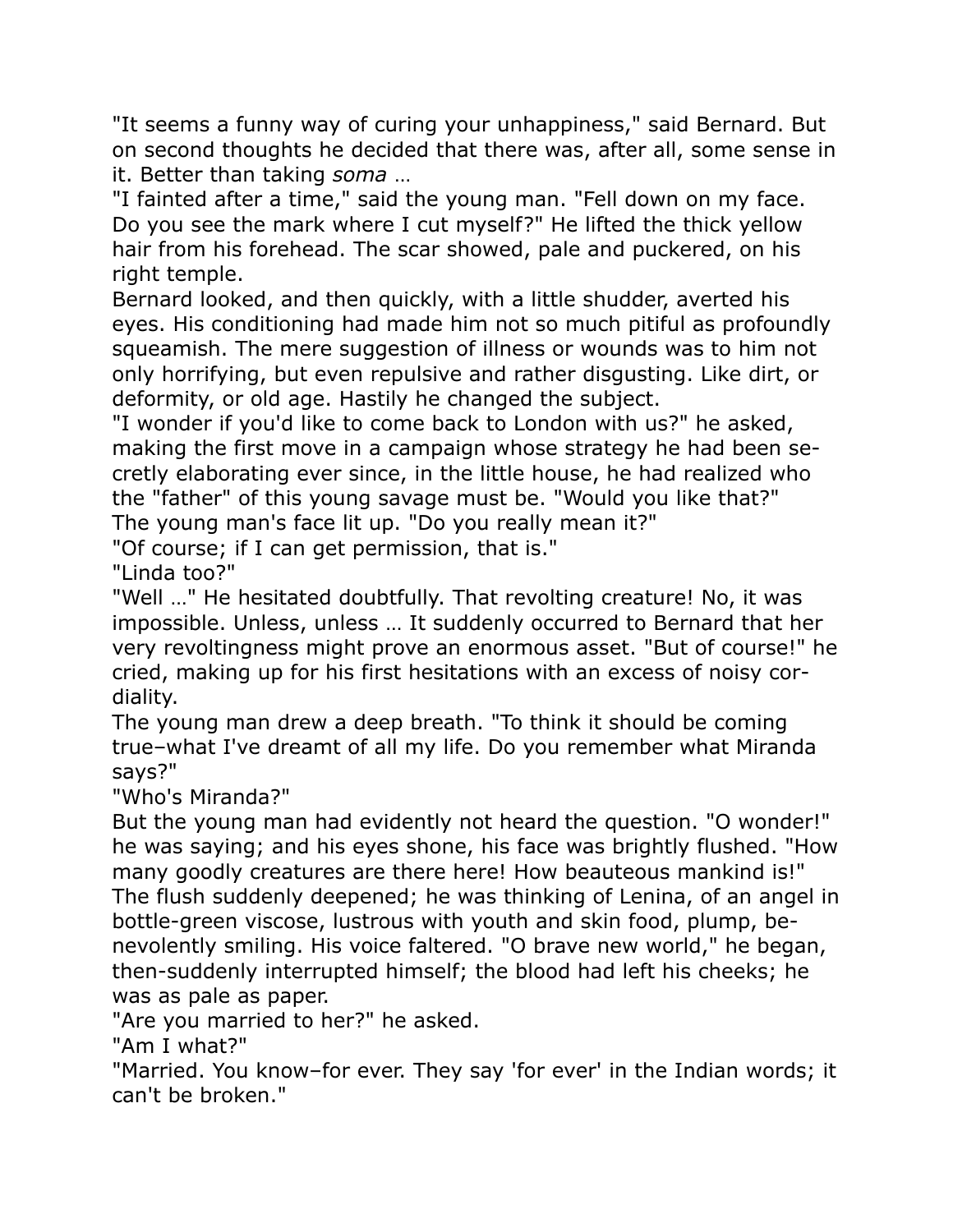"Ford, no!" Bernard couldn't help laughing.

John also laughed, but for another reason–laughed for pure joy. "O brave new world," he repeated. "O brave new world that has such people in it. Let's start at once."

"You have a most peculiar way of talking sometimes," said Bernard, staring at the young man in perplexed astonishment. "And, anyhow, hadn't you better wait till you actually see the new world?"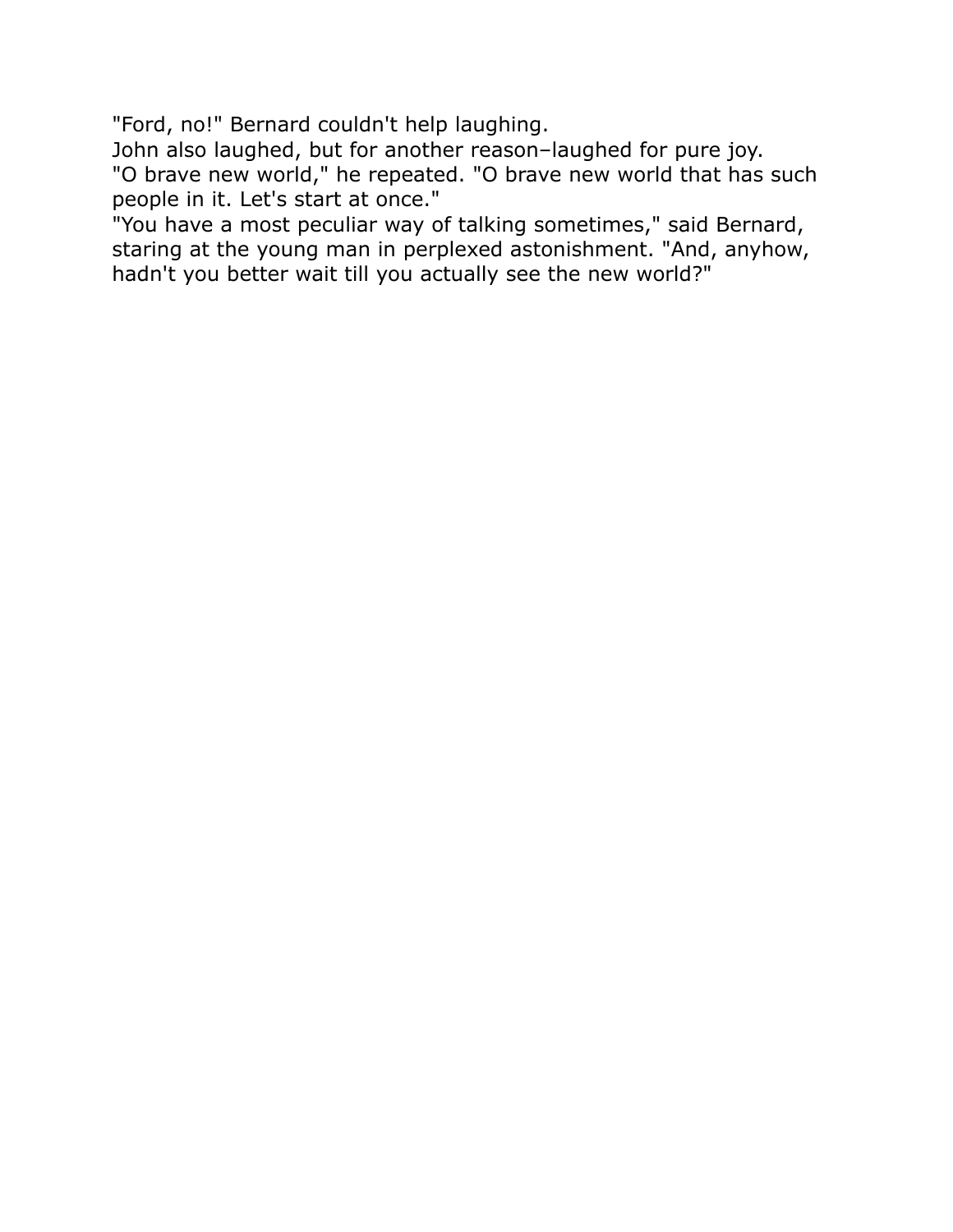## **Chapter Nine**

LENINA felt herself entitled, after this day of queerness and horror, to a complete and absolute holiday. As soon as they got back to the resthouse, she swallowed six half-gramme tablets of *soma*, lay down on her bed, and within ten minutes had embarked for lunar eternity. It would be eighteen hours at the least before she was in time again.

Bernard meanwhile lay pensive and wide-eyed in the dark. It was long after midnight before he fell asleep. Long after midnight; but his insomnia had not been fruitless; he had a plan.

Punctually, on the following morning, at ten o'clock, the greenuniformed octoroon stepped out of his helicopter. Bernard was waiting for him among the agaves.

"Miss Crowne's gone on *soma*-holiday," he explained. "Can hardly be back before five. Which leaves us seven hours."

He could fly to Santa Fé, do all the business he had to do, and be in Malpais again long before she woke up.

"She'll be quite safe here by herself?"

"Safe as helicopters," the octoroon assured him.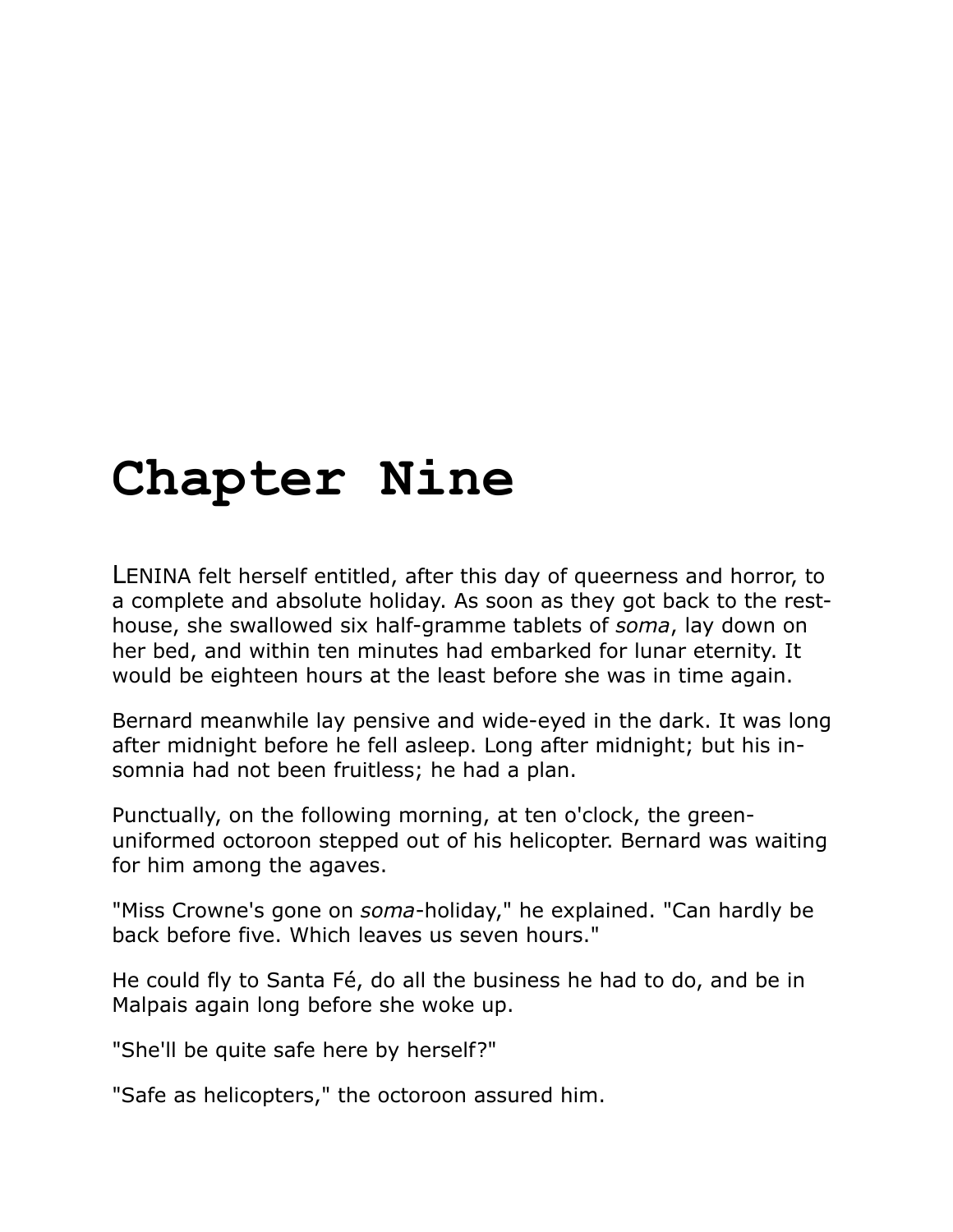They climbed into the machine and started off at once. At ten thirtyfour they landed on the roof of the Santa Fé Post Office; at ten thirtyseven Bernard had got through to the World Controller's Office in Whitehall; at ten thirty-seven he was speaking to his fordship's fourth personal secretary; at ten forty-four he was repeating his story to the first secretary, and at ten forty-seven and a half it was the deep, resonant voice of Mustapha Mond himself that sounded in his ears.

"I ventured to think," stammered Bernard, "that your fordship might find the matter of sufficient scientific interest …"

"Yes, I do find it of sufficient scientific interest," said the deep voice. "Bring these two individuals back to London with you."

"Your fordship is aware that I shall need a special permit …"

"The necessary orders," said Mustapha Mond, "are being sent to the Warden of the Reservation at this moment. You will proceed at once to the Warden's Office. Good-morning, Mr. Marx."

There was silence. Bernard hung up the receiver and hurried up to the roof.

"Warden's Office," he said to the Gamma-green octoroon.

At ten fifty-four Bernard was shaking hands with the Warden.

"Delighted, Mr. Marx, delighted." His boom was deferential. "We have just received special orders …"

"I know," said Bernard, interrupting him. "I was talking to his fordship on the phone a moment ago." His bored tone implied that he was in the habit of talking to his fordship every day of the week. He dropped into a chair. "If you'll kindly take all the necessary steps as soon as possible. As soon as possible," he emphatically repeated. He was thoroughly enjoying himself.

At eleven three he had all the necessary papers in his pocket.

"So long," he said patronizingly to the Warden, who had accompanied him as far as the lift gates. "So long."

He walked across to the hotel, had a bath, a vibro-vac massage, and an electrolytic shave, listened in to the morning's news, looked in for half an hour on the televisor, ate a leisured luncheon, and at half-past two flew back with the octoroon to Malpais.

The young man stood outside the rest-house.

"Bernard," he called. "Bernard!" There was no answer.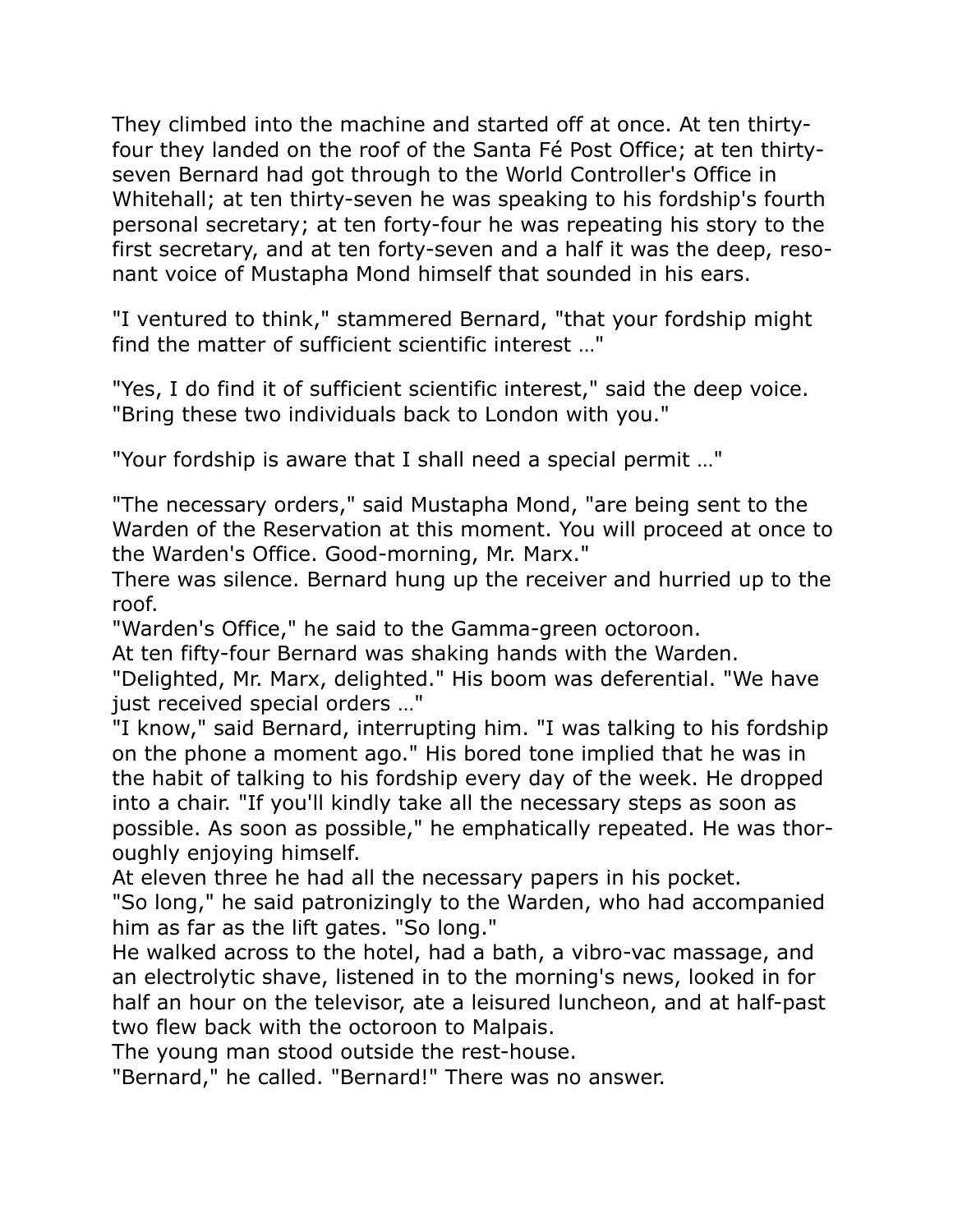Noiseless on his deerksin moccasins, he ran up the steps and tried the door. The door was locked.

They were gone! Gone! It was the most terrible thing that had ever happened to him. She had asked him to come and see them, and now they were gone. He sat down on the steps and cried.

Half an hour later it occurred to him to look through the window. The first thing he saw was a green suit-case, with the initials L.C. painted on the lid. Joy flared up like fire within him. He picked up a stone. The smashed glass tinkled on the floor. A moment later he was inside the room. He opened the green suit-case; and all at once he was breathing Lenina's perfume, filling his lungs with her essential being. His heart beat wildly; for a moment he was almost faint. Then, bending over the precious box, he touched, he lifted into the light, he examined. The zippers on Lenina's spare pair of viscose velveteen shorts were at first a puzzle, then solved, a delight. Zip, and then zip; zip, and then zip; he was enchanted. Her green slippers were the most beautiful things he had ever seen. He unfolded a pair of zippicamiknicks, blushed, put them hastily away again; but kissed a perfumed acetate handkerchief and wound a scarf round his neck. Opening a box, he spilt a cloud of scented powder. His hands were floury with the stuff. He wiped them on his chest, on his shoulders, on his bare arms. Delicious perfume! He shut his eyes; he rubbed his cheek against his own powdered arm. Touch of smooth skin against his face, scent in his nostrils of musky dust–her real presence. "Lenina," he whispered. "Lenina!" A noise made him start, made him guiltily turn. He crammed up his thieveries into the suit-case and shut the lid; then listened again, looked. Not a sign of life, not a sound. And yet he had certainly heard something–something like a sigh, something like the creak of a board. He tiptoed to the door and, cautiously opening it, found himself looking on to a broad landing. On the opposite side of the landing was another door, ajar. He stepped out, pushed, peeped.

There, on a low bed, the sheet flung back, dressed in a pair of pink one-piece zippyjamas, lay Lenina, fast asleep and so beautiful in the midst of her curls, so touchingly childish with her pink toes and her grave sleeping face, so trustful in the helplessness of her limp hands and melted limbs, that the tears came to his eyes.

With an infinity of quite unnecessary precautions–for nothing short of a pistol shot could have called Lenina back from her *soma*-holiday before the appointed time–he entered the room, he knelt on the floor beside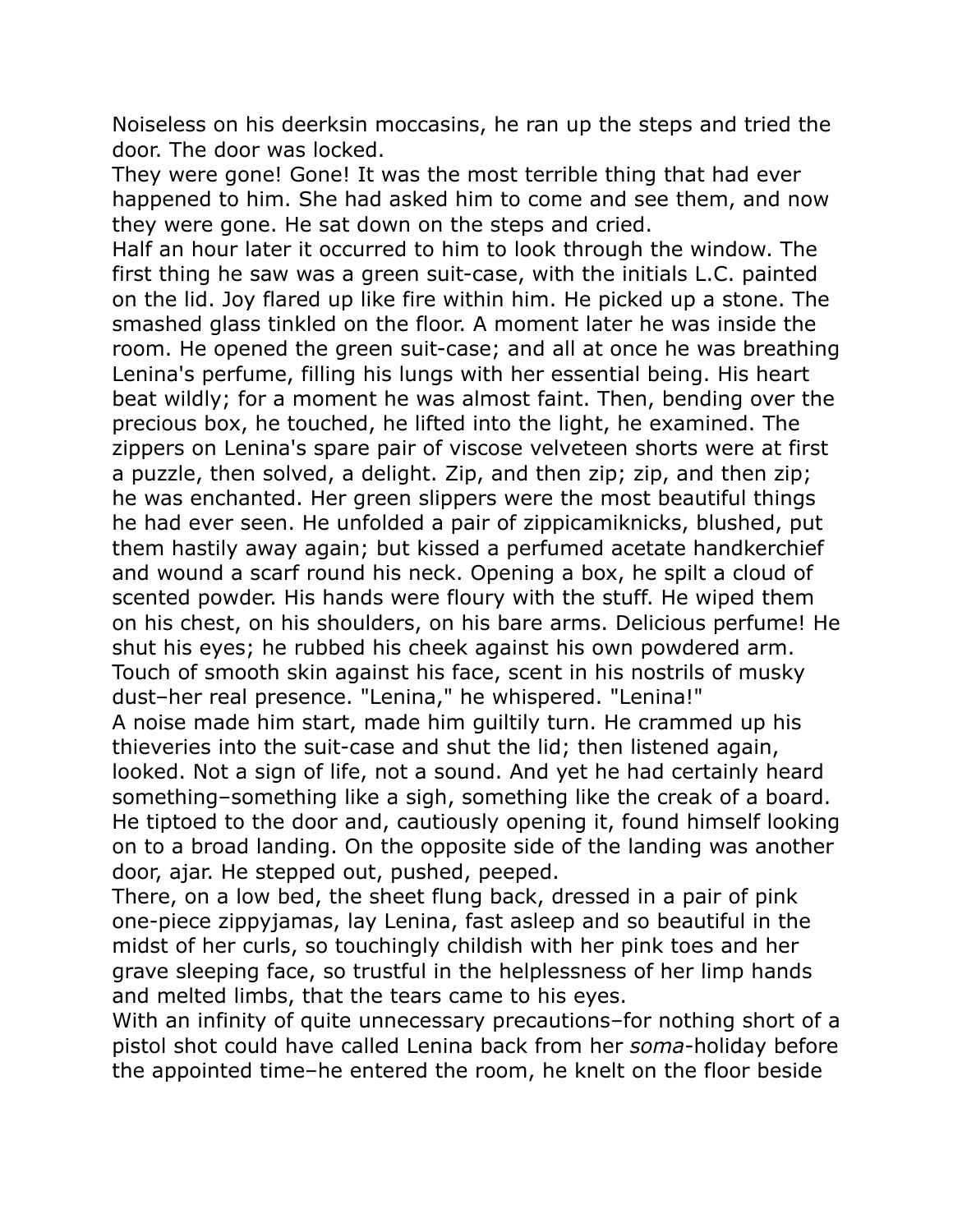the bed. He gazed, he clasped his hands, his lips moved. "Her eyes," he murmured,

*"Her eyes, her hair, her cheek, her gait, her voice; Handlest in thy discourse O! that her hand, In whose comparison all whites are ink Writing their own reproach; to whose soft seizure*

*The cygnet's down is harsh …"*

A fly buzzed round her; he waved it away. "Flies," he remembered, *"On the white wonder of dear Juliet's hand, may seize And steal immortal blessing from her lips,*

*Who, even in pure and vestal modesty,*

*Still blush, as thinking their own kisses sin."*

Very slowly, with the hesitating gesture of one who reaches forward to stroke a shy and possibly rather dangerous bird, he put out his hand. It hung there trembling, within an inch of those limp fingers, on the verge of contact. Did he dare? Dare to profane with his unworthiest hand that … No, he didn't. The bird was too dangerous. His hand dropped back. How beautiful she was! How beautiful!

Then suddenly he found himself reflecting that he had only to take hold of the zipper at her neck and give one long, strong pull … He shut his eyes, he shook his head with the gesture of a dog shaking its ears as it emerges from the water. Detestable thought! He was ashamed of himself. Pure and vestal modesty …

There was a humming in the air. Another fly trying to steal immortal blessings? A wasp? He looked, saw nothing. The humming grew louder and louder, localized itself as being outside the shuttered windows. The plane! In a panic, he scrambled to his feet and ran into the other room, vaulted through the open window, and hurrying along the path between the tall agaves was in time to receive Bernard Marx as he climbed out of the helicopter.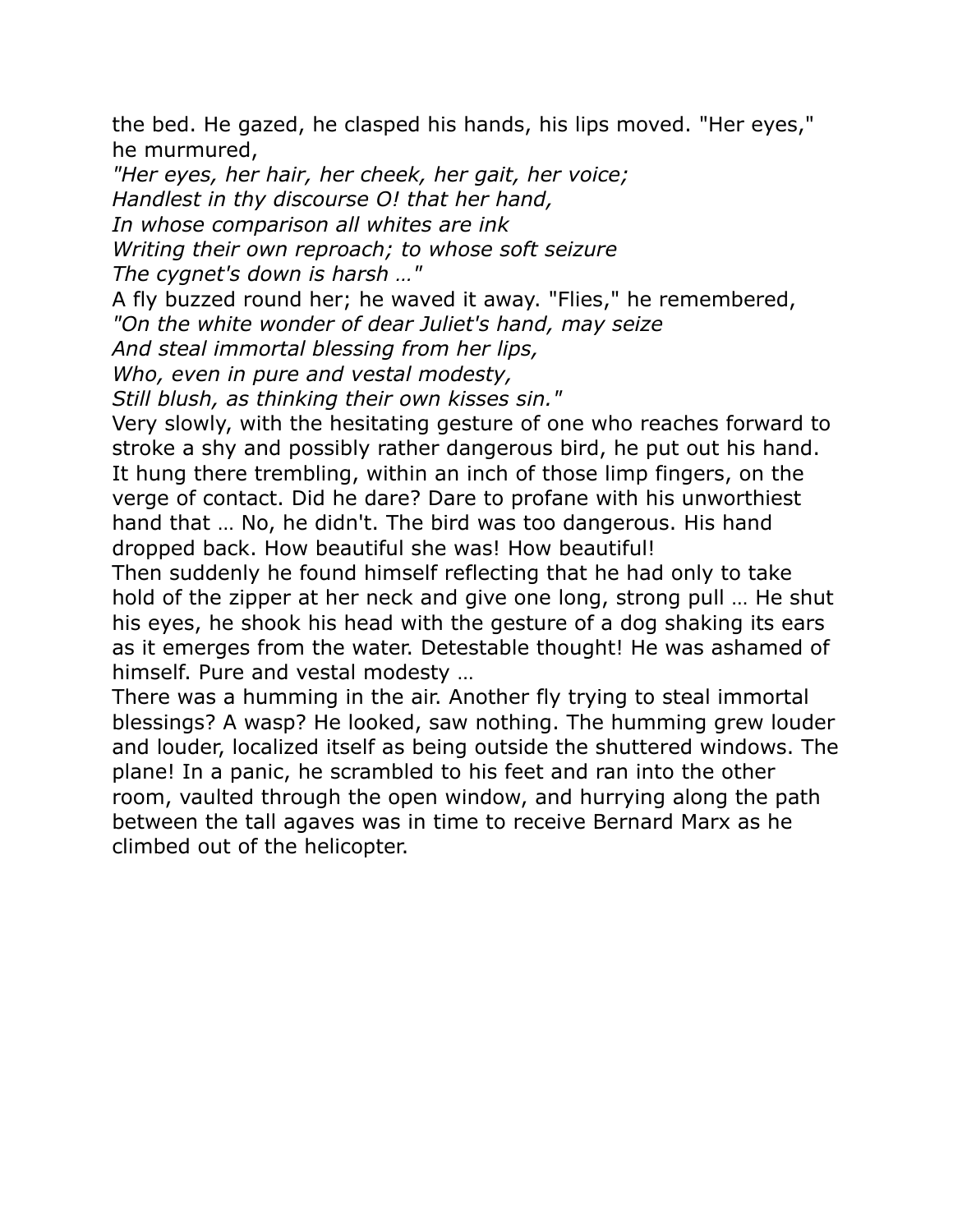## **Chapter Ten**

THE HANDS of all the four thousand electric clocks in all the Bloomsbury Centre's four thousand rooms marked twenty-seven minutes past two. "This hive of industry," as the Director was fond of calling it, was in the full buzz of work. Every one was busy, everything in ordered motion. Under the microscopes, their long tails furiously lashing, spermatozoa were burrowing head first into eggs; and, fertilized, the eggs were expanding, dividing, or if bokanovskified, budding and breaking up into whole populations of separate embryos. From the Social Predestination Room the escalators went rumbling down into the basement, and there, in the crimson darkness, stewingly warm on their cushion of peritoneum and gorged with blood-surrogate and hormones, the foetuses grew and grew or, poisoned, languished into a stunted Epsilonhood. With a faint hum and rattle the moving racks crawled imperceptibly through the weeks and the recapitulated aeons to where, in the Decanting Room, the newly-unbottled babes uttered their first yell of horror and amazement.

The dynamos purred in the sub-basement, the lifts rushed up and down. On all the eleven floors of Nurseries it was feeding time. From eighteen hundred bottles eighteen hundred carefully labelled infants were simultaneously sucking down their pint of pasteurized external secretion.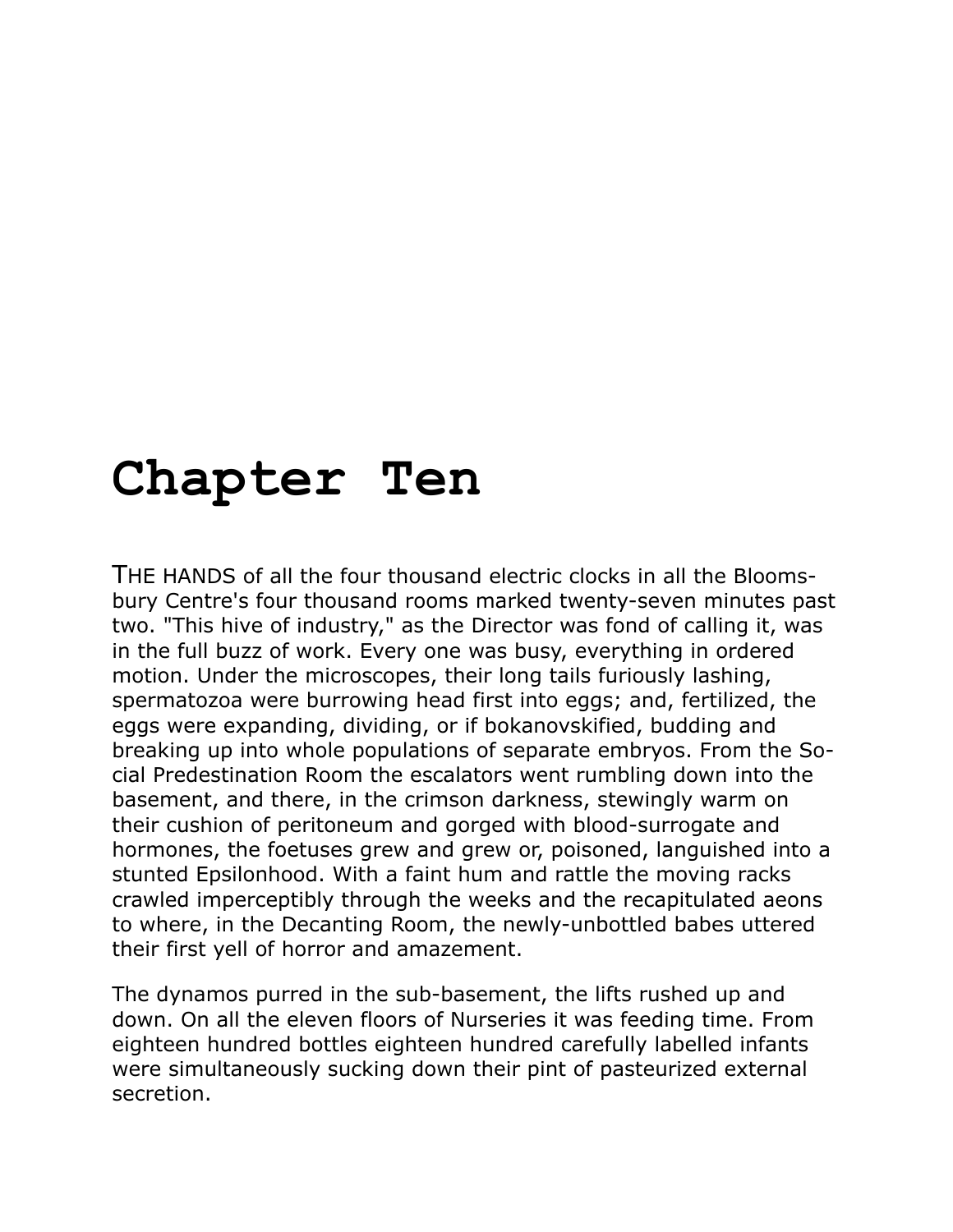Above them, in ten successive layers of dormitory, the little boys and girls who were still young enough to need an afternoon sleep were as busy as every one else, though they did not know it, listening unconsciously to hypnopædic lessons in hygiene and sociability, in classconsciousness and the toddler's love-life. Above these again were the playrooms where, the weather having turned to rain, nine hundred older children were amusing themselves with bricks and clay modelling, hunt-the-zipper, and erotic play.

Buzz, buzz! the hive was humming, busily, joyfully. Blithe was the singing of the young girls over their test-tubes, the Predestinators whistled as they worked, and in the Decanting Room what glorious jokes were cracked above the empty bottles! But the Director's face, as he entered the Fertilizing Room with Henry Foster, was grave, wooden with severity.

"A public example," he was saying. "In this room, because it contains more high-caste workers than any other in the Centre. I have told him to meet me here at half-past two."

"He does his work very well," put in Henry, with hypocritical generosity.

"I know. But that's all the more reason for severity. His intellectual eminence carries with it corresponding moral responsibilities. The greater a man's talents, the greater his power to lead astray. It is better that one should suffer than that many should be corrupted. Consider the matter dispassionately, Mr. Foster, and you will see that no offence is so heinous as unorthodoxy of behaviour. Murder kills only the individual–and, after all, what is an individual?" With a sweeping gesture he indicated the rows of microscopes, the test-tubes, the incubators. "We can make a new one with the greatest ease–as many as we like. Unorthodoxy threatens more than the life of a mere individual; it strikes at Society itself. Yes, at Society itself," he repeated. "Ah, but here he comes."

Bernard had entered the room and was advancing between the rows of fertilizers towards them. A veneer of jaunty self-confidence thinly concealed his nervousness. The voice in which he said, "Good-morning, Director," was absurdly too loud; that in which, correcting his mistake,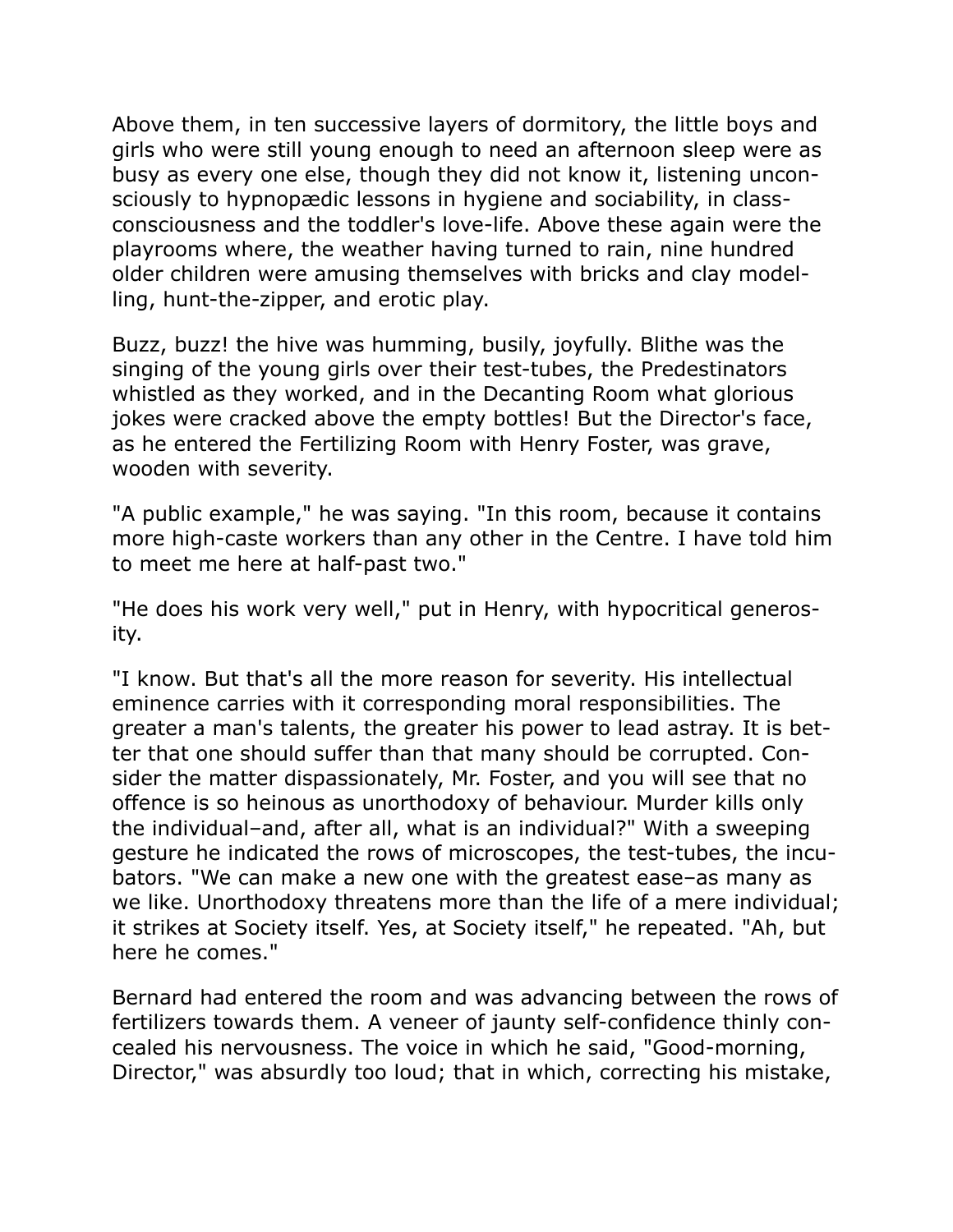he said, "You asked me to come and speak to you here," ridiculously soft, a squeak.

"Yes, Mr. Marx," said the Director portentously. "I did ask you to come to me here. You returned from your holiday last night, I understand."

"Yes," Bernard answered.

"Yes-s," repeated the Director, lingering, a serpent, on the "s." Then, suddenly raising his voice, "Ladies and gentlemen," he trumpeted, "ladies and gentlemen."

The singing of the girls over their test-tubes, the preoccupied whistling of the Microscopists, suddenly ceased. There was a profound silence; every one looked round.

"Ladies and gentlemen," the Director repeated once more, "excuse me for thus interrupting your labours. A painful duty constrains me. The security and stability of Society are in danger. Yes, in danger, ladies and gentlemen. This man," he pointed accusingly at Bernard, "this man who stands before you here, this Alpha-Plus to whom so much has been given, and from whom, in consequence, so much must be expected, this colleague of yours–or should I anticipate and say this ex-colleague?–has grossly betrayed the trust imposed in him. By his heretical views on sport and *soma*, by the scandalous unorthodoxy of his sex-life, by his refusal to obey the teachings of Our Ford and behave out of office hours, 'even as a little infant,'" (here the Director made the sign of the T), "he has proved himself an enemy of Society, a subverter, ladies and gentlemen, of all Order and Stability, a conspirator against Civilization itself. For this reason I propose to dismiss him, to dismiss him with ignominy from the post he has held in this Centre; I propose forthwith to apply for his transference to a Subcentre of the lowest order and, that his punishment may serve the best interest of Society, as far as possible removed from any important Centre of population. In Iceland he will have small opportunity to lead others astray by his unfordly example." The Director paused; then, folding his arms, he turned impressively to Bernard. "Marx," he said, "can you show any reason why I should not now execute the judgment passed upon you?"

"Yes, I can," Bernard answered in a very loud voice.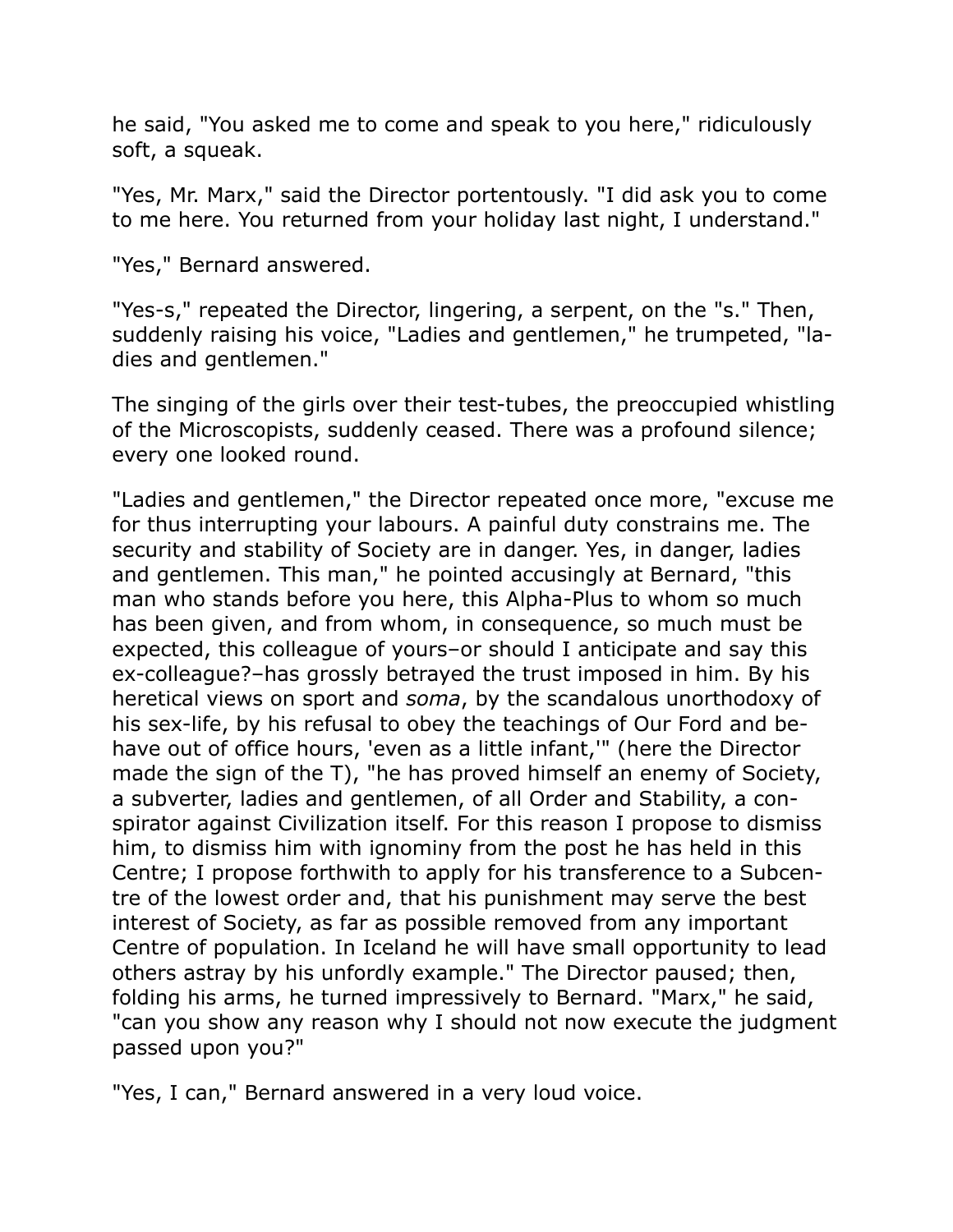Somewhat taken aback, but still majestically, "Then show it," said the Director.

"Certainly. But it's in the passage. One moment." Bernard hurried to the door and threw it open. "Come in," he commanded, and the reason came in and showed itself.

There was a gasp, a murmur of astonishment and horror; a young girl screamed; standing on a chair to get a better view some one upset two test-tubes full of spermatozoa. Bloated, sagging, and among those firm youthful bodies, those undistorted faces, a strange and terrifying monster of middle-agedness, Linda advanced into the room, coquettishly smiling her broken and discoloured smile, and rolling as she walked, with what was meant to be a voluptuous undulation, her enormous haunches. Bernard walked beside her.

"There he is," he said, pointing at the Director.

"Did you think I didn't recognize him?" Linda asked indignantly; then, turning to the Director, "Of course I knew you; Tomakin, I should have known you anywhere, among a thousand. But perhaps you've forgotten me. Don't you remember? Don't you remember, Tomakin? Your Linda." She stood looking at him, her head on one side, still smiling, but with a smile that became progressively, in face of the Director's expression of petrified disgust, less and less self-confident, that wavered and finally went out. "Don't you remember, Tomakin?" she repeated in a voice that trembled. Her eyes were anxious, agonized. The blotched and sagging face twisted grotesquely into the grimace of extreme grief. "Tomakin!" She held out her arms. Some one began to titter.

"What's the meaning," began the Director, "of this monstrous …"

"Tomakin!" She ran forward, her blanket trailing behind her, threw her arms round his neck, hid her face on his chest.

A howl of laughter went up irrepressibly.

"… this monstrous practical joke," the Director shouted.

Red in the face, he tried to disengage himself from her embrace. Desperately she clung. "But I'm Linda, I'm Linda."' The laughter drowned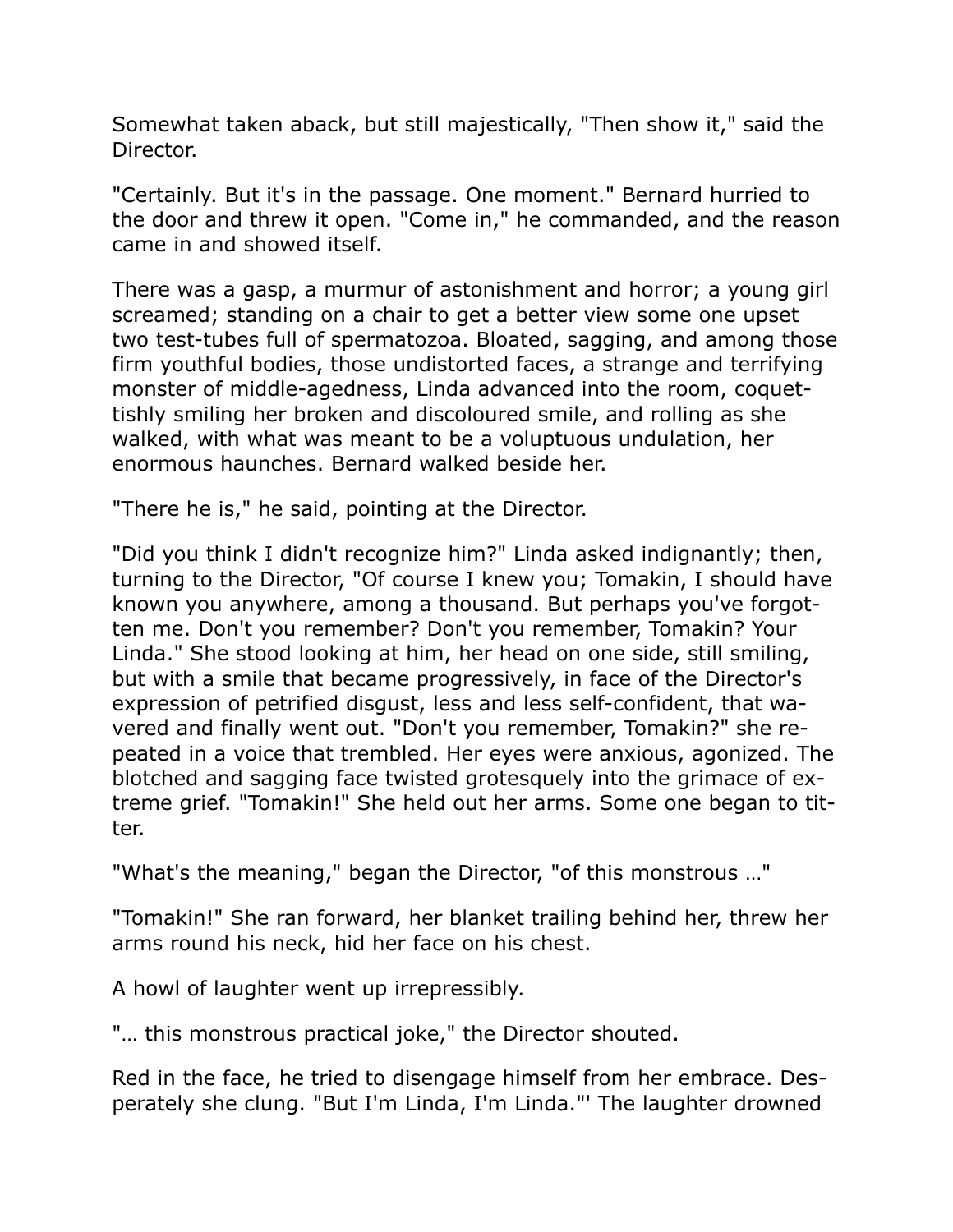her voice. "You made me have a baby," she screamed above the uproar. There was a sudden and appalling hush; eyes floated uncomfortably, not knowing where to look. The Director went suddenly pale, stopped struggling and stood, his hands on her wrists, staring down at her, horrified. "Yes, a baby–and I was its mother." She flung the obscenity like a challenge into the outraged silence; then, suddenly breaking away from him, ashamed, ashamed, covered her face with her hands, sobbing. "It wasn't my fault, Tomakin. Because I always did my drill, didn't I? Didn't I? Always … I don't know how … If you knew how awful, Tomakin … But he was a comfort to me, all the same." Turning towards the door, "John!" she called. "John!"

He came in at once, paused for a moment just inside the door, looked round, then soft on his moccasined feet strode quickly across the room, fell on his knees in front of the Director, and said in a clear voice: "My father!"

The word (for "father" was not so much obscene as–with its connotation of something at one remove from the loathsomeness and moral obliquity of child-bearing–merely gross, a scatological rather than a pornographic impropriety); the comically smutty word relieved what had become a quite intolerable tension. Laughter broke out, enormous, almost hysterical, peal after peal, as though it would never stop. My father–and it was the Director! My *father!* Oh Ford, oh Ford! That was really too good. The whooping and the roaring renewed themselves, faces seemed on the point of disintegration, tears were streaming. Six more test-tubes of spermatozoa were upset. My *father!*

Pale, wild-eyed, the Director glared about him in an agony of bewildered humiliation.

My *father!* The laughter, which had shown signs of dying away, broke out again more loudly than ever. He put his hands over his ears and rushed out of the room.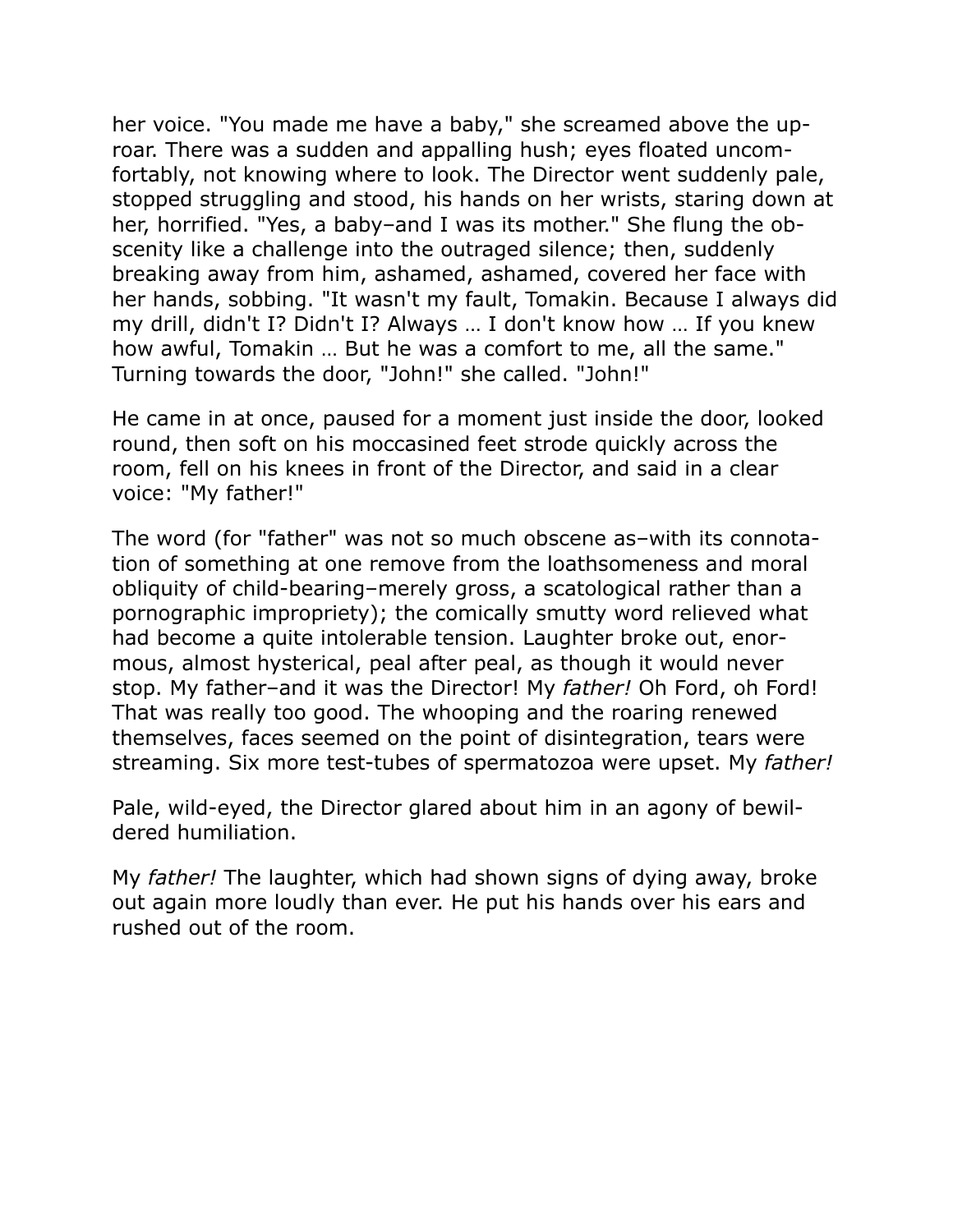### **Chapter Eleven**

AFTER the scene in the Fertilizing Room, all upper-caste London was wild to see this delicious creature who had fallen on his knees before the Director of Hatcheries and Conditioning–or rather the ex-Director, for the poor man had resigned immediately afterwards and never set foot inside the Centre again–had flopped down and called him (the joke was almost too good to be true!) "my father." Linda, on the contrary, cut no ice; nobody had the smallest desire to see Linda. To say one was a mother–that was past a joke: it was an obscenity. Moreover, she wasn't a real savage, had been hatched out of a bottle and conditioned like any one else: so couldn't have really quaint ideas. Finally–and this was by far the strongest reason for people's not wanting to see poor Linda–there was her appearance. Fat; having lost her youth; with bad teeth, and a blotched complexion, and that figure (Ford!)–you simply couldn't look at her without feeling sick, yes, positively sick. So the best people were quite determined *not* to see Linda. And Linda, for her part, had no desire to see them. The return to civilization was for her the return to *soma*, was the possibility of lying in bed and taking holiday after holiday, without ever having to come back to a headache or a fit of vomiting, without ever being made to feel as you always felt after *peyotl*, as though you'd done something so shamefully anti-social that you could never hold up your head again. *Soma* played none of these unpleasant tricks. The holiday it gave was perfect and, if the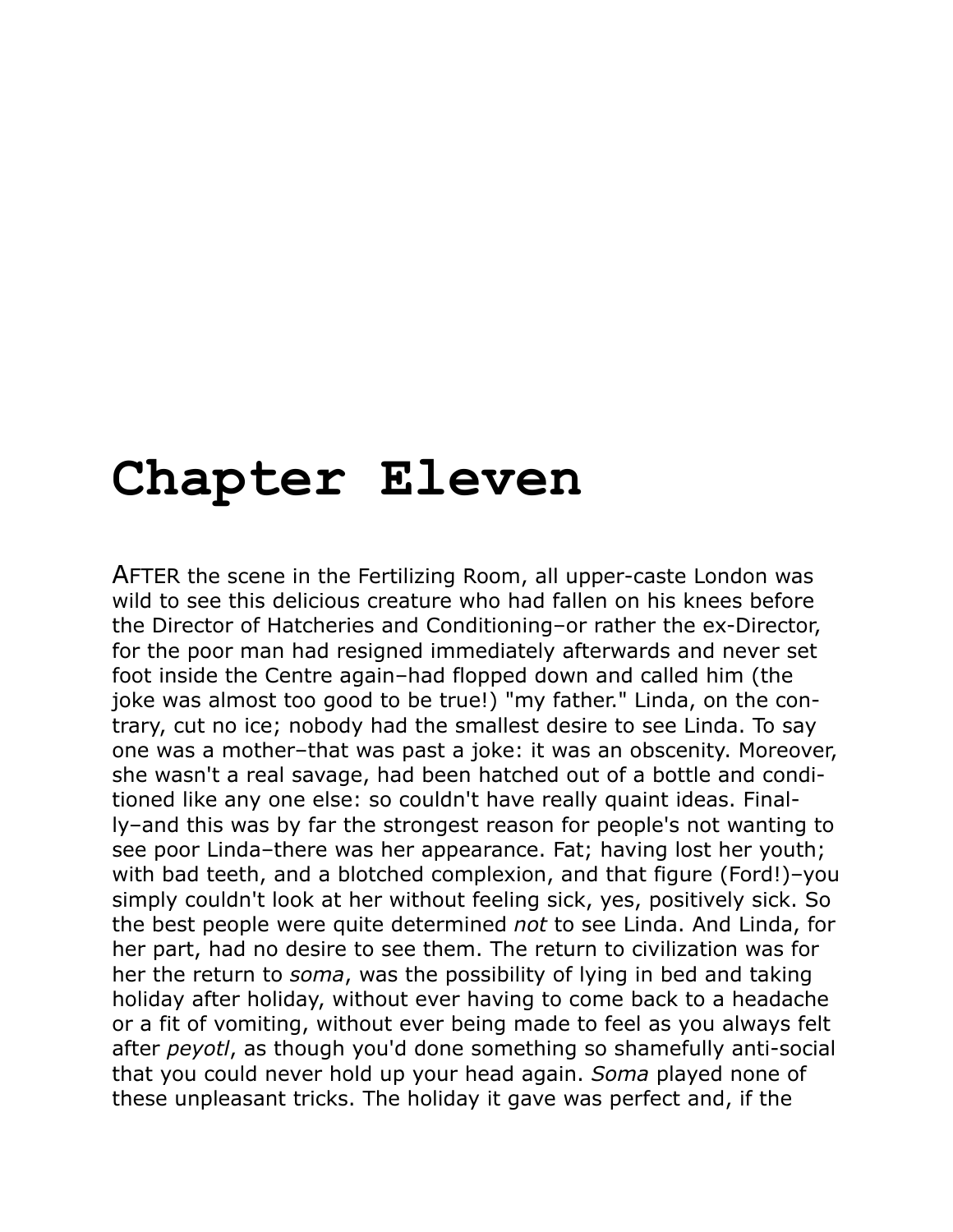morning after was disagreeable, it was so, not intrinsically, but only by comparison with the joys of the holiday. The remedy was to make the holiday continuous. Greedily she clamoured for ever larger, ever more frequent doses. Dr. Shaw at first demurred; then let her have what she wanted. She took as much as twenty grammes a day.

"Which will finish her off in a month or two," the doctor confided to Bernard. "One day the respiratory centre will be paralyzed. No more breathing. Finished. And a good thing too. If we could rejuvenate, of course it would be different. But we can't."

Surprisingly, as every one thought (for on *soma*-holiday Linda was most conveniently out of the way), John raised objections.

"But aren't you shortening her life by giving her so much?"

"In one sense, yes," Dr. Shaw admitted. "But in another we're actually lengthening it." The young man stared, uncomprehending. "*Soma* may make you lose a few years in time," the doctor went on. "But think of the enormous, immeasurable durations it can give you out of time. Every *soma*-holiday is a bit of what our ancestors used to call eternity."

John began to understand. "Eternity was in our lips and eyes," he murmured.

"Eh?"

"Nothing."

"Of course," Dr. Shaw went on, "you can't allow people to go popping off into eternity if they've got any serious work to do. But as she hasn't got any serious work …"

"All the same," John persisted, "I don't believe it's right."

The doctor shrugged his shoulders. "Well, of course, if you prefer to have her screaming mad all the time …"

In the end John was forced to give in. Linda got her *soma*. Thenceforward she remained in her little room on the thirty-seventh floor of Bernard's apartment house, in bed, with the radio and television al-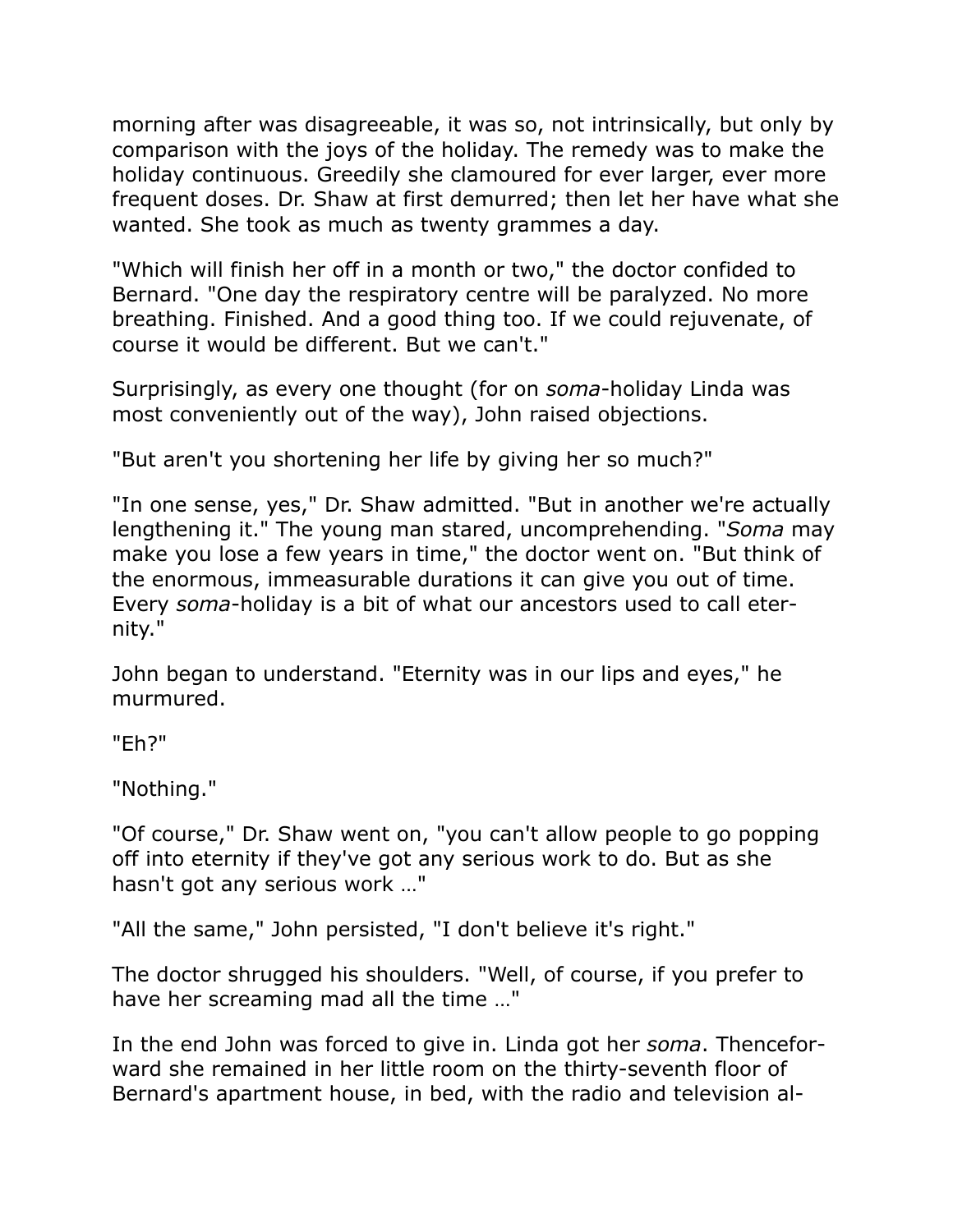ways on, and the patchouli tap just dripping, and the *soma* tablets within reach of her hand–there she remained; and yet wasn't there at all, was all the time away, infinitely far away, on holiday; on holiday in some other world, where the music of the radio was a labyrinth of sonorous colours, a sliding, palpitating labyrinth, that led (by what beautifully inevitable windings) to a bright centre of absolute conviction; where the dancing images of the television box were the performers in some indescribably delicious all-singing feely; where the dripping patchouli was more than scent–was the sun, was a million saxophones, was Popé making love, only much more so, incomparably more, and without end.

"No, we can't rejuvenate. But I'm very glad," Dr. Shaw had concluded, "to have had this opportunity to see an example of senility in a human being. Thank you so much for calling me in." He shook Bernard warmly by the hand.

It was John, then, they were all after. And as it was only through Bernard, his accredited guardian, that John could be seen, Bernard now found himself, for the first time in his life, treated not merely normally, but as a person of outstanding importance. There was no more talk of the alcohol in his blood-surrogate, no gibes at his personal appearance. Henry Foster went out of his way to be friendly; Benito Hoover made him a present of six packets of sex-hormone chewing-gum; the Assistant Predestinator came out and cadged almost abjectly for an invitation to one of Bernard's evening parties. As for the women, Bernard had only to hint at the possibility of an invitation, and he could have whichever of them he liked.

"Bernard's asked me to meet the Savage next Wednesday," Fanny announced triumphantly.

"I'm so glad," said Lenina. "And now you must admit that you were wrong about Bernard. Don't you think he's really rather sweet?"

Fanny nodded. "And I must say," she said, "I was quite agreeably surprised."

The Chief Bottler, the Director of Predestination, three Deputy Assistant Fertilizer-Generals, the Professor of Feelies in the College of Emotional Engineering, the Dean of the Westminster Community Singery,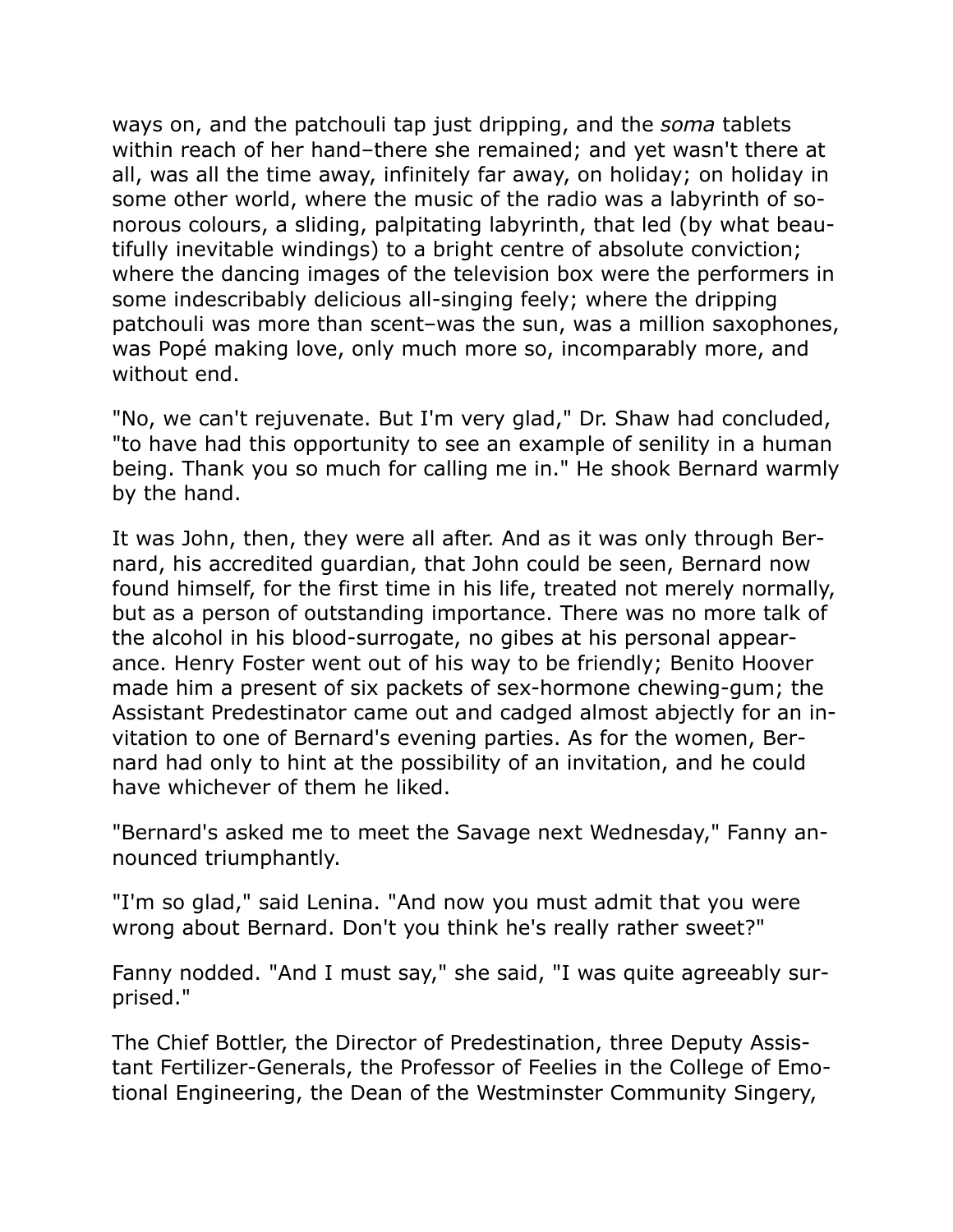the Supervisor of Bokanovskification–the list of Bernard's notabilities was interminable.

"And I had six girls last week," he confided to Helmholtz Watson. "One on Monday, two on Tuesday, two more on Friday, and one on Saturday. And if I'd had the time or the inclination, there were at least a dozen more who were only too anxious …"

Helmholtz listened to his boastings in a silence so gloomily disapproving that Bernard was offended.

"You're envious," he said.

Helmholtz shook his head. "I'm rather sad, that's all," he answered.

Bernard went off in a huff. Never, he told himself, never would he speak to Helmholtz again.

The days passed. Success went fizzily to Bernard's head, and in the process completely reconciled him (as any good intoxicant should do) to a world which, up till then, he had found very unsatisfactory. In so far as it recognized him as important, the order of things was good. But, reconciled by his success, he yet refused to forego the privilege of criticizing this order. For the act of criticizing heightened his sense of importance, made him feel larger. Moreover, he did genuinely believe that there were things to criticize. (At the same time, he genuinely liked being a success and having all the girls he wanted.) Before those who now, for the sake of the Savage, paid their court to him, Bernard would parade a carping unorthodoxy. He was politely listened to. But behind his back people shook their heads. "That young man will come to a bad end," they said, prophesying the more confidently in that they themselves would in due course personally see to it that the end was bad. "He won't find another Savage to help him out a second time," they said. Meanwhile, however, there was the first Savage; they were polite. And because they were polite, Bernard felt positively gigantic–gigantic and at the same time light with elation, lighter than air.

"Lighter than air," said Bernard, pointing upwards.

Like a pearl in the sky, high, high above them, the Weather Department's captive balloon shone rosily in the sunshine.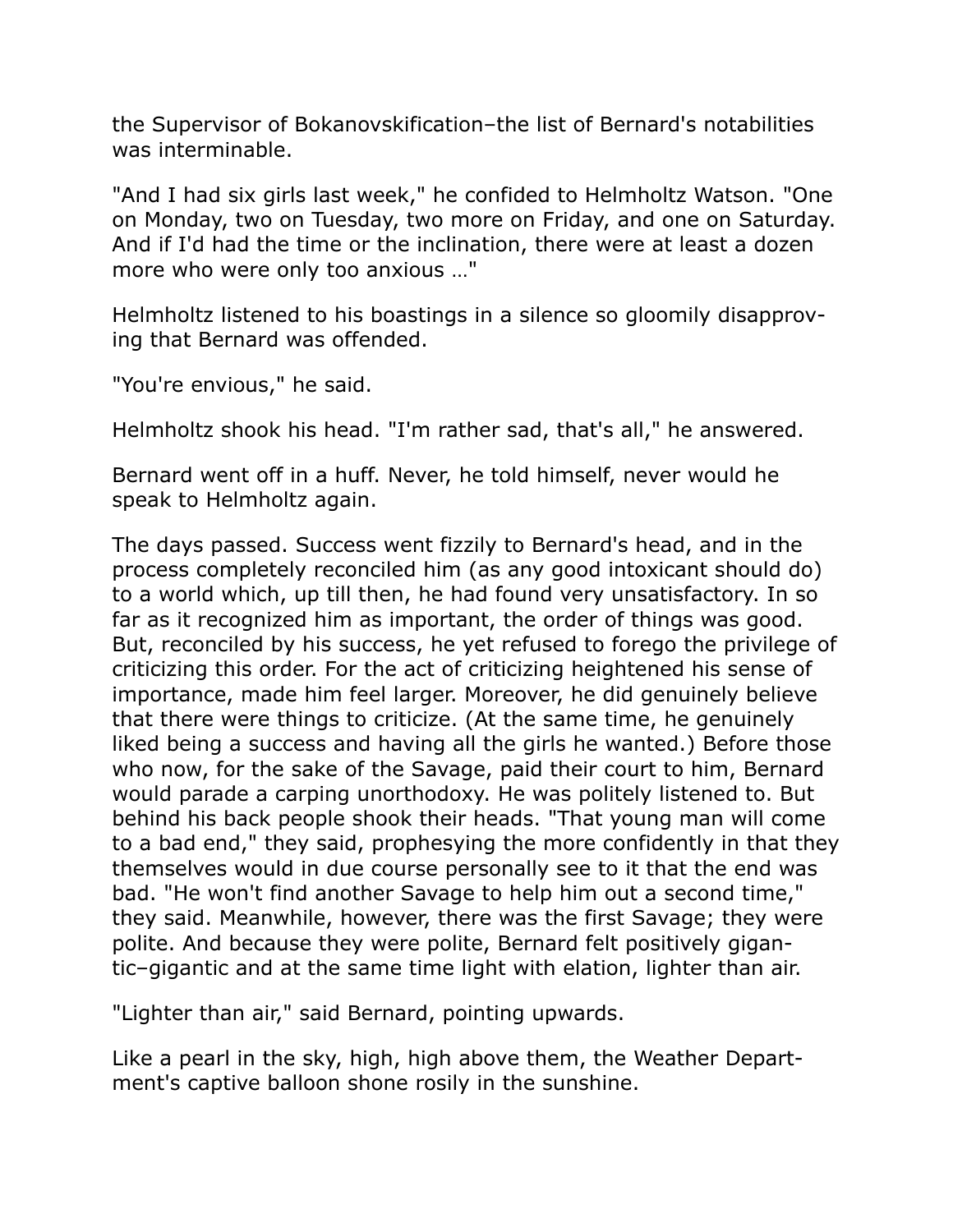"… the said Savage," so ran Bernard's instructions, "to be shown civilized life in all its aspects. …"

He was being shown a bird's-eye view of it at present, a bird's-eye view from the platform of the Charing-T Tower. The Station Master and the Resident Meteorologist were acting as guides. But it was Bernard who did most of the talking. Intoxicated, he was behaving as though, at the very least, he were a visiting World Controller. Lighter than air.

The Bombay Green Rocket dropped out of the sky. The passengers alighted. Eight identical Dravidian twins in khaki looked out of the eight portholes of the cabin–the stewards.

"Twelve hundred and fifty kilometres an hour," said the Station Master impressively. "What do you think of that, Mr. Savage?"

John thought it very nice. "Still," he said, "Ariel could put a girdle round the earth in forty minutes."

"The Savage," wrote Bernard in his report to Mustapha Mond, "shows surprisingly little astonishment at, or awe of, civilized inventions. This is partly due, no doubt, to the fact that he has heard them talked about by the woman Linda, his m–––."

(Mustapha Mond frowned. "Does the fool think I'm too squeamish to see the word written out at full length?")

"Partly on his interest being focussed on what he calls 'the soul,' which he persists in regarding as an entity independent of the physical environment, whereas, as I tried to point out to him …"

The Controller skipped the next sentences and was just about to turn the page in search of something more interestingly concrete, when his eye was caught by a series of quite extraordinary phrases. " … though I must admit," he read, "that I agree with the Savage in finding civilized infantility too easy or, as he puts it, not expensive enough; and I would like to take this opportunity of drawing your fordship's attention to …"

Mustapha Mond's anger gave place almost at once to mirth. The idea of this creature solemnly lecturing him–*him*-about the social order was really too grotesque. The man must have gone mad. "I ought to give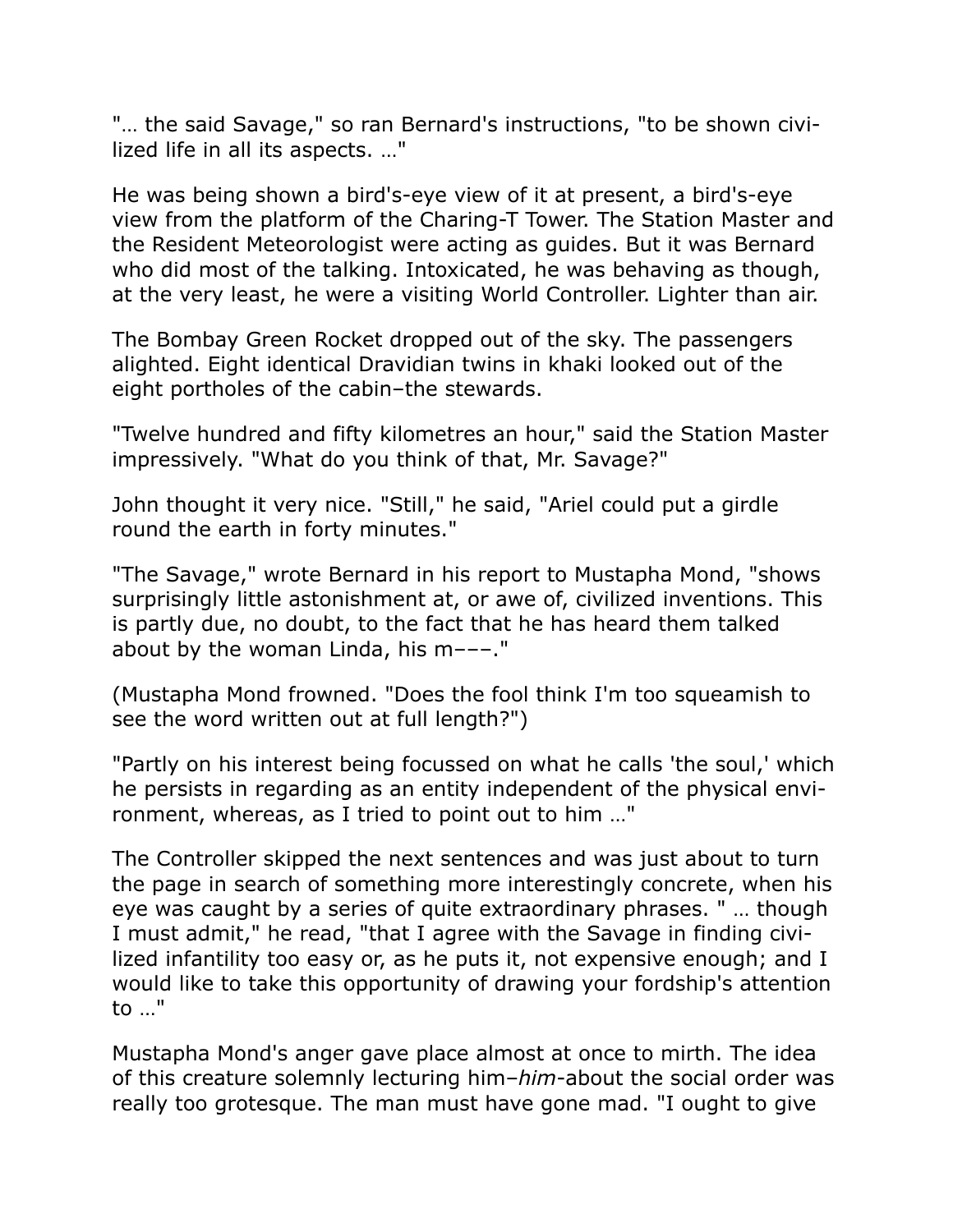him a lesson," he said to himself; then threw back his head and laughed aloud. For the moment, at any rate, the lesson would not be given.

It was a small factory of lighting-sets for helicopters, a branch of the Electrical Equipment Corporation. They were met on the roof itself (for that circular letter of recommendation from the Controller was magical in its effects) by the Chief Technician and the Human Element Manager. They walked downstairs into the factory.

"Each process," explained the Human Element Manager, "is carried out, so far as possible, by a single Bokanovsky Group."

And, in effect, eighty-three almost noseless black brachycephalic Deltas were cold-pressing. The fifty-six four-spindle chucking and turning machines were being manipulated by fifty-six aquiline and ginger Gammas. One hundred and seven heat-conditioned Epsilon Senegalese were working in the foundry. Thirty-three Delta females, long-headed, sandy, with narrow pelvises, and all within 20 millimetres of 1 metre 69 centimetres tall, were cutting screws. In the assembling room, the dynamos were being put together by two sets of Gamma-Plus dwarfs. The two low work-tables faced one another; between them crawled the conveyor with its load of separate parts; forty-seven blonde heads were confronted by forty-seven brown ones. Forty-seven snubs by forty-seven hooks; forty-seven receding by forty-seven prognathous chins. The completed mechanisms were inspected by eighteen identical curly auburn girls in Gamma green, packed in crates by thirty-four short-legged, left-handed male Delta-Minuses, and loaded into the waiting trucks and lorries by sixty-three blue-eyed, flaxen and freckled Epsilon Semi-Morons.

"O brave new world …" By some malice of his memory the Savage found himself repeating Miranda's words. "O brave new world that has such people in it."

"And I assure you," the Human Element Manager concluded, as they left the factory, "we hardly ever have any trouble with our workers. We always find …"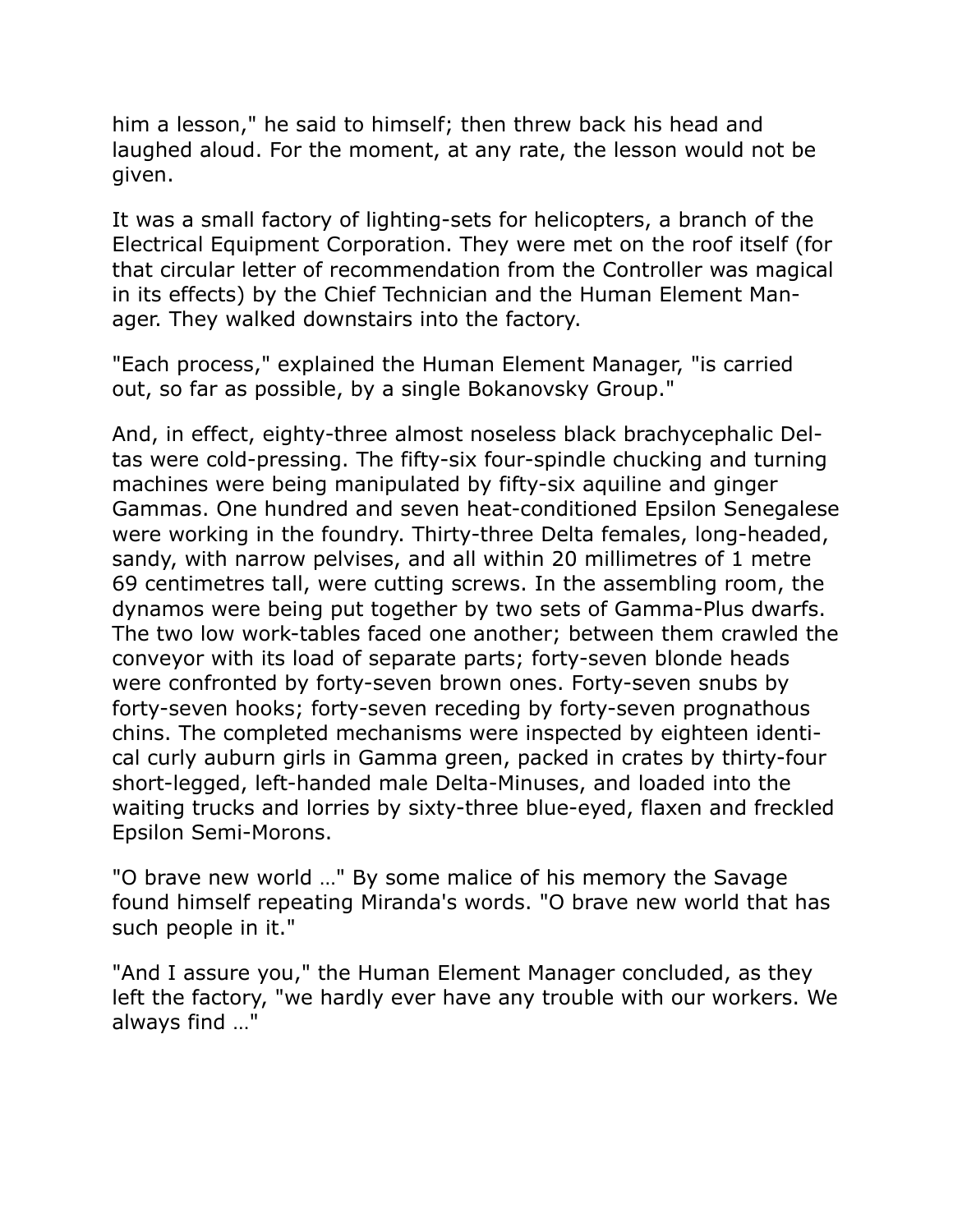But the Savage had suddenly broken away from his companions and was violently retching, behind a clump of laurels, as though the solid earth had been a helicopter in an air pocket.

"The Savage," wrote Bernard, "refuses to take *soma*, and seems much distressed because of the woman Linda, his m–––, remains permanently on holiday. It is worthy of note that, in spite of his m–––'s senility and the extreme repulsiveness of her appearance, the Savage frequently goes to see her and appears to be much attached to her–an interesting example of the way in which early conditioning can be made to modify and even run counter to natural impulses (in this case, the impulse to recoil from an unpleasant object)."

At Eton they alighted on the roof of Upper School. On the opposite side of School Yard, the fifty-two stories of Lupton's Tower gleamed white in the sunshine. College on their left and, on their right, the School Community Singery reared their venerable piles of ferro-concrete and vita-glass. In the centre of the quadrangle stood the quaint old chrome-steel statue of Our Ford.

Dr. Gaffney, the Provost, and Miss Keate, the Head Mistress, received them as they stepped out of the plane.

"Do you have many twins here?" the Savage asked rather apprehensively, as they set out on their tour of inspection.

"Oh, no," the Provost answered. "Eton is reserved exclusively for upper-caste boys and girls. One egg, one adult. It makes education more difficult of course. But as they'll be called upon to take responsibilities and deal with unexpected emergencies, it can't be helped." He sighed.

Bernard, meanwhile, had taken a strong fancy to Miss Keate. "If you're free any Monday, Wednesday, or Friday evening," he was saying. Jerking his thumb towards the Savage, "He's curious, you know," Bernard added. "Quaint."

Miss Keate smiled (and her smile was really charming, he thought); said Thank you; would be delighted to come to one of his parties. The Provost opened a door.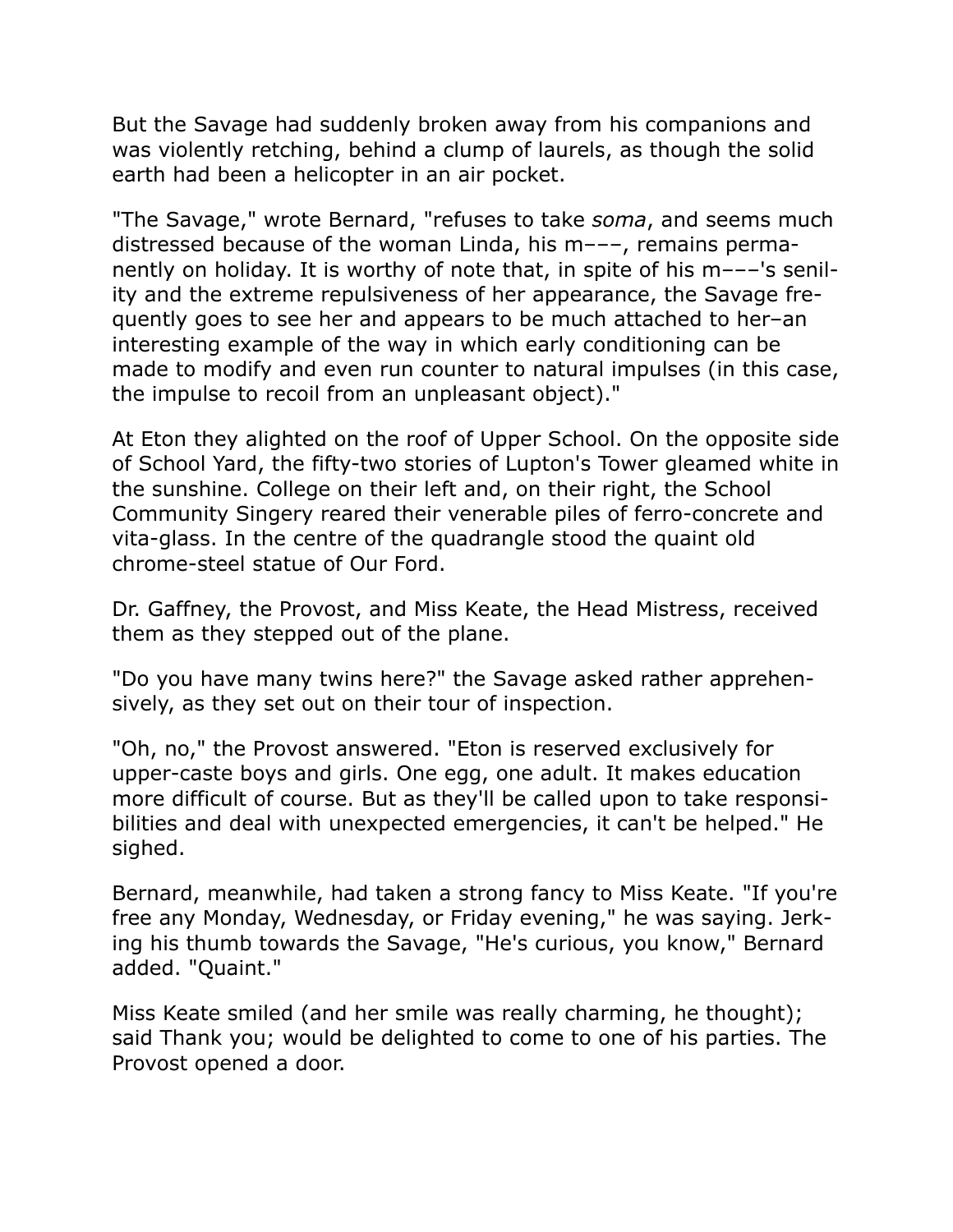Five minutes in that Alpha Double Plus classroom left John a trifle bewildered.

"What *is* elementary relativity?" he whispered to Bernard. Bernard tried to explain, then thought better of it and suggested that they should go to some other classroom.

From behind a door in the corridor leading to the Beta-Minus geography room, a ringing soprano voice called, "One, two, three, four," and then, with a weary impatience, "As you were."

"Malthusian Drill," explained the Head Mistress. "Most of our girls are freemartins, of course. I'm a freemartin myself." She smiled at Bernard. "But we have about eight hundred unsterilized ones who need constant drilling."

In the Beta-Minus geography room John learnt that "a savage reservation is a place which, owing to unfavourable climatic or geological conditions, or poverty of natural resources, has not been worth the expense of civilizing." A click; the room was darkened; and suddenly, on the screen above the Master's head, there were the *Penitentes* of Acoma prostrating themselves before Our Lady, and wailing as John had heard them wail, confessing their sins before Jesus on the Cross, before the eagle image of Pookong. The young Etonians fairly shouted with laughter. Still wailing, the *Penitentes* rose to their feet, stripped off their upper garments and, with knotted whips, began to beat themselves, blow after blow. Redoubled, the laughter drowned even the amplified record of their groans.

"But why do they laugh?" asked the Savage in a pained bewilderment.

"Why?" The Provost turned towards him a still broadly grinning face. "*Why?* But because it's so extraordinarily funny."

In the cinematographic twilight, Bernard risked a gesture which, in the past, even total darkness would hardly have emboldened him to make. Strong in his new importance, he put his arm around the Head Mistress's waist. It yielded, willowily. He was just about to snatch a kiss or two and perhaps a gentle pinch, when the shutters clicked open again.

"Perhaps we had better go on," said Miss Keate, and moved towards the door.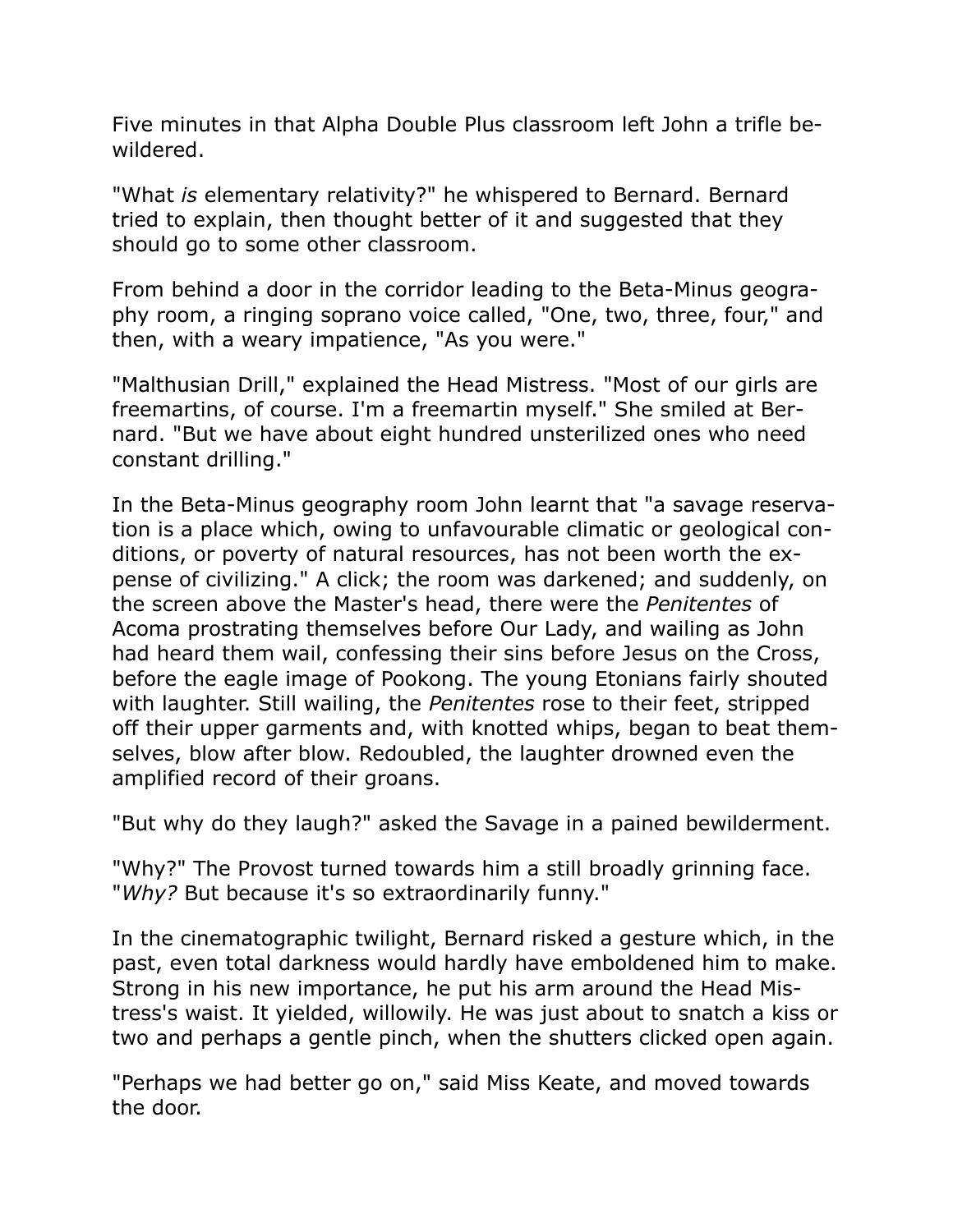"And this," said the Provost a moment later, "is Hypnopædic Control Room."

Hundreds of synthetic music boxes, one for each dormitory, stood ranged in shelves round three sides of the room; pigeon-holed on the fourth were the paper sound-track rolls on which the various hypnopædic lessons were printed.

"You slip the roll in here," explained Bernard, interrupting Dr. Gaffney, "press down this switch …"

"No, that one," corrected the Provost, annoyed.

"That one, then. The roll unwinds. The selenium cells transform the light impulses into sound waves, and …"

"And there you are," Dr. Gaffney concluded.

"Do they read Shakespeare?" asked the Savage as they walked, on their way to the Bio-chemical Laboratories, past the School Library.

"Certainly not," said the Head Mistress, blushing.

"Our library," said Dr. Gaffney, "contains only books of reference. If our young people need distraction, they can get it at the feelies. We don't encourage them to indulge in any solitary amusements."

Five bus-loads of boys and girls, singing or in a silent embracement, rolled past them over the vitrified highway.

"Just returned," explained Dr. Gaffney, while Bernard, whispering, made an appointment with the Head Mistress for that very evening, "from the Slough Crematorium. Death conditioning begins at eighteen months. Every tot spends two mornings a week in a Hospital for the Dying. All the best toys are kept there, and they get chocolate cream on death days. They learn to take dying as a matter of course."

"Like any other physiological process," put in the Head Mistress professionally.

Eight o'clock at the Savoy. It was all arranged.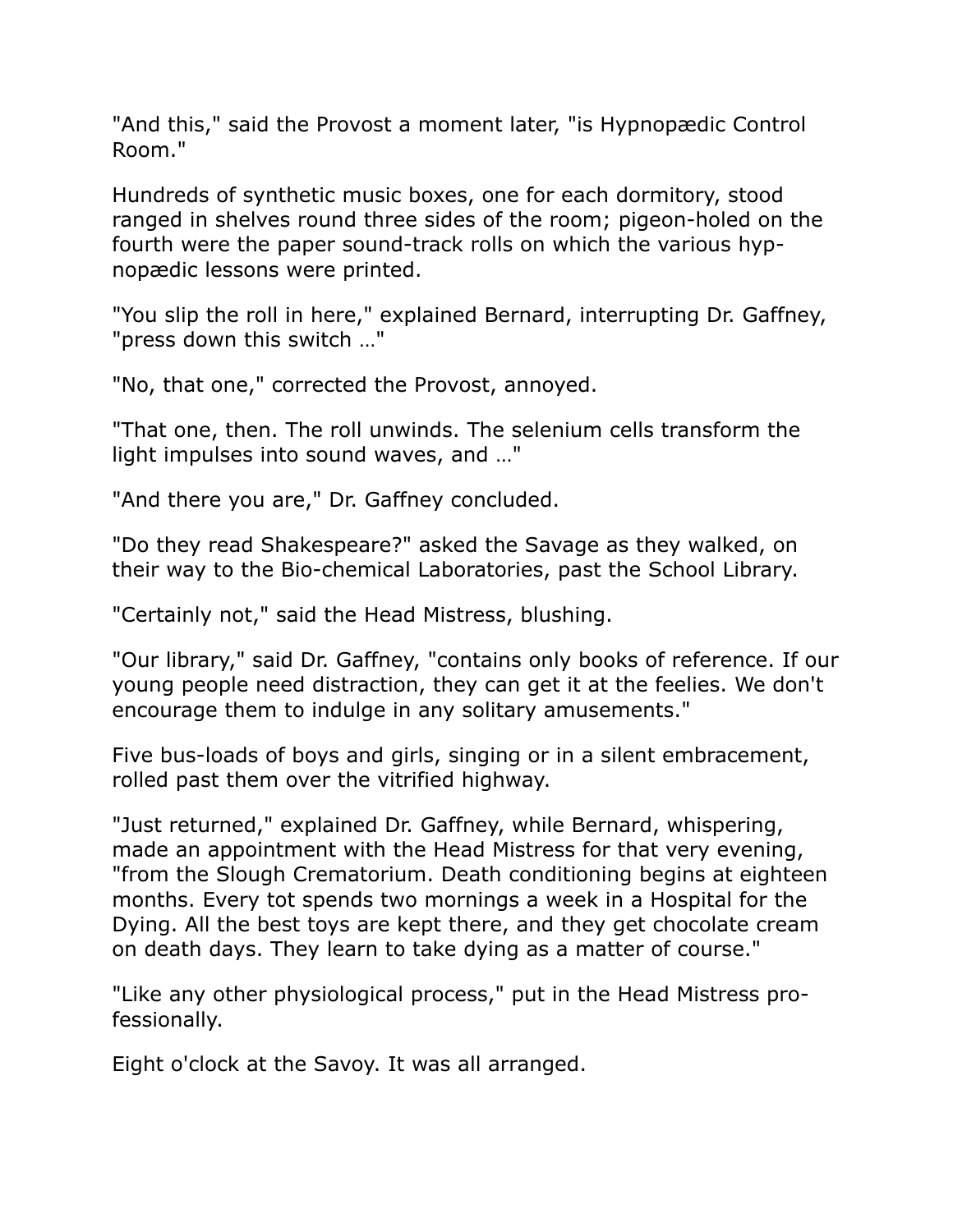On their way back to London they stopped at the Television Corporation's factory at Brentford.

"Do you mind waiting here a moment while I go and telephone?" asked Bernard.

The Savage waited and watched. The Main Day-Shift was just going off duty. Crowds of lower-caste workers were queued up in front of the monorail station-seven or eight hundred Gamma, Delta and Epsilon men and women, with not more than a dozen faces and statures between them. To each of them, with his or her ticket, the booking clerk pushed over a little cardboard pillbox. The long caterpillar of men and women moved slowly forward.

"What's in those" (remembering *The Merchant of Venice*) "those caskets?" the Savage enquired when Bernard had rejoined him.

"The day's *soma* ration," Bernard answered rather indistinctly; for he was masticating a piece of Benito Hoover's chewing-gum. "They get it after their work's over. Four half-gramme tablets. Six on Saturdays."

He took John's arm affectionately and they walked back towards the helicopter.

Lenina came singing into the Changing Room.

"You seem very pleased with yourself," said Fanny.

"I *am* pleased," she answered. Zip! "Bernard rang up half an hour ago." Zip, zip! She stepped out of her shorts. "He has an unexpected engagement." Zip! "Asked me if I'd take the Savage to the feelies this evening. I must fly." She hurried away towards the bathroom.

"She's a lucky girl," Fanny said to herself as she watched Lenina go.

There was no envy in the comment; good-natured Fanny was merely stating a fact. Lenina was lucky; lucky in having shared with Bernard a generous portion of the Savage's immense celebrity, lucky in reflecting from her insignificant person the moment's supremely fashionable glory. Had not the Secretary of the Young Women's Fordian Association asked her to give a lecture about her experiences? Had she not been invited to the Annual Dinner of the Aphroditeum Club? Had she not al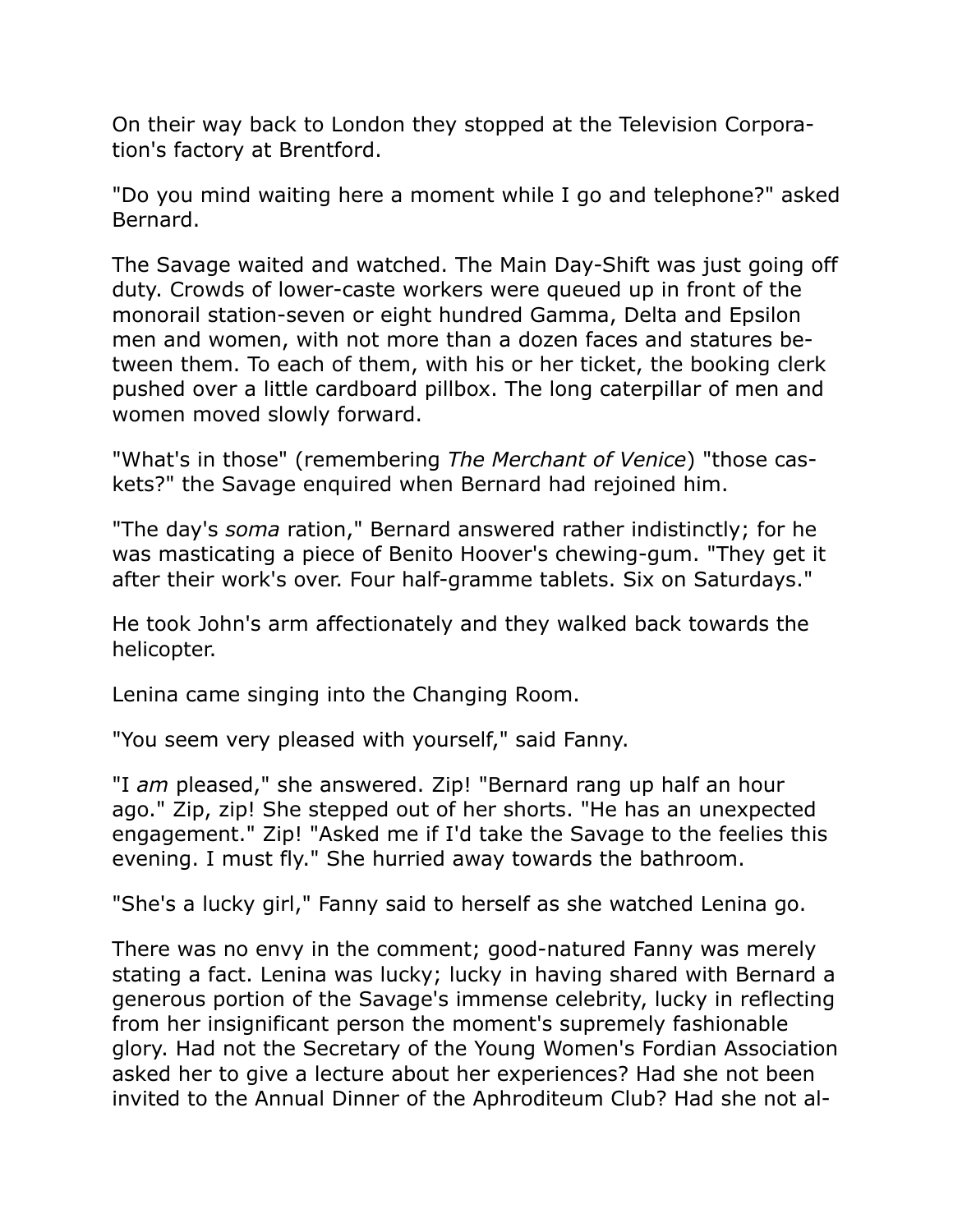ready appeared in the Feelytone News–visibly, audibly and tactually appeared to countless millions all over the planet?

Hardly less flattering had been the attentions paid her by conspicuous individuals. The Resident World Controller's Second Secretary had asked her to dinner and breakfast. She had spent one week-end with the Ford Chief-Justice, and another with the Arch-Community-Songster of Canterbury. The President of the Internal and External Secretions Corporation was perpetually on the phone, and she had been to Deauville with the Deputy-Governor of the Bank of Europe.

"It's wonderful, of course. And yet in a way," she had confessed to Fanny, "I feel as though I were getting something on false pretences. Because, of course, the first thing they all want to know is what it's like to make love to a Savage. And I have to say I don't know." She shook her head. "Most of the men don't believe me, of course. But it's true. I wish it weren't," she added sadly and sighed. "He's terribly good-looking; don't you think so?"

"But doesn't he like you?" asked Fanny.

"Sometimes I think he does and sometimes I think he doesn't. He always does his best to avoid me; goes out of the room when I come in; won't touch me; won't even look at me. But sometimes if I turn round suddenly, I catch him staring; and then–well, you know how men look when they like you."

Yes, Fanny knew.

"I can't make it out," said Lenina.

She couldn't make it out; and not only was bewildered; was also rather upset.

"Because, you see, Fanny, *I* like him."

Liked him more and more. Well, now there'd be a real chance, she thought, as she scented herself after her bath. Dab, dab, dab–a real chance. Her high spirits overflowed in a song.

*''Hug me till you drug me, honey;*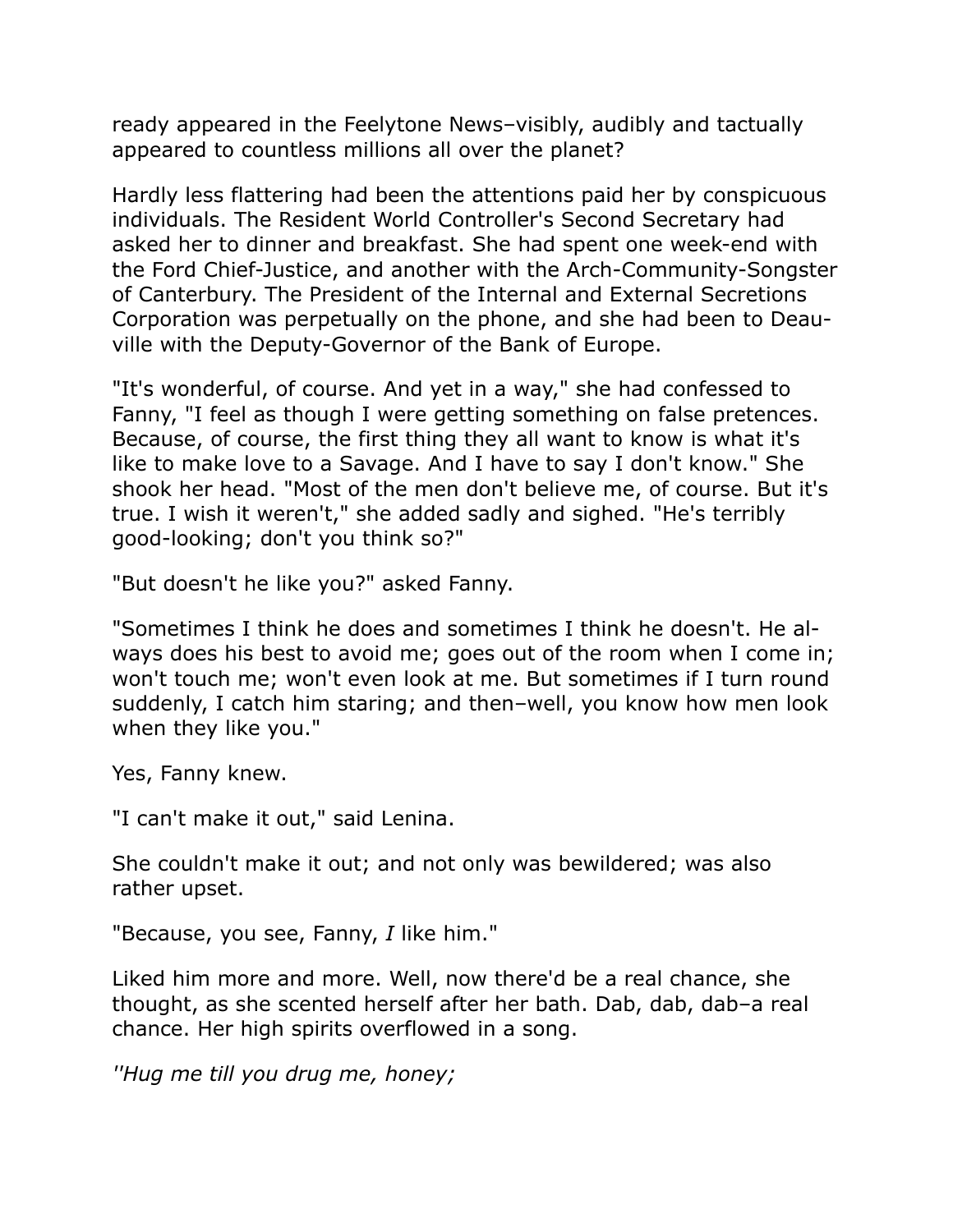*Kiss me till I'm in a coma; Hug me, honey, snuggly bunny; Love's as good as* soma*."*

The scent organ was playing a delightfully refreshing Herbal Capriccio–rippling arpeggios of thyme and lavender, of rosemary, basil, myrtle, tarragon; a series of daring modulations through the spice keys into ambergris; and a slow return through sandalwood, camphor, cedar and newmown hay (with occasional subtle touches of discord–a whiff of kidney pudding, the faintest suspicion of pig's dung) back to the simple aromatics with which the piece began. The final blast of thyme died away; there was a round of applause; the lights went up. In the synthetic music machine the sound-track roll began to unwind. It was a trio for hyper-violin, super-cello and oboe-surrogate that now filled the air with its agreeable languor. Thirty or forty bars–and then, against this instrumental background, a much more than human voice began to warble; now throaty, now from the head, now hollow as a flute, now charged with yearning harmonics, it effortlessly passed from Gaspard's Forster's low record on the very frontiers of musical tone to a trilled bat-note high above the highest C to which (in 1770, at the Ducal opera of Parma, and to the astonishment of Mozart) Lucrezia Ajugari, alone of all the singers in history, once piercingly gave utterance.

Sunk in their pneumatic stalls, Lenina and the Savage sniffed and listened. It was now the turn also for eyes and skin.

The house lights went down; fiery letters stood out solid and as though self-supported in the darkness. THREE WEEKS IN A HELICOPTER . AN ALL-SUPER-SINGING, SYNTHETIC-TALK1NG, COLOURED, STEREO-SCOPIC FEELY. WITH SYNCHRONIZED SCENT-ORGAN ACCOMPANI-MENT.

"Take hold of those metal knobs on the arms of your chair," whispered Lenina. "Otherwise you won't get any of the feely effects."

The Savage did as he was told.

Those fiery letters, meanwhile, had disappeared; there were ten seconds of complete darkness; then suddenly, dazzling and incomparably more solid-looking than they would have seemed in actual flesh and blood, far more real than reality, there stood the stereoscopic images, locked in one another's arms, of a gigantic negro and a golden-haired young brachycephalic Beta-Plus female.

The Savage started. That sensation on his lips! He lifted a hand to his mouth; the titillation ceased; let his hand fall back on the metal knob;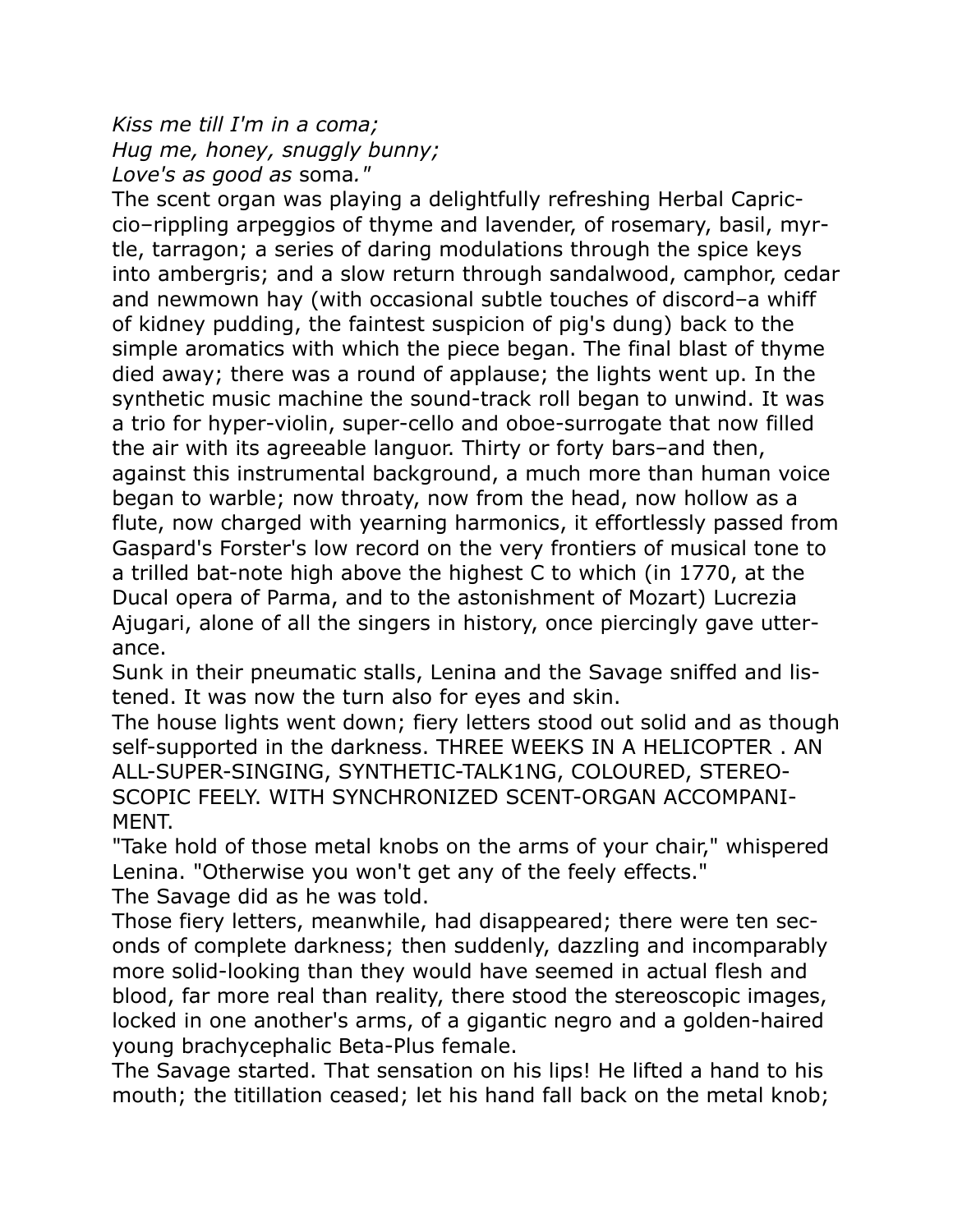it began again. The scent organ, meanwhile, breathed pure musk. Expiringly, a sound-track super-dove cooed "Oo-ooh"; and vibrating only thirty-two times a second, a deeper than African bass made answer: "Aa-aah." "Ooh-ah! Ooh-ah!" the stereoscopic lips came together again, and once more the facial erogenous zones of the six thousand spectators in the Alhambra tingled with almost intolerable galvanic pleasure. "Ooh …"

The plot of the film was extremely simple. A few minutes after the first Oohs and Aahs (a duet having been sung and a little love made on that famous bearskin, every hair of which–the Assistant Predestinator was perfectly right–could be separately and distinctly felt), the negro had a helicopter accident, fell on his head. Thump! what a twinge through the forehead! A chorus of *ow's* and *aie's* went up from the audience.

The concussion knocked all the negro's conditioning into a cocked hat. He developed for the Beta blonde an exclusive and maniacal passion. She protested. He persisted. There were struggles, pursuits, an assault on a rival, finally a sensational kidnapping. The Beta blond was ravished away into the sky and kept there, hovering, for three weeks in a wildly anti-social *tête-à-tête* with the black madman. Finally, after a whole series of adventures and much aerial acrobacy three handsome young Alphas succeeded in rescuing her. The negro was packed off to an Adult Re-conditioning Centre and the film ended happily and decorously, with the Beta blonde becoming the mistress of all her three rescuers. They interrupted themselves for a moment to sing a synthetic quartet, with full super-orchestral accompaniment and gardenias on the scent organ. Then the bearskin made a final appearance and, amid a blare of saxophones, the last stereoscopic kiss faded into darkness, the last electric titillation died on the lips like a dying moth that quivers, quivers, ever more feebly, ever more faintly, and at last is quiet, quite still.

But for Lenina the moth did not completely die. Even after the lights had gone up, while they were shuffling slowly along with the crowd towards the lifts, its ghost still fluttered against her lips, still traced fine shuddering roads of anxiety and pleasure across her skin. Her cheeks were flushed. She caught hold of the Savage's arm and pressed it, limp, against her side. He looked down at her for a moment, pale, pained, desiring, and ashamed of his desire. He was not worthy, not … Their eyes for a moment met. What treasures hers promised! A queen's ransom of temperament. Hastily he looked away,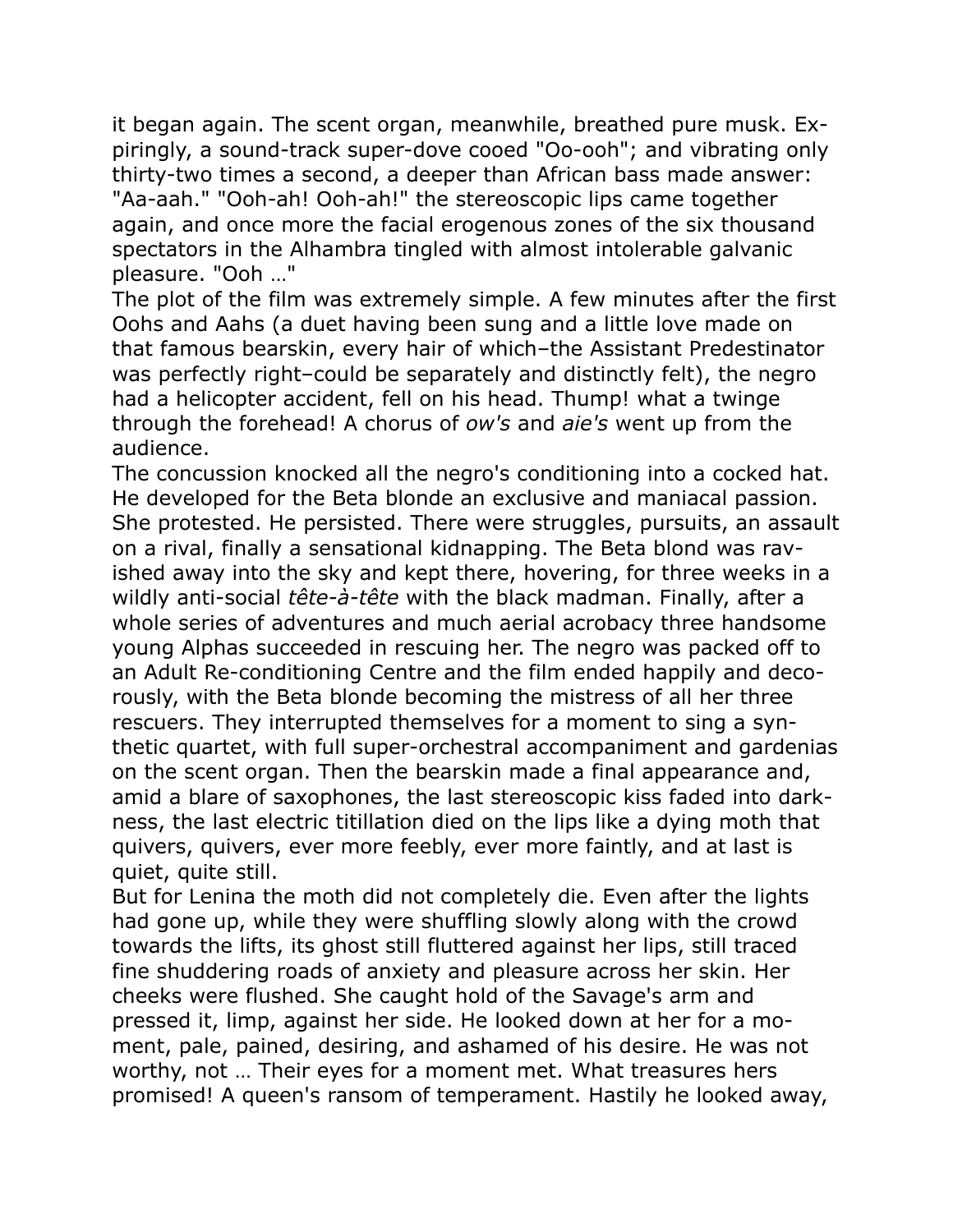disengaged his imprisoned arm. He was obscurely terrified lest she should cease to be something he could feel himself unworthy of. "I don't think you ought to see things like that," he said, making haste to transfer from Lenina herself to the surrounding circumstances the blame for any past or possible future lapse from perfection. "Things like what, John?"

"Like this horrible film."

"Horrible?" Lenina was genuinely astonished. "But I thought it was lovely."

"It was base," he said indignantly, "it was ignoble."

She shook her head. "I don't know what you mean." Why was he so queer? Why did he go out of his way to spoil things?

In the taxicopter he hardly even looked at her. Bound by strong vows that had never been pronounced, obedient to laws that had long since ceased to run, he sat averted and in silence. Sometimes, as though a finger had plucked at some taut, almost breaking string, his whole body would shake with a sudden nervous start.

The taxicopter landed on the roof of Lenina's apartment house. "At last," she thought exultantly as she stepped out of the cab. At last– even though he *had* been so queer just now. Standing under a lamp, she peered into her hand mirror. At last. Yes, her nose was a bit shiny. She shook the loose powder from her puff. While he was paying off the taxi–there would just be time. She rubbed at the shininess, thinking: "He's terribly good-looking. No need for him to be shy like Bernard. And yet … Any other man would have done it long ago. Well, now at last." That fragment of a face in the little round mirror suddenly smiled at her.

"Good-night," said a strangled voice behind her. Lenina wheeled round. He was standing in the doorway of the cab, his eyes fixed, staring; had evidently been staring all this time while she was powdering her nose, waiting–but what for? or hesitating, trying to make up his mind, and all the time thinking, thinking–she could not imagine what extraordinary thoughts. "Good-night, Lenina," he repeated, and made a strange grimacing attempt to smile.

"But, John … I thought you were … I mean, aren't you? …" He shut the door and bent forward to say something to the driver. The cab shot up into the air.

Looking down through the window in the floor, the Savage could see Lenina's upturned face, pale in the bluish light of the lamps. The mouth was open, she was calling. Her foreshortened figure rushed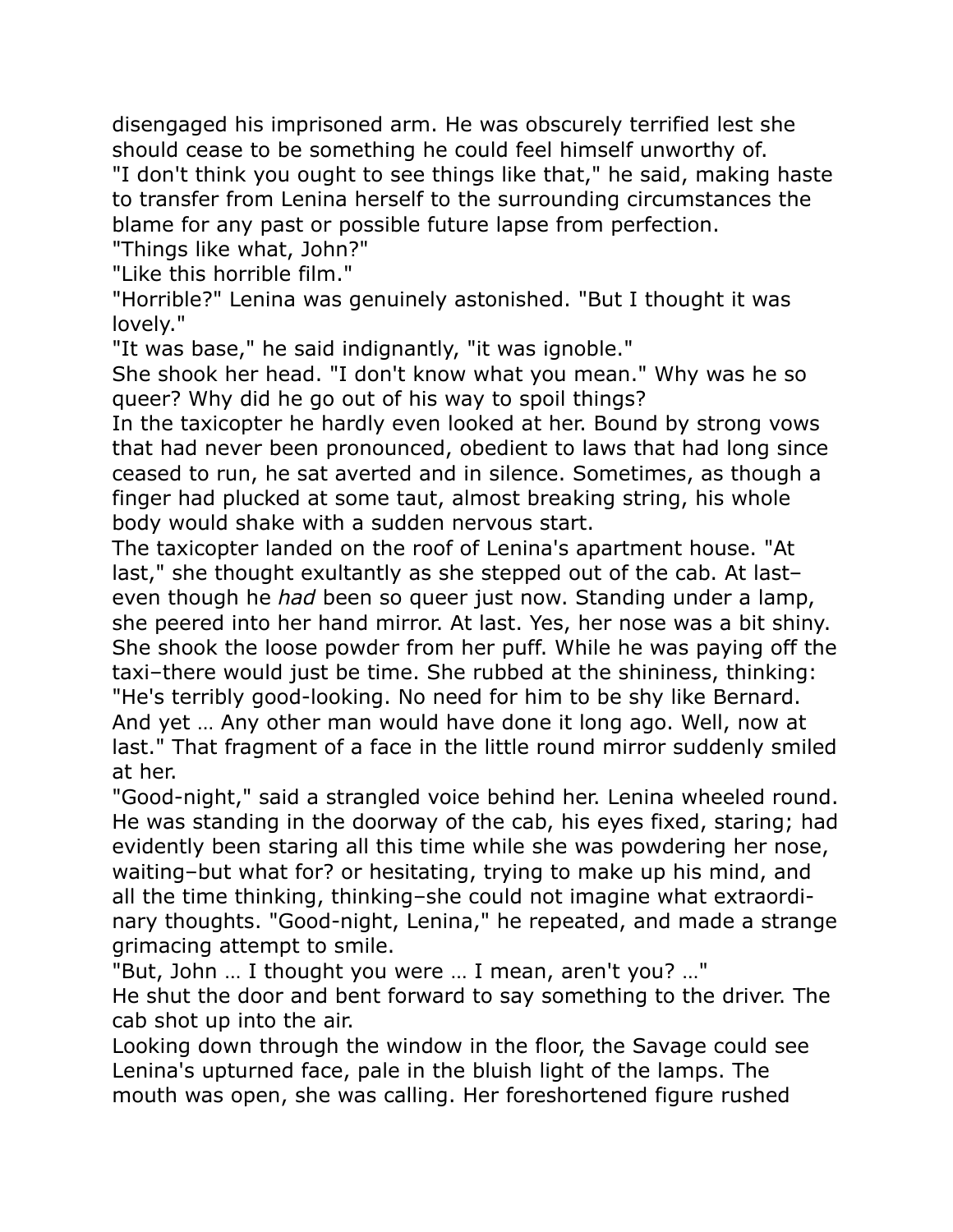away from him; the diminishing square of the roof seemed to be falling through the darkness.

Five minutes later he was back in his room. From its hiding-place he took out his mouse-nibbled volume, turned with religious care its stained and crumbled pages, and began to read *Othello*. Othello, he remembered, was like the hero of *Three Weeks in a Helicopter*–a black man.

Drying her eyes, Lenina walked across the roof to the lift. On her way down to the twenty-seventh floor she pulled out her *soma* bottle. One gramme, she decided, would not be enough; hers had been more than a one-gramme affliction. But if she took two grammes, she ran the risk of not waking up in time to-morrow morning. She compromised and, into her cupped left palm, shook out three half-gramme tablets.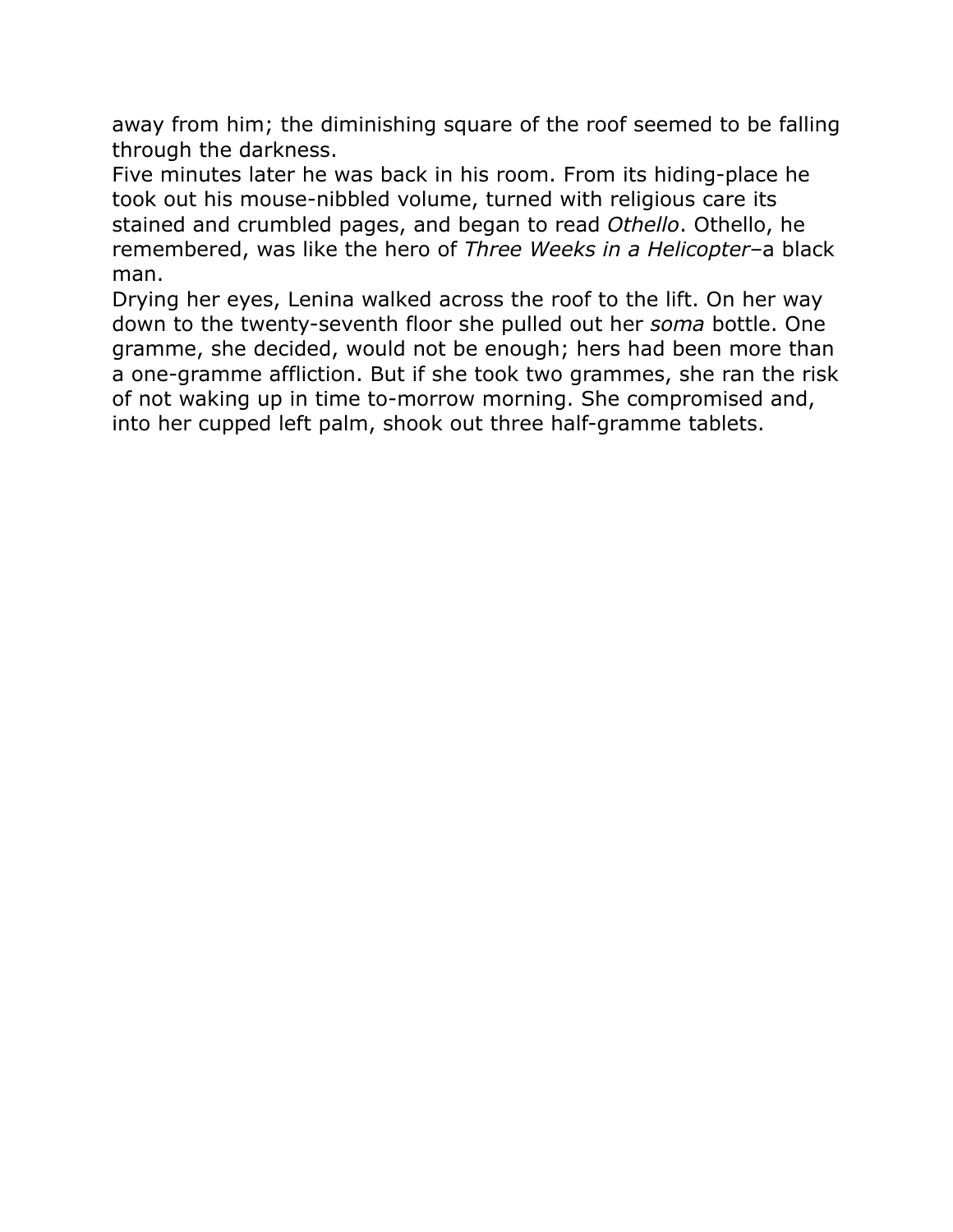## **Chapter Twelve**

BERNARD had to shout through the locked door; the Savage would not open.

"But everybody's there, waiting for you."

"Let them wait," came back the muffled voice through the door.

"But you know quite well, John" (how difficult it is to sound persuasive at the top of one's voice!) "I asked them on purpose to meet you."

"You ought to have asked *me* first whether I wanted to meet *them*."

"But you always came before, John."

"That's precisely why I don't want to come again."

"Just to please me," Bernard bellowingly wheedled. "Won't you come to please me?"

"No."

"Do you seriously mean it?"

"Yes."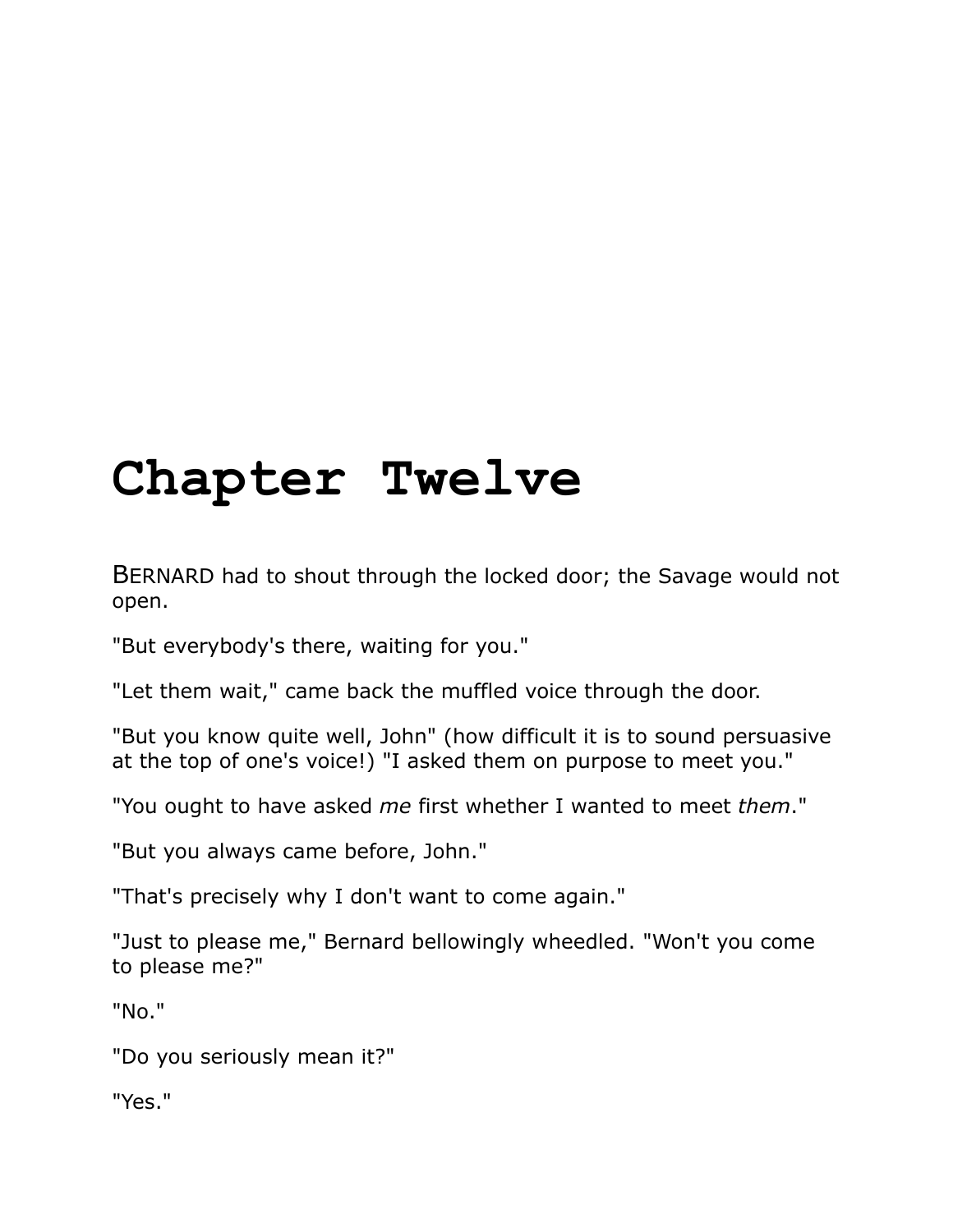Despairingly, "But what shall I do?" Bernard wailed.

"Go to hell!" bawled the exasperated voice from within.

"But the Arch-Community-Songster of Canterbury is there to-night." Bernard was almost in tears.

*"Ai yaa tákwa!"* It was only in Zuñi that the Savage could adequately express what he felt about the Arch-Community-Songster. *"Háni!"* he added as an after-thought; and then (with what derisive ferocity!): *"Sons éso tse-ná."* And he spat on the ground, as Popé might have done.

In the end Bernard had to slink back, diminished, to his rooms and inform the impatient assembly that the Savage would not be appearing that evening. The news was received with indignation. The men were furious at having been tricked into behaving politely to this insignificant fellow with the unsavoury reputation and the heretical opinions. The higher their position in the hierarchy, the deeper their resentment.

"To play such a joke on me," the Arch-Songster kept repeating, "on *me!*"

As for the women, they indignantly felt that they had been had on false pretences–had by a wretched little man who had had alcohol poured into his bottle by mistake–by a creature with a Gamma-Minus physique. It was an outrage, and they said so, more and more loudly. The Head Mistress of Eton was particularly scathing.

Lenina alone said nothing. Pale, her blue eyes clouded with an unwonted melancholy, she sat in a corner, cut off from those who surrounded her by an emotion which they did not share. She had come to the party filled with a strange feeling of anxious exultation. "In a few minutes," she had said to herself, as she entered the room, "I shall be seeing him, talking to him, telling him" (for she had come with her mind made up) "that I like him–more than anybody I've ever known. And then perhaps he'll say …"

What would he say? The blood had rushed to her cheeks.

"Why was he so strange the other night, after the feelies? So queer. And yet I'm absolutely sure he really does rather like me. I'm sure …"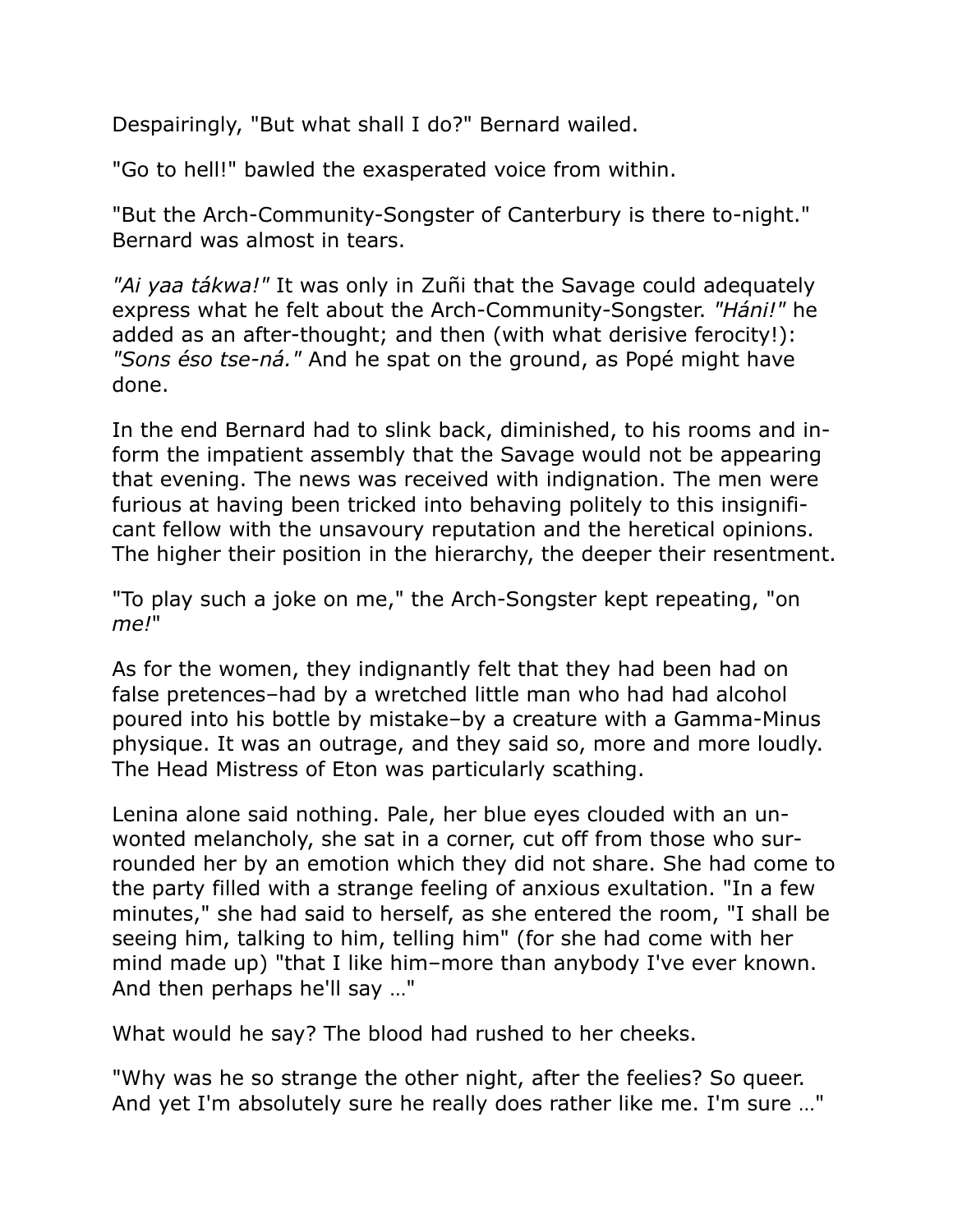It was at this moment that Bernard had made his announcement; the Savage wasn't coming to the party.

Lenina suddenly felt all the sensations normally experienced at the beginning of a Violent Passion Surrogate treatment–a sense of dreadful emptiness, a breathless apprehension, a nausea. Her heart seemed to stop beating.

"Perhaps it's because he doesn't like me," she said to herself. And at once this possibility became an established certainty: John had refused to come because he didn't like her. He didn't like her. …

"It really is a bit *too* thick," the Head Mistress of Eton was saying to the Director of Crematoria and Phosphorus Reclamation. "When I think that I actually …"

"Yes," came the voice of Fanny Crowne, "it's absolutely true about the alcohol. Some one I know knew some one who was working in the Embryo Store at the time. She said to my friend, and my friend said to me …"

"Too bad, too bad," said Henry Foster, sympathizing with the Arch-Community-Songster. "It may interest you to know that our ex-Director was on the point of transferring him to Iceland."

Pierced by every word that was spoken, the tight balloon of Bernard's happy self-confidence was leaking from a thousand wounds. Pale, distraught, abject and agitated, he moved among his guests, stammering incoherent apologies, assuring them that next time the Savage would certainly be there, begging them to sit down and take a carotene sandwich, a slice of vitamin A *pâté*, a glass of champagne-surrogate. They duly ate, but ignored him; drank and were either rude to his face or talked to one another about him, loudly and offensively, as though he had not been there.

"And now, my friends," said the Arch-Community-Songster of Canterbury, in that beautiful ringing voice with which he led the proceedings at Ford's Day Celebrations, "Now, my friends, I think perhaps the time has come …" He rose, put down his glass, brushed from his purple viscose waistcoat the crumbs of a considerable collation, and walked towards the door.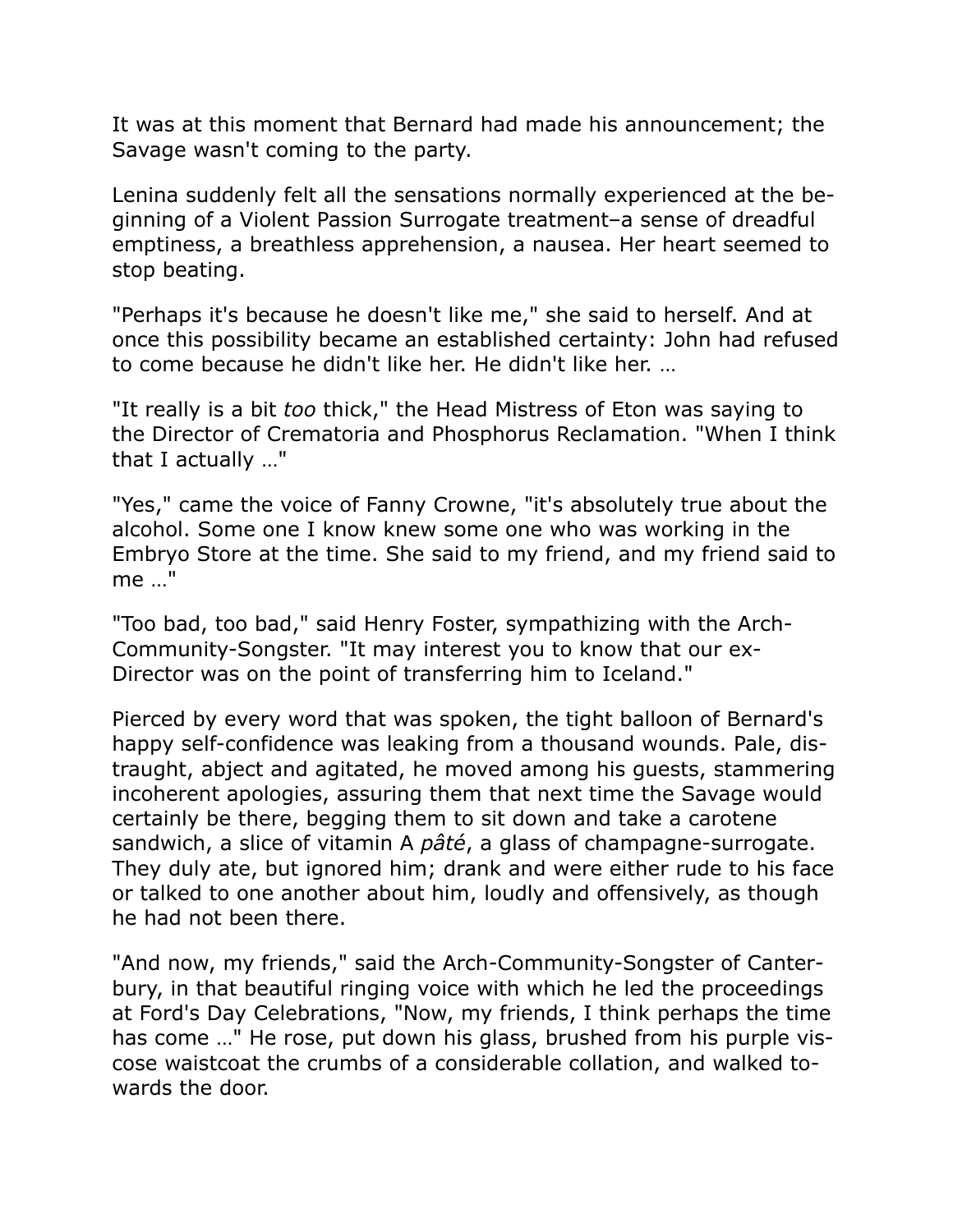Bernard darted forward to intercept him.

"Must you really, Arch-Songster? … It's very early still. I'd hoped you would …"

Yes, what hadn't he hoped, when Lenina confidentially told him that the Arch-Community-Songster would accept an invitation if it were sent. "He's really rather sweet, you know." And she had shown Bernard the little golden zipper-fastening in the form of a T which the Arch-Songster had given her as a memento of the week-end she had spent at Lambeth. *To meet the Arch-Community-Songster of Canterbury and Mr. Savage.* Bernard had proclaimed his triumph on every invitation card. But the Savage had chosen this evening of all evenings to lock himself up in his room, to shout *"Háni!"* and even (it was lucky that Bernard didn't understand Zuñi) *"Sons éso tse-ná!"* What should have been the crowning moment of Bernard's whole career had turned out to be the moment of his greatest humiliation.

"I'd so much hoped …" he stammeringly repeated, looking up at the great dignitary with pleading and distracted eyes.

"My young friend," said the Arch-Community-Songster in a tone of loud and solemn severity; there was a general silence. "Let me give you a word of advice." He wagged his finger at Bernard. "Before it's too late. A word of good advice." (His voice became sepulchral.) "Mend your ways, my young friend, mend your ways." He made the sign of the T over him and turned away. "Lenina, my dear," he called in another tone. "Come with me."

Obediently, but unsmiling and (wholly insensible of the honour done to her) without elation, Lenina walked after him, out of the room. The other guests followed at a respectful interval. The last of them slammed the door. Bernard was all alone.

Punctured, utterly deflated, he dropped into a chair and, covering his face with his hands, began to weep. A few minutes later, however, he thought better of it and took four tablets of *soma*.

Upstairs in his room the Savage was reading *Romeo and Juliet*.

Lenina and the Arch-Community-Songster stepped out on to the roof of Lambeth Palace. "Hurry up, my young friend–I mean, Lenina,"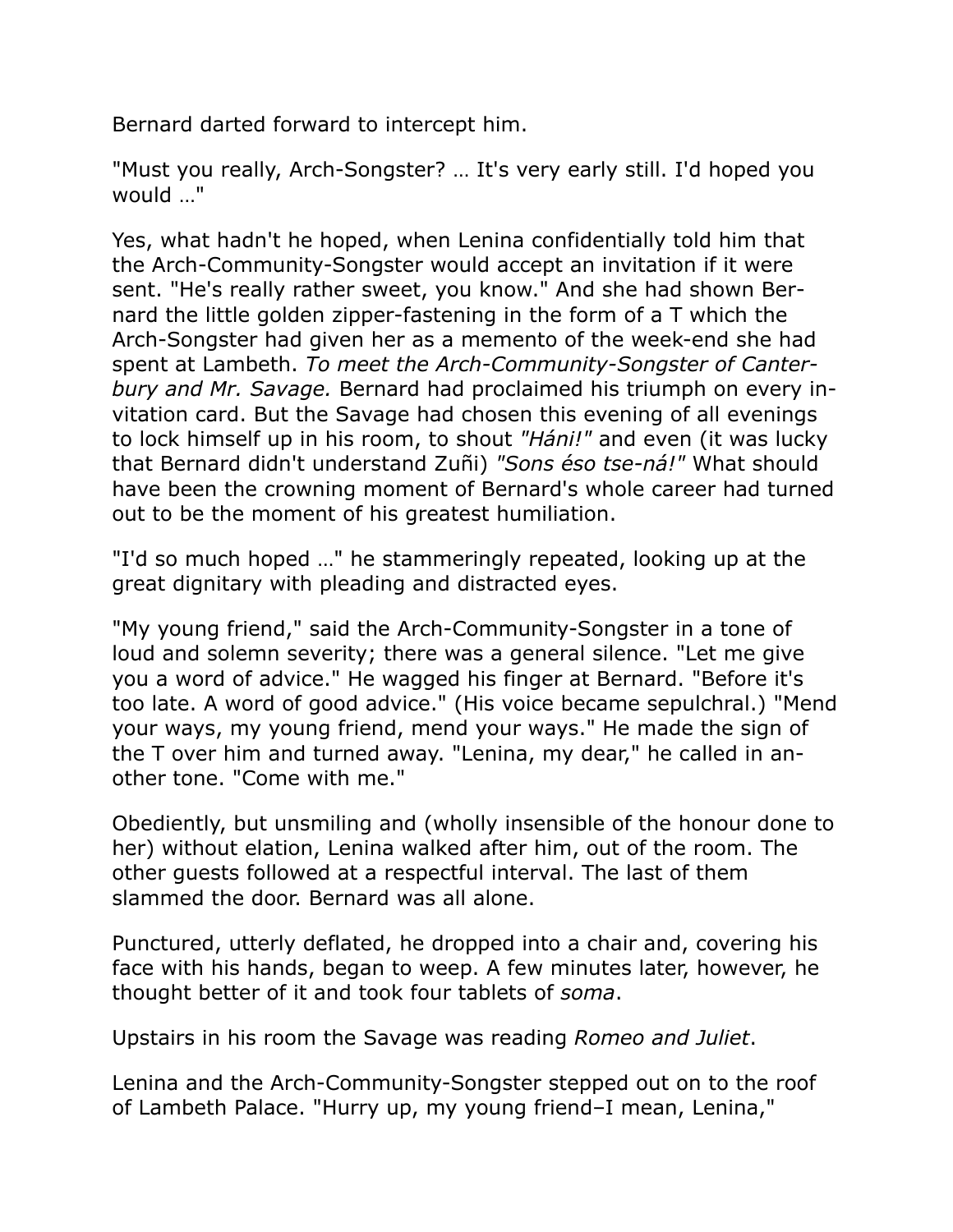called the Arch-Songster impatiently from the lift gates. Lenina, who had lingered for a moment to look at the moon, dropped her eyes and came hurrying across the roof to rejoin him.

"A New Theory of Biology" was the title of the paper which Mustapha Mond had just finished reading. He sat for some time, meditatively frowning, then picked up his pen and wrote across the title-page: "The author's mathematical treatment of the conception of purpose is novel and highly ingenious, but heretical and, so far as the present social order is concerned, dangerous and potentially subversive. *Not to be published.*" He underlined the words. "The author will be kept under supervision. His transference to the Marine Biological Station of St. Helena may become necessary." A pity, he thought, as he signed his name. It was a masterly piece of work. But once you began admitting explanations in terms of purpose–well, you didn't know what the result might be. It was the sort of idea that might easily decondition the more unsettled minds among the higher castes–make them lose their faith in happiness as the Sovereign Good and take to believing, instead, that the goal was somewhere beyond, somewhere outside the present human sphere, that the purpose of life was not the maintenance of well-being, but some intensification and refining of consciousness, some enlargement of knowledge. Which was, the Controller reflected, quite possibly true. But not, in the present circumstance, admissible. He picked up his pen again, and under the words *"Not to be published"* drew a second line, thicker and blacker than the first; then sighed, "What fun it would be," he thought, "if one didn't have to think about happiness!"

With closed eyes, his face shining with rapture, John was softly declaiming to vacancy:

*"Oh! she doth teach the torches to burn bright.*

*It seems she hangs upon the cheek of night, Like a rich jewel in an Ethiop's ear;*

*Beauty too rich for use, for earth too dear …"*

The golden T lay shining on Lenina's bosom. Sportively, the Arch-Community-Songster caught hold of it, sportively he pulled, pulled. "I think," said Lenina suddenly, breaking a long silence, "I'd better take a couple of grammes of *soma*."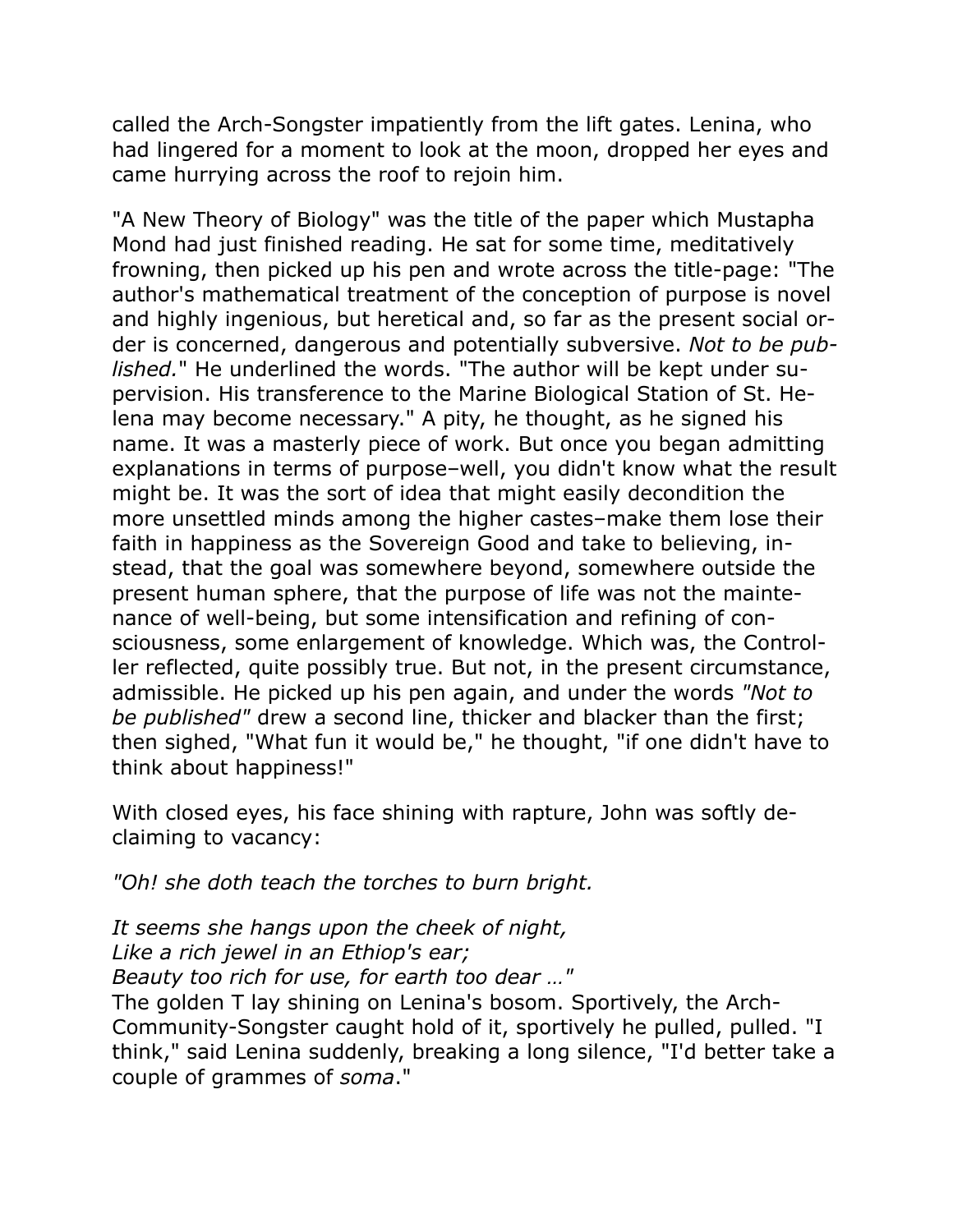Bernard, by this time, was fast asleep and smiling at the private paradise of his dreams. Smiling, smiling. But inexorably, every thirty seconds, the minute hand of the electric clock above his bed jumped forward with an almost imperceptible click. Click, click, click, click … And it was morning. Bernard was back among the miseries of space and time. It was in the lowest spirits that he taxied across to his work at the Conditioning Centre. The intoxication of success had evaporated; he was soberly his old self; and by contrast with the temporary balloon of these last weeks, the old self seemed unprecedentedly heavier than the surrounding atmosphere.

To this deflated Bernard the Savage showed himself unexpectedly sympathetic.

"You're more like what you were at Malpais," he said, when Bernard had told him his plaintive story. "Do you remember when we first talked together? Outside the little house. You're like what you were then."

"Because I'm unhappy again; that's why."

"Well, I'd rather be unhappy than have the sort of false, lying happiness you were having here."

"I like that," said Bernard bitterly. "When it's you who were the cause of it all. Refusing to come to my party and so turning them all against me!" He knew that what he was saying was absurd in its injustice; he admitted inwardly, and at last even aloud, the truth of all that the Savage now said about the worthlessness of friends who could be turned upon so slight a provocation into persecuting enemies. But in spite of this knowledge and these admissions, in spite of the fact that his friend's support and sympathy were now his only comfort, Bernard continued perversely to nourish, along with his quite genuine affection, a secret grievance against the Savage, to mediate a campaign of small revenges to be wreaked upon him. Nourishing a grievance against the Arch-Community-Songster was useless; there was no possibility of being revenged on the Chief Bottler or the Assistant Predestinator. As a victim, the Savage possessed, for Bernard, this enormous superiority over the others: that he was accessible. One of the principal functions of a friend is to suffer (in a milder and symbolic form) the punishments that we should like, but are unable, to inflict upon our enemies. Bernard's other victim-friend was Helmholtz. When, discomfited, he came and asked once more for the friendship which, in his prosperity, he had not thought it worth his while to preserve. Helmholtz gave it; and gave it without a reproach, without a comment, as though he had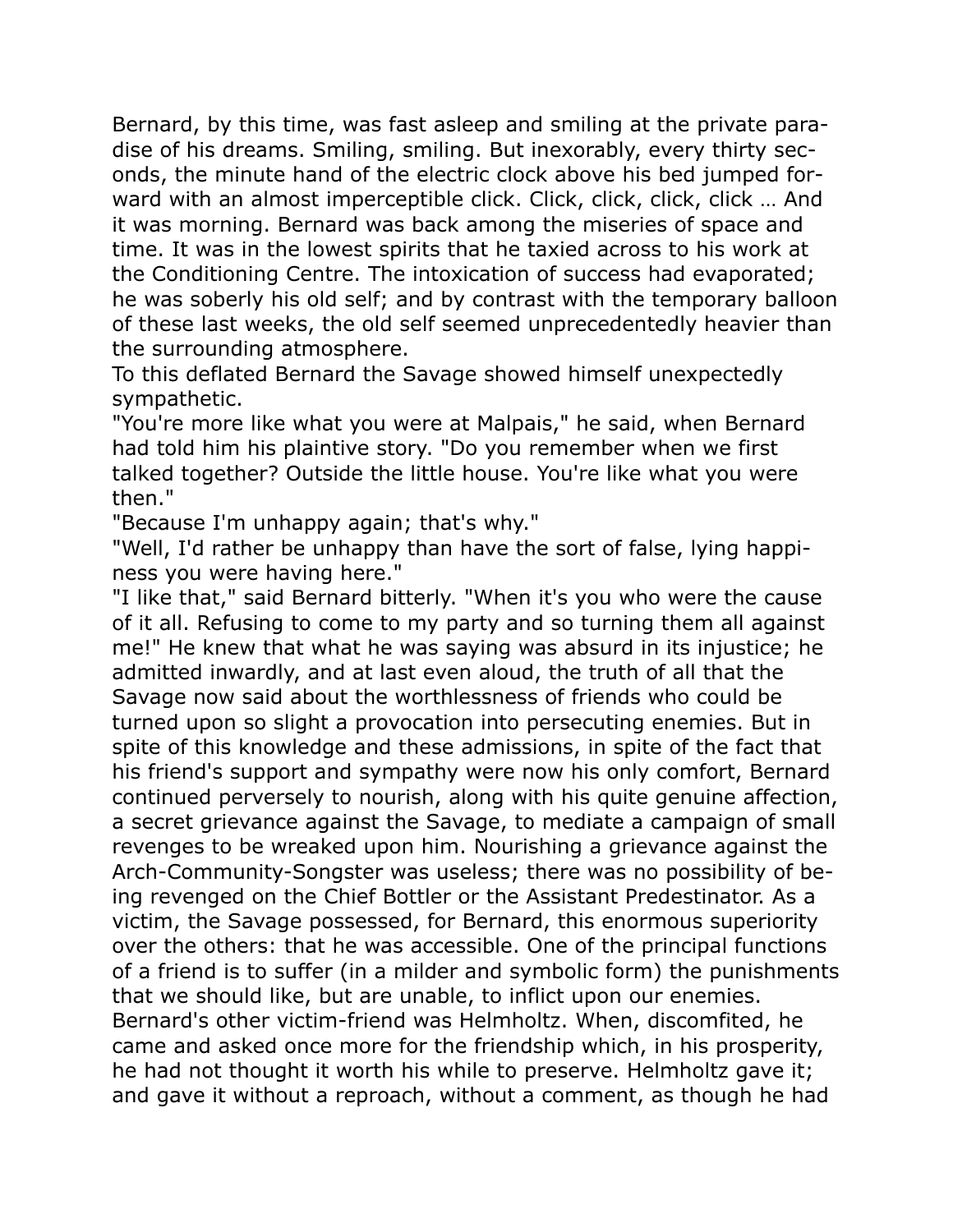forgotten that there had ever been a quarrel. Touched, Bernard felt himself at the same time humiliated by this magnanimity-a magnanimity the more extraordinary and therefore the more humiliating in that it owed nothing to *soma* and everything to Helmholtz's character. It was the Helmholtz of daily life who forgot and forgave, not the Helmholtz of a half-gramme holiday. Bernard was duly grateful (it was an enormous comfort to have his friend again) and also duly resentful (it would be pleasure to take some revenge on Helmholtz for his generosity).

At their first meeting after the estrangement, Bernard poured out the tale of his miseries and accepted consolation. It was not till some days later that he learned, to his surprise and with a twinge of shame, that he was not the only one who had been in trouble. Helmholtz had also come into conflict with Authority.

"It was over some rhymes," he explained. "I was giving my usual course of Advanced Emotional Engineering for Third Year Students. Twelve lectures, of which the seventh is about rhymes. 'On the Use of Rhymes in Moral Propaganda and Advertisement,' to be precise. I always illustrate my lecture with a lot of technical examples. This time I thought I'd give them one I'd just written myself. Pure madness, of course; but I couldn't resist it." He laughed. "I was curious to see what their reactions would be. Besides," he added more gravely, "I wanted to do a bit of propaganda; I was trying to engineer them into feeling as I'd felt when I wrote the rhymes. Ford!" He laughed again. "What an outcry there was! The Principal had me up and threatened to hand me the immediate sack. l'm a marked man."

"But what were your rhymes?" Bernard asked.

"They were about being alone."

Bernard's eyebrows went up.

"I'll recite them to you, if you like." And Helmholtz began:

*"Yesterday's committee,*

*Sticks, but a broken drum,*

*Midnight in the City,*

*Flutes in a vacuum,*

*Shut lips, sleeping faces,*

*Every stopped machine,*

*The dumb and littered places*

*Where crowds have been: …*

*All silences rejoice,*

*Weep (loudly or low),*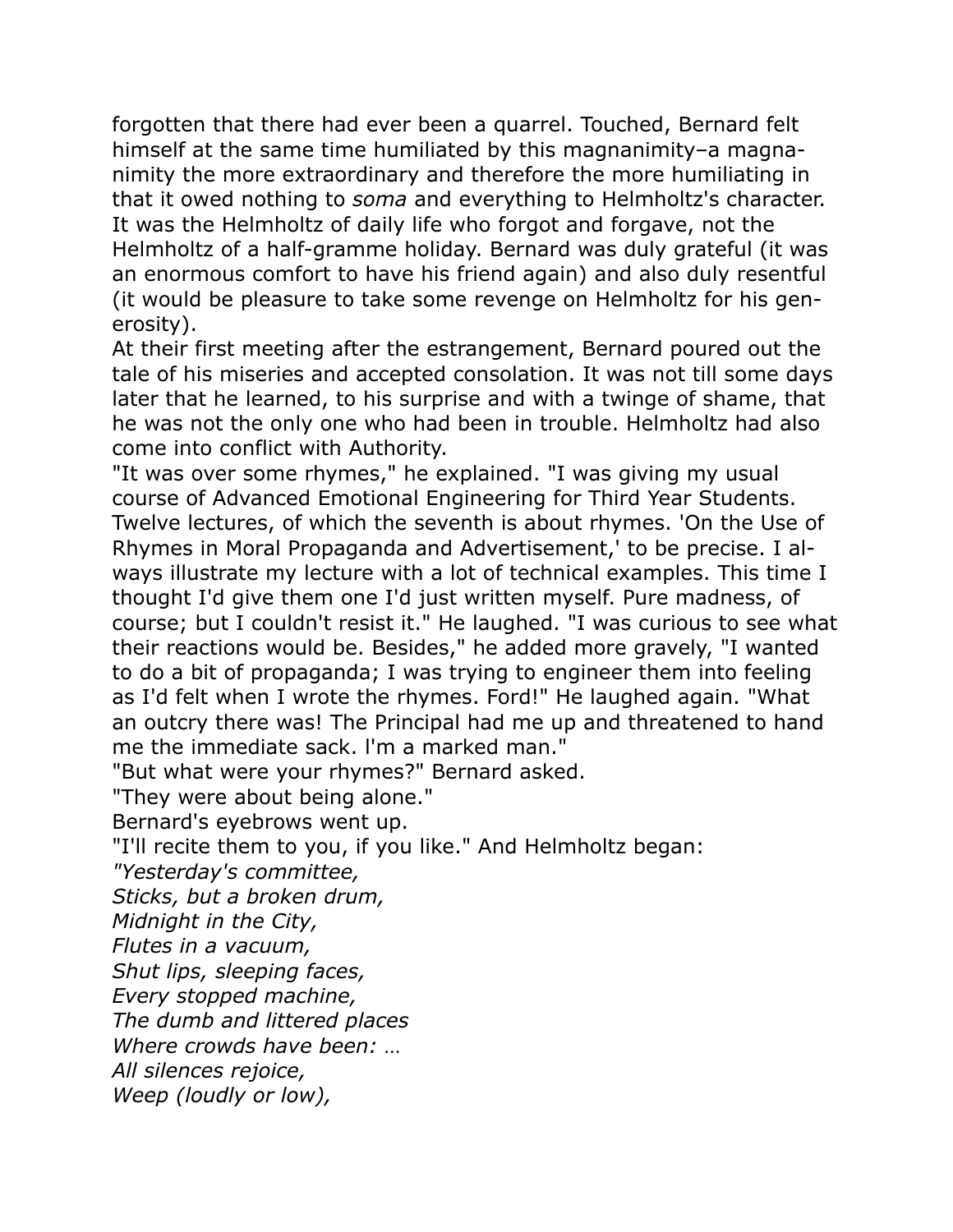*Speak–but with the voice Of whom, I do not know. Absence, say, of Susan's, Absence of Egeria's Arms and respective bosoms, Lips and, ah, posteriors, Slowly form a presence; Whose? and, I ask, of what So absurd an essence, That something, which is not, Nevertheless should populate Empty night more solidly Than that with which we copulate, Why should it seem so squalidly?*

Well, I gave them that as an example, and they reported me to the Principal."

"I'm not surprised," said Bernard. "It's flatly against all their sleepteaching. Remember, they've had at least a quarter of a million warnings against solitude."

"I know. But I thought I'd like to see what the effect would be." "Well, you've seen now."

Helmholtz only laughed. "I feel," he said, after a silence, as though I were just beginning to have something to write about. As though I were beginning to be able to use that power I feel I've got inside me– that extra, latent power. Something seems to be coming to me." In spite of all his troubles, he seemed, Bernard thought, profoundly happy.

Helmholtz and the Savage took to one another at once. So cordially indeed that Bernard felt a sharp pang of jealousy. In all these weeks he had never come to so close an intimacy with the Savage as Helmholtz immediately achieved. Watching them, listening to their talk, he found himself sometimes resentfully wishing that he had never brought them together. He was ashamed of his jealousy and alternately made efforts of will and took *soma* to keep himself from feeling it. But the efforts were not very successful; and between the *soma*holidays there were, of necessity, intervals. The odious sentiment kept on returning.

At his third meeting with the Savage, Helmholtz recited his rhymes on Solitude.

"What do you think of them?" he asked when he had done.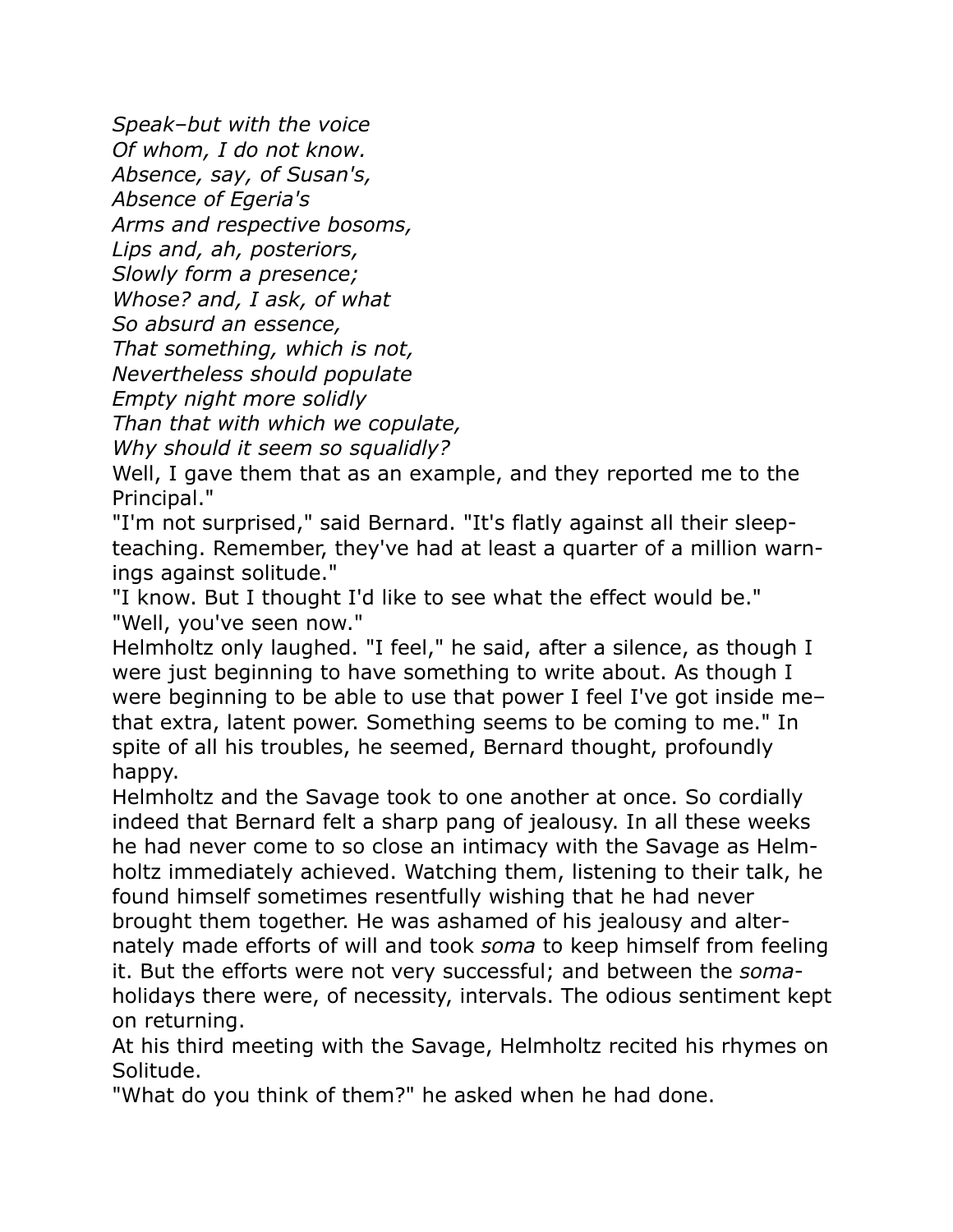The Savage shook his head. "Listen to this," was his answer; and unlocking the drawer in which he kept his mouse-eaten book, he opened and read:

*"Let the bird of loudest lay*

*On the sole Arabian tree,*

*Herald sad and trumpet be …"*

Helmholtz listened with a growing excitement. At "sole Arabian tree" he started; at "thou shrieking harbinger" he smiled with sudden pleasure; at "every fowl of tyrant wing" the blood rushed up into his cheeks; but at "defunctive music" he turned pale and trembled with an unprecedented emotion. The Savage read on:

*"Property was thus appall'd,*

*That the self was not the same;*

*Single nature's double name*

*Neither two nor one was call'd*

*Reason in itself confounded*

*Saw division grow together …"*

"Orgy-porgy!" said Bernard, interrupting the reading with a loud, unpleasant laugh. "It's just a Solidarity Service hymn." He was revenging himself on his two friends for liking one another more than they liked him.

In the course of their next two or three meetings he frequently repeated this little act of vengeance. It was simple and, since both Helmholtz and the Savage were dreadfully pained by the shattering and defilement of a favourite poetic crystal, extremely effective. In the end, Helmholtz threatened to kick him out of the room if he dared to interrupt again. And yet, strangely enough, the next interruption, the most disgraceful of all, came from Helmholtz himself.

The Savage was reading *Romeo and Juliet* aloud–reading (for all the time he was seeing himself as Romeo and Lenina as Juliet) with an intense and quivering passion. Helmholtz had listened to the scene of the lovers' first meeting with a puzzled interest. The scene in the orchard had delighted him with its poetry; but the sentiments expressed had made him smile. Getting into such a state about having a girl–it seemed rather ridiculous. But, taken detail by verbal detail, what a superb piece of emotional engineering! "That old fellow," he said, "he makes our best propaganda technicians look absolutely silly." The Savage smiled triumphantly and resumed his reading. All went tolerably well until, in the last scene of the third act, Capulet and Lady Capulet began to bully Juliet to marry Paris. Helmholtz had been restless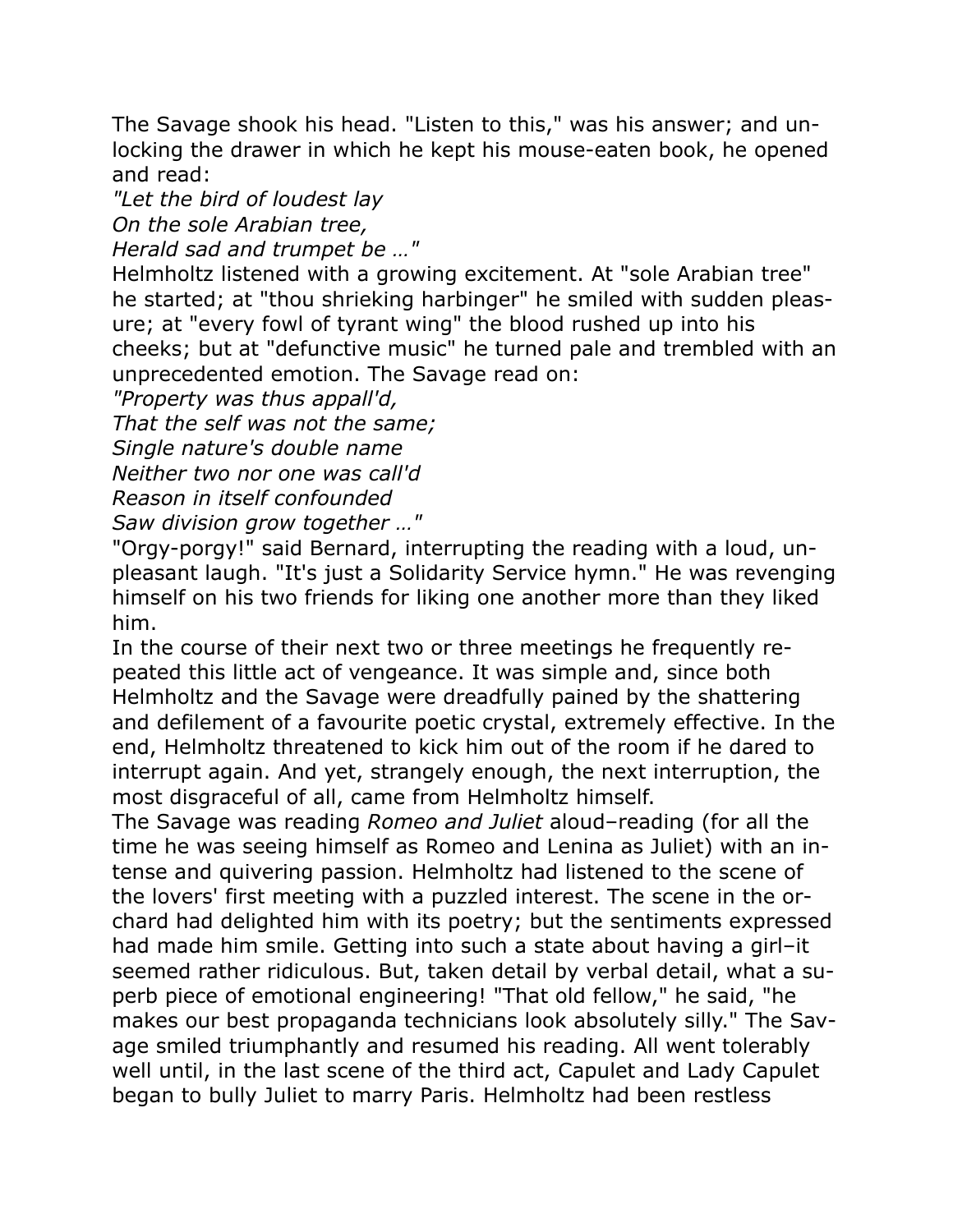throughout the entire scene; but when, pathetically mimed by the Savage, Juliet cried out:

*"Is there no pity sitting in the clouds, That sees into the bottom of my grief? O sweet my mother, cast me not away: Delay this marriage for a month, a week; Or, if you do not, make the bridal bed*

*In that dim monument where Tybalt lies …"*

when Juliet said this, Helmholtz broke out in an explosion of uncontrollable guffawing.

The mother and father (grotesque obscenity) forcing the daughter to have some one she didn't want! And the idiotic girl not saying that she was having some one else whom (for the moment, at any rate) she preferred! In its smutty absurdity the situation was irresistibly comical. He had managed, with a heroic effort, to hold down the mounting pressure of his hilarity; but "sweet mother" (in the Savage's tremulous tone of anguish) and the reference to Tybalt lying dead, but evidently uncremated and wasting his phosphorus on a dim monument, were too much for him. He laughed and laughed till the tears streamed down his face–quenchlessly laughed while, pale with a sense of outrage, the Savage looked at him over the top of his book and then, as the laughter still continued, closed it indignantly, got up and, with the gesture of one who removes his pearl from before swine, locked it away in its drawer.

"And yet," said Helmholtz when, having recovered breath enough to apologize, he had mollified the Savage into listening to his explanations, "I know quite well that one needs ridiculous, mad situations like that; one can't write really well about anything else. Why was that old fellow such a marvellous propaganda technician? Because he had so many insane, excruciating things to get excited about. You've got to be hurt and upset; otherwise you can't think of the really good, penetrating, X-rayish phrases. But fathers and mothers!" He shook his head. "You can't expect me to keep a straight face about fathers and mothers. And who's going to get excited about a boy having a girl or not having her?" (The Savage winced; but Helmholtz, who was staring pensively at the floor, saw nothing.) "No." he concluded, with a sigh, "it won't do. We need some other kind of madness and violence. But what? What? Where can one find it?" He was silent; then, shaking his head, "I don't know," he said at last, "I don't know."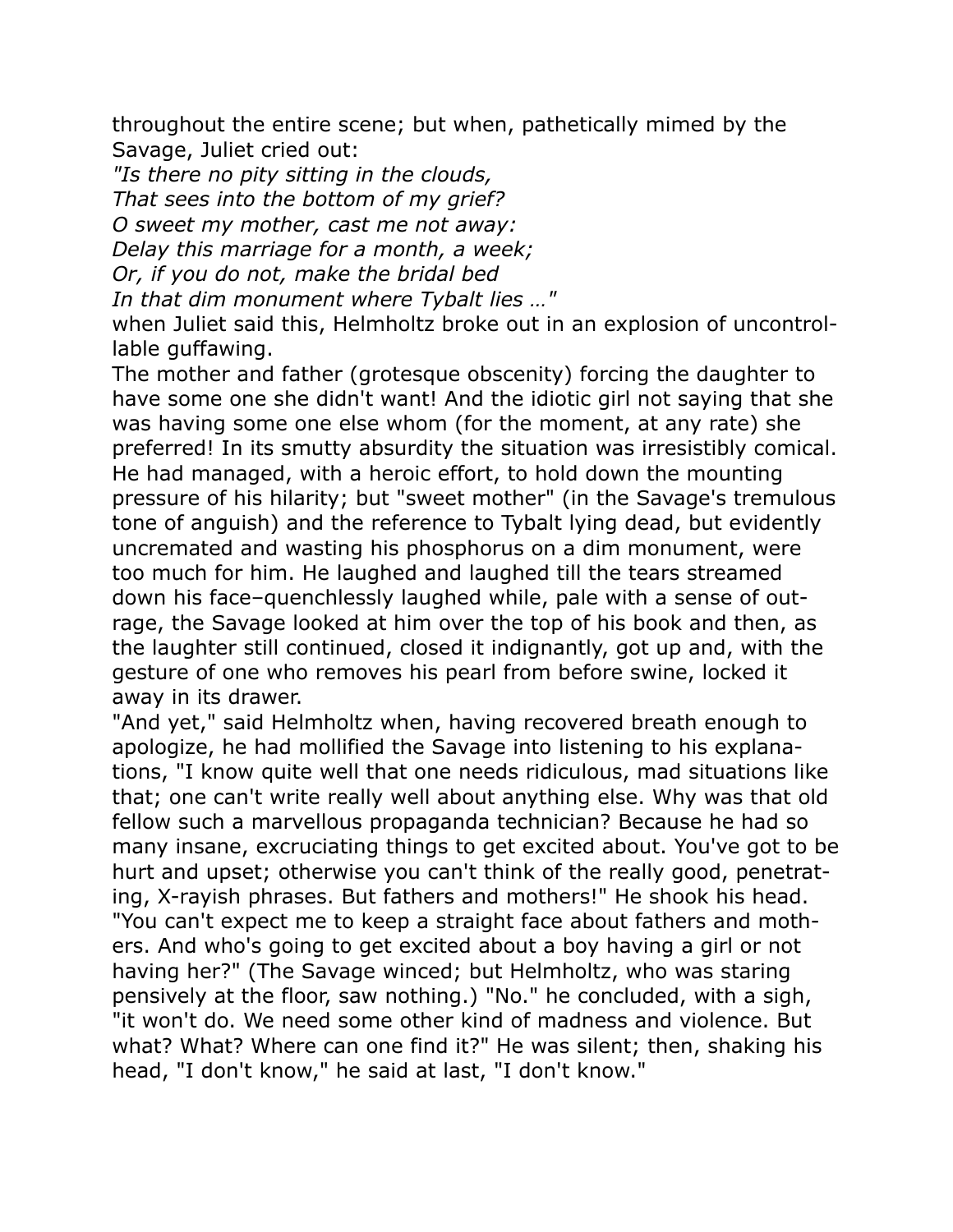# **Chapter Thirteen**

HENRY FOSTER loomed up through the twilight of the Embryo Store.

"Like to come to a feely this evening?"

Lenina shook her head without speaking.

"Going out with some one else?" It interested him to know which of his friends was being had by which other. "Is it Benito?" he questioned.

She shook her head again.

Henry detected the weariness in those purple eyes, the pallor beneath that glaze of lupus, the sadness at the corners of the unsmiling crimson mouth. "You're not feeling ill, are you?" he asked, a trifle anxiously, afraid that she might be suffering from one of the few remaining infectious diseases.

Yet once more Lenina shook her head.

"Anyhow, you ought to go and see the doctor," said Henry. "A doctor a day keeps the jim-jams away," he added heartily, driving home his hypnopædic adage with a clap on the shoulder. "Perhaps you need a Pregnancy Substitute," he suggested. "Or else an extra-strong V.P.S.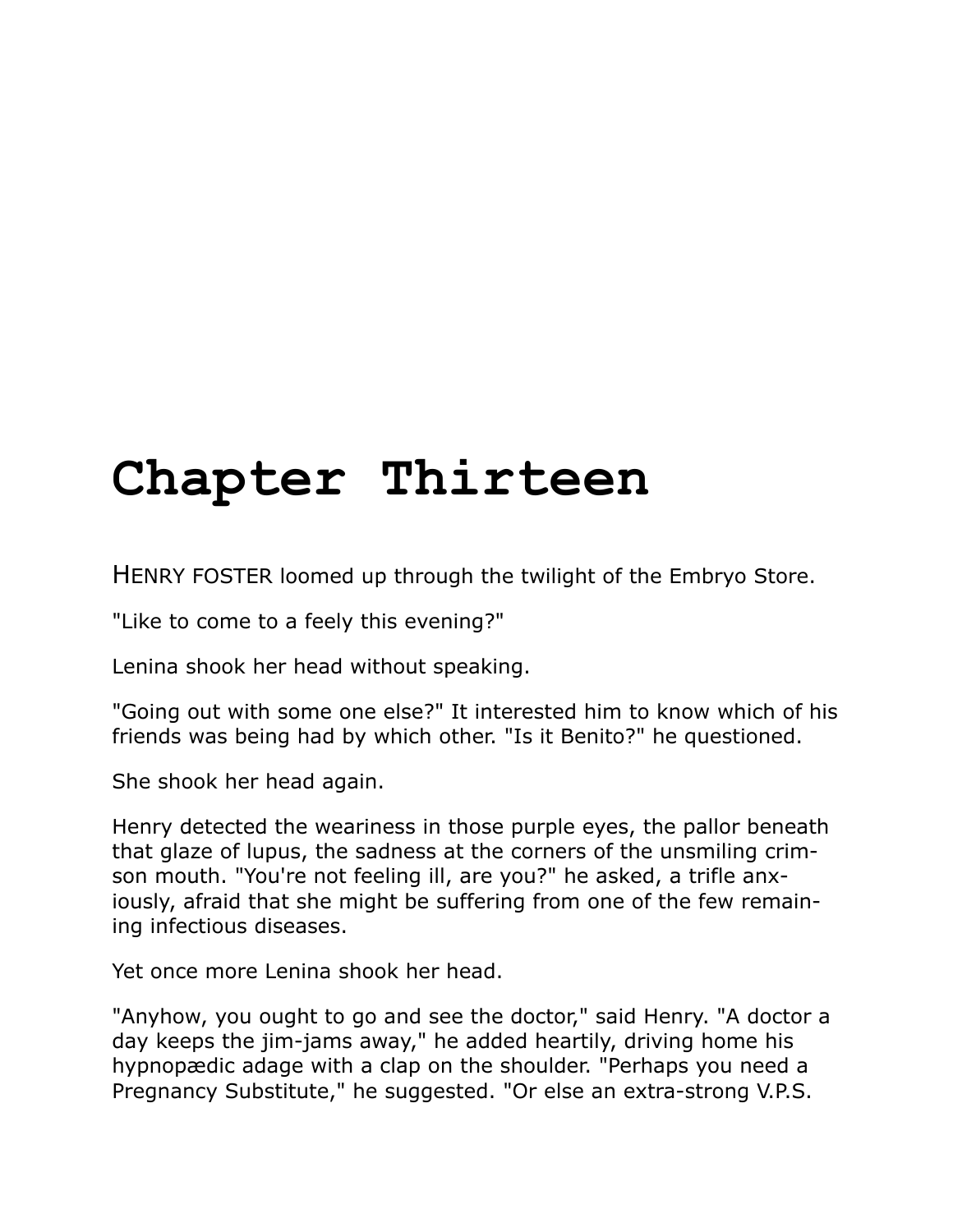treatment. Sometimes, you know, the standard passion surrogate isn't quite …"

"Oh, for Ford's sake," said Lenina, breaking her stubborn silence, "shut up!" And she turned back to her neglected embryos.

A V.P.S. treatment indeed! She would have laughed, if she hadn't been on the point of crying. As though she hadn't got enough V. P. of her own! She sighed profoundly as she refilled her syringe. "John," she murmured to herself, "John …" Then "My Ford," she wondered, "have I given this one its sleeping sickness injection, or haven't I?" She simply couldn't remember. In the end, she decided not to run the risk of letting it have a second dose, and moved down the line to the next bottle.

Twenty-two years, eight months, and four days from that moment, a promising young Alpha-Minus administrator at Mwanza-Mwanza was to die of trypanosomiasis–the first case for over half a century. Sighing, Lenina went on with her work.

An hour later, in the Changing Room, Fanny was energetically protesting. "But it's absurd to let yourself get into a state like this. Simply absurd," she repeated. "And what about? A man–*one* man."

"But he's the one I want."

"As though there weren't millions of other men in the world."

"But I don't want them."

"How can you know till you've tried?"

"I have tried."

"But how many?" asked Fanny, shrugging her shoulders contemptuously. "One, two?"

"Dozens. But," shaking her head, "it wasn't any good," she added.

"Well, you must persevere," said Fanny sententiously. But it was obvious that her confidence in her own prescriptions had been shaken. "Nothing can be achieved without perseverance."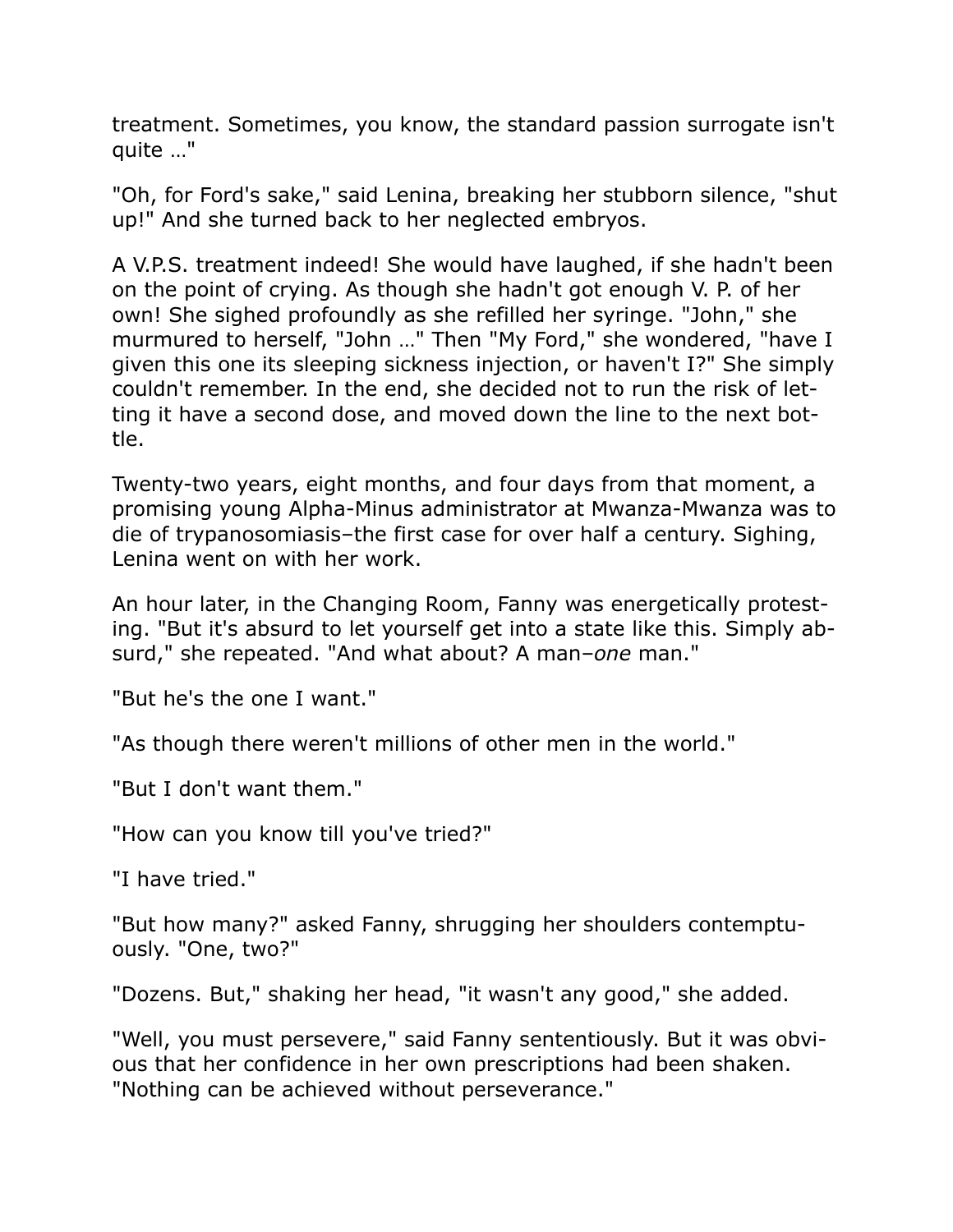"But meanwhile …"

"Don't think of him."

"I can't help it."

"Take *soma*, then."

"I do."

"Well, go on."

"But in the intervals I still like him. I shall always like him."

"Well, if that's the case," said Fanny, with decision, "why don't you just go and take him. Whether he wants it or no."

"But if you knew how terribly *queer* he was!"

"All the more reason for taking a firm line."

"It's all very well to *say* that."

"Don't stand any nonsense. Act." Fanny's voice was a trumpet; she might have been a Y.W.F.A. lecturer giving an evening talk to adolescent Beta-Minuses. "Yes, act–at once. Do it now."

"I'd be scared," said Lenina

"Well, you've only got to take half a gramme of *soma* first. And now I'm going to have my bath." She marched off, trailing her towel.

The bell rang, and the Savage, who was impatiently hoping that Helmholtz would come that afternoon (for having at last made up his mind to talk to Helmholtz about Lenina, he could not bear to postpone his confidences a moment longer), jumped up and ran to the door.

"I had a premonition it was you, Helmholtz," he shouted as he opened.

On the threshold, in a white acetate-satin sailor suit, and with a round white cap rakishly tilted over her left ear, stood Lenina.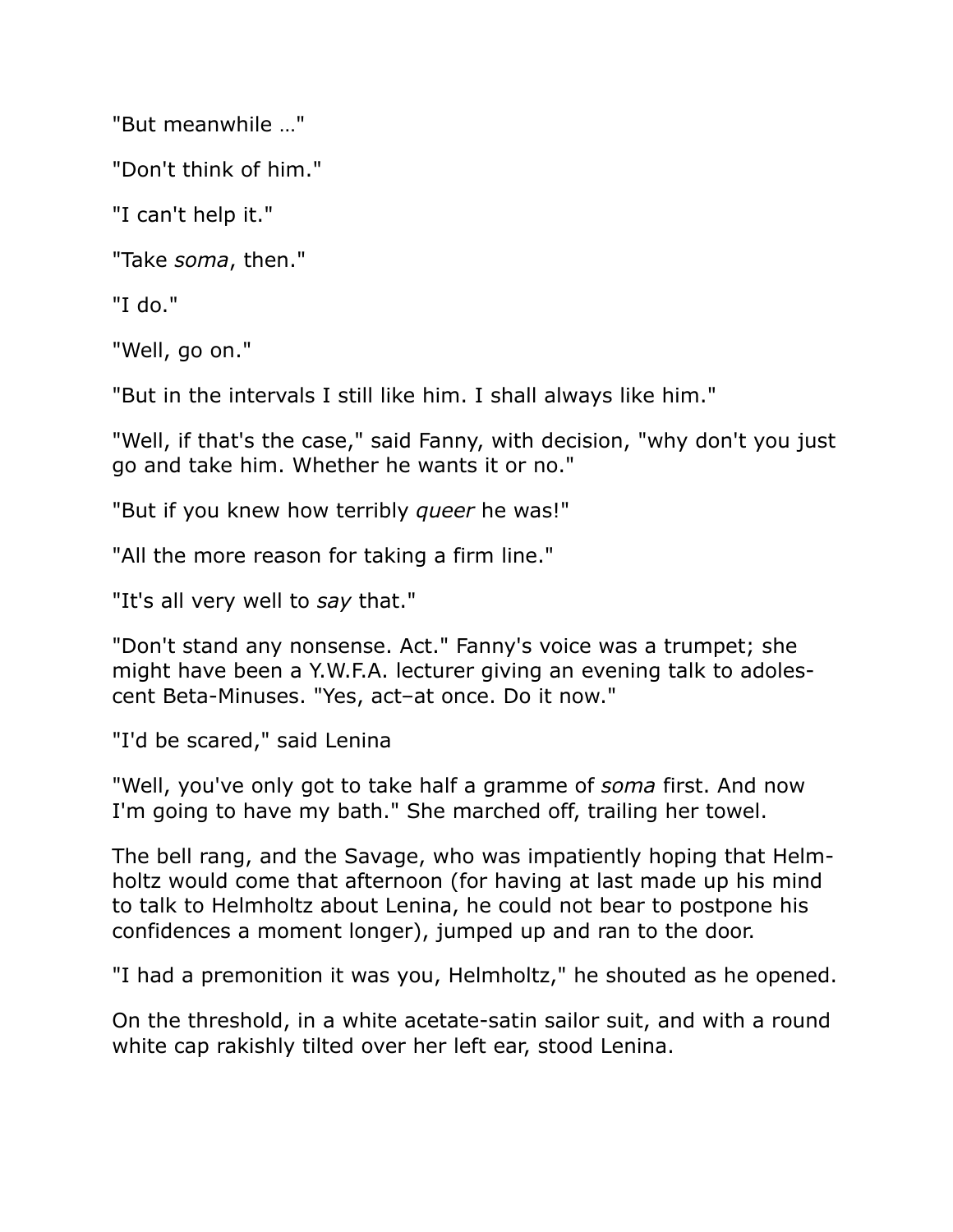"Oh!" said the Savage, as though some one had struck him a heavy blow.

Half a gramme had been enough to make Lenina forget her fears and her embarrassments. "Hullo, John," she said, smiling, and walked past him into the room. Automatically he closed the door and followed her. Lenina sat down. There was a long silence.

"You don't seem very glad to see me, John," she said at last.

"Not glad?" The Savage looked at her reproachfully; then suddenly fell on his knees before her and, taking Lenina's hand, reverently kissed it. "Not glad? Oh, if you only knew," he whispered and, venturing to raise his eyes to her face, "Admired Lenina," he went on, "indeed the top of admiration, worth what's dearest in the world." She smiled at him with a luscious tenderness. "Oh, you so perfect" (she was leaning towards him with parted lips), "so perfect and so peerless are created" (nearer and nearer) "of every creature's best." Still nearer. The Savage suddenly scrambled to his feet. "That's why," he said speaking with averted face, "I wanted to *do* something first … I mean, to show I was worthy of you. Not that I could ever really be that. But at any rate to show I wasn't absolutely *un*-worthy. I wanted to do *something*."

"Why should you think it necessary …" Lenina began, but left the sentence unfinished. There was a note of irritation in her voice. When one has leant forward, nearer and nearer, with parted lips–only to find oneself, quite suddenly, as a clumsy oaf scrambles to his feet, leaning towards nothing at all–well, there is a reason, even with half a gramme of *soma* circulating in one's blood-stream, a genuine reason for annoyance.

"At Malpais," the Savage was incoherently mumbling, "you had to bring her the skin of a mountain lion–I mean, when you wanted to marry some one. Or else a wolf."

"There aren't any lions in England," Lenina almost snapped.

"And even if there were," the Savage added, with sudden contemptuous resentment, "people would kill them out of helicopters, I suppose, with poison gas or something. I wouldn't do *that*, Lenina." He squared his shoulders, he ventured to look at her and was met with a stare of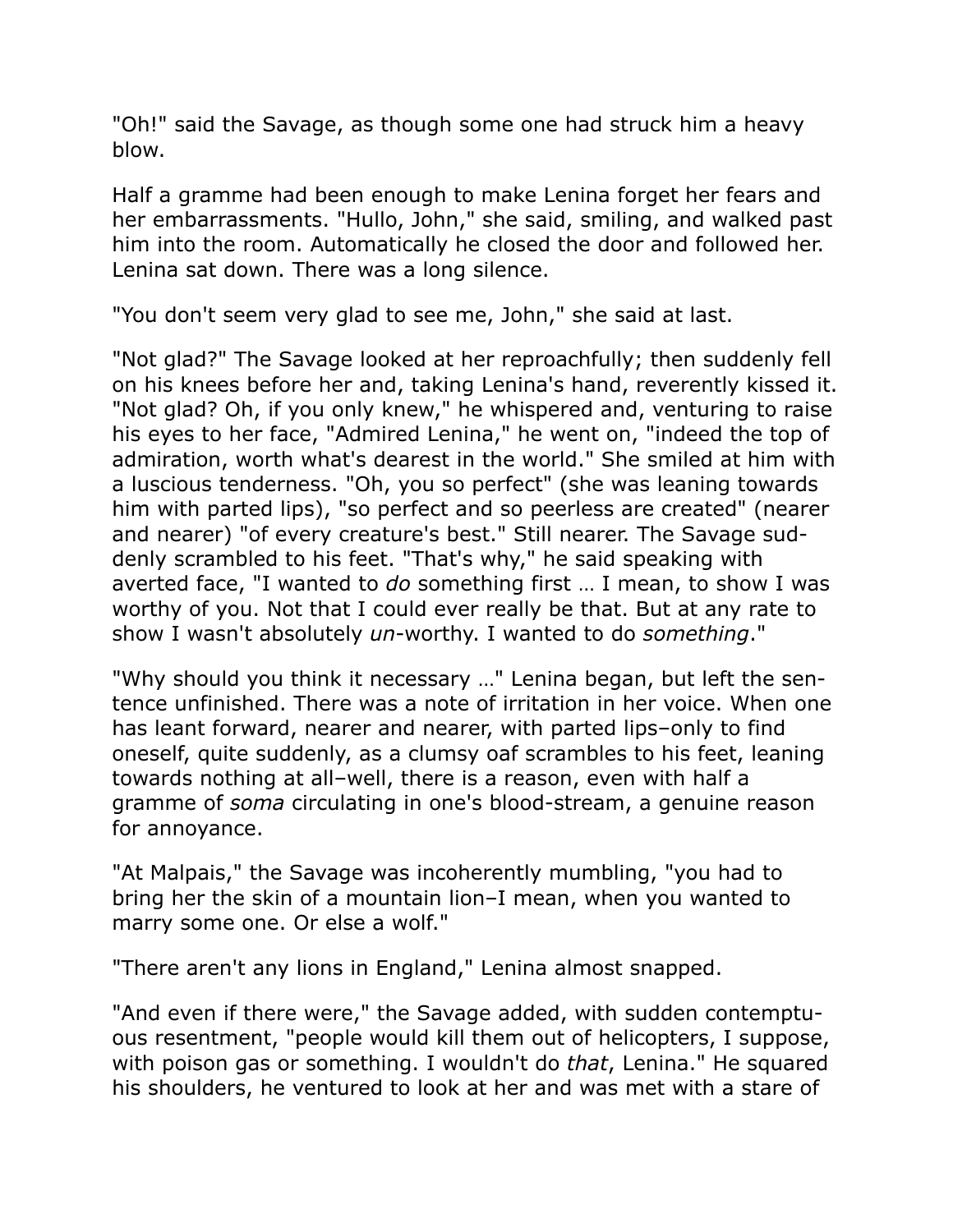annoyed incomprehension. Confused, "I'll do anything," he went on, more and more incoherently. "Anything you tell me. There be some sports are painful–you know. But their labour delight in them sets off. That's what I feel. I mean I'd sweep the floor if you wanted."

"But we've got vacuum cleaners here," said Lenina in bewilderment. "It isn't necessary."

"No, of course it isn't *necessary*. But some kinds of baseness are nobly undergone. I'd like to undergo something nobly. Don't you see?"

"But if there are vacuum cleaners …"

"That's not the point."

"And Epsilon Semi-Morons to work them," she went on, "well, really, why?"

"Why? But for you, for you. Just to show that I …"

"And what on earth vacuum cleaners have got to do with lions …"

"To show how much …"

"Or lions with being glad to see *me* …" She was getting more and more exasperated.

"How much I love you, Lenina," he brought out almost desperately.

An emblem of the inner tide of startled elation, the blood rushed up into Lenina's cheeks. "Do you mean it, John?"

"But I hadn't meant to say so," cried the Savage, clasping his hands in a kind of agony. "Not until … Listen, Lenina; in Malpais people get married."

"Get what?" The irritation had begun to creep back into her voice. What was he talking about now?

"For always. They make a promise to live together for always."

"What a horrible idea!" Lenina was genuinely shocked.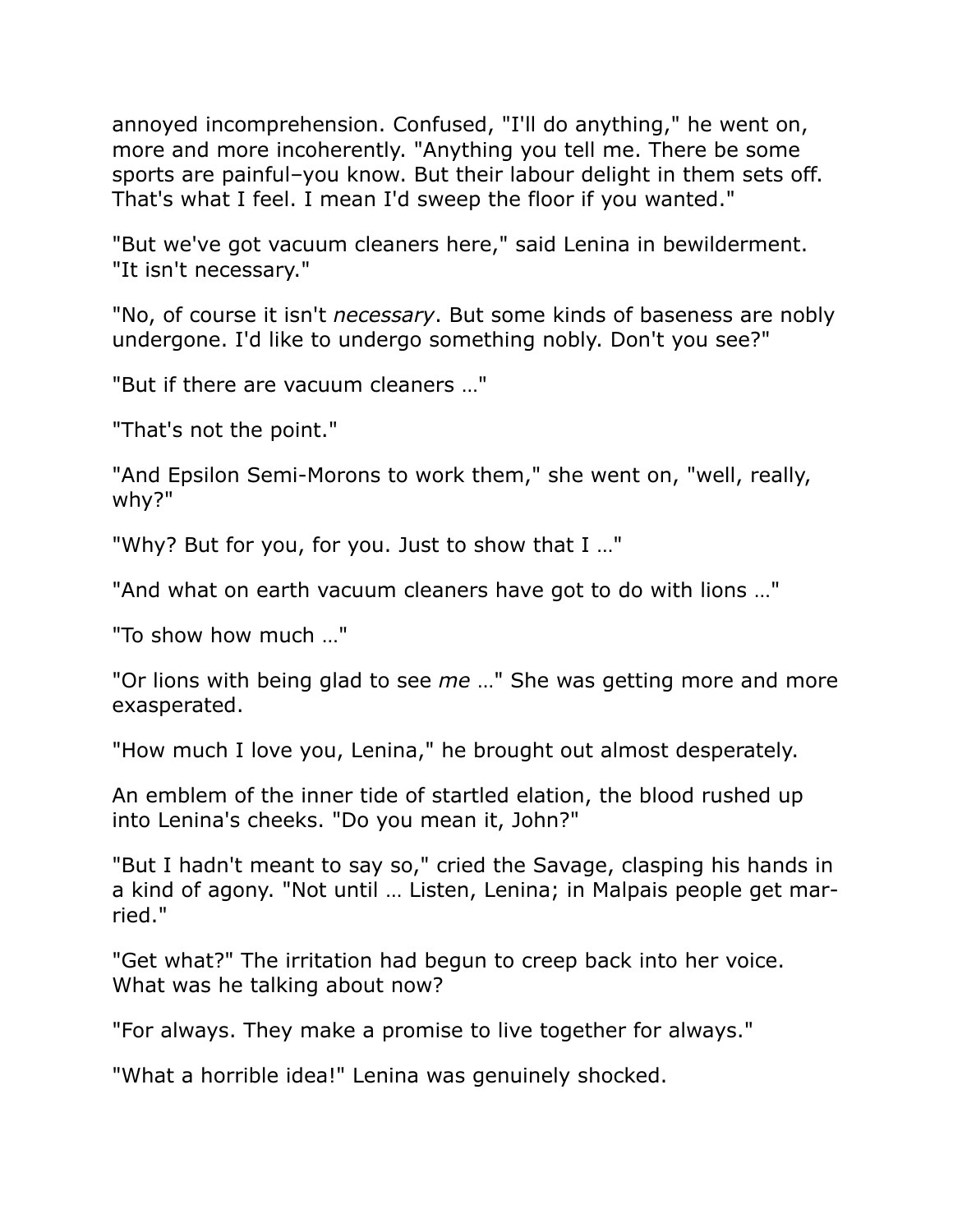"Outliving beauty's outward with a mind that cloth renew swifter than blood decays."

#### *"What?"*

"It's like that in Shakespeare too. 'If thou cost break her virgin knot before all sanctimonious ceremonies may with full and holy rite …'"

"For Ford's sake, John, talk sense. I can't understand a word you say. First it's vacuum cleaners; then it's knots. You're driving me crazy." She jumped up and, as though afraid that he might run away from her physically, as well as with his mind, caught him by the wrist. "Answer me this question: do you really like me, or don't you?"

There was a moment's silence; then, in a very low voice, "I love you more than anything in the world," he said.

"Then why on earth didn't you say so?" she cried, and so intense was her exasperation that she drove her sharp nails into the skin of his wrist. "Instead of drivelling away about knots and vacuum cleaners and lions, and making me miserable for weeks and weeks."

She released his hand and flung it angrily away from her.

"If I didn't like you so much," she said, "I'd be furious with you."

And suddenly her arms were round his neck; he felt her lips soft against his own. So deliciously soft, so warm and electric that inevitably he found himself thinking of the embraces in *Three Weeks in a Helicopter*. Ooh! ooh! the stereoscopic blonde and anh! the more than real blackamoor. Horror, horror, horror … he fired to disengage himself; but Lenina tightened her embrace.

"Why didn't you say so?" she whispered, drawing back her face to look at him. Her eyes were tenderly reproachful.

"The murkiest den, the most opportune place" (the voice of conscience thundered poetically), "the strongest suggestion our worser genius can, shall never melt mine honour into lust. Never, never!" he resolved.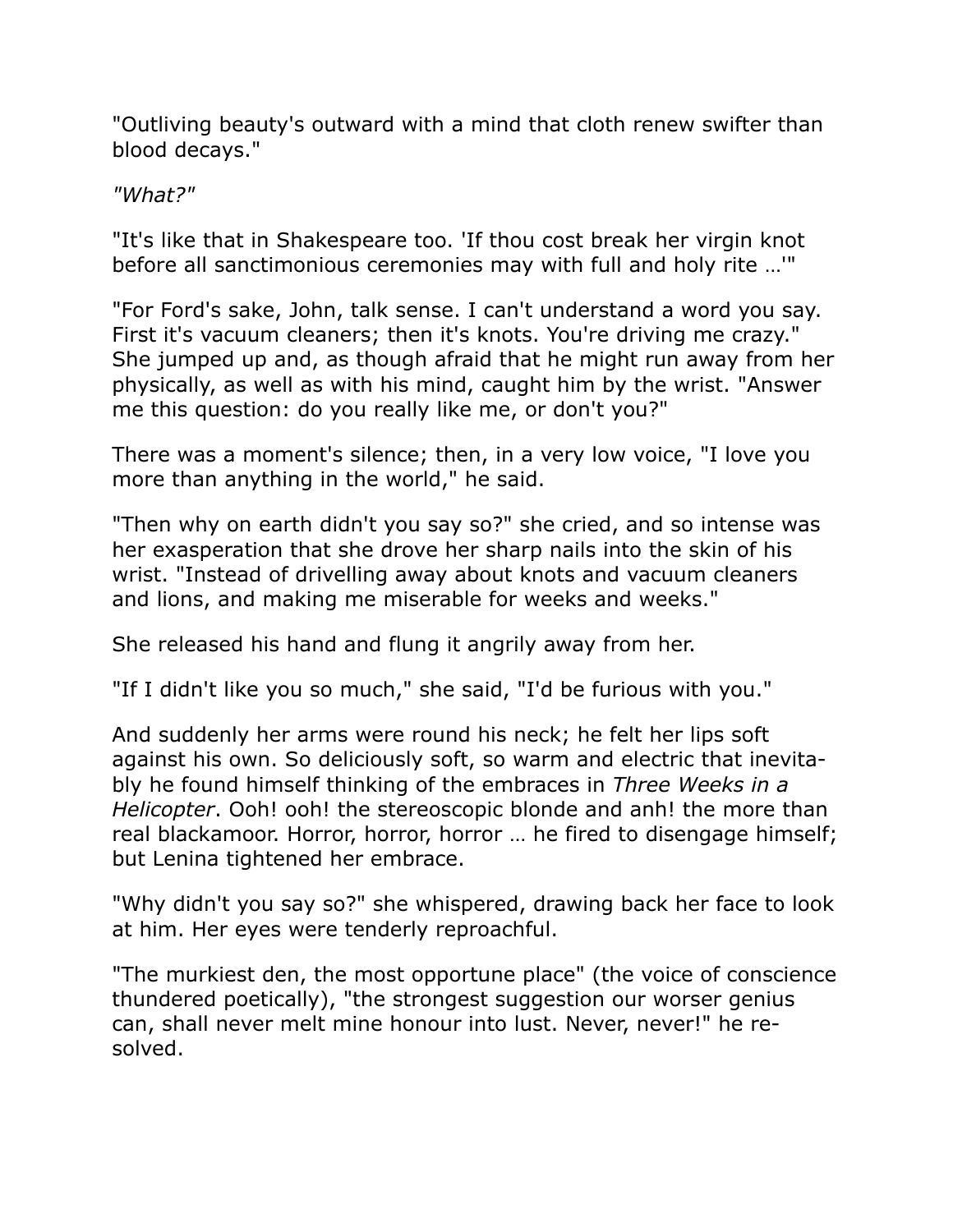"You silly boy!" she was saying. "I wanted you so much. And if you wanted me too, why didn't you? …"

"But, Lenina …" he began protesting; and as she immediately untwined her arms, as she stepped away from him, he thought, for a moment, that she had taken his unspoken hint. But when she unbuckled her white patent cartridge belt and hung it carefully over the back of a chair, he began to suspect that he had been mistaken.

"Lenina!" he repeated apprehensively.

She put her hand to her neck and gave a long vertical pull; her white sailor's blouse was ripped to the hem; suspicion condensed into a too, too solid certainty. "Lenina, what *are* you doing?"

Zip, zip! Her answer was wordless. She stepped out of her bellbottomed trousers. Her zippicamiknicks were a pale shell pink. The Arch-Community-Songster's golden T dangled at her breast.

"For those milk paps that through the window bars bore at men's eyes...." The singing, thundering, magical words made her seem doubly dangerous, doubly alluring. Soft, soft, but how piercing! boring and drilling into reason, tunnelling through resolution. "The strongest oaths are straw to the fire i' the blood. Be more abstemious, or else …"

Zip! The rounded pinkness fell apart like a neatly divided apple. A wriggle of the arms, a lifting first of the right foot, then the left: the zippicamiknicks were lying lifeless and as though deflated on the floor.

Still wearing her shoes and socks, and her rakishly tilted round white cap, she advanced towards him. "Darling. Darling! If only you'd said so before!" She held out her arms.

But instead of also saying "Darling!" and holding out his arms, the Savage retreated in terror, flapping his hands at her as though he were trying to scare away some intruding and dangerous animal. Four backwards steps, and he was brought to bay against the wall.

"Sweet!" said Lenina and, laying her hands on his shoulders, pressed herself against him. "Put your arms round me," she commanded. "Hug me till you drug me, honey." She too had poetry at her command, knew words that sang and were spells and beat drums. "Kiss me"; she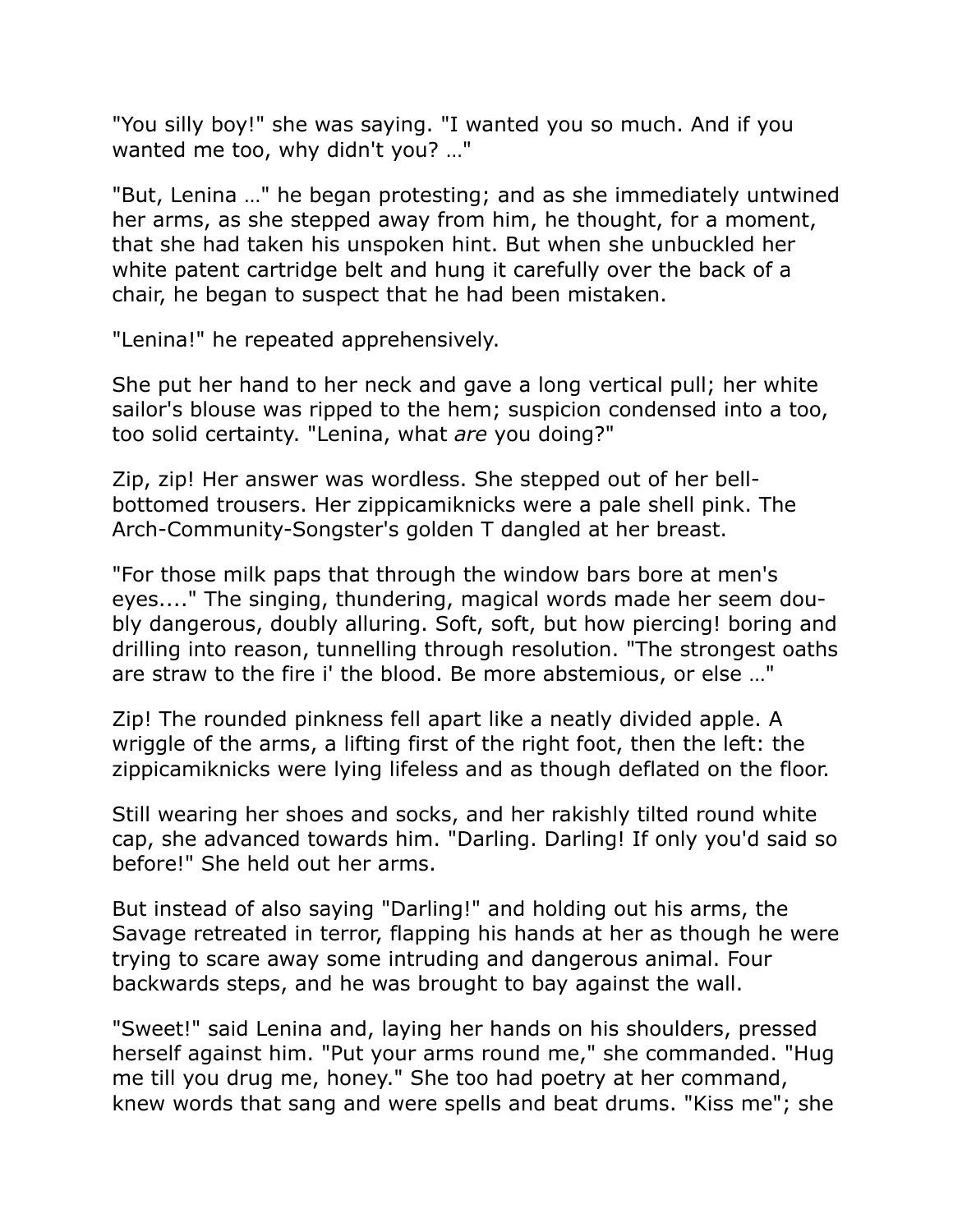closed her eyes, she let her voice sink to a sleepy murmur, "Kiss me till I'm in a coma. Hug me, honey, snuggly …"

The Savage caught her by the wrists, tore her hands from his shoulders, thrust her roughly away at arm's length.

"Ow, you're hurting me, you're … oh!" She was suddenly silent. Terror had made her forget the pain. Opening her eyes, she had seen his face–no, not *his* face, a ferocious stranger's, pale, distorted, twitching with some insane, inexplicable fury. Aghast, "But what is it, John?" she whispered. He did not answer, but only stared into her face with those mad eyes. The hands that held her wrists were trembling. He breathed deeply and irregularly. Faint almost to imperceptibility, but appalling, she suddenly heard the grinding of his teeth. "What is it?" she almost screamed.

And as though awakened by her cry he caught her by the shoulders and shook her. "Whore!" he shouted "Whore! Impudent strumpet!"

"Oh, don't, do-on't," she protested in a voice made grotesquely tremulous by his shaking.

"Whore!"

"Plea-ease."

"Damned whore!"

"A gra-amme is be-etter …" she began.

The Savage pushed her away with such force that she staggered and fell. "Go," he shouted, standing over her menacingly, "get out of my sight or I'll kill you." He clenched his fists.

Lenina raised her arm to cover her face. "No, please don't, John …"

"Hurry up. Quick!"

One arm still raised, and following his every movement with a terrified eye, she scrambled to her feet and still crouching, still covering her head, made a dash for the bathroom.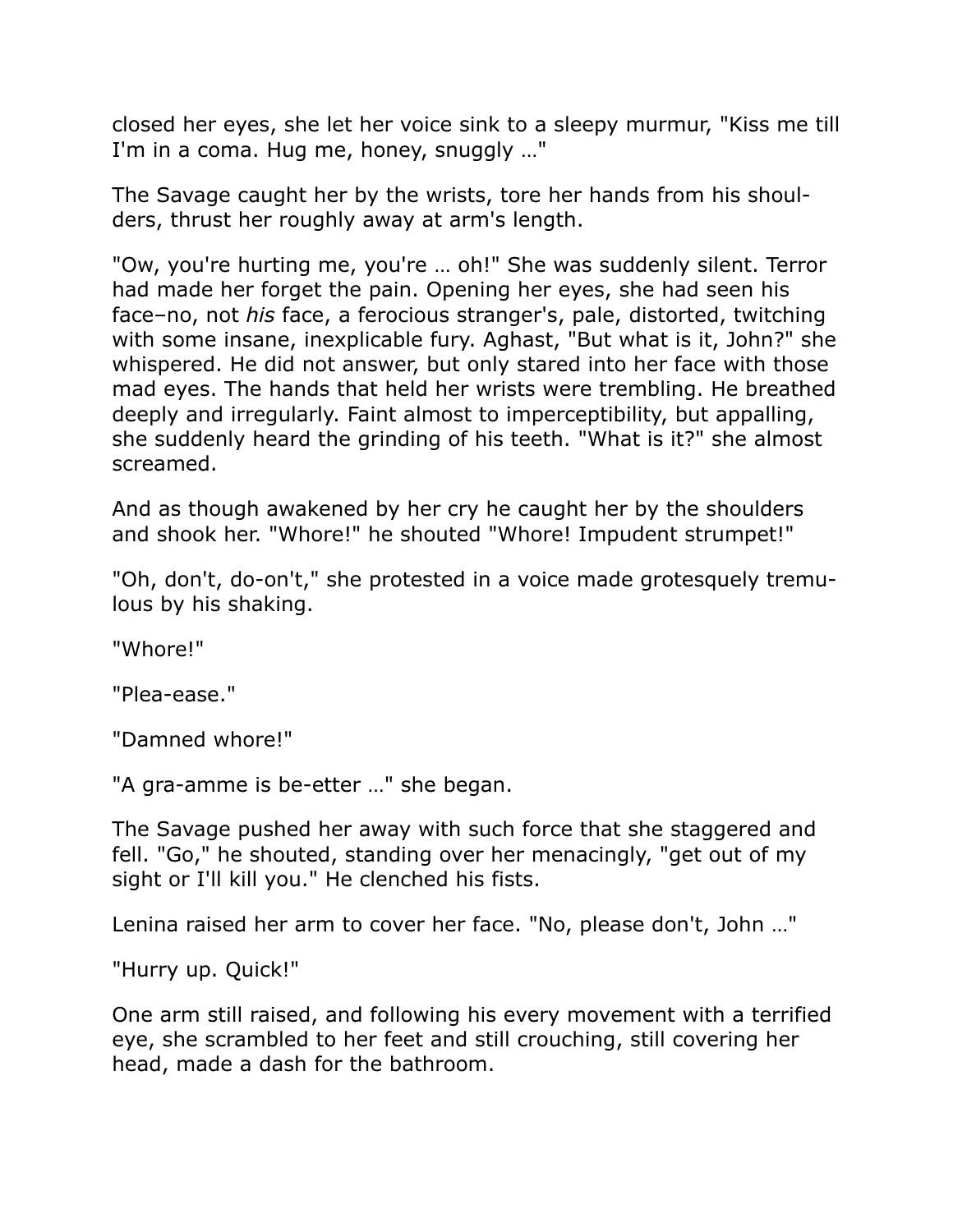The noise of that prodigious slap by which her departure was accelerated was like a pistol shot.

"Ow!" Lenina bounded forward.

Safely locked into the bathroom, she had leisure to take stock of her injuries. Standing with her back to the mirror, she twisted her head. Looking over her left shoulder she could see the imprint of an open hand standing out distinct and crimson on the pearly flesh. Gingerly she rubbed the wounded spot.

Outside, in the other room, the Savage was striding up and down, marching, marching to the drums and music of magical words. "The wren goes to't and the small gilded fly does lecher in my sight." Maddeningly they rumbled in his ears. "The fitchew nor the soiled horse goes to't with a more riotous appetite. Down from the waist they are Centaurs, though women all above. But to the girdle do the gods inherit. Beneath is all the fiend's. There's hell, there's darkness, there is the sulphurous pit, burning scalding, stench, consumption; fie, fie, fie, pain, pain! Give me an ounce of civet, good apothecary, to sweeten my imagination."

"John!" ventured a small ingratiating voice from the bathroom. "John!"

"O thou weed, who are so lovely fair and smell'st so sweet that the sense aches at thee. Was this most goodly book made to write 'whore' upon? Heaven stops the nose at it …"

But her perfume still hung about him, his jacket was white with the powder that had scented her velvety body. "Impudent strumpet, impudent strumpet, impudent strumpet." The inexorable rhythm beat itself out. "Impudent …"

"John, do you think I might have my clothes?"

He picked up the bell-bottomed trousers, the blouse, the zippicamiknicks.

"Open!" he ordered, kicking the door.

"No, I won't." The voice was frightened and defiant.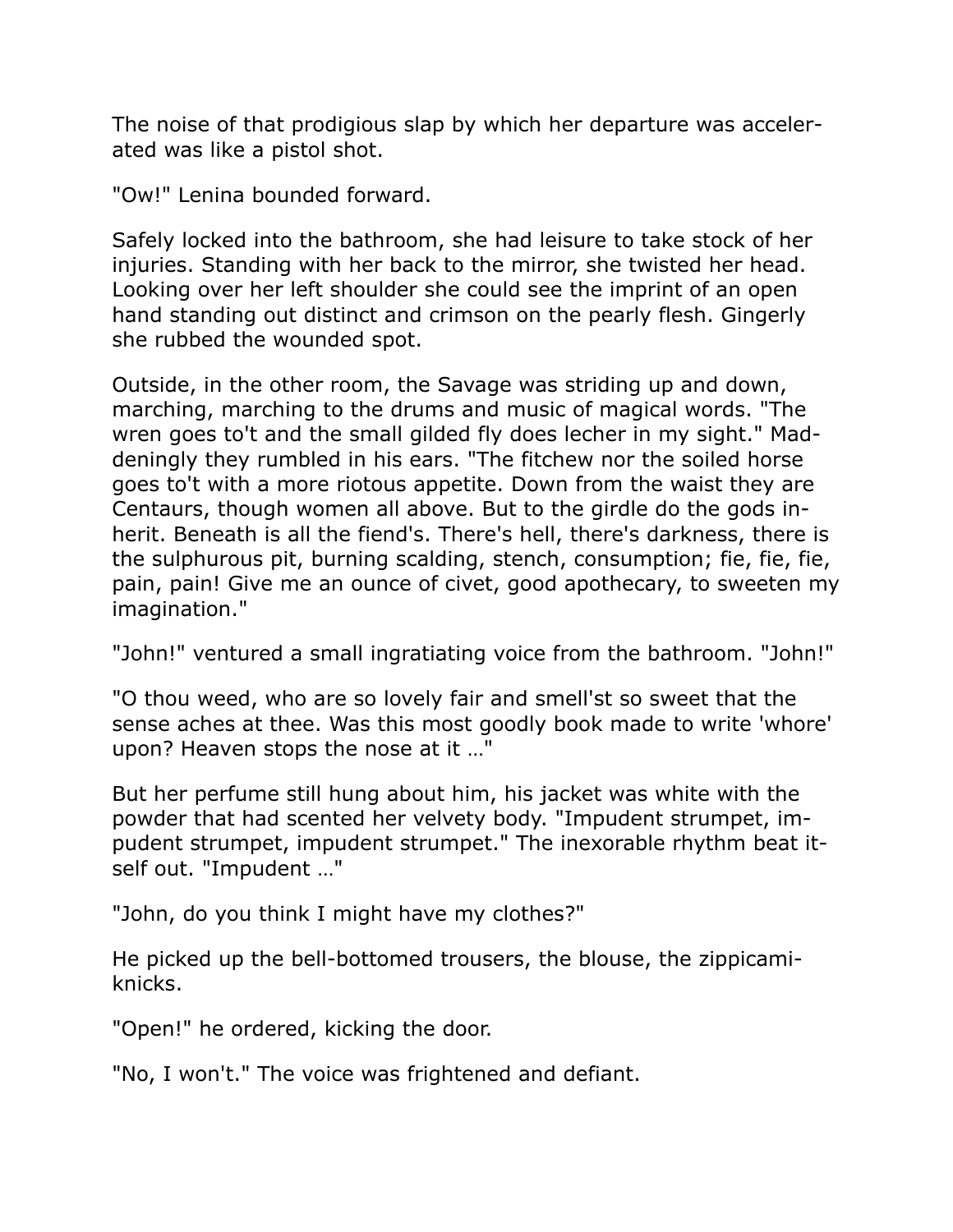"Well, how do you expect me to give them to you?"

"Push them through the ventilator over the door."

He did what she suggested and returned to his uneasy pacing of the room. "Impudent strumpet, impudent strumpet. The devil Luxury with his fat rump and potato finger …"

"John."

He would not answer. "Fat rump and potato finger."

"John."

"What is it?" he asked gruffly.

"I wonder if you'd mind giving me my Malthusian belt." Lenina sat, listening to the footsteps in the other room, wondering, as she listened, how long he was likely to go tramping up and down like that; whether she would have to wait until he left the flat; or if it would be safe, after allowing his madness a reasonable time to subside, to open the bathroom door and make a dash for it. She was interrupted in the midst of these uneasy speculations by the sound of the telephone bell ringing in the other room. Abruptly the tramping ceased. She heard the voice of the Savage parleying with silence.

"Hullo." . . . . . "Yes." . . . . . "If I do not usurp myself, I am." . . . . . "Yes, didn't you hear me say so? Mr. Savage speaking." . . . . . "What? Who's ill? Of course it interests me." . . . . . "But is it serious? Is she really bad? I'll go at once …" . . . . . "Not in her rooms any more? Where has she been taken?" . . . . . "Oh, my God! What's the address?"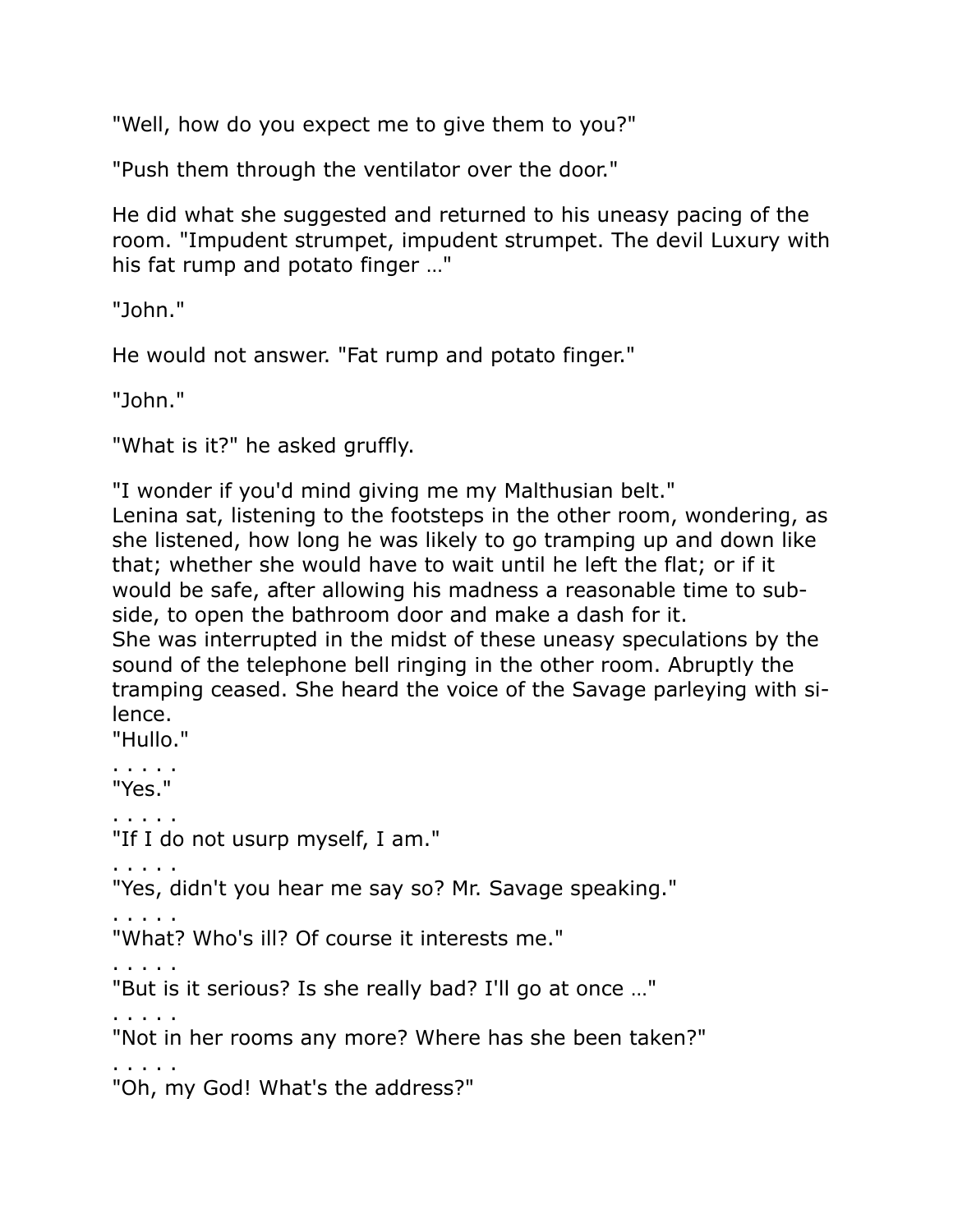. . . . .

"Three Park Lane–is that it? Three? Thanks."

Lenina heard the click of the replaced receiver, then hurrying steps. A door slammed. There was silence. Was he really gone?

With an infinity of precautions she opened the door a quarter of an inch; peeped through the crack; was encouraged by the view of emptiness; opened a little further, and put her whole head out; finally tiptoed into the room; stood for a few seconds with strongly beating heart, listening, listening; then darted to the front door, opened, slipped through, slammed, ran. It was not till she was in the lift and actually dropping down the well that she began to feel herself secure.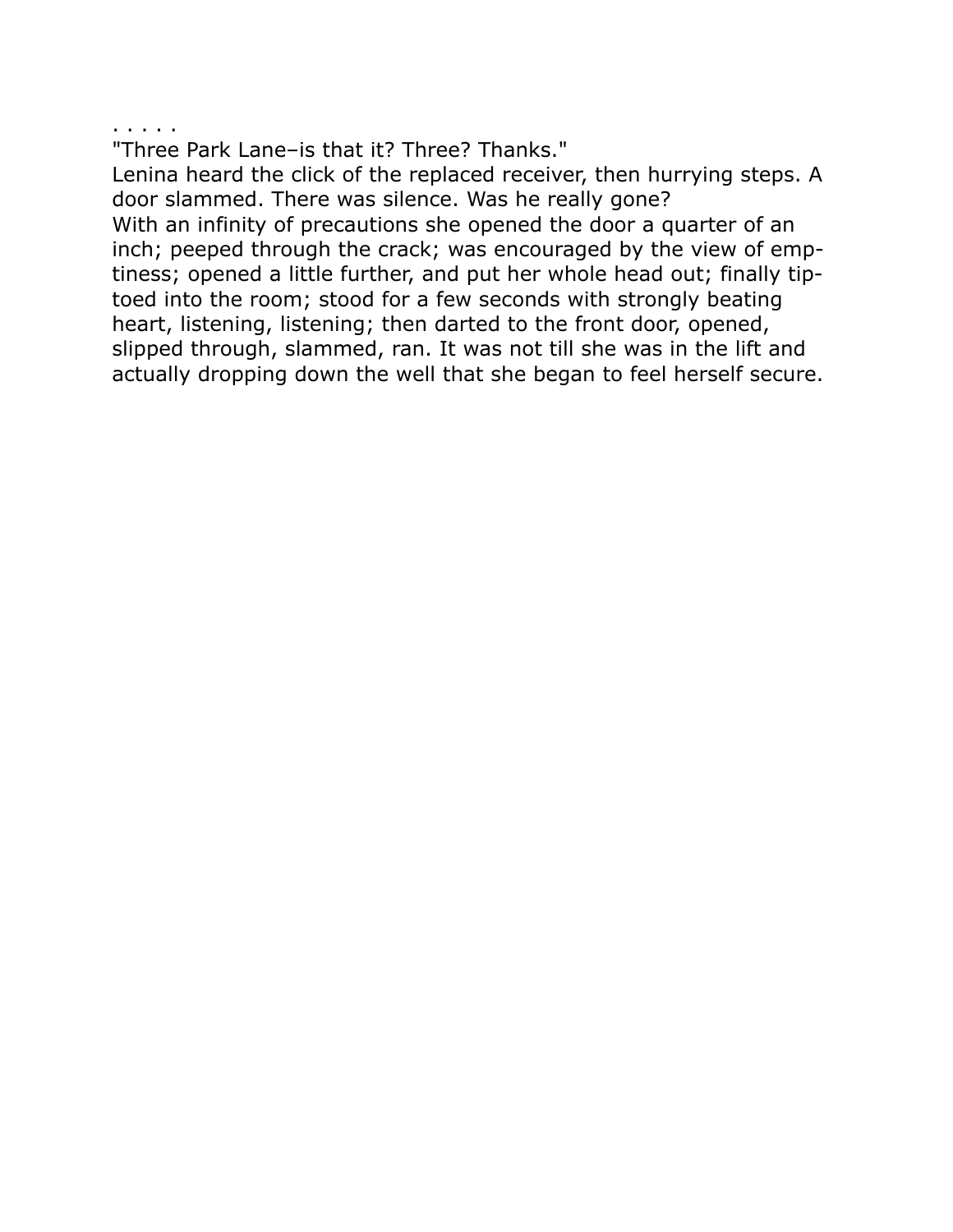#### **Chapter Fourteen**

THE Park Lane Hospital for the Dying was a sixty-story tower of primrose tiles. As the Savage stepped out of his taxicopter a convoy of gaily-coloured aerial hearses rose whirring from the roof and darted away across the Park, westwards, bound for the Slough Crematorium. At the lift gates the presiding porter gave him the information he required, and he dropped down to Ward 81 (a Galloping Senility ward, the porter explained) on the seventeenth floor.

It was a large room bright with sunshine and yellow paint, and containing twenty beds, all occupied. Linda was dying in company–in company and with all the modern conveniences. The air was continuously alive with gay synthetic melodies. At the foot of every bed, confronting its moribund occupant, was a television box. Television was left on, a running tap, from morning till night. Every quarter of an hour the prevailing perfume of the room was automatically changed. "We try," explained the nurse, who had taken charge of the Savage at the door, "we try to create a thoroughly pleasant atmosphere here–something between a first-class hotel and a feely-palace, if you take my meaning."

"Where is she?" asked the Savage, ignoring these polite explanations.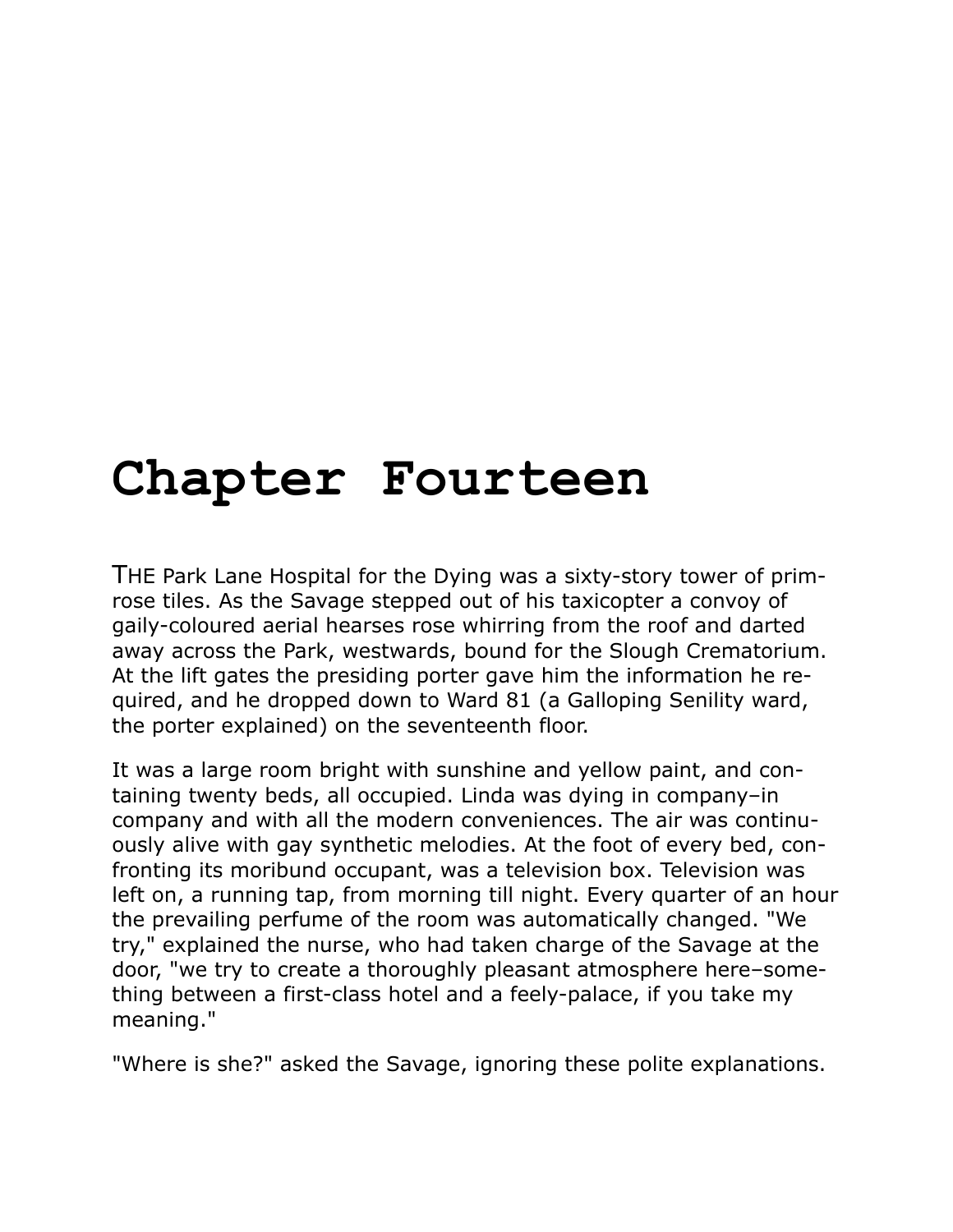The nurse was offended. "You are in a hurry," she said.

"Is there any hope?" he asked.

"You mean, of her not dying?" (He nodded.) "No, of course there isn't. When somebody's sent here, there's no …" Startled by the expression of distress on his pale face, she suddenly broke off. "Why, whatever is the matter?" she asked. She was not accustomed to this kind of thing in visitors. (Not that there were many visitors anyhow: or any reason why there should be many visitors.) "You're not feeling ill, are you?"

He shook his head. "She's my mother," he said in a scarcely audible voice.

The nurse glanced at him with startled, horrified eyes; then quickly looked away. From throat to temple she was all one hot blush.

"Take me to her," said the Savage, making an effort to speak in an ordinary tone.

Still blushing, she led the way down the ward. Faces still fresh and unwithered (for senility galloped so hard that it had no time to age the cheeks–only the heart and brain) turned as they passed. Their progress was followed by the blank, incurious eyes of second infancy. The Savage shuddered as he looked.

Linda was lying in the last of the long row of beds, next to the wall. Propped up on pillows, she was watching the Semi-finals of the South American Riemann-Surface Tennis Championship, which were being played in silent and diminished reproduction on the screen of the television box at the foot of the bed. Hither and thither across their square of illuminated glass the little figures noiselessly darted, like fish in an aquarium–the silent but agitated inhabitants of another world.

Linda looked on, vaguely and uncomprehendingly smiling. Her pale, bloated face wore an expression of imbecile happiness. Every now and then her eyelids closed, and for a few seconds she seemed to be dozing. Then with a little start she would wake up again–wake up to the aquarium antics of the Tennis Champions, to the Super-Vox-Wurlitzeriana rendering of "Hug me till you drug me, honey," to the warm draught of verbena that came blowing through the ventilator above her head–would wake to these things, or rather to a dream of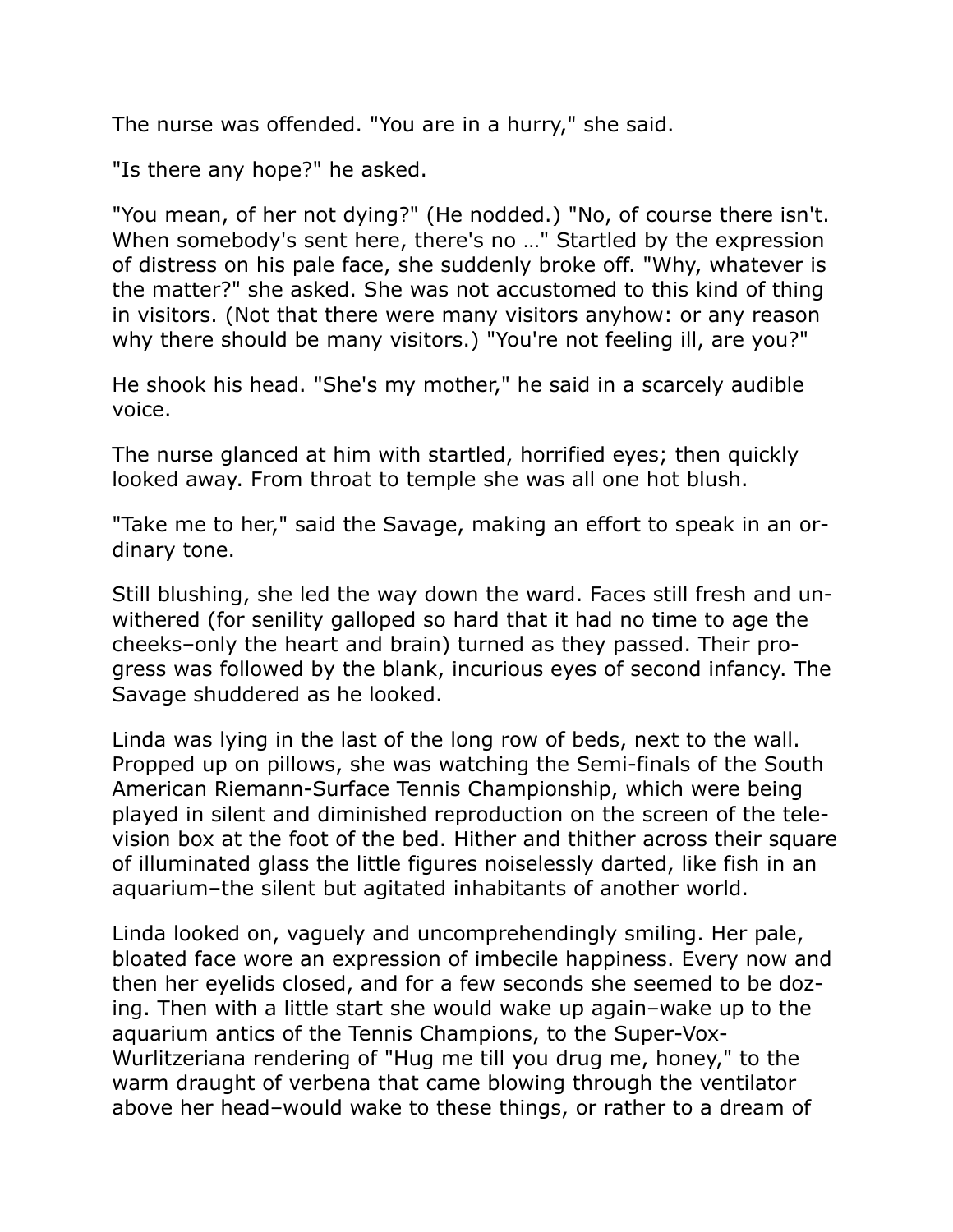which these things, transformed and embellished by the *soma* in her blood, were the marvellous constituents, and smile once more her broken and discoloured smile of infantile contentment.

"Well, I must go," said the nurse. "I've got my batch of children coming. Besides, there's Number 3." She pointed up the ward. "Might go off any minute now. Well, make yourself comfortable." She walked briskly away.

The Savage sat down beside the bed.

"Linda," he whispered, taking her hand.

At the sound of her name, she turned. Her vague eyes brightened with recognition. She squeezed his hand, she smiled, her lips moved; then quite suddenly her head fell forward. She was asleep. He sat watching her–seeking through the tired flesh, seeking and finding that young, bright face which had stooped over his childhood in Malpais, remembering (and he closed his eyes) her voice, her movements, all the events of their life together. "Streptocock-Gee to Banbury T …" How beautiful her singing had been! And those childish rhymes, how magically strange and mysterious!

#### *A, B, C, vitamin D:*

#### *The fat's in the liver, the cod's in the sea.*

He felt the hot tears welling up behind his eyelids as he recalled the words and Linda's voice as she repeated them. And then the reading lessons: The tot is in the pot, the cat is on the mat; and the Elementary Instructions for Beta Workers in the Embryo Store. And long evenings by the fire or, in summertime, on the roof of the little house, when she told him those stories about the Other Place, outside the Reservation: that beautiful, beautiful Other Place, whose memory, as of a heaven, a paradise of goodness and loveliness, he still kept whole and intact, undefiled by contact with the reality of this real London, these actual civilized men and women.

A sudden noise of shrill voices made him open his eyes and, after hastily brushing away the tears, look round. What seemed an interminable stream of identical eight-year-old male twins was pouring into the room. Twin after twin, twin after twin, they came–a nightmare. Their faces, their repeated face–for there was only one between the lot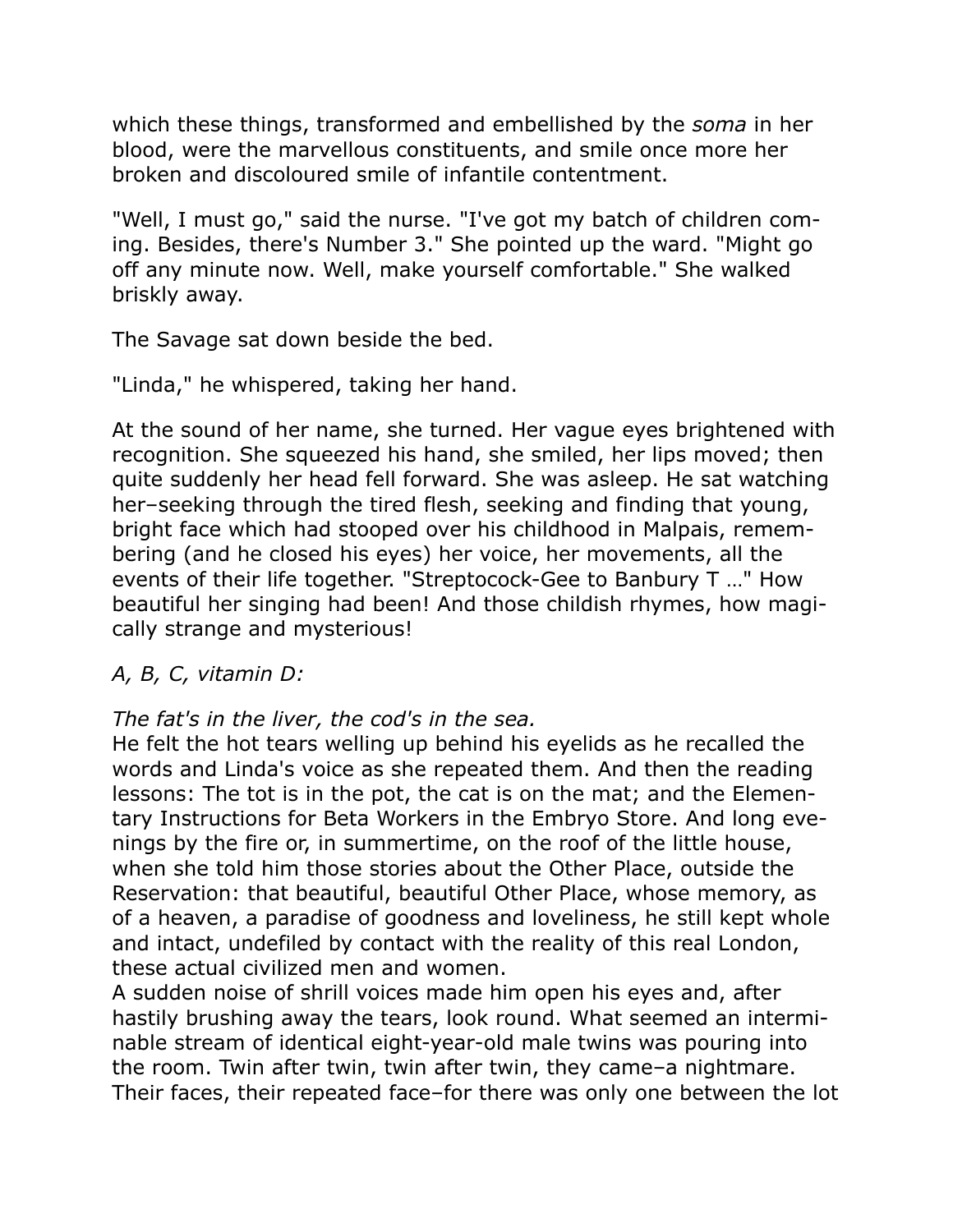of them–puggishly stared, all nostrils and pale goggling eyes. Their uniform was khaki. All their mouths hung open. Squealing and chattering they entered. In a moment, it seemed, the ward was maggoty with them. They swarmed between the beds, clambered over, crawled under, peeped into the television boxes, made faces at the patients. Linda astonished and rather alarmed them. A group stood clustered at the foot of her bed, staring with the frightened and stupid curiosity of animals suddenly confronted by the unknown.

"Oh, look, look!" They spoke in low, scared voices. "Whatever is the matter with her? Why is she so fat?"

They had never seen a face like hers before–had never seen a face that was not youthful and taut-skinned, a body that had ceased to be slim and upright. All these moribund sexagenarians had the appearance of childish girls. At forty-four, Linda seemed, by contrast, a monster of flaccid and distorted senility.

"Isn't she awful?" came the whispered comments. "Look at her teeth!" Suddenly from under the bed a pug-faced twin popped up between John's chair and the wall, and began peering into Linda's sleeping face. "I say …" he began; but the sentence ended prematurely in a squeal. The Savage had seized him by the collar, lifted him clear over the chair

and, with a smart box on the ears, sent him howling away.

His yells brought the Head Nurse hurrying to the rescue.

"What have you been doing to him?" she demanded fiercely. "I won't have you striking the children."

"Well then, keep them away from this bed." The Savage's voice was trembling with indignation. "What are these filthy little brats doing here at all? It's disgraceful!"

"Disgraceful? But what do you mean? They're being death-conditioned. And I tell you," she warned him truculently, "if I have any more of your interference with their conditioning, I'll send for the porters and have you thrown out."

The Savage rose to his feet and took a couple of steps towards her. His movements and the expression on his face were so menacing that the nurse fell back in terror. With a great effort he checked himself and, without speaking, turned away and sat down again by the bed.

Reassured, but with a dignity that was a trifle shrill and uncertain, "I've warned you," said the nurse, "I've warned you," said the nurse, "so mind." Still, she led the too inquisitive twins away and made them join in the game of hunt-the-zipper, which had been organized by one of her colleagues at the other end of the room.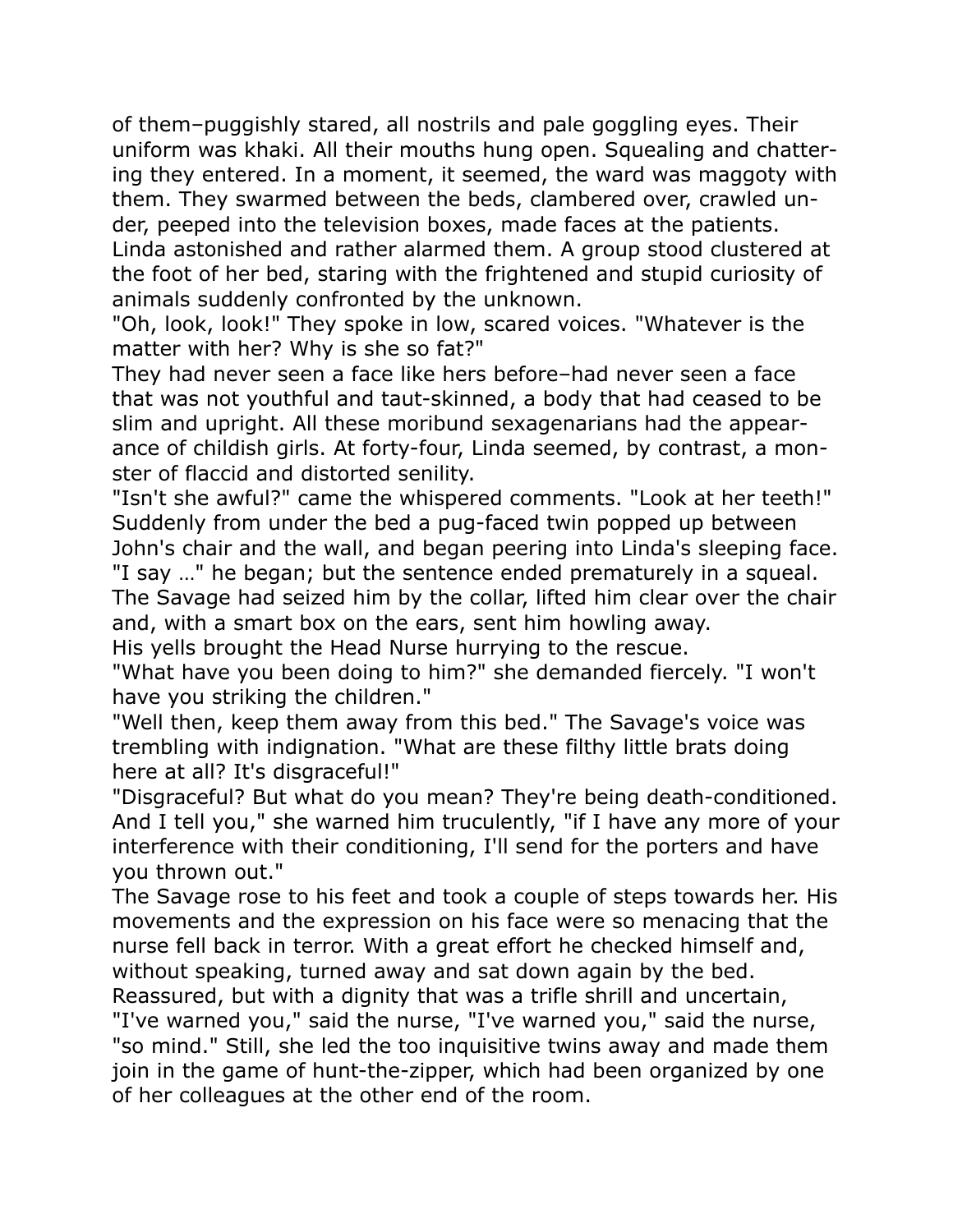"Run along now and have your cup of caffeine solution, dear," she said to the other nurse. The exercise of authority restored her confidence, made her feel better. "Now children!" she called.

Linda had stirred uneasily, had opened her eyes for a moment, looked vaguely around, and then once more dropped off to sleep. Sitting beside her, the Savage tried hard to recapture his mood of a few minutes before. "A, B, C, vitamin D," he repeated to himself, as though the words were a spell that would restore the dead past to life. But the spell was ineffective. Obstinately the beautiful memories refused to rise; there was only a hateful resurrection of jealousies and uglinesses and miseries. Popé with the blood trickling down from his cut shoulder; and Linda hideously asleep, and the flies buzzing round the spilt mescal on the floor beside the bed; and the boys calling those names as she passed. … Ah, no, no! He shut his eyes, he shook his head in strenuous denial of these memories. "A, B, C, vitamin D …" He tried to think of those times when he sat on her knees and she put her arms about him and sang, over and over again, rocking him, rocking him to sleep. "A, B, C, vitamin D, vitamin D, vitamin D …"

The Super-Vox-Wurlitzeriana had risen to a sobbing crescendo; and suddenly the verbena gave place, in the scent-circulating system, to an intense patchouli. Linda stirred, woke up, stared for a few seconds bewilderly at the Semi-finalists, then, lifting her face, sniffed once or twice at the newly perfumed air and suddenly smiled–a smile of childish ecstasy.

"Popé!" she murmured, and closed her eyes. "Oh, I do so like it, I do …" She sighed and let herself sink back into the pillows.

"But, Linda!" The Savage spoke imploringly, "Don't you know me?" He had tried so hard, had done his very best; why wouldn't she allow him to forget? He squeezed her limp hand almost with violence, as though he would force her to come back from this dream of ignoble pleasures, from these base and hateful memories–back into the present, back into reality: the appalling present, the awful reality–but sublime, but significant, but desperately important precisely because of the imminence of that which made them so fearful. "Don't you know me, Linda?"

He felt the faint answering pressure of her hand. The tears started into his eyes. He bent over her and kissed her.

Her lips moved. "Popé!" she whispered again, and it was as though he had had a pailful of ordure thrown in his face.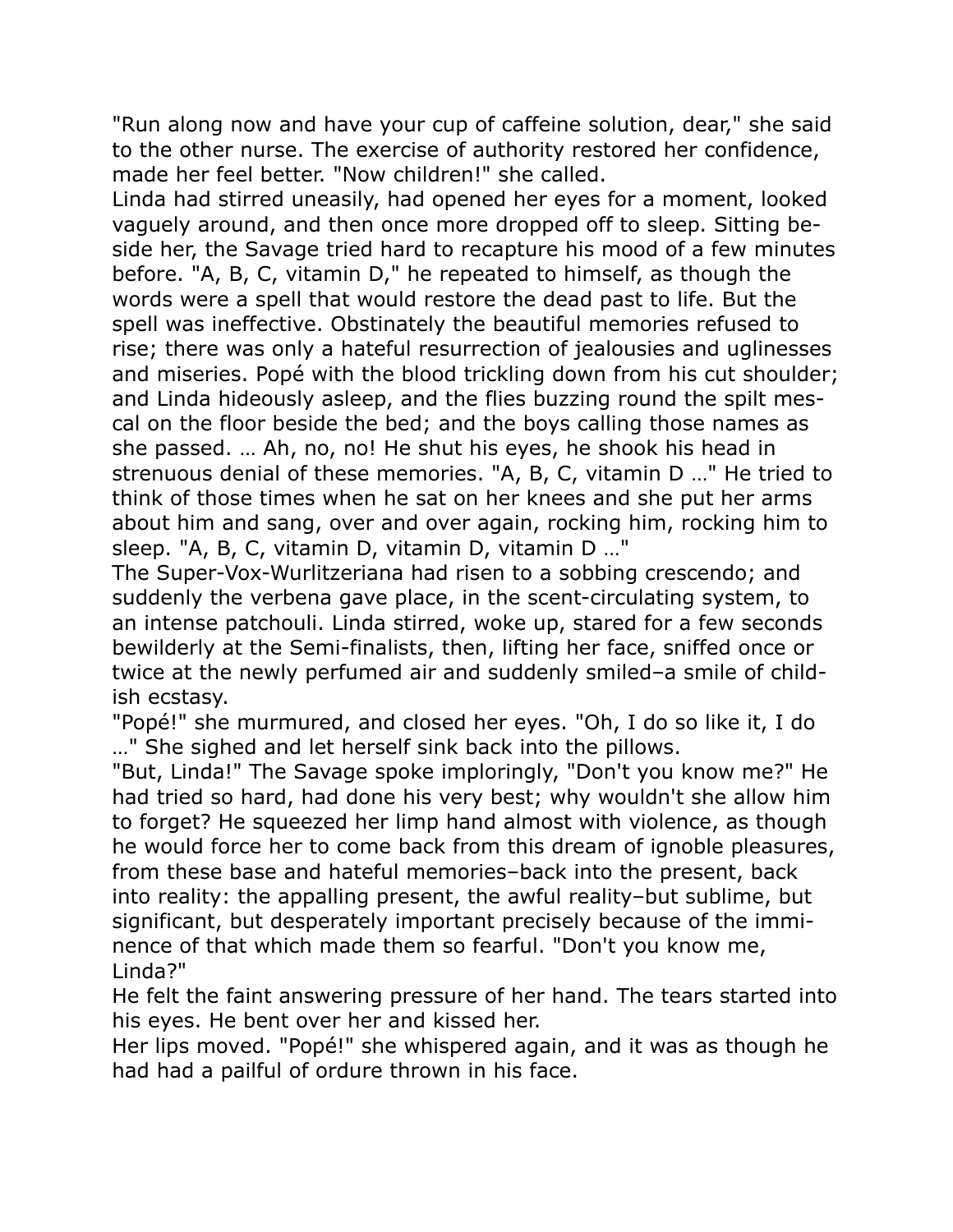Anger suddenly boiled up in him. Balked for the second time, the passion of his grief had found another outlet, was transformed into a passion of agonized rage.

"But I'm John!" he shouted. "I'm John!" And in his furious misery he actually caught her by the shoulder and shook her.

Linda's eyes fluttered open; she saw him, knew him–"John!"–but situated the real face, the real and violent hands, in an imaginary world– among the inward and private equivalents of patchouli and the Super-Wurlitzer, among the transfigured memories and the strangely transposed sensations that constituted the universe of her dream. She knew him for John, her son, but fancied him an intruder into that paradisal Malpais where she had been spending her *soma*-holiday with Popé. He was angry because she liked Popé, he was shaking her because Popé was there in the bed–as though there were something wrong, as though all civilized people didn't do the same. "Every one belongs to every …" Her voice suddenly died into an almost inaudible breathless croaking. Her mouth fell open: she made a desperate effort to fill her lungs with air. But it was as though she had forgotten how to breathe. She tried to cry out–but no sound came; only the terror of her staring eyes revealed what she was suffering. Her hands went to her throat, then clawed at the air–the air she could no longer breathe, the air that, for her, had ceased to exist.

The Savage was on his feet, bent over her. "What is it, Linda? What is it?" His voice was imploring; it was as though he were begging to be reassured.

The look she gave him was charged with an unspeakable terror–with terror and, it seemed to him, reproach.

She tried to raise herself in bed, but fell back on to the pillows. Her face was horribly distorted, her lips blue.

The Savage turned and ran up the ward.

"Quick, quick!" he shouted. "Quick!"

Standing in the centre of a ring of zipper-hunting twins, the Head Nurse looked round. The first moment's astonishment gave place almost instantly to disapproval. "Don't shout! Think of the little ones," she said, frowning. "You might decondition … But what are you doing?" He had broken through the ring. "Be careful!" A child was yelling. "Quick, quick!" He caught her by the sleeve, dragged her after him. "Quick! Something's happened. I've killed her."

By the time they were back at the end of the ward Linda was dead.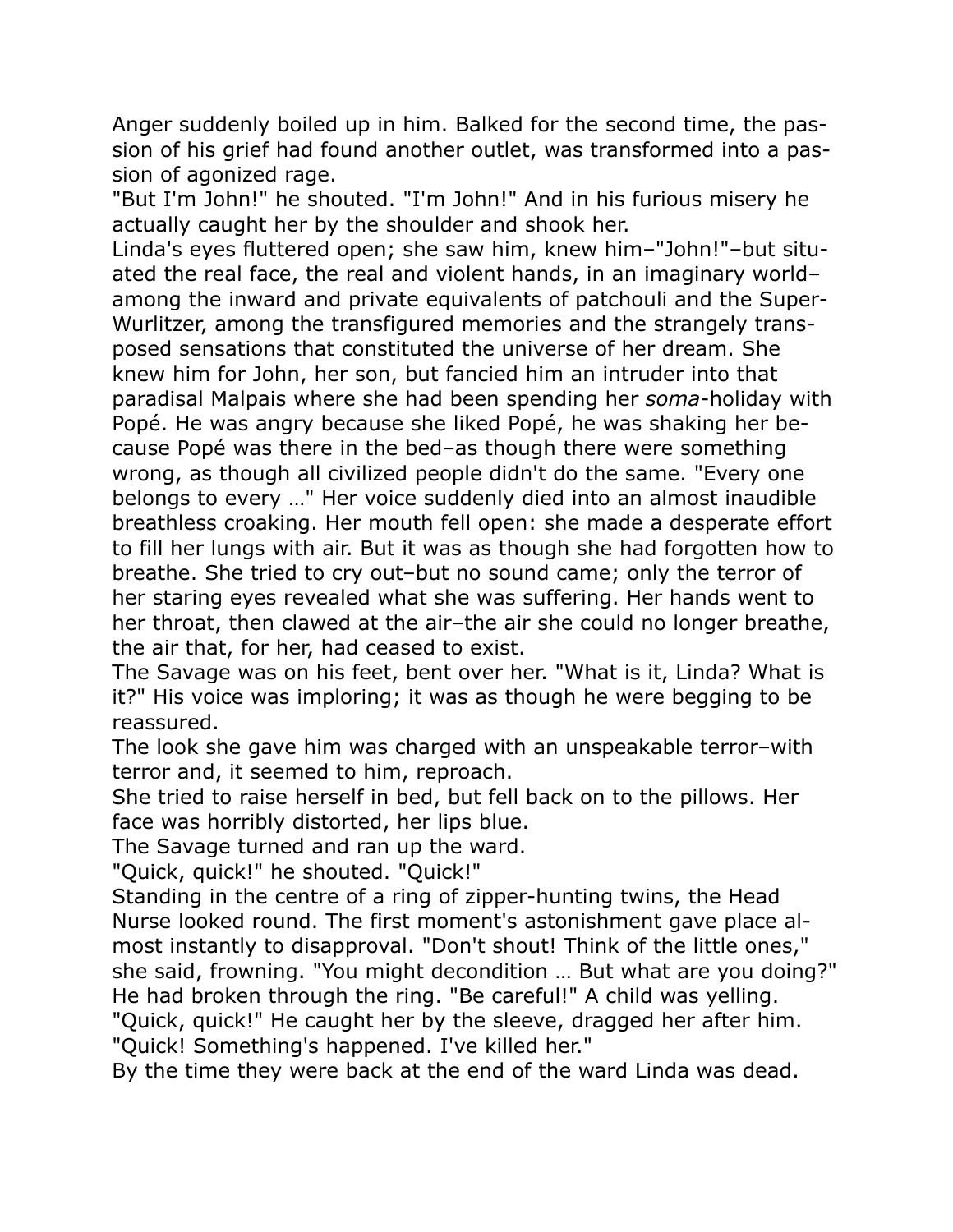The Savage stood for a moment in frozen silence, then fell on his knees beside the bed and, covering his face with his hands, sobbed uncontrollably.

The nurse stood irresolute, looking now at the kneeling figure by the bed (the scandalous exhibition!) and now (poor children!) at the twins who had stopped their hunting of the zipper and were staring from the other end of the ward, staring with all their eyes and nostrils at the shocking scene that was being enacted round Bed 20. Should she speak to him? try to bring him back to a sense of decency? remind him of where he was? of what fatal mischief he might do to these poor innocents? Undoing all their wholesome death-conditioning with this disgusting outcry–as though death were something terrible, as though any one mattered as much as all that! It might give them the most disastrous ideas about the subject, might upset them into reacting in the entirely wrong, the utterly anti-social way.

She stepped forward, she touched him on the shoulder. "Can't you behave?" she said in a low, angry voice. But, looking around, she saw that half a dozen twins were already on their feet and advancing down the ward. The circle was disintegrating. In another moment … No, the risk was too great; the whole Group might be put back six or seven months in its conditioning. She hurried back towards her menaced charges.

"Now, who wants a chocolate éclair?" she asked in a loud, cheerful tone.

"Me!" yelled the entire Bokanovsky Group in chorus. Bed 20 was completely forgotten.

"Oh, God, God, God …" the Savage kept repeating to himself. In the chaos of grief and remorse that filled his mind it was the one articulate word. "God!" he whispered it aloud. "God …"

"Whatever *is* he saying?" said a voice, very near, distinct and shrill through the warblings of the Super-Wurlitzer.

The Savage violently started and, uncovering his face, looked round. Five khaki twins, each with the stump of a long éclair in his right hand, and their identical faces variously smeared with liquid chocolate, were standing in a row, puggily goggling at him.

They met his eyes and simultaneously grinned. One of them pointed with his éclair butt.

"Is she dead?" he asked.

The Savage stared at them for a moment in silence. Then in silence he rose to his feet, in silence slowly walked towards the door.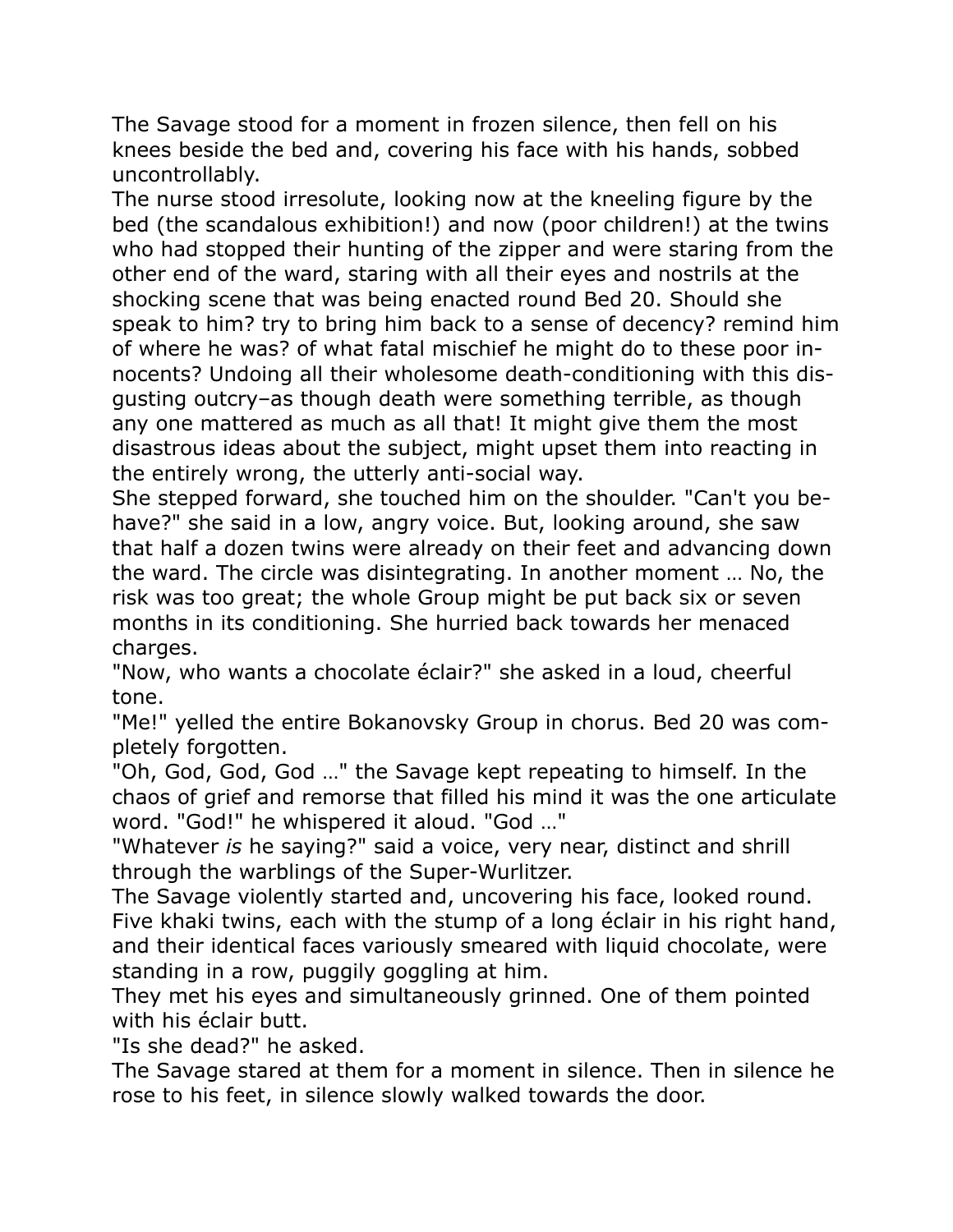"Is she dead?" repeated the inquisitive twin trotting at his side. The Savage looked down at him and still without speaking pushed him away. The twin fell on the floor and at once began to howl. The Savage did not even look round.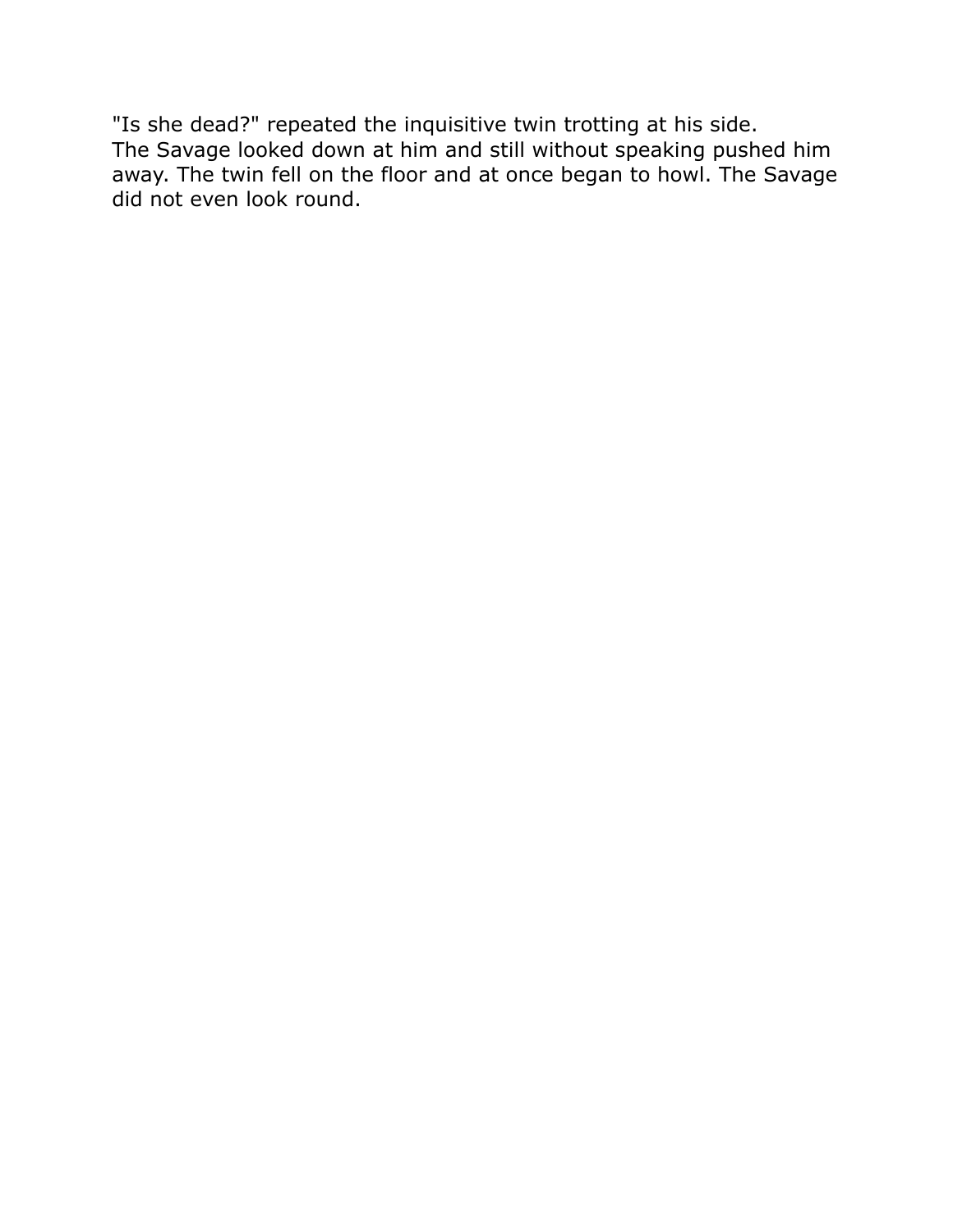# **Chapter Fifteen**

THE menial staff of the Park Lane Hospital for the Dying consisted of one hundred and sixty-two Deltas divided into two Bokanovsky Groups of eighty-four red headed female and seventy-eight dark dolychocephalic male twins, respectively. At six, when their working day was over, the two Groups assembled in the vestibule of the Hospital and were served by the Deputy Sub-Bursar with their *soma* ration.

From the lift the Savage stepped out into the midst of them. But his mind was elsewhere–with death, with his grief, and his remorse; mechanicaly, without consciousness of what he was doing, he began to shoulder his way through the crowd.

"Who are you pushing? Where do you think you're going?"

High, low, from a multitude of separate throats, only two voices squeaked or growled. Repeated indefinitely, as though by a train of mirrors, two faces, one a hairless and freckled moon haloed in orange, the other a thin, beaked bird-mask, stubbly with two days' beard, turned angrily towards him. Their words and, in his ribs, the sharp nudging of elbows, broke through his unawareness. He woke once more to external reality, looked round him, knew what he saw–knew it, with a sinking sense of horror and disgust, for the recurrent delir-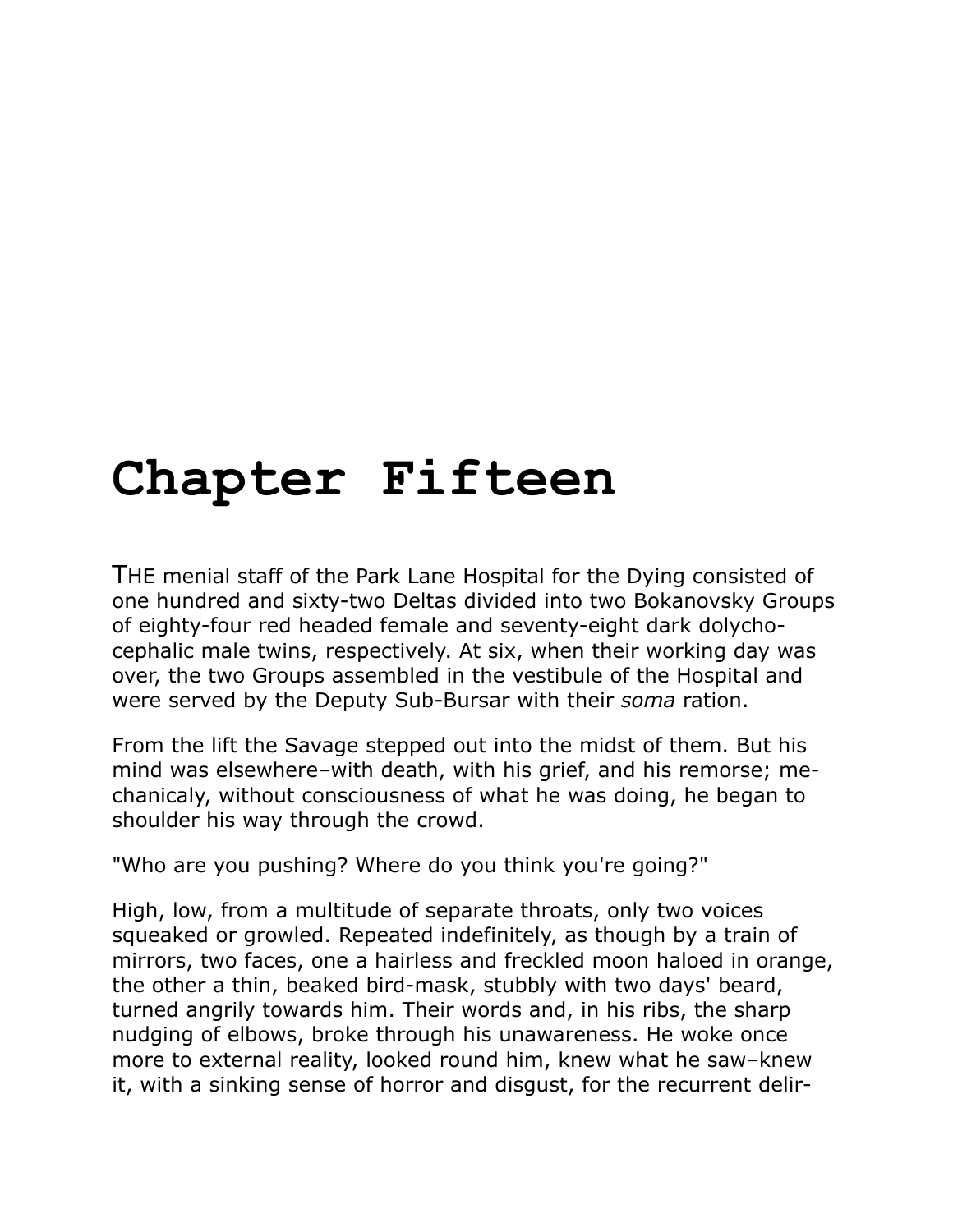ium of his days and nights, the nightmare of swarming indistinguishable sameness. Twins, twins. … Like maggots they had swarmed defilingly over the mystery of Linda's death. Maggots again, but larger, full grown, they now crawled across his grief and his repentance. He halted and, with bewildered and horrified eyes, stared round him at the khaki mob, in the midst of which, overtopping it by a full head, he stood. "How many goodly creatures are there here!" The singing words mocked him derisively. "How beauteous mankind is! O brave new world …"

"*Soma* distribution!" shouted a loud voice. "In good order, please. Hurry up there."

A door had been opened, a table and chair carried into the vestibule. The voice was that of a jaunty young Alpha, who had entered carrying a black iron cash-box. A murmur of satisfaction went up from the expectant twins. They forgot all about the Savage. Their attention was now focused on the black cash-box, which the young man had placed on the table, and was now in process of unlocking. The lid was lifted.

"Oo-oh!" said all the hundred and sixty-two simultaneously, as though they were looking at fireworks.

The young man took out a handful of tiny pill-boxes. "Now," he said peremptorily, "step forward, please. One at a time, and no shoving."

One at a time, with no shoving, the twins stepped forward. First two males, then a female, then another male, then three females, then …

The Savage stood looking on. "O brave new world, O brave new world …" In his mind the singing words seemed to change their tone. They had mocked him through his misery and remorse, mocked him with how hideous a note of cynical derision! Fiendishly laughing, they had insisted on the low squalor, the nauseous ugliness of the nightmare. Now, suddenly, they trumpeted a call to arms. "O brave new world!" Miranda was proclaiming the possibility of loveliness, the possibility of transforming even the nightmare into something fine and noble. "O brave new world!" It was a challenge, a command.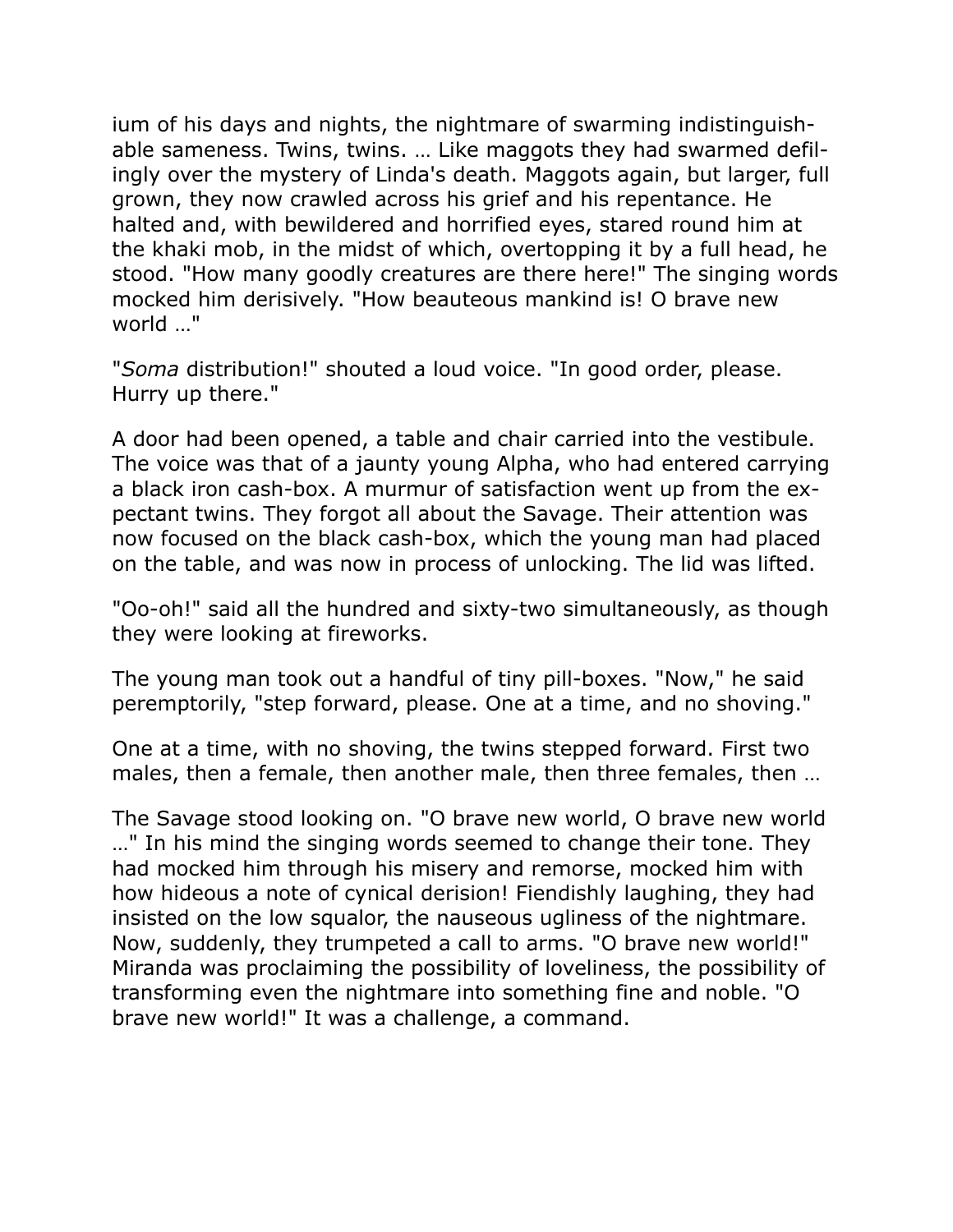"No shoving there now!" shouted the Deputy Sub-Bursar in a fury. He slammed down he lid of his cash-box. "I shall stop the distribution unless I have good behaviour."

The Deltas muttered, jostled one another a little, and then were still. The threat had been effective. Deprivation of *soma*–appalling thought!

"That's better," said the young man, and reopened his cash-box.

Linda had been a slave, Linda had died; others should live in freedom, and the world be made beautiful. A reparation, a duty. And suddenly it was luminously clear to the Savage what he must do; it was as though a shutter had been opened, a curtain drawn back.

"Now," said the Deputy Sub-Bursar.

Another khaki female stepped forward.

"Stop!" called the Savage in a loud and ringing voice. "Stop!"

He pushed his way to the table; the Deltas stared at him with astonishment.

"Ford!" said the Deputy Sub-Bursar, below his breath. "It's the Savage." He felt scared.

"Listen, I beg of you," cried the Savage earnestly. "Lend me your ears …" He had never spoken in public before, and found it very difficult to express what he wanted to say. "Don't take that horrible stuff. It's poison, it's poison."

"I say, Mr. Savage," said the Deputy Sub-Bursar, smiling propitiatingly. "Would you mind letting me …"

"Poison to soul as well as body."

"Yes, but let me get on with my distribution, won't you? There's a good fellow." With the cautious tenderness of one who strokes a notoriously vicious animal, he patted the Savage's arm. "Just let me …"

"Never!" cried the Savage.

"But look here, old man …"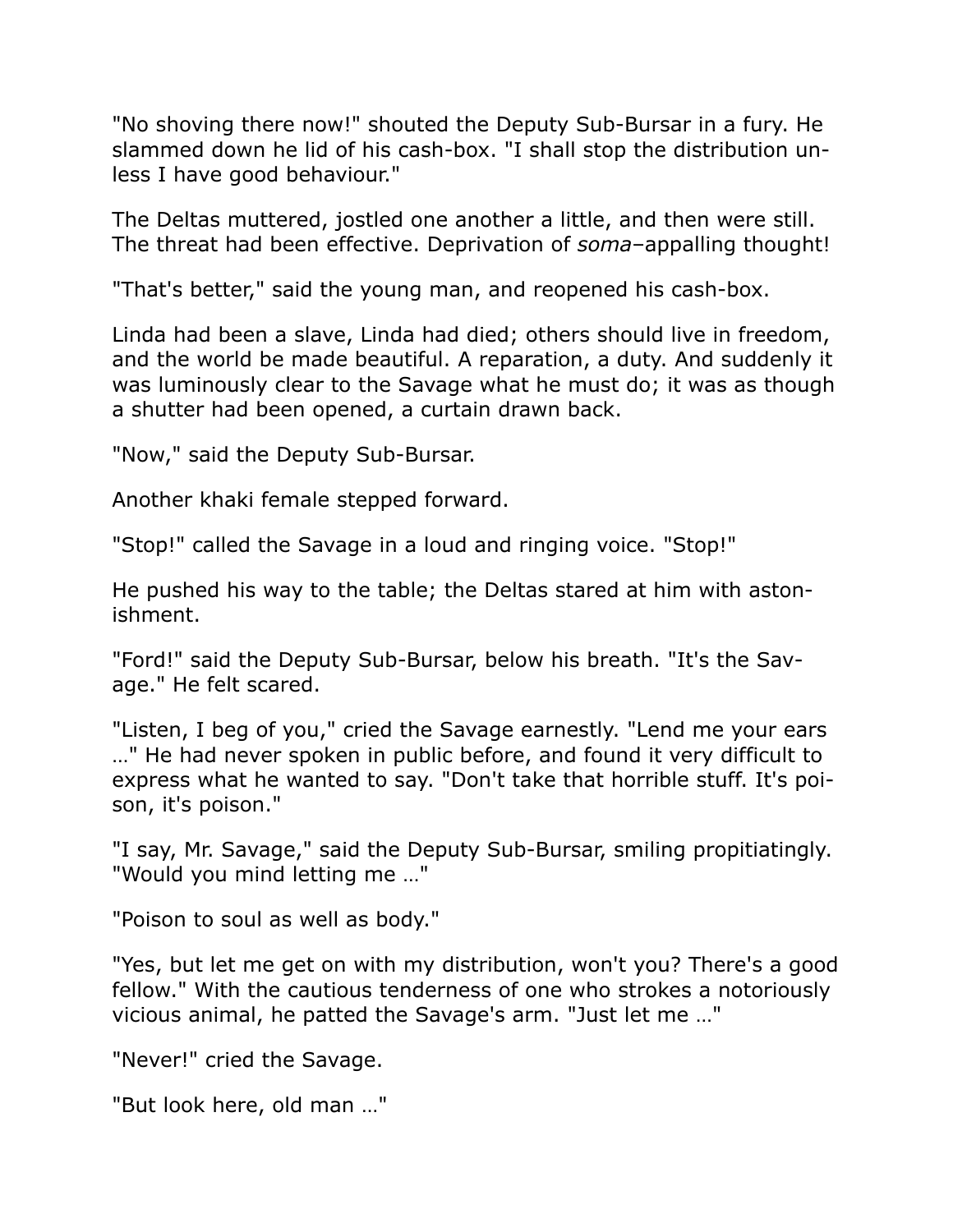"Throw it all away, that horrible poison."

The words "Throw it all away" pierced through the enfolding layers of incomprehension to the quick of the Delta's consciousness. An angry murmur went up from the crowd.

"I come to bring you freedom," said the Savage, turning back towards the twins. "I come …"

The Deputy Sub-Bursar heard no more; he had slipped out of the vestibule and was looking up a number in the telephone book.

"Not in his own rooms," Bernard summed up. "Not in mine, not in yours. Not at the Aphroditaum; not at the Centre or the College. Where can he have got to?"

Helmholtz shrugged his shoulders. They had come back from their work expecting to find the Savage waiting for them at one or other of the usual meeting-places, and there was no sign of the fellow. Which was annoying, as they had meant to nip across to Biarritz in Helmholtz's four-seater sporticopter. They'd be late for dinner if he didn't come soon.

"We'll give him five more minutes," said Helmholtz. "If he doesn't turn up by then, we'll …"

The ringing of the telephone bell interrupted him. He picked up the receiver. "Hullo. Speaking." Then, after a long interval of listening, "Ford in Flivver!" he swore. "I'll come at once."

"What is it?" Bernard asked.

"A fellow I know at the Park Lane Hospital," said Helmholtz. "The Savage is there. Seems to have gone mad. Anyhow, it's urgent. Will you come with me?"

Together they hurried along the corridor to the lifts.

"But do you like being slaves?" the Savage was saying as they entered the Hospital. His face was flushed, his eyes bright with ardour and indignation. "Do you like being babies? Yes, babies. Mewling and puking," he added, exasperated by their bestial stupidity into throwing in-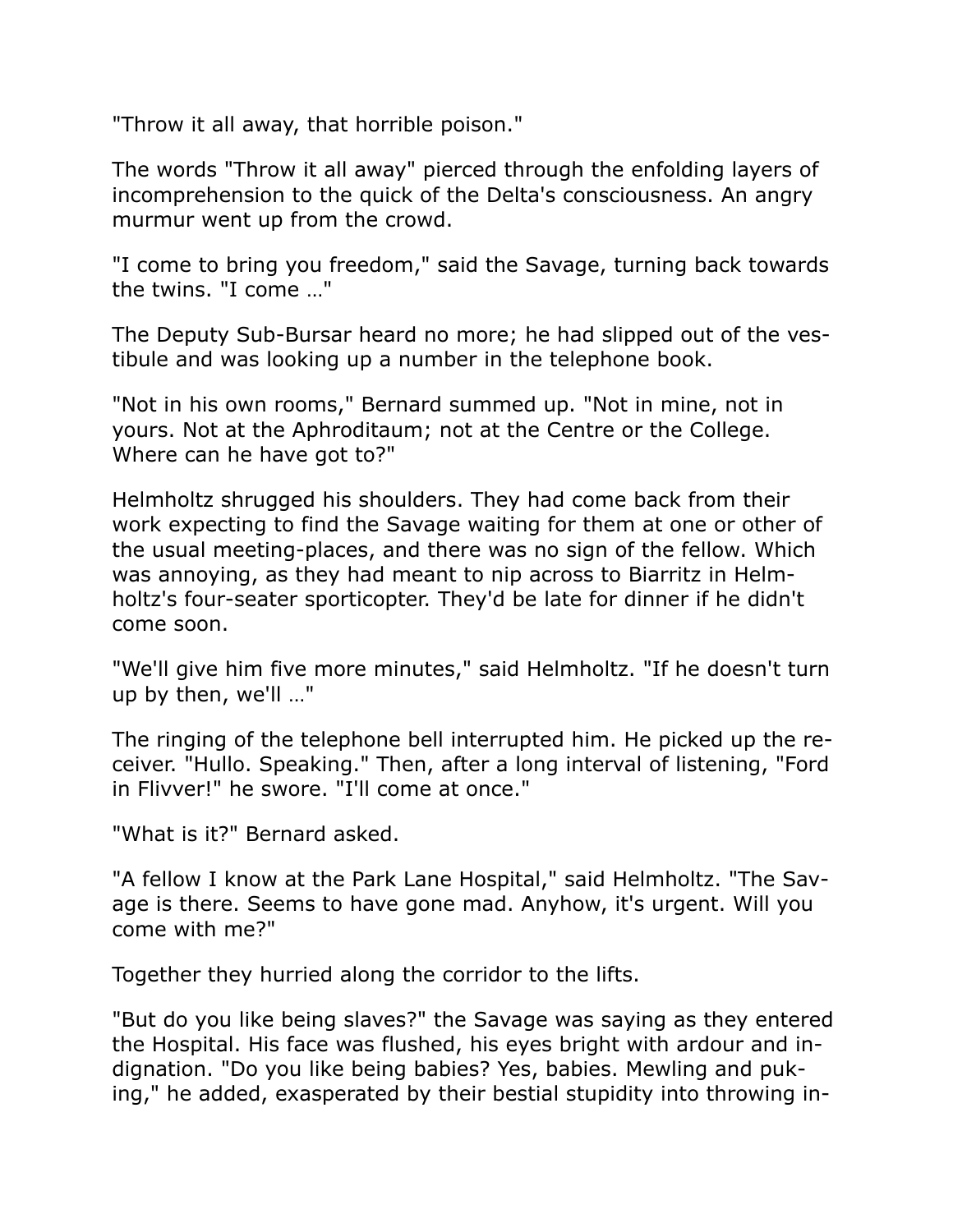sults at those he had come to save. The insults bounced off their carapace of thick stupidity; they stared at him with a blank expression of dull and sullen resentment in their eyes. "Yes, puking!" he fairly shouted. Grief and remorse, compassion and duty–all were forgotten now and, as it were, absorbed into an intense overpowering hatred of these less than human monsters. "Don't you want to be free and men? Don't you even understand what manhood and freedom are?" Rage was making him fluent; the words came easily, in a rush. "Don't you?" he repeated, but got no answer to his question. "Very well then," he went on grimly. "I'll teach you; I'll *make* you be free whether you want to or not." And pushing open a window that looked on to the inner court of the Hospital, he began to throw the little pill-boxes of *soma* tablets in handfuls out into the area.

For a moment the khaki mob was silent, petrified, at the spectacle of this wanton sacrilege, with amazement and horror.

"He's mad," whispered Bernard, staring with wide open eyes. "They'll kill him. They'll …" A great shout suddenly went up from the mob; a wave of movement drove it menacingly towards the Savage. "Ford help him!" said Bernard, and averted his eyes.

"Ford helps those who help themselves." And with a laugh, actually a laugh of exultation, Helmholtz Watson pushed his way through the crowd.

"Free, free!" the Savage shouted, and with one hand continued to throw the *soma* into the area while, with the other, he punched the indistinguishable faces of his assailants. "Free!" And suddenly there was Helmholtz at his side–"Good old Helmholtz!"–also punching–"Men at last!"–and in the interval also throwing the poison out by handfuls through the open window. "Yes, men! men!" and there was no more poison left. He picked up the cash-box and showed them its black emptiness. "You're free!"

Howling, the Deltas charged with a redoubled fury.

Hesitant on the fringes of the battle. "They're done for," said Bernard and, urged by a sudden impulse, ran forward to help them; then thought better of it and halted; then, ashamed, stepped forward again; then again thought better of it, and was standing in an agony of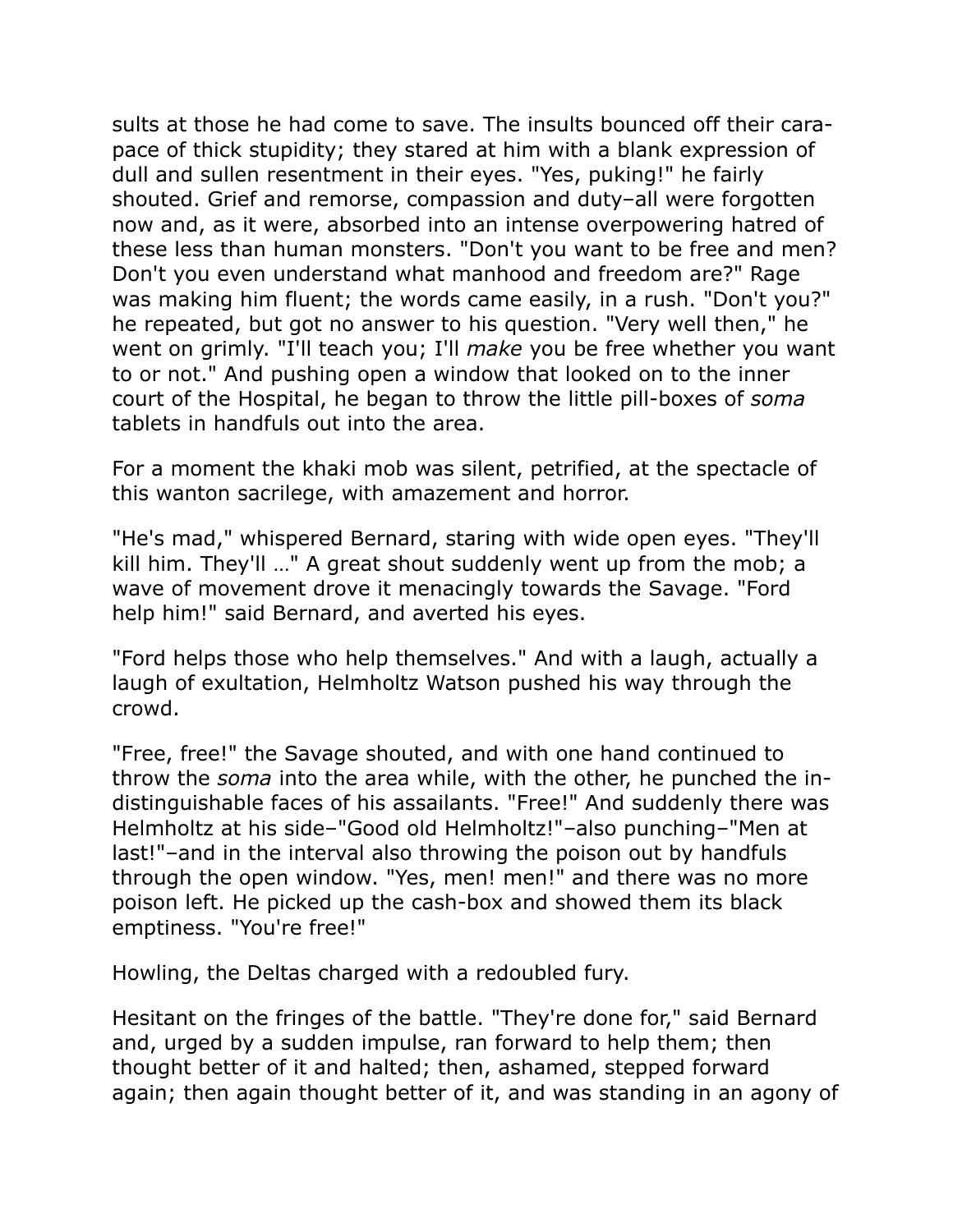humiliated indecision–thinking that *they* might be killed if he didn't help them, and that *he* might be killed if he did–when (Ford be praised!), goggle-eyed and swine-snouted in their gas-masks, in ran the police.

Bernard dashed to meet them. He waved his arms; and it was action, he was doing something. He shouted "Help!" several times, more and more loudly so as to give himself the illusion of helping. "Help! *Help!* HELP!"

The policemen pushed him out of the way and got on with their work. Three men with spraying machines buckled to their shoulders pumped thick clouds of *soma* vapour into the air. Two more were busy round the portable Synthetic Music Box. Carrying water pistols charged with a powerful anæsthetic, four others had pushed their way into the crowd and were methodically laying out, squirt by squirt, the more ferocious of the fighters.

"Quick, quick!" yelled Bernard. "They'll be killed if you don't hurry. They'll … Oh!" Annoyed by his chatter, one of the policemen had given him a shot from his water pistol. Bernard stood for a second or two wambling unsteadily on legs that seemed to have lost their bones, their tendons, their muscles, to have become mere sticks of jelly, and at last not even jelly-water: he tumbled in a heap on the floor.

Suddenly, from out of the Synthetic Music Box a Voice began to speak. The Voice of Reason, the Voice of Good Feeling. The sound-track roll was unwinding itself in Synthetic Anti-Riot Speech Number Two (Medium Strength). Straight from the depths of a non-existent heart, "My friends, my friends!" said the Voice so pathetically, with a note of such infinitely tender reproach that, behind their gas masks, even the policemen's eyes were momentarily dimmed with tears, "what is the meaning of this? Why aren't you all being happy and good together? Happy and good," the Voice repeated. "At peace, at peace." It trembled, sank into a whisper and momentarily expired. "Oh, I do want you to be happy," it began, with a yearning earnestness. "I do so want you to be good! Please, please be good and …"

Two minutes later the Voice and the *soma* vapour had produced their effect. In tears, the Deltas were kissing and hugging one another–half a dozen twins at a time in a comprehensive embrace. Even Helmholtz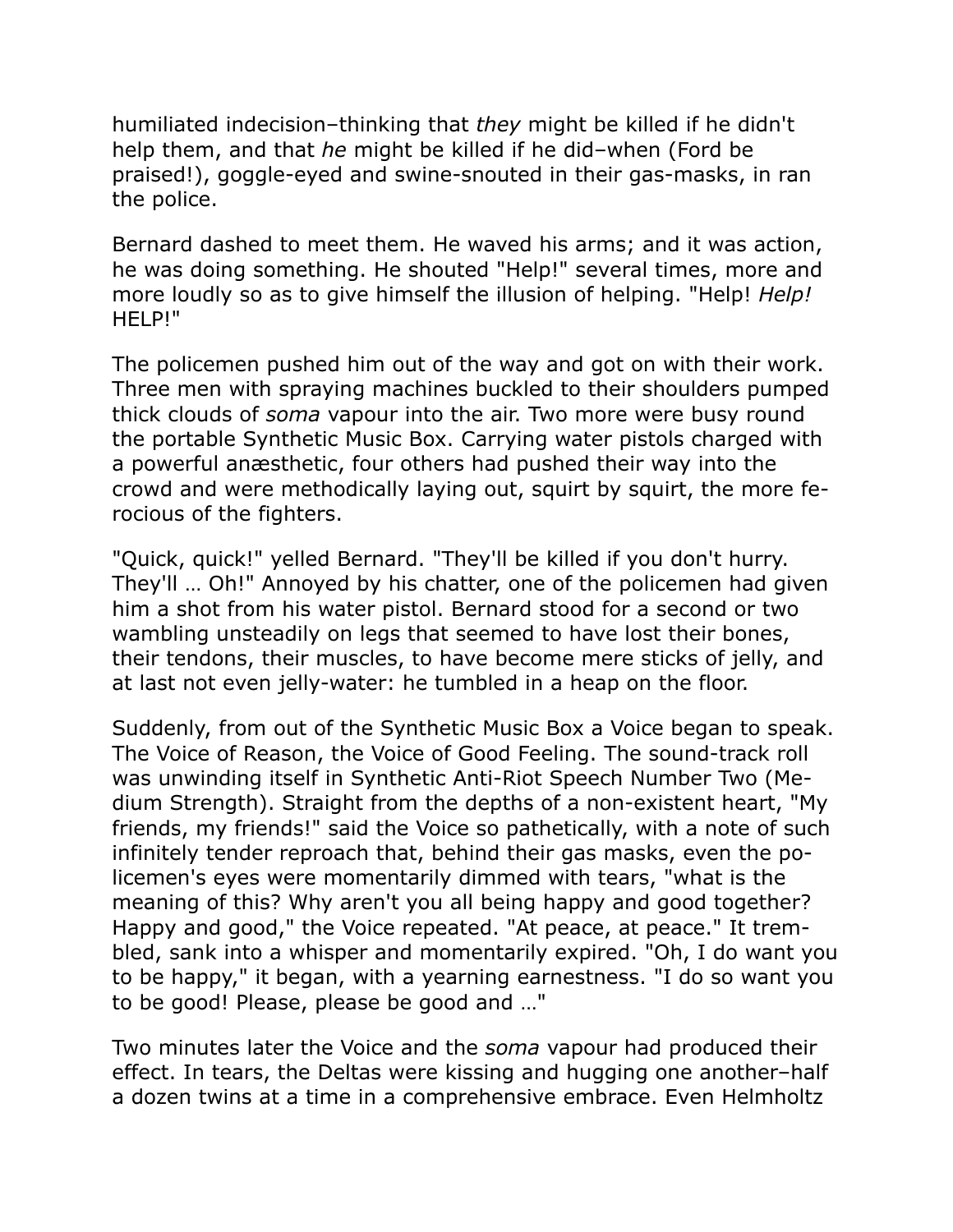and the Savage were almost crying. A fresh supply of pill-boxes was brought in from the Bursary; a new distribution was hastily made and, to the sound of the Voice's richly affectionate, baritone valedictions, the twins dispersed, blubbering as though their hearts would break. "Good-bye, my dearest, dearest friends, Ford keep you! Good-bye, my dearest, dearest friends, Ford keep you. Good-bye my dearest, dearest …"

When the last of the Deltas had gone the policeman switched off the current. The angelic Voice fell silent.

"Will you come quietly?" asked the Sergeant, "or must we anæsthetize?" He pointed his water pistol menacingly.

"Oh, we'll come quietly," the Savage answered, dabbing alternately a cut lip, a scratched neck, and a bitten left hand.

Still keeping his handkerchief to his bleeding nose Helmholtz nodded in confirmation.

Awake and having recovered the use of his legs, Bernard had chosen this moment to move as inconspicuously as he could towards the door.

"Hi, you there," called the Sergeant, and a swine-masked policeman hurried across the room and laid a hand on the young man's shoulder.

Bernard turned with an expression of indignant innocence. Escaping? He hadn't dreamed of such a thing. "Though what on earth you want me for," he said to the Sergeant, "I really can't imagine."

"You're a friend of the prisoner's, aren't you?"

"Well …" said Bernard, and hesitated. No, he really couldn't deny it. "Why shouldn't I be?" he asked.

"Come on then," said the Sergeant, and led the way towards the door and the waiting police car.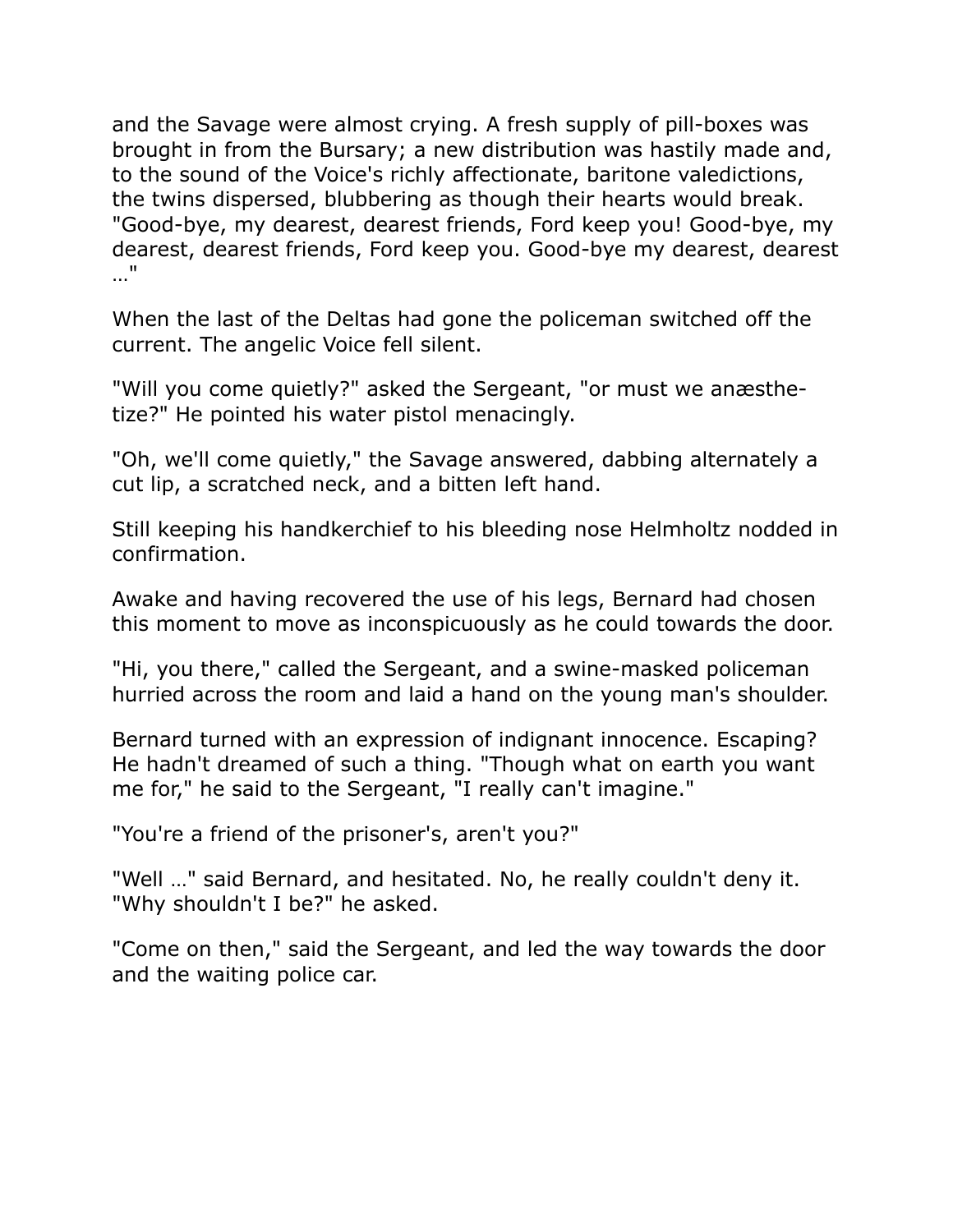# **Chapter Sixteen**

THE ROOM into which the three were ushered was the Controller's study.

"His fordship will be down in a moment." The Gamma butler left them to themselves.

Helmholtz laughed aloud.

"It's more like a caffeine-solution party than a trial," he said, and let himself fall into the most luxurious of the pneumatic arm-chairs. "Cheer up, Bernard," he added, catching sight of his friend's green unhappy face. But Bernard would not be cheered; without answering, without even looking at Helmholtz, he went and sat down on the most uncomfortable chair in the room, carefully chosen in the obscure hope of somehow deprecating the wrath of the higher powers.

The Savage meanwhile wandered restlessly round the room, peering with a vague superficial inquisitiveness at the books in the shelves, at the sound-track rolls and reading machine bobbins in their numbered pigeon-holes. On the table under the window lay a massive volume bound in limp black leather-surrogate, and stamped with large golden T's. He picked it up and opened it. MY LIFE AND WORK, BY OUR FORD. The book had been published at Detroit by the Society for the Propa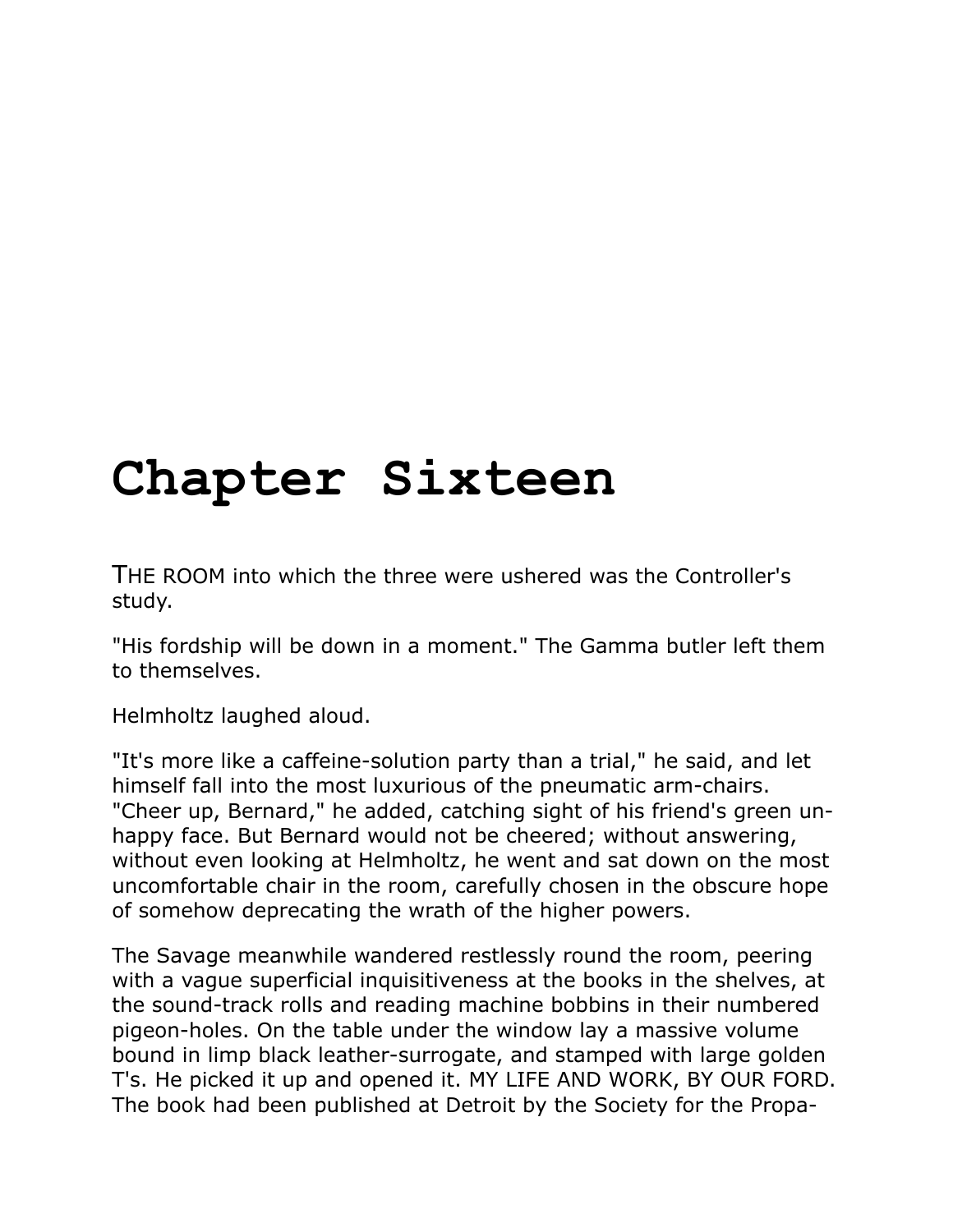gation of Fordian Knowledge. Idly he turned the pages, read a sentence here, a paragraph there, and had just come to the conclusion that the book didn't interest him, when the door opened, and the Resident World Controller for Western Europe walked briskly into the room.

Mustapha Mond shook hands with all three of them; but it was to the Savage that he addressed himself. "So you don't much like civilization, Mr. Savage," he said.

The Savage looked at him. He had been prepared to lie, to bluster, to remain sullenly unresponsive; but, reassured by the good-humoured intelligence of the Controller's face, he decided to tell the truth, straightforwardly. "No." He shook his head.

Bernard started and looked horrified. What would the Controller think? To be labelled as the friend of a man who said that he didn't like civilization–said it openly and, of all people, to the Controller–it was terrible. "But, John," he began. A look from Mustapha Mond reduced him to an abject silence.

"Of course," the Savage went on to admit, "there are some very nice things. All that music in the air, for instance …"

"Sometimes a thousand twangling instruments will hum about my ears and sometimes voices."

The Savage's face lit up with a sudden pleasure. "Have you read it too?" he asked. "I thought nobody knew about that book here, in England."

"Almost nobody. I'm one of the very few. It's prohibited, you see. But as I make the laws here, I can also break them. With impunity, Mr. Marx," he added, turning to Bernard. "Which I'm afraid you *can't* do."

Bernard sank into a yet more hopeless misery.

"But why is it prohibited?" asked the Savage. In the excitement of meeting a man who had read Shakespeare he had momentarily forgotten everything else.

The Controller shrugged his shoulders. "Because it's old; that's the chief reason. We haven't any use for old things here."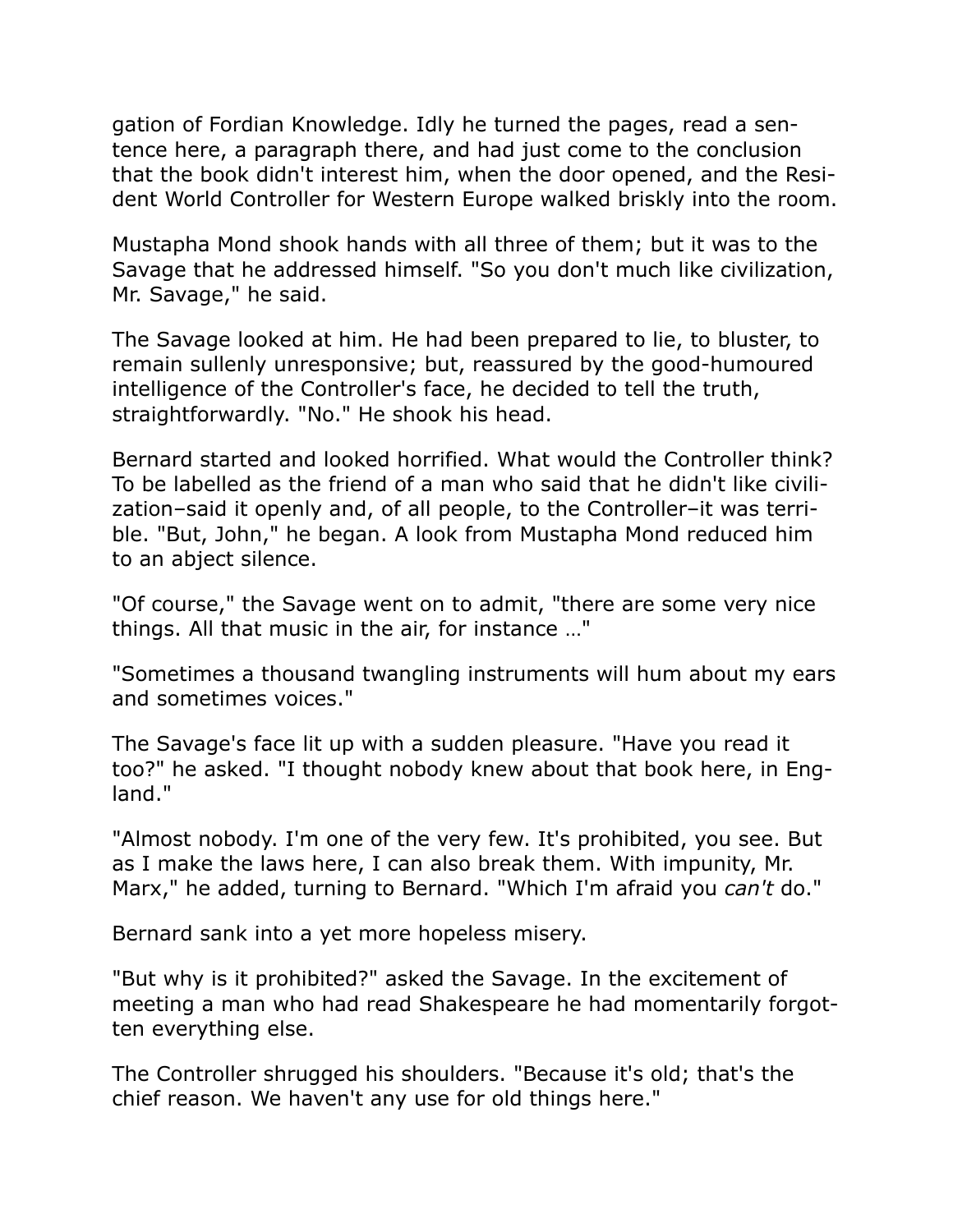"Even when they're beautiful?"

"Particularly when they're beautiful. Beauty's attractive, and we don't want people to be attracted by old things. We want them to like the new ones."

"But the new ones are so stupid and horrible. Those plays, where there's nothing but helicopters flying about and you *feel* the people kissing." He made a grimace. "Goats and monkeys!" Only in Othello's word could he find an adequate vehicle for his contempt and hatred.

"Nice tame animals, anyhow," the Controller murmured parenthetically.

"Why don't you let them see *Othello* instead?"

"I've told you; it's old. Besides, they couldn't understand it."

Yes, that was true. He remembered how Helmholtz had laughed at *Romeo and Juliet*. "Well then," he said, after a pause, "something new that's like *Othello*, and that they could understand."

"That's what we've all been wanting to write," said Helmholtz, breaking a long silence.

"And it's what you never will write," said the Controller. "Because, if it were really like *Othello* nobody could understand it, however new it might be. And if were new, it couldn't possibly be like *Othello*."

"Why not?"

"Yes, why not?" Helmholtz repeated. He too was forgetting the unpleasant realities of the situation. Green with anxiety and apprehension, only Bernard remembered them; the others ignored him. "Why not?"

"Because our world is not the same as Othello's world. You can't make flivvers without steel–and you can't make tragedies without social instability. The world's stable now. People are happy; they get what they want, and they never want what they can't get. They're well off; they're safe; they're never ill; they're not afraid of death; they're blissfully ignorant of passion and old age; they're plagued with no mothers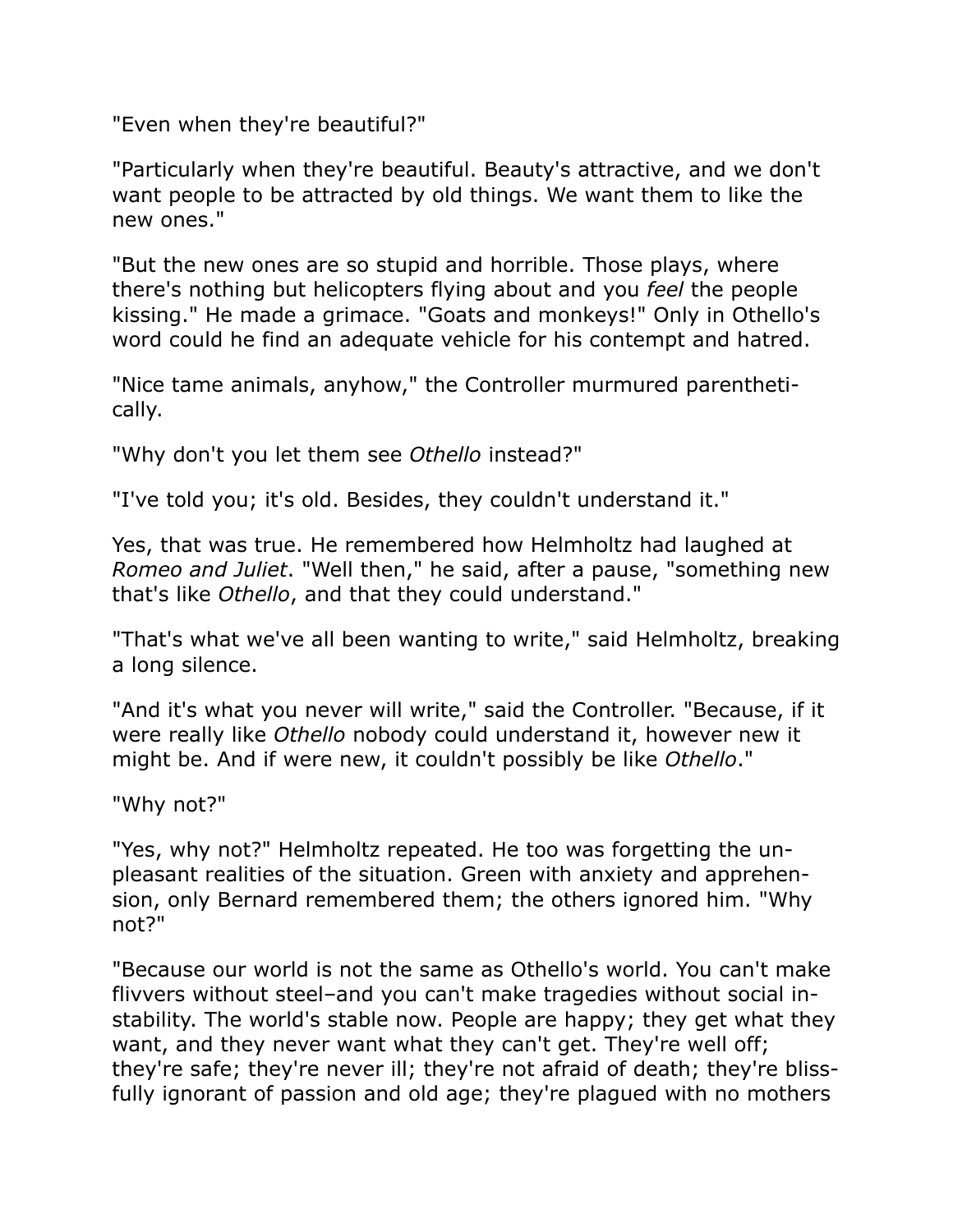or fathers; they've got no wives, or children, or lovers to feel strongly about; they're so conditioned that they practically can't help behaving as they ought to behave. And if anything should go wrong, there's *soma*. Which you go and chuck out of the window in the name of liberty, Mr. Savage. *Liberty!*" He laughed. "Expecting Deltas to know what liberty is! And now expecting them to understand *Othello!* My good boy!"

The Savage was silent for a little. "All the same," he insisted obstinately, "*Othello's* good, *Othello's* better than those feelies."

"Of course it is," the Controller agreed. "But that's the price we have to pay for stability. You've got to choose between happiness and what people used to call high art. We've sacrificed the high art. We have the feelies and the scent organ instead."

"But they don't mean anything."

"They mean themselves; they mean a lot of agreeable sensations to the audience."

"But they're … they're told by an idiot."

The Controller laughed. "You're not being very polite to your friend, Mr. Watson. One of our most distinguished Emotional Engineers …"

"But he's right," said Helmholtz gloomily. "Because it is idiotic. Writing when there's nothing to say …"

"Precisely. But that requires the most enormous ingenuity. You're making flivvers out of the absolute minimum of steel–works of art out of practically nothing but pure sensation."

The Savage shook his head. "It all seems to me quite horrible."

"Of course it does. Actual happiness always looks pretty squalid in comparison with the over-compensations for misery. And, of course, stability isn't nearly so spectacular as instability. And being contented has none of the glamour of a good fight against misfortune, none of the picturesqueness of a struggle with temptation, or a fatal overthrow by passion or doubt. Happiness is never grand."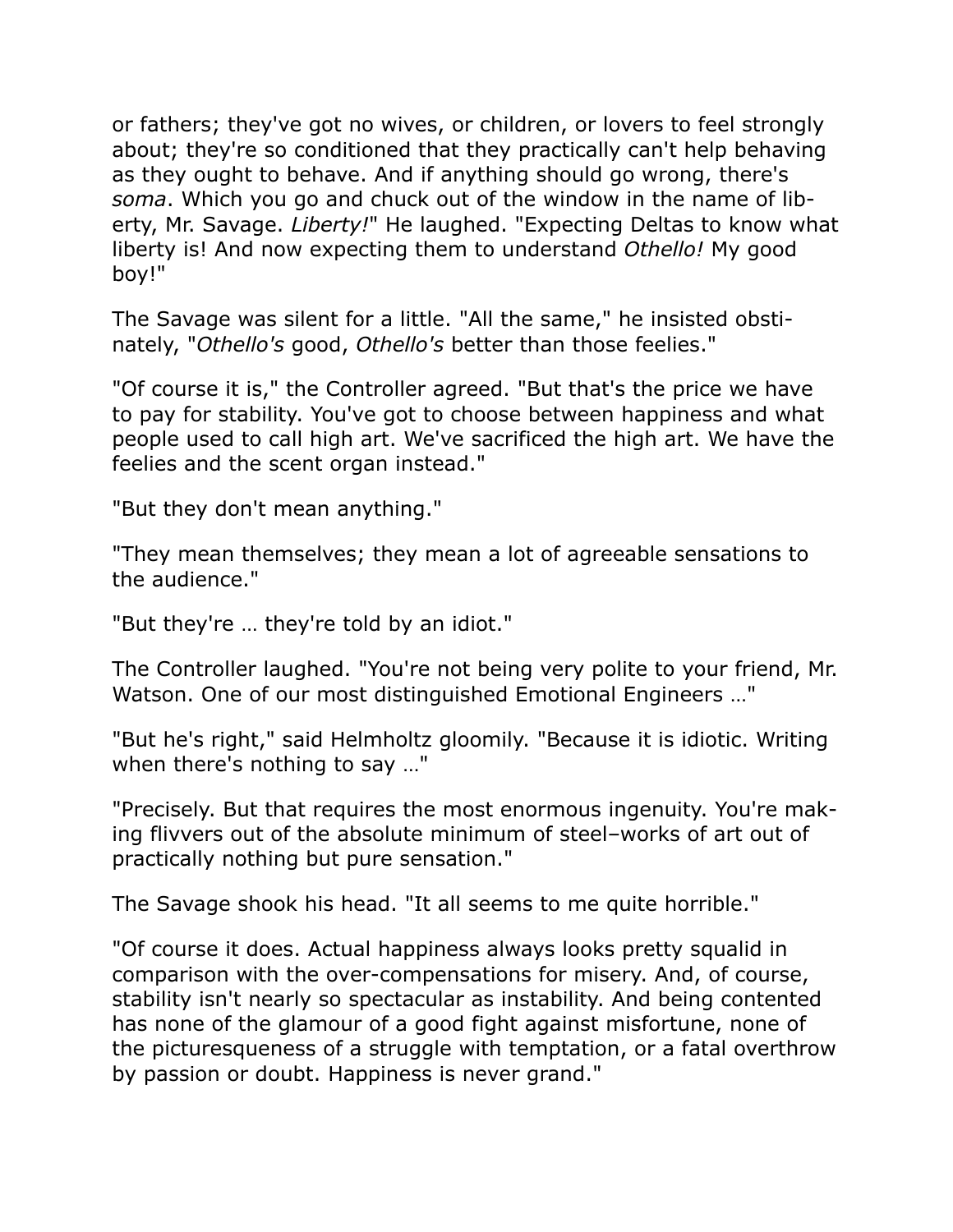"I suppose not," said the Savage after a silence. "But need it be quite so bad as those twins?" He passed his hand over his eyes as though he were trying to wipe away the remembered image of those long rows of identical midgets at the assembling tables, those queued-up twinherds at the entrance to the Brentford monorail station, those human maggots swarming round Linda's bed of death, the endlessly repeated face of his assailants. He looked at his bandaged left hand and shuddered. "Horrible!"

"But how useful! I see you don't like our Bokanovsky Groups; but, I assure you, they're the foundation on which everything else is built. They're the gyroscope that stabilizes the rocket plane of state on its unswerving course." The deep voice thrillingly vibrated; the gesticulating hand implied all space and the onrush of the irresistible machine. Mustapha Mond's oratory was almost up to synthetic standards.

"I was wondering," said the Savage, "why you had them at all–seeing that you can get whatever you want out of those bottles. Why don't you make everybody an Alpha Double Plus while you're about it?"

Mustapha Mond laughed. "Because we have no wish to have our throats cut," he answered. "We believe in happiness and stability. A society of Alphas couldn't fail to be unstable and miserable. Imagine a factory staffed by Alphas–that is to say by separate and unrelated individuals of good heredity and conditioned so as to be capable (within limits) of making a free choice and assuming responsibilities. Imagine it!" he repeated.

The Savage tried to imagine it, not very successfully.

"It's an absurdity. An Alpha-decanted, Alpha-conditioned man would go mad if he had to do Epsilon Semi-Moron work–go mad, or start smashing things up. Alphas can be completely socialized–but only on condition that you make them do Alpha work. Only an Epsilon can be expected to make Epsilon sacrifices, for the good reason that for him they aren't sacrifices; they're the line of least resistance. His conditioning has laid down rails along which he's got to run. He can't help himself; he's foredoomed. Even after decanting, he's still inside a bottle–an invisible bottle of infantile and embryonic fixations. Each one of us, of course," the Controller meditatively continued, "goes through life inside a bottle. But if we happen to be Alphas, our bottles are, rela-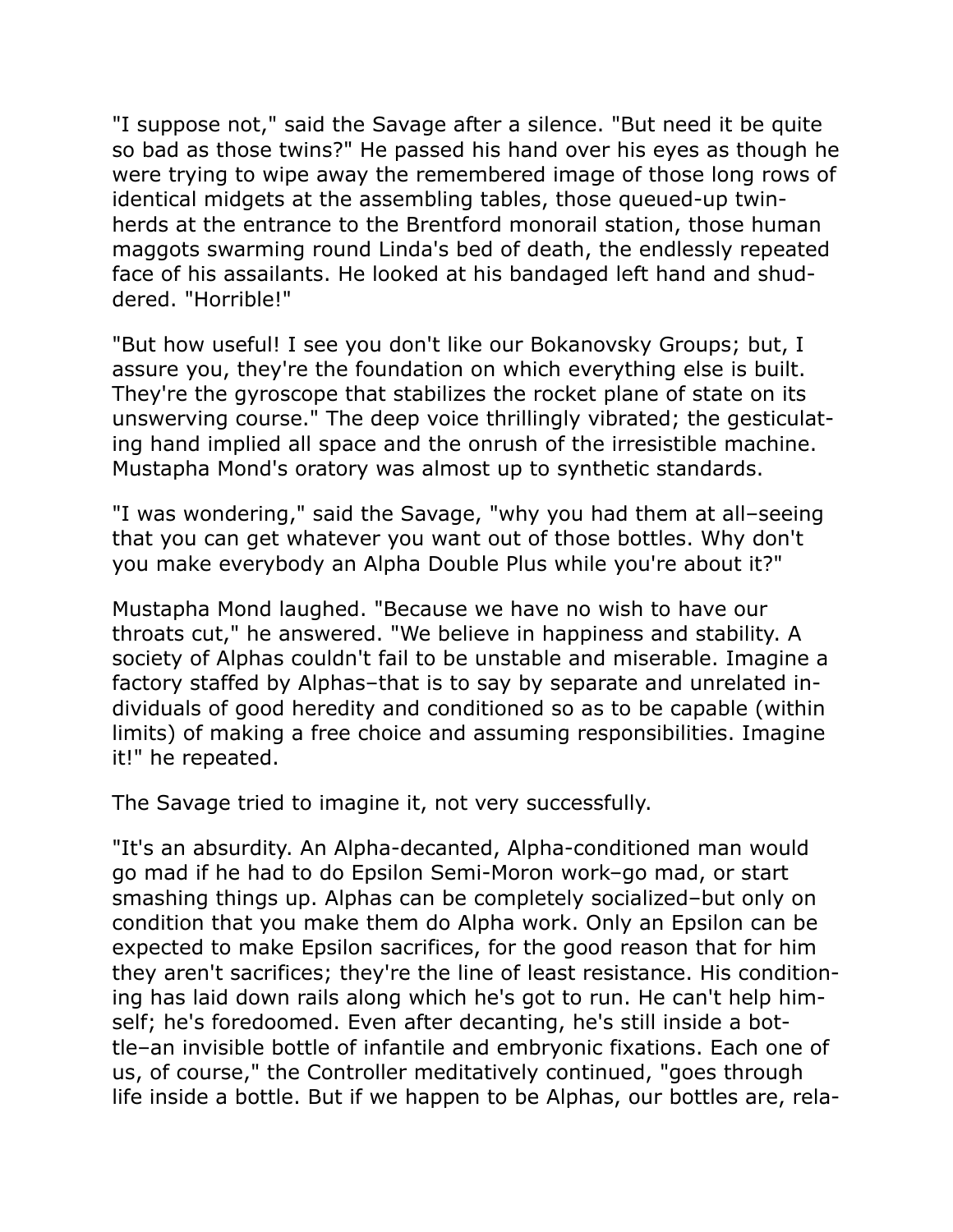tively speaking, enormous. We should suffer acutely if we were confined in a narrower space. You cannot pour upper-caste champagnesurrogate into lower-caste bottles. It's obvious theoretically. But it has also been proved in actual practice. The result of the Cyprus experiment was convincing."

"What was that?" asked the Savage.

Mustapha Mond smiled. "Well, you can call it an experiment in rebottling if you like. It began in A.F. 473. The Controllers had the island of Cyprus cleared of all its existing inhabitants and re-colonized with a specially prepared batch of twenty-two thousand Alphas. All agricultural and industrial equipment was handed over to them and they were left to manage their own affairs. The result exactly fulfilled all the theoretical predictions. The land wasn't properly worked; there were strikes in all the factories; the laws were set at naught, orders disobeyed; all the people detailed for a spell of low-grade work were perpetually intriguing for high-grade jobs, and all the people with highgrade jobs were counter-intriguing at all costs to stay where they were. Within six years they were having a first-class civil war. When nineteen out of the twenty-two thousand had been killed, the survivors unanimously petitioned the World Controllers to resume the government of the island. Which they did. And that was the end of the only society of Alphas that the world has ever seen."

The Savage sighed, profoundly.

"The optimum population," said Mustapha Mond, "is modelled on the iceberg–eight-ninths below the water line, one-ninth above."

"And they're happy below the water line?"

"Happier than above it. Happier than your friend here, for example." He pointed.

"In spite of that awful work?"

"Awful? *They* don't find it so. On the contrary, they like it. It's light, it's childishly simple. No strain on the mind or the muscles. Seven and a half hours of mild, unexhausting labour, and then the *soma* ration and games and unrestricted copulation and the feelies. What more can they ask for? True," he added, "they might ask for shorter hours. And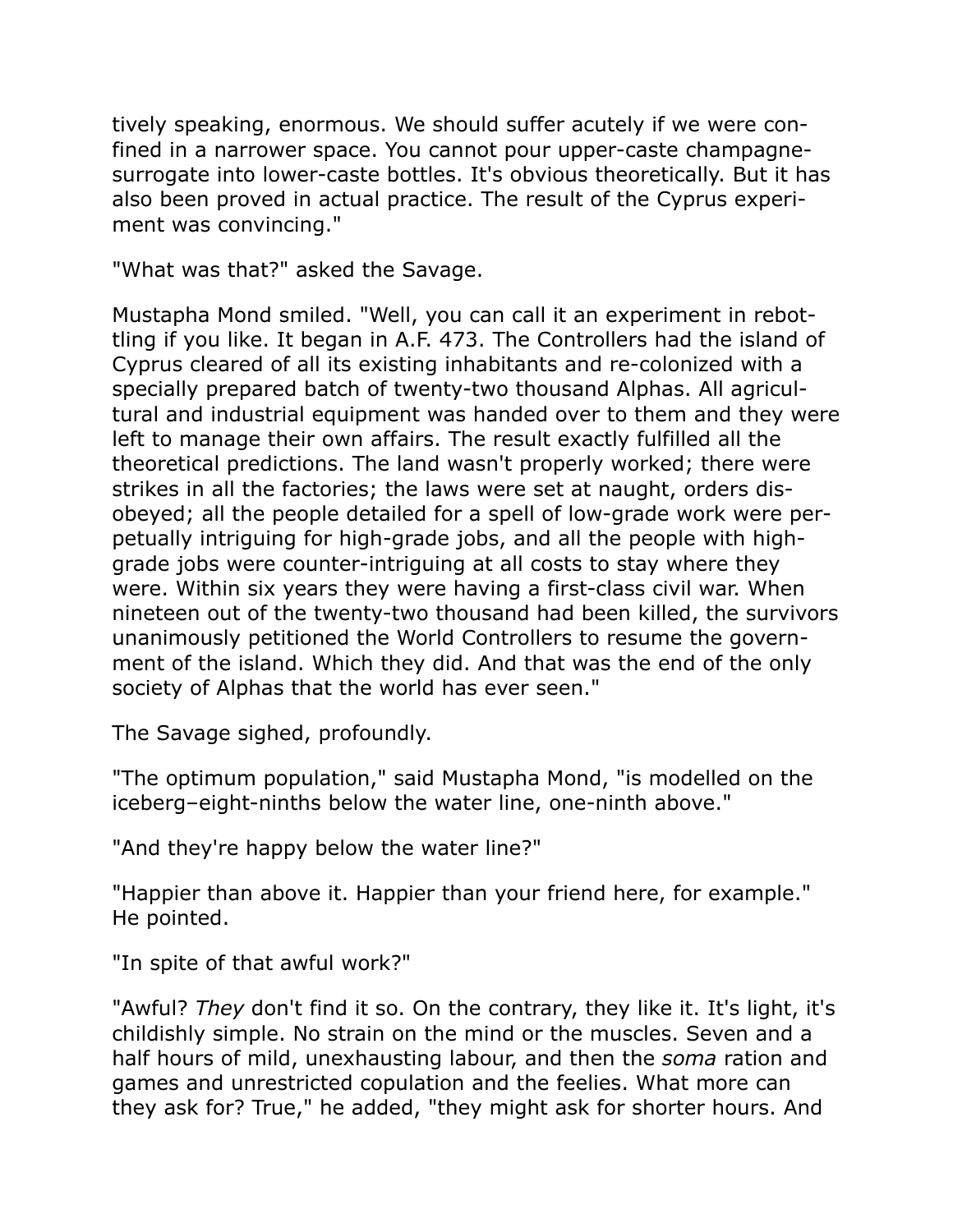of course we could give them shorter hours. Technically, it would be perfectly simple to reduce all lower-caste working hours to three or four a day. But would they be any the happier for that? No, they wouldn't. The experiment was tried, more than a century and a half ago. The whole of Ireland was put on to the four-hour day. What was the result? Unrest and a large increase in the consumption of *soma*; that was all. Those three and a half hours of extra leisure were so far from being a source of happiness, that people felt constrained to take a holiday from them. The Inventions Office is stuffed with plans for labour-saving processes. Thousands of them." Mustapha Mond made a lavish gesture. "And why don't we put them into execution? For the sake of the labourers; it would be sheer cruelty to afflict them with excessive leisure. It's the same with agriculture. We could synthesize every morsel of food, if we wanted to. But we don't. We prefer to keep a third of the population on the land. For their own sakes–because it takes *longer* to get food out of the land than out of a factory. Besides, we have our stability to think of. We don't want to change. Every change is a menace to stability. That's another reason why we're so chary of applying new inventions. Every discovery in pure science is potentially subversive; even science must sometimes be treated as a possible enemy. Yes, even science."

Science? The Savage frowned. He knew the word. But what it exactly signified he could not say. Shakespeare and the old men of the pueblo had never mentioned science, and from Linda he had only gathered the vaguest hints: science was something you made helicopters with, some thing that caused you to laugh at the Corn Dances, something that prevented you from being wrinkled and losing your teeth. He made a desperate effort to take the Controller's meaning.

"Yes," Mustapha Mond was saying, "that's another item in the cost of stability. It isn't only art that's incompatible with happiness; it's also science. Science is dangerous; we have to keep it most carefully chained and muzzled."

"What?" said Helmholtz, in astonishment. "But we're always saying that science is everything. It's a hypnopædic platitude."

"Three times a week between thirteen and seventeen," put in Bernard.

"And all the science propaganda we do at the College …"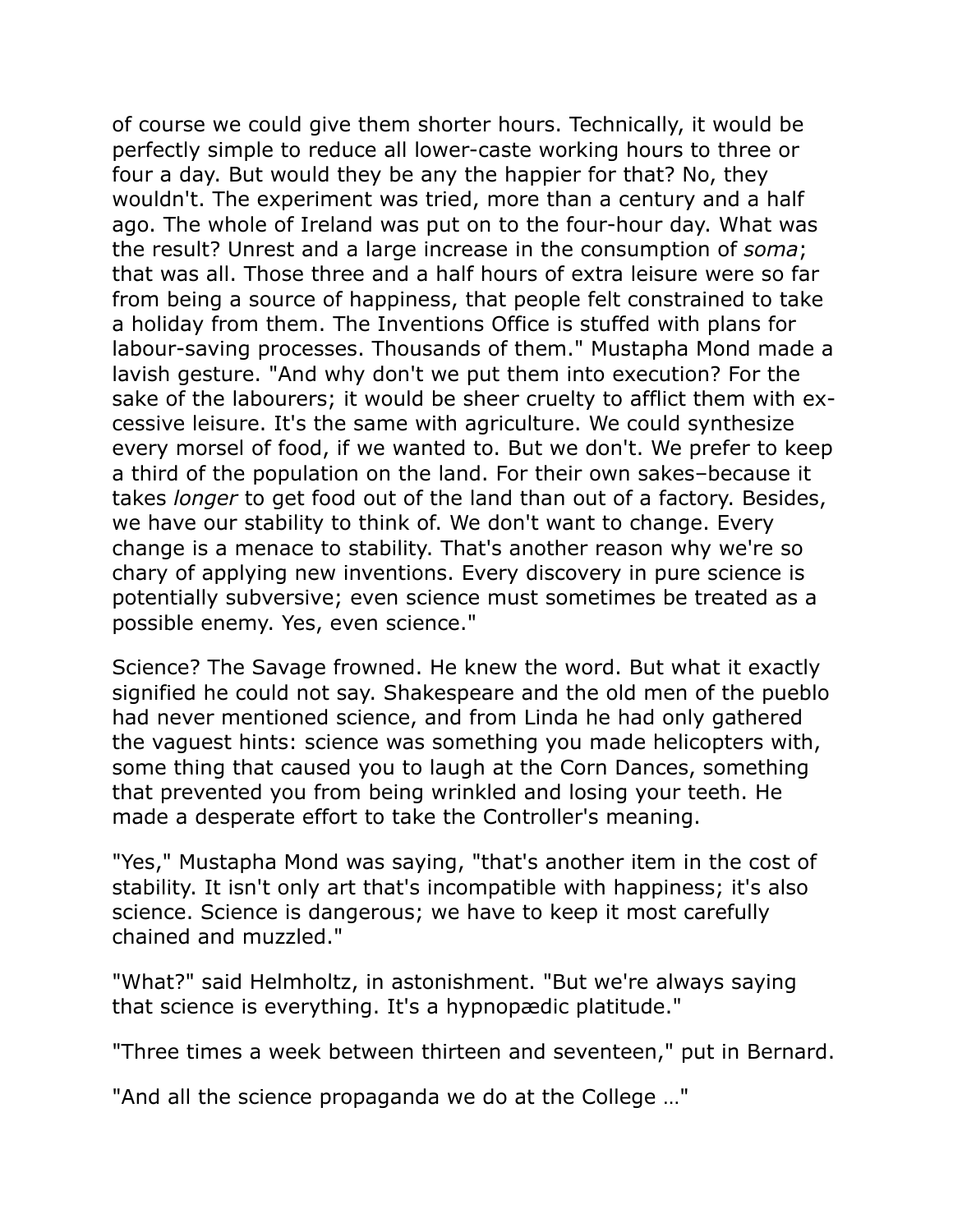"Yes; but what sort of science?" asked Mustapha Mond sarcastically. "You've had no scientific training, so you can't judge. I was a pretty good physicist in my time. Too good–good enough to realize that all our science is just a cookery book, with an orthodox theory of cooking that nobody's allowed to question, and a list of recipes that mustn't be added to except by special permission from the head cook. I'm the head cook now. But I was an inquisitive young scullion once. I started doing a bit of cooking on my own. Unorthodox cooking, illicit cooking. A bit of real science, in fact." He was silent.

"What happened?" asked Helmholtz Watson.

The Controller sighed. "Very nearly what's going to happen to you young men. I was on the point of being sent to an island."

The words galvanized Bernard into violent and unseemly activity. "Send *me* to an island?" He jumped up, ran across the room, and stood gesticulating in front of the Controller. "You can't send *me*. I haven't done anything. lt was the others. I swear it was the others." He pointed accusingly to Helmholtz and the Savage. "Oh, please don't send me to Iceland. I promise I'll do what I ought to do. Give me another chance. Please give me another chance." The tears began to flow. "I tell you, it's their fault," he sobbed. "And not to Iceland. Oh please, your fordship, please …" And in a paroxysm of abjection he threw himself on his knees before the Controller. Mustapha Mond tried to make him get up; but Bernard persisted in his grovelling; the stream of words poured out inexhaustibly. In the end the Controller had to ring for his fourth secretary.

"Bring three men," he ordered, "and take Mr. Marx into a bedroom. Give him a good *soma* vaporization and then put him to bed and leave him."

The fourth secretary went out and returned with three greenuniformed twin footmen. Still shouting and sobbing. Bernard was carried out.

"One would think he was going to have his throat cut," said the Controller, as the door closed. "Whereas, if he had the smallest sense, he'd understand that his punishment is really a reward. He's being sent to an island. That's to say, he's being sent to a place where he'll meet the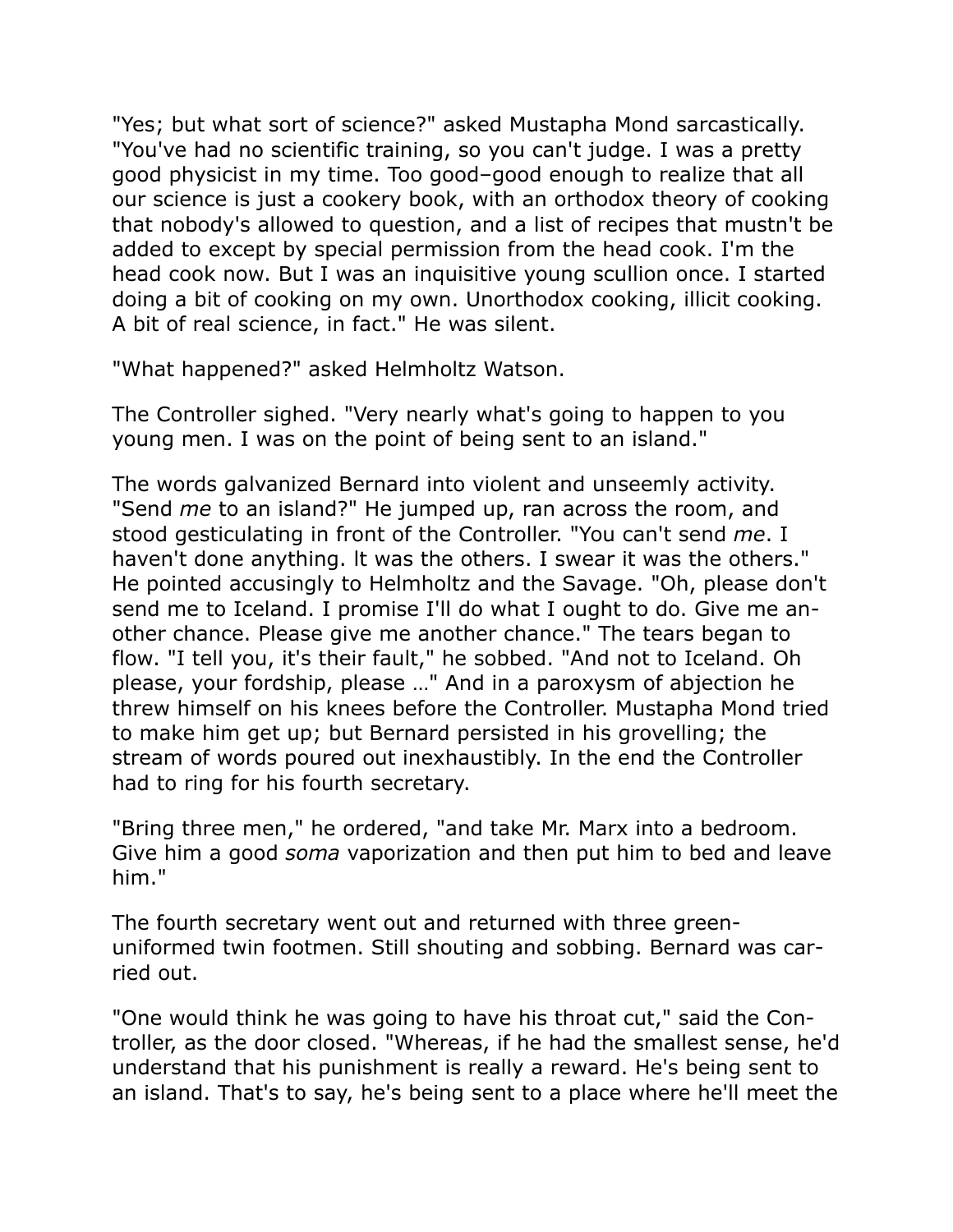most interesting set of men and women to be found anywhere in the world. All the people who, for one reason or another, have got too selfconsciously individual to fit into community-life. All the people who aren't satisfied with orthodoxy, who've got independent ideas of their own. Every one, in a word, who's any one. I almost envy you, Mr. Watson."

Helmholtz laughed. "Then why aren't you on an island yourself?"

"Because, finally, I preferred this," the Controller answered. "I was given the choice: to be sent to an island, where I could have got on with my pure science, or to be taken on to the Controllers' Council with the prospect of succeeding in due course to an actual Controllership. I chose this and let the science go." After a little silence, "Sometimes," he added, "I rather regret the science. Happiness is a hard master–particularly other people's happiness. A much harder master, if one isn't conditioned to accept it unquestioningly, than truth." He sighed, fell silent again, then continued in a brisker tone, "Well, duty's duty. One can't consult one's own preference. I'm interested in truth, I like science. But truth's a menace, science is a public danger. As dangerous as it's been beneficent. It has given us the stablest equilibrium in history. China's was hopelessly insecure by comparison; even the primitive matriarchies weren't steadier than we are. Thanks, l repeat, to science. But we can't allow science to undo its own good work. That's why we so carefully limit the scope of its researches–that's why I almost got sent to an island. We don't allow it to deal with any but the most immediate problems of the moment. All other enquiries are most sedulously discouraged. It's curious," he went on after a little pause, "to read what people in the time of Our Ford used to write about scientific progress. They seemed to have imagined that it could be allowed to go on indefinitely, regardless of everything else. Knowledge was the highest good, truth the supreme value; all the rest was secondary and subordinate. True, ideas were beginning to change even then. Our Ford himself did a great deal to shift the emphasis from truth and beauty to comfort and happiness. Mass production demanded the shift. Universal happiness keeps the wheels steadily turning; truth and beauty can't. And, of course, whenever the masses seized political power, then it was happiness rather than truth and beauty that mattered. Still, in spite of everytung, unrestricted scientific research was still permitted. People still went on talking about truth and beauty as though they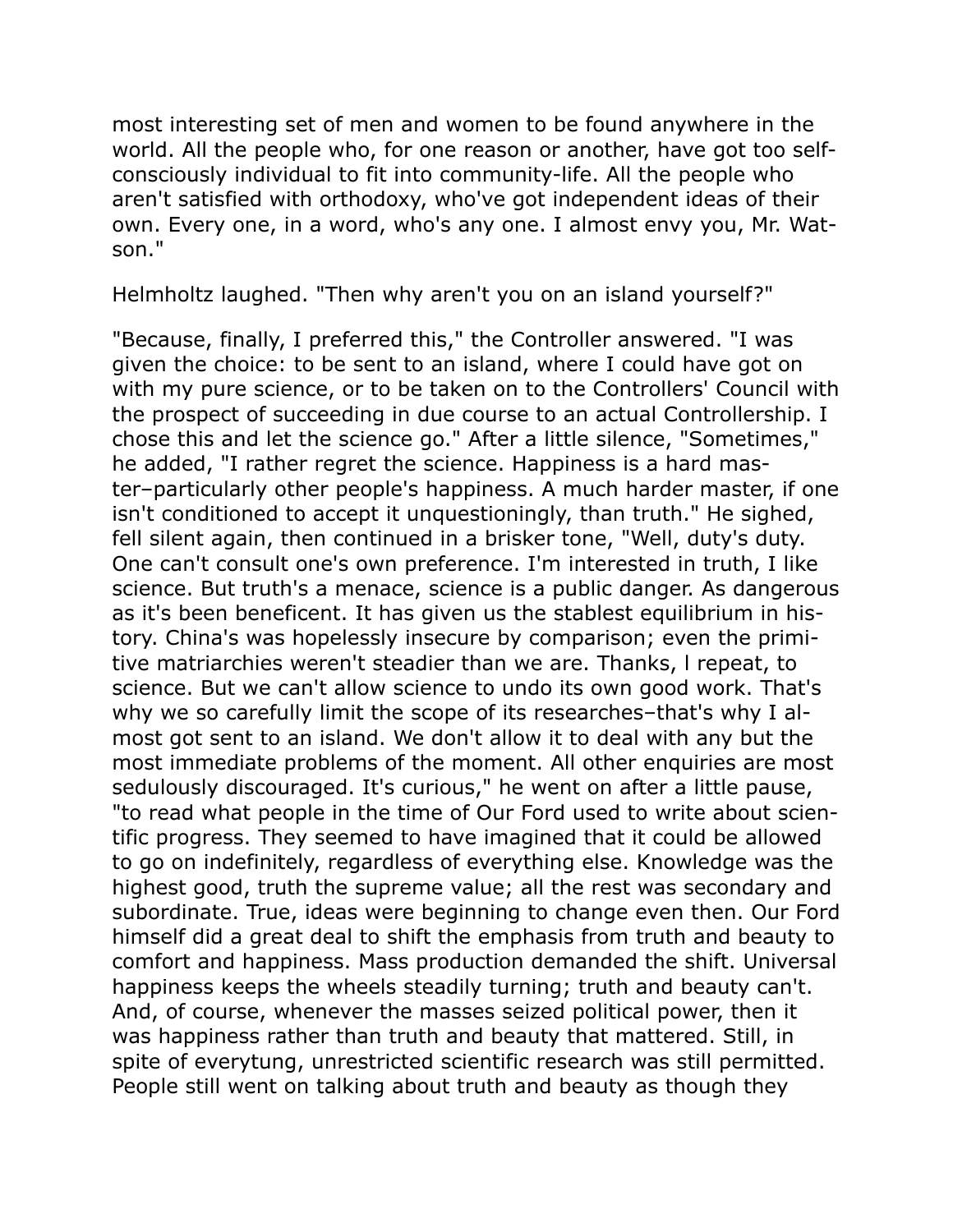were the sovereign goods. Right up to the time of the Nine Years' War. *That* made them change their tune all right. What's the point of truth or beauty or knowledge when the anthrax bombs are popping all around you? That was when science first began to be controlled–after the Nine Years' War. People were ready to have even their appetites controlled then. Anything for a quiet life. We've gone on controlling ever since. It hasn't been very good for truth, of course. But it's been very good for happiness. One can't have something for nothing. Happiness has got to be paid for. You're paying for it, Mr. Watson–paying because you happen to be too much interested in beauty. I was too much interested in truth; I paid too."

"But *you* didn't go to an island," said the Savage, breaking a long silence.

The Controller smiled. "That's how I paid. By choosing to serve happiness. Other people's–not mine. It's lucky," he added, after a pause, "that there are such a lot of islands in the world. I don't know what we should do without them. Put you all in the lethal chamber, I suppose. By the way, Mr. Watson, would you like a tropical climate? The Marquesas, for example; or Samoa? Or something rather more bracing?"

Helmholtz rose from his pneumatic chair. "I should like a thoroughly bad climate," he answered. "I believe one would write better if the climate were bad. If there were a lot of wind and storms, for example …"

The Controller nodded his approbation. "I like your spirit, Mr. Watson. I like it very much indeed. As much as I officially disapprove of it." He smiled. "What about the Falkland Islands?"

"Yes, I think that will do," Helmholtz answered. "And now, if you don't mind, I'll go and see how poor Bernard's getting on."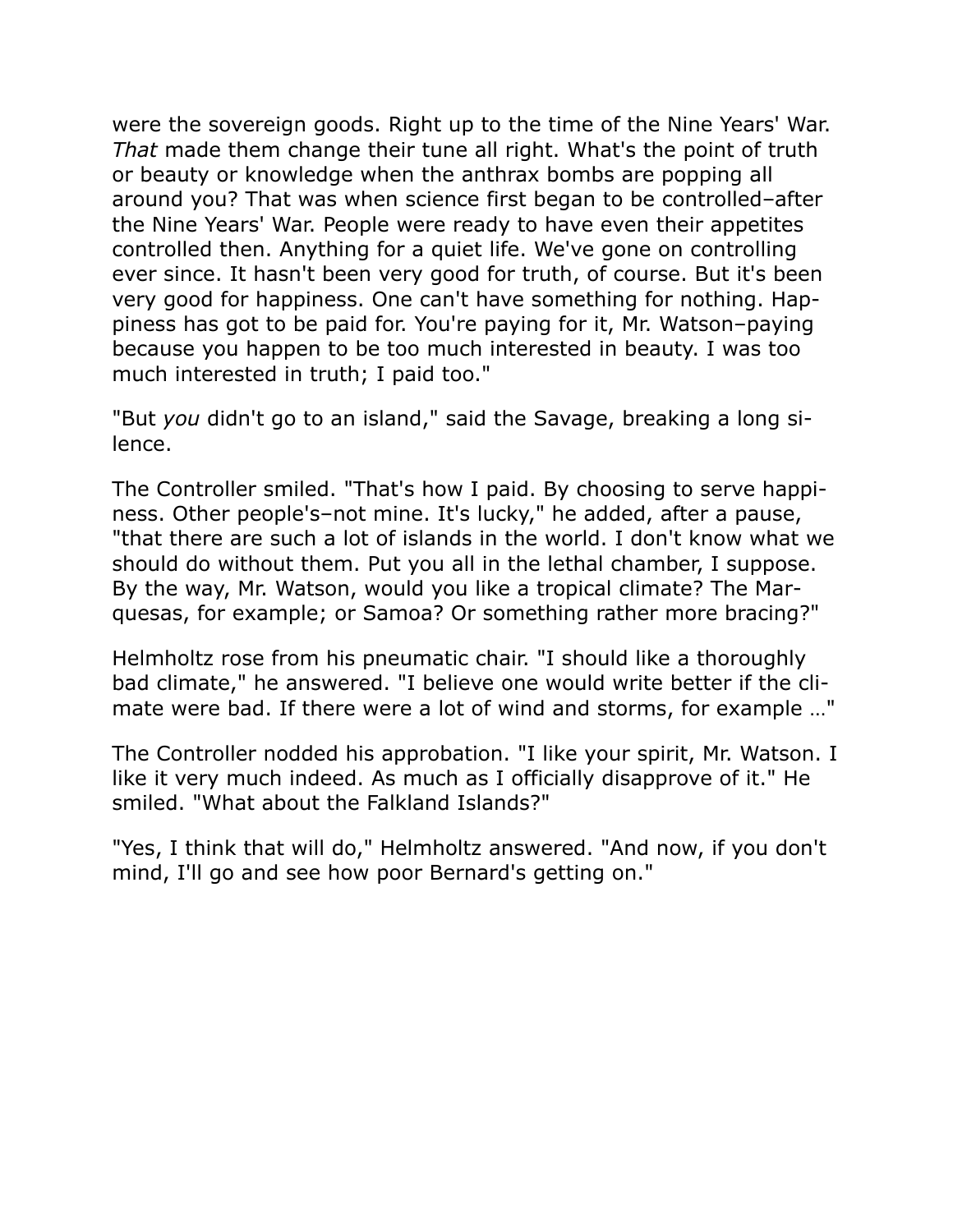# **Chapter Seventeen**

ART, SCIENCE–you seem to have paid a fairly high price for your happiness," said the Savage, when they were alone. "Anything else?"

"Well, religion, of course," replied the Controller. "There used to be something called God–before the Nine Years' War. But I was forgetting; you know all about God, I suppose."

"Well …" The Savage hesitated. He would have liked to say something about solitude, about night, about the mesa lying pale under the moon, about the precipice, the plunge into shadowy darkness, about death. He would have liked to speak; but there were no words. Not even in Shakespeare.

The Controller, meanwhile, had crossed to the other side of the room and was unlocking a large safe set into the wall between the bookshelves. The heavy door swung open. Rummaging in the darkness within, "It's a subject," he said, "that has always had a great interest for me." He pulled out a thick black volume. "You've never read this, for example."

The Savage took it. *"The Holy Bible, containing the Old and New Testaments,"* he read aloud from the title-page.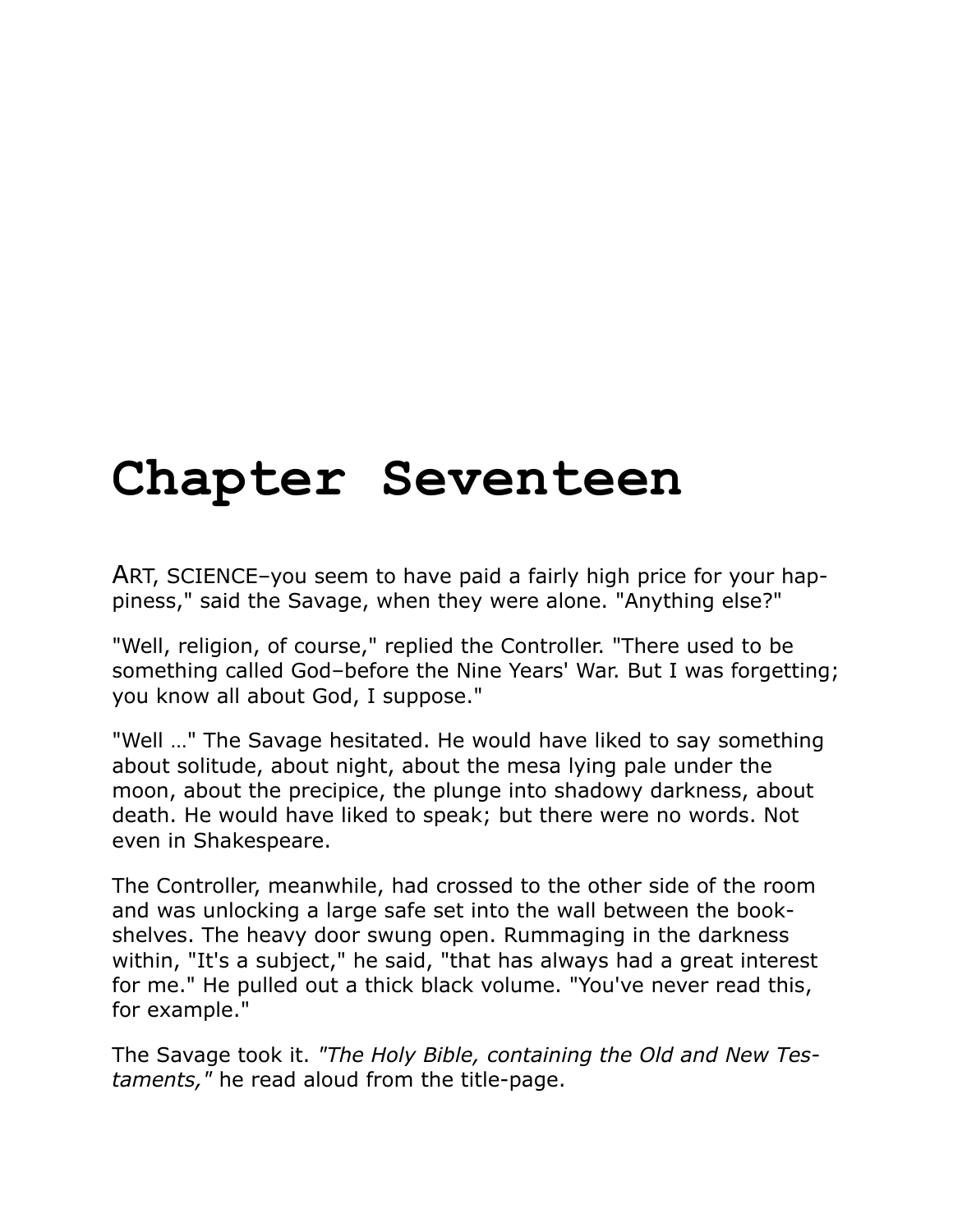"Nor this." It was a small book and had lost its cover.

*"The Imitation of Christ."*

"Nor this." He handed out another volume.

"*The Varieties of Religious Experience*. By William James."

"And I've got plenty more," Mustapha Mond continued, resuming his seat. "A whole collection of pornographic old books. God in the safe and Ford on the shelves." He pointed with a laugh to his avowed library–to the shelves of books, the rack full of reading-machine bobbins and sound-track rolls.

"But if you know about God, why don't you tell them?" asked the Savage indignantly. "Why don't you give them these books about God?" "For the same reason as we don't give them *Othello*: they're old; they're about God hundreds of years ago. Not about God now." "But God doesn't change."

"Men do, though."

"What difference does that make?"

"All the difference in the world," said Mustapha Mond. He got up again and walked to the safe. "There was a man called Cardinal Newman," he said. "A cardinal," he exclaimed parenthetically, "was a kind of Arch-Community-Songster."

"'I Pandulph, of fair Milan, cardinal.' I've read about them in Shakespeare."

"Of course you have. Well, as I was saying, there was a man called Cardinal Newman. Ah, here's the book." He pulled it out. "And while I'm about it I'll take this one too. It's by a man called Maine de Biran. He was a philosopher, if you know what that was."

"A man who dreams of fewer things than there are in heaven and earth," said the Savage promptly.

"Quite so. I'll read you one of the things he *did* dream of in a moment. Meanwhile, listen to what this old Arch-Community-Songster said." He opened the book at the place marked by a slip of paper and began to read. "'We are not our own any more than what we possess is our own. We did not make ourselves, we cannot be supreme over ourselves. We are not our own masters. We are God's property. Is it not our happiness thus to view the matter? Is it any happiness or any comfort, to consider that we *are* our own? It may be thought so by the young and prosperous. These may think it a great thing to have every-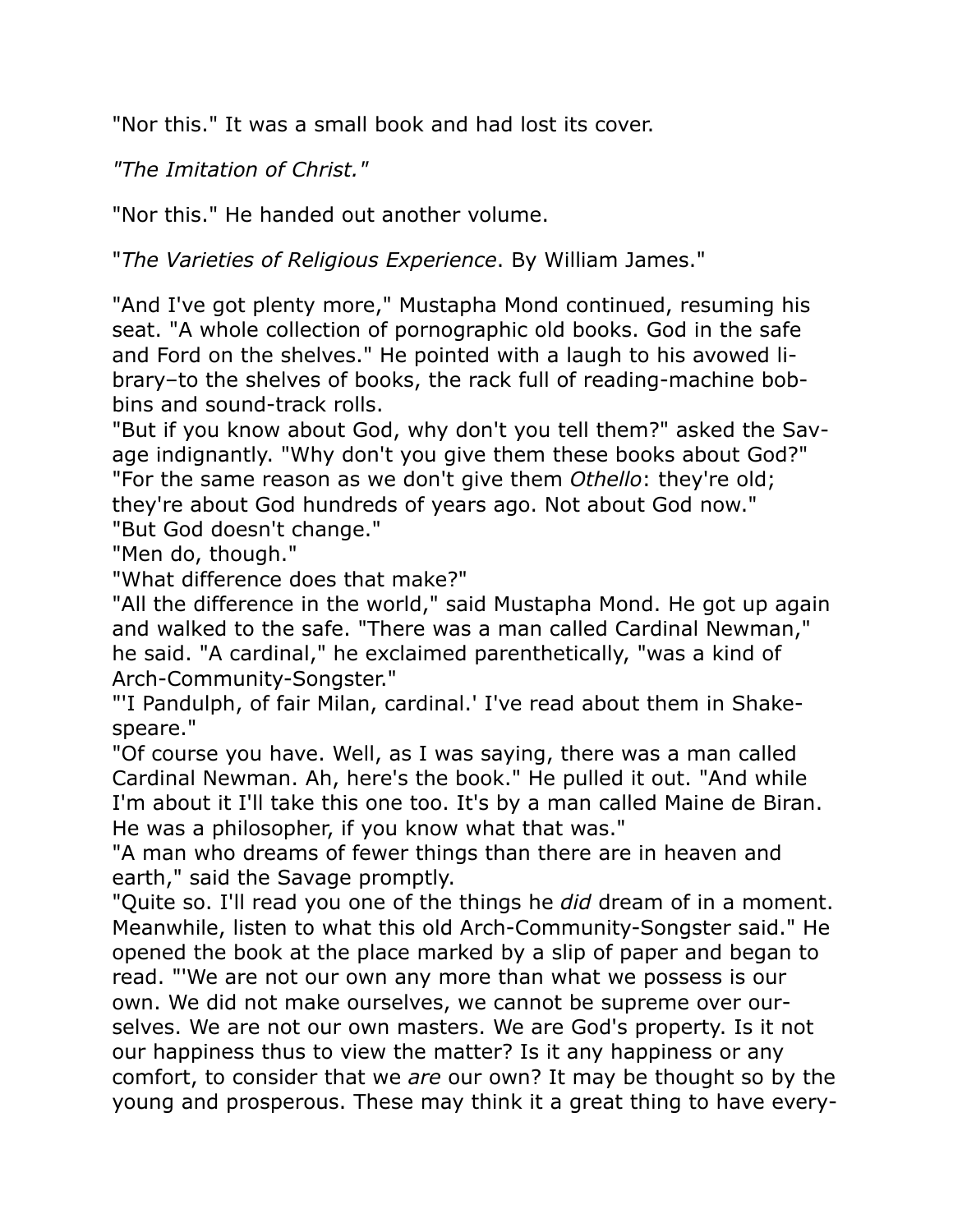thing, as they suppose, their own way–to depend on no one–to have to think of nothing out of sight, to be without the irksomeness of continual acknowledgment, continual prayer, continual reference of what they do to the will of another. But as time goes on, they, as all men, will find that independence was not made for man–that it is an unnatural state–will do for a while, but will not carry us on safely to the end …'" Mustapha Mond paused, put down the first book and, picking up the other, turned over the pages. "Take this, for example," he said, and in his deep voice once more began to read: "'A man grows old; he feels in himself that radical sense of weakness, of listlessness, of discomfort, which accompanies the advance of age; and, feeling thus, imagines himself merely sick, lulling his fears with the notion that this distressing condition is due to some particular cause, from which, as from an illness, he hopes to recover. Vain imaginings! That sickness is old age; and a horrible disease it is. They say that it is the fear of death and of what comes after death that makes men turn to religion as they advance in years. But my own experience has given me the conviction that, quite apart from any such terrors or imaginings, the religious sentiment tends to develop as we grow older; to develop because, as the passions grow calm, as the fancy and sensibilities are less excited and less excitable, our reason becomes less troubled in its working, less obscured by the images, desires and distractions, in which it used to be absorbed; whereupon God emerges as from behind a cloud; our soul feels, sees, turns towards the source of all light; turns naturally and inevitably; for now that all that gave to the world of sensations its life and charms has begun to leak away from us, now that phenomenal existence is no more bolstered up by impressions from within or from without, we feel the need to lean on something that abides, something that will never play us false–a reality, an absolute and everlasting truth. Yes, we inevitably turn to God; for this religious sentiment is of its nature so pure, so delightful to the soul that experiences it, that it makes up to us for all our other losses.'" Mustapha Mond shut the book and leaned back in his chair. "One of the numerous things in heaven and earth that these philosophers didn't dream about was this" (he waved his hand), "us, the modern world. 'You can only be independent of God while you've got youth and prosperity; independence won't take you safely to the end.' Well, we've now got youth and prosperity right up to the end. What follows? Evidently, that we can be independent of God. 'The religious sentiment will compensate us for all our losses.' But there aren't any losses for us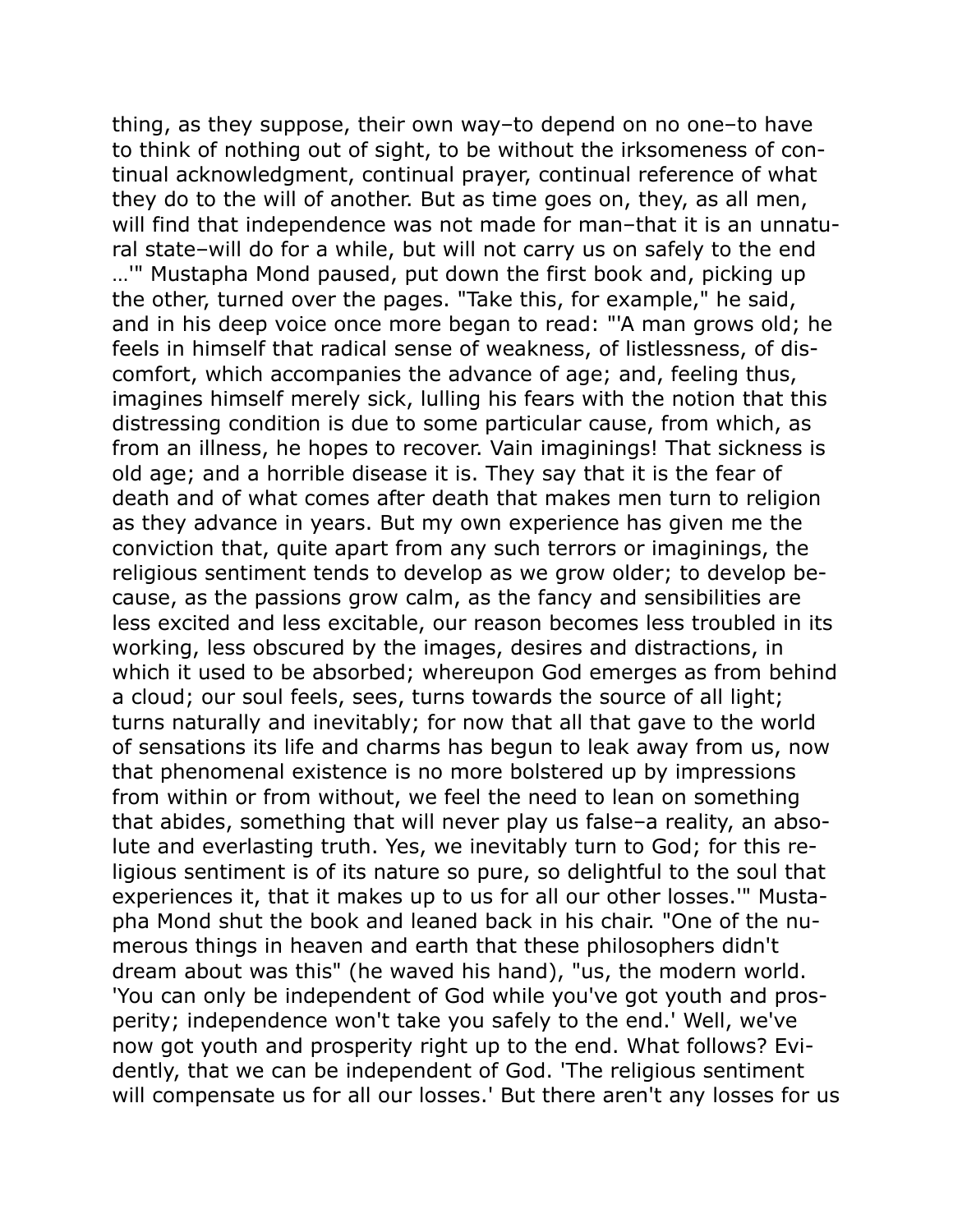to compensate; religious sentiment is superfluous. And why should we go hunting for a substitute for youthful desires, when youthful desires never fail? A substitute for distractions, when we go on enjoying all the old fooleries to the very last? What need have we of repose when our minds and bodies continue to delight in activity? of consolation, when we have *soma*? of something immovable, when there is the social order?"

"Then you think there is no God?"

"No, I think there quite probably is one."

"Then why? …"

Mustapha Mond checked him. "But he manifests himself in different ways to different men. In premodern times he manifested himself as the being that's described in these books. Now …"

"How does he manifest himself now?" asked the Savage.

"Well, he manifests himself as an absence; as though he weren't there at all."

"That's your fault."

"Call it the fault of civilization. God isn't compatible with machinery and scientific medicine and universal happiness. You must make your choice. Our civilization has chosen machinery and medicine and happiness. That's why I have to keep these books locked up in the safe. They're smut. People would be shocked it …"

The Savage interrupted him. "But isn't it *natural* to feel there's a God?" "You might as well ask if it's natural to do up one's trousers with zippers," said the Controller sarcastically. "You remind me of another of those old fellows called Bradley. He defined philosophy as the finding of bad reason for what one believes by instinct. As if one believed anything by instinct! One believes things because one has been conditioned to believe them. Finding bad reasons for what one believes for other bad reasons–that's philosophy. People believe in God because they've been conditioned to.

"But all the same," insisted the Savage, "it is natural to believe in God when you're alone–quite alone, in the night, thinking about death …" "But people never are alone now," said Mustapha Mond. "We make them hate solitude; and we arrange their lives so that it's almost impossible for them ever to have it."

The Savage nodded gloomily. At Malpais he had suffered because they had shut him out from the communal activities of the pueblo, in civilized London he was suffering because he could never escape from those communal activities, never be quietly alone.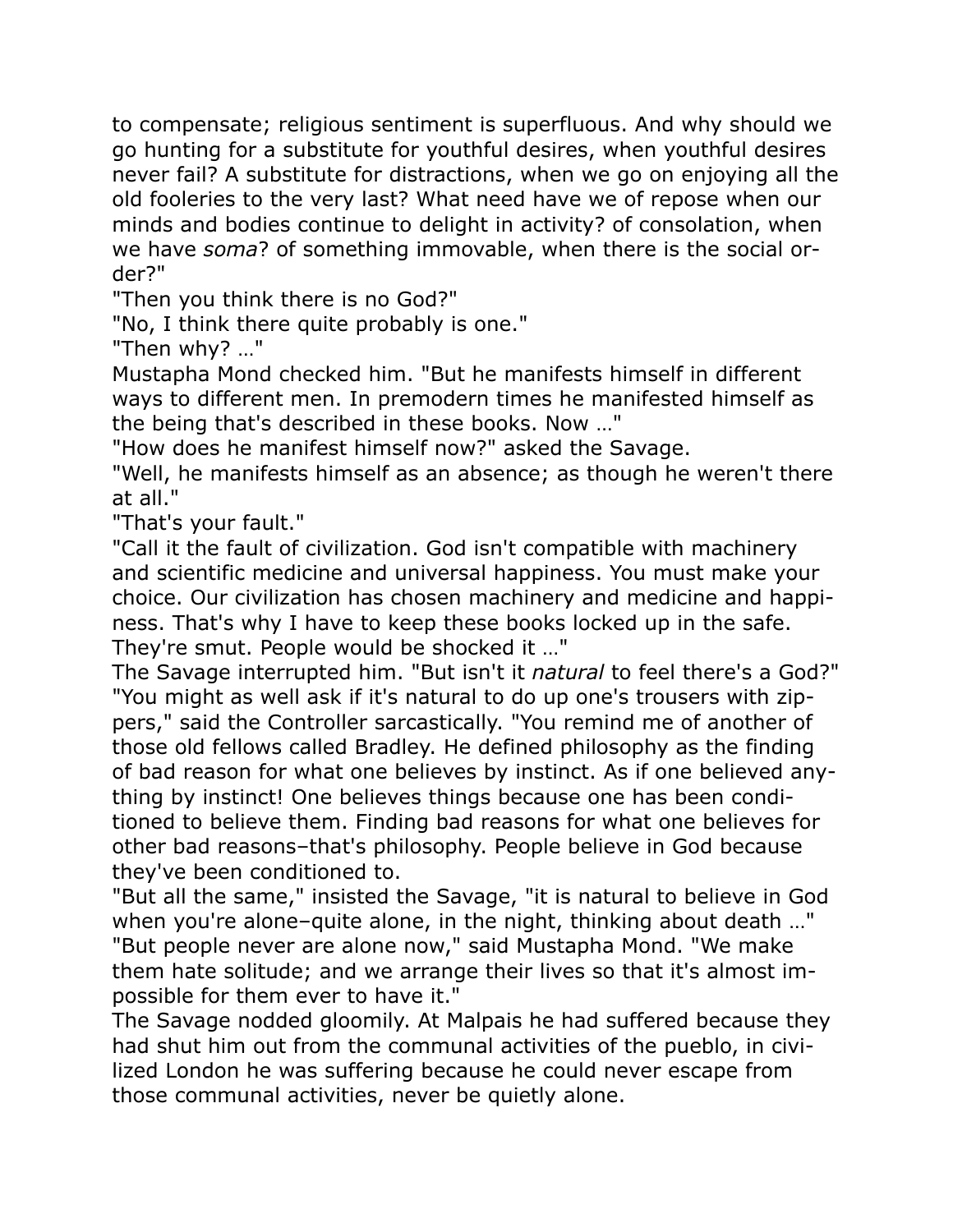"Do you remember that bit in *King Lear*?" said the Savage at last. "'The gods are just and of our pleasant vices make instruments to plague us; the dark and vicious place where thee he got cost him his eyes,' and Edmund answers–you remember, he's wounded, he's dying–'Thou hast spoken right; 'tis true. The wheel has come full circle; I am here.' What about that now? Doesn't there seem to be a God managing things, punishing, rewarding?"

"Well, does there?" questioned the Controller in his turn. "You can indulge in any number of pleasant vices with a freemartin and run no risks of having your eyes put out by your son's mistress. 'The wheel has come full circle; I am here.' But where would Edmund be nowadays? Sitting in a pneumatic chair, with his arm round a girl's waist, sucking away at his sex-hormone chewing-gum and looking at the feelies. The gods are just. No doubt. But their code of law is dictated, in the last resort, by the people who organize society; Providence takes its cue from men."

"Are you sure?" asked the Savage. "Are you quite sure that the Edmund in that pneumatic chair hasn't been just as heavily punished as the Edmund who's wounded and bleeding to death? The gods are just. Haven't they used his pleasant vices as an instrument to degrade him?"

"Degrade him from what position? As a happy, hard-working, goodsconsuming citizen he's perfect. Of course, if you choose some other standard than ours, then perhaps you might say he was degraded. But you've got to stick to one set of postulates. You can't play Electromagnetic Golf according to the rules of Centrifugal Bumble-puppy." "But value dwells not in particular will," said the Savage. "It holds his estimate and dignity as well wherein 'tis precious of itself as in the prizer."

"Come, come," protested Mustapha Mond, "that's going rather far, isn't it?"

"If you allowed yourselves to think of God, you wouldn't allow yourselves to be degraded by pleasant vices. You'd have a reason for bearing things patiently, for doing things with courage. I've seen it with the Indians."

"l'm sure you have," said Mustapha Mond. "But then we aren't Indians. There isn't any need for a civilized man to bear anything that's seriously unpleasant. And as for doing things–Ford forbid that he should get the idea into his head. It would upset the whole social order if men started doing things on their own."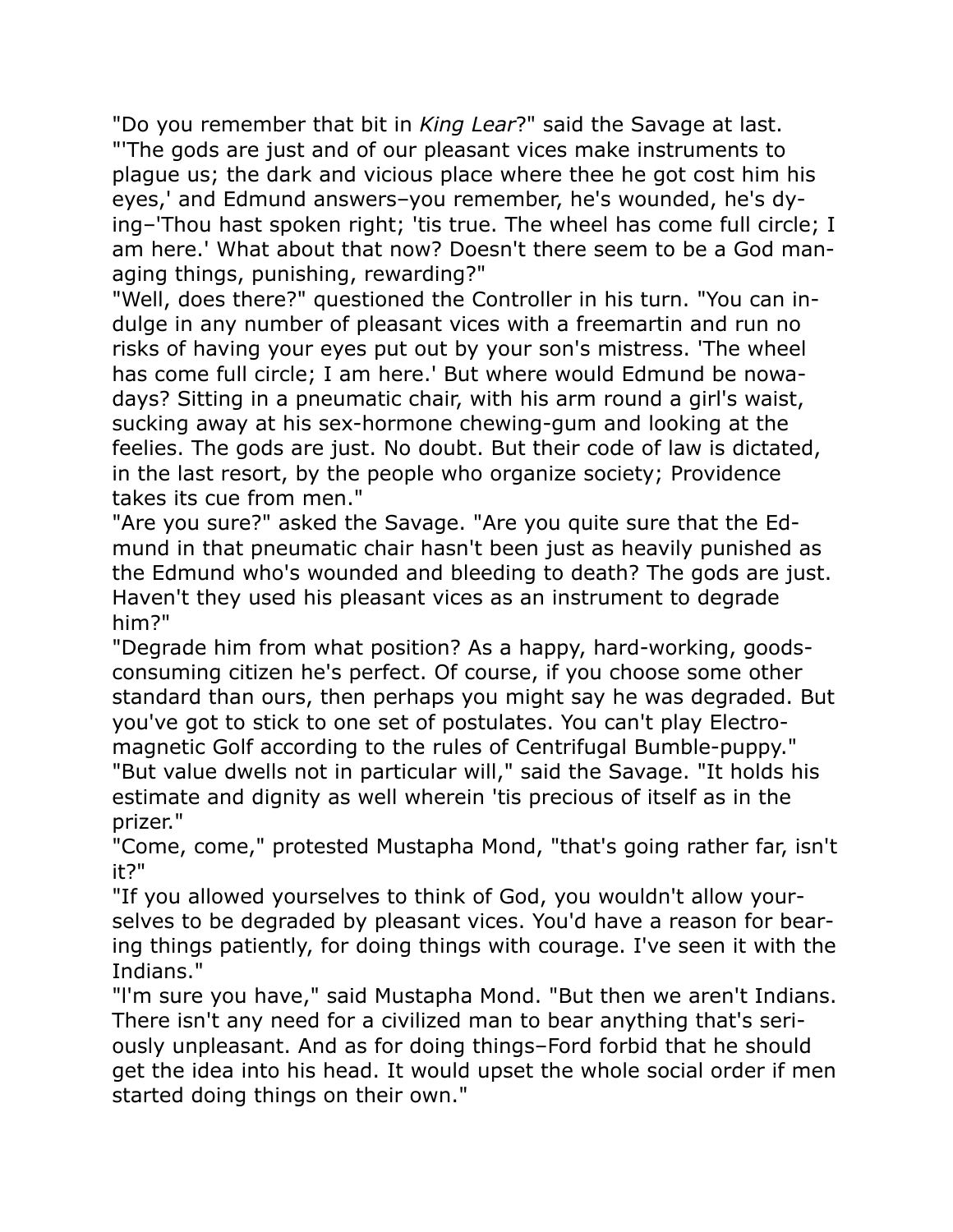"What about self-denial, then? If you had a God, you'd have a reason for self-denial."

"But industrial civilization is only possible when there's no self-denial. Self-indulgence up to the very limits imposed by hygiene and economics. Otherwise the wheels stop turning."

"You'd have a reason for chastity!" said the Savage, blushing a little as he spoke the words.

"But chastity means passion, chastity means neurasthenia. And passion and neurasthenia mean instability. And instability means the end of civilization. You can't have a lasting civilization without plenty of pleasant vices."

"But God's the reason for everything noble and fine and heroic. If you had a God …"

"My dear young friend," said Mustapha Mond, "civilization has absolutely no need of nobility or heroism. These things are symptoms of political inefficiency. In a properly organized society like ours, nobody has any opportunities for being noble or heroic. Conditions have got to be thoroughly unstable before the occasion can arise. Where there are wars, where there are divided allegiances, where there are temptations to be resisted, objects of love to be fought for or defended–there, obviously, nobility and heroism have some sense. But there aren't any wars nowadays. The greatest care is taken to prevent you from loving any one too much. There's no such thing as a divided allegiance; you're so conditioned that you can't help doing what you ought to do. And what you ought to do is on the whole so pleasant, so many of the natural impulses are allowed free play, that there really aren't any temptations to resist. And if ever, by some unlucky chance, anything unpleasant should somehow happen, why, there's always *soma* to give you a holiday from the facts. And there's always *soma* to calm your anger, to reconcile you to your enemies, to make you patient and longsuffering. In the past you could only accomplish these things by making a great effort and after years of hard moral training. Now, you swallow two or three half-gramme tablets, and there you are. Anybody can be virtuous now. You can carry at least half your mortality about in a bottle. Christianity without tears–that's what *soma* is." "But the tears are necessary. Don't you remember what Othello said? 'If after every tempest came such calms, may the winds blow till they have wakened death.' There's a story one of the old Indians used to tell us, about the Girl of Mátaski. The young men who wanted to marry her had to do a morning's hoeing in her garden. It seemed easy; but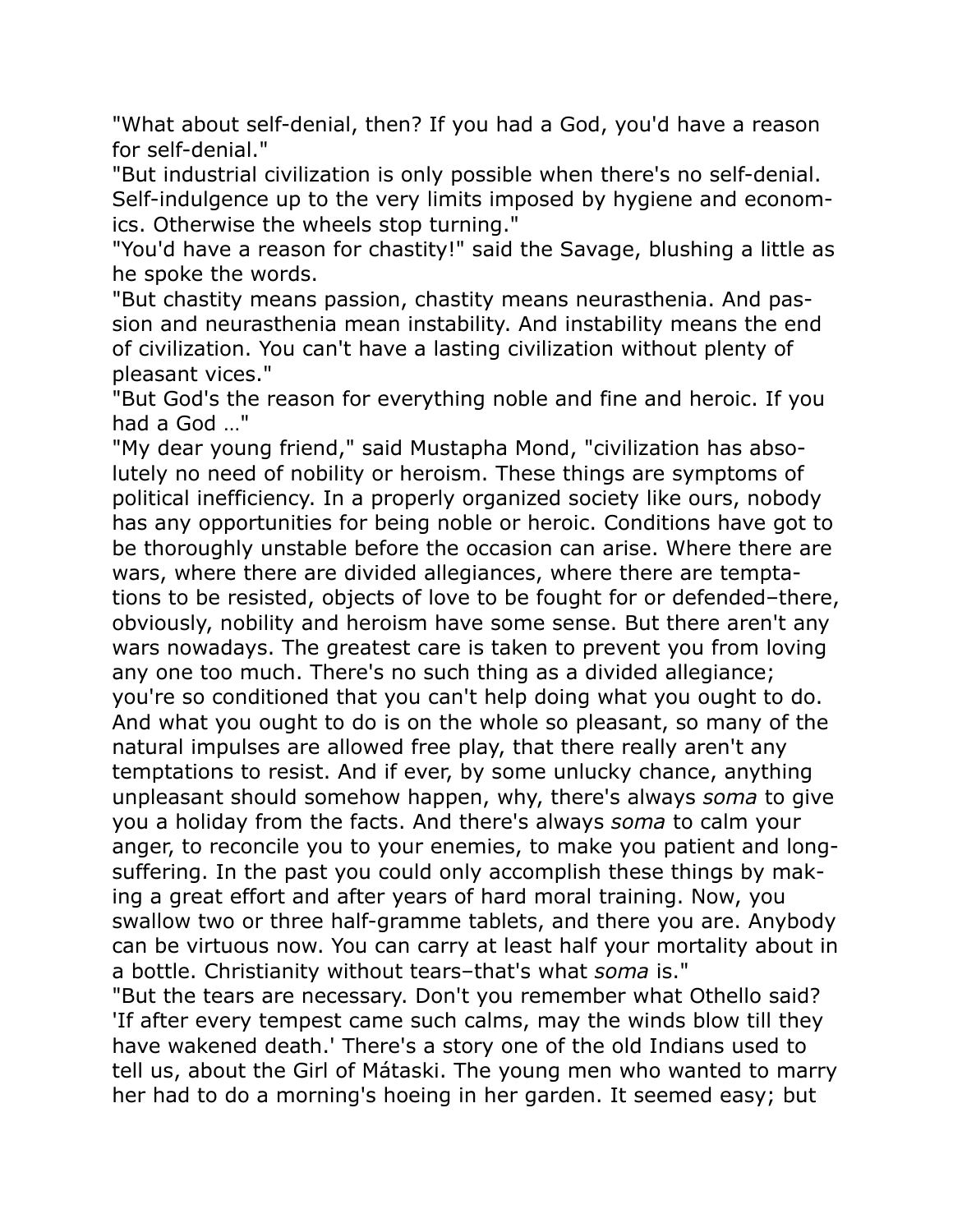there were flies and mosquitoes, magic ones. Most of the young men simply couldn't stand the biting and stinging. But the one that could– he got the girl."

"Charming! But in civilized countries," said the Controller, "you can have girls without hoeing for them, and there aren't any flies or mosquitoes to sting you. We got rid of them all centuries ago."

The Savage nodded, frowning. "You got rid of them. Yes, that's just like you. Getting rid of everything unpleasant instead of learning to put up with it. Whether 'tis better in the mind to suffer the slings and arrows of outrageous fortune, or to take arms against a sea of troubles and by opposing end them … But you don't do either. Neither suffer nor oppose. You just abolish the slings and arrows. It's too easy." He was suddenly silent, thinking of his mother. In her room on the thirty-seventh floor, Linda had floated in a sea of singing lights and perfumed caresses–floated away, out of space, out of time, out of the prison of her memories, her habits, her aged and bloated body. And Tomakin, ex-Director of Hatcheries and Conditioning, Tomakin was still on holiday–on holiday from humiliation and pain, in a world where he could not hear those words, that derisive laughter, could not see that hideous face, feel those moist and flabby arms round his neck, in a beautiful world …

"What you need," the Savage went on, "is something *with* tears for a change. Nothing costs enough here."

("Twelve and a half million dollars," Henry Foster had protested when the Savage told him that. "Twelve and a half million–that's what the new Conditioning Centre cost. Not a cent less.")

"Exposing what is mortal and unsure to all that fortune, death and danger dare, even for an eggshell. Isn't there something in that?" he asked, looking up at Mustapha Mond. "Quite apart from God–though of course God would be a reason for it. Isn't there something in living dangerously?"

"There's a great deal in it," the Controller replied. "Men and women must have their adrenals stimulated from time to time."

"What?" questioned the Savage, uncomprehending.

"It's one of the conditions of perfect health. That's why we've made the V.P.S. treatments compulsory."

"V.P.S.?"

"Violent Passion Surrogate. Regularly once a month. We flood the whole system with adrenin. It's the complete physiological equivalent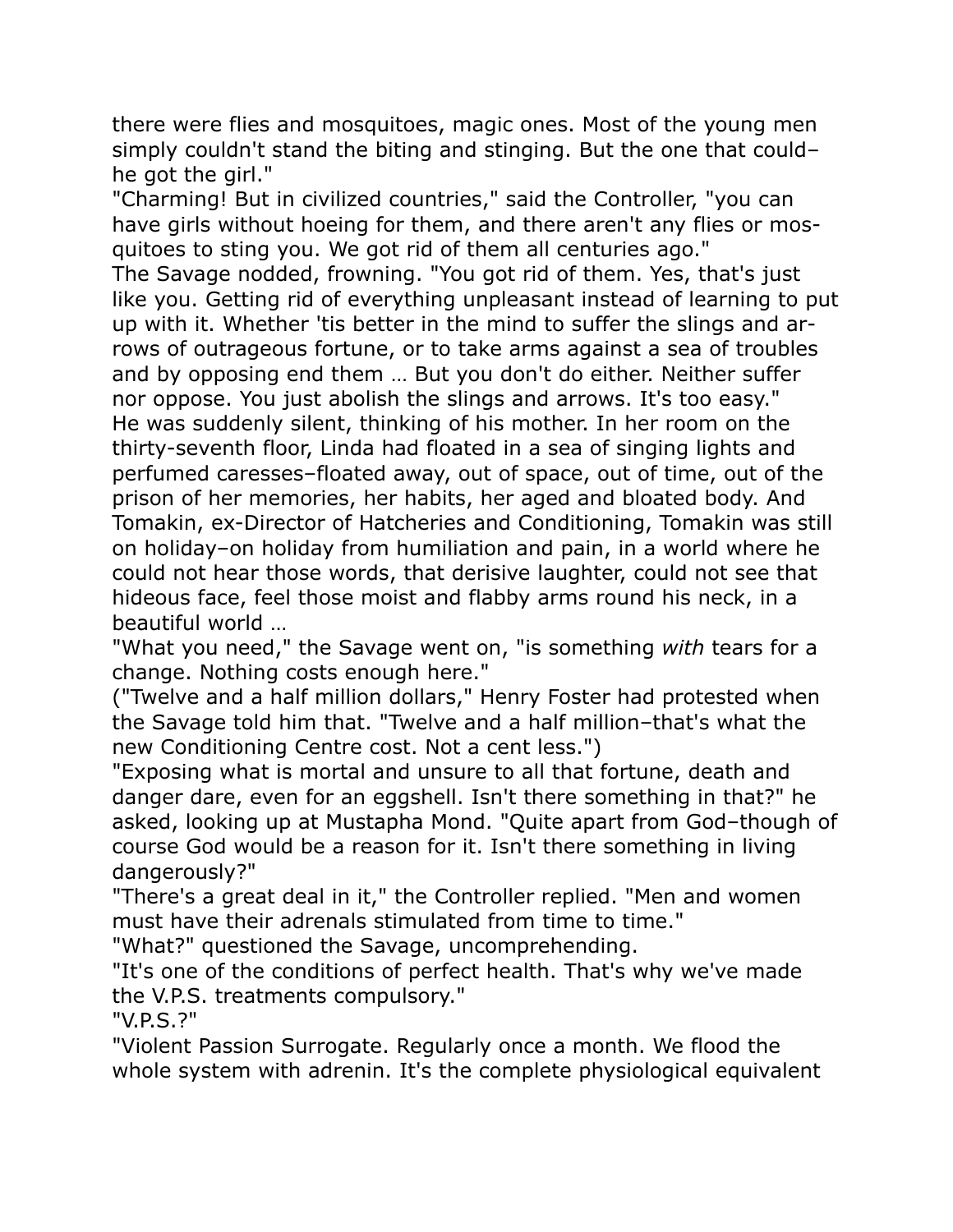of fear and rage. All the tonic effects of murdering Desdemona and being murdered by Othello, without any of the inconveniences." "But I like the inconveniences."

"We don't," said the Controller. "We prefer to do things comfortably." "But I don't want comfort. I want God, I want poetry, I want real danger, I want freedom, I want goodness. I want sin."

"In fact," said Mustapha Mond, "you're claiming the right to be unhappy."

"All right then," said the Savage defiantly, "I'm claiming the right to be unhappy."

"Not to mention the right to grow old and ugly and impotent; the right to have syphilis and cancer; the right to have too little to eat; the right to be lousy; the right to live in constant apprehension of what may happen to-morrow; the right to catch typhoid; the right to be tortured by unspeakable pains of every kind." There was a long silence. "I claim them all," said the Savage at last.

Mustapha Mond shrugged his shoulders. "You're welcome," he said.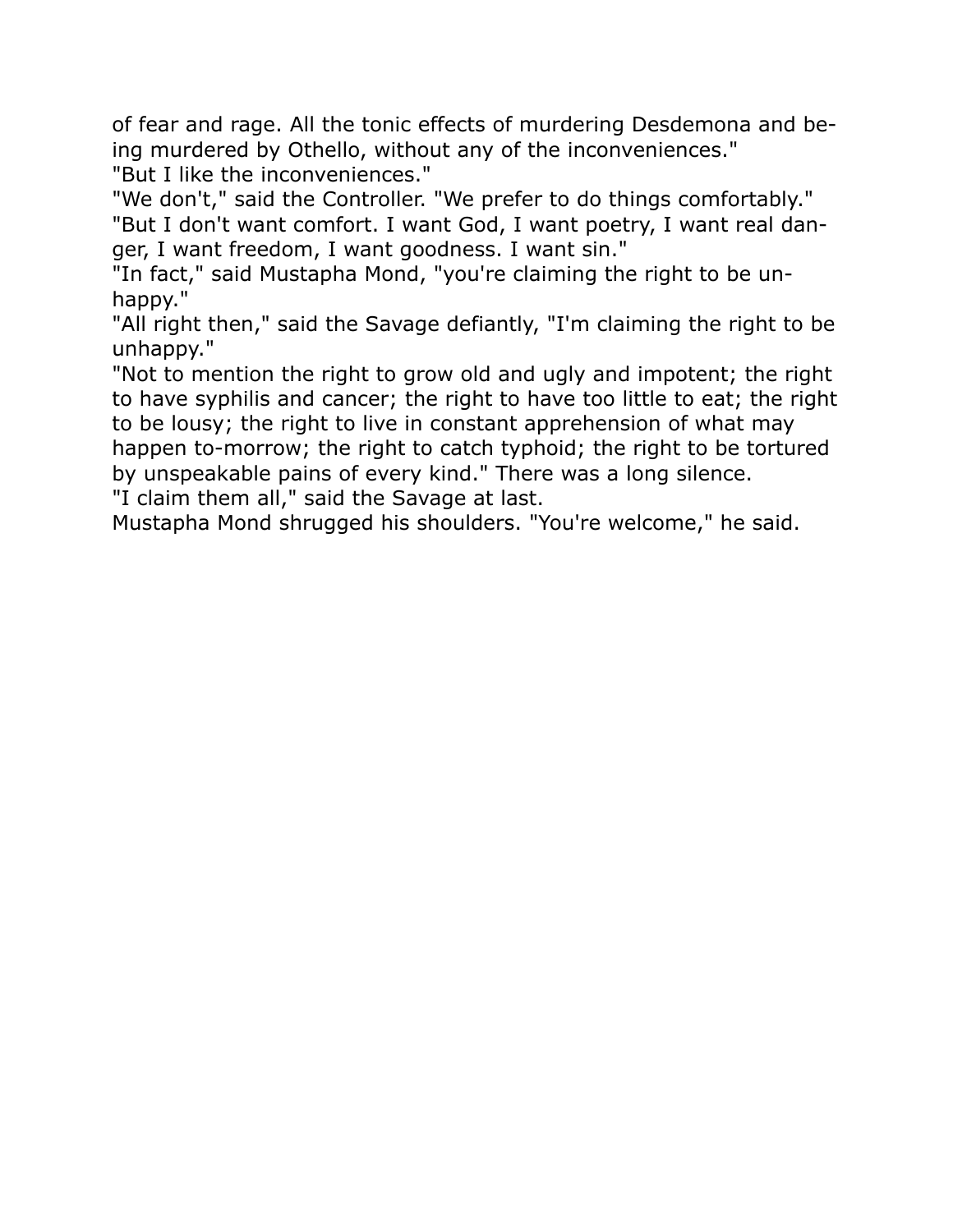## **Chapter Eighteen**

THE DOOR was ajar; they entered.

"John!"

From the bathroom came an unpleasant and characteristic sound.

"Is there anything the matter?" Helmholtz called.

There was no answer. The unpleasant sound was repeated, twice; there was silence. Then, with a click the bathroom door opened and, very pale, the Savage emerged.

"I say," Helmholtz exclaimed solicitously, "you do look ill, John!"

"Did you eat something that didn't agree with you?" asked Bernard.

The Savage nodded. "I ate civilization."

"What?"

"It poisoned me; I was defiled. And then," he added, in a lower tone, "I ate my own wickedness."

"Yes, but what exactly? … I mean, just now you were …"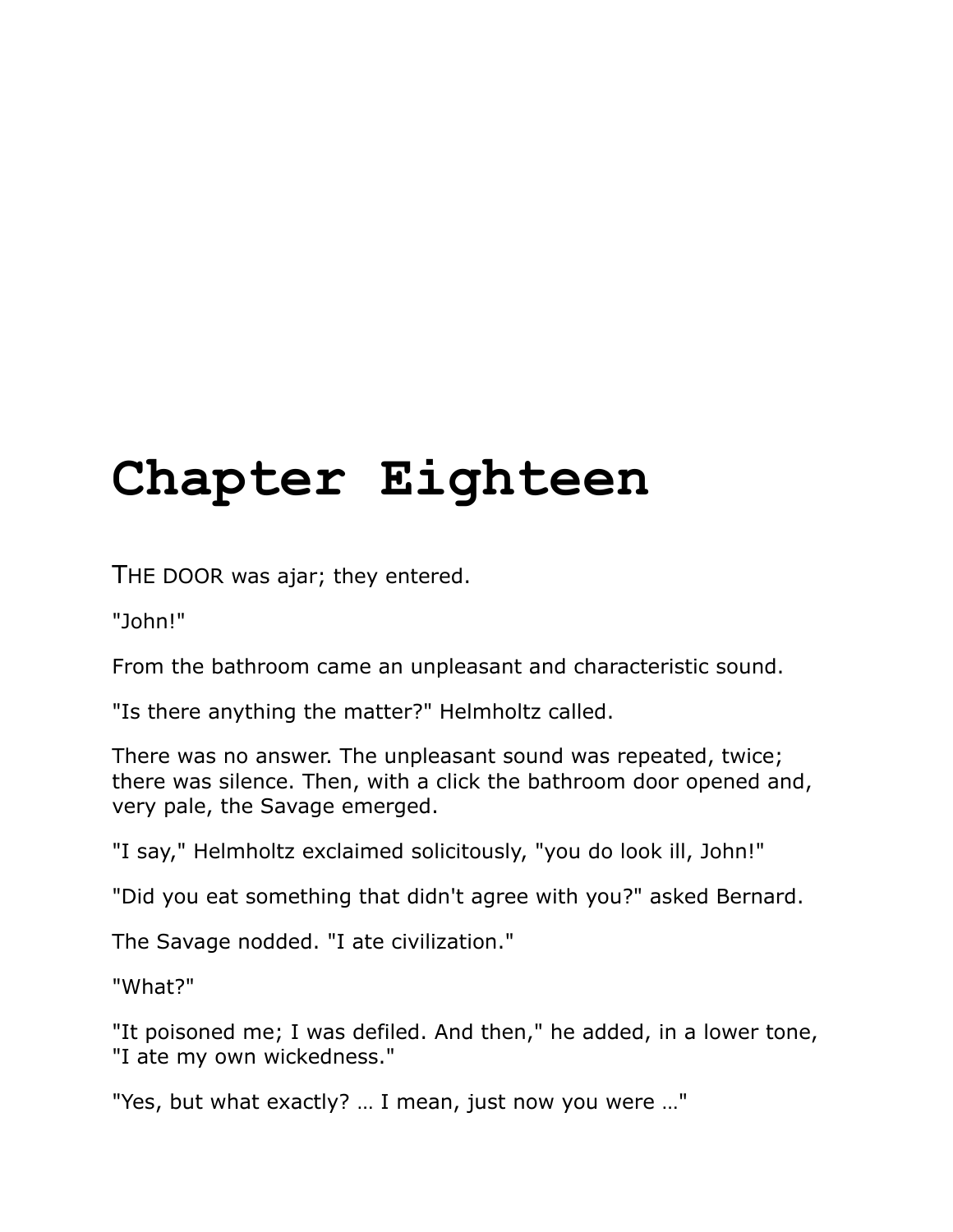"Now I am purified," said the Savage. "I drank some mustard and warm water."

The others stared at him in astonishment. "Do you mean to say that you were doing it on purpose?" asked Bernard.

"That's how the Indians always purify themselves." He sat down and, sighing, passed his hand across his forehead. "I shall rest for a few minutes," he said. "I'm rather tired."

"Well, I'm not surprised," said Helmholtz. After a silence, "We've come to say good-bye," he went on in another tone. "We're off to-morrow morning."

"Yes, we're off to-morrow," said Bernard on whose face the Savage remarked a new expression of determined resignation. "And by the way, John," he continued, leaning forward in his chair and laying a hand on the Savage's knee, "I want to say how sorry I am about everything that happened yesterday." He blushed. "How ashamed," he went on, in spite of the unsteadiness of his voice, "how really …"

The Savage cut him short and, taking his hand, affectionately pressed it.

"Helmholtz was wonderful to me," Bernard resumed, after a little pause. "If it hadn't been for him, I should …"

"Now, now," Helmholtz protested.

There was a silence. In spite of their sadness–because of it, even; for their sadness was the symptom of their love for one another–the three young men were happy.

"I went to see the Controller this morning," said the Savage at last.

"What for?"

"To ask if I mightn't go to the islands with you."

"And what did he say?" asked Helmholtz eagerly.

The Savage shook his head. "He wouldn't let me."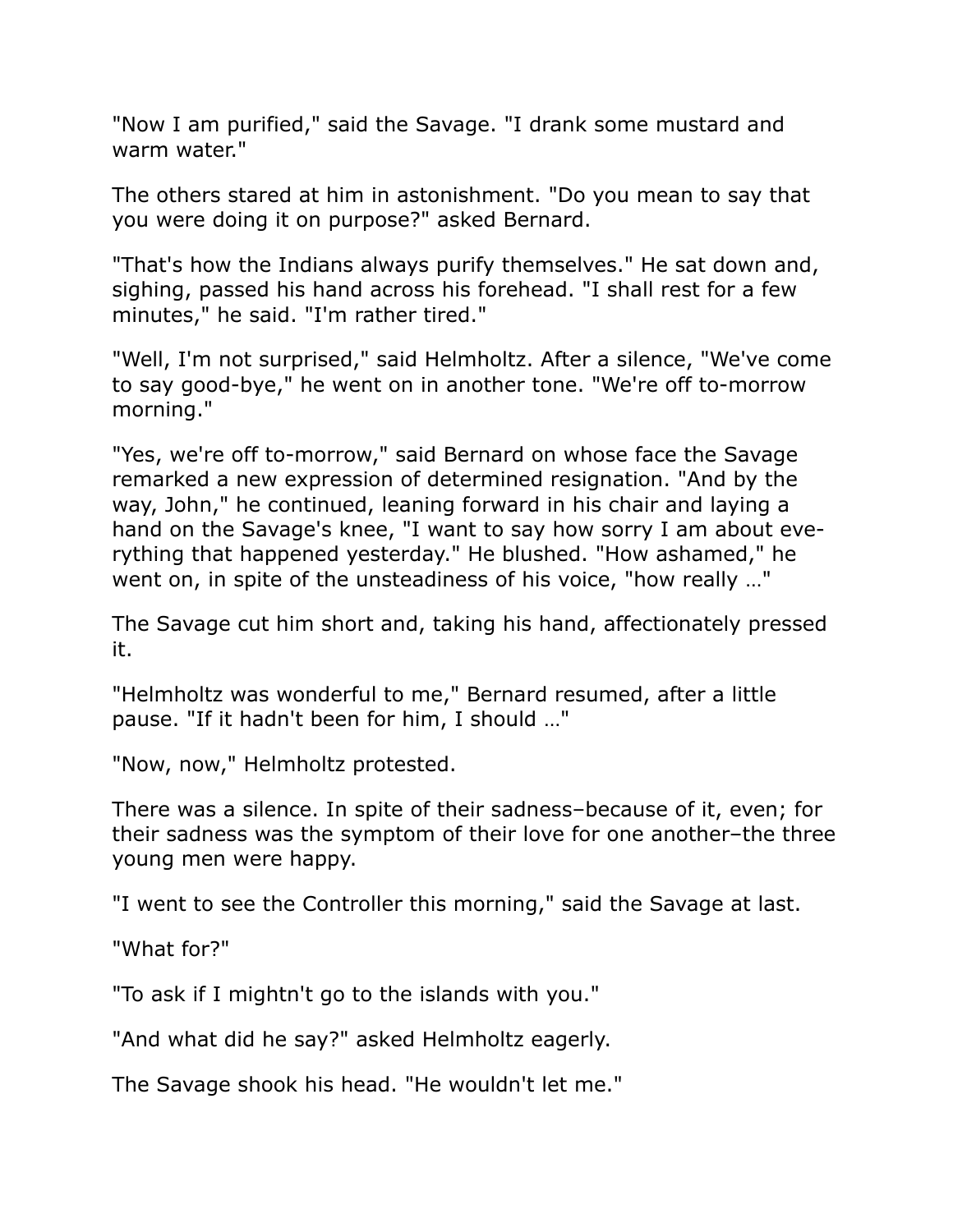"Why not?"

"He said he wanted to go on with the experiment. But I'm damned," the Savage added, with sudden fury, "I'm damned if I'll go on being experimented with. Not for all the Controllers in the world. l shall go away to-morrow too."

"But where?" the others asked in unison.

The Savage shrugged his shoulders. "Anywhere. I don't care. So long as I can be alone."

From Guildford the down-line followed the Wey valley to Godalming, then, over Milford and Witley, proceeded to Haslemere and on through Petersfield towards Portsmouth. Roughly parallel to it, the upline passed over Worplesden, Tongham, Puttenham, Elstead and Grayshott. Between the Hog's Back and Hindhead there were points where the two lines were not more than six or seven kilometres apart. The distance was too small for careless flyers–particularly at night and when they had taken half a gramme too much. There had been accidents. Serious ones. It had been decided to deflect the upline a few kilometres to the west. Between Grayshott and Tongham four abandoned airlighthouses marked the course of the old Portsmouth-to-London road. The skies above them were silent and deserted. It was over Selborne, Bordon and Farnham that the helicopters now ceaselessly hummed and roared.

The Savage had chosen as his hermitage the old light-house which stood on the crest of the hill between Puttenham and Elstead. The building was of ferro-concrete and in excellent condition–almost too comfortable the Savage had thought when he first explored the place, almost too civilizedly luxurious. He pacified his conscience by promising himself a compensatingly harder self-discipline, purifications the more complete and thorough. His first night in the hermitage was, deliberately, a sleepless one. He spent the hours on his knees praying, now to that Heaven from which the guilty Claudius had begged forgiveness, now in Zuñi to Awonawilona, now to Jesus and Pookong, now to his own guardian animal, the eagle. From time to time he stretched out his arms as though he were on the Cross, and held them thus through long minutes of an ache that gradually increased till it became a tremulous and excruciating agony; held them, in voluntary crucifix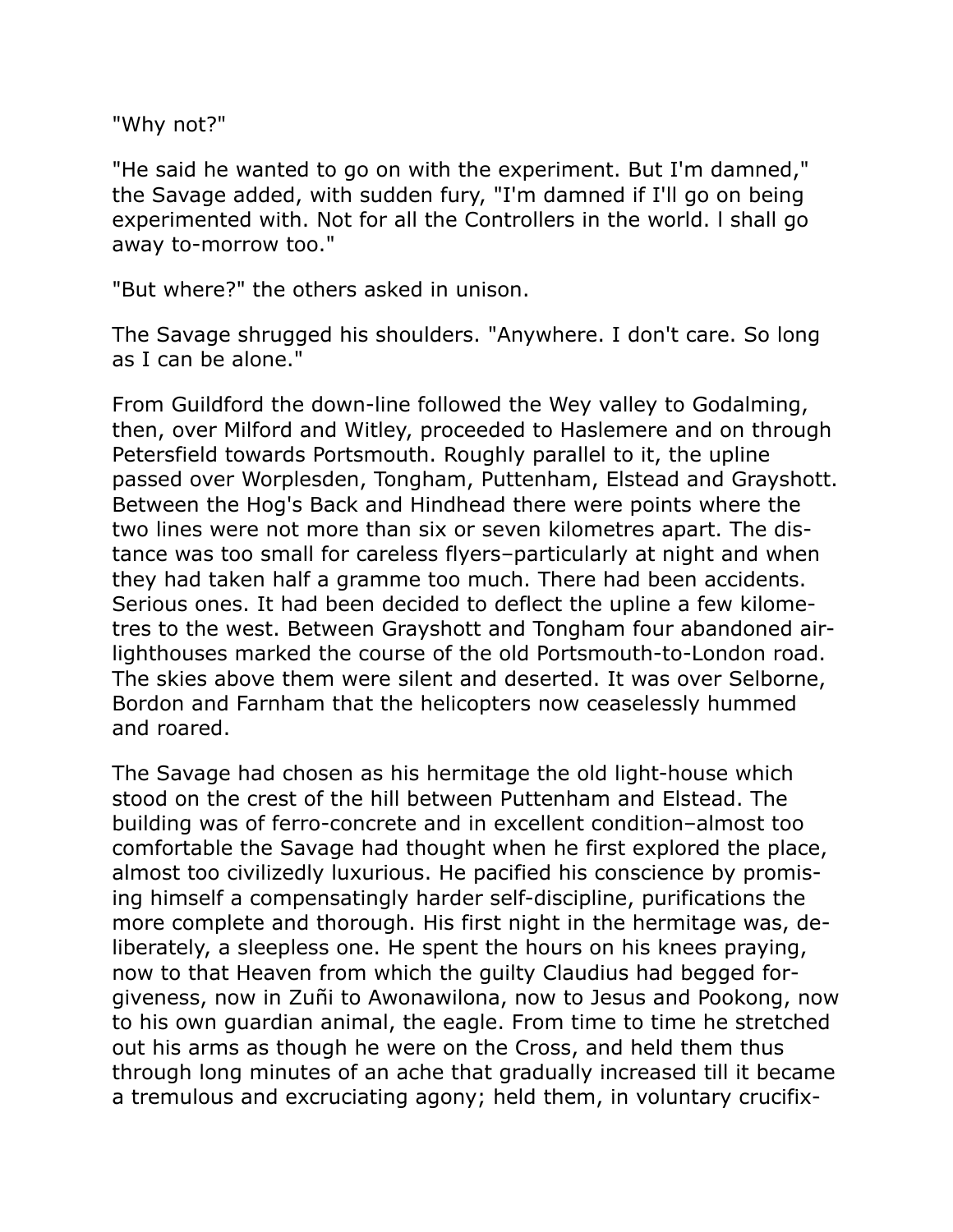ion, while he repeated, through clenched teeth (the sweat, meanwhile, pouring down his face), "Oh, forgive me! Oh, make me pure! Oh, help me to be good!" again and again, till he was on the point of fainting from the pain.

When morning came, he felt he had earned the right to inhabit the lighthouse; yet, even though there still was glass in most of the windows, even though the view from the platform was so fine. For the very reason why he had chosen the lighthouse had become almost instantly a reason for going somewhere else. He had decided to live there because the view was so beautiful, because, from his vantage point, he seemed to be looking out on to the incarnation of a divine being. But who was he to be pampered with the daily and hourly sight of loveliness? Who was he to be living in the visible presence of God? All he deserved to live in was some filthy sty, some blind hole in the ground. Stiff and still aching after his long night of pain, but for that very reason inwardly reassured, he climbed up to the platform of his tower, he looked out over the bright sunrise world which he had regained the right to inhabit. On the north the view was bounded by the long chalk ridge of the Hog's Back, from behind whose eastern extremity rose the towers of the seven skyscrapers which constituted Guildford. Seeing them, the Savage made a grimace; but he was to become reconciled to them in course of time; for at night they twinkled gaily with geometrical constellations, or else, flood-lighted, pointed their luminous fingers (with a gesture whose significance nobody in England but the Savage now understood) solemnly towards the plumbless mysteries of heaven.

In the valley which separated the Hog's Back from the sandy hill on which the lighthouse stood, Puttenham was a modest little village nine stories high, with silos, a poultry farm, and a small vitamin-D factory. On the other side of the lighthouse, towards the South, the ground fell away in long slopes of heather to a chain of ponds.

Beyond them, above the intervening woods, rose the fourteen-story tower of Elstead. Dim in the hazy English air, Hindhead and Selborne invited the eye into a blue romantic distance. But it was not alone the distance that had attracted the Savage to his lighthouse; the near was as seductive as the far. The woods, the open stretches of heather and yellow gorse, the clumps of Scotch firs, the shining ponds with their overhanging birch trees, their water lilies, their beds of rushes–these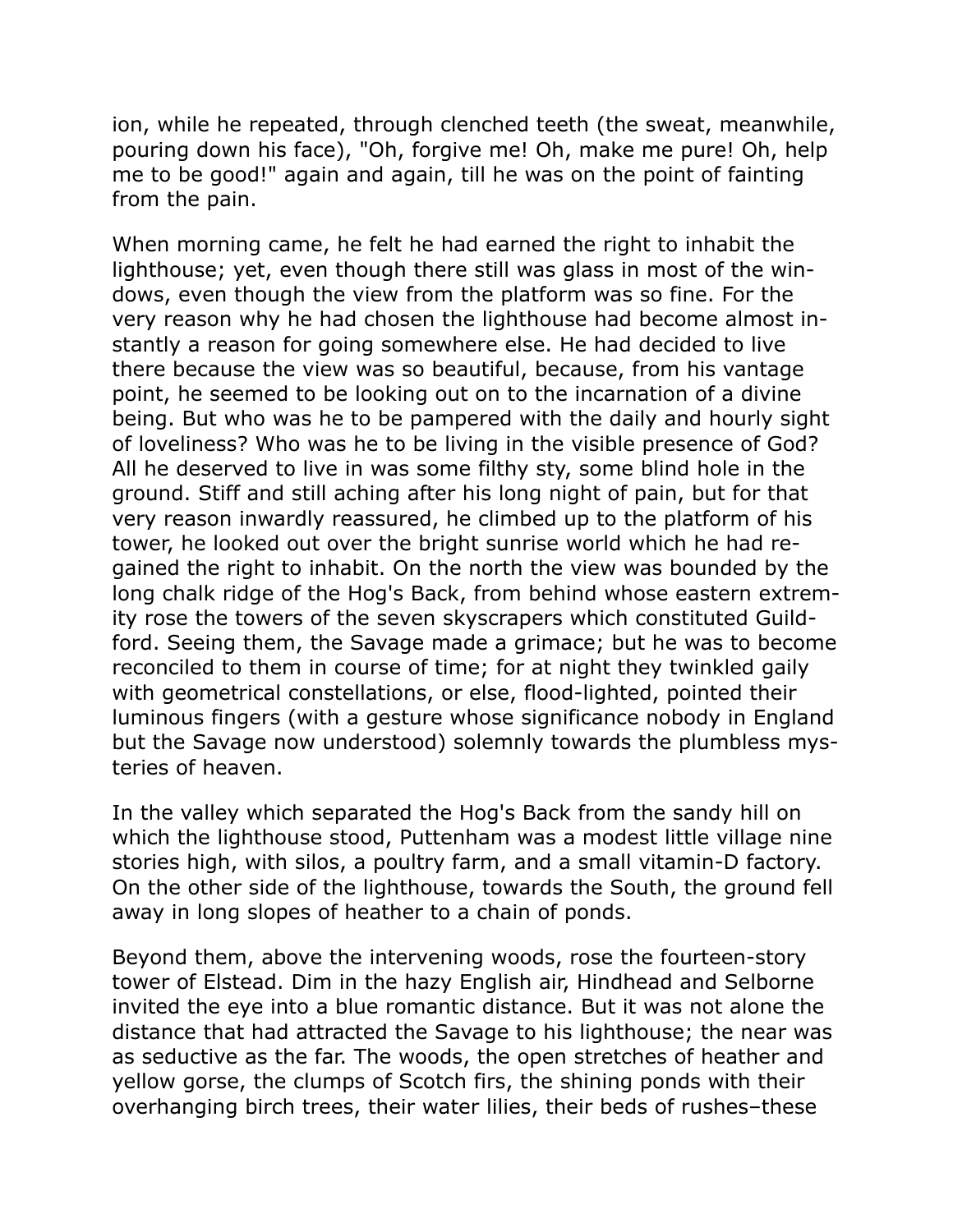were beautiful and, to an eye accustomed to the aridities of the American desert, astonishing. And then the solitude! Whole days passed during which he never saw a human being. The lighthouse was only a quarter of an hour's flight from the Charing-T Tower; but the hills of Malpais were hardly more deserted than this Surrey heath. The crowds that daily left London, left it only to play Electro-magnetic Golf or Tennis. Puttenham possessed no links; the nearest Riemann-surfaces were at Guildford. Flowers and a landscape were the only attractions here. And so, as there was no good reason for coming, nobody came. During the first days the Savage lived alone and undisturbed.

Of the money which, on his first arrival, John had received for his personal expenses, most had been spent on his equipment. Before leaving London he had bought four viscose-woollen blankets, rope and string, nails, glue, a few tools, matches (though he intended in due course to make a fire drill), some pots and pans, two dozen packets of seeds, and ten kilogrammes of wheat flour. "No, *not* synthetic starch and cotton-waste flour-substitute," he had insisted. "Even though it is more nourishing." But when it came to pan-glandular biscuits and vitaminized beef-surrogate, he had not been able to resist the shopman's persuasion. Looking at the tins now, he bitterly reproached himself for his weakness. Loathesome civilized stuff! He had made up his mind that he would never eat it, even if he were starving. "That'll teach them," he thought vindictively. It would also teach him.

He counted his money. The little that remained would be enough, he hoped, to tide him over the winter. By next spring, his garden would be producing enough to make him independent of the outside world. Meanwhile, there would always be game. He had seen plenty of rabbits, and there were waterfowl on the ponds. He set to work at once to make a bow and arrows.

There were ash trees near the lighthouse and, for arrow shafts, a whole copse full of beautifully straight hazel saplings. He began by felling a young ash, cut out six feet of unbranched stem, stripped off the bark and, paring by paring, shaved away the white wood, as old Mitsima had taught him, until he had a stave of his own height, stiff at the thickened centre, lively and quick at the slender tips. The work gave him an intense pleasure. After those weeks of idleness in London, with nothing to do, whenever he wanted anything, but to press a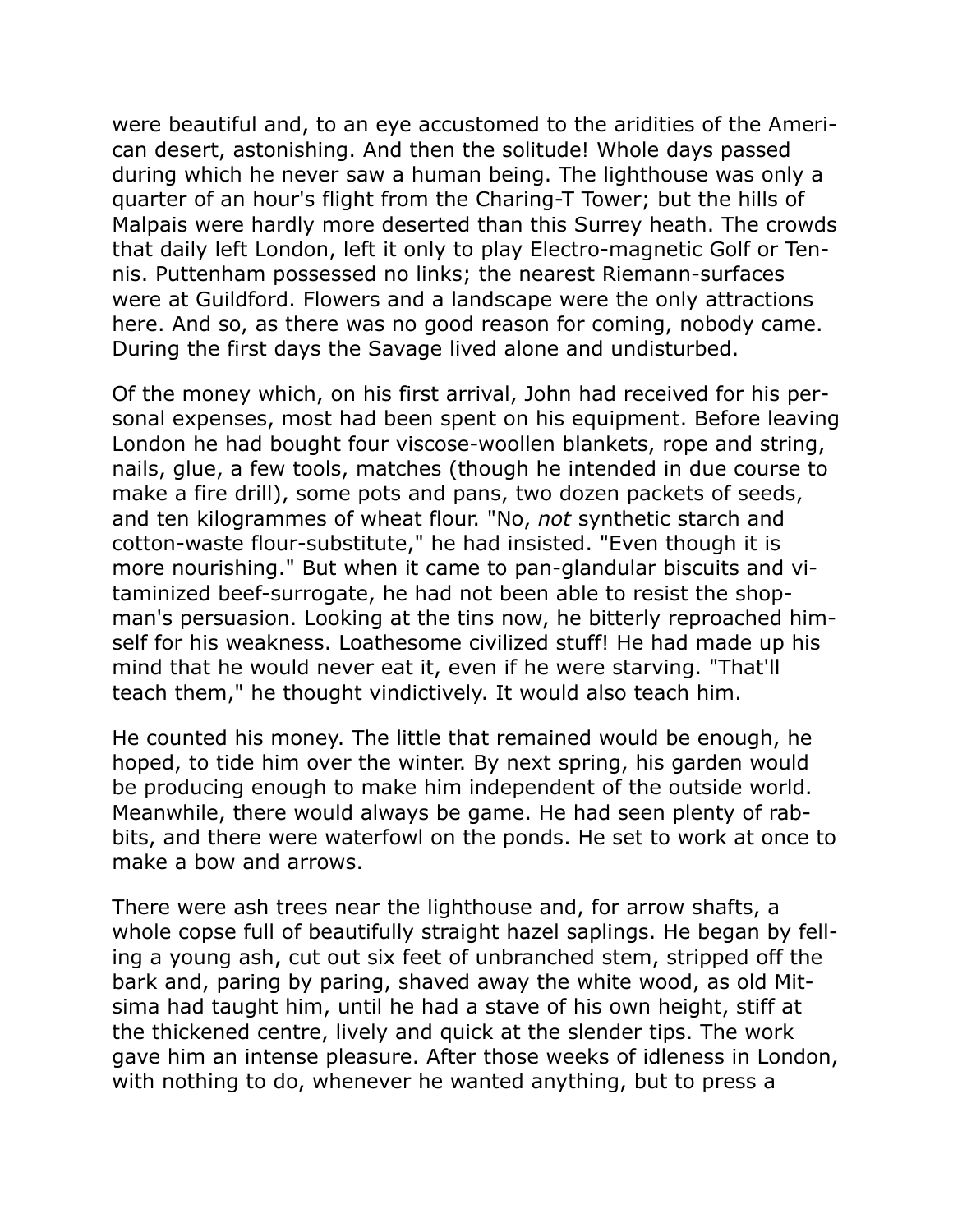switch or turn a handle, it was pure delight to be doing something that demanded skill and patience.

He had almost finished whittling the stave into shape, when he realized with a start that he was singing-*singing!* It was as though, stumbling upon himself from the outside, he had suddenly caught himself out, taken himself flagrantly at fault. Guiltily he blushed. After all, it was not to sing and enjoy himself that he had come here. It was to escape further contamination by the filth of civilized life; it was to be purified and made good; it was actively to make amends. He realized to his dismay that, absorbed in the whittling of his bow, he had forgotten what he had sworn to himself he would constantly remember–poor Linda, and his own murderous unkindness to her, and those loathsome twins, swarming like lice across the mystery of her death, insulting, with their presence, not merely his own grief and repentance, but the very gods themselves. He had sworn to remember, he had sworn unceasingly to make amends. And there was he, sitting happily over his bow-stave, singing, actually singing. …

He went indoors, opened the box of mustard, and put some water to boil on the fire.

Half an hour later, three Delta-Minus landworkers from one of the Puttenham Bokanovsky Groups happened to be driving to Elstead and, at the top of the hill, were astonished to see a young man standing 0utside the abandoned lighthouse stripped to the waist and hitting himself with a whip of knotted cords. His back was horizontally streaked with crimson, and from weal to weal ran thin trickles of blood. The driver of the lorry pulled up at the side of the road and, with his two companions, stared open-mouthed at the extraordinary spectacle. One, two three–they counted the strokes. After the eighth, the young man interrupted his self-punishment to run to the wood's edge and there be violently sick. When he had finished, he picked up the whip and began hitting himself again. Nine, ten, eleven, twelve …

"Ford!" whispered the driver. And his twins were of the same opinion.

"Fordey!" they said.

Three days later, like turkey buzzards settling on a corpse, the reporters came.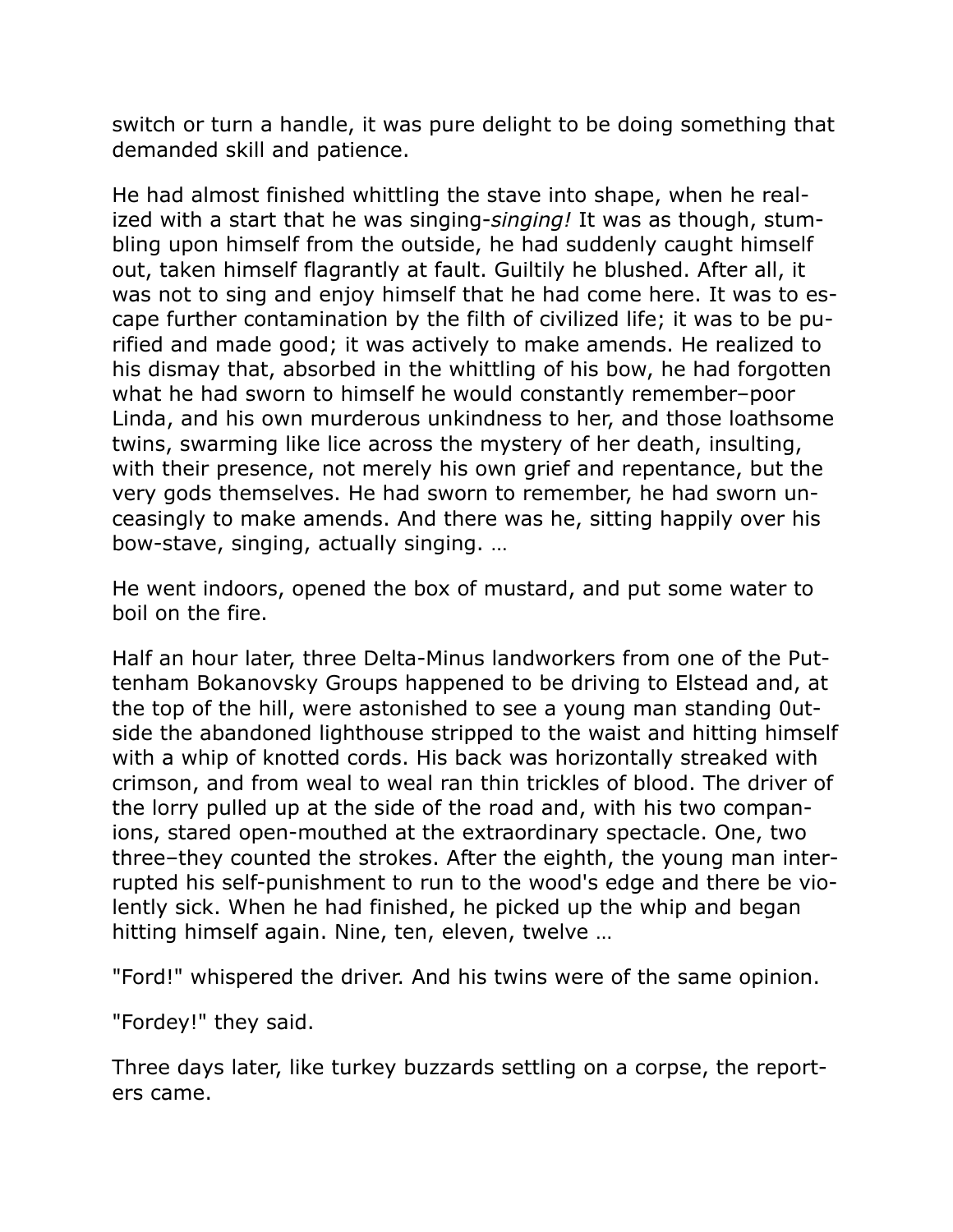Dried and hardened over a slow fire of green wood, the bow was ready. The Savage was busy on his arrows. Thirty hazel sticks had been whittled and dried, tipped with sharp nails, carefully nocked. He had made a raid one night on the Puttenham poultry farm, and now had feathers enough to equip a whole armoury. It was at work upon the feathering of his shafts that the first of the reporters found him. Noiseless on his pneumatic shoes, the man came up behind him.

"Good-morning, Mr. Savage," he said. "I am the representative of *The Hourly Radio*."

Startled as though by the bite of a snake, the Savage sprang to his feet, scattering arrows, feathers, glue-pot and brush in all directions.

"I beg your pardon," said the reporter, with genuine compunction. "I had no intention …" He touched his hat–the aluminum stove-pipe hat in which he carried his wireless receiver and transmitter. "Excuse my not taking it off," he said. "It's a bit heavy. Well, as I was saying, I am the representative of *The Hourly* …"

"What do you want?" asked the Savage, scowling. The reporter returned his most ingratiating smile.

"Well, of course, our readers would be profoundly interested …" He put his head on one side, his smile became almost coquettish. "Just a few words from you, Mr. Savage." And rapidly, with a series of ritual gestures, he uncoiled two wires connected to the portable battery buckled round his waist; plugged them simultaneously into the sides of his aluminum hat; touched a spring on the crown–and antennæ shot up into the air; touched another spring on the peak of the brim–and, like a jack-in-the-box, out jumped a microphone and hung there, quivering, six inches in front of his nose; pulled down a pair of receivers over his ears; pressed a switch on the left side of the hat-and from within came a faint waspy buzzing; turned a knob on the right–and the buzzing was interrupted by a stethoscopic wheeze and cackle, by hiccoughs and sudden squeaks. "Hullo," he said to the microphone, "hullo, hullo …" A bell suddenly rang inside his hat. "Is that you, Edzel? Primo Mellon speaking. Yes, I've got hold of him. Mr. Savage will now take the microphone and say a few words. Won't you, Mr. Savage?" He looked up at the Savage with another of those winning smiles of his. "Just tell our readers why you came here. What made you leave London (hold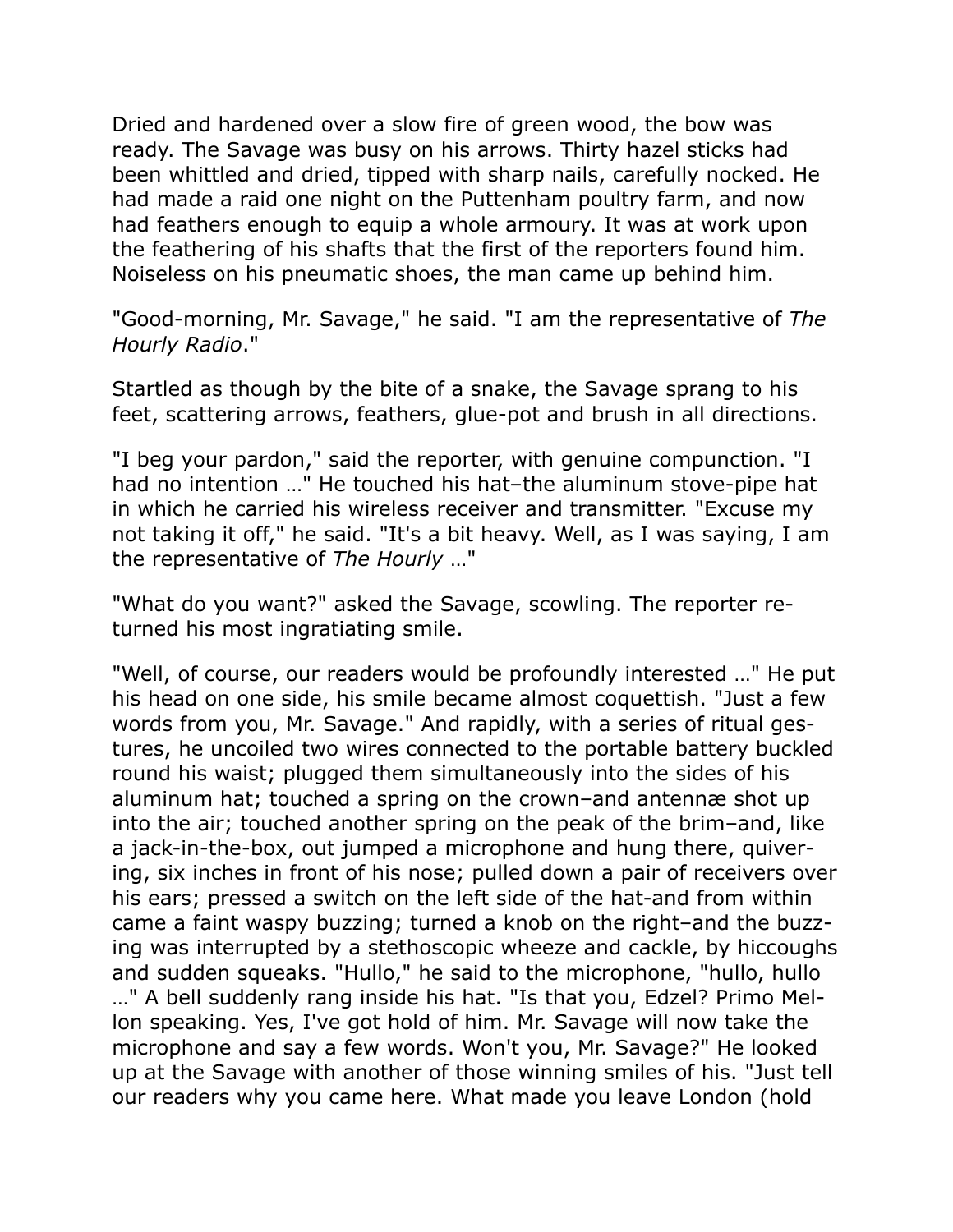on, Edzel!) so very suddenly. And, of course, that whip." (The Savage started. How did they know about the whip?) "We're all crazy to know about the whip. And then something about Civilization. You know the sort of stuff. 'What I think of the Civilized Girl.' Just a few words, a very few …"

The Savage obeyed with a disconcerting literalness. Five words he uttered and no more-five words, the same as those he had said to Bernard about the Arch-Community-Songster of Canterbury. *"Háni! Sons éso tse-ná!"* And seizing the reporter by the shoulder, he spun him round (the young man revealed himself invitingly well-covered), aimed and, with all the force and accuracy of a champion foot-and-mouthballer, delivered a most prodigious kick.

Eight minutes later, a new edition of *The Hourly Radio* was on sale in the streets of London. "HOURLY RADIO REPORTER HAS COCCYX KICKED BY MYSTERY SAVAGE," ran the headlines on the front page. "SENSATION IN SURREY."

"Sensation even in London," thought the reporter when, on his return, he read the words. And a very painful sensation, what was more. He sat down gingerly to his luncheon.

Undeterred by that cautionary bruise on their colleague's coccyx, four other reporters, representing the New York *Times*, the Frankfurt *Four-Dimensional Continuum*, *The Fordian Science Monitor*, and *The Delta Mirror*, called that afternoon at the lighthouse and met with receptions of progressively increasing violence.

From a safe distance and still rubbing his buttocks, "Benighted fool!" shouted the man from *The Fordian Science Monitor*, "why don't you take *soma*?"

"Get away!" The Savage shook his fist.

The other retreated a few steps then turned round again. "Evil's an unreality if you take a couple of grammes."

*"Kohakwa iyathtokyai!"* The tone was menacingly derisive.

"Pain's a delusion."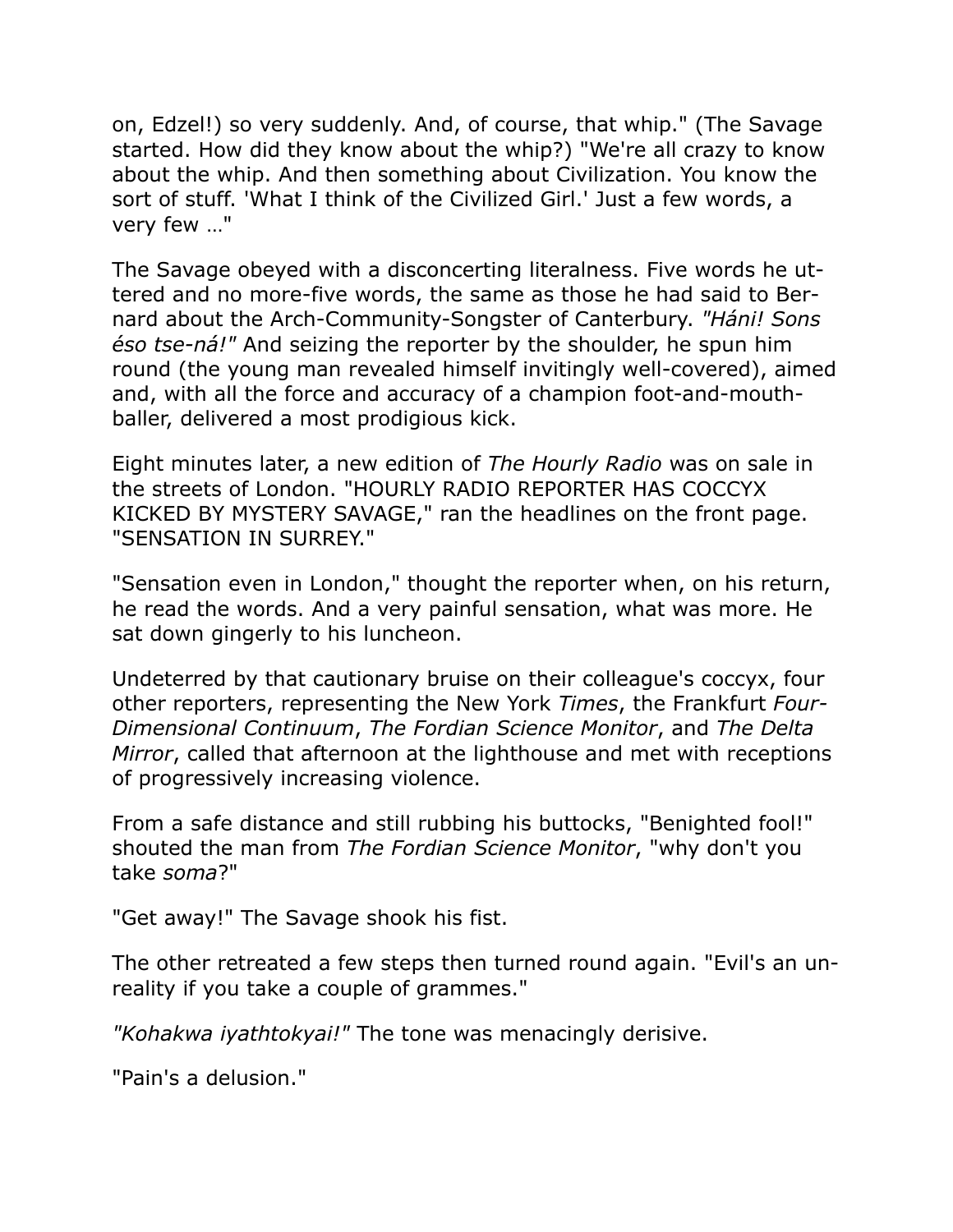"Oh, is it?" said the Savage and, picking up a thick hazel switch, strode forward.

The man from The Fordian Science Monitor made a dash for his helicopter.

After that the Savage was left for a time in peace. A few helicopters came and hovered inquisitively round the tower. He shot an arrow into the importunately nearest of them. It pierced the aluminum floor of the cabin; there was a shrill yell, and the machine went rocketing up into the air with all the acceleration that its super-charger could give it. The others, in future, kept their distance respectfully. Ignoring their tiresome humming (he likened himself in his imagination to one of the suitors of the Maiden of Mátsaki, unmoved and persistent among the winged vermin), the Savage dug at what was to be his garden. After a time the vermin evidently became bored and flew away; for hours at a stretch the sky above his head was empty and, but for the larks, silent.

The weather was breathlessly hot, there was thunder in the air. He had dug all the morning and was resting, stretched out along the floor. And suddenly the thought of Lenina was a real presence, naked and tangible, saying "Sweet!" and "Put your arms round me!"–in shoes and socks, perfumed. Impudent strumpet! But oh, oh, her arms round his neck, the lifting of her breasts, her mouth! Eternity was in our lips and eyes. Lenina … No, no, no, no! He sprang to his feet and, half naked as he was, ran out of the house. At the edge of the heath stood a clump of hoary juniper bushes. He flung himself against them, he embraced, not the smooth body of his desires, but an armful of green spikes. Sharp, with a thousand points, they pricked him. He tried to think of poor Linda, breathless and dumb, with her clutching hands and the unutterable terror in her eyes. Poor Linda whom he had sworn to remember. But it was still the presence of Lenina that haunted him. Lenina whom he had promised to forget. Even through the stab and sting of the juniper needles, his wincing flesh was aware of her, unescapably real. "Sweet, sweet … And if you wanted me too, why didn't you …"

The whip was hanging on a nail by the door, ready to hand against the arrival of reporters. In a frenzy the Savage ran back to the house, seized it, whirled it. The knotted cords bit into his flesh.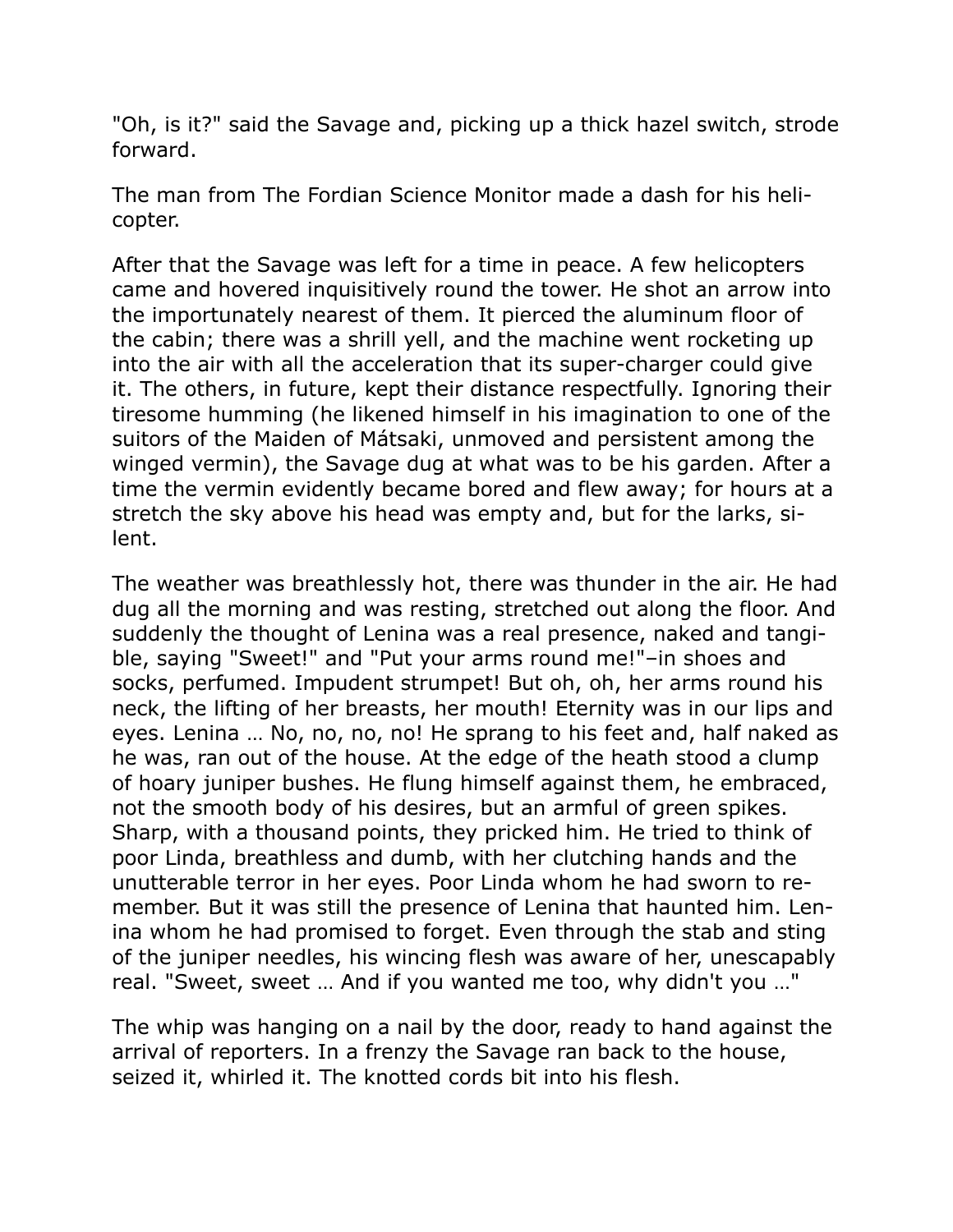"Strumpet! Strumpet!" he shouted at every blow as though it were Lenina (and how frantically, without knowing it, he wished it were), white, warm, scented, infamous Lenina that he was dogging thus. "Strumpet!" And then, in a voice of despair, "Oh, Linda, forgive me. Forgive me, God. I'm bad. I'm wicked. I'm … No, no, you strumpet, you strumpet!"

From his carefully constructed hide in the wood three hundred metres away, Darwin Bonaparte, the Feely Corporation's most expert big game photographer had watched the whole proceedings. Patience and skill had been rewarded. He had spent three days sitting inside the bole of an artificial oak tree, three nights crawling on his belly through the heather, hiding microphones in gorse bushes, burying wires in the soft grey sand. Seventy-two hours of profound discomfort. But now me great moment had come–the greatest, Darwin Bonaparte had time to reflect, as he moved among his instruments, the greatest since his taking of the famous all-howling stereoscopic feely of the gorillas' wedding. "Splendid," he said to himself, as the Savage started his astonishing performance. "Splendid!" He kept his telescopic cameras carefully aimed–glued to their moving objective; clapped on a higher power to get a close-up of the frantic and distorted face (admirable!); switched over, for half a minute, to slow motion (an exquisitely comical effect, he promised himself); listened in, meanwhile, to the blows, the groans, the wild and raving words that were being recorded on the sound-track at the edge of his film, tried the effect of a little amplification (yes, that was decidedly better); was delighted to hear, in a momentary lull, the shrill singing of a lark; wished the Savage would turn round so that he could get a good close-up of the blood on his back– and almost instantly (what astonishing luck!) the accommodating fellow did turn round, and he was able to take a perfect close-up.

"Well, that was grand!" he said to himself when it was all over. "Really grand!" He mopped his face. When they had put in the feely effects at the studio, it would be a wonderful film. Almost as good, thought Darwin Bonaparte, as the *Sperm Whale's Love-Life*–and that, by Ford, was saying a good deal!

Twelve days later The Savage of Surrey had been released and could be seen, heard and felt in every first-class feely-palace in Western Europe.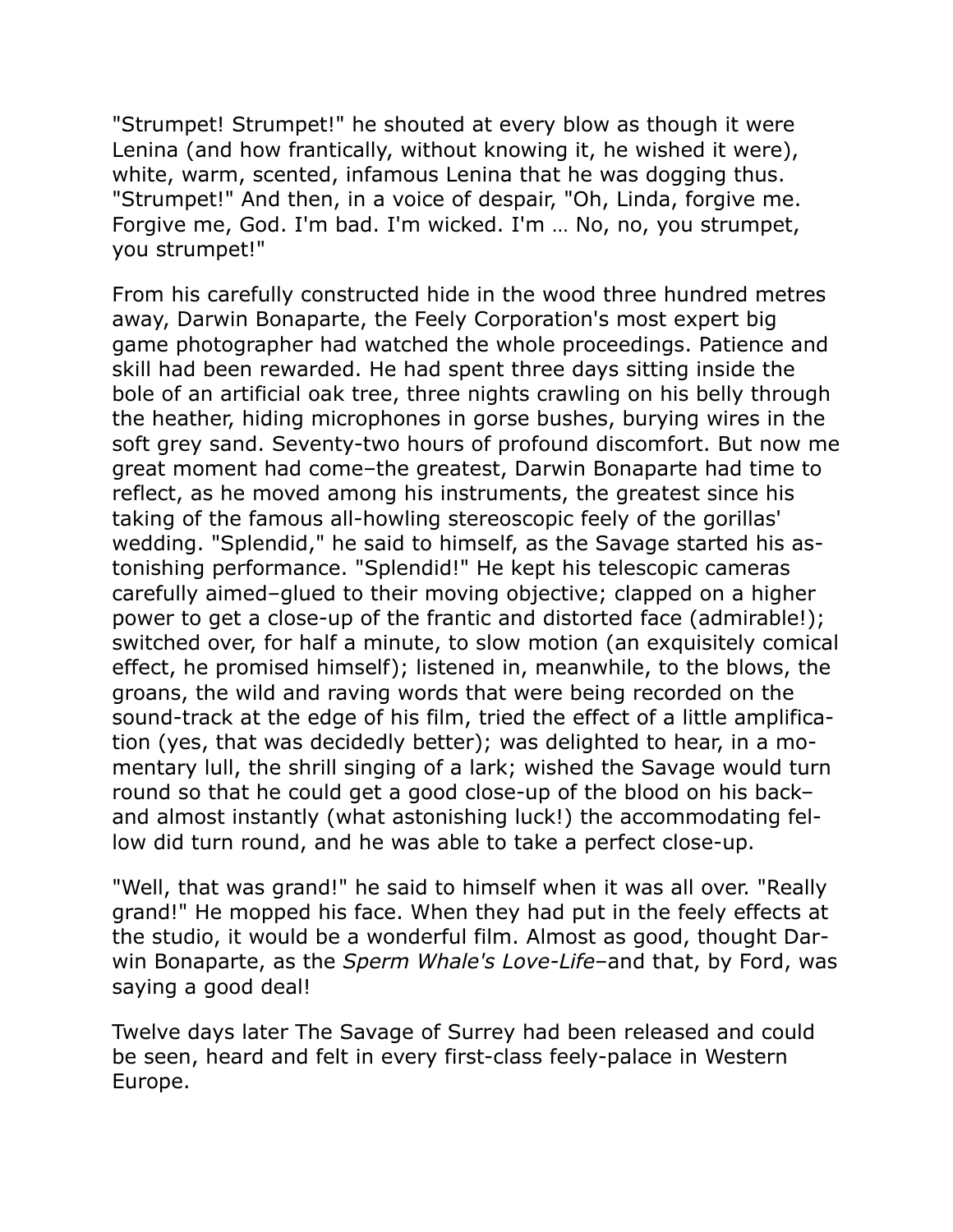The effect of Darwin Bonaparte's film was immediate and enormous. On the afternoon which followed the evening of its release John's rustic solitude was suddenly broken by the arrival overhead of a great swarm of helicopters.

He was digging in his garden–digging, too, in his own mind, laboriously turning up the substance of his thought. Death–and he drove in his spade once, and again, and yet again. And all our yesterdays have lighted fools the way to dusty death. A convincing thunder rumbled through the words. He lifted another spadeful of earth. Why had Linda died? Why had she been allowed to become gradually less than human and at last … He shuddered. A good kissing carrion. He planted his foot on his spade and stamped it fiercely into the tough ground. As flies to wanton boys are we to the gods; they kill us for their sport. Thunder again; words that proclaimed themselves true–truer somehow than truth itself. And yet that same Gloucester had called them ever-gentle gods. Besides, thy best of rest is sleep and that thou oft provok'st; yet grossly fear'st thy death which is no more. No more than sleep. Sleep. Perchance to dream. His spade struck against a stone; he stooped to pick it up. For in that sleep of death, what dreams? …

A humming overhead had become a roar; and suddenly he was in shadow, there was something between the sun and him. He looked up, startled, from his digging, from his thoughts; looked up in a dazzled bewilderment, his mind still wandering in that other world of truerthan-truth, still focused on the immensities of death and deity; looked up and saw, close above him, the swarm of hovering machines. Like locusts they came, hung poised, descended all around him on the heather. And from out of the bellies of these giant grasshoppers stepped men in white viscose-flannels, women (for the weather was hot) in acetate-shantung pyjamas or velveteen shorts and sleeveless, half-unzippered singlets-one couple from each. In a few minutes there were dozens of them, standing in a wide circle round the lighthouse, staring, laughing, clicking their cameras, throwing (as to an ape) peanuts, packets of sex-hormone chewing-gum, pan-glandular *petite beurres*. And every moment–for across the Hog's Back the stream of traffic now flowed unceasingly–their numbers increased. As in a nightmare, the dozens became scores, the scores hundreds.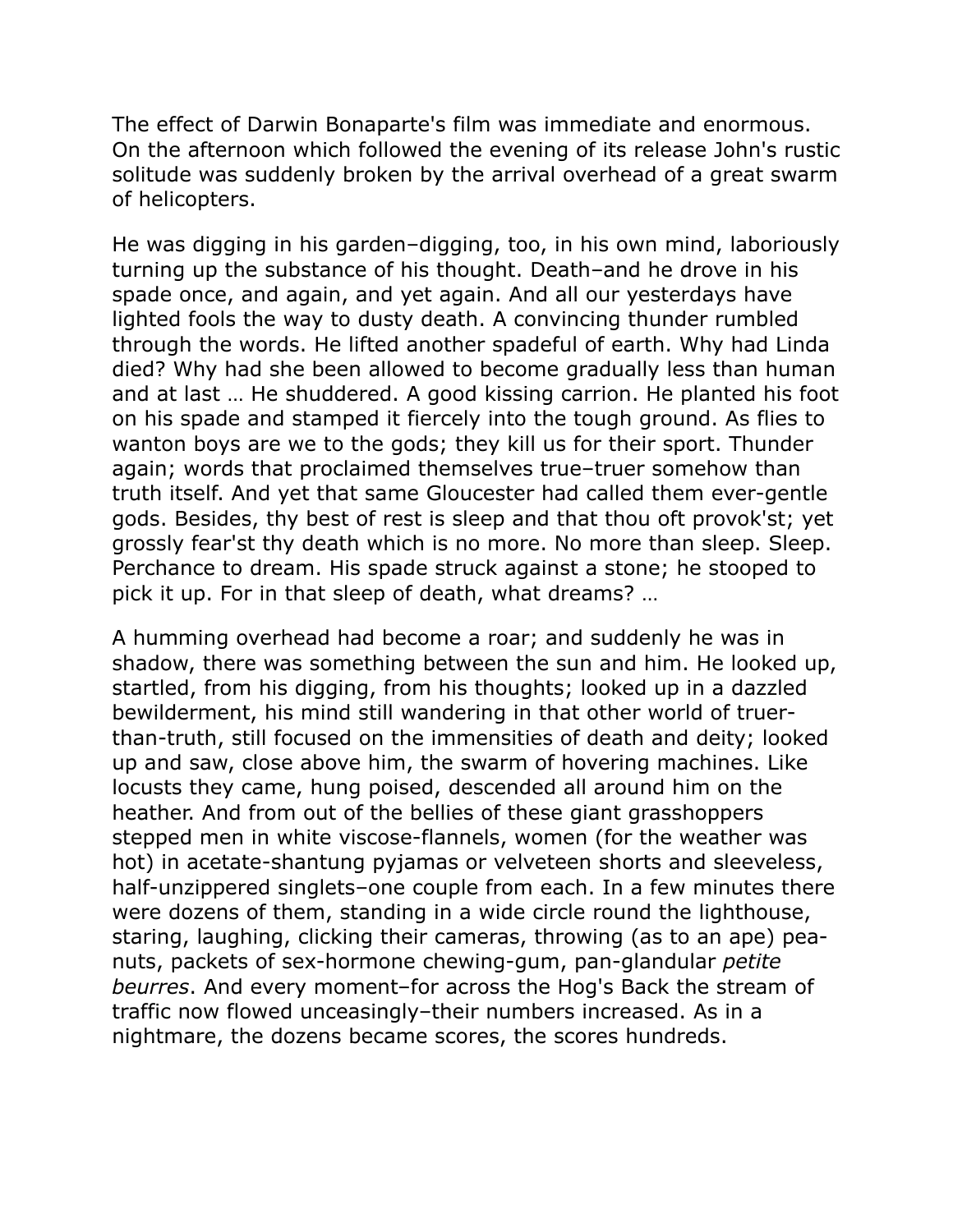The Savage had retreated towards cover, and now, in the posture of an animal at bay, stood with his back to the wall of the lighthouse, staring from face to face in speechless horror, like a man out of his senses.

From this stupor he was aroused to a more immediate sense of reality by the impact on his cheek of a well-aimed packet of chewing-gum. A shock of startling pain–and he was broad awake, awake and fiercely angry.

"Go away!" he shouted.

The ape had spoken; there was a burst of laughter and hand-clapping. "Good old Savage! Hurrah, hurrah!" And through the babel he heard cries of: "Whip, whip, the whip!"

Acting on the word's suggestion, he seized the bunch of knotted cords from its nail behind the door and shook it at his tormentors.

There was a yell of ironical applause.

Menacingly he advanced towards them. A woman cried out in fear. The line wavered at its most immediately threatened point, then stiffened again, stood firm. The consciousness of being in overwhelming force had given these sightseers a courage which the Savage had not expected of them. Taken aback, he halted and looked round.

"Why don't you leave me alone?" There was an almost plaintive note in his anger.

"Have a few magnesium-salted almonds!" said the man who, if the Savage were to advance, would be the first to be attacked. He held out a packet. "They're really very good, you know," he added, with a rather nervous smile of propitiation. "And the magnesium salts will help to keep you young."

The Savage ignored his offer. "What do you want with me?" he asked, turning from one grinning face to another. "What do you want with me?"

"The whip," answered a hundred voices confusedly. "Do the whipping stunt. Let's see the whipping stunt."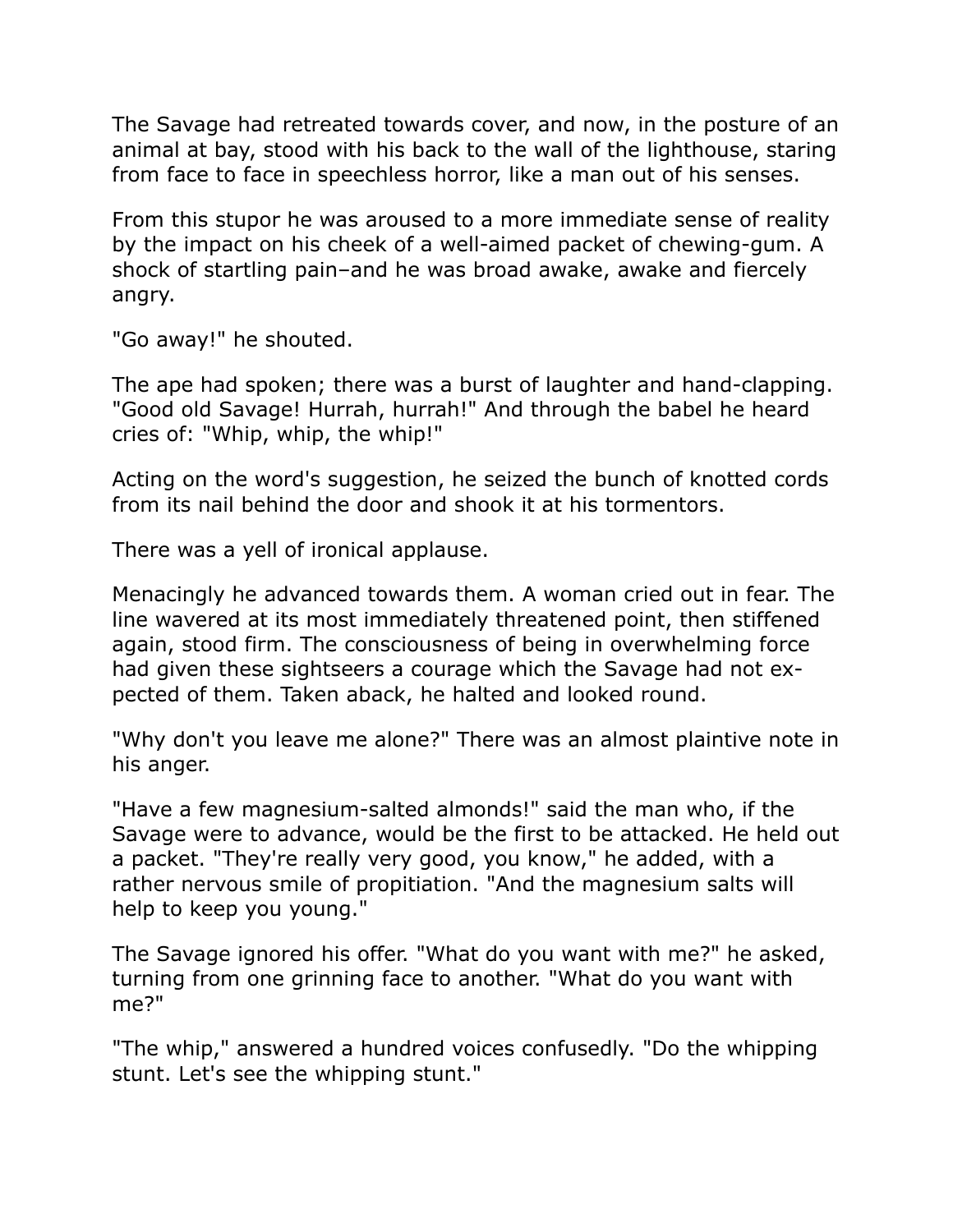Then, in unison and on a slow, heavy rhythm, "We-want-the whip," shouted a group at the end of the line. "We–want–the whip."

Others at once took up the cry, and the phrase was repeated, parrotfashion, again and again, with an ever-growing volume of sound, until, by the seventh or eighth reiteration, no other word was being spoken. "We–want–the whip."

They were all crying together; and, intoxicated by the noise, the unanimity, the sense of rhythmical atonement, they might, it seemed, have gone on for hours-almost indefinitely. But at about the twentyfifth repetition the proceedings were startlingly interrupted. Yet another helicopter had arrived from across the Hog's Back, hung poised above the crowd, then dropped within a few yards of where the Savage was standing, in the open space between the line of sightseers and the lighthouse. The roar of the air screws momentarily drowned the shouting; then, as the machine touched the ground and the engines were turned off: "We–want–the whip; we–want–the whip," broke out again in the same loud, insistent monotone.

The door of the helicopter opened, and out stepped, first a fair and ruddy-faced young man, then, in green velveteen shorts, white shirt, and jockey cap, a young woman.

At the sight of the young woman, the Savage started, recoiled, turned pale.

The young woman stood, smiling at him–an uncertain, imploring, almost abject smile. The seconds passed. Her lips moved, she was saying something; but the sound of her voice was covered by the loud reiterated refrain of the sightseers.

"We–want–the whip! We–want–the whip!"

The young woman pressed both hands to her left side, and on that peach-bright, doll-beautiful face of hers appeared a strangely incongruous expression of yearning distress. Her blue eyes seemed to grow larger, brighter; and suddenly two tears rolled down her cheeks. Inaudibly, she spoke again; then, with a quick, impassioned gesture stretched out her arms towards the Savage, stepped forward.

"We–want–the whip! We–want …"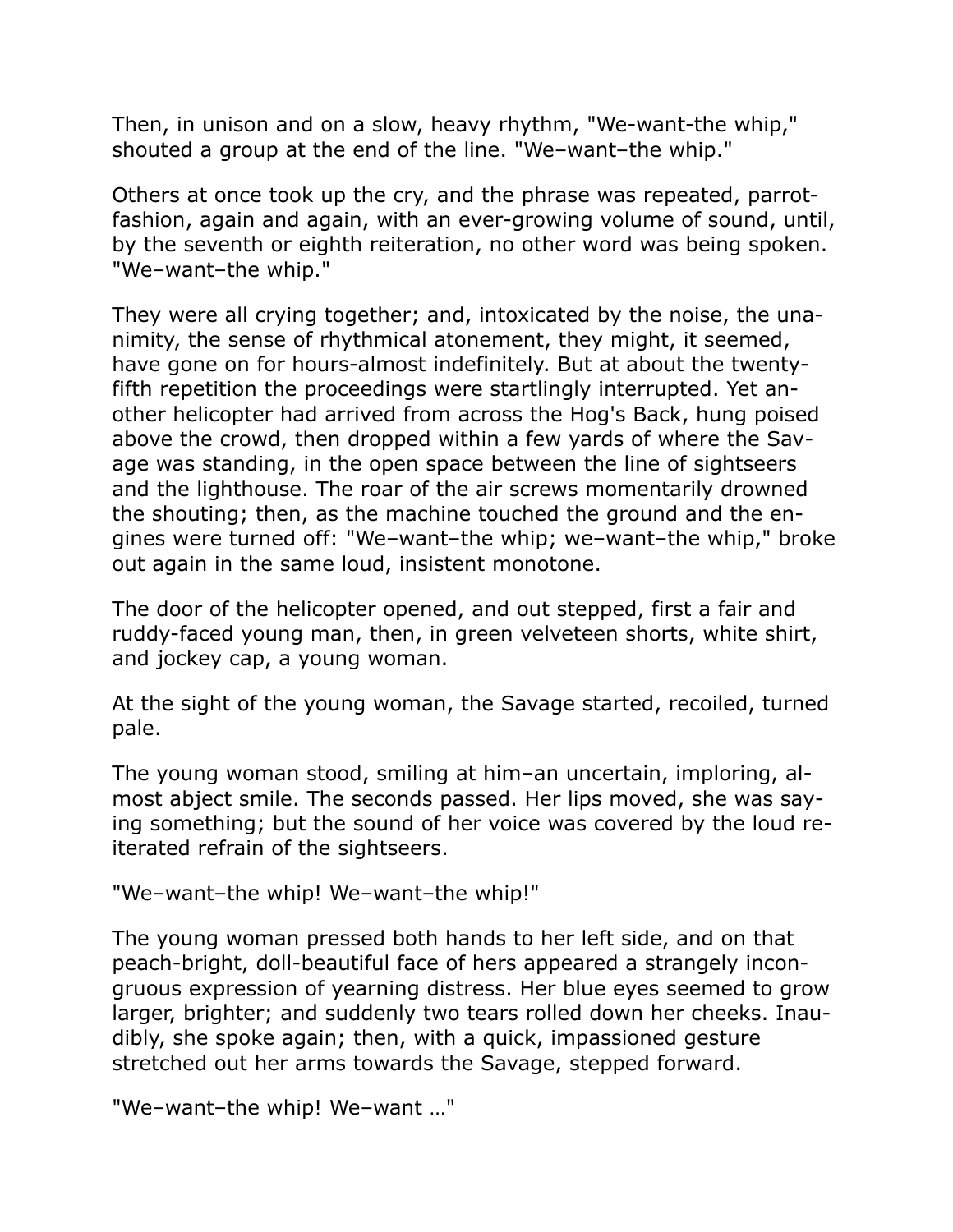And all of a sudden they had what they wanted.

"Strumpet!" The Savage had rushed at her like a madman. "Fitchew!" Like a madman, he was slashing at her with his whip of small cords.

Terrified, she had turned to flee, had tripped and fallen in the heather. "Henry, Henry!" she shouted. But her ruddy-faced companion had bolted out of harm's way behind the helicopter.

With a whoop of delighted excitement the line broke; there was a convergent stampede towards that magnetic centre of attraction. Pain was a fascinating horror.

"Fry, lechery, fry!" Frenzied, the Savage slashed again.

Hungrily they gathered round, pushing and scrambling like swine about the trough.

"Oh, the flesh!" The Savage ground his teeth. This time it was on his shoulders that the whip descended. "Kill it, kill it!"

Drawn by the fascination of the horror of pain and, from within, impelled by that habit of cooperation, that desire for unanimity and atonement, which their conditioning had so ineradicably implanted in them, they began to mime the frenzy of his gestures, striking at one another as the Savage struck at his own rebellious flesh, or at that plump incarnation of turpitude writhing in the heather at his feet.

"Kill it, kill it, kill it …" The Savage went on shouting.

Then suddenly somebody started singing "Orgy-porgy" and, in a moment, they had all caught up the refrain and, singing, had begun to dance. Orgy-porgy, round and round and round, beating one another in six-eight time. Orgy-porgy …

It was after midnight when the last of the helicopters took its flight. Stupefied by soma, and exhausted by a long-drawn frenzy of sensuality, the Savage lay sleeping in the heather. The sun was already high when he awoke. He lay for a moment, blinking in owlish incomprehension at the light; then suddenly remembered–everything.

"Oh, my God, my God!" He covered his eyes with his hand.